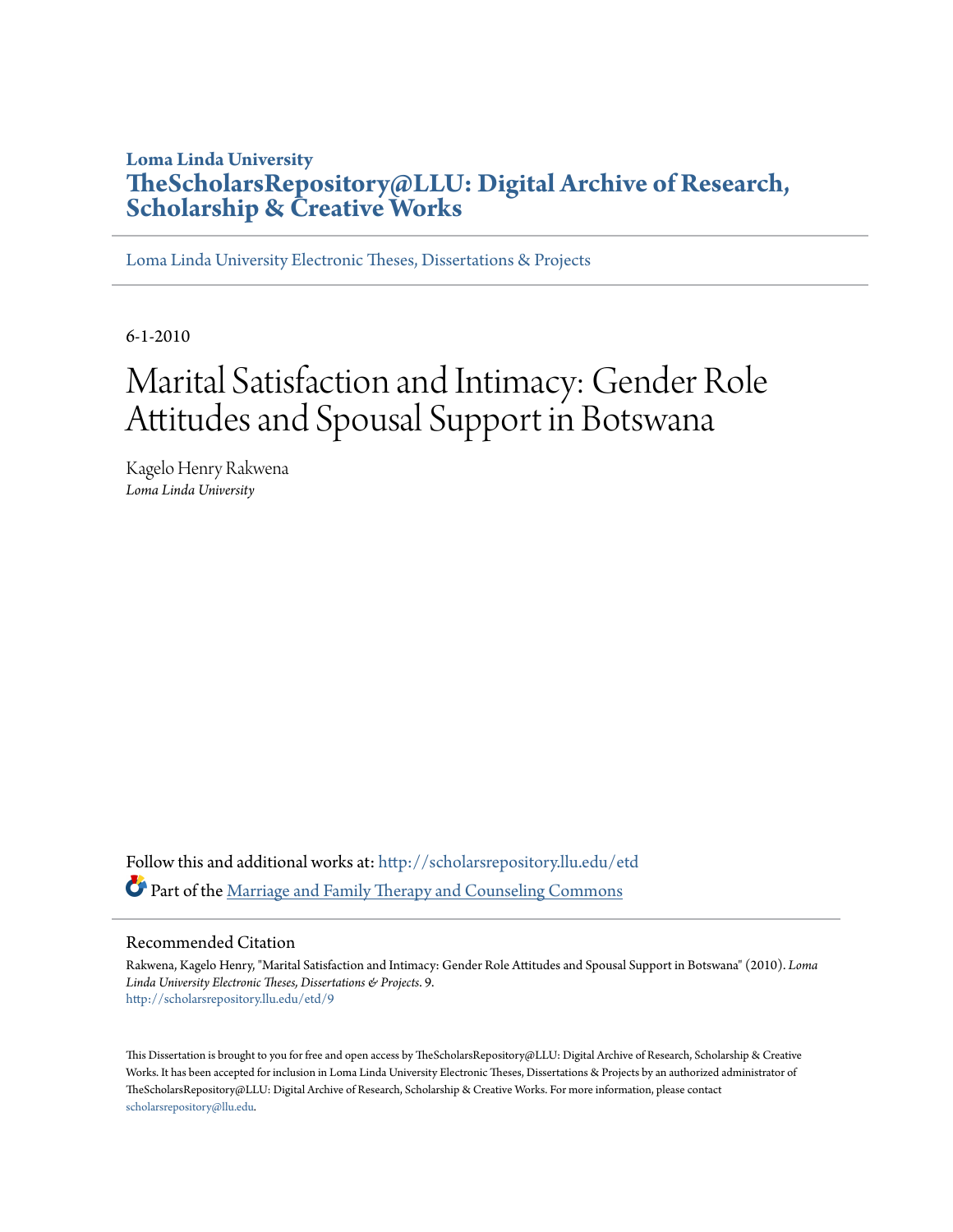LOMA LINDA UNIVERSITY School of Science and Technology in conjunction with the Faculty of Graduate Studies

Marital Satisfaction and Intimacy: Gender Role Attitudes and Spousal Support in Botswana

 $\frac{1}{2}$  , and the set of the set of the set of the set of the set of the set of the set of the set of the set of the set of the set of the set of the set of the set of the set of the set of the set of the set of the set

by

Kagelo Henry Rakwena

\_\_\_\_\_\_\_\_\_\_\_\_\_\_\_\_\_\_\_\_

A Dissertation submitted in partial satisfaction of the requirements for the degree of Doctor of Philosophy in Marital and Family Therapy

June 2010

\_\_\_\_\_\_\_\_\_\_\_\_\_\_\_\_\_\_\_\_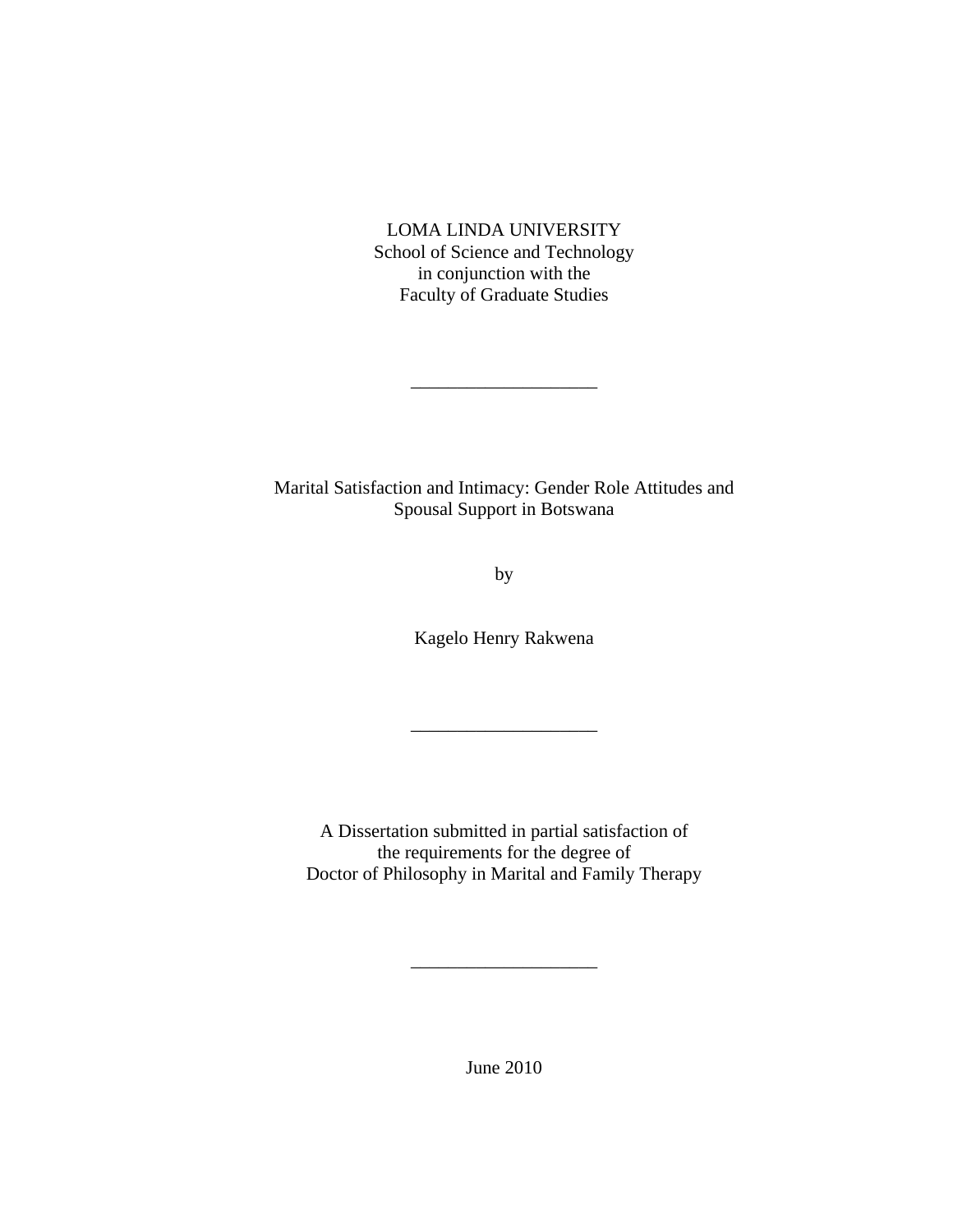© 2010

Kagelo Henry Rakwena All Rights Reserved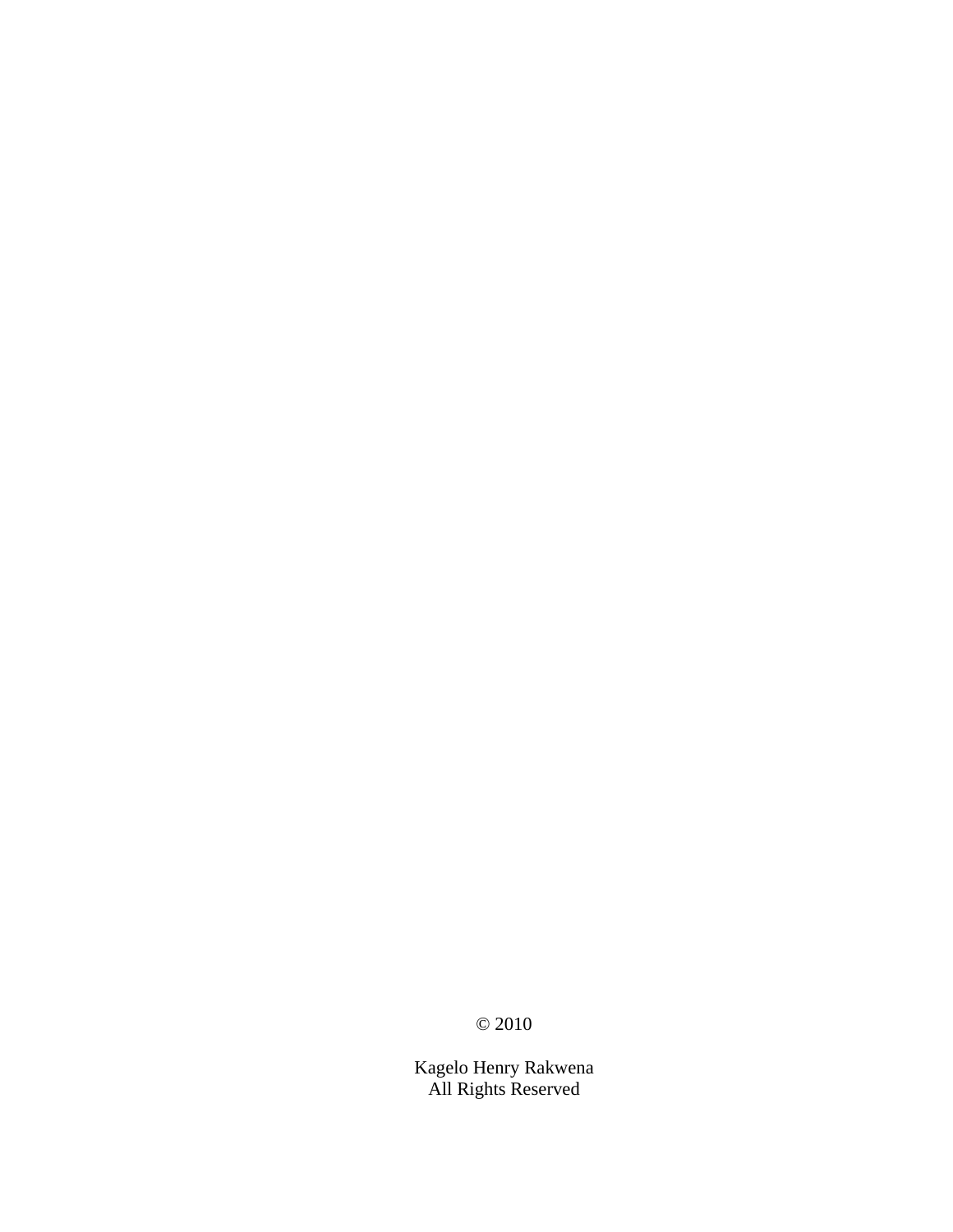Each person whose signature appears below certifies that this dissertation in his/her opinion is adequate, in scope and quality, as a dissertation for the degree Doctor of Philosophy.

 , Chairperson Colwick M. Wilson, Department Chair and Professor of Counseling and Family Sciences

Curtis A. Fox, Professor of Counseling and Family Sciences

Louis Jenkins, Department Chair and Professor of Psychology

Cheryl Simpson, Professor of Counseling and Family Sciences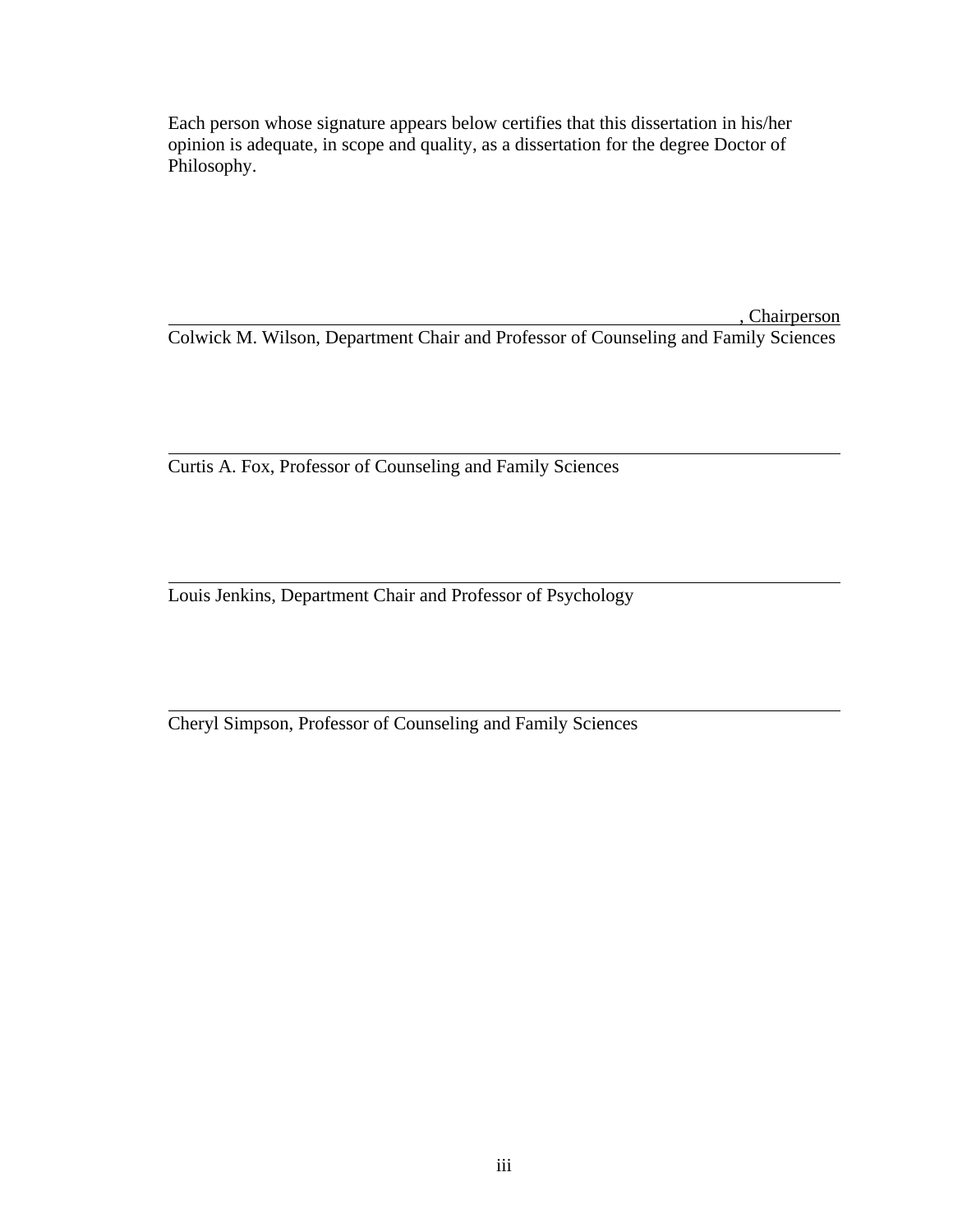## ACKNOWLEDGEMENTS

 I would like to take this opportunity to express my deepest gratitude and appreciation to the individuals and organizations that were instrumental in the completion of this study. My sincere appreciation goes to Dr. Colwick M. Wilson, the chair of my research committee, for sharing his expertise in the development and process of this study and his guidance in the preparation of this manuscript. I am grateful to Dr. Curtis A. Fox, Dr. Cheryl Simpson and Dr. Louis Jenkins, members of my research committee, for their insights and recommendations to help with this project. Additionally, I am grateful to the faculty and staff at Loma Linda University Department of Counseling and Family Sciences for their guidance and support as I made this journey.

 To my research team in Botswana, Lame Mokotedi, the research team leader and the team members, I am thankful for your time and resources as you collected data for this project. Another thank-you goes to each participant for taking time to participate in this dissertation research. I am also grateful to the government of the Republic of Botswana, Ministry of Labour and Home Affairs, for granting me the opportunity to carry out this study in Gaborone, Botswana.

I would also like to thank my family and friends, your love and support through this long endeavor has been treasured and I could not have finished without you. Thanks for your prayers and timely words of encouragement. These have been precious and sustaining me during these years. And finally, I would like to thank God for providing me the undeserved opportunity to study this part of His creation, human relationships, and marvel in its complexity.

iv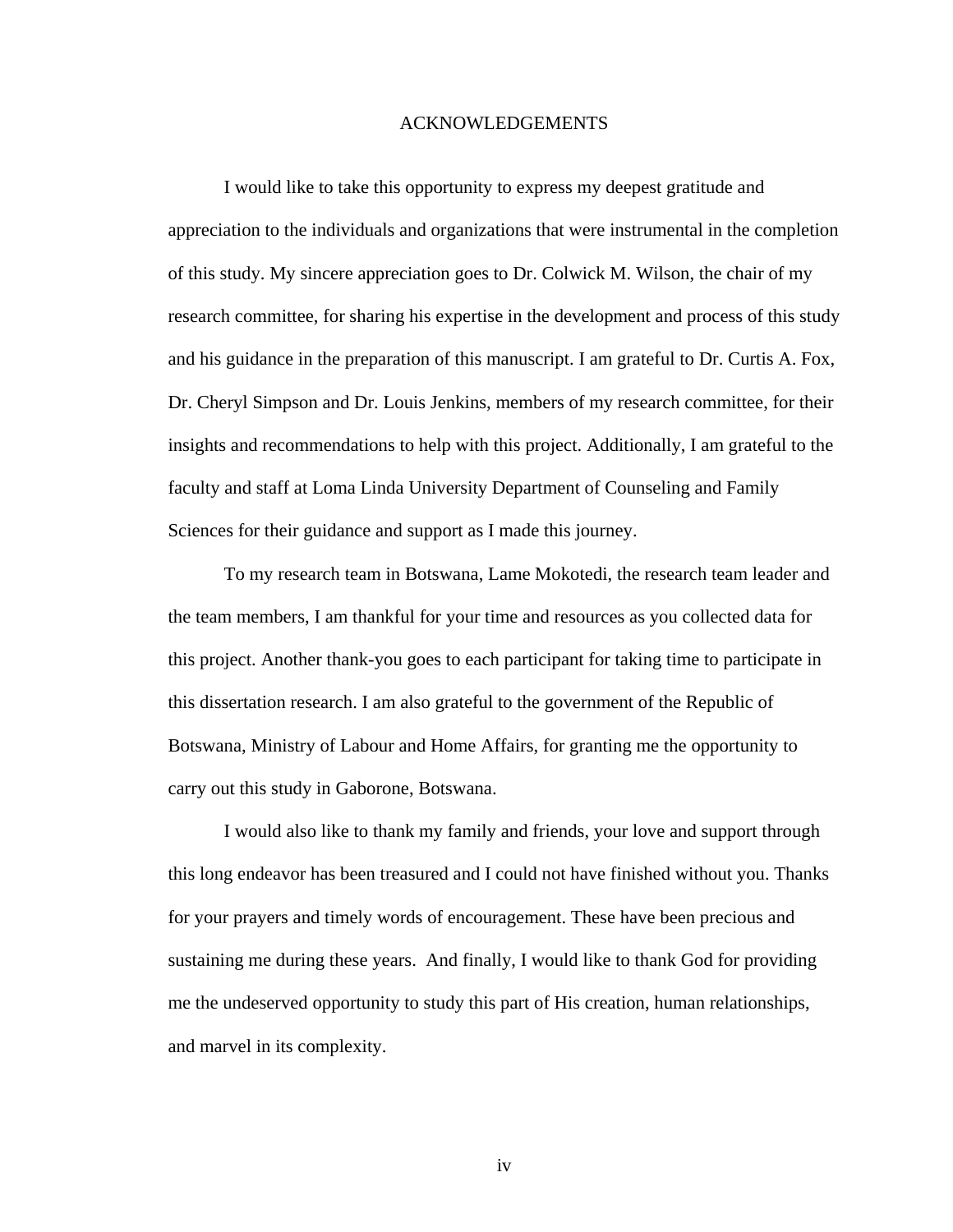# DEDICATION

I would like to dedicate this work to my wife, Boitumelo and to my daughters, Kanelo and Tetelo, whose presence, love, support and inspiration made this academic, professional and spiritual journey possible. This work is also dedicated to my parents, Morwadi Rakwena (my mother) and Kgotlaetsile and Grace Mokotedi (my in-laws), who waited patiently as my family and I were in the U.S.A.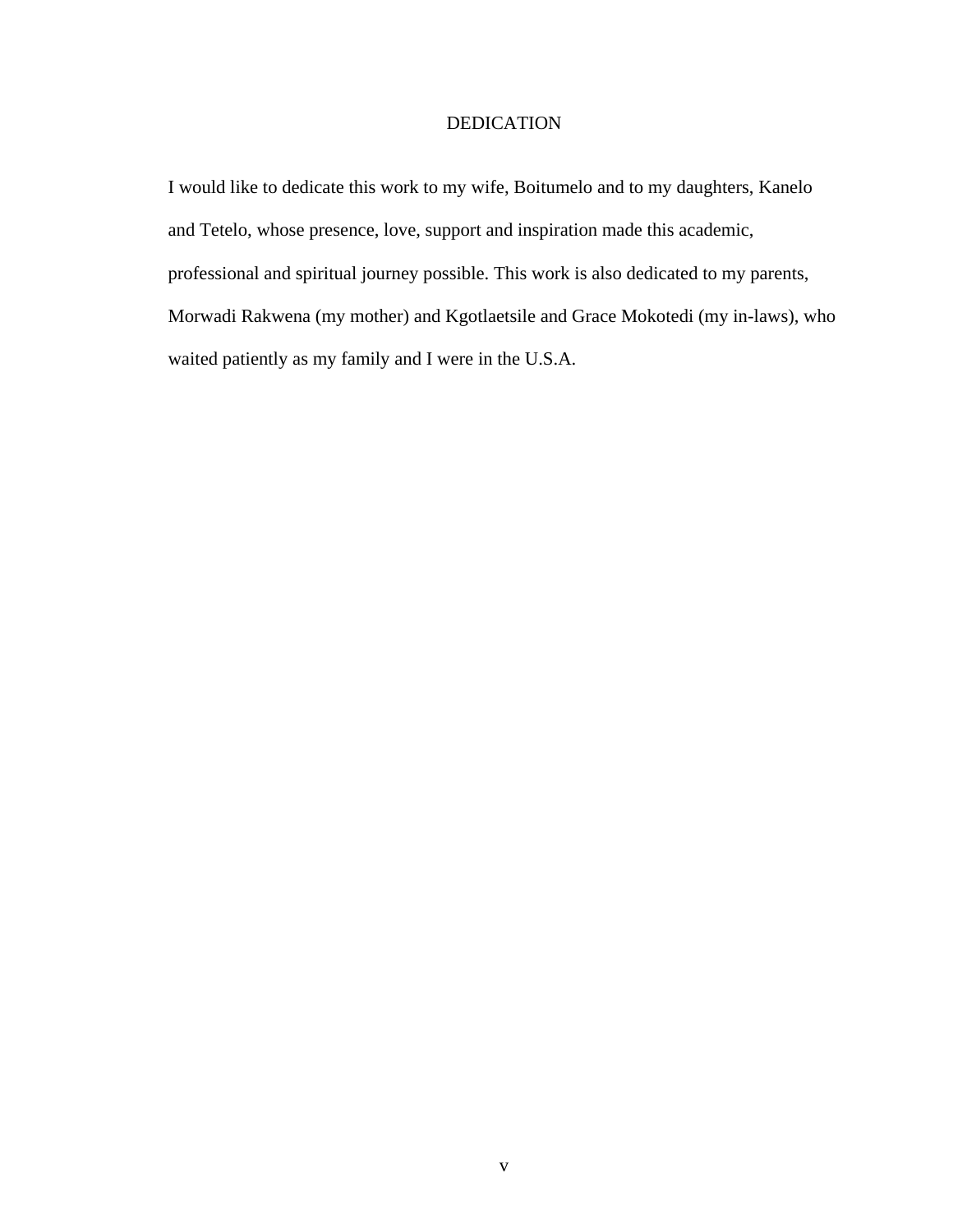| Chapter                                                    |
|------------------------------------------------------------|
|                                                            |
|                                                            |
|                                                            |
|                                                            |
|                                                            |
| 2.                                                         |
| 3.                                                         |
| 0.22                                                       |
|                                                            |
| Gender Role Attitudes, Marital Satisfaction and Intimacy26 |
|                                                            |
|                                                            |
|                                                            |
|                                                            |
|                                                            |

# **CONTENTS**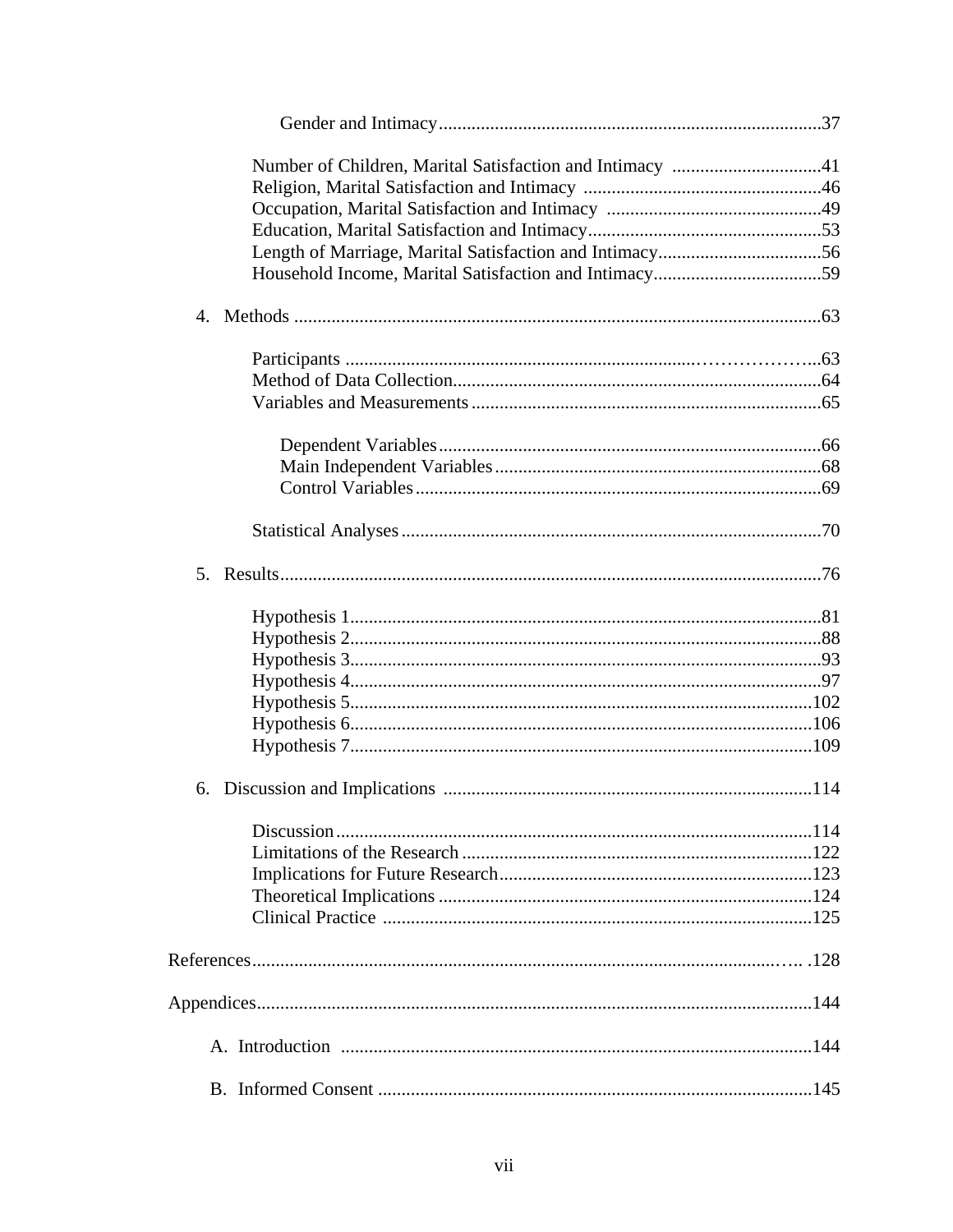| H. Personal Assessment of Intimacy in Relationships Inventory 155 |  |
|-------------------------------------------------------------------|--|
|                                                                   |  |
|                                                                   |  |
|                                                                   |  |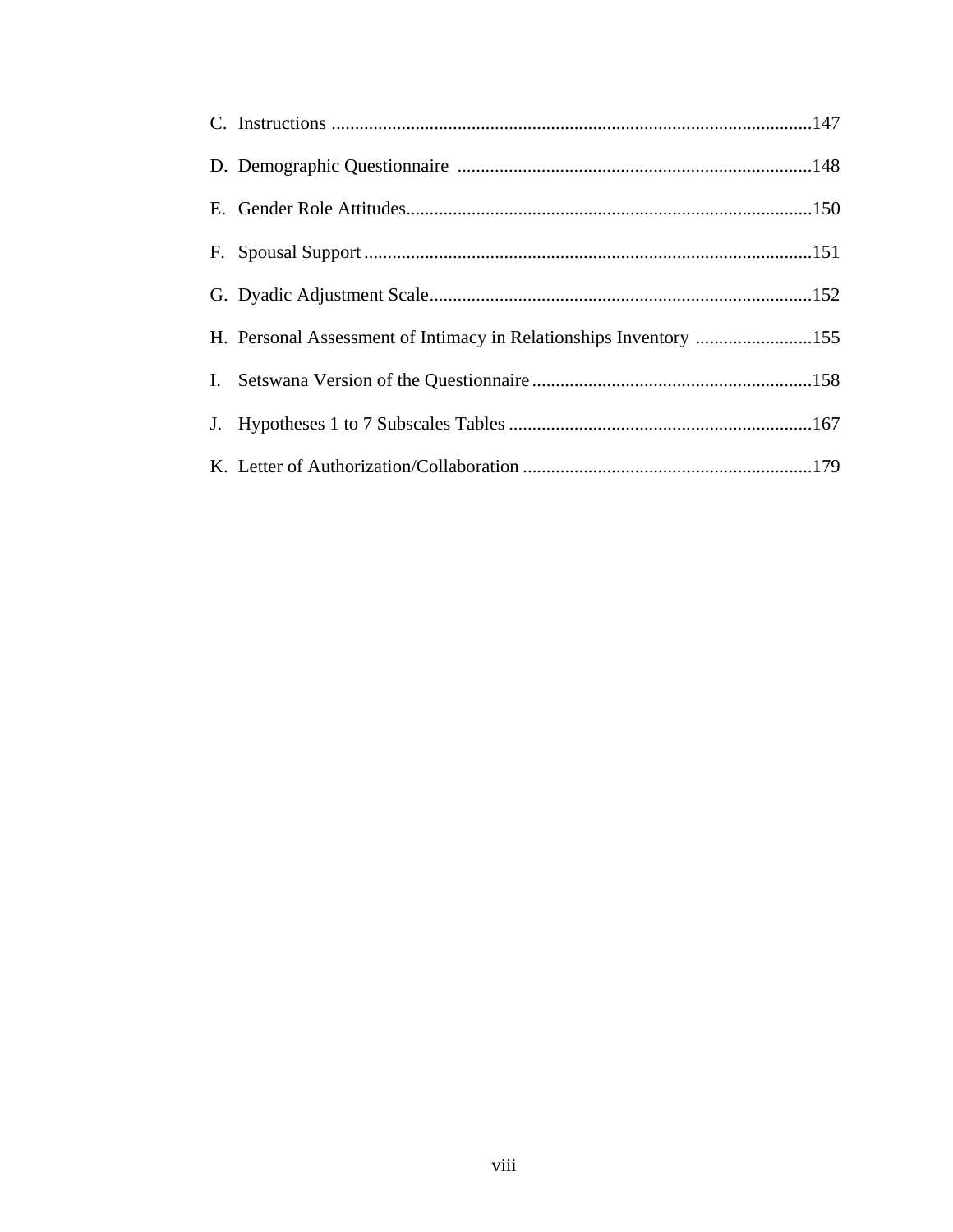# TABLES

| Table | Page |
|-------|------|
| 1.    |      |
| 2.    |      |
| 3.    |      |
| 4.    |      |
| 5.    |      |
| 6.    |      |
| 7.    |      |
| 8.    |      |
| 9.    |      |
| 10.   |      |
| 11.   |      |
| 12.   |      |
| 13.   |      |
|       | .94  |
| 15.   |      |
| 16.   |      |
| 17.   |      |
| 18.   |      |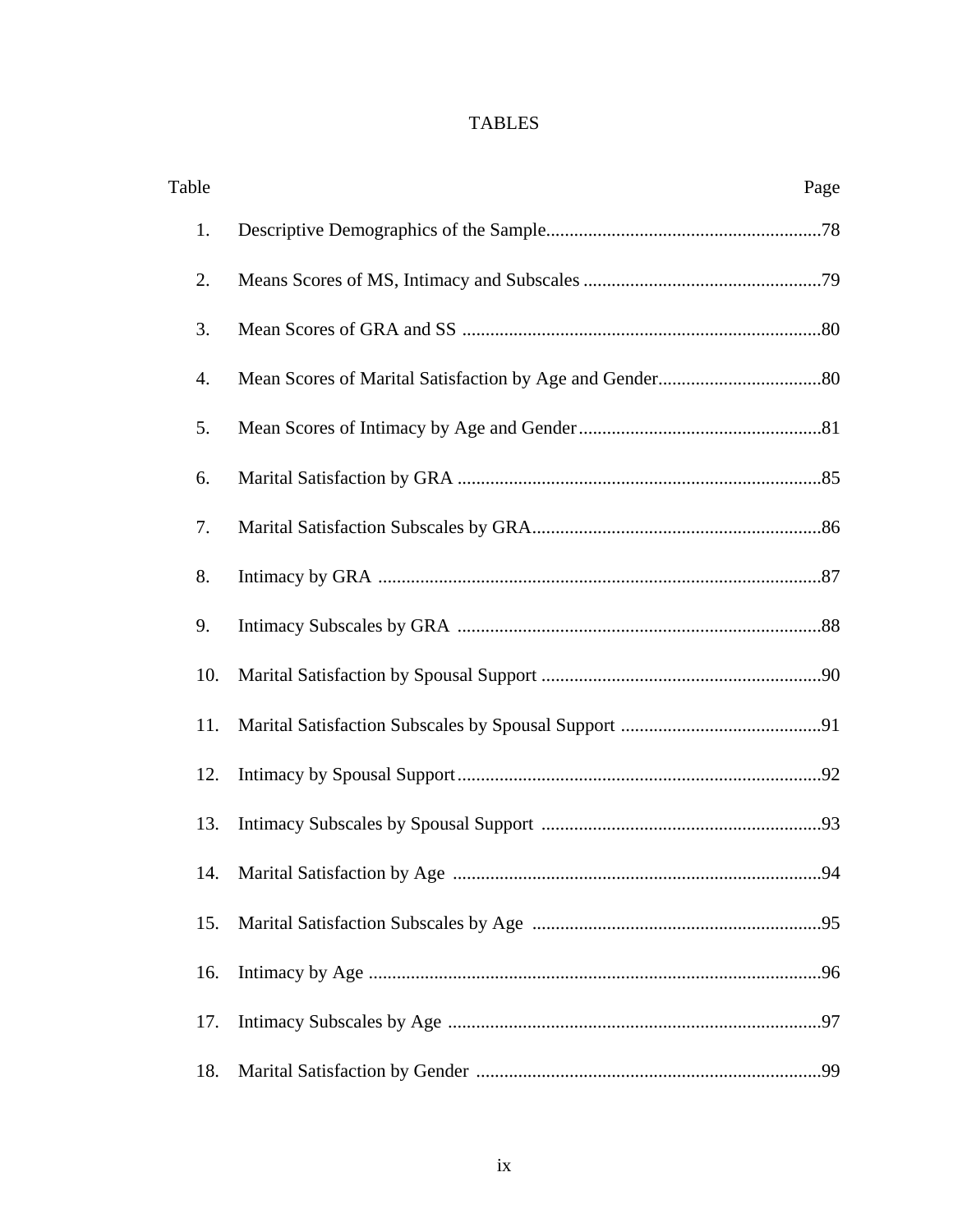| 20. |                                                             |
|-----|-------------------------------------------------------------|
| 21. |                                                             |
|     |                                                             |
| 23. |                                                             |
| 24. |                                                             |
| 25. | Intimacy Subscales by the Interaction of Age and Gender 106 |
| 26. |                                                             |
|     |                                                             |
| 28. |                                                             |
| 29. |                                                             |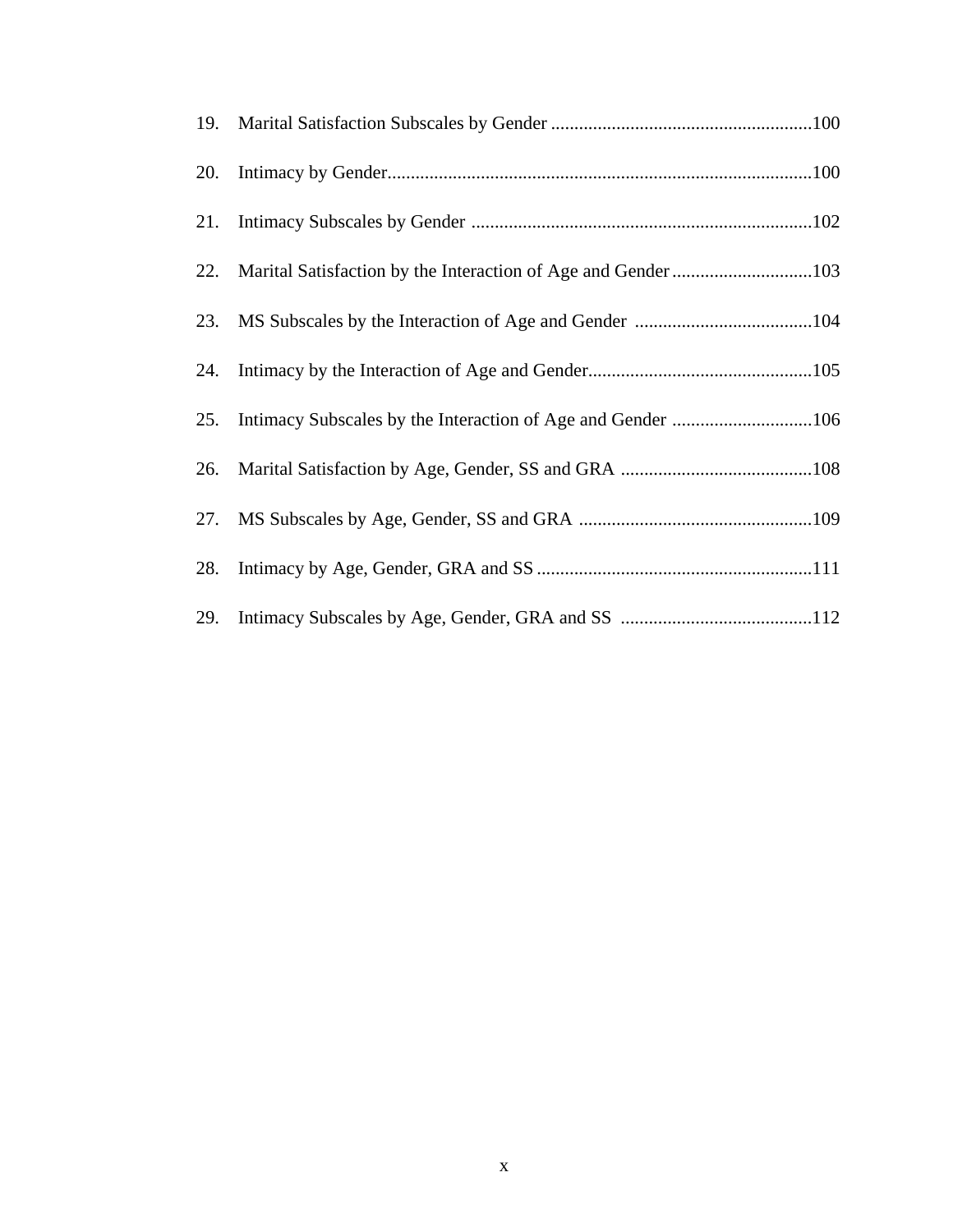# ABSTRACT OF THE DISSERTATION

# Marital Satisfaction and Intimacy: Gender Role Attitudes and Spousal Support in Botswana

by

# Kagelo Henry Rakwena

# Doctor of Philosophy, Graduate Program in Marital and Family Therapy Loma Linda University, June 2010 Dr. Wilson, Colwick M., Chairperson

In this study, the predictors of marital satisfaction and intimacy were examined within an African context that is characterized by a fast growing economy, migrant population, urbanization and industrialization. Specifically, this study examined the role of two relational variables, gender role attitudes and spousal support and two demographic variables, age and gender in predicting the variance in marital satisfaction and intimacy, after controlling for number of children, religion, occupation, education, length of marriage and household income among married individuals in Botswana.

The results of this study reveal the importance of gender role attitudes and spousal support as key predictors of marital satisfaction and intimacy when compared to age and gender. That is, individuals who reported high scores in spousal support and egalitarian gender role attitudes also reported high scores in marital satisfaction and intimacy. Gender and age were not related to both outcomes used in this study.

 The findings in this study will be of benefit to mental health professionals (a fairly new profession in Botswana), marriage officers, pastors and family life educators, as they deal with married and prospective couples in Botswana. Mental health professionals in Botswana will be able to explore the perspectives of married individuals on gender role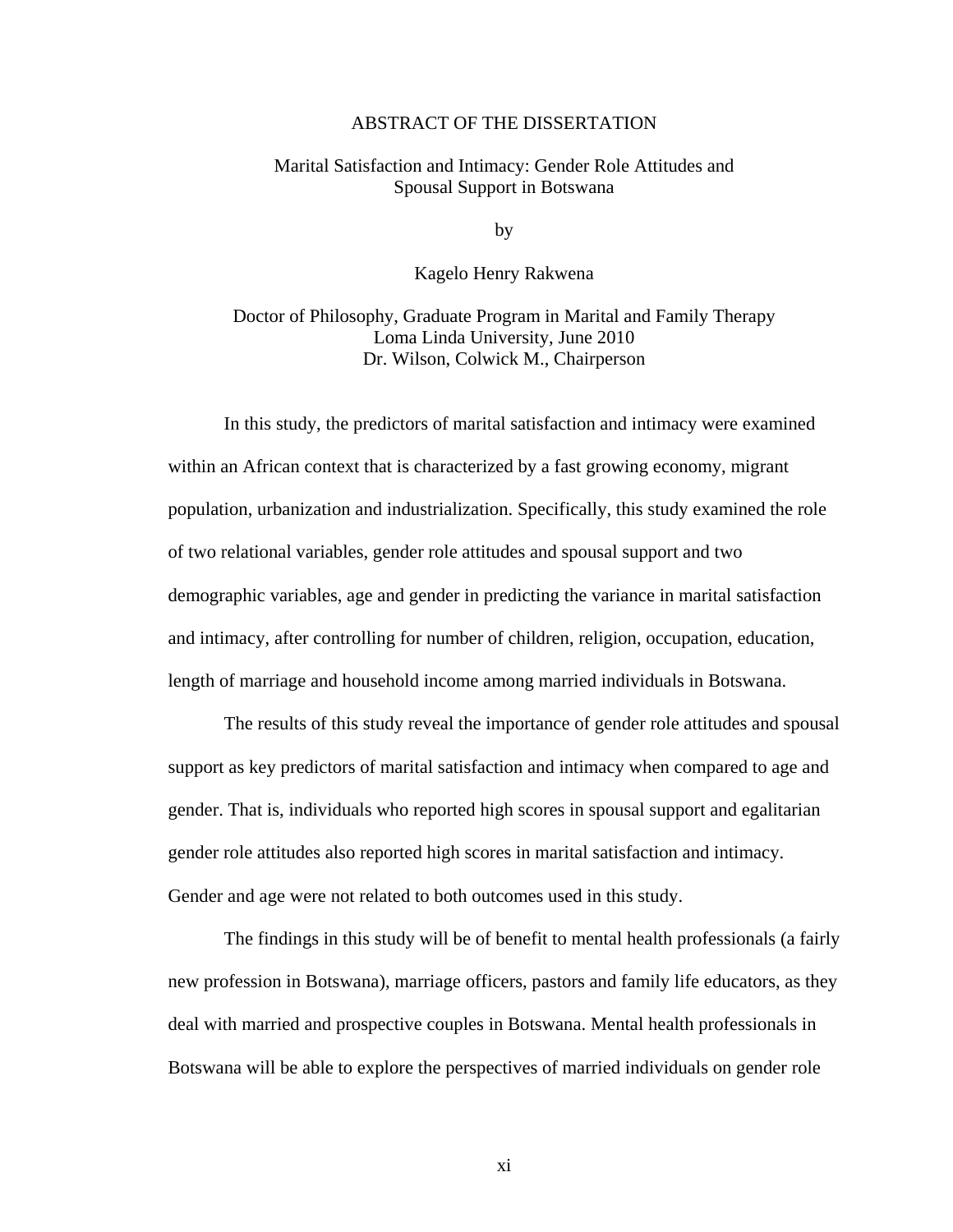attitudes and spousal support within the context of their marital relationships. The results of this study provide some support for the use of family therapy interventions in Botswana and neighboring countries, open a dialogue among couples regarding marital expectations and what they bring in from families of origin and provoke some thoughts among family educators in creating interventions relevant to the African context.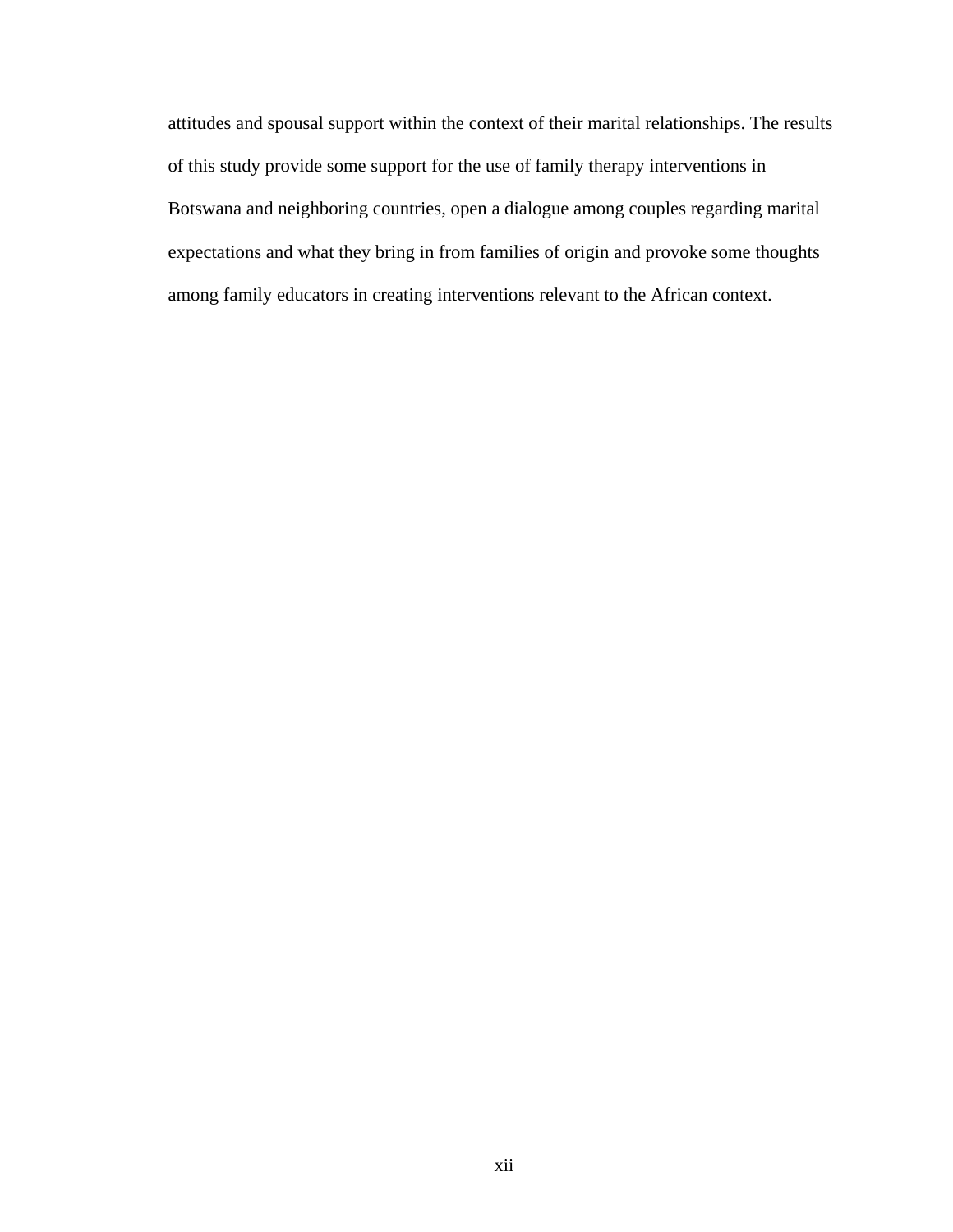## **Introduction**

Marital satisfaction and intimacy are sought, or at least expected, by most married individuals. However, in 2004 the United States Bureau of Census reported that about fifty percent of marriages in the United States end in divorce. Some of the reasons that are given for this high divorce rate include increasing numbers of married women joining the labor force, preschool mothers entering and remaining in the labor force and changing gender roles, and their related impact on couple's interactions (United States Bureau of Census, 2004). In addition, Wallerstein and Lewis (2005) argue that due to the fact that divorce has lost its former stigma, the presence of experiences of abandonment and lack of healthy role models during childhood are implicated in higher divorce rates.

Divorce, at least in part, could be viewed as a function of marital discord and or dissatisfaction within the dyad. On the contrary, marital satisfaction to a large extent may be related to an increased likelihood of couples staying together longer. Marital satisfaction is defined as the global evaluation of a couple's marriage as viewed by each spouse (Sternberg and Hojjat, 1997). Therefore, marital satisfaction focuses on the subjective evaluation of the experiences of the individual's happiness and contentment within the relationship. Bradbury and colleagues (2000) state that marital satisfaction, through the years, has been found to be correlated with a number of different variables across varying settings and couple relationships. For instance, the following are some of the factors that are important predictors of marital satisfaction: communication skills, expression of affection, problem solving skills, social support, and the relative degree of pleasure within the relationship (Haynes et al., 1992).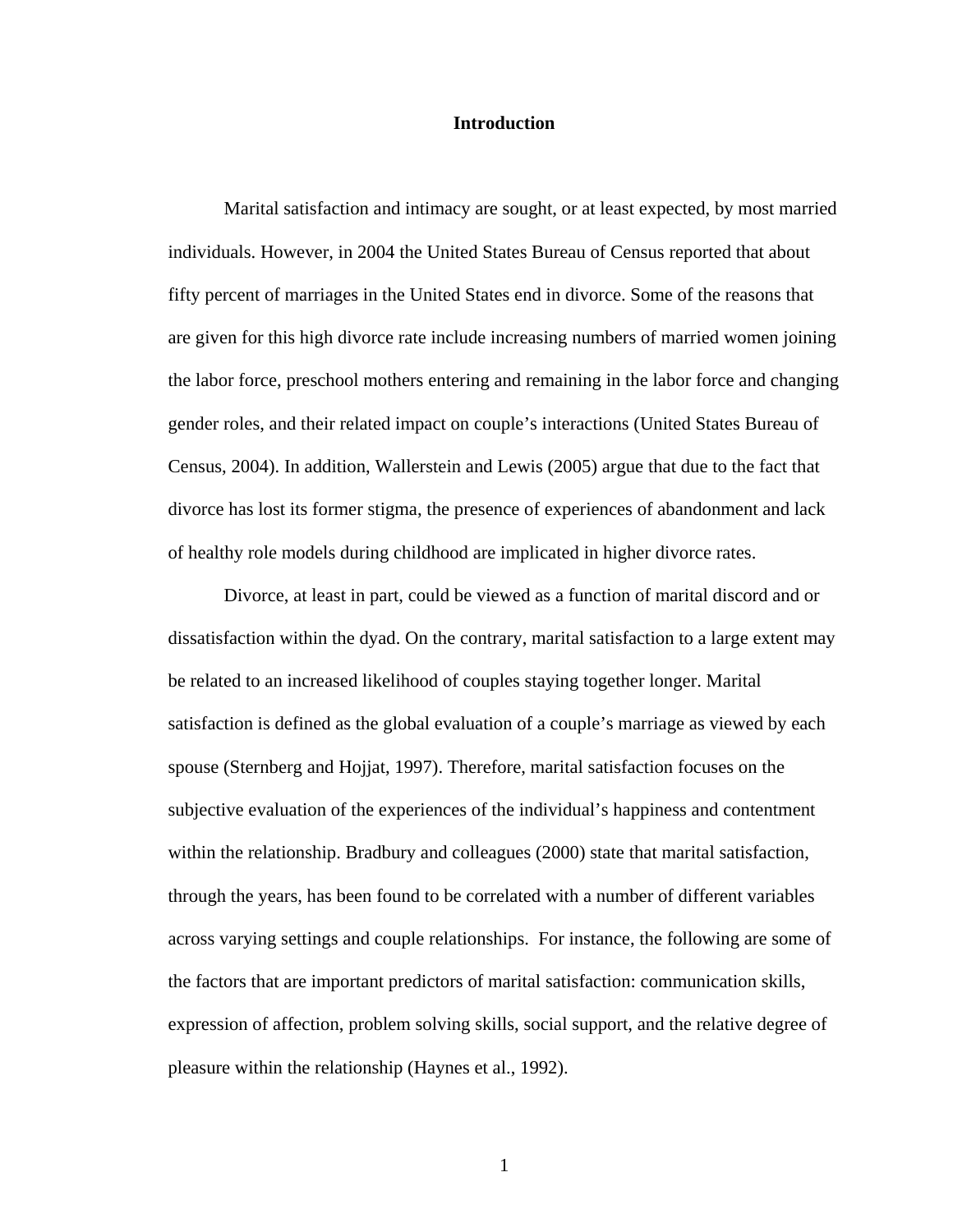On the other hand, scholars have identified factors that are descriptive of marital dissatisfaction. Buehlman, Gottman and Katz (1992) discuss how chaos within a relationship, a lack of problem solving skills, the absence of hope and commitment in a relationship, depression and feelings of defeat with regard to the relationship could bring marital dissatisfaction. Grote and Clark (2001) have also discovered that perceived unfairness within a relationship and the existing or the perceived inequities could initiate marital dissatisfaction. Moreover, Shapiro, Gottman and Carrère (2000) contend that transition to parenthood coexists with a decrease in marital satisfaction, and in positive interchanges between marital partners and an increase in conflict between the parties.

Low levels of conflict if they are not dealt with early on in the relationship increase the probability of high levels of marital dissatisfaction (Grote & Clark, 2001). Dealing with emotionally charged issues when they present themselves will assist couples in facing the challenges in constructive ways and thereby prevent permanent damage within the relationship (Grote & Clark, 2001). Unresolved conflicts are said to have the potential to negatively condition a partner's future response tendencies in relation to the other partner (Levenson & Gottman, 1985).

In addition to marital satisfaction, intimacy is considered to be at the core of loving relationships and a major bonding force in marriage (Beck, 1988; Levinger, 1988). Intimacy is highly regarded in marriage because it solidifies a couple's commitment to sustaining the relationship and is positively associated with marital satisfaction (Kenny  $\&$ Acitelli, 1994; Schaefer & Olson, 1981; Waring et al., 1981).

Schaffer and Olson (1981) define marital intimacy as a process involving seven types of intimacy: (1) emotional intimacy – closeness created through sharing feelings;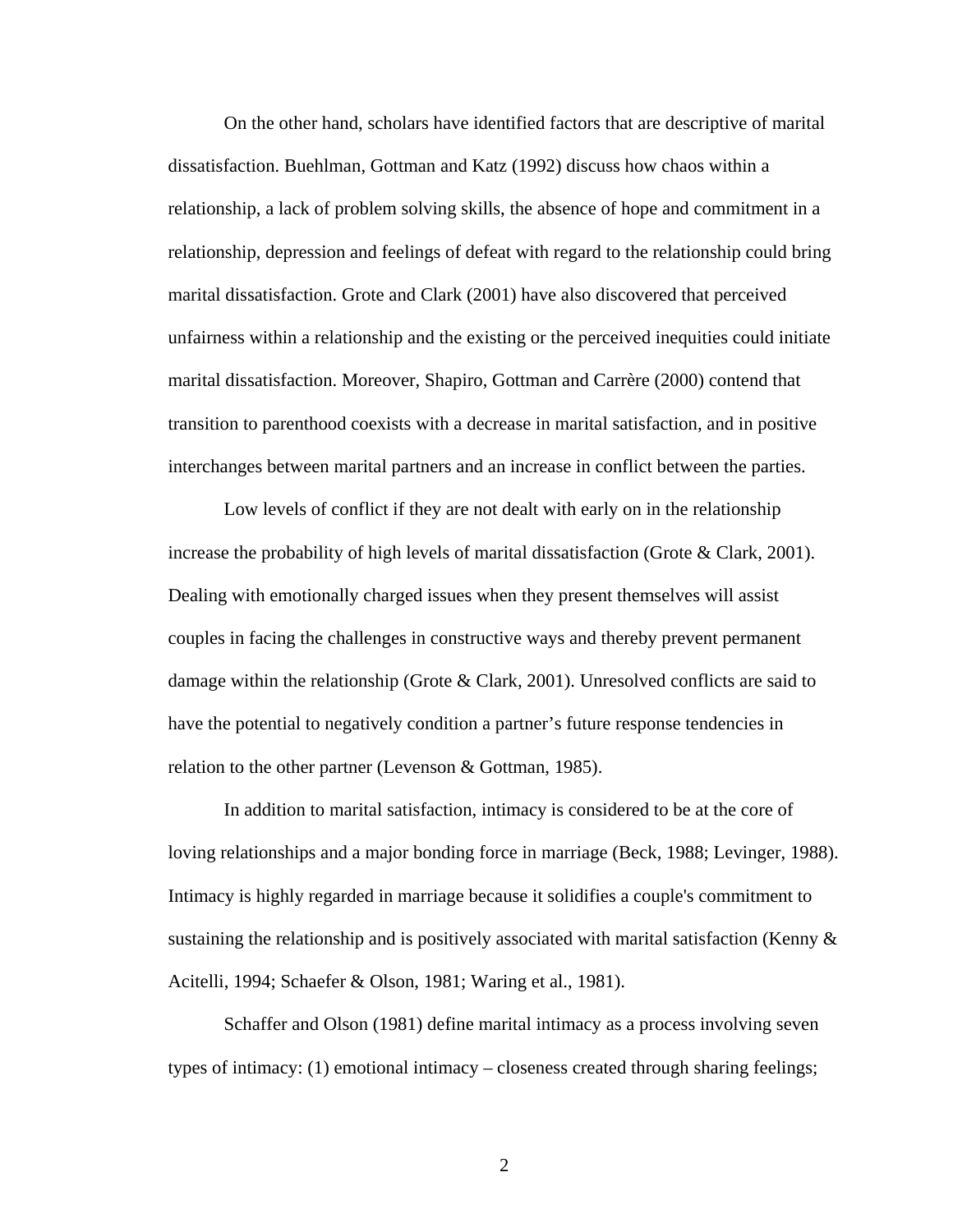(2) social intimacy – having common friends and similarities in social networks; (3) intellectual intimacy – mutual understanding about issues, the experience of sharing ideas and goals; (4) sexual intimacy – the experience of sharing general affection and /or sexual activity, including sexual frequency that both spouses are satisfied with and an open dialogue about sex; (5) recreational intimacy – mutual participation in sports and shared interests in hobbies such as reading, watching a movie and cooking; (6) spiritual intimacy – having a similar sense of meaning in life, and/or religious faiths, beliefs and practices and (7) aesthetic intimacy – the closeness that comes through the experience of sharing beauty. From the definitions of marital satisfaction and intimacy, these two variables have long been linked together for marital outcomes (Kenny & Acitelli, 1994). These seven constructs of intimacy address the different areas of couples' lives and how spouses relate to each other in these areas. Therefore, studying these concepts together could potentially increase our understanding of the dynamics of the quality of marital relationships in Botswana.

Furthermore, the impact of low levels of marital satisfaction can be seen in the avoidance of intimacy that is characteristic of distressed marriages (Davila and Bradbury, 2001). This may be due to the fact that spouses who do not feel valued and accepted respond to feelings of pain by behaving poorly toward their partners, while those who feel valued respond to feelings of hurt by drawing closer to their partners. Intimates who feel less valued and less accepted by their partners react to the pain of being vulnerable by withdrawing and distancing themselves from the relationship in an attempt to give their partner less power to hurt them in the future (Murray et al., 2003). Wives appear to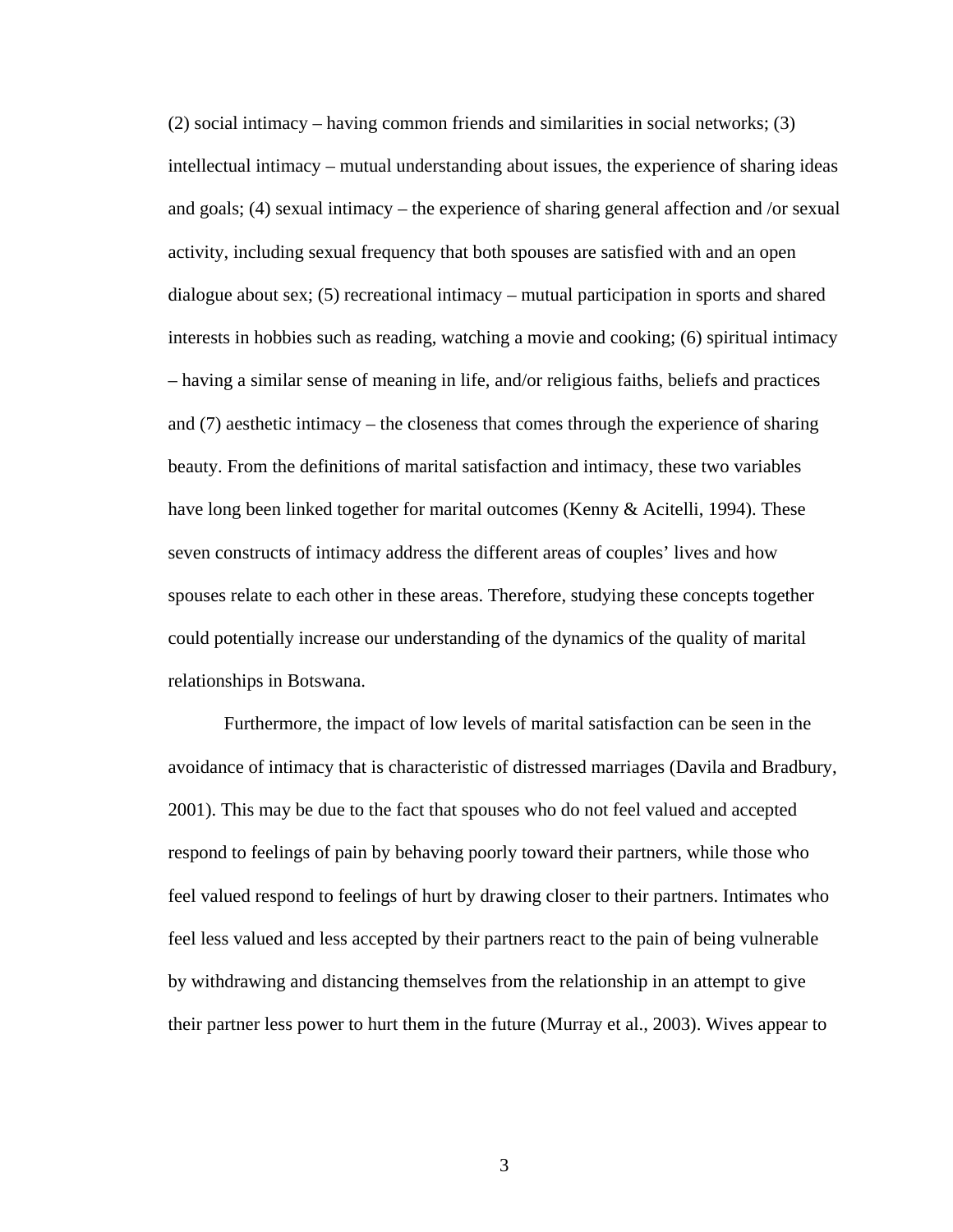be especially vulnerable in this respect, and research has shown that women appear to move in and out of negative affect more frequently than husbands do (Griffin, 1993).

 In this study, marital satisfaction and intimacy were examined, looking at the significant predictors of marital satisfaction and intimacy within an African context that is characterized by a fast growing economy, migrant population, urbanization and industrialization. The study examined how marital satisfaction and intimacy may be influenced gender role attitudes and spousal support and how marital satisfaction and intimacy varied by age and gender. The study was conducted in Gaborone, the capital city of the Republic of Botswana, in a context of the African world view of community and kinship which are being challenged by urbanization and industrialization. Specifically, the study examined the levels of marital satisfaction and intimacy by two relational variables, gender role attitudes and spousal support and by two demographic variables, age and gender, after controlling for number of children, religion, occupation, education, length of marriage and household income among married individuals in Botswana.

### **Overview of the African World View**

**Marriage and procreation.** Marriage and having children, in many African societies, is the focus of existence and also a point where all the members of a community meet: the deceased, the living and the urban children. It is a complex affair which comes with economic, social, religious and tribal responsibilities which often overlap so firmly that they cannot be separated. It is also a duty, a requirement, from the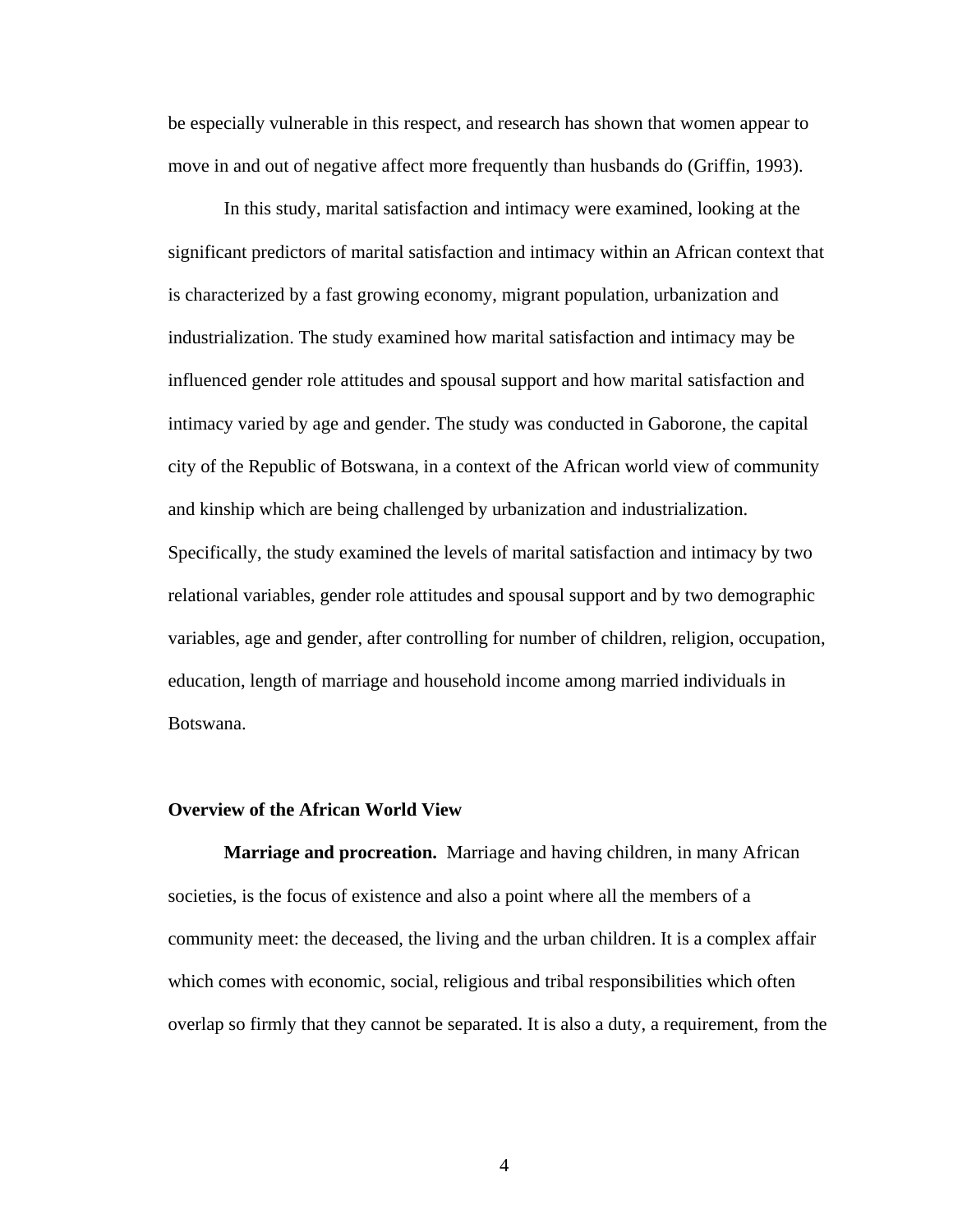corporate community and whoever does not participate in marriage becomes a social outcast (Mbiti, 1990).

 A traditional African marriage links and bonds the two families through the union of a man and a woman (Osei, 1971). The couple is expected to continue to be economically and socially responsible to their families of origin. Marriage is primarily for social status (Wiredu, 1980) and for procreation (Wiredu & Gyekye, 1992).

Marriage without children is incomplete. Marriage and procreation are inseparable unity that is expected from every "normal" human being, or under normal circumstances, in one's community. The importance of procreation in marriage is to recapture immortality, to "remember" the dead and to continue their "existence" in the lives of their descendants (Mbiti, 1990). It is believed that the aim of human life is to get married and to have children (Apostel, 1981).

**Kinship and community.** The deep sense of kinship has been one of the strongest forces in traditional African life. Kinship means that each individual is related, in one way or another, to other people in the community. Kinship is reckoned through blood, engagement and marital relationships. It is kinship which controls social relationships between people in a given community: it governs marital customs and regulations; it determines the behavior of one individual toward another. This sense of kinship binds together families and the entire life of tribes (Higgs, 2003; Mbiti, 1990).

 Kinship in traditional Africa is mostly social in focus, and where social kinship and the biological kinship diverge, the social prevails. Kinship fosters life of interdependence, community and living in considerate attitude toward others. There is a sense of responsibility and respect toward the immediate family members, neighbors and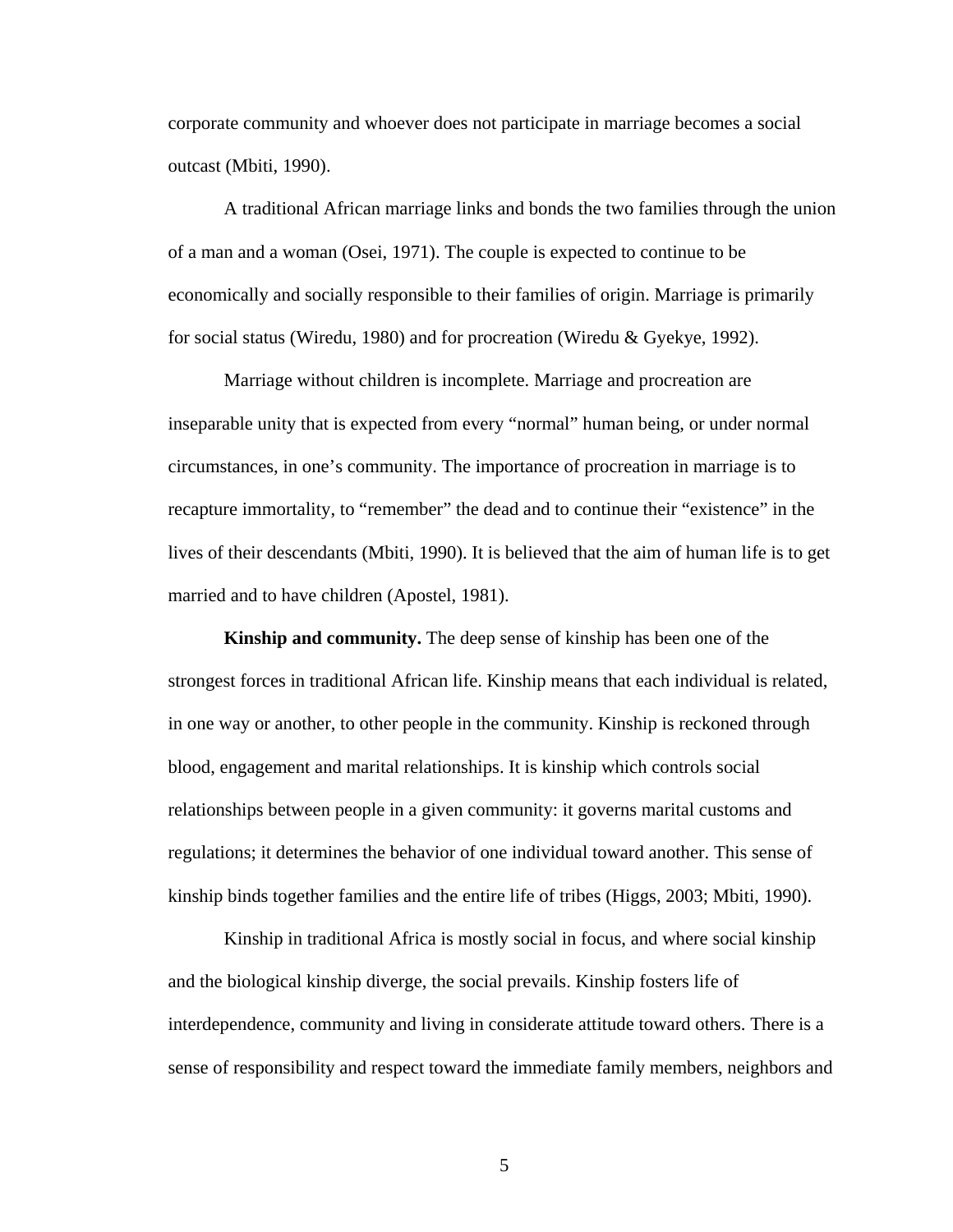to one's community (Wiredu & Gyekye, 1992). This humane attitude (humanness) toward other human beings is referred to as "ubuntu" (or "botho" in Setswana). This humane attitude is born out of the realization that each individual is part of a community and as fellow human beings we need to respect, honor each other and bear each other's burdens. This is seeing other's needs, interests and dignity as of fundamental importance and concern and the ability to affirm one's humanity by recognizing the humanity of others (Higgs, 2003; Bell, 2002; Apostel, 1981).

 In traditional Africa, people are inclined to sacrifice their children's opportunities in favor of their nephews and nieces, and individuals make decisions on important matters of their lives in consultation with the interests of their lineage or kin group. It is the community, the group, that determines the life which must be followed, and it is the coherent embodiment of something higher than each individual. The community, instead of individuals, enhances the spirit of helpfulness, shared responsibility and being a good neighbor. A village is made up of several joint families, each occupying a distinct ward, a cooperative union of families (Osei, 1971).

 Both in traditional and modern Africa, nations, societies, villages and people are still recognized by tribes, languages and by geographic regions where they were born. Though people identify themselves as related to one another in their tribes and communities, and a nation, tribes and families are still distinct from one another. This distinction by tribes and languages can be a challenge when one marries from a different tribe (different rituals, religions and customs) and that political affiliation could go by tribe too (Mbiti, 1990).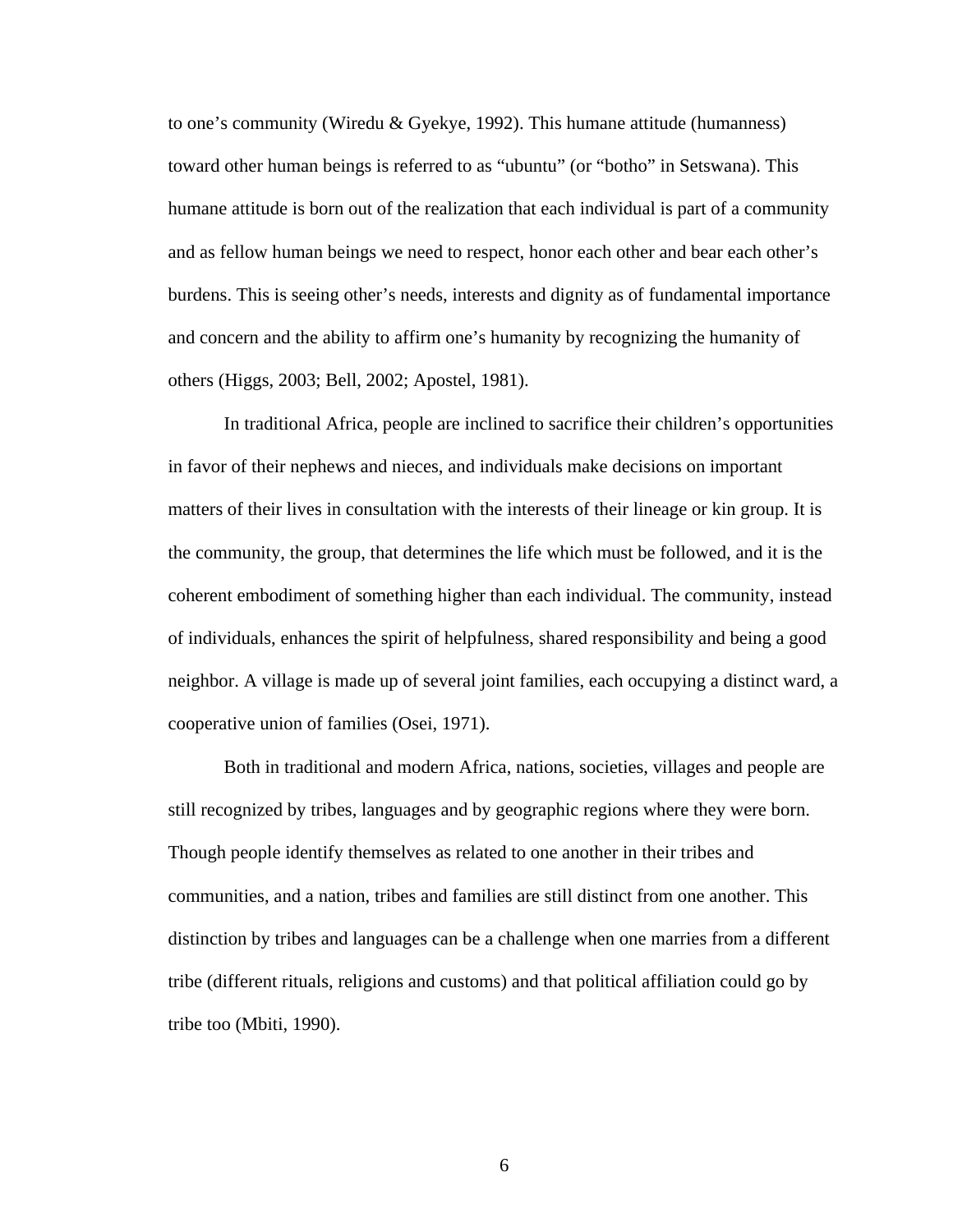**Religion/spirituality.** Africans in general, have different myths and stories, which talk about God's existence, creation and sustaining of life. They believe in a spirit world, made up of spirits that have always been there and are joined by those who die to continue to intercede for humans (Mbiti, 1990; Apostel, 1981). Africans believe that there is One Great God who is the creator and sustainer of everything. This God is seen as an internal member of the community, who is ever present and accessible through spirits, ancestors and gods. After death it is believed that the dead join the spirit world, the ancestors, and continue to be part of the community. The ancestors, the spirits and gods are, therefore, the mediators between the Great God and the living (Wiredu, 1980; Masolo, 1994).

 There are several things that verify and express how spiritual, or religious, Africans have been through the centuries. These include their names, poetry, art, proverbs, short statements, songs, prayers, myths, stories and religious ceremonies. In addition, most communities have diviners, rainmakers and the medicine men who are said to receive revelations from God and at times have to consult God on behalf of their people through prayers and sacrifices (Mbiti, 1990).

 It is generally believed that the divers, rainmakers and the medicine men receive their knowledge and powers from God and that at times God appears to them in dreams. In many occasions, such as in times of rain seasons, illness, barrenness, searching for the lost animals, marriage and death, diviners lead out in ceremonies that evoke the power and presence of God, the gods and ancestors (Mbiti, 1990).

 The Great God, as an important member of the community, also participates in bringing about the community's governing body. That is, God is present in the process of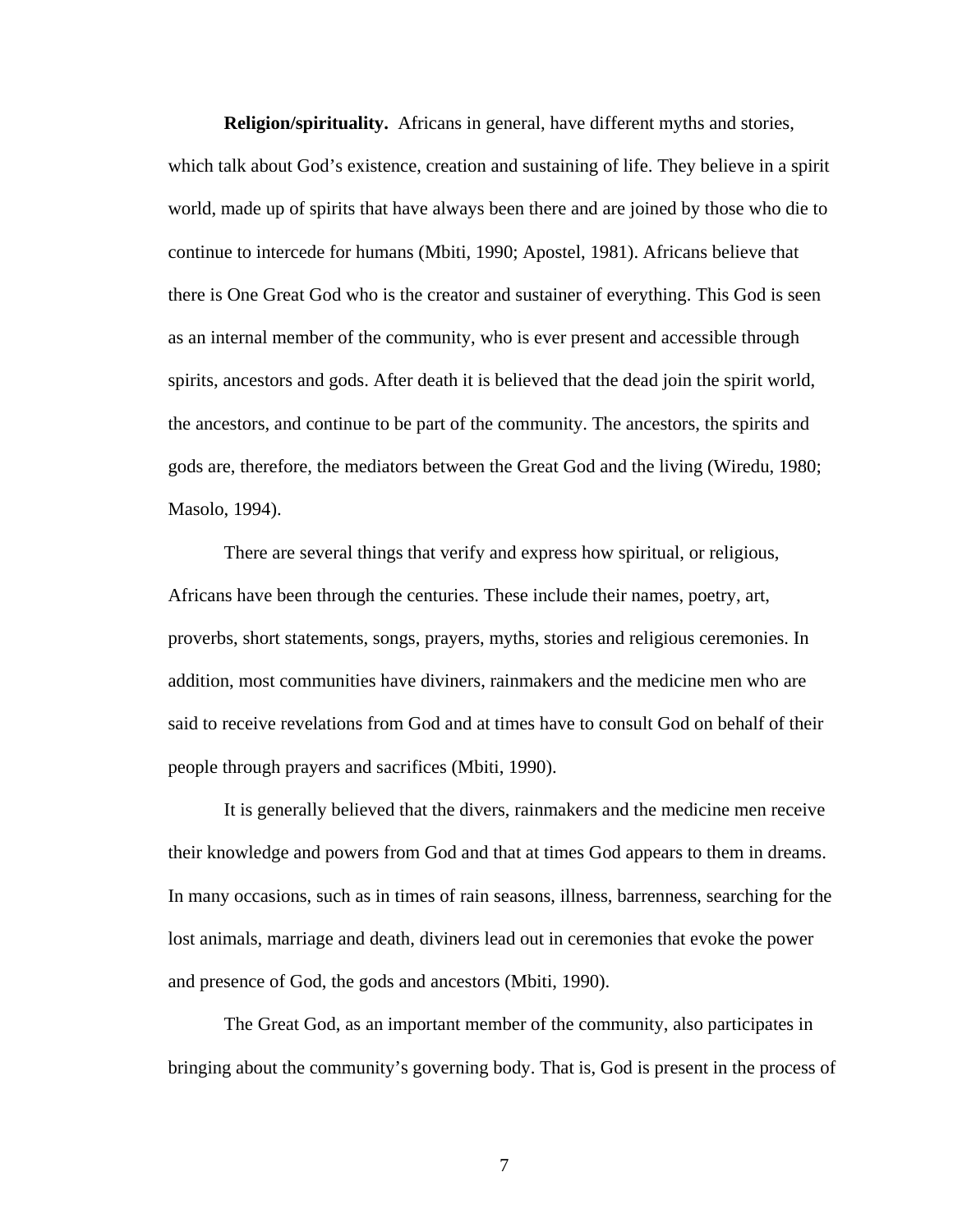selecting the governing body, of the chiefs, kings and counselors and that the governing laws and ethics are based on religious principles as the community has come to believe them (Bell, 2002).

**Concept of time.** In traditional Africa, the concept of time is of little or no concern. For them, time is simply a composition of events which have occurred, those which are currently taking place and those which are immediately to occur. What has not taken place, or what has no likelihood of an immediate occurrence falls in the category of "No-time." What is certain to take place, or what falls within the rhythm of natural phenomena, is in the category of inevitable or potential time (Mbiti, 1990).

 Instead of calendars of days and events, traditional Africans have phenomenon calendars. In phenomenon calendars, events which constitute time are reckoned or considered in their relation with one another and as they take place. One's life, or human history, is divided up or reckoned according to their specific events, for it is these events that make a month, or a year, and history meaningful. For example, a mother counts months of her pregnancy, traveler counts the days it takes him to reach another area, during the reign of so-and-so something happened, going to bed at night but not necessarily at nine or twelve, the event counts more than a specific time (English  $\&$ Kalumba, 1996).

 For traditional Africans, time is mainly made of two dimensions: a long past and a present, with virtually no future. The future is absent because the events which lie in the future have not taken place, and therefore, they cannot be part of time. For instance, events that fall within the rhythm of life at an individual level include: birth, puberty, initiation, marriage, procreation, old age, death and entering the spirit world. Community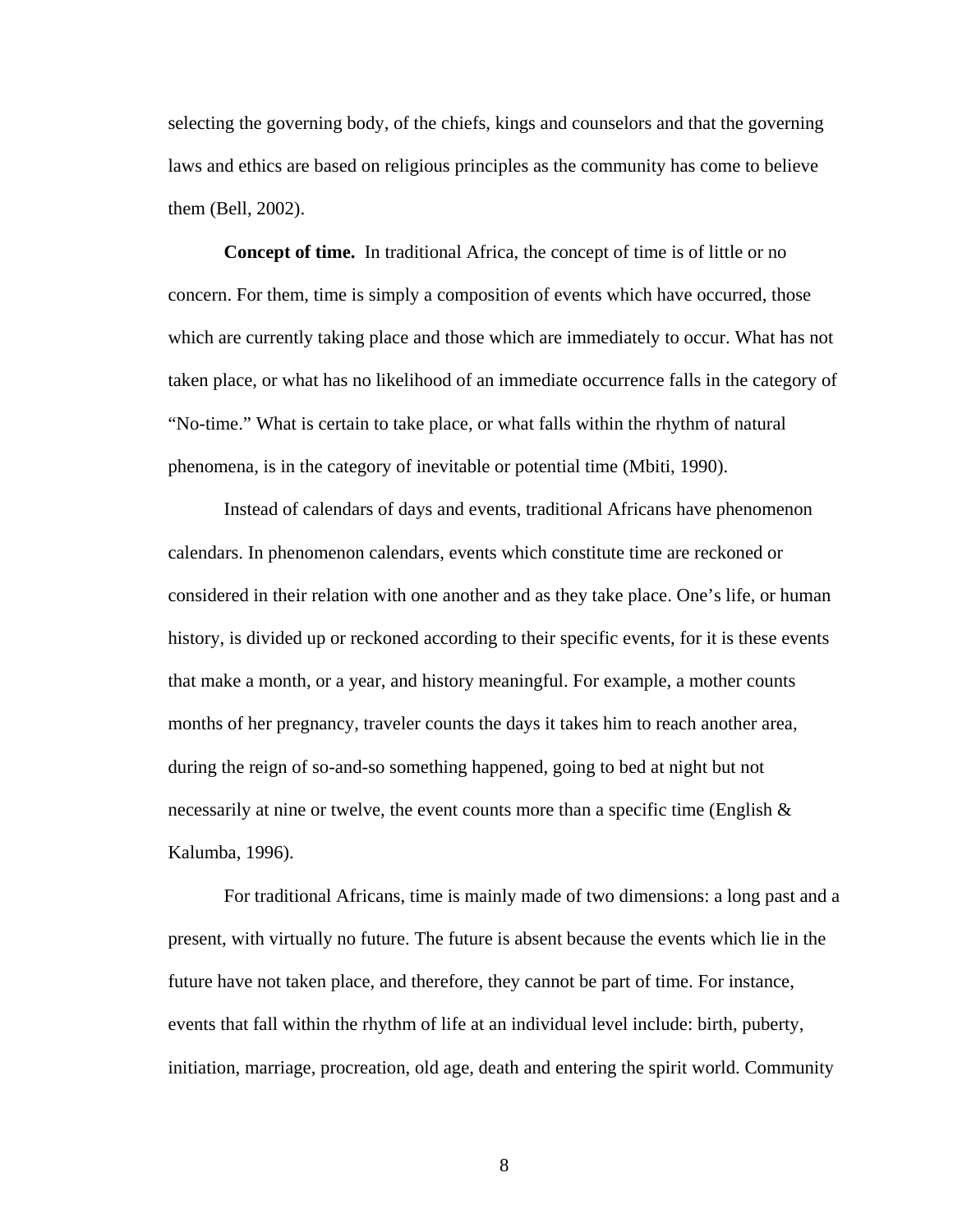events include: cycles of seasons with their different activities, such as sowing, harvesting and hunting (English and Kalumba, 1996; Mbiti, 1990).

**Urbanization.** African countries are affected by urbanization, modernity and globalization. Urbanization, which comes with many people living for jobs and education in towns and cities, negatively impacts the fabric of African communal life, social structure and economics (Bell, 2002). Urbanization and technological developments are processes that have come along with influxes of populations moving from the villages into the cities. These developments are disrupting the cultural and protective connections which generate bonds and fellowship among traditional Africans. For instance, mass population movements interfere with customs, rituals, religion, ethics and social relationships which were once upheld in the villages (Wired  $&$  Gyekye, 1992).

 Specifically, urbanization in Africa comes with the following: (a) less dependence and consultation of uncles, aunts and grandparents in terms of making decisions about marriage and raising children. The family is now made of mainly parents and their children, with less and less dependence on the extended family, (b) variety of religions: one can join any religion of choice, different from where one was born, (c) tribal solidarity is disrupted, and nationhood takes over, and (d) mixed marriages: marrying from different tribes, at times from different nationalities, less preparation for married life, and marital problems and divorce rates are on the increase (Mbiti, 1990).

 The African world view plays an important context in this study as it highlights social support, the importance of children within marriage, religion and how urbanization impacts African societies. This study examines how married people view their marital satisfaction and intimacy while controlling for some of these important concepts, such as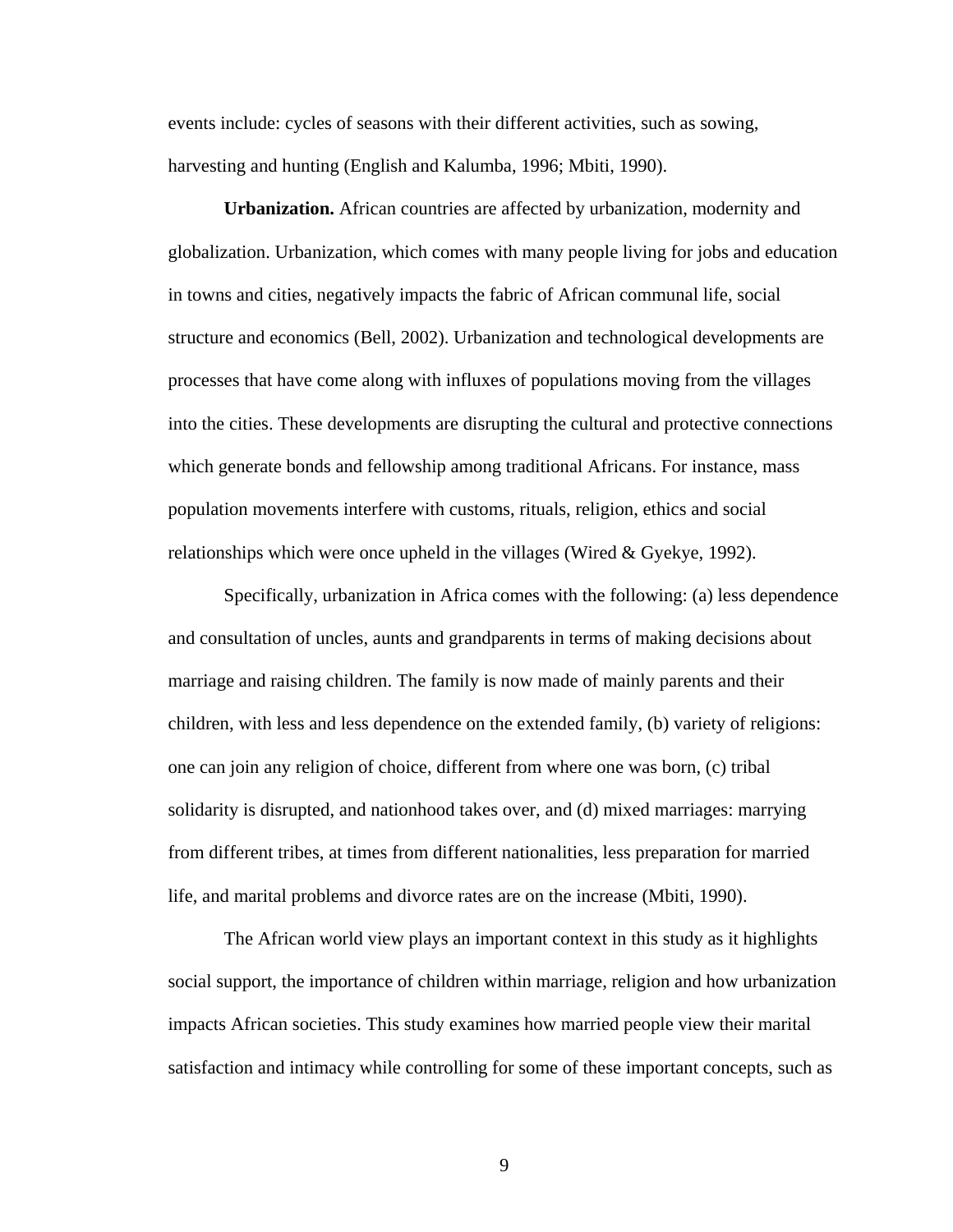number of children, time in marriage and religion. In addition, the study examines how the sample from Botswana, an African context, view their marital quality and closeness in terms of gender role attitudes, spousal support, age and gender.

### **Overview of the Republic of Botswana**

The Republic of Botswana is a landlocked country in the southern part of Africa. It is bordered by South Africa to the south, Namibia to the west, Zambia to the north, and Zimbabwe to the northeast. The Batswana, a term also used to denote all citizens of Botswana, refers to the country's major ethnic group (the "Tswana" in South Africa), which came into the area from South Africa during the Zulu wars of the early 1800s. English is the official language, but Setswana is spoken widely. Formerly the British protectorate of Bechuanaland, Botswana adopted its new name after becoming independent on September 30, 1966. At an area of 231,788 square miles (600, 370 square kilometers), Botswana is the world's 45th-largest country (after Ukraine). It is comparable in size to Madagascar and is slightly smaller than the state of Texas in the United States.

Botswana's capital city is Gaborone. As the capital city of Botswana, Gaborone is the seat of government as well as the country's commercial and administrative center. The city is described as the fastest growing city in Africa. Compared to other villages and cities in Botswana, Gaborone holds the largest population. The estimated population of Gaborone in 2006 was 200, 000 while the country's population was estimated to be 1.7 million (Wikipedia, 2008). Compared to its neighboring countries, such as Zimbabwe,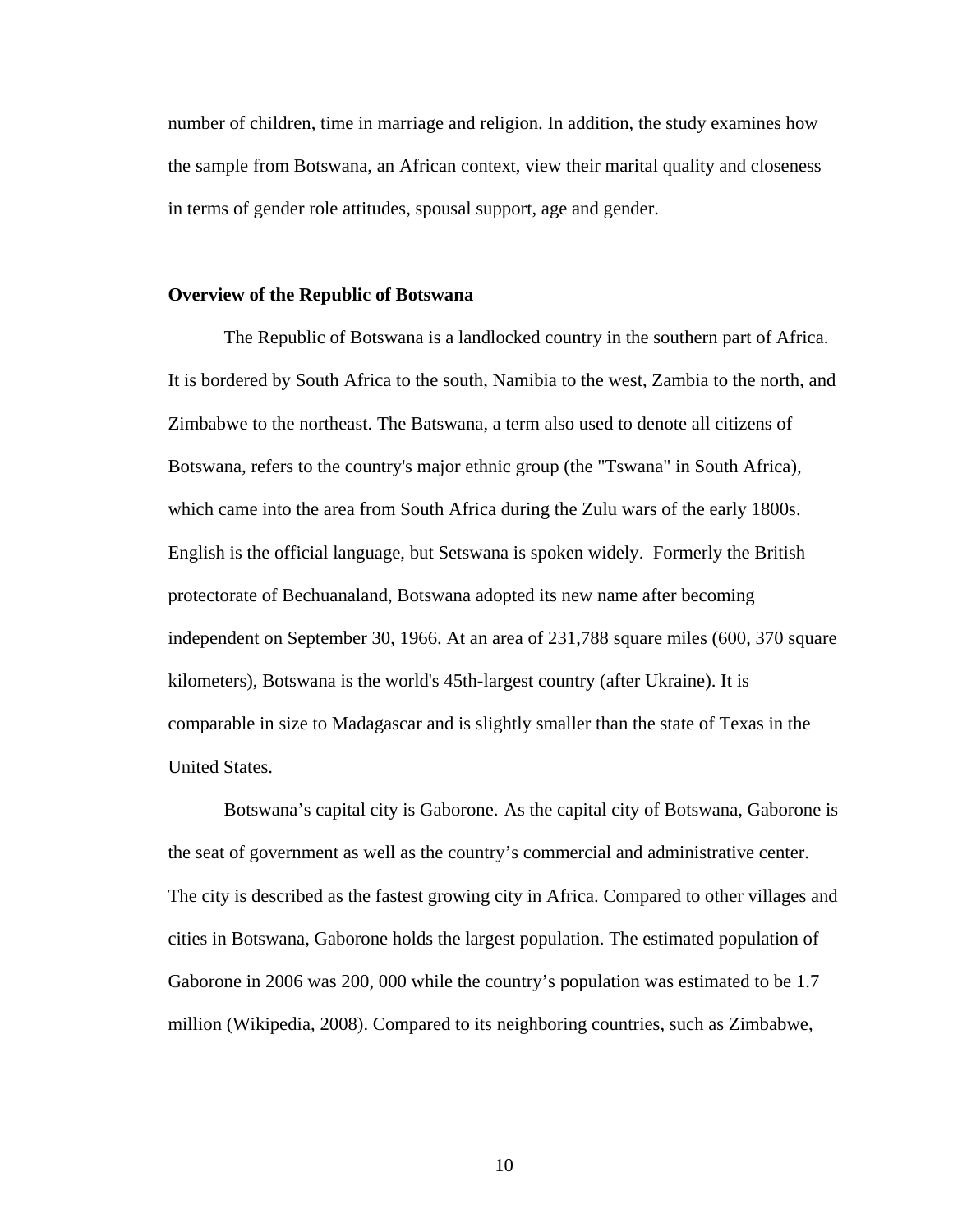South Africa and Zambia, which have a population of over 10 million each, Botswana has less than 2 million (Maundeni, 2002).

Prior to European contact, Batswana lived as herders and farmers under tribal rule. In the 19th century, as hostilities broke out between Batswana and White settlers from the Transvaal, the British Government in 1885 put "Bechuanaland" under its protection. In June, 1964, Britain accepted proposals for democratic self-government in Botswana. The seat of government was moved from Mafikeng, in South Africa, to newly established Gaborone in 1965. The 1965 constitution led to the first general elections and to independence in September 1966. Seretse Khama, a leader in the independence movement, was elected as the first president, re-elected twice, and died in office in 1980 (U.S. Department of State, 2008).

After the death of the first president, the presidency passed to the sitting vice president, Ketumile Masire, who was elected in his own right in 1984 and re-elected in 1989 and 1994. Masire retired from office in 1998. The presidency passed to the sitting vice president, Festus Mogae, who was elected in his own right in 1999 and re-elected in 2004. Mogae retired from office on the 31st of March 2008, and the presidency has passed to his vice, Lieutenant General Seretse Khama Ian Khama, a year before the general elections. Lieutenant General Seretse Khama Ian Khama is the son of the first president of Botswana and he is also the former leader of the Botswana army (U.S. Department of State, 2008).

The country's economy, closely tied to South Africa's, is dominated by mining (especially diamonds), cattle rearing and tourism. Since independence, Botswana has had one of the fastest economic growth rates in the world. Botswana has transformed itself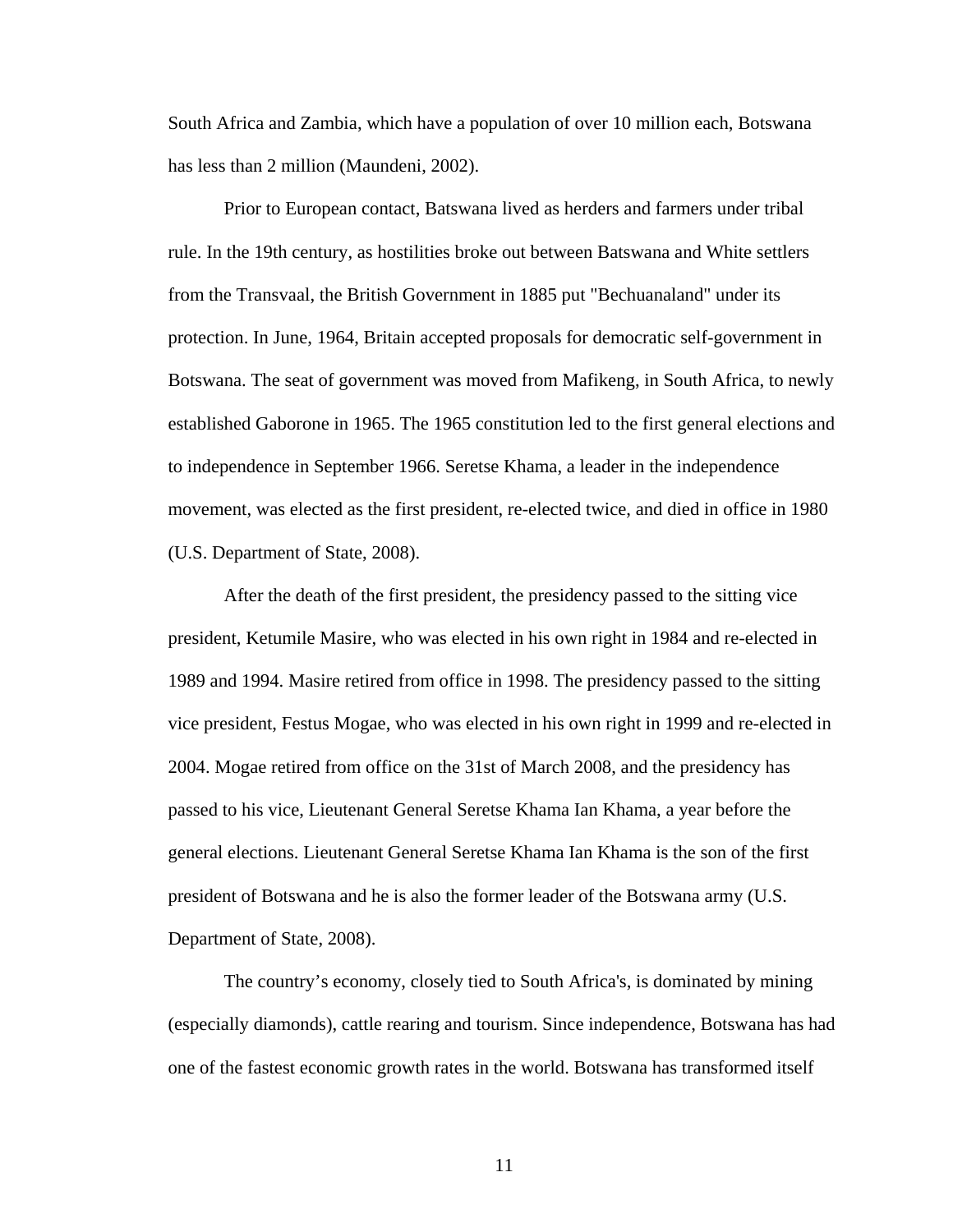from being one of the poorest countries in the world to a middle-income country. Economic growth averaged over 9% per year from 1966 to 1999. The World Economic Forum rates Botswana as one of the two most economically competitive nations in Africa (U.S. Department of State, 2008).

In the Republic of Botswana, the patriarchal sex/gender systems relegate males to positions of power and women to subordinate positions within the context of cultural beliefs and practices. Patriarchal beliefs are based in cultural beliefs (Mookodi, Ntshebe & Taylor, 2004). Tswana culture makes a clear division between the public-political and the private-domestic spheres—women are largely relegated to domestic activities of childcare, and home maintenance. Men continue to dominate the arena of political decision-making within traditional political forums, such as the 'kgotla,' the house of chiefs and parliament (Mookodi, Ntshebe & Taylor, 2004).

While women form a significant proportion of the electorate, they hold very few political positions (Mookodi, Ntshebe & Taylor, 2004). Gender differences occur in the education of females and males. While there are equal enrollment rates for females and males in the first nine years of schooling, the enrollment figures for males outnumber those of females in higher levels of education, including vocational training schools. Enrollment rates at the only university in Botswana, the University of Botswana, show that the highest gender discrepancies are in the fields of engineering and technology, as well as the Faculty of Science, where the ratios of males to females are approximately 8:1 and 3:1, respectively (Mookodi, Ntshebe & Taylor, 2004).

Van Hook (1994) points out that industrialization and urbanization in Botswana tend to continue the traditional hierarchy of men over women. While economic and social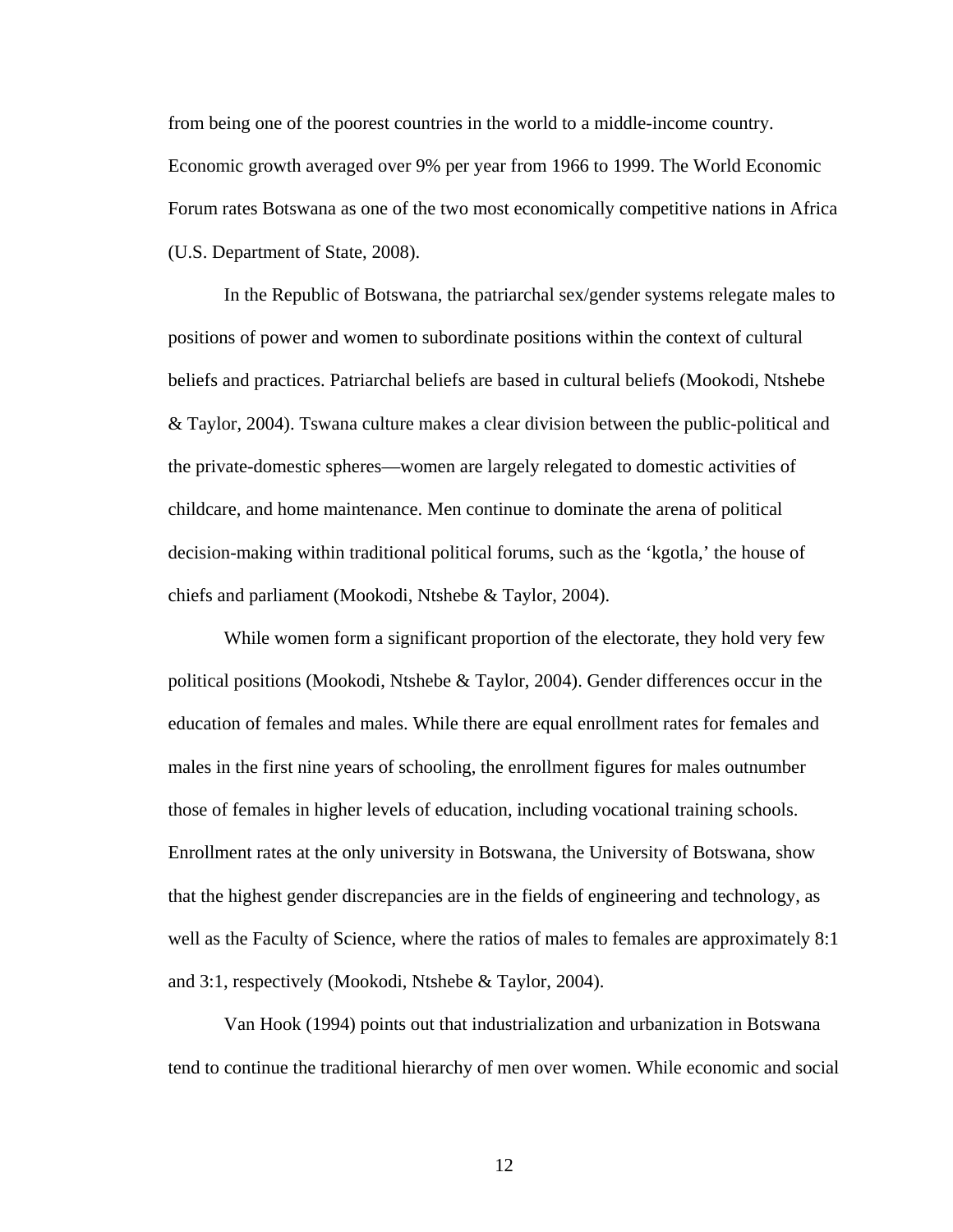developments have positively influenced the role of women, there are barriers that many women still have to overcome in the legal, educational, economic and family spheres. For instance, with more women currently on formal employment, especially in the cities, the traditional understanding of the husband as the sole breadwinner and the woman as the housekeeper is undergoing transformation. It is, however, still expected that the man should bear the major responsibility for earning the family its livelihood while the woman continues to have a larger share of domestic responsibilities. The young middleclass women are caught between the modern expectations of having an education and a career and the traditional valuing of children, getting exhausted as they are torn between work and family responsibilities.

In his literature review on the transmission of HIV in Botswana, Macdonald (1996) makes some observations about economic migration that could affect Tswana family life in Botswana. First, many men still leave their families to go and work in the mines, either in South Africa or newly established mines in Botswana. Second, many households traditionally maintain several homes which they regularly move between. That is, one home in the village, one at the 'lands' or farm, one at the cattle post and, in recent years, another home in a town. Third, there is the rapidly expanding Civil Service sector requirement for workers who are willing and able to relocate to new jobs and reassignments. In addition to the three factors cited above, is the fact that there are good roads and transportation which facilitate many couples to be geographically separated, sometimes for long periods of time. Further, while the country as a whole is regarded as having the most mobile population in the world, Gaborone, its capital city, has become the center of the country's labor migration.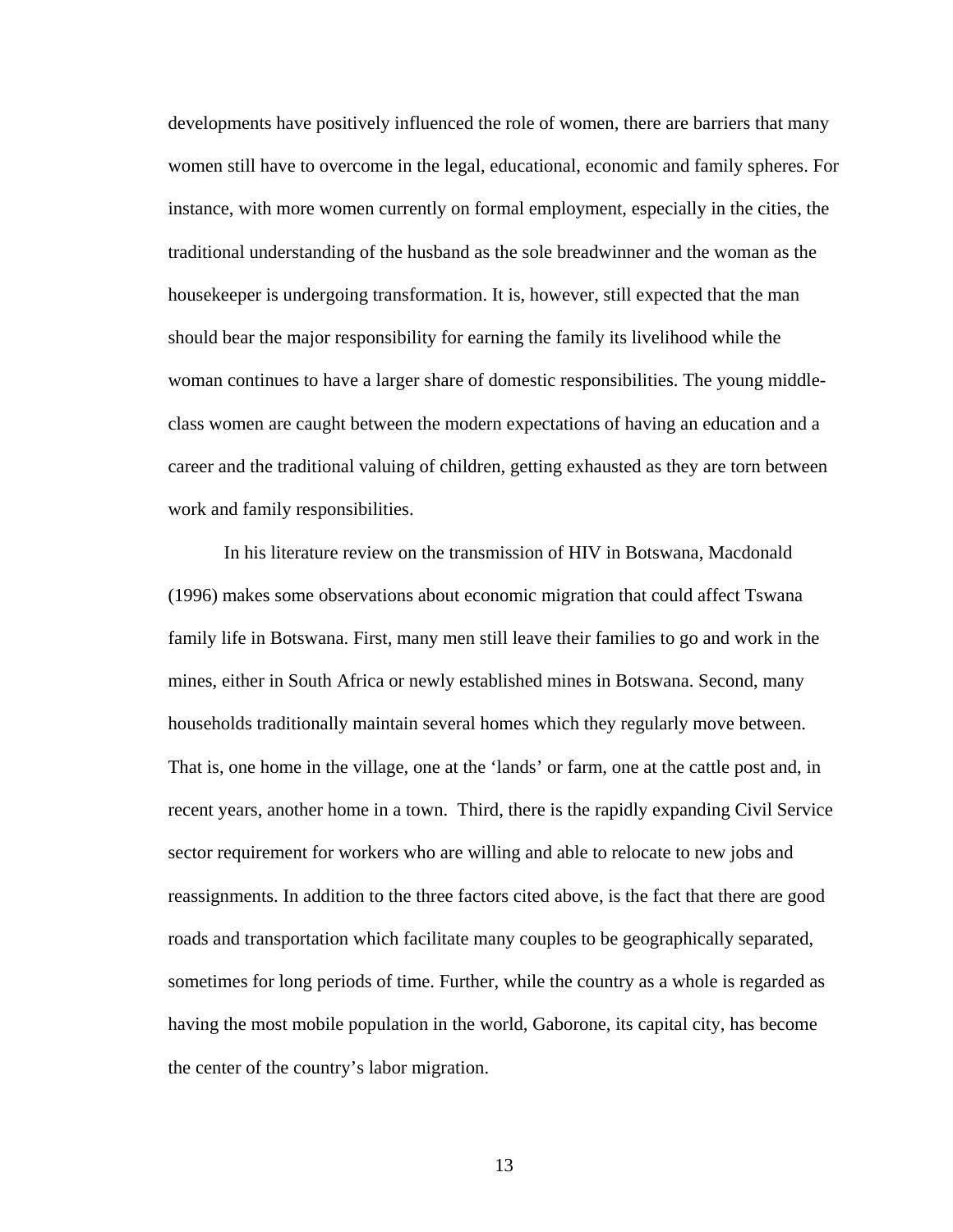This study investigated how gender role attitudes, spousal support, gender and age play out on marital satisfaction and intimacy in Botswana, in a context of a fast growing economy and migrant population and in the context of the African world view which is being challenged by urbanization and industrialization. Despite the importance of marital satisfaction and intimacy in marriage, an exhaustive review of the research literature on Botswana families yielded no empirical studies that have examined marital satisfaction and intimacy among married couples. This study addresses this gap through an empirical examination of marital satisfaction and intimacy by gender role attitudes, spousal support, age and gender in Botswana by looking at the self-reported experiences of married individuals who were living in Gaborone at the time of the study. This study is important to marriage and family therapists and family educators as it provides information of how married individuals view their marital relationships in the midst of migration and industrialization.

# **Objectives**

Although marriage has been an on-going topic of research since the 1930's (Gottman and Krokoff, 1989) and continues to be so today, attempts at increasing marital satisfaction, intimacy and duration of marriage seem to be limited in their effectiveness. However, attempts at predicting marital success seem to have become paramount due to the continuing high rates of divorce and high levels of marital distress, which are regarded as the main reason for individuals seeking professional help (Fincham, Garnier, Gano-Phillips & Osborne, 1995). For instance, as early as 1977, one study proposed that at least 15 to 20% of all marriages consist of couples who are not happy together but for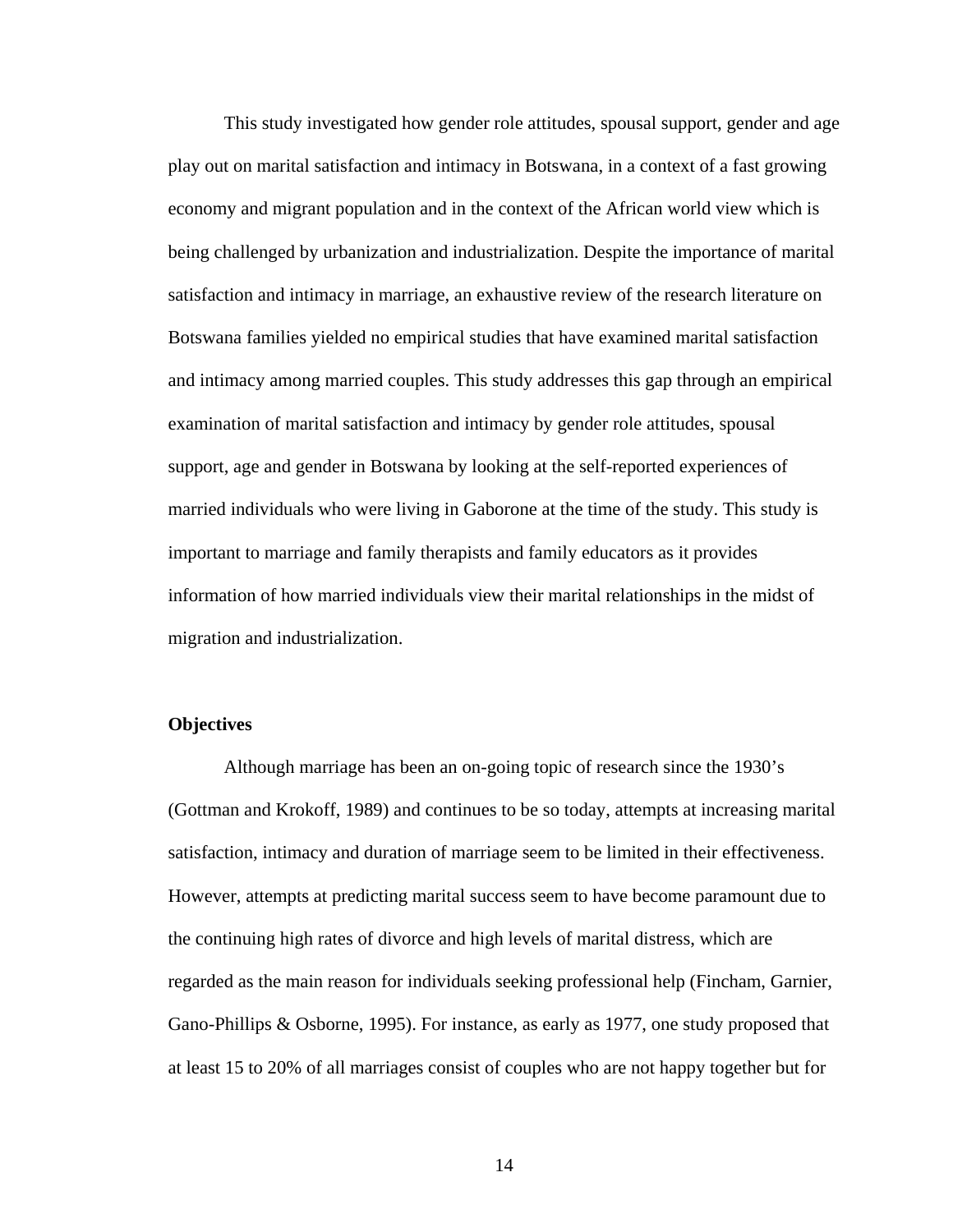various reasons have decided to stay together (Landis, 1977). Recent studies indicate that marital satisfaction levels of couples who stay married have been declining since the 1970s (National Project, 1999; Rogers & Amato, 1997). While research literature on Botswana families yielded no empirical studies that have examined marital satisfaction and intimacy, Maundeni (2002) observes that marital unhapinness and divorce rates in developing countries such as Botswana, South Africa, Nigeria and Ghana, are on the rise, leaving mothers and children to face economic challenges.

There are several factors that may contribute to poor marital outcomes and divorce. The research literature points out that marital outcome may differ by demographic variables, such as age and socio-economic status (Steinburg and Silverberg, 1987; Rogers and Amato, 2000) and relational variables, such as communication skills, social support and problem solving skills (Haynes et al., 1992). However, this study looked at how levels of marital satisfaction and intimacy are influenced by two relational variables, gender role attitudes and spousal support and how marital satisfaction and intimacy varied by two demographic variables, gender and age, in Botswana. Specifically, the study examined the contribution of gender role attitudes, spousal support, age and gender in predicting variation in levels of marital satisfaction and intimacy after adjusting for number of children, religion, occupation, education, length of marriage and household income among married individuals in Botswana.

### **Rationale**

 A number of different reasons identified as contributing to the salience of marital satisfaction and intimacy in the research literature include: marital quality affects the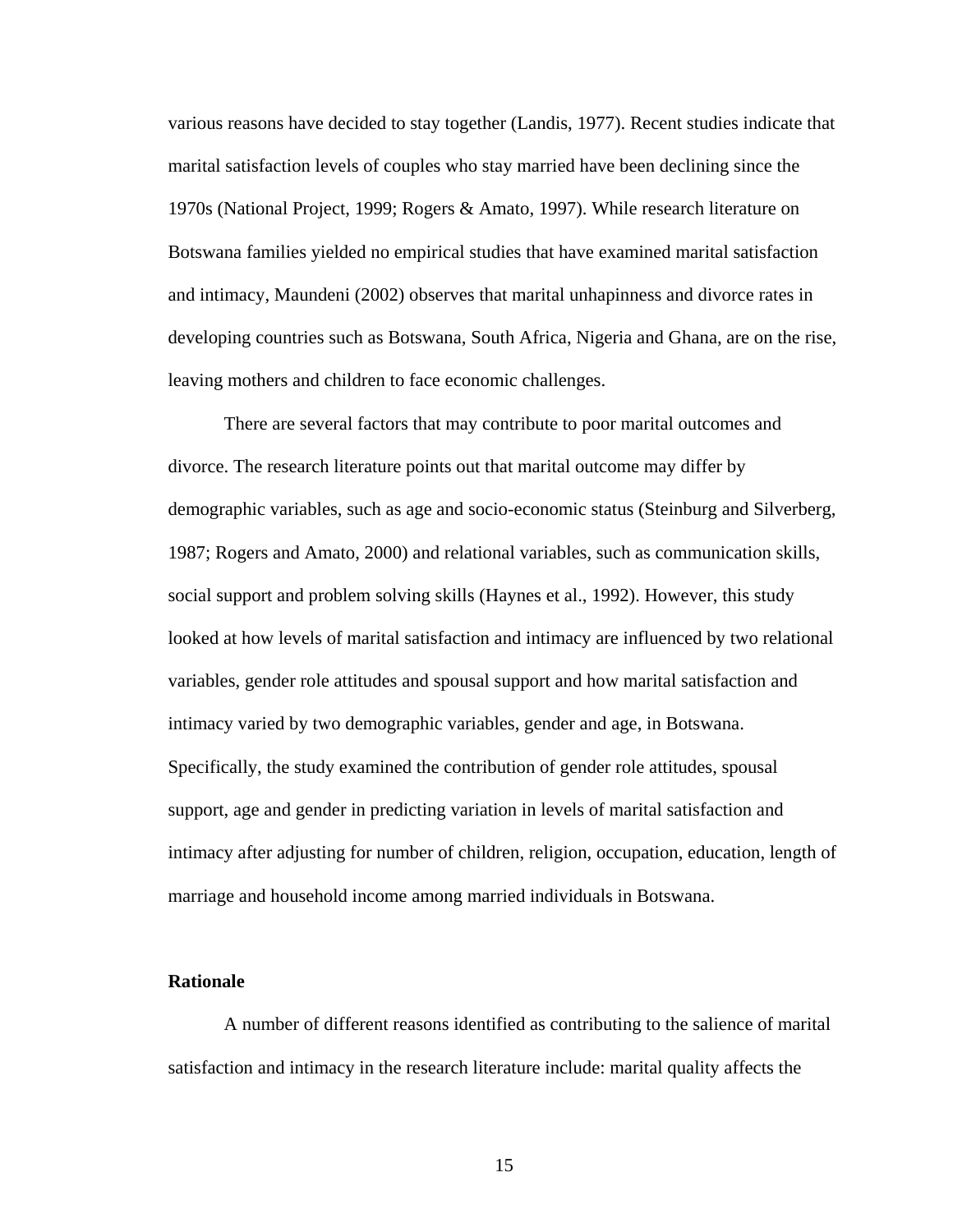probability of divorce and separation (Spanier, 1976); the negative effects of marital discord and dissolution extend beyond the marital partners to those of the children as well (Bradbury, Fincham and Beach, 2000); the costs of marital distress can be seen not only within the physical health of the marital partners, but also in their mental health as well (Griffin, 1993); and marital discord and dissolution are prevalent and costly problems (Davila and Bradbury, 2001). Therefore, finding alternatives to what appear to be ineffective solutions to divorce and its outcomes on individuals, families and communities is imperative. The study is an important step in this direction especially within the context of the paucity of empirical information on marriages in Botswana.

 Moreover, review of the literature suggests that marital satisfaction, intimacy, issues of divorce and separation may vary across cultures and ethnic groups (Jose & Alfons, 2007) and across race and social classes (Blair-Loy & DeHart, 2003). For example, a study on marital satisfaction in Pakistan among women revealed that the society and parents expect a married woman to endure marriage and to avoid divorce at all costs (divorce rate is 0.3 per 1000 but with high levels of dissatisfaction); arranged marriages, leaving women at the mercy of their husbands, the family being synonymous to womanhood and her needs being of less significance; and a wife can not express unhappiness, either to her husband or to his family. Many participants in the study felt helpless in their circumstances, though they desired egalitarian marriages (Qadir, De Silva, Prince & Khan, 2005). Across continental Europe, Hank and Jurges (2007), in their study of gender and the division of household labor, found considerable variation in the overall distribution of household labor. They believe that these differences are due to differences of gender ideologies in terms of egalitarian and traditional gender roles from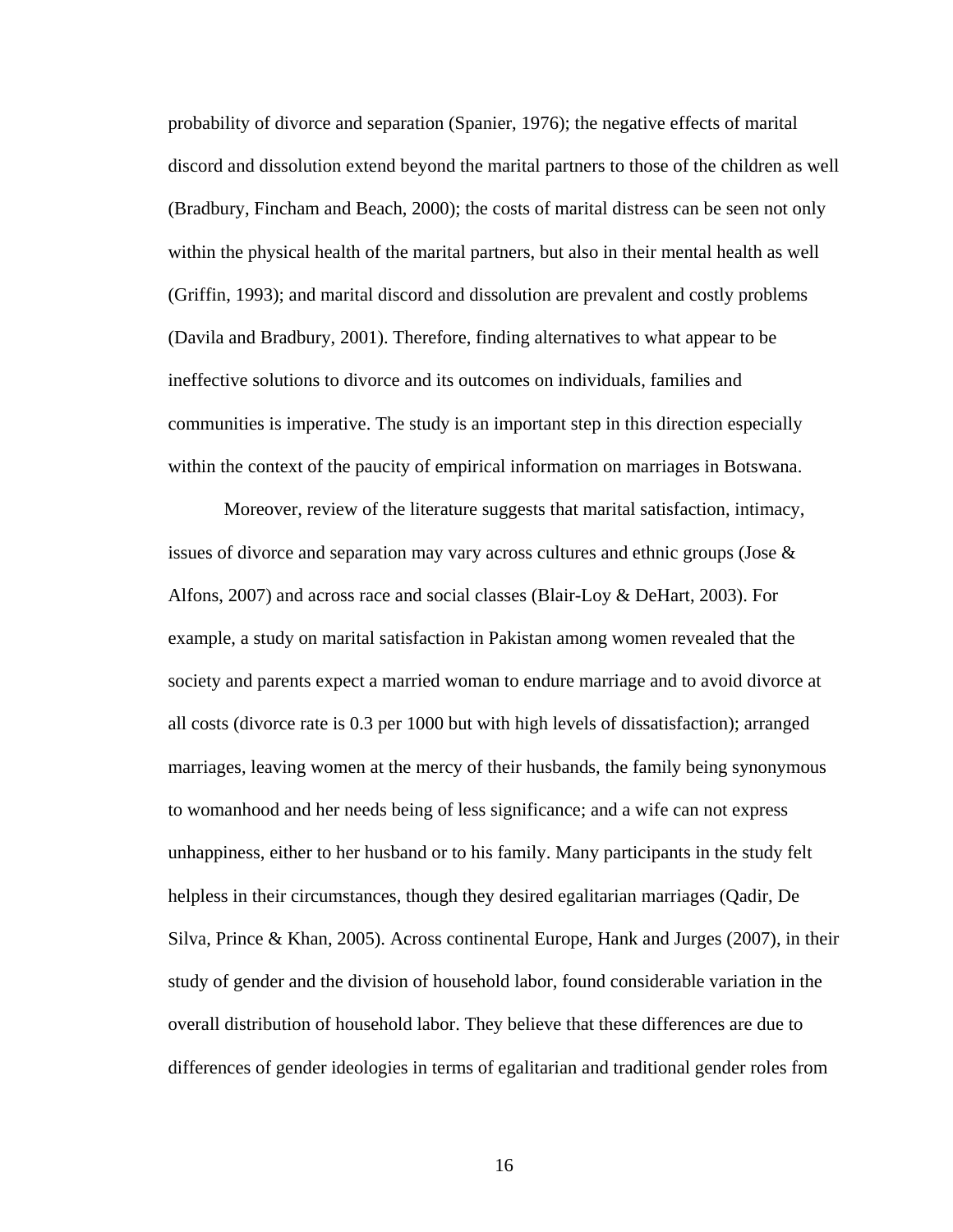country to country in Europe (Hank & Jurges, 2007). However, a thorough search of the behavioral science literature yielded no similar studies of couples in Botswana, and a few in Africa as a whole, and in particular as it relates to marital satisfaction and intimacy in a single study.

 Interestingly, the review of the literature reveals that urbanization and industrialization impact marital outcomes in more similar ways in developing countries as compared to highly developed countries in the West. For instance, studies on marital outcomes in Metropolitan Moscow (Cubbins & Vannoy, 2004); urban China (Pimentel, 2006; Lu, 2006); gender ideologies in Taiwan (Xu & Lai, 2004) and working mothers in Netherlands (van Wel & Knijn, 2006) point out that wives experience poorer mental health and do more household labor than their husbands, just as in the Western countries. As such, this study contributes to the literature by testing theories and research findings derived from economically developed Western countries in a country that is economically and culturally different.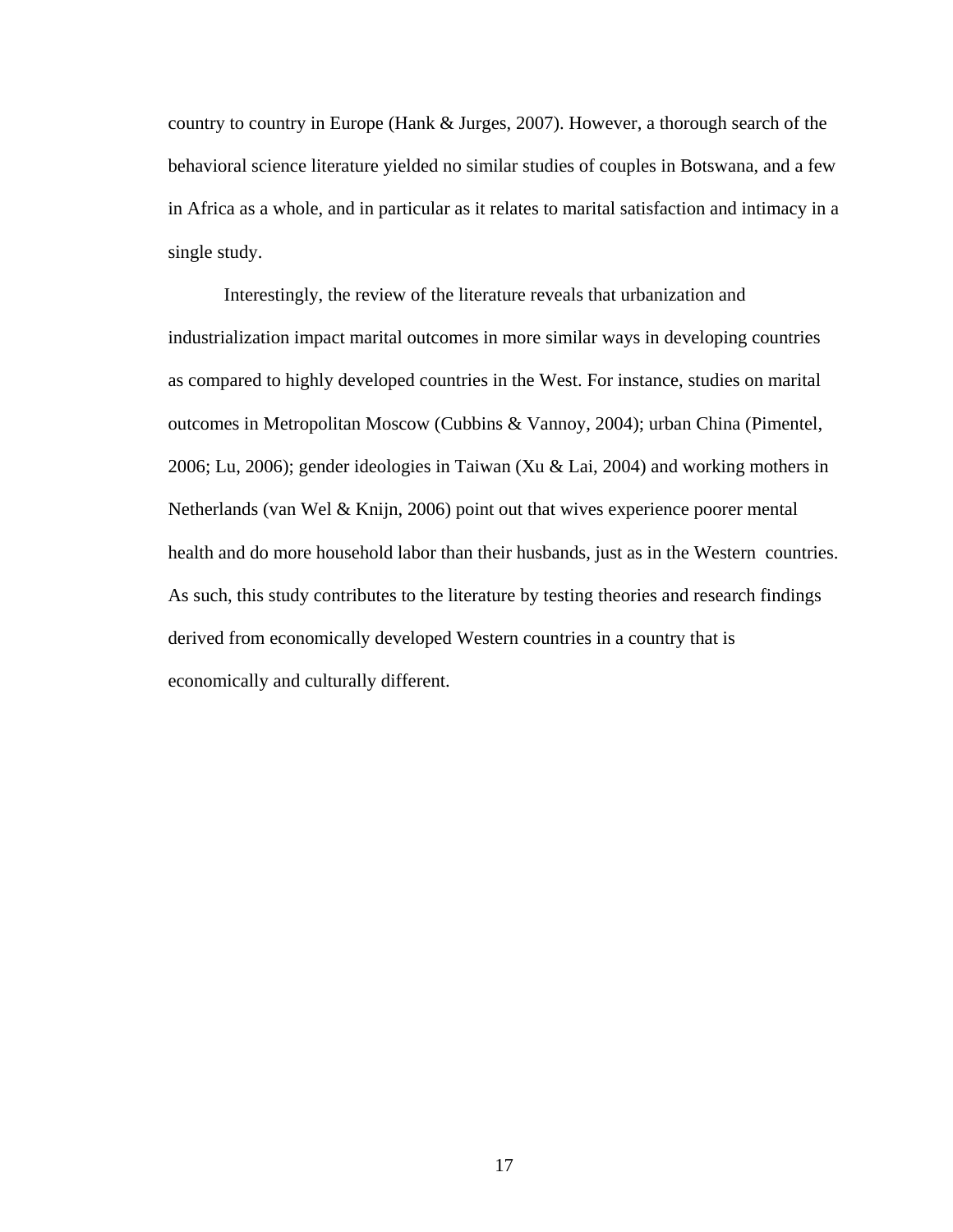#### **Conceptual Framework**

 Symbolic interaction theory was used as the theoretical framework to understand how individuals viewed their levels of satisfaction and intimacy in their marital relationships. The symbolic interaction theory is a relevant framework in this study for three main reasons. First, Burgess (1926) defines the family as a system of interacting personalities. Second, Berger and Luckman's (1966) belief that human interactions and their resulting definitions about the world are socially constructed. Third, the African context of living in community, kinship, immigrant population and urbanization (Mbiti, 1990) provides a unique environment for interactions and meanings among married people in Botswana.

 Burgess (1926) developed the idea that a family is formed upon the interaction of its members rather than on its legal and formal contracts. According to LaRossa and Reitzes (1993), Burgess's understanding of the family unit denotes the fact that one's reaction or behavior has a way of influencing other family members' interactions and responses, hence the reference to interacting personalities. Symbolic interaction assumes that people act and respond to each other on the basis of the meanings that they have placed on each other's actions and on the basis of learned societal values and beliefs (LaRossa & Reitzes, 1993). In this study, attention is paid to the nature of the interactions between husbands and wives and how these interactions are interpreted in terms of satisfaction and intimacy in their relationships.

 According to Mead (1922), much of human behavior is determined not by the objective facts of a situation, but by the meanings that people ascribe to it and the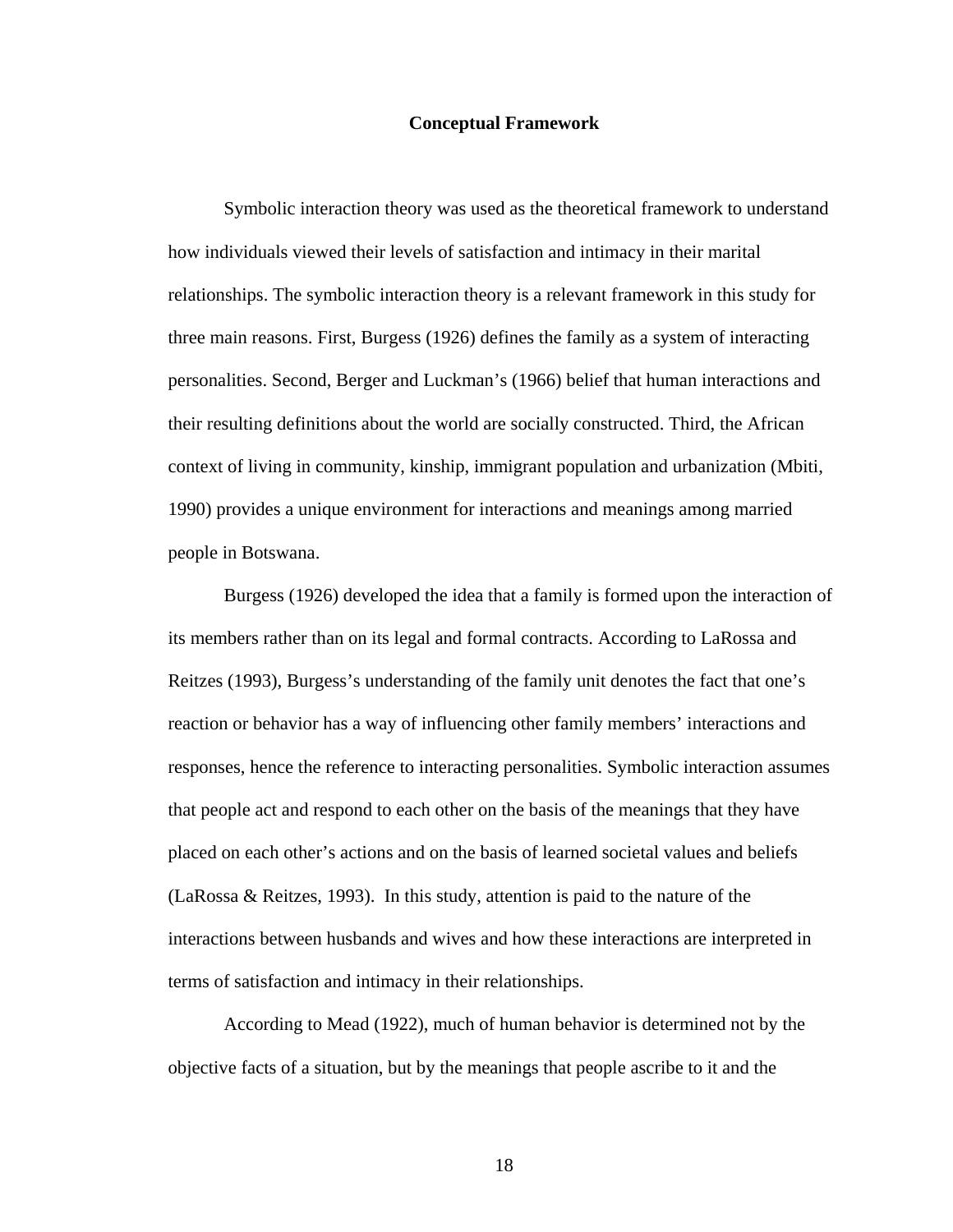subjective interpretations of reality impact and help influence human behavior. What people define as "reality" is actually a set of social constructs consisting of symbols that are assigned meaning and acted upon in accordance with these meanings. Overtime, these symbols become a language, and it is language that humans use to construct reality.

 Symbols are defined as shared interpretations that produce common responses among individuals. Symbolic interaction examines language and habitual behaviors as they reflect the unspoken rules that govern how people are expected to act out in various social situations (Mead, 1934). In addition, as it comes to "meanings," human beings are said to respond toward things on the basis of the meanings that things have for them. One's thoughts, actions and feelings are significantly linked to the meaning attributed to extrinsic stimuli. That is, the meaning that a husband attributes to a wife (to a significant other) would determine an individual's thoughts, feelings and responses to the other. Meaning, therefore, comes into being during the process of interaction between people (LaRossa & Rietzes, 1993). These assumptions are relevant to this study as they suggest that levels of marital satisfaction and intimacy (meaning: what interaction means to married individuals), depend greatly on the interaction between husbands and wives and their interpretations.

Berger and Keller (1964) see marriage as a meaning-making enterprise in which two people come together and redefine themselves. Partners seek similarity and continually redefine reality as they correlate their definitions with one another. Further, Berger and Keller point out that symbolic interaction theory focuses on how individuals create shared social meanings, including roles and self-concepts that influence human behavior. The symbolic interaction theory looks at how people interact with each other in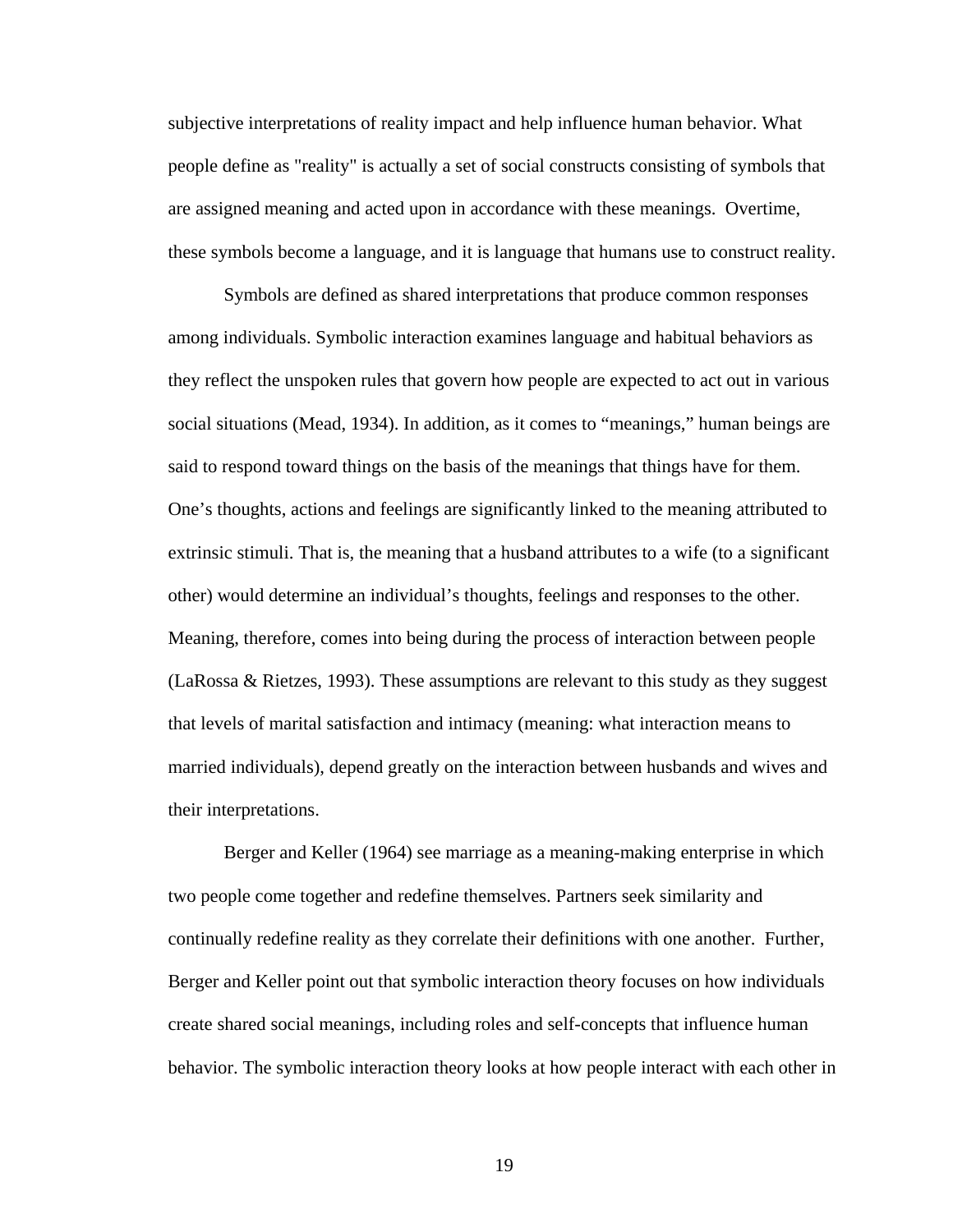a particular relationship (such as in marriage). Interactions are seen as reciprocal acts; everyday words and actions that take place between people. The words and actions/gestures are the symbols that are used to stand for something that gets interpreted and responded to by the other person. Human interactions therefore, according to Strong, DeVault and Sayad (1998), are in part structured according to social roles such as husband, wife, father, mother and child.

Interestingly, social norms are continuously evolving and symbolic interaction theory can be used to frame how married individuals change, or resist change, during periods of social upheaval (LaRossa & Reitzes, 1993). This theory is a particularly relevant perspective during this time of societal transitions regarding the roles of mothers and fathers and the divisions of paid and unpaid labor (White & Klein, 2002). For instance, symbolic interactionists hypothesize that the increased diversification of mothers and fathers, together with lack of societal consensus regarding role expectations, increases the potential of role strain. Therefore, it is not surprising that researchers have found that employed mothers and fathers with the lowest marital outcomes are those ambivalent about provider role attitudes (Helms-Erikson et al., 2000).

Symbolic interaction theory accounts for human behavior and family processes by also looking at the societal influences in terms of beliefs, expectations and norms. Some of the core issues that are addressed by the symbolic interationists are: the roles or societal expectations for husbands and wives, or for fathers and mothers, and how these roles are constructed, learned and get played out, for instance, in a marital relationship (LaRossa & Reitzes, 1993). With these issues in mind, it is hoped that the results of this study will start a dialogue among married people of Botswana in regard to their values,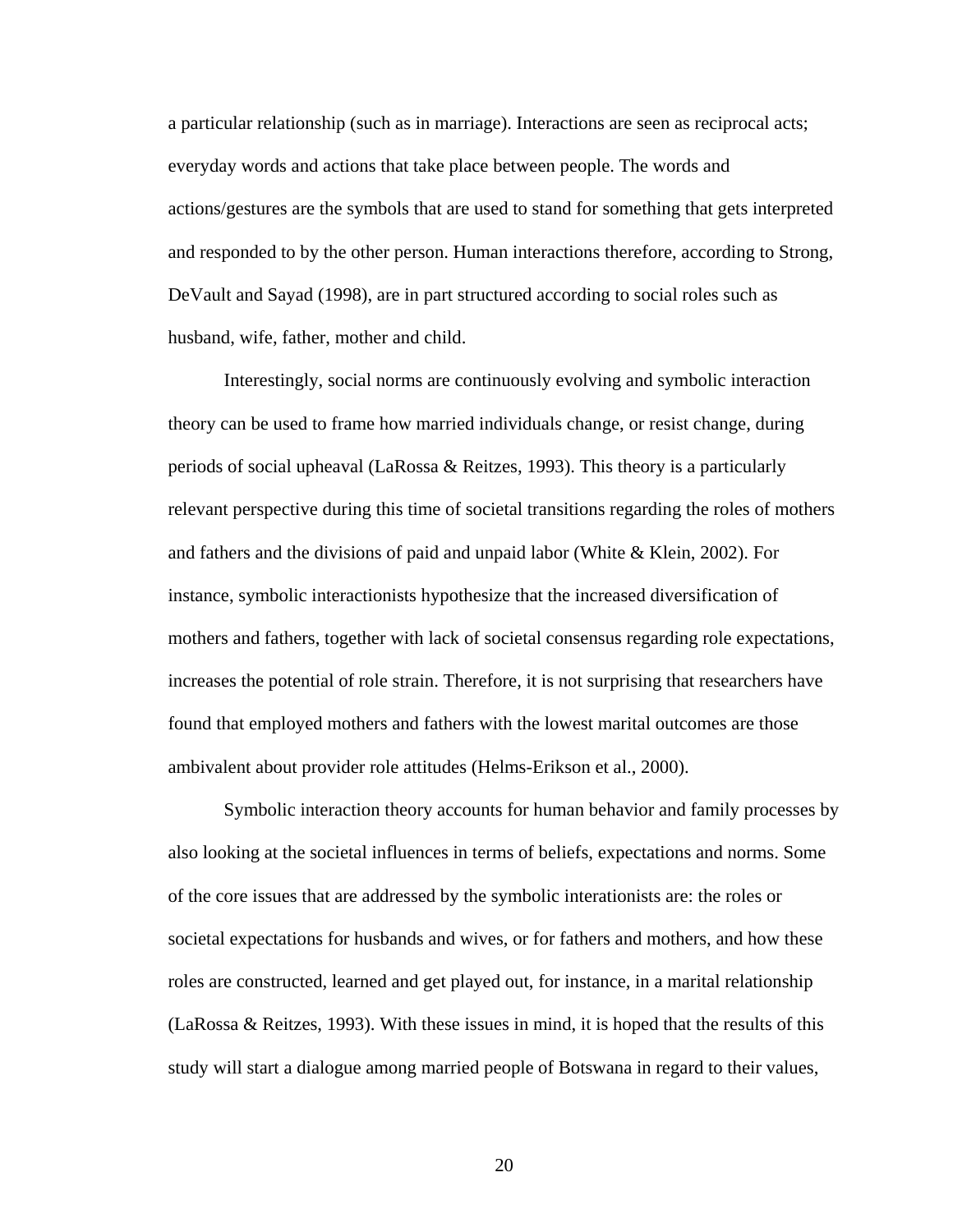beliefs, norms, men and women's expected roles, challenges of adhering to these roles in a changing socio-economic environment. Additionally, it provides an opportunity for couples to consider the potential implications of their role orientation and perception of support in the socialization of their children given their beliefs and values. Specifically, this study teases out how married people in Botswana interact (make meaning) within their cultural and socio-economic contexts, how gender roles and spousal support are played out, and the extent to which married men and women differ in their views on their levels of marital satisfaction and intimacy. The study takes into account the age differences in the creation of meaning around issues of marital satisfaction and intimacy among married individuals in Botswana and how gender role attitudes and spousal support predict marital satisfaction and intimacy in this population.

 Further, the symbolic interaction theory gives context of the meaning that is created by individuals in a given culture and how individuals act out in, or become different from, their dominant social discourse (Goffman 1983). Therefore, in this study, symbolic interaction theory is appropriate in looking into how the married individuals in Botswana act out their marital roles in terms of gender role attitudes and spousal support and view their marital satisfaction and intimacy in the contexts of the patriarchal system, kinships, family and community support, industrial growth, migration, urbanization and of the general African world view. Using symbolic interaction theory to study marital satisfaction and intimacy in Botswana, an African country that is going through social and economic changes as people tend to live in towns and cities, helps highlight issues of gender role attitudes and spousal support among married men and women of different ages.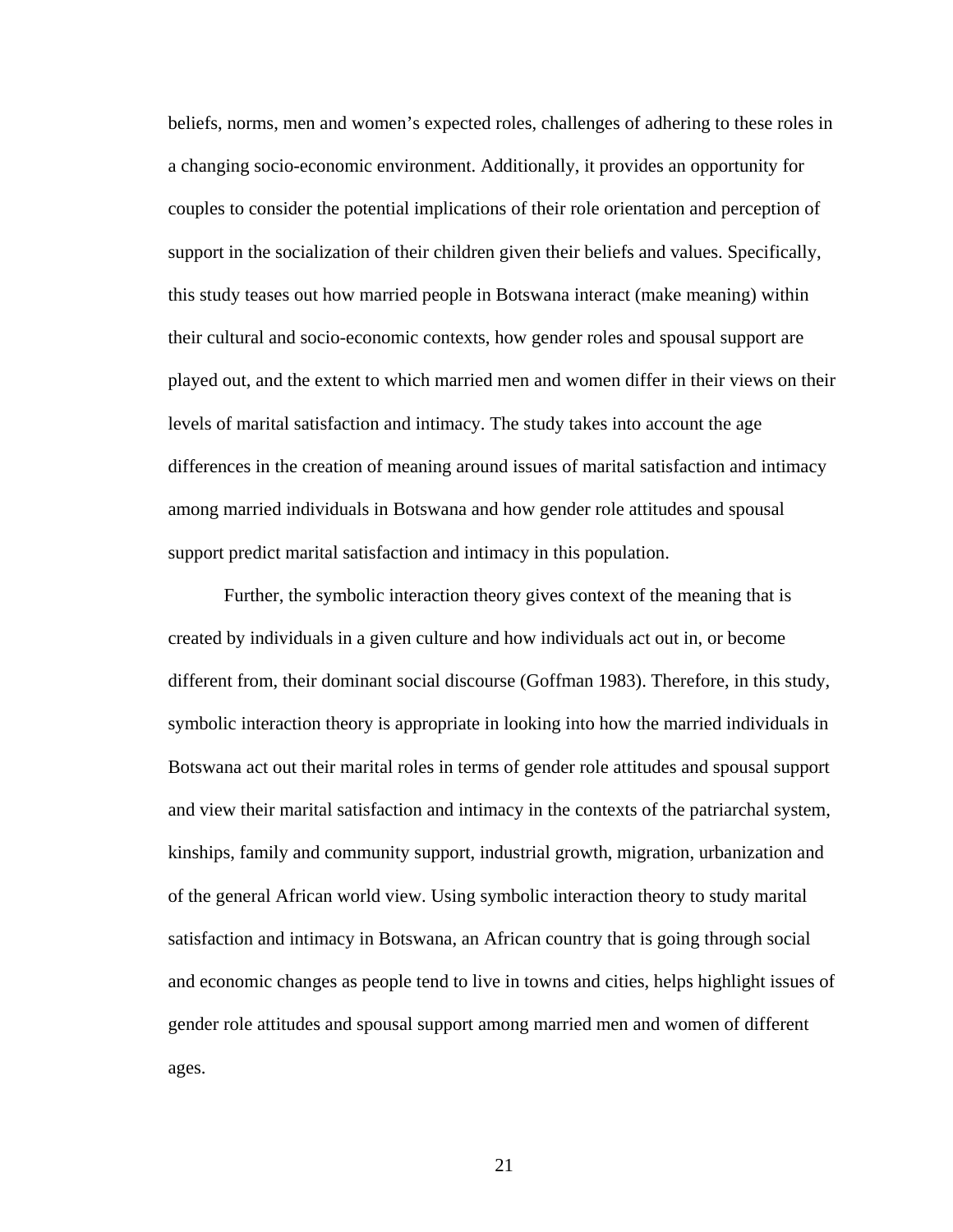## **Review of the Literature**

# **Marital Satisfaction**

Although no single definition has been given for what constitutes marital dissatisfaction, the common element in the empirical literature is that of negativity within the relationship (Griffin, 1993). Negative attitudes and behaviors within the marital relationship are factors that commonly discriminate distressed from nondistressed relationships (Griffin, 1993). A distressed relationship is one in which negative features are salient and positive features are relatively absent, while nondistressed relationships are characterized by positive features being salient and negative features being relatively absent (Bradbury, Fincham & Beach, 2000). In addition, the factors that constitute marital distress may not simply be the opposite of the factors which lead to marital satisfaction. Marital satisfaction is not defined in terms of the absence of dissatisfaction. Just as it is true that the opposite of love is not necessarily hate or anger, but indifference, the opposite of marital dissatisfaction is not necessarily marital satisfaction (Bradbury, Fincham & Beach, 2000).

According to Murray and others (2003), one of the greatest challenges to satisfying and sustaining romantic relationships is the emergence of negativity. From an attachment perspective, negative events, such as conflicts or harsh words from a spouse, tend to activate the prospect of rejection and loss and thus, the need to seek reassurance and comfort from an attachment figure. Crowell et al. (2002) add that if a couple has a secure attachment, then for every occasion that a partner reaches out or responds to the other partner, there is a tremendous advantage for the relationship. This advantage may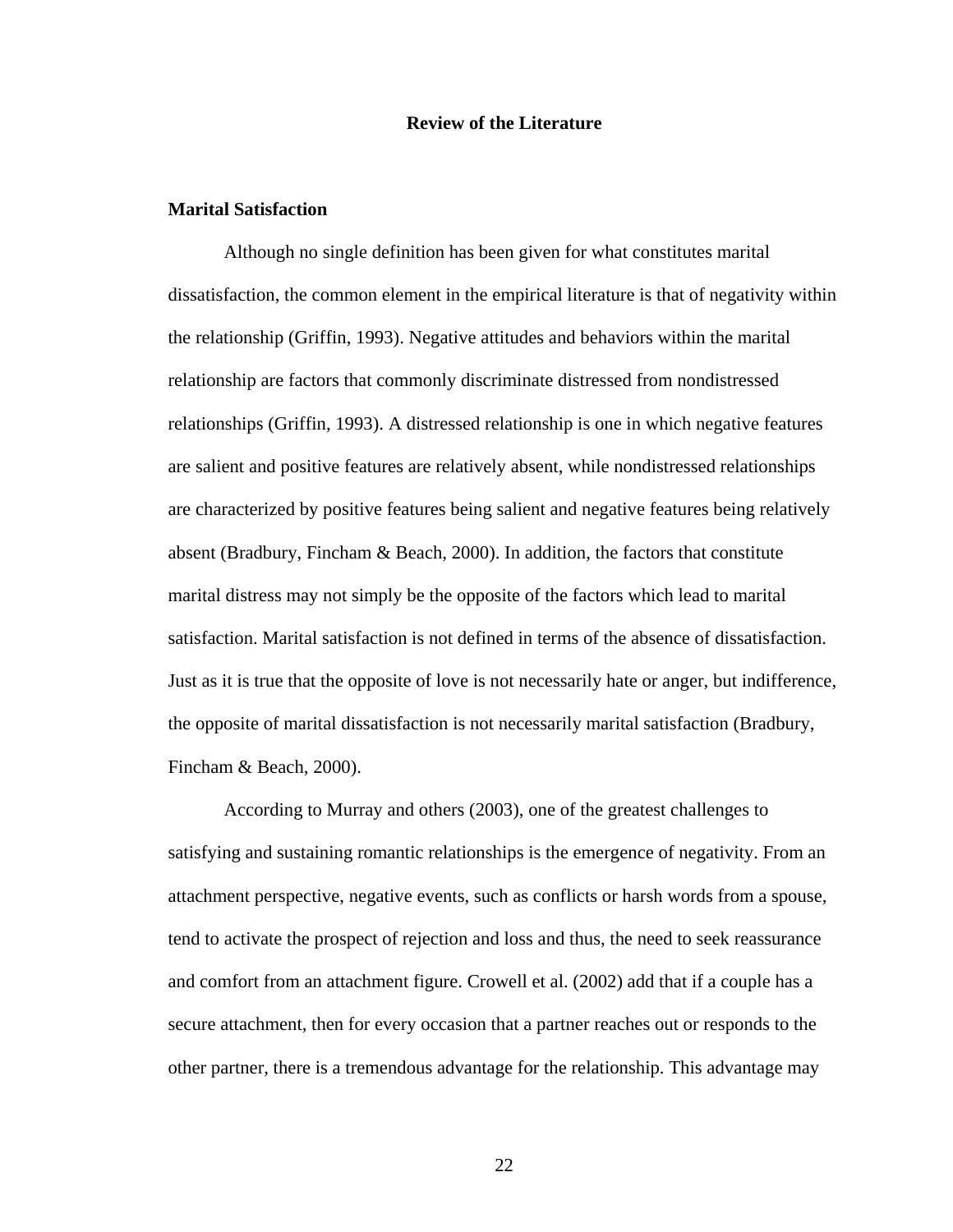be seen over time, and with repeated experience, there will be a substantial difference in the quality of the couple's experience together.

Relationships in which attachment is absent are associated with marital dissatisfaction, poor communication, and poor support behavior within the marriage (Davila and Bradbury, 2001). Marital satisfaction has been found to be greater to the extent that the marital partners report secure versus avoidant or anxious ambivalent attachment styles (Bradbury et al., 2000). The importance of marital attachment is also seen in the need for belonging and a sense of acceptance. Like in a parent-child relationship, a romantic relationship is an adult context in which individuals are so dependent upon one another for the satisfaction of their needs (Murray, Bellavia, Rose & Griffin, 2003).

In addition, day-to-day experiences between couples accumulate in ways that shape the general expectations of their partners about the relationship and even about themselves (Murray et al., 2003). Spouses who are distressed expect their partners to exhibit fewer positive behaviors and more negative behaviors, and spouses who are nondistressed expect their partners to exhibit more positive behaviors and fewer negative behaviors (Fincham et al., 1995). Furthermore, longitudinal research has shown that factors such as distressed and nondistressed spouses predict discord, which in turn predicts dissolution, with dissatisfaction being the most proximal predictor of dissolution. The stability and marital satisfaction are seen as determined by the frequency of positive and negative behaviors exhibited by spouses (Davila, Karney & Bradbury, 1999).

Marital functioning is guided by spousal interactions, which also affect cognitive processing and schemas (Bradbury et al., 2000). Some social cognition scholars point out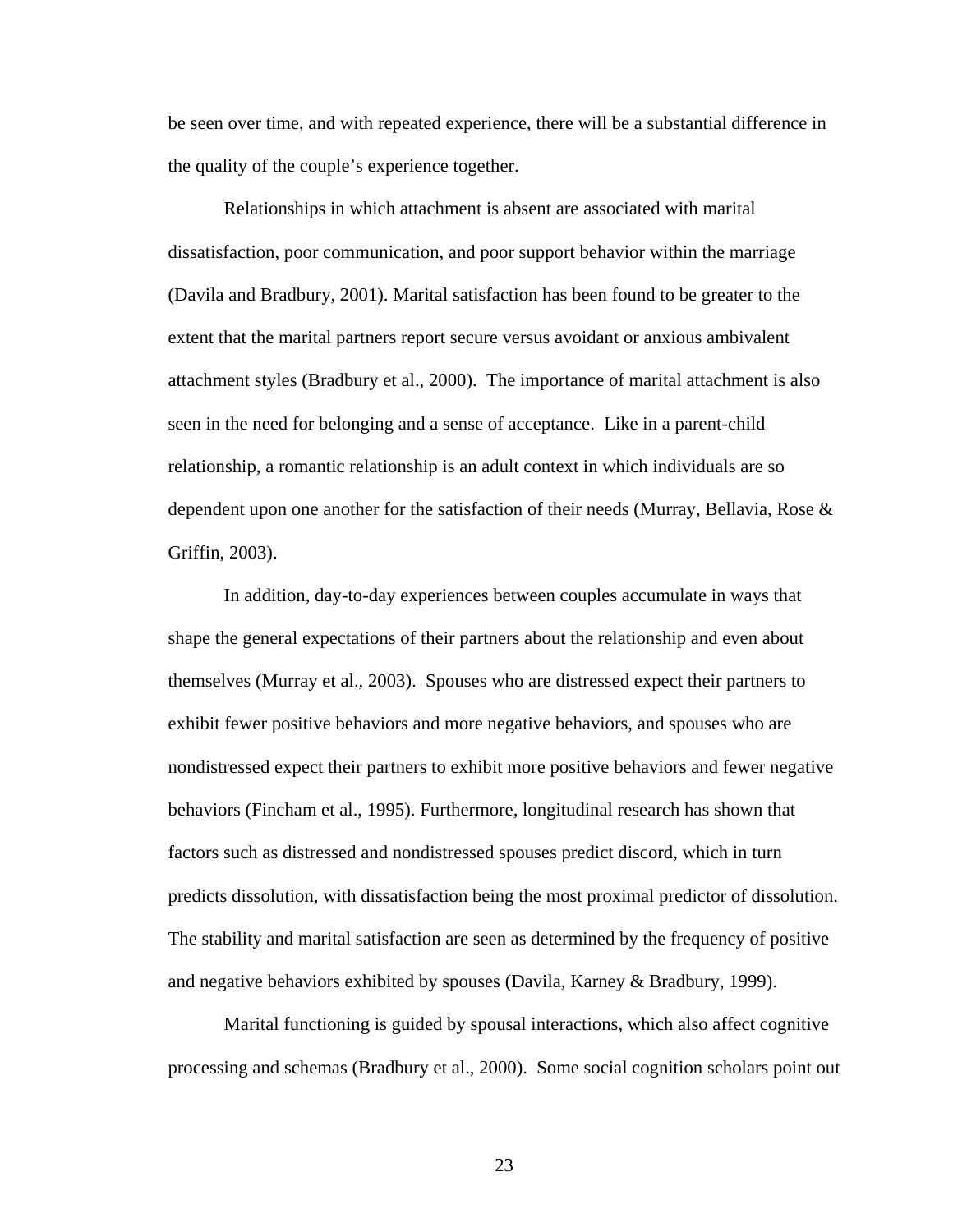that spousal interactions affect the coding of information into memory, and that coding affects retrieval of information from memory. Concepts that are easily retrieved from memory can have a pervasive impact on spousal information processing and judgments. When judgments are made, not all concepts are equally accessible or brought to mind with equal ease. Although marital satisfaction is readily accessible to all spouses, there may be individual differences in the accessibility of that information from memory due to negative marital interaction (Fincham et al., 1995).

Since marital interaction is defined in terms of overt behaviors (Griffin, 1993), behaviors that are seen as anger or contempt and humor or affection appear to have a robust effect on the marital satisfaction, as well as spousal appraisal of the interaction within the marriage (Johnson, 2002). Displays of anger or contempt are associated with ratings of lower marital satisfaction for couples, and displays of humor or affection are associated with ratings of higher marital satisfaction for couples (Johnson, 2002). It has been postulated that daily marital events are significant contributors to happiness within the marital context, and that daily marital behaviors correlate significantly with marital satisfaction or dissatisfaction, depending on whether the behaviors are positive or negative (Johnson and O'Leary, 1996).

# **Intimacy**

 In defining and describing intimacy, many researchers refer to "closeness" and "openness" in a marital relationship. For instance, Sternberg (1987) defines intimacy as those feelings in a relationship that promote being close, bonding and connected to each other. Weingarten (1992) conceptualizes intimacy as a quality of a particular interaction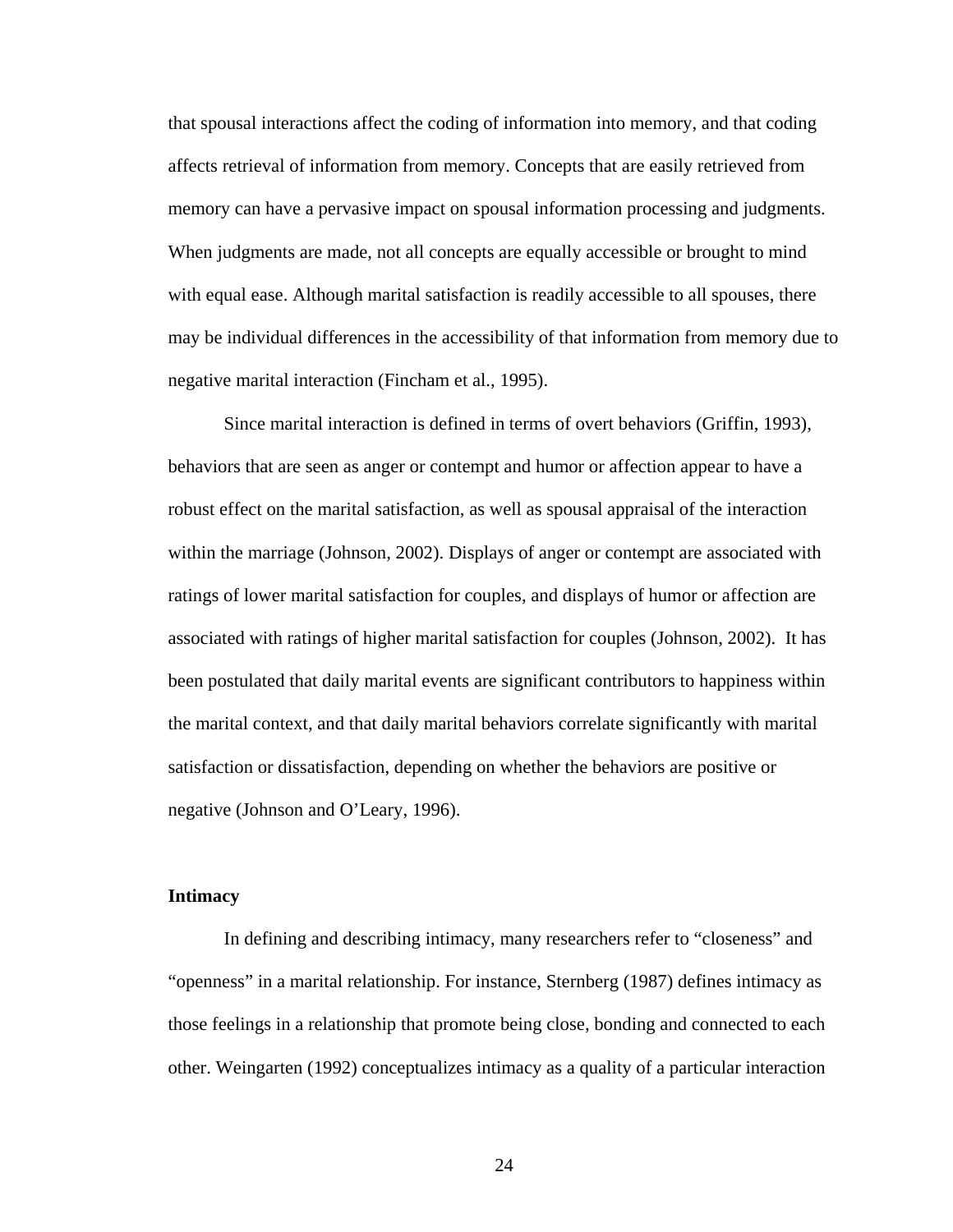occurring when people share meaning or co-create meaning and are able to coordinate their actions to reflect their mutual meaning-making. Waring (1988) posits intimacy as a continuum of relational facets measured by quantity, degree, and intensity of closeness and openness. The common features of the different definitions of intimacy are closeness, shared meaning and openness.

 Hatfield (1988) suggests that intimacy involves a process in which people try to become close and explore their similarities and differences in feelings, thoughts, and behaviors. Schnarch (1991) adds that intimacy is the process of being in touch with or knowing oneself as well as the disclosure of self in the presence of a partner. Schaefer and Olson (1981) conceptualize intimacy as a process and an experience that is the outcome of the disclosure of intimate topics and sharing intimate experiences, and an intimate relationship as two people who share intimate experiences over time and who expect continuity of the relationship and those experiences.

 Moreover, important components in the definitions of intimacy are described in the literature as: acceptance and naturalness (Goldhor-Lerner, 1989; Beck, 1988; Hatfield, 1988), sexuality (Schnarch, 1991; Malone & Malone, 1987), autonomy and fusion (Lichtenberg, 1991; Schnarch, 1991; McGoldrick, 1988), and intellectual, physical, and emotional closeness (Dahms, 1972). Mutuality also appears to be an essential ingredient of marital intimacy (Malone & Malone, 1987; Wynne & Wynne, 1986), especially when it refers to similarity of intimate experience (Kenny & Acitelli, 1994) and understanding (Beck, 1988) between spouses. Self-disclosure is making one known to the other person by verbally revealing personal information (Prager, 1995). Given the multiple ways in which intimacy is described and presented, this study,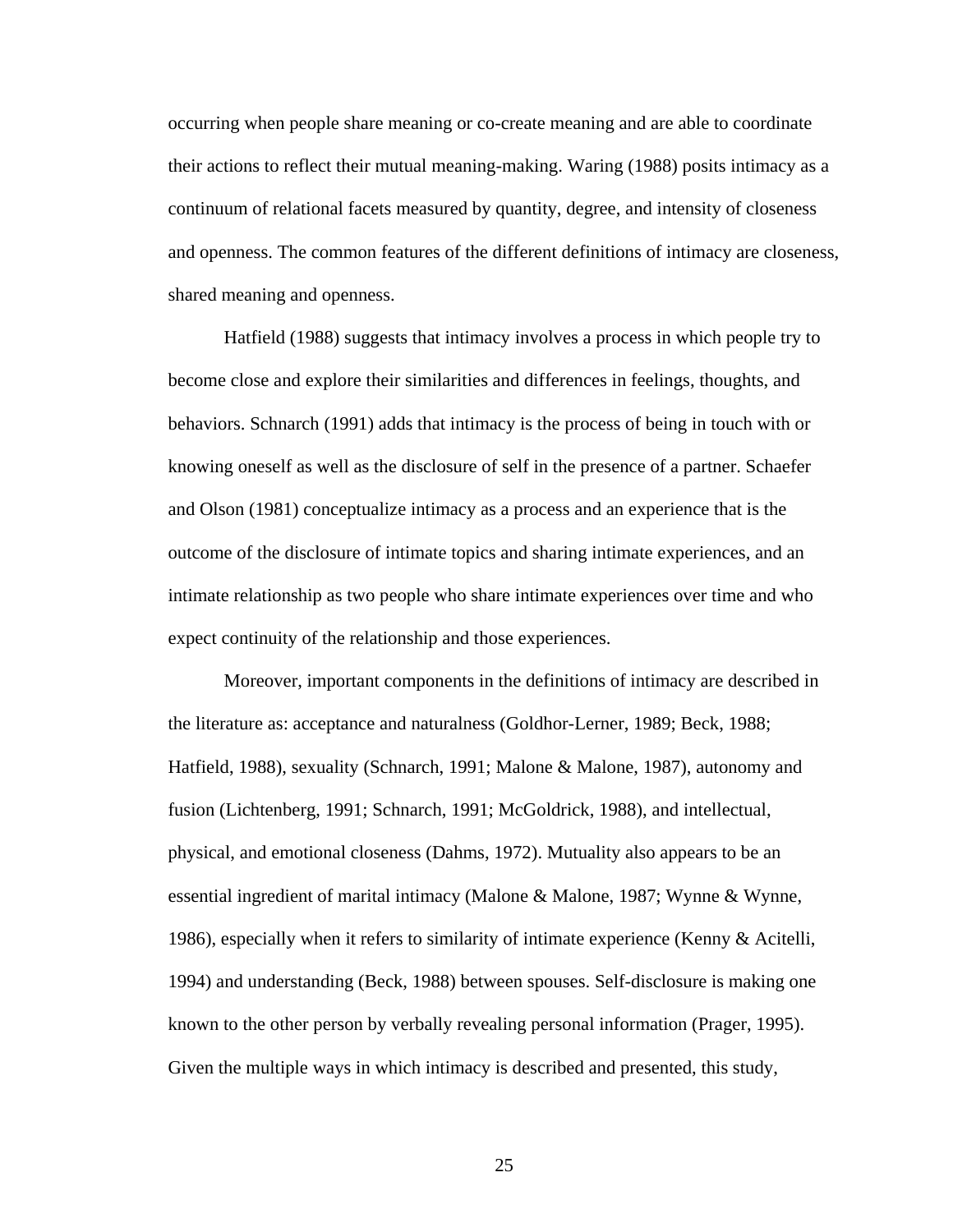however, examines the core elements of intimacy as described by Schaffer and Olson (1981), which are emotional, social, sexual, intellectual and recreational intimacy.

### **Gender Role Attitudes, Marital Satisfaction and Intimacy**

Gender role attitudes or gender ideology refers to how a person identifies herself or himself in terms of marital and family roles that are traditionally linked to gender. Specifically, these are what husbands and wives expect from each other and from themselves within their marital relationships (Greenstein, 1996). Gender role attitudes range between traditional and egalitarian. Those who hold onto the traditional view in marriage expect a wife to remain at home and to take care of the house, children and family while a husband is expected to work and be the "head of the household." Egalitarians often share the view that husbands and wives are equal in all domains (Botkin, Weeks & Morris, 2000). For instance, those who hold traditional gender attitudes believe that "woman's work" entails housecleaning, cooking and laundry while "man's work" involves tasks such as yard work and auto maintenance (Greenstein, 1996).

 The literature clearly supports the importance of equality in a marital relationship for higher levels of marital satisfaction and intimacy. Johnson's (2003) review of the effectiveness of couples' therapy concluded that there is substantial research evidence documenting that gender stereotyped roles are bad for marital satisfaction and intimacy. Gottman and Silver (1999) state that equal sharing of power contributes to relationship success and satisfaction for both husbands and wives. Further, relationship equality provides an important foundation for couples who report success in balancing work and family life (Haddock, Zimmerman, Ziemba & Current, 2001) and is related to fewer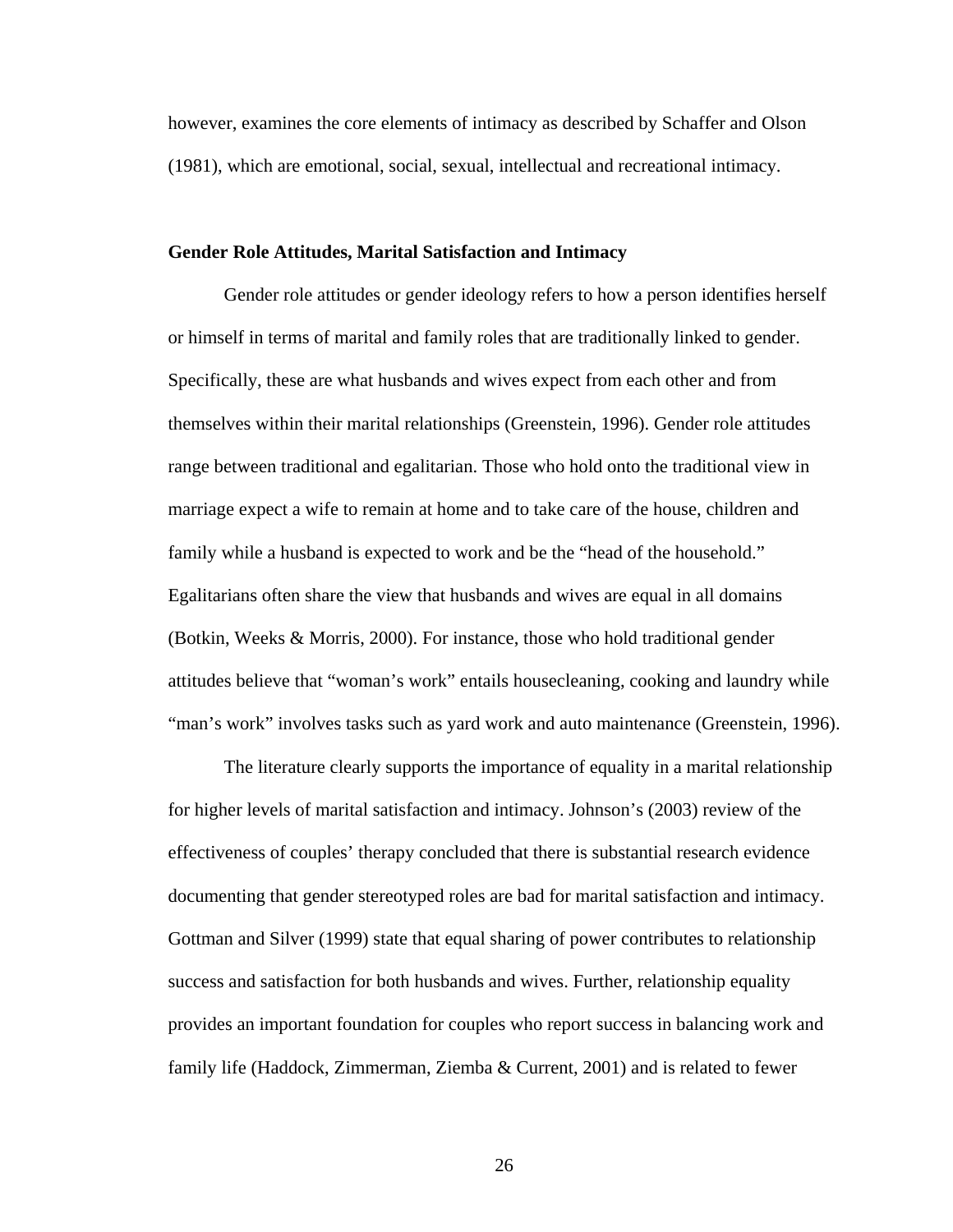depressive symptoms and higher levels of emotional well-being and intimacy (Steil, 1997).

 Although the feminist movement helped to increase the numbers of working women and shifts in gender role attitudes among both men and women, from traditionalism to egalitarianism, many working wives still do more domestic labor than their husbands (Bartley, Blanton & Gilliard, 2005; Coltrane, 2000). According to Amato and Booth (1995), as wives' attitudes became more egalitarian, their perceived marital quality goes down. In contrast, as husbands' attitudes became more egalitarian, their perceived marital quality goes up. One explanation may come from the finding that an ideology of marital equality does not necessarily translate into an outcome of marital equality (Blaisure & Allen, 1995). Along these lines, Hackel and Ruble (1992) found that violated support expectations (particularly division of childcare and household labor) were related to less marital satisfaction for wives. Additionally, egalitarian wives with an unequal division of household labor are likely to experience more discontentment than traditional wives do with an unequal division of labor (Buunk, Kluwer, Schuurman, & Siero, 2000).

 Beyond the influence of gender itself, other existing studies suggest that housework allocation is associated with (a) individuals' attitudes about appropriate roles for women and men, (b) the time an individual has available to do housework, and (c) the couple members' relative resources (Coltrane, 2000; Shelton & John, 1996). Nevertheless, even when wives are involved in the labor market, scholars have observed that still women do more household work than men. While men are expected to hold egalitarian attitudes, be more involved in household work more equitably with their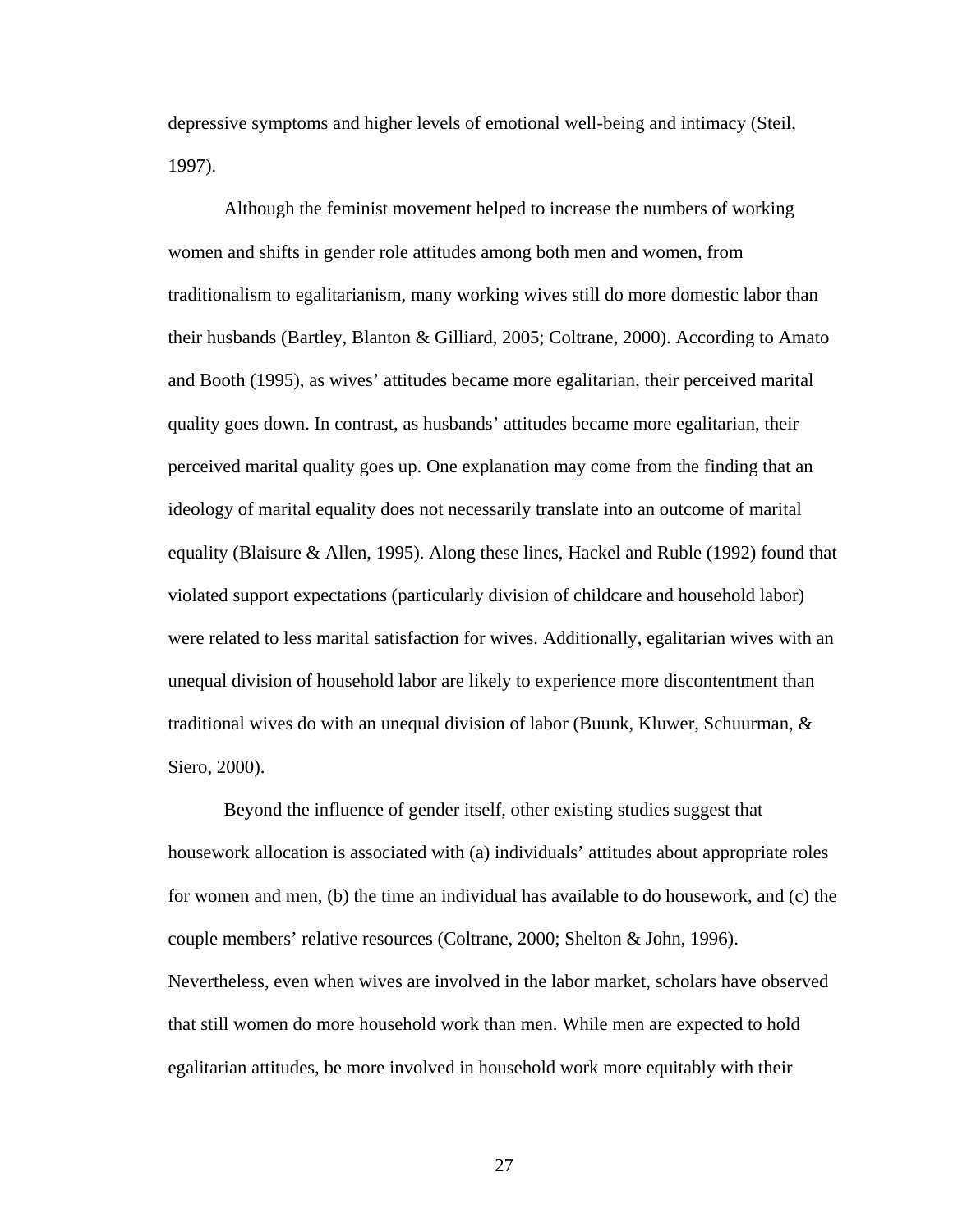partners, attitudes have been easier to change than behaviors (Coltrane, 1996). Men have shown a slight increase in the amounts of household work that they perform, but women continue to perform the bulk of the work (Bianchi, Milkie, Sayer & Robinson, 2000; Pleck, 1985).

Although changes in gender ideology may not be as apparent among the late-life couples, studies have revealed that husbands with egalitarian attitudes have higher levels of marital satisfaction and are less likely to divorce (Kaufman & Taniguchi, 2006; Amato & Booth, 1995). Scholars believe that couples with egalitarian attitudes, among younger (Amato & Booth, 1995; Kaufman, 2000) and older (Kaufman & Taniguchi, 2006) couples, have higher levels of marital satisfaction than those with traditional attitudes. It seems that egalitarian attitudes are more important for marital quality when held by husbands than by wives (Vannoy & Philliber, 1992; Ferree, 1991). Blaisure and Allen (1995) argue that men must believe in equality for women to experience improvements and happiness in marital relationships.

Since the literature points out that most couples fall into unequal relationship patterns without their conscious intention or awareness (Ziemba & Rust, 2001; Knudson-Martin & Mahoney, 1998), the addition of gender role attitudes in this study helps to explain the different levels of marital satisfaction and intimacy among married individuals in Botswana.

#### **Spousal Support, Marital satisfaction and Intimacy**

Spousal support, like social support, is the help, advice, understanding, and the emotional support that spouses provide for one another to protect each other from the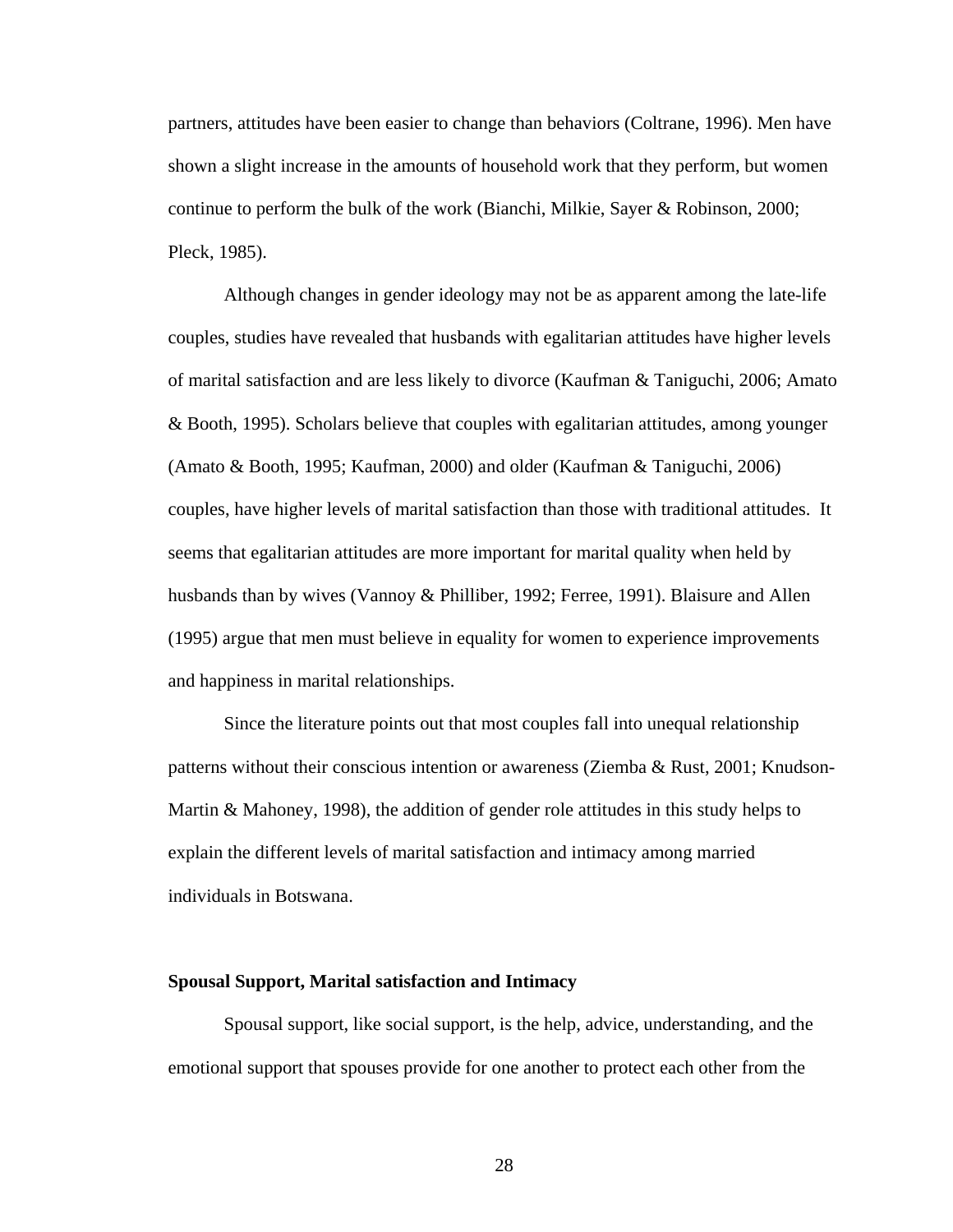effects of stress (Carlson & Lankau, 2001). Two forms of spousal support, the emotional and instrumental, have been conceptualized and empirically tested (Adams, King, & King, 1996). Emotional support includes emphatic understanding, listening, affirmation of affection, advice, and genuine concern for the welfare of the other spouse. Instrumental support is tangible help from the partner in terms of household chores and childcare (Aycan & Eskin, 2005).

Increased spousal support is shown to be associated with higher levels of psychological well-being (Ganster, Fusilier & Mayes, 1986), better marital adjustment (Frone, Russell, & Cooper, 1992) and increased intimacy levels (Johnson, Hobfoll, Stevan & Zalcberg-Linetzy, 1993). Individuals who report higher rates of spousal support are more likely to report higher levels of marital satisfaction (Dehle et al., 2001). Instrumental spousal support eases the burden of family demands and enables spouses to devote more time to work, whereas emotional spousal support enhances feelings of selfefficacy both at home and at work (Parasuraman, Purohit & Godshalk, 1996).

In one study, a nationally representative sample of the North American adults examined the interaction of gender and gender role attitudes on spousal support and marital quality. Emotional spousal support predicted better marital satisfaction and less conflict for traditional women and egalitarian men, whereas both instrumental and emotional spousal support predicted better marital satisfaction for egalitarian women and traditional men. The researchers believe the results suggest that within, as well as between, gender differences are important for understanding the contribution of spousal support to perceived marital quality (Mickelson, Claffey & Williams, 2006).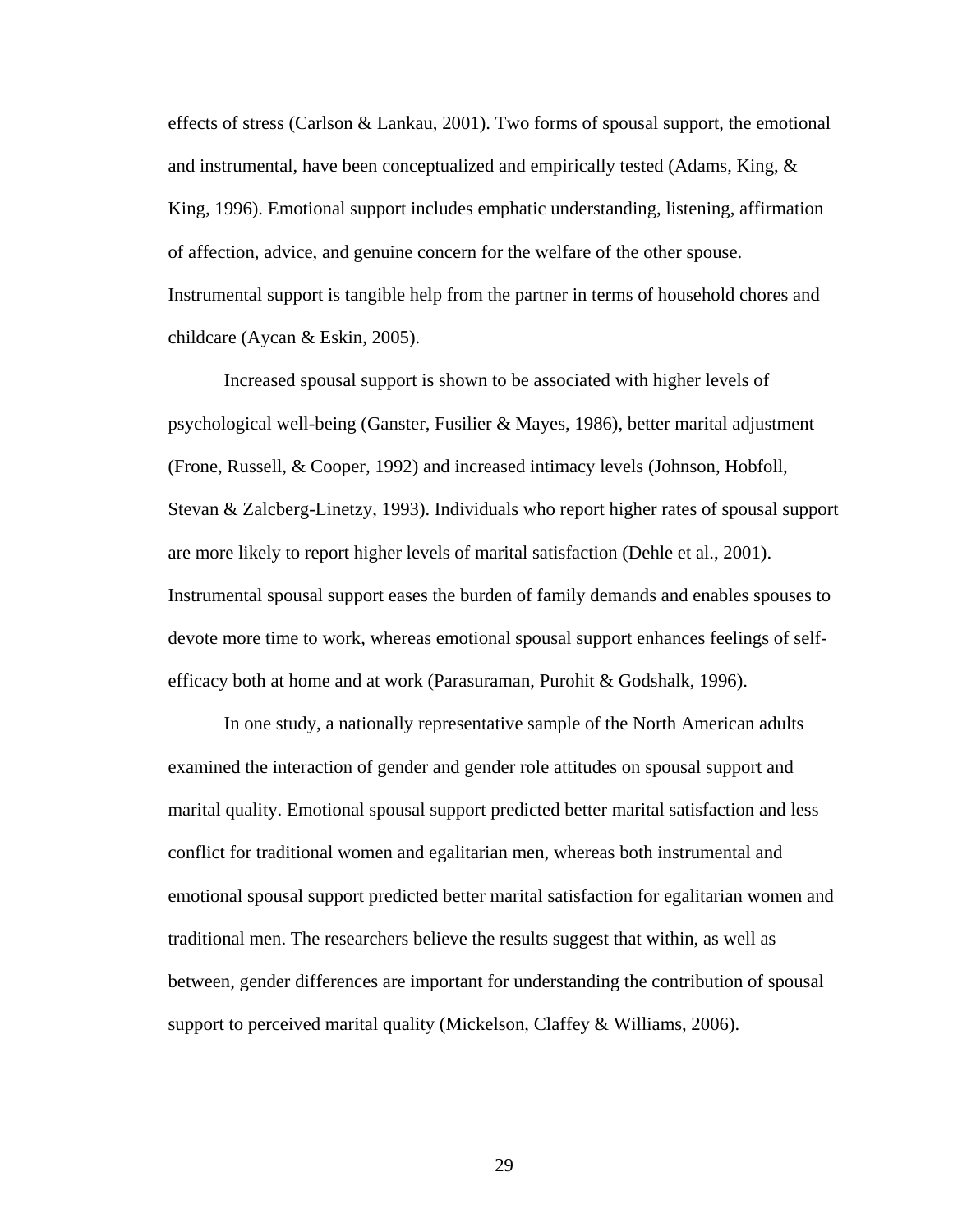Further, researchers on spousal support and marriage have found that spousal support is a significant predictor of both greater marital satisfaction (Acitelli & Antonucci, 1994) and lesser marital conflict (McGonagle, Kessler & Schilling, 1992), and more so for women than for men. Emotional support is thought to be more important for women's well-being because of women's emphasis on intimacy in relationships. The expectation for intimacy and caring may make emotional support salient in a wife's evaluation of marital quality (Acitelli, 1996). On the other hand, married men's marital satisfaction and intimacy may be strongly connected to both instrumental spousal support because of their socialized expectations for marriage and marital roles (Thompson, 1993) and emotional spousal support because the wives are often the sole confidant for married men (Belle, 1987).

The type of spousal support that is most beneficial to marital quality may vary depending on an individual's gender and his/her gender role attitudes. For instance, women with traditional gender role attitudes consider housework to be the woman's responsibility. As such, instrumental support from a husband would be less expected, and, therefore, should be less important than emotional spousal support for these wives' perceived marital quality. By contrast, women with egalitarian gender role attitudes consider housework a shared domain. As such, instrumental support from a husband would be greatly expected, and, therefore, it may be as important as emotional spousal support for these wives' perceived marital quality. For men, on the other hand, the opposite pattern may be found; traditional men expect more instrumental spousal support from their wives than egalitarian men do (Mickelson, Claffey & Williams, 2006).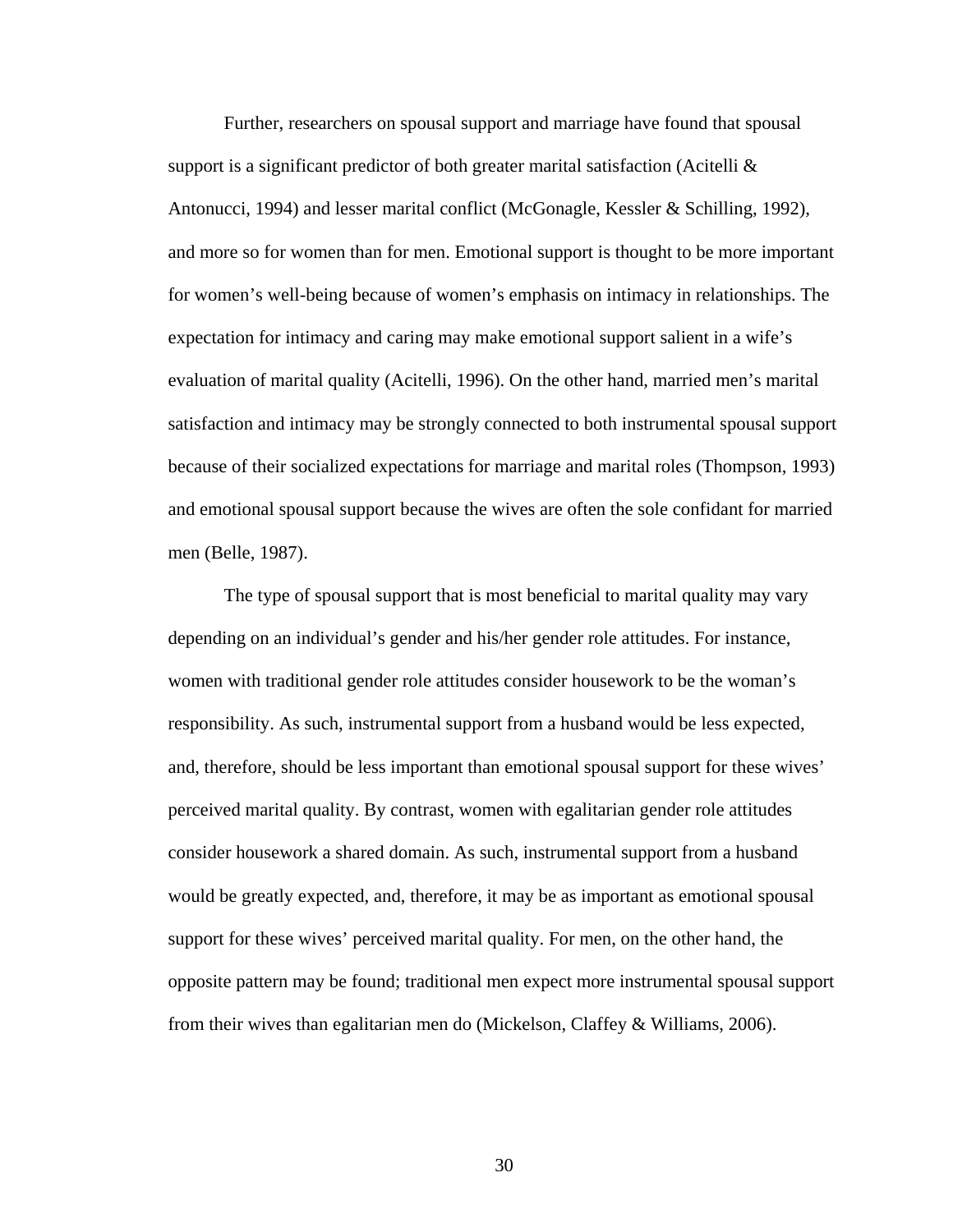In addition to examining gender role attitudes, this study examined the influence of spousal support on marital satisfaction and intimacy while controlling for number of children, religion, occupation, education, length of marriage and household income.

### **Age, Marital Satisfaction and Intimacy**

**Age and marital satisfaction.** Differences in chronological age of married people have been identified as important predictors of the variations in levels of marital satisfaction and intimacy. The literature uses various terms to refer to three age groups, or three developmental life cycles stages. These groups are: early marriage (Kurdek, 2005), or younger couples and early family life-cycle stage (Rexroat, 1985); middle-aged couples, middle family life-cycle stage (Yeh et al., 2006; Rexroat, 1985) and late-life couples, older couples, or older married adults (Hank & Jurges, 2007; O'Rourke, 2005).

The studies on marital satisfaction over the family life cycle have consistently suggested a curvilinear pattern, with the level of satisfaction at its lowest point during the middle stage, when the oldest child in the family is an adolescent (Anderson, Russell & Schumm, 1983; Menagham, 1983; Burr, 1970). Steinburg and Silverberg (1987) did a study to investigate why marital satisfaction goes down during the middle stage. Based on the results of their study, they contend that the diminished marital satisfaction during the middle stage may be due to changes in the division of housework, midlife identity issues, changes in partners' perceptions of marital quality, or changes and challenges that come along with parenting adolescents.

Although divorce rates are low and reports of high satisfaction are common among couples in later-life, they still face challenges and problems in their relationships.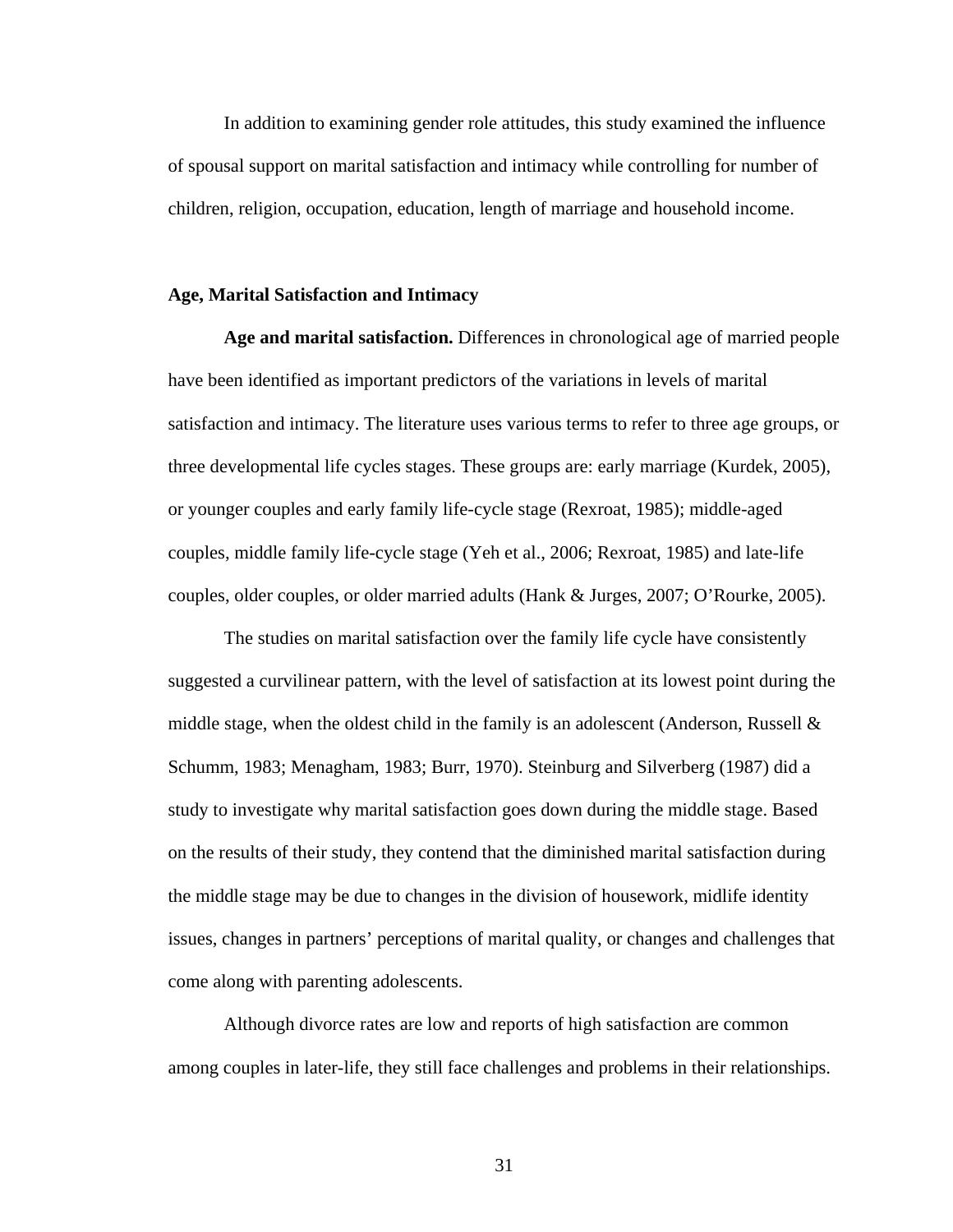These challenges are important to understand because marital problems have been linked to decreased physical health and increased depression (Fincham & Beach, 1999; Kiecolt-Glaser & Newton, 2001). For example, Whisman and Bruce (1999) found that dissatisfaction in marriage is strongly related to having a major depressive episode. They report that spouses who are dissatisfied with their marriage are three times more likely to experience a major depressive episode than spouses who are satisfied. Among older couples, couples with low levels of marital satisfaction are at higher risk for depression (Sandberg & Harper, 2000).

Marital difficulties also place late-life couples at higher risk for physical health problems. In a major review of research on the impact of marriage on health, Kiecolt-Glaser and Newton (2001) found substantial evidence that marital dissatisfaction increases the risk of a number of health problems, including heart disease, as well as decreases in the level of overall health. Moreover, one study found that marital problems were associated with lower levels of health among mid-life and late-life couples (Levenson, Carstensen, & Gottman, 1993).

In general, older couples experience less relationship distress than younger couples and have less desire for their spouses to change (Rabin & Rahav, 1995). Yorgason and others (2006), in their study of health problems and marital satisfaction among late-life couples, men and women reported similar marital satisfaction and chronic illness severity. Also, late-life couples generally experience less conflict in their relationships (Levenson et al., 1993). However, older couples still face relational disagreements and adjustments (Miller, Hemaseth, & Nelson, 1997). One study that examined marital problems among late-life couples found that communication, recreation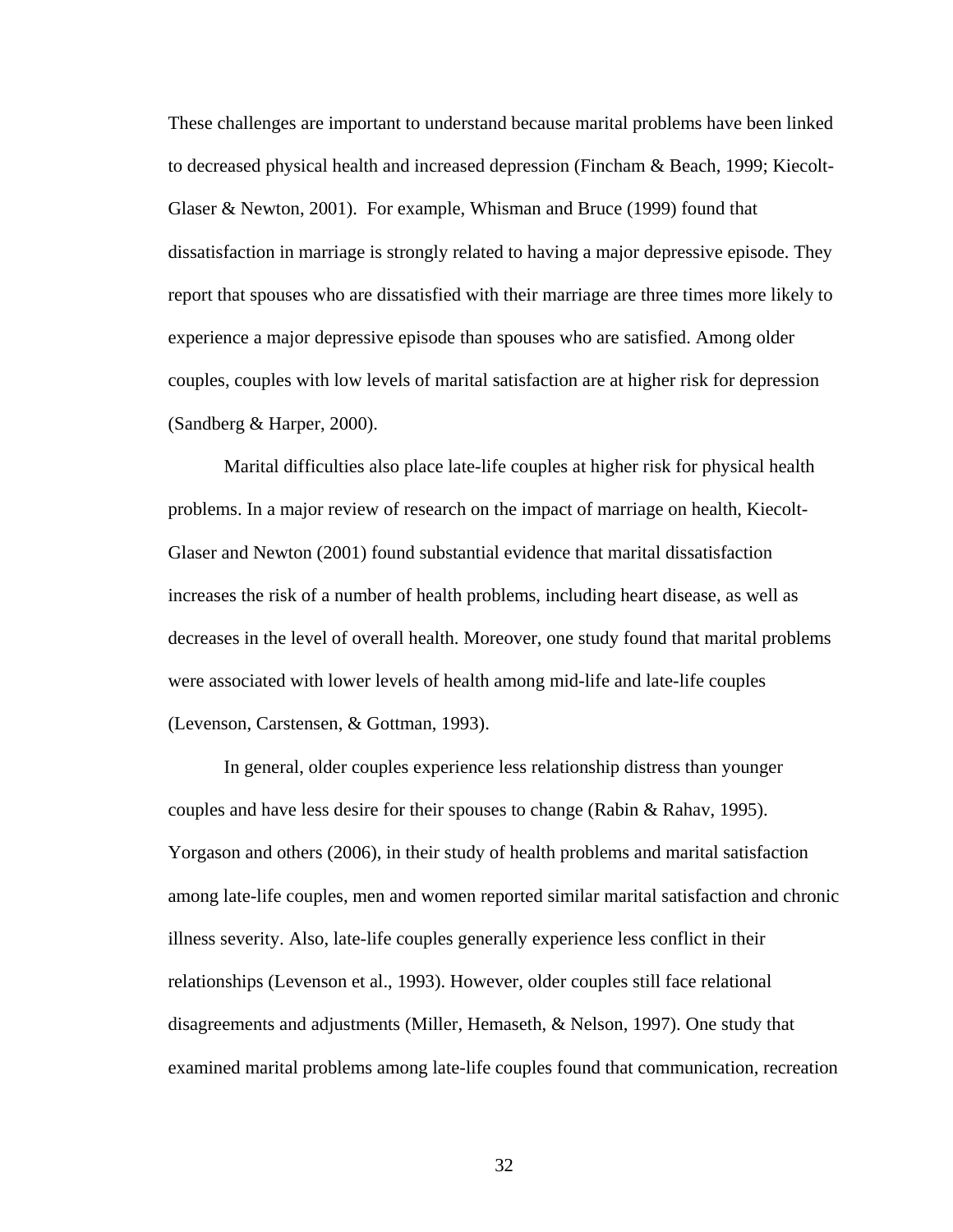and money were the three most common problem areas for late-life couples, which are also common problems among young and mid-life couples (Levenson et al., 1993).

 Research suggests that some of the challenges and struggles that late-life couples face are different from those faced by younger couples (Miller et al., 2003). For example, there are unique aspects of older couples' experiences, such as retirement and health concerns, that are generally not issues among younger couples. Conversely, important issues common to younger couples, such as childrearing and in-law challenges, are generally not a concern to older couples (Levenson et al., 1993).

**Age and intimacy.** Some clinicians and theoreticians state that intimacy can be a core issue for couples during the first years of marriage (Monte, 1989; McGoldrick, 1988; Berman & Leif, 1975). On the other hand, Laumann and colleagues (1999) point out that intimacy issues in regards to sex are most common among young women and older men. Several factors may explain these differences: young women's relationship instability, coupled with inexperience, might generate stressful sexual encounters, providing the basis for sexual pain and anxiety, while the young men might not similarly be affected. Older men are more likely to have trouble maintaining an erection and to lack an interest in sex, possibly resulting from physiological changes associated with the aging process.

 When it comes to late-life couples, one potential consequence of age-related declines in health and physical functioning is a decrease in emotional well-being among couples. As health declines, depression and negative affect tend to increase, whereas life satisfaction and positive affect tend to decrease (Meeks, Murrell, & Mehl, 2000). Also, findings suggest that men and women might continue with their gender roles and gender-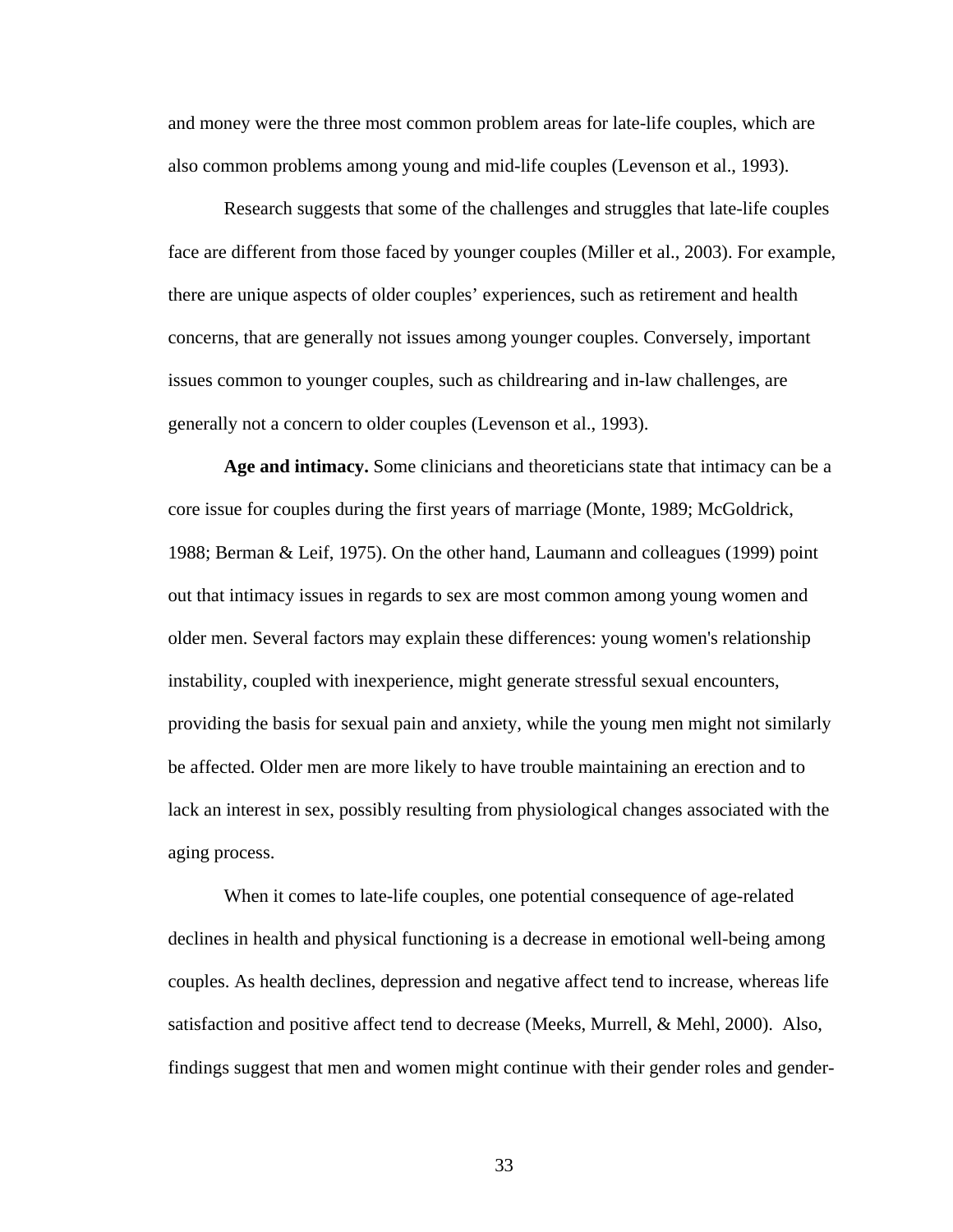biased intimacy similar to those in their younger counterparts (Almeida & Kessler, 1998), wives doing more nurturing, spousal support than their husbands (Kramer  $\&$  Kipnis, 1995). On the other hand, some wives and husbands tend to report similar levels of intimacy and marital satisfaction, as they share or are influenced by each other's health habits and having been together for years (Yorgason et al., 2006; Olser, 1998).

## **Gender, Marital Satisfaction and Intimacy**

**Gender and marital satisfaction.** The literature points out many different results and interpretations as to how gender, power and marital satisfaction play out among couples. First, some scholars (Yodanis, 2005; Zipp, Prohaska, & Bemiller, 2004; Eagly 1987) argue that gender is a social construct, man-made behavior, which we are socialized into. These researchers state that both men and women are socialized in different roles, beliefs and attitudes about what men and women ought to do or not do. The socialization moves from the larger society to families and children who carry these stereotypes into their marriages and their work places.

Lin and Raghubir (2005) argue that though both wives and husbands are optimistic about their marital happiness, women are more optimistic and tend to be less prepared (not thinking about divorce as a possibility) than men. In addition, Schulz, Cowan, Pape, and Brennan (2004) suggest that gender differences in marital satisfaction are enhanced under stress, such as after very stressful days at work. Under too much stress from work, women would tend to be angrier to their husbands and men would tend to be more withdrawn from their partners.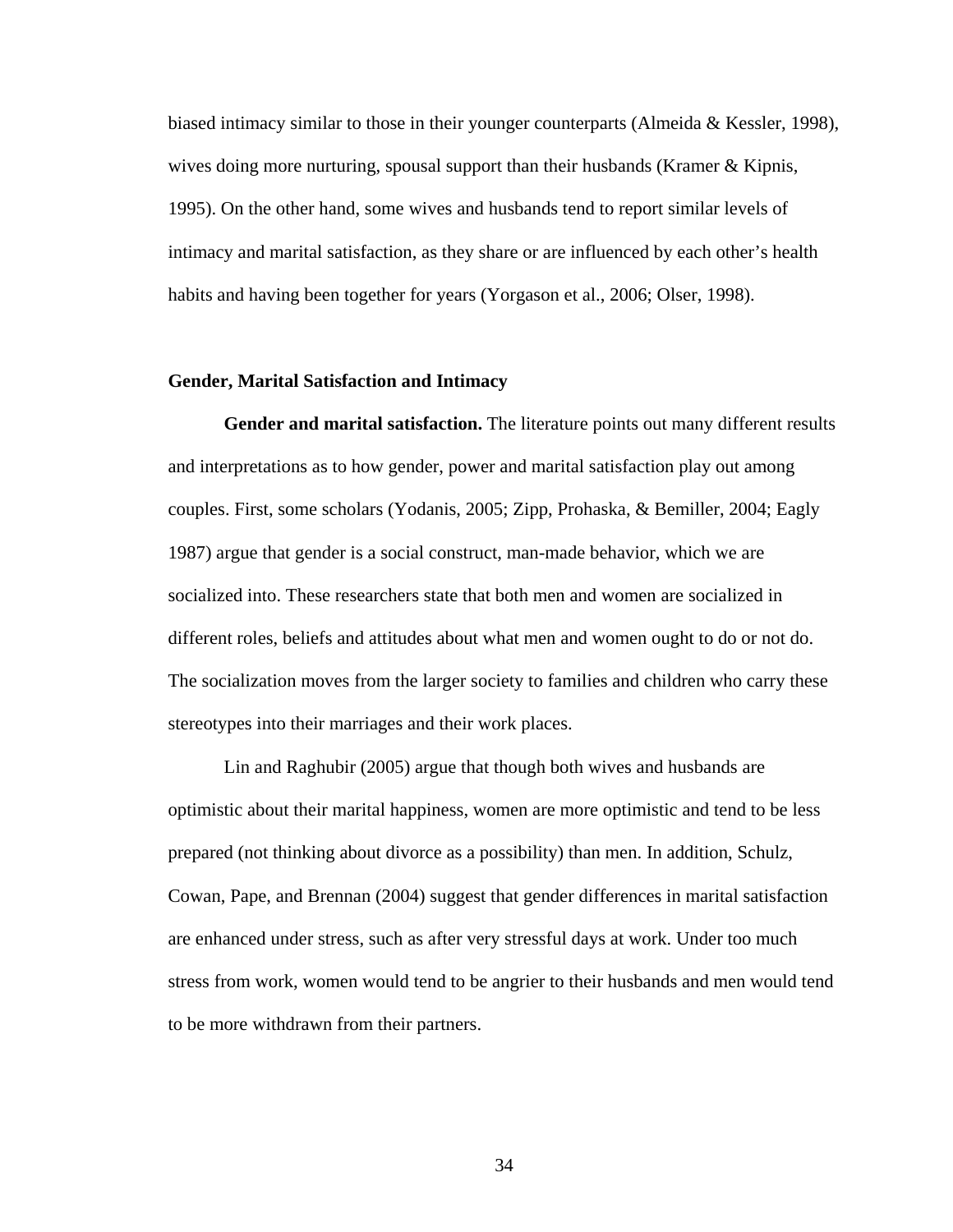Biological theories state that men and women process events in their relationships differently at the cardiovascular, endocrinological, immunological, neurosensory, and neurophysiological levels. For instance, Kiecolt-Glaser and Newton (2001) reviewed evidence showing that while men are more physiologically sensitive than women to acute stressors, women show stronger and more durable physiological changes to marital conflict than men do. Simpson and Gangestad (2001) propose that men and women differ in areas in which they have to face life's challenges and choices. For example, in a meta-analysis of evidence regarding strategies used to attract a mate, Schmitt (2002) found that whereas appearance-related tactics were judged to be more effective for women than for men, resource-related tactics (demonstrating one's financial security) were judged to be more effective for men than for women.

Gender is, therefore, an important variable that needs to be examined when studying marital satisfaction. Some studies have found significant gender differences when examined within the context of marital satisfaction (Storaasli & Markman, 1990). For example, Miller and others (2003) found significant gender differences in six of the fourteen problem areas in their study of couples seeking therapy services. Likewise, Rabin and Rahav (1995) found that later-life wives were more likely than men to report areas that they would like to see changed in the relationship, such as in keeping the house clean, starting conversations, going out with relatives, help with housework, spending time with the children, having time for self, and husbands to express their feelings more. Older husbands reported that meeting with friends was the one area they would like to see change in their marriages.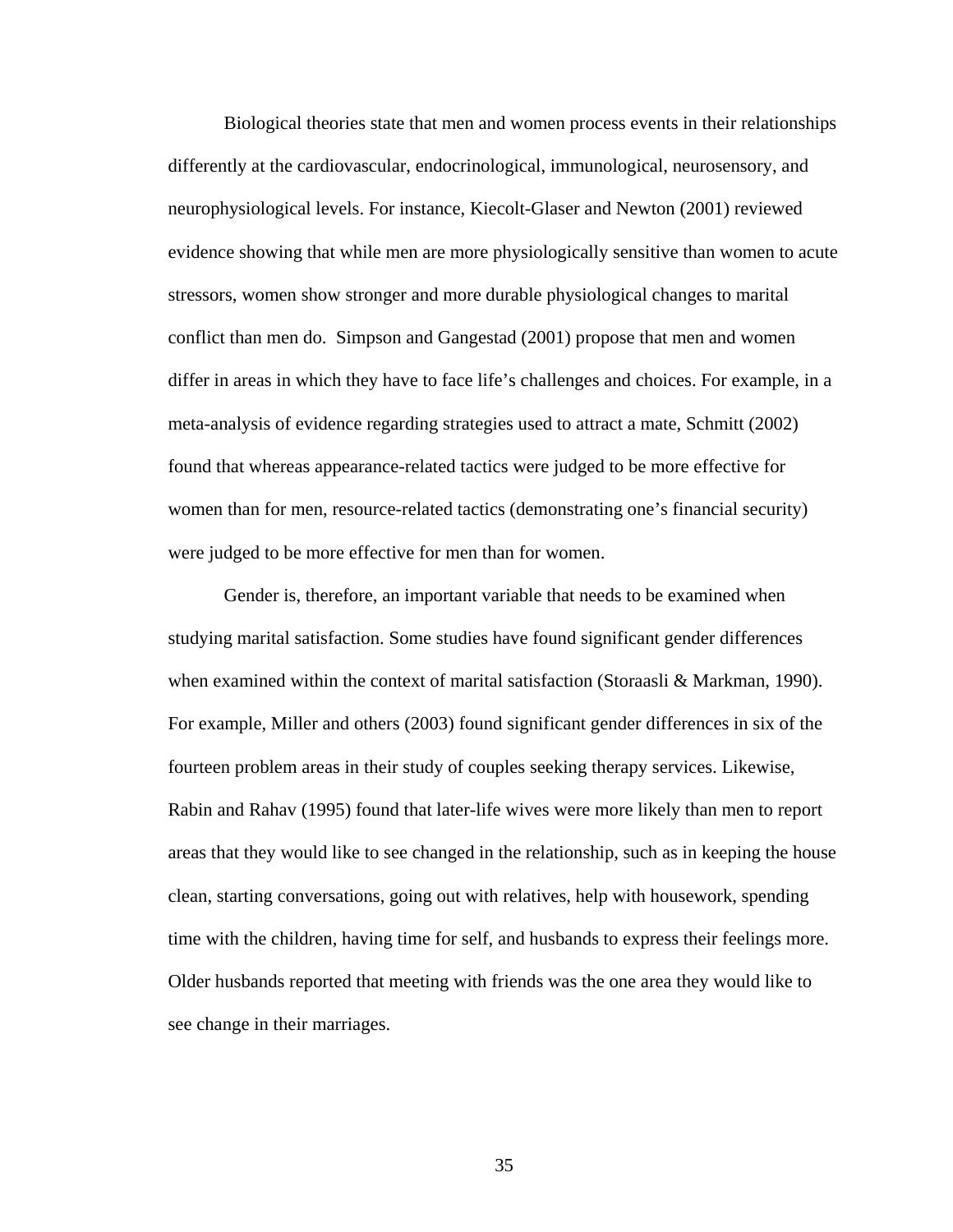Other studies have found only minor gender differences (Quirouette & Gold, 1992). For example, Levenson and others (1993) found a difference in rated severity of disagreements among husbands and wives only in one of the ten problem areas. When dissatisfied couples were examined, women reported higher levels of disagreement over money than did men. However, there were no gender differences among satisfied couples.

Gottman and Krokoff (1989) state that in distressed marriages wives most often complain that their husbands are withdrawn and husbands complain that their wives are too conflict engaging. In happy marriages husbands report themselves as being selfdisclosing. Along with the decline in marital satisfaction, it appears that spouses may begin to show those behaviors that begin a downward spiral, that subsequently lead to divorce. For instance, emotional withdrawal patterns on the part of the husband lead to further dissatisfaction on the part of the wife, thereby resulting in increased levels in negative affect reciprocity by the wife, which in turn leads to decreased satisfaction on the part of the husband (Levenson & Gottman, 1985).

Expressed marital dissatisfaction is the strongest predictor of negative affect among distressed wives, and wives who are distressed have a tendency to engage in and stay in the negative state, as opposed to husbands, who appear to withdraw from the conflict. An explanation for this may be that husbands react mainly to the situation whereas wives react to the relationship as a whole. Negative affect reciprocity during marital interactions is shown to be the most potent discriminator of the quality of the marriage than any other variable by itself (Griffin, 1993).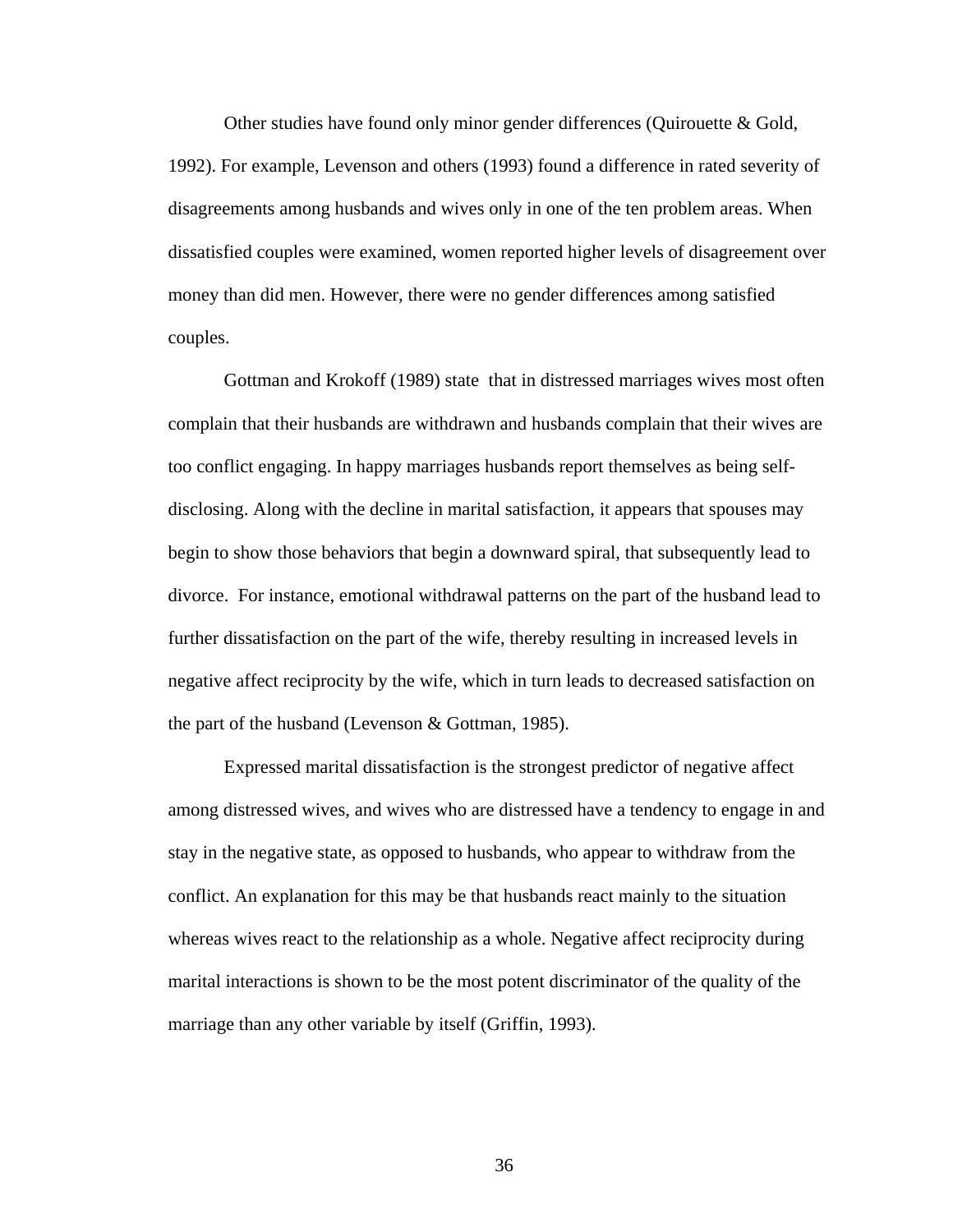Research indicates that wives are much more satisfied in marriages in which their husbands are more emotionally expressive (Campbell and Snow, 1992). In a study by Shapiro, Gottman and Carrère (2000), during transitions to parenthood, women rated their relationships to be more satisfying when their partners expressed more fondness toward the women, and when the women were aware of the efforts that their partners were making to show love and support during transitional periods in the relationship. In terms of both husbands and wives, those who attribute both partners with their partners' positive behavior show the most adjustment in marriage. However, this is not the case when attributions are made separately for the positive behaviors of the partner. The interpretation of this is that parties who are more adjusted attribute both of the partners as being responsible for the happiness in the marriage.

 The literature suggests a curvilinear pattern of age on marital satisfaction with young couples experiencing higher levels of marital satisfaction, middle aged couples having lower marital satisfaction and older couples with higher levels of marital satisfaction. This study looked at how married men and women of different ages in Botswana, judged and made sense/interpreted of their marital experiences by looking at their levels of marital satisfaction in terms of four areas of marital satisfaction described by Spanier (1976), which are: dyadic satisfaction, dyadic cohesion, dyadic consensus and affectional expression.

**Gender and Intimacy.** The essentialist view of gender, that one can make assumptions about all men and women across generations and cultures, is certainly challenged by recently changing roles and the postmodern perspective that gender is a social construct. However, Gilligan (1982) argues that the sixth stage of Erikson's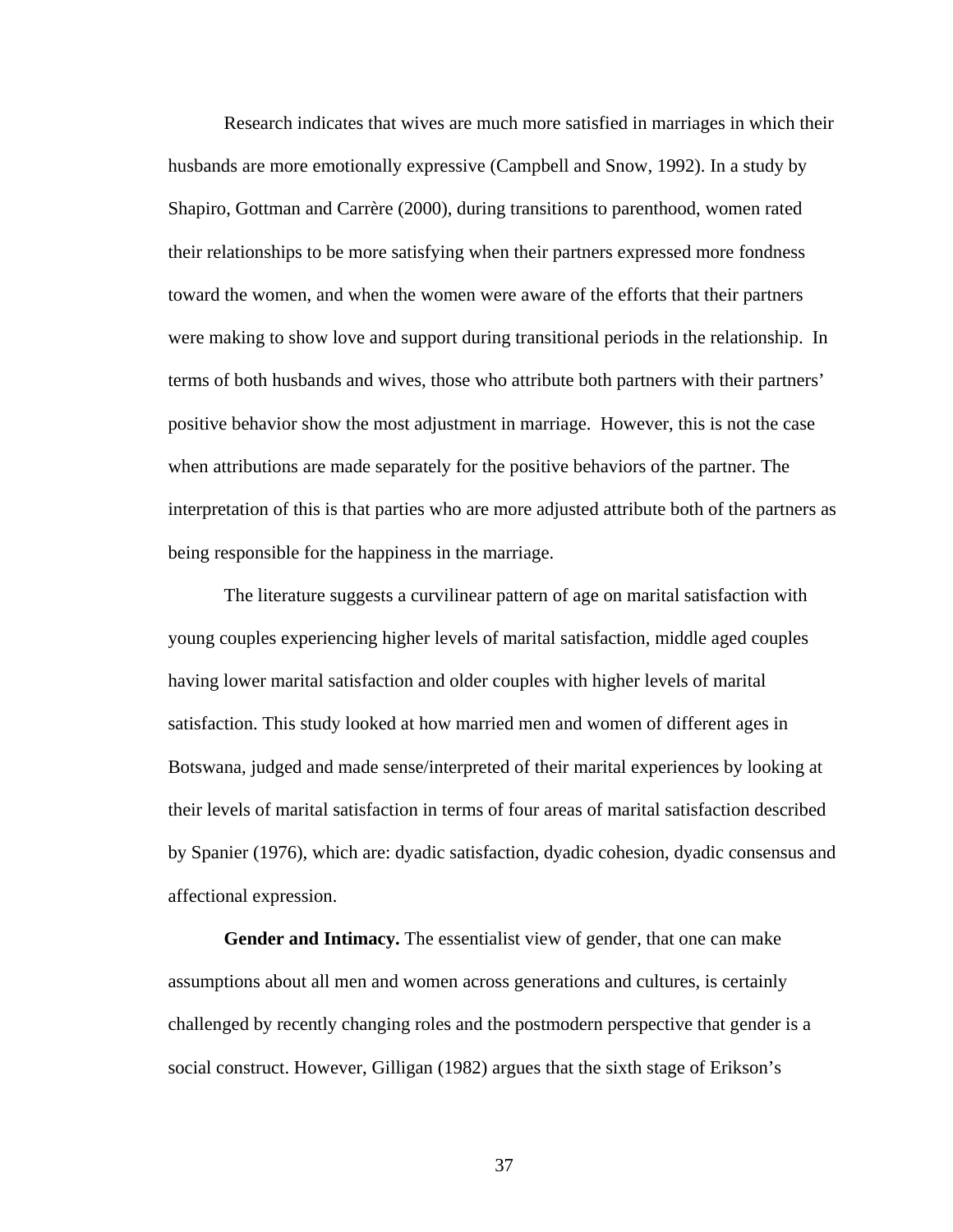psychosocial theory of development, "intimacy versus isolation" (Erikson, 1959), more accurately describes the development of men than the development of women. Power and separation secure men in an identity achieved through work, leaving them distant from others. Intimacy, for men, becomes the transforming experience that brings the self back into connection with others and to an understanding of their perspectives. Gilligan states that women's development is characterized by the fusion of identity and intimacy.

 Most women, Gilligan (1982) notes, define their identity through the relationships of intimacy and care. Philpot and others (1997) in reviewing and comparing crosscultural literature, observe an underlying foundation of gender socialization across cultures in which the pattern of male dominance and power and female nurturance and beauty appears. These scholars, while they acknowledge the overlap in male and female perceptions, emphasize that men and women develop and live in two separate cultures because of the gender messages they receive throughout a lifetime. These gender messages reinforce and reward different value systems, different personality characteristics, different communication styles, different problem-solving techniques, and different perspectives on sexuality and assign different roles and hold different expectations for intimate relationships. Men have functioned predominantly in the work sphere, which restricts close personal relationships and fosters increased selfishness and heightened distrust of others. Women have functioned within the domain of the home, which is sustained by the intimacy and emotional support of close relationships. These entrenched roles have powerfully influenced gender differences in defining and experiencing intimacy in the American culture (Philpot et al., 1997).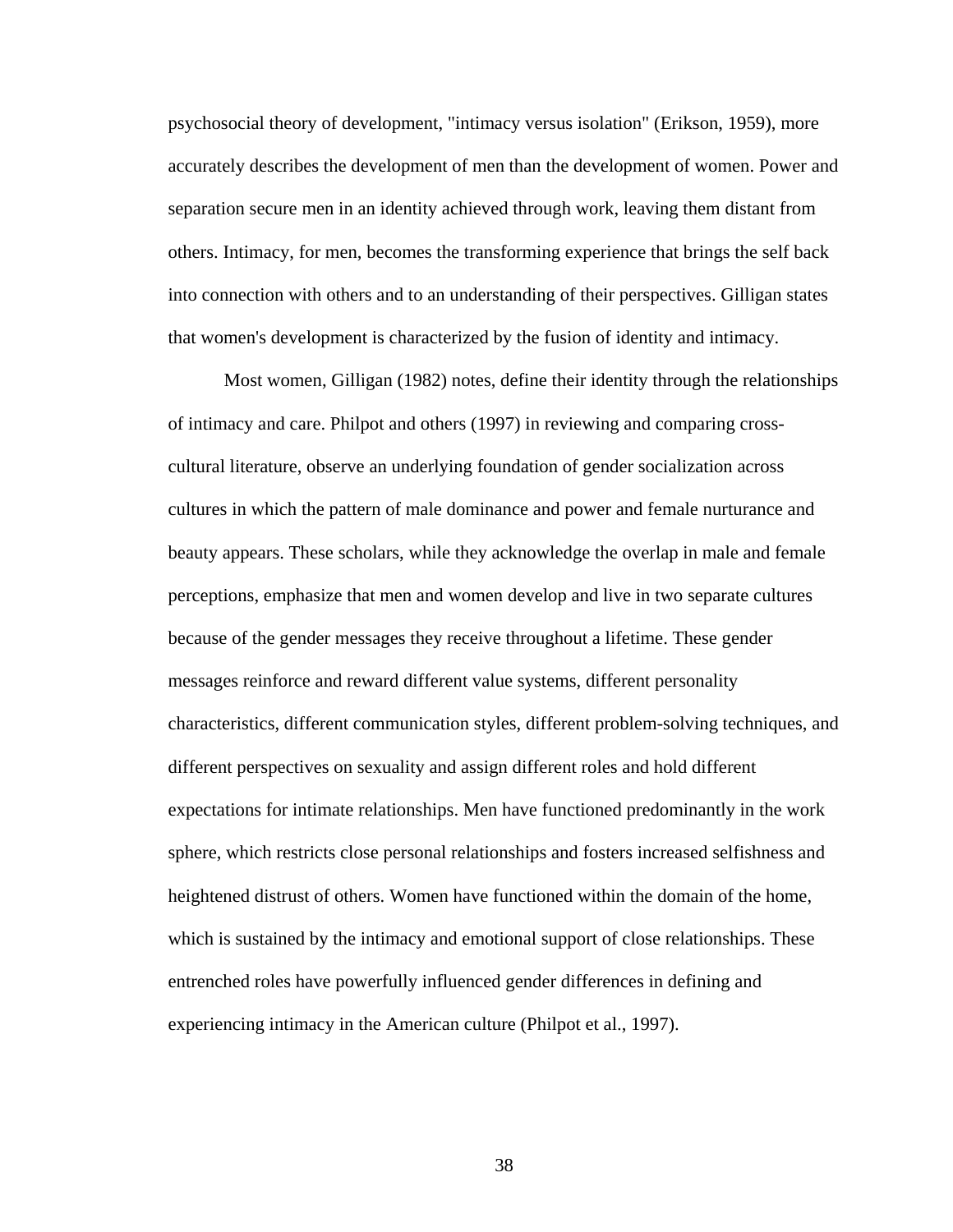Cancian (1986) adds that women and men prefer different styles of love, which are consistent with their gender roles. While women tend to prefer emotional closeness and verbal expression they desire the emotional interdependence fostered by selfdisclosure. Men tend to prefer giving instrumental help, doing activities together, and sex; they seek forms of love that permit them to deny their dependency on women. In harmony with these different styles of expressing intimacy, Cancian (1986) notes that men are often considered incapable of intimacy, whereas women are assumed to be more skilled at love and more in need of it.

 Inman (1993) argues that research presents a non inclusive view of closeness that values women's preferences for verbal disclosures over men's preferences for instrumental activity. Therefore, according to Inman, the construct of intimacy has taken on the qualities associated with women's expression of intimacy, thereby "feminizing intimacy" and deepening gender differences in the experience and expression of intimate relations. Communication researchers focusing on gender differences (Wood & Inman, 1993; Lang-Takac & Osterweil, 1992; 1990) also indicate that men and women are different in their expression and experience of intimacy. For instance, Stahmann, Young, and Grover (2004) note that women are often portrayed as having the desire for emotional intimacy while men are portrayed as only having a desire for sexual intimacy.

 Further, several scholars (Philpot et al., 1997; Coontz, 1992; Gadlin, Mintz & Kellogg, 1988) believe that economic and social status serve as a mold in shaping intimacy, providing and maintaining different limits for men's and women's experience of intimacy. Coontz (1992) suggests that living in separate spheres is related to the different ways men and women seek and experience love. For a woman, Coontz (1992, p. 62-63)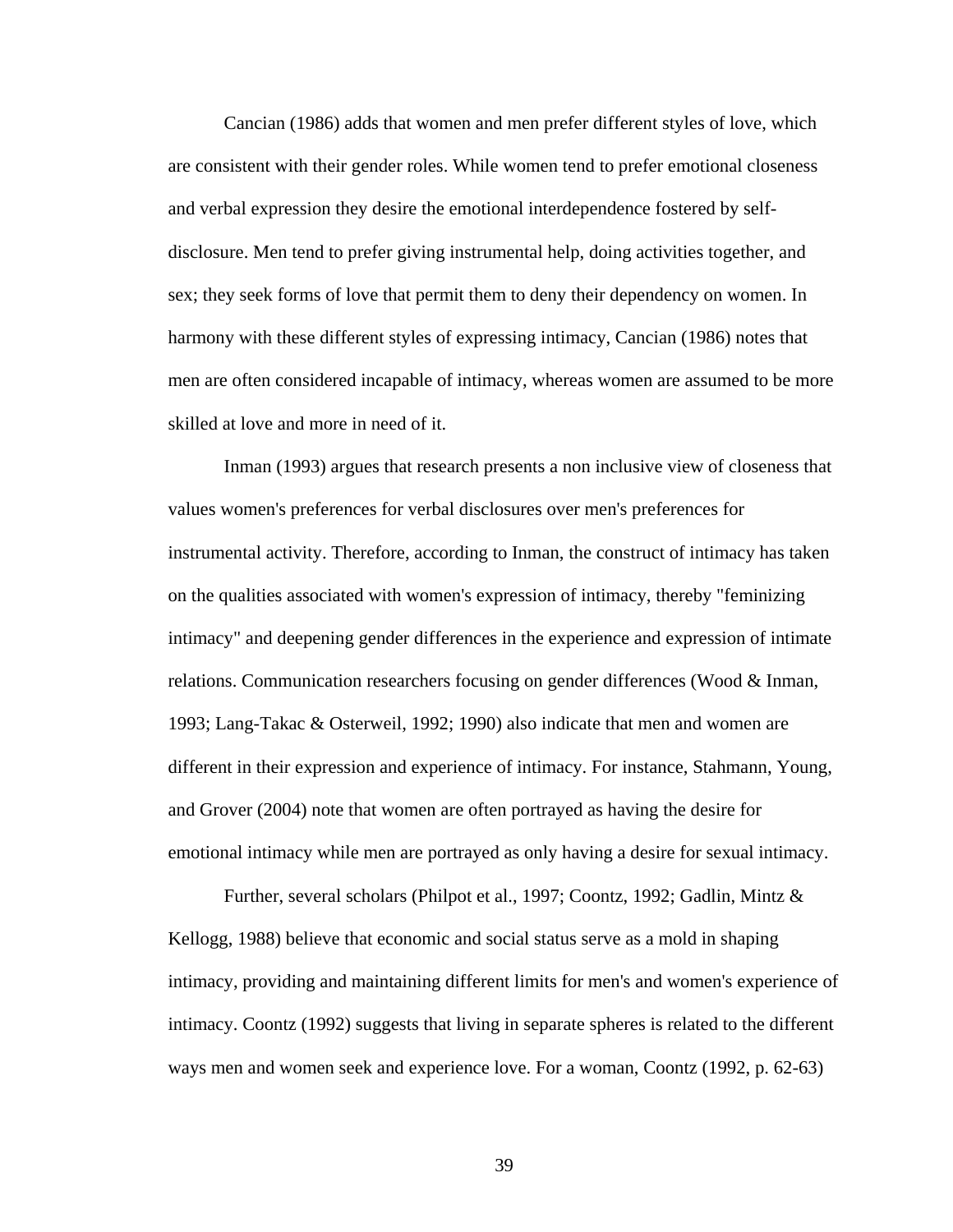states that the process of falling in love is not so much a loss of control but "it is a socially acceptable way of exploring her own powers, challenging herself, finding the simultaneous transcendence and self-absorption that men find in work ... Emotions are women's work; the home is the place where most of that work takes place."

 On the other hand, Heller (1998) discovered that intimacy is based on both understanding and having similar intimate experience. Heller's study examined gender and three aspects of marital intimacy using a method to establish both objective and subjective indices of intimacy: (1) subjective feelings of level of intimacy, (2) spousal similarity of experience of intimacy, and (3) accuracy in predicting how intimate their spouses feel (mutual understanding). The study also examined whether and how men and women differ in these patterns of intimate relating. Fifty couples answered the Personal Assessment of Intimate Relationships (Schaefer & Olson, 1981) twice: once as a selfreport and once to respond as they predicted how their spouses would answer. The results revealed that couples who were less accurate in predicting each other's responses also reported lower levels of intimacy; women reported significantly higher levels of intimacy and were also better than men in predicting their partners' feelings.

 Heller (1998) concludes that the findings suggest that women may be more attuned to intimacy or that the definitions and assessments of intimacy are gender biased or both. Also, the significant gender differences in levels of intimacy and accuracy of predicting partners' intimacy suggest that men and women may experience intimacy in different ways, that clinicians can help men and women become aware of the cultural roles and expectations about gender and how they influence their relationships and to appreciate their partner's style and preferences within the continuum of intimate relating.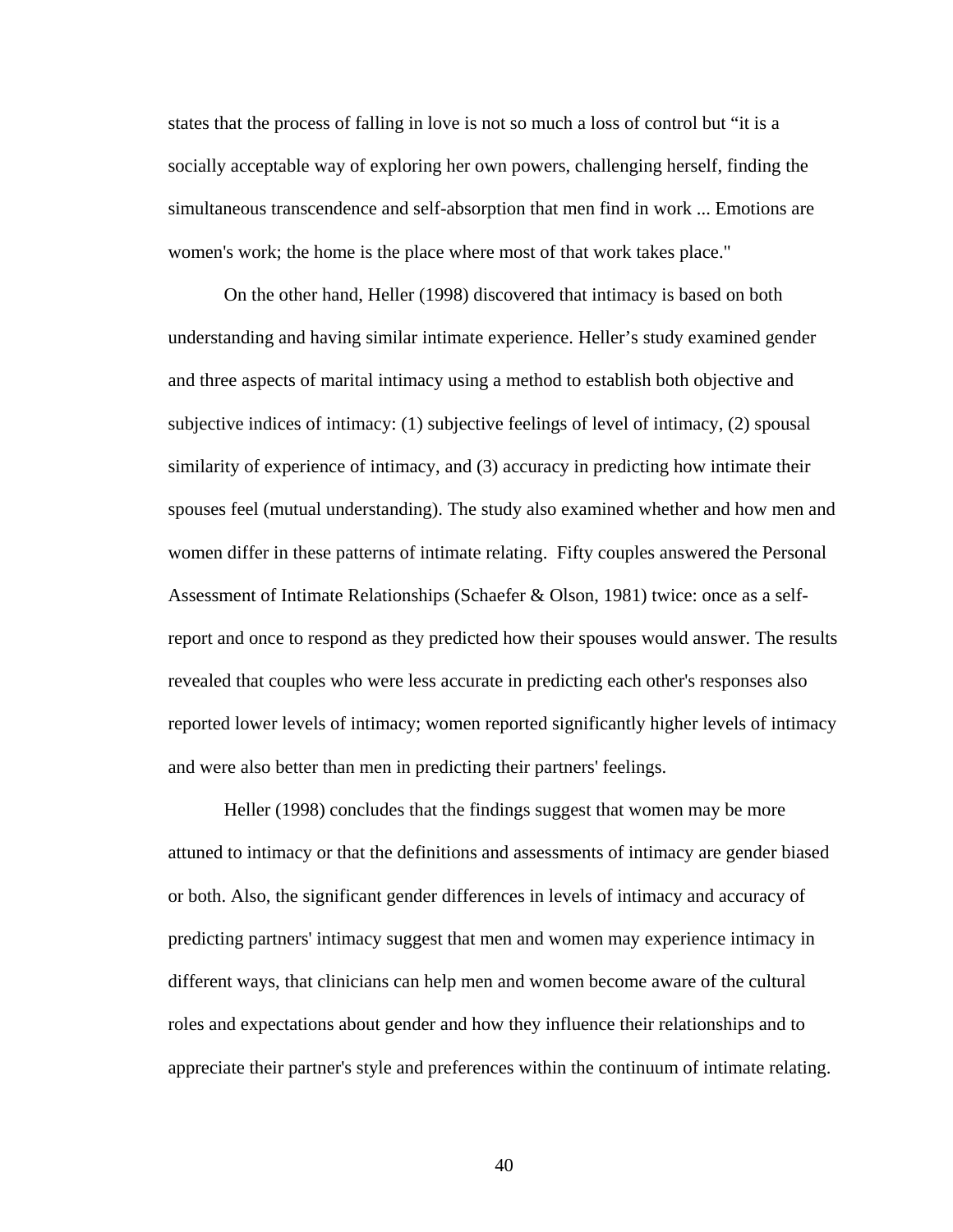Traditional gender roles have implicitly and explicitly shaped intimacy in marriage. Men and women may specialize in different domains of intimacy and leave to their partners the responsibility for doing the work in other domains of intimacy. For example, sexual initiation is an accepted male role, whereas women are the emotional feelers and talkers. Therefore, it is not surprising that men were as good as women in predicting their partners in terms of sexual intimacy.

In this study, intimacy is examined as defined by Schaffer and Olson (1981), as a process involving five major areas/types of intimacy: (1) Emotional intimacy – closeness created through sharing feelings; (2) social intimacy – having common friends and similarities in social networks; (3) intellectual intimacy – mutual understanding about issues, the experience of sharing ideas and goals; (4) sexual intimacy – the experience of sharing general affection and /or sexual activity, including sexual frequency that both spouses are satisfied with, sexual activities that both enjoy and an open dialogue about sex and (5) recreational intimacy – mutual participation in sports and shared interests in hobbies such as reading, watching a movie and cooking. Attention is given to how intimacy levels, differ by the age of the participants and how men and women scored differently on the five major areas of intimacy as stated by Schaffer and Olson.

### **Number of Children, Marital Satisfaction and Intimacy**

 Some researchers (Orbuch, House, Mero & Webster, 1996) give two reasons for the U-shaped curve for wives' marital satisfaction. First, before children come into the marriage, there is less housework for the wives. When children come, they are more likely to add more work to the wives but not to the husbands. Second, at the later life and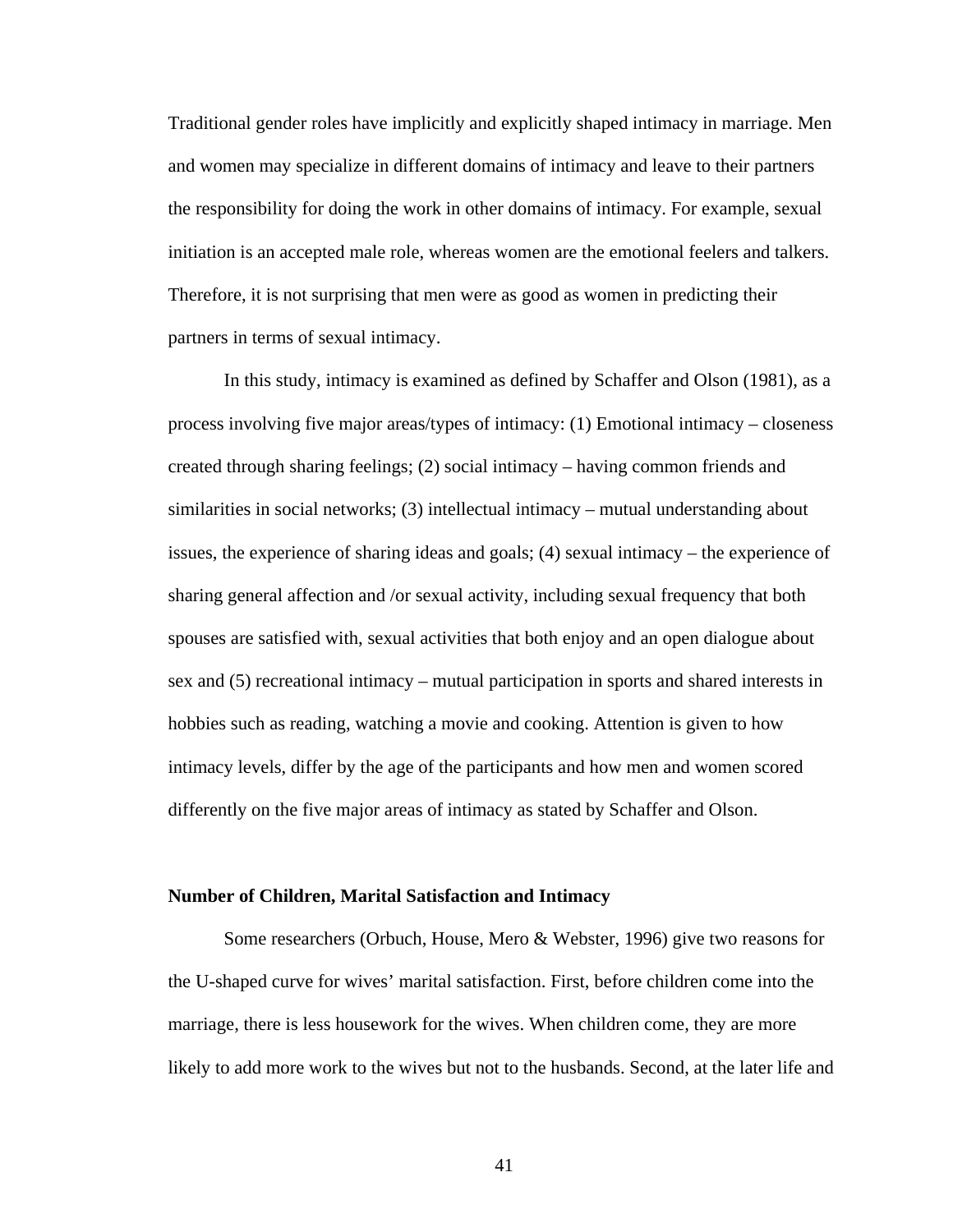retirement, couples remain alone, no longer depending on each other by reason of income or raising the children but by their love for each other, just as they started without kids.

 Reduced work and parental responsibility in late-life explain much of the increase of the late-life marital satisfaction among couples. As couples mature, they turn to get less traditional and relate as equal partners and live more like friends, similar to the early years of marriage without children and extra household duties for the wives (Orbuch, House, Mero & Webster, 1996). Kurdek (2005) adds to this by saying that what counts for marital satisfaction and marital stability for both young and old couples is the same for husbands and wives; there is no gender difference in attitudes to household labor and what constitutes marital satisfaction.

 In addition to work and family schedules for working parents, children, especially the younger ones, tend to increase time pressure for the parents. However, women are said to be far more under time pressure than men, even if both are employed (Roxburgh, 2002). This difference of availability of time between wives and husbands is due to the fact that the division of household duties and child-care needs are gender-biased, wives do most of the work and nurture both kids and their fathers (Belsky, 1990). According to Roxburgh (2006), for instance, most men and women in her study said they would like to have more time with their spouses and children. Women are more likely to want more quality time whereas men are somewhat more likely to want more time with their spouses and children.

 Lack of enough time, according to Kelly and Barnard (2000), raises questions of having enough time and energy to build secure attachment between the parents and the infants. In addition, other scholars (Matjasko  $\&$  Feldman, 2006) wonder if couples with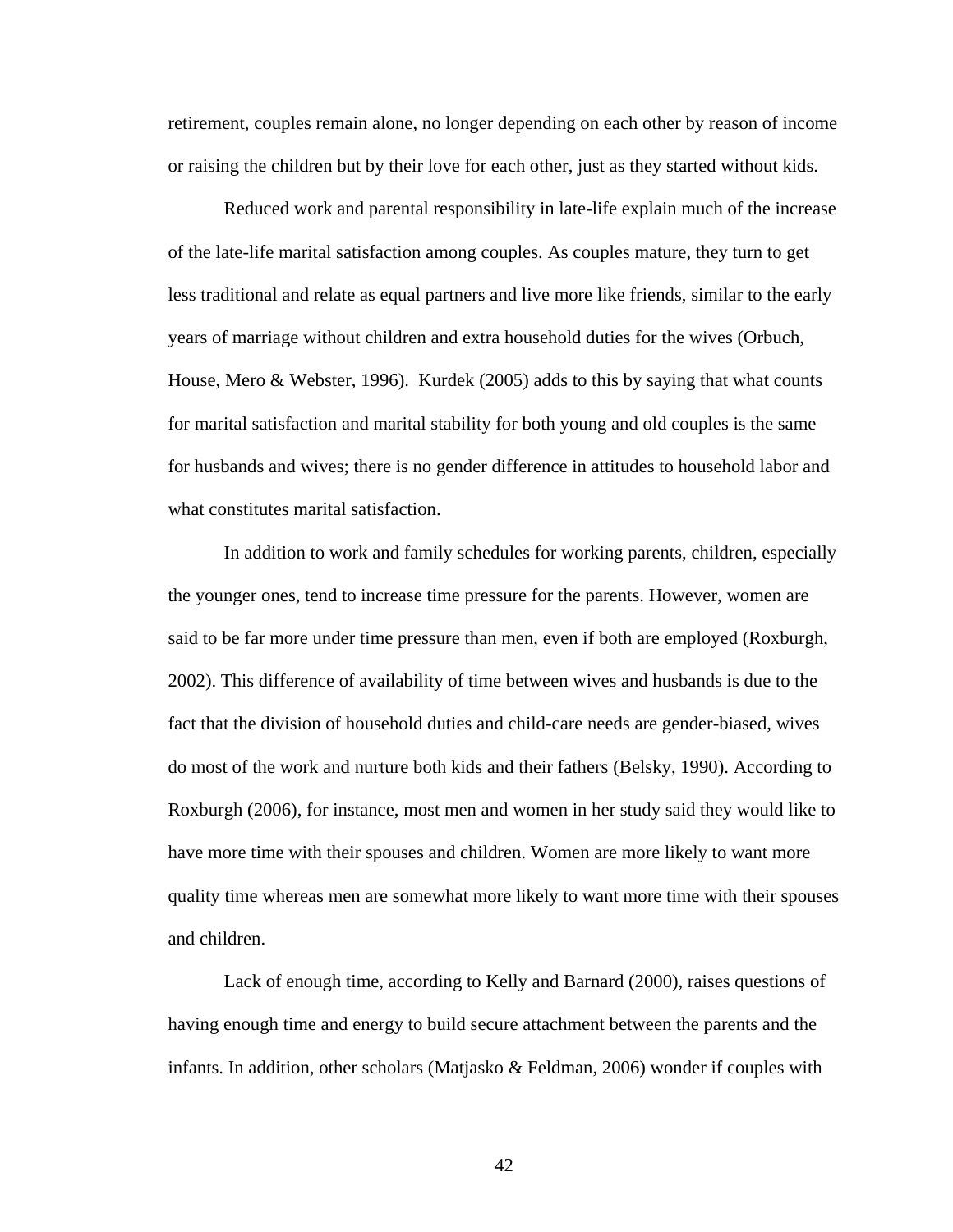infants or toddlers ever have enough time and energy for each other, for their marital relationship. However, some scholars (Guttmann  $\&$  Lazar, 2004) have found out that though marital satisfaction for most couples would go down with the presence of children due to overwork and time constraints, couples with children tend to have higher levels of marital satisfaction than their childless counterparts.

 Demo and Cox (2000), from their review of research of the 1990s, discovered that fathers' involvement in child-care determined marital satisfaction for both wives and husbands in nine months after the first child's birth. Some scholars (Bumbs et al., 1999; Kalmin, 1999) have revealed that one reason for father's participation in child-care and household activities would be determined by the presence of a son or sons in the household. On average, a father would invest more in sons than in daughters, have closer ties to his son(s) and hence have more to lose through divorce. In this instance, Jansen and Liefbroer (2006) observe that at other times wives could hinder their husbands' input in child-care and household duties by not letting them do whatever they feel like doing, maternal gatekeeping.

 Overall, involved fathers are found to have stable marriages, their wives decrease their time in child-care and household activities, and both husbands and wives gain some time for each other and children. In such marital relationships, children are seen as the "investment" that increases marital security, with lesser chances of divorce than childless couples. Therefore, the presence of children becomes the "marital capital" that helps in marital satisfaction and long-term commitment (Kalmin, 1999).

 According to Orbuch, House, Mero and Webster (1996), the presence of children brings more work in the household, which is mostly done by wives. This, in most cases,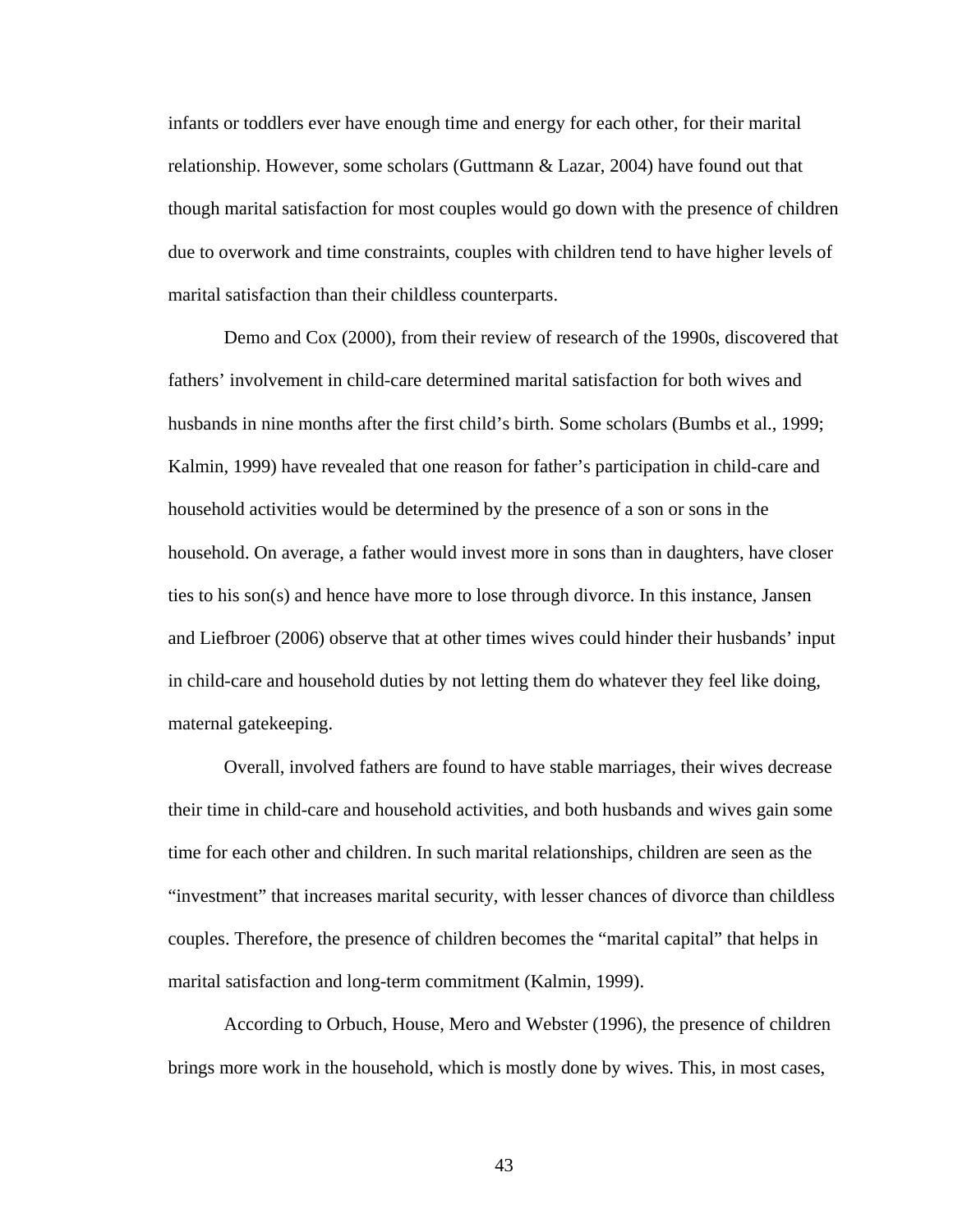could mean either fewer hours at their paid work, two jobs, or a balance between the two jobs for some wives. The presence and absence of children in a marriage relationship explains the marital satisfaction of wives more than that of the husbands. According to Mennino and Brayfield (2002), this would mean that wives, due to socialization into gender roles, would be put in positions of sacrifices, adjustments and compromises between the paid job and domestic labor.

 However, two other studies (Allen & Webster, 2001; Marks et al., 2001) point out that with the presence of pre-school age and elementary kids, household labor is in many times shared between husbands and wives. At these ages, it is reported that both mother and father get involved, attached to the children and that children usually come when marital satisfaction is still high for both spouses.

 As the children begin to grow, gender differences between the mothers and fathers begin to surface. For mothers, their roles balance whenever they have more paid work hours but fewer of these hours on weekends and fewer household duties during the week. They need time with the family, separate times with the father as a couple without children and different times with the children and other relatives. Wives feel more relieved whenever they go out and leave the children with the husbands (Allen & Webster, 2001; Marks et al., 2001).

 As for husbands, they contribute to wives' role balance when they report more relationship maintenance in the marriage and more leisure time with kids in the absence of their wives. The husbands' role balance increases as their income rises, but decreases as their paid work hours rise. Also, they experience role balance whenever they are with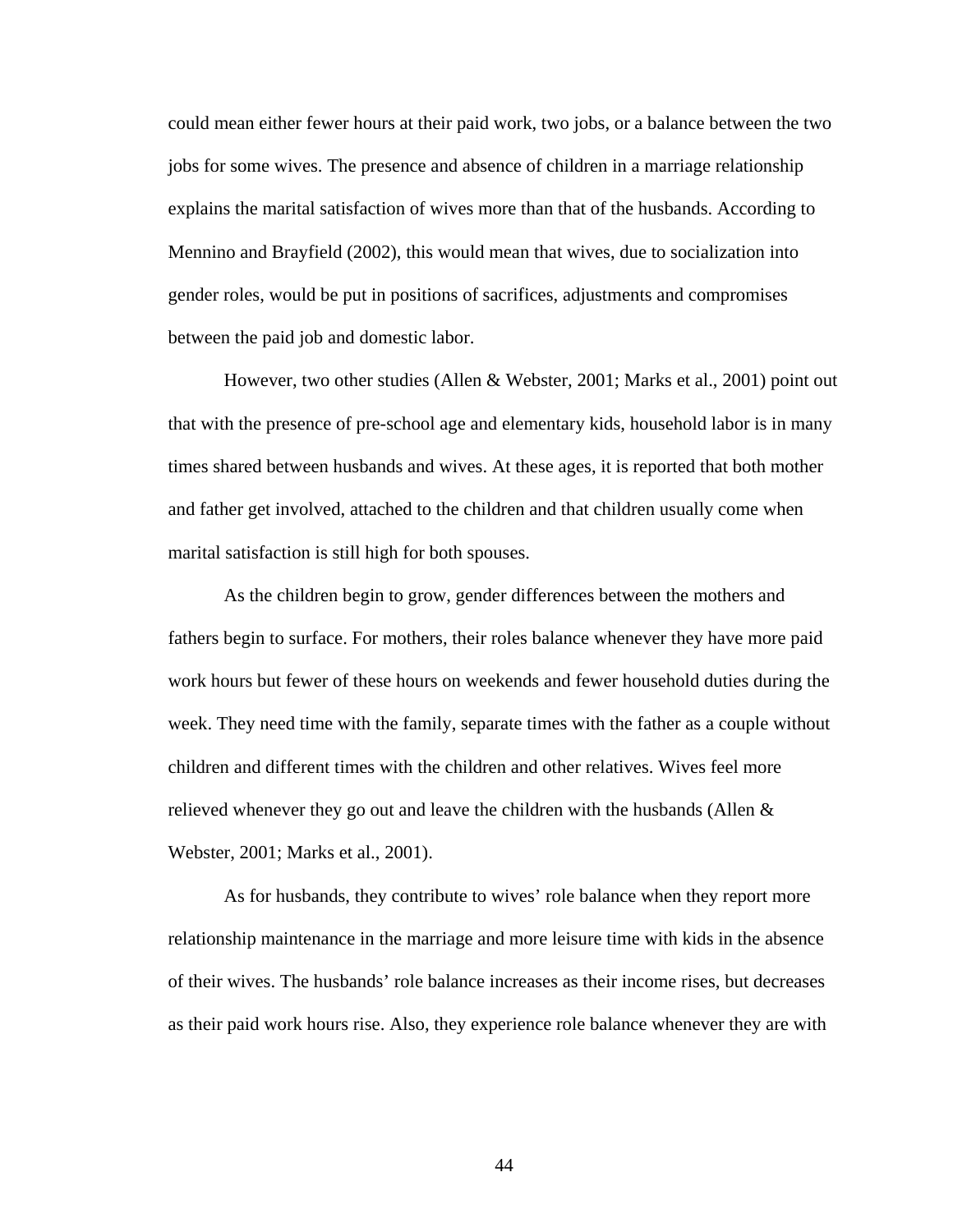more members of the nuclear family as compared to times when alone (Allen & Webster, 2001; Marks et al., 2001).

 Overall, family researchers have identified the transition to parenthood as one of the most challenging family transitions (Belsky & Rovine, 1990; Huston & Holmes, 2004; Kurdek, 1999; Michaels & Goldberg, 1988). Among the most consistent findings is that the transition to parenthood is generally associated with a decline in marital satisfaction for both wives and husbands (Cowan & Cowan, 2000; Campbell & Foster, 2003). A primary reason for declining satisfaction is that couples sense themselves going in different directions; the division of household labor becomes more traditional, in that men focus more on the challenges of providing economic support and women focus more on domestic life and nurturing (Cowan & Cowan, 2000).

 In addition, often times parenting comes with less pleasure and rejuvenation from a couple's time together (Belsky, Lang, & Rovine, 1985; Crawford & Huston, 1993); decline in sexual relation and romance (Belsky, Spanier & Rovine, 1983); change in the social systems (Box, Cox, Burchinal & Payne, 2002); wife's possible career change (Barkey, 1993); economic pressure that leaves parents frustrated and concerned about their family's financial ability to raise the child (Cowan & Cowan, 1992; Hinkley, 1986) and idealistic expectations come face to face with the realities of limited time and energy (Fowers, 2000). Parental stress has negative effects on mental health and marital satisfaction, across time and gender (Lu, 2006; Whiffen, Kerr & Kallos-Lilly, 2005).

 However, research shows that spousal support for wives, investing in multiple roles can be an important factor in their experience of distress. Husbands can help their wives through child care, household chores, emotional support and availability in a crisis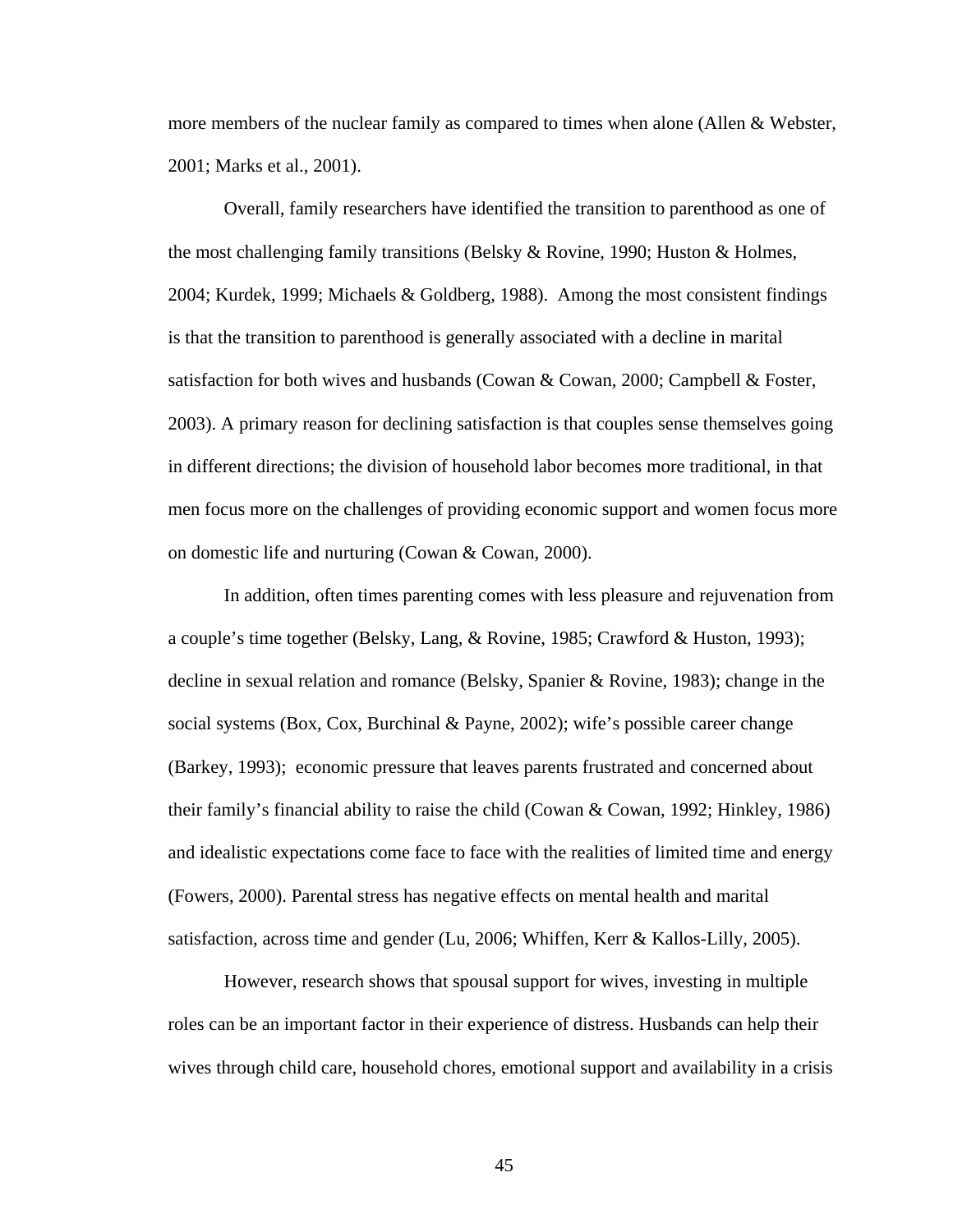(Thorstad et al., 2006). Furthermore, egalitarian gender role attitudes of women and men have been shown to lead to an increasing contribution of men to household and nurturing tasks (Jansen & Kalmijn, 2002). In addition, other types of attitudes, such as positive parenthood attitudes also have been reported to influence family behaviors (Beets, Liefbroer, & De Jong Gierveld, 1999).

 When it comes to the transition to parenthood, studies state that this transition comes with added household duties that could impact men's and women's marital satisfaction and intimacy differently. In addition, different couples at various stages of the life cycles would experience the transition to parenthood differently, resulting in different levels of marital satisfaction and intimacy, according to age and gender. Overall, the transition to parenthood, having children or not, seems to negatively affect women's levels of marital satisfaction and intimacy more than men's. In this study, adding number of children as a controlled variable helps to explain the different levels of marital satisfaction and intimacy, by age and gender, and how gender role attitudes and spousal support predict marital satisfaction and intimacy, among the participants of this study.

## **Religion, Marital Satisfaction and Intimacy**

 Research in the past years routinely finds a positive association between a couple's religious beliefs and behaviors and the quality of their marriage. For instance, one early study (Burchinal & Lee, 1957) and a current study (Curtis & Ellison, 2002) reach the same conclusion: there is a strong and positive association between religion and marital quality. Interestingly, interfaith marriages, throughout the past decades, have been found to be less stable than same-faith marriages and may be more likely to end in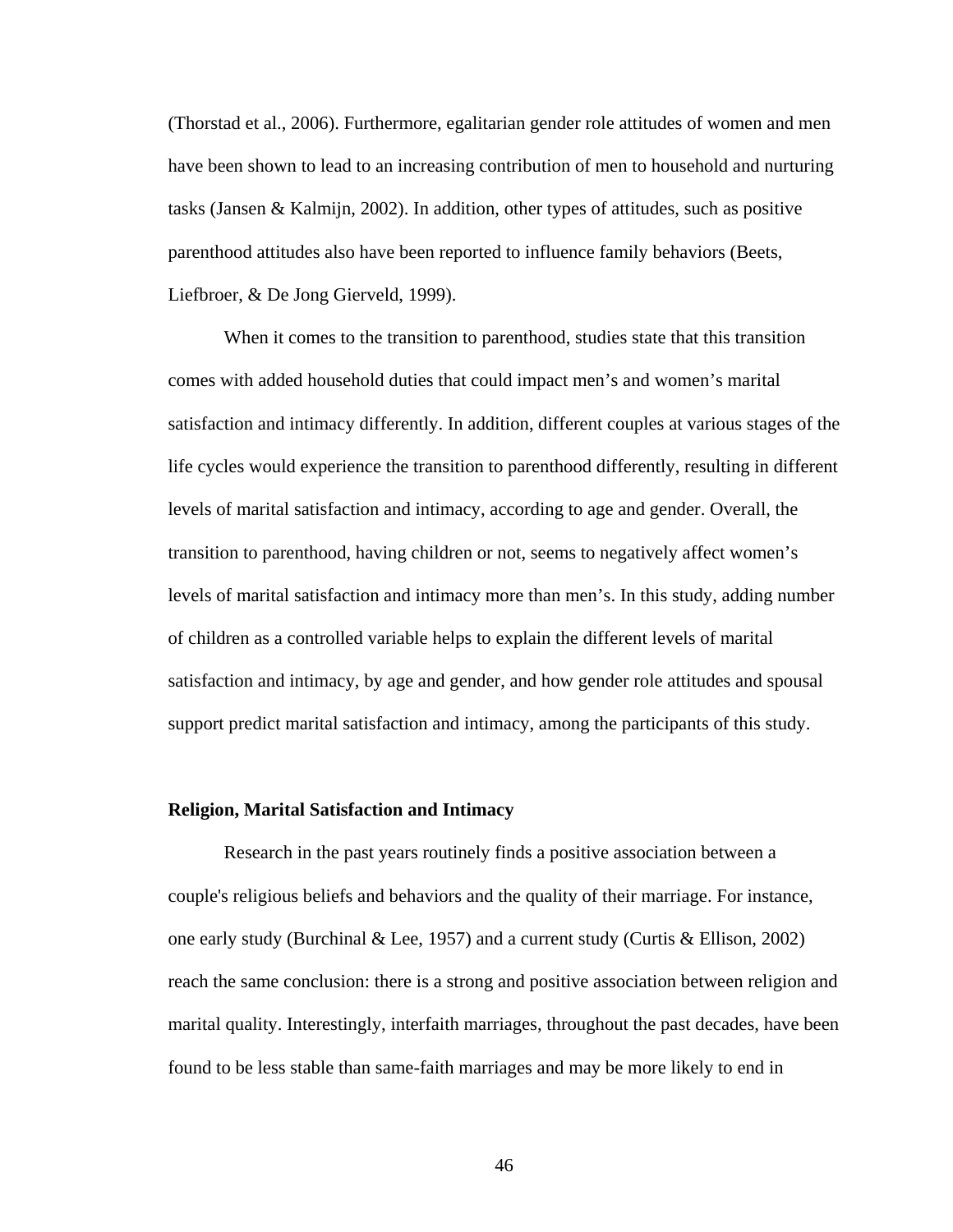divorce (Lehrer & Chiswick, 1993; Bahr, 1981; Christensen & Barber, 1967; Vernon, 1960) while religious homogamy appears to be one of the stronger religious predictor of marital quality (Curtis & Ellison, 2002; Heaton & Pratt, 1990). According to Amato and Booth (2001) and Christiano (2000), the explanation for this long-term and contemporary phenomenon partly lies in the intergenerational transmission of religion and marital behaviors and the fluid reciprocity between the religious and family institutions. These studies suggest that children inherit their parents' levels of religion and marital quality and then replicate the positive link between religion and marital quality.

 Sager and Hunt (1979) and Schneider (1989) believe that religion, like culture, is one source of common bonding, or congruence, between marital partners. These scholars point out that religion and culture come with ethnic values and mores in which couples "speak the same language." In these domains of religion and culture shared heritages serve as a useful resource and frame of reference for negotiating differences and providing a strong foundation for marriage. Intramarried couples, also referred to as religious homogamy (Grossman, 2002; Heaton & Pratt, 1990), may experience greater intimacy because their common religious backgrounds provide a "language" for communicating and negotiating their differences with less conflict.

In addition, Crohn (1995) says the disapproval by families and friends of one's spouse's religious affiliation might pose some additional challenges for the couple. Therefore, as Kalmijn & Bernasco (2001) point out, interfaith spouses are more likely to lead separate lifestyles, such as maintaining different patterns of social contacts with parents, siblings, friends and neighbors. In other studies, interfaith partners reported more difficulties in religious identity development (Clamar, 1991; Sousa, 1995), in religious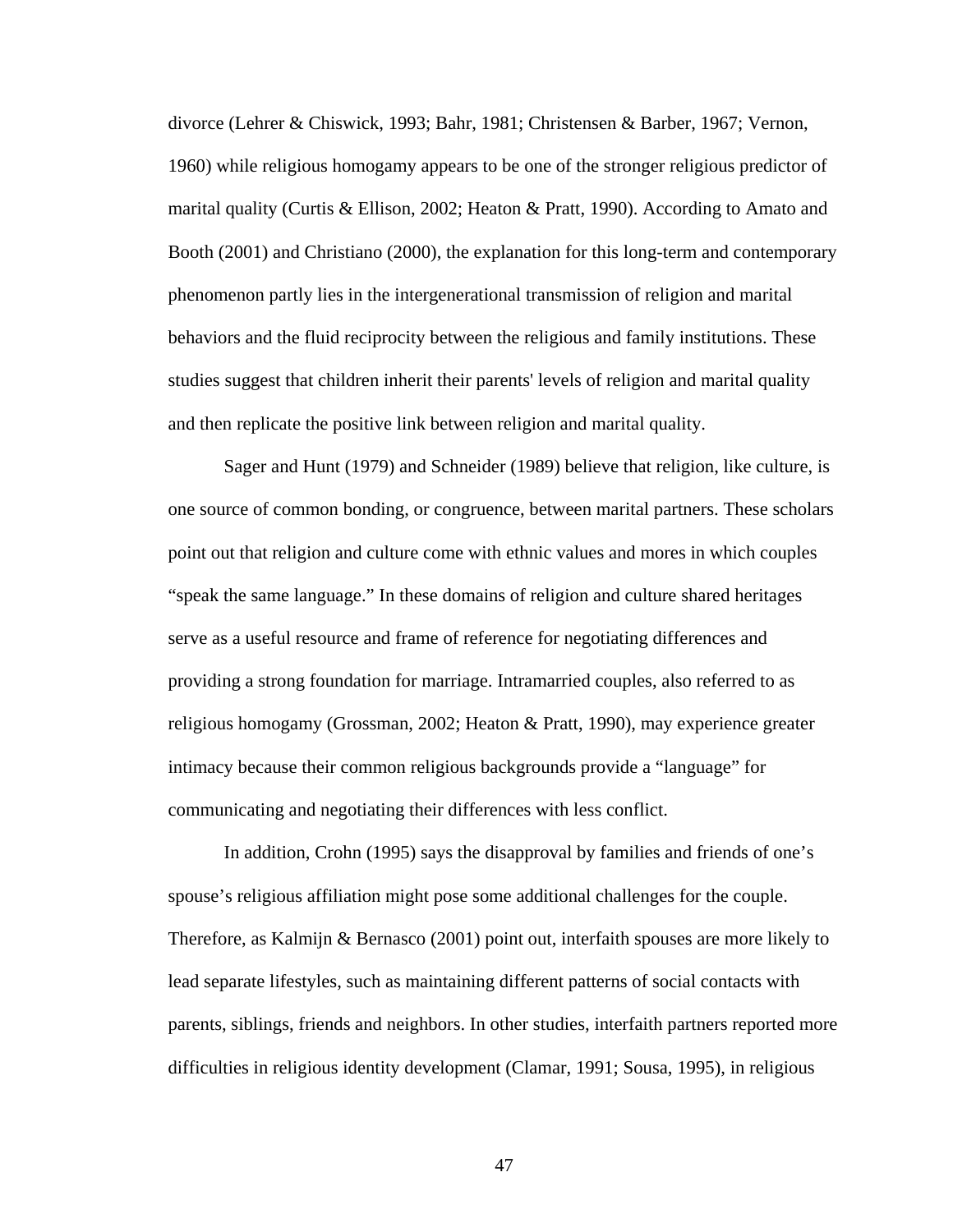socialization of children (Judd, 1990; Williams & Lawler, 2000), and in performance of religious-based holiday rituals (Horowitz, 1999).

Scholars who have looked into how faith and spirituality play out among religious couples conclude: faith and spirituality support commitment and life-long marriages through crises and celebrations, facilitate unity and differentiation (Giblin, 1997); consistent faith sees the needs of others as more important than their own, and this selfless attitude is a good preparation for a healthy attitude of "give and take" in their marriage relationships (Anthony, 1993); that those who get married within their denomination tend to be more satisfied as compared to those who marry non-members (Dudley & Kosinski, Jr., 1990) and that religion and the practice of a couples' beliefs (church attendance, being involved in religions activities and family worship) can enhance social support and network or destroy a spouse' social network (Fiese & Tomcho, 2001) and being aware that having similar religious believes and social networks are said to be part of what intimacy is all about (Schaffer and Olson, 1981).

Regular church attendance is the greatest determinant of marital stability within the realm of religiosity. Couples who attend church regularly show the lowest risk of divorce, with the risk of dissolution increasing among those couples with spousal differences in church attendance. Marital stability is more heavily influenced by the wife's beliefs regarding marital commitment, as well as her beliefs regarding no extramarital sex from a religious standpoint than are the husband's beliefs regarding the same (Call & Heaton, 1997). While the literature points out that religion may impact marital satisfaction and intimacy, in this study the influence of gender role attitudes and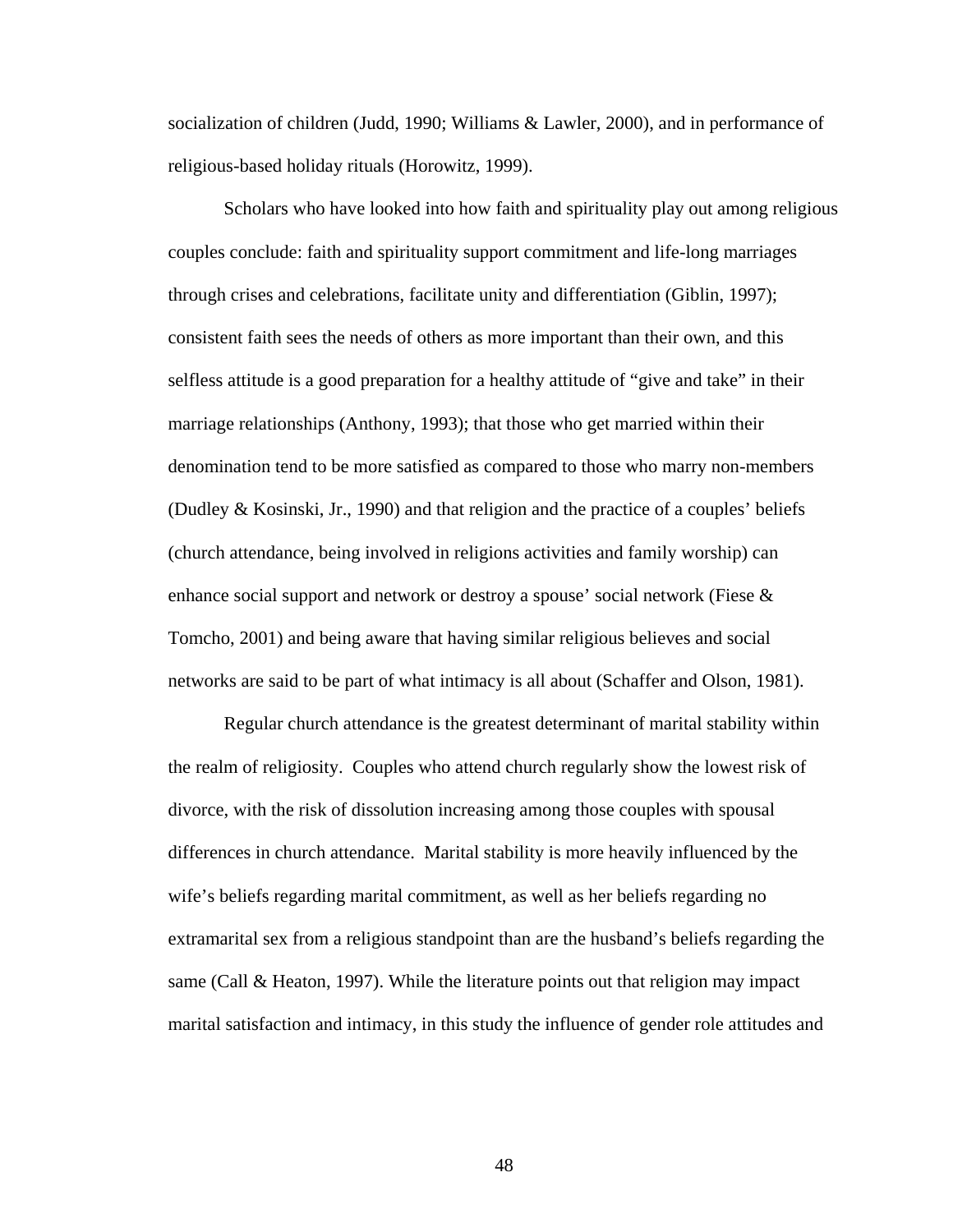spousal support, the differences by age and gender, on marital satisfaction and intimacy are examined while controlling for religion.

# **Occupation, Marital Satisfaction and Intimacy**

The literature points out many different results and interpretations regarding how gender, power and marital satisfaction play out among employed and unemployed spouses. Rogers and Amato (2000) discuss employment status in terms of gender attitudes in terms of expected roles for men and women and power relationships. Traditional attitudes focus primarily on men as primary wage earners and women as homemakers, with a corresponding differential in power. Egalitarian, or nontraditional attitudes, focus on sharing economic and caring tasks and dividing power more equally between men and women. In addition, the literature discusses employment status in terms of women's employment (Spitze, 1981), dual-earner couples (Barnett, Marshall, Raudenbush & Brennan, 2006), men and women's retirement and later life (Kaufman & Taniguchi, 2006) and how these changes impact marital satisfaction.

Further, Mennino and Brayfield (2002) point out that the more a couple is socialized and believes the traditional gender roles, the more the wife would likely refuse promotion at work and work fewer hours than the husband and the more the husband would take extra hours at work and feel to be the primary wage earner. This assumption is supported by Mennino and Brayfield (2002) who point out that when it comes to tradeoffs (compromises, sacrifices, adjustments, or accommodations), women are more likely than men to adjust hours at work for the sake of the sick family members or household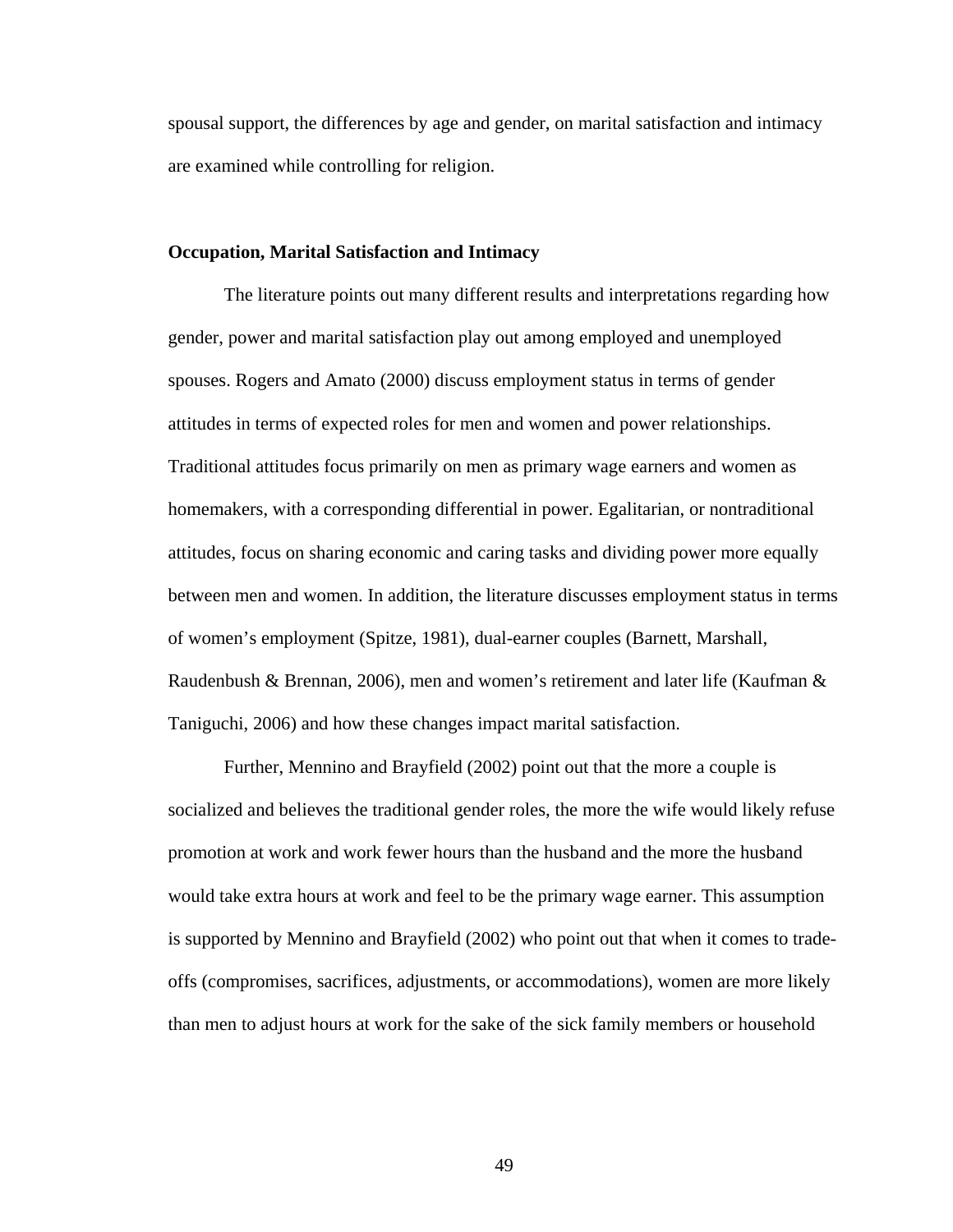duties that need to be done. They point out that women are more likely than men to want to take care of the sick and to balance their hours at work with hours at home.

For example, in the study conducted by Zipp, Prohaska, & Bemiller (2004) husbands and their wives were interviewed separately. Each spouse first listened to the tape of his/her partner's responses and then was interviewed. Wives agreed with their husbands while husbands did not agree with their wives. Husbands and wives agreed that men's traditional domains were in politics, money and finances while women's domains were in the family and household duties, thus making gender differences among themselves (Zipp, Prohaska, & Bemiller, 2004).

In one study, Yodanis (2005) looked at the attitudes of husbands and wives across twenty-two countries regarding divorce and traditional domains assigned to men and women. He found out that though countries differed in their history, religion, family laws and the status of women there was no large variation in attitude toward divorce and societal expectations regarding the roles of men and women in marriage relationships. Men were expected to work, to be the main wage earners, while women were expected to be responsible for the kids and household duties. In addressing the different traditional domains assigned to men and women, that men were meant to work and women were to take care of domestic affairs, Yodanis (2005) argues that women's employment is a product of the widespread divorce culture. This author argues that since divorce has become common, leaving many women in financial need and suffering with their children, women are now increasingly joining men in the workplace to prepare for their unknown future, for divorce or separation. According to this study (Yodanis, 2005), men and women get involved in the career world for different reasons, for men as a natural or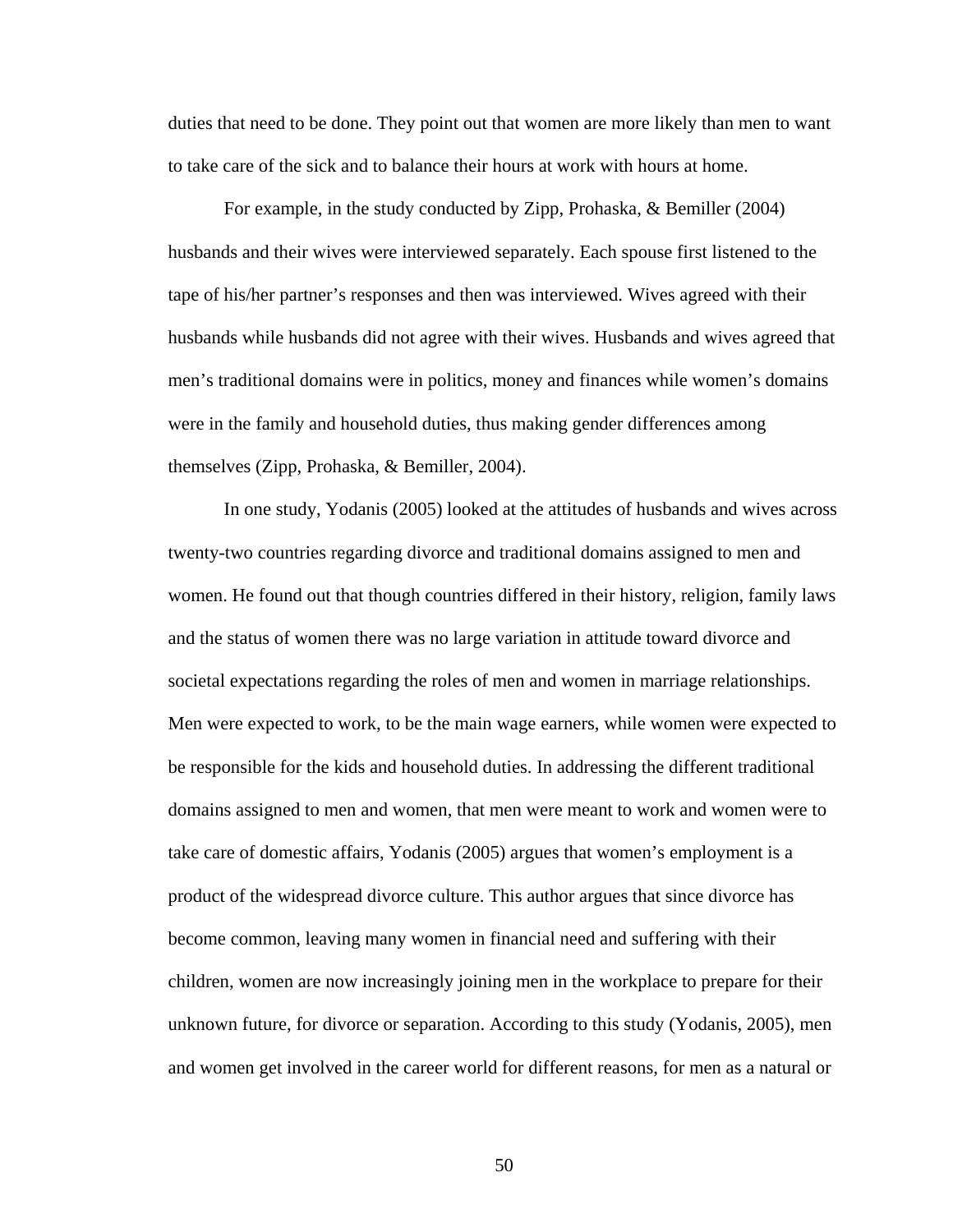socially determined/accepted role to be fulfilled while for women as a matter of adaptation and preparation in case of divorce.

A longitudinal research study with married women in the 1970s revealed that wives who subsequently divorced increased their work hours three years before marital separation (Johnson & Skinner, 1986). These authors interpreted their findings as indicating that wives were attempting to increase their economic independence and to prepare for divorce. Another longitudinal analysis by Rogers (1999) indicated that wives increased their income in response to increased marital discord and that entering the labor force was the most common means by which this was accomplished. Rogers concluded that wives' employment may be sensitive to husbands' perceived marital quality as well as their own, as wives may increase their level of employment in preparation for a divorce initiated by their husbands.

Barnett, Marshall, Raudenbush and Brennan (2006) believe that there are no gender differences in regard to the impact of full-time work among dual-earner couples. After studying 300 full-time employed dual-earner couples, these scholars came to the conclusion that full-time hours at work make no difference on the mental health, marital satisfaction, among married men and women across the ages. The conclusion of these scholars is that both wives and husbands get the same feelings of satisfaction from their jobs and this also impacts them the same way after work when they get home.

In addition, Lin and Raghubir (2005) argue that though both wives and husbands are optimistic about their marital happiness, women are more optimistic and tend to be less prepared (not thinking about divorce as a possibility) than men. They contend that women join the workforce for satisfaction and fulfillment just like men do, without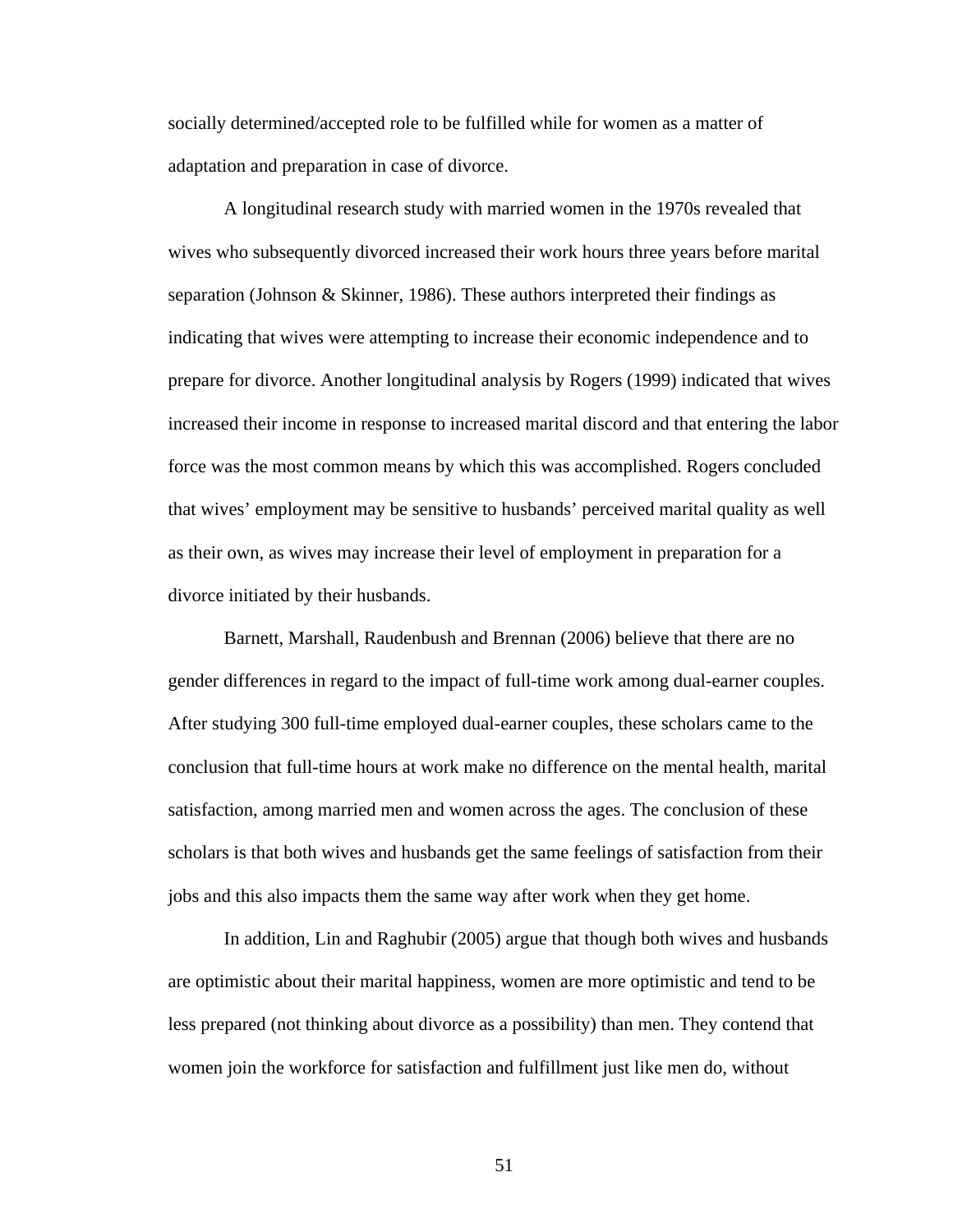thinking about a possible divorce, instead of supporting the divorce. Schulz, Cowan, Pape, and Brennan (2004) also state that the impact of work on marital satisfaction and happiness for men and women is the same but gender differences are enhanced under stress, whenever there are very stressful days at work. Under too much stress from work, women tend to be angrier to their husbands and men tend to be more withdrawn from their partners.

Researchers have found that employed women spend less time on housework than do women who are not employed (Berk, 1985; Shelton, 1991). As a result, the husbands of employed women were found to perform a greater proportion of routine house chores (Pleck, 1985). In a recent study, Cunningham (2007) looked at the influence of women's employment on family functioning, and he also found that the husbands of women who accumulated more employment experience over the course of marriage performed a relatively larger amount of household work than the husbands of women with shorter employment histories. Cunningham concludes that wives' employment status at a given point in time also increases husbands' relative participation in routine housework and in part increases women's support for egalitarian roles between spouses.

Generally, some scholars associate wives' employment with their marital satisfaction, financial situation, or personal well-being (Rogers and DeBoer, 2001; Spitze, 1988). Wives' employment and income are also associated with greater marital power (Blood &Wolfe, 1960; Blumstein & Schwartz, 1983), more equal sharing of child care and household work (Coltrane, 1996), and greater companionship between spouses (Hood, 1983) and help stabilizing marriages by increasing spousal interdependence (Schoen, Rogers & Amato, 2006).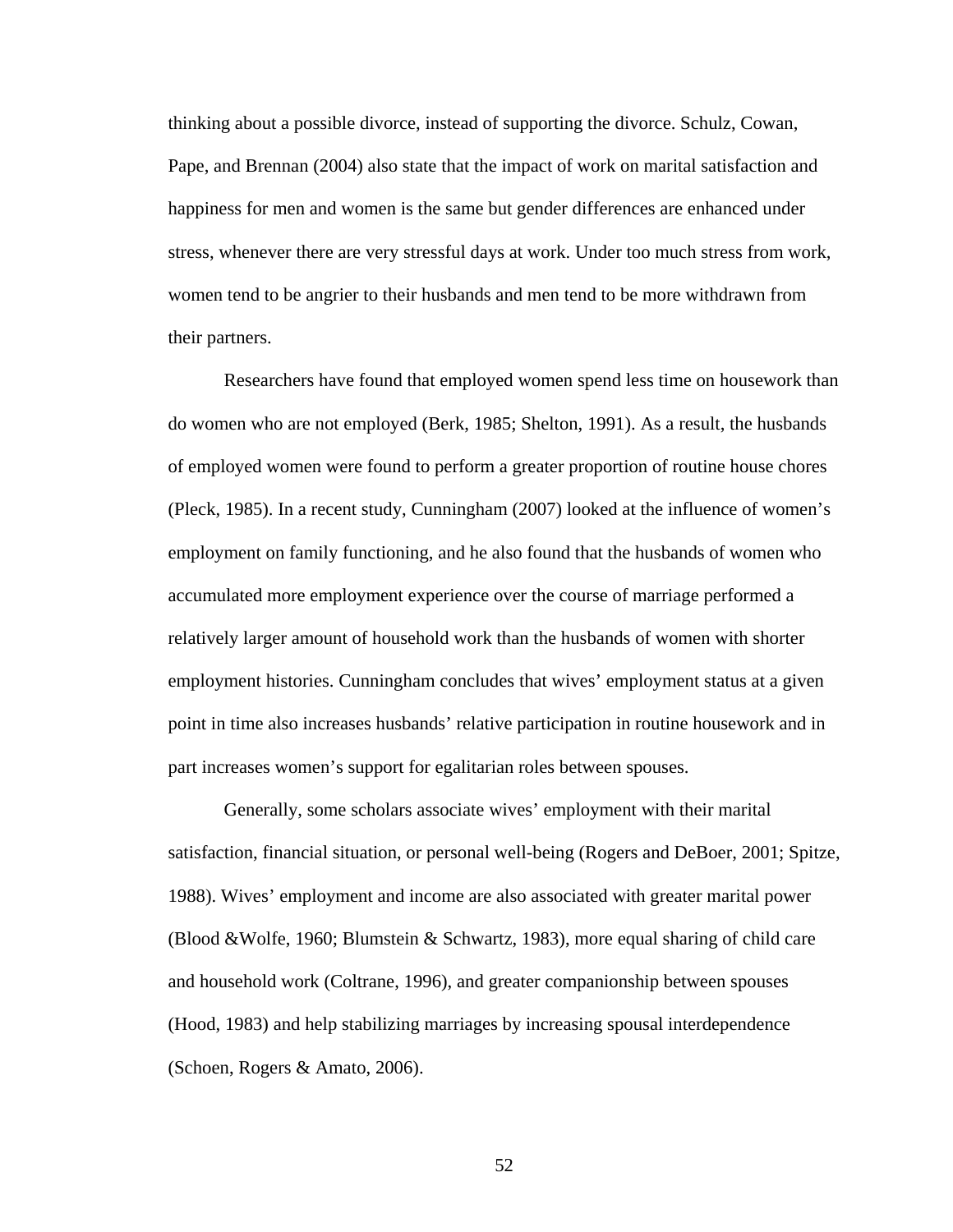Evidence from first marriages and remarriages indicates that women's education, actual earnings, and earning potentials are positively related to the likelihood that they will marry (Qian & Preston, 1993). A study of long-term changes in mate selection criteria and preferences revealed that women's actual or expected economic resources have become increasingly important in determining their desirability as marriage partners (Buss, Shackelford, Kirkpatrick, & Larsen, 2001). Women with a lower education tend to do more household labor because they undertake less paid work, and the care culture is more important to them (Wel & Knijin, 2006).

When it comes to employment status, the literature seems to point out more of the effects of wives' employment status on marital satisfaction and intimacy than of husbands' employment. Employed wives seem to work less at home, resulting in higher levels of marital satisfaction and intimacy than non-employed wives. In this study, as occupation is added as a covariate variable, and it is observed if gender role attitudes and spousal support continue to make a significant difference on marital satisfaction and intimacy and if there are any significant age and gender differences on levels of marital satisfaction and intimacy.

### **Education, Marital Satisfaction and Intimacy**

It is understood that individual resources include attributes individuals bring to the marriage that are indicative of their ability to successfully maintain a marital relationship. Some of these attributes are a person's educational level, emotional health and physical health and are individual resources that can signify a person's preparedness for marriage. Educated persons are believed to be more emotionally secure and to have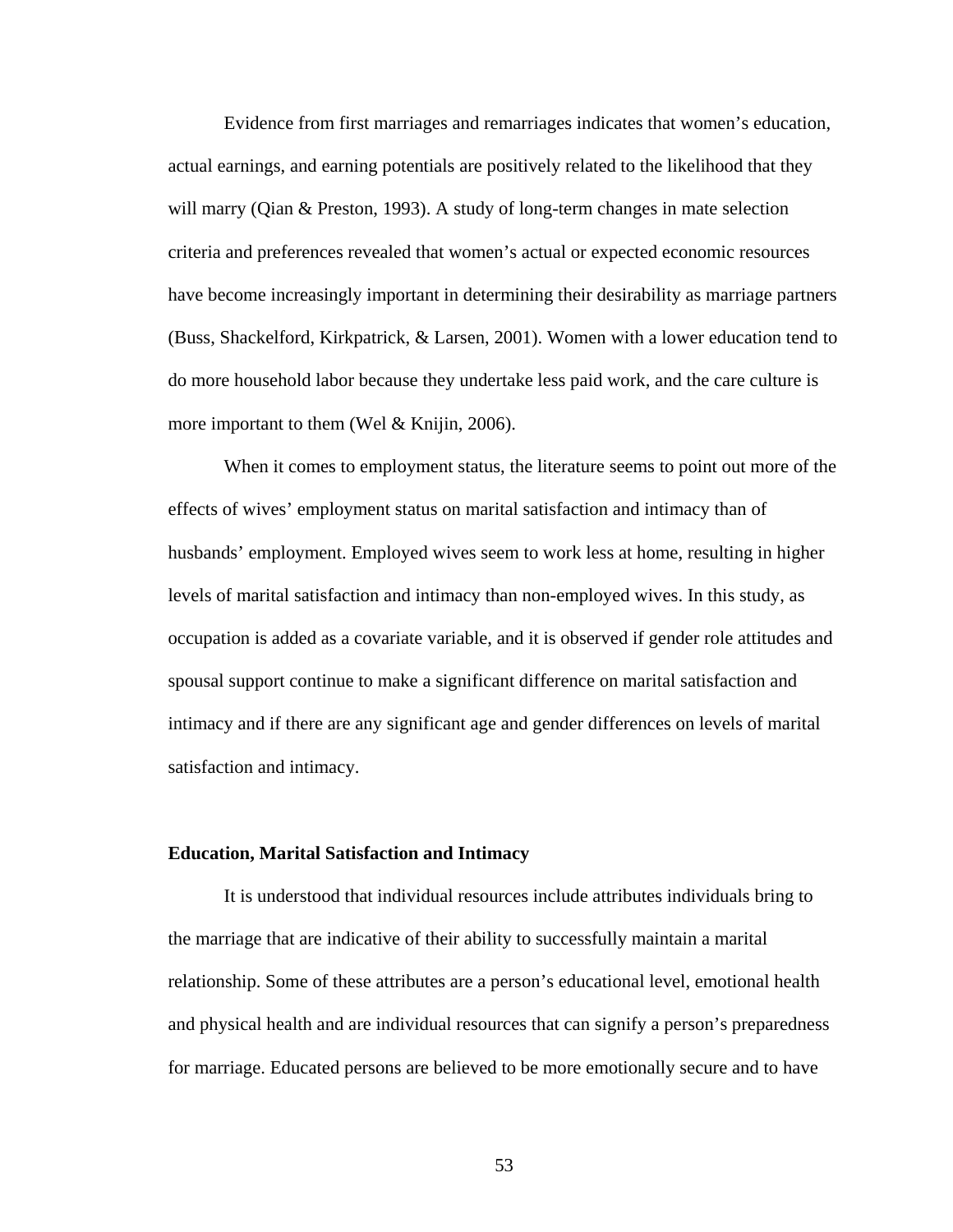greater communication skills, making them better prepared for establishing functional marital relationships (Quinn & Odell, 1998). Similarly, it is believed that persons are better equipped to handle the marital challenges when they are emotionally healthy. For example, it has been shown that wives without depressive symptoms rate their relationships more positively and perceive themselves as more socially competent than those with depressive symptoms (Daley & Hammen, 2002).

 One vehicle for remedying marital stress, occupational stress and for facilitating career fulfillment is through advanced formal education. Couples with higher socioeconomic status (SES), whether measured by income or educational level, are at less risk of marital disruption than couples with lower SES (White, 1990). Marriages between persons who differ in significant background characteristics, such as educational level, age and race, are also found to be at higher risk of marital disruption (Schoen & Wooldredge, 1989). Many of these significant background characteristics (e.g. educational level, age and general health) are related to women's labor force participation. The principal predictors of wives joining the labor market are the wife's educational level, husband's income, length of marriage, race and the presence of dependent children (Rogers, 1999; Spitze, 1988).

 In a postmodern society, career and academic fulfillment are not only expressions of individual identity but also some determining factor in the family's economic health and security (Fox & Bartholomae, 2000; Young & Long, 1998). However, any transition by one family member, such as undertaking graduate study, confronts the marital and family systems with a need to rebalance, redefine, and realign their relationships (Carter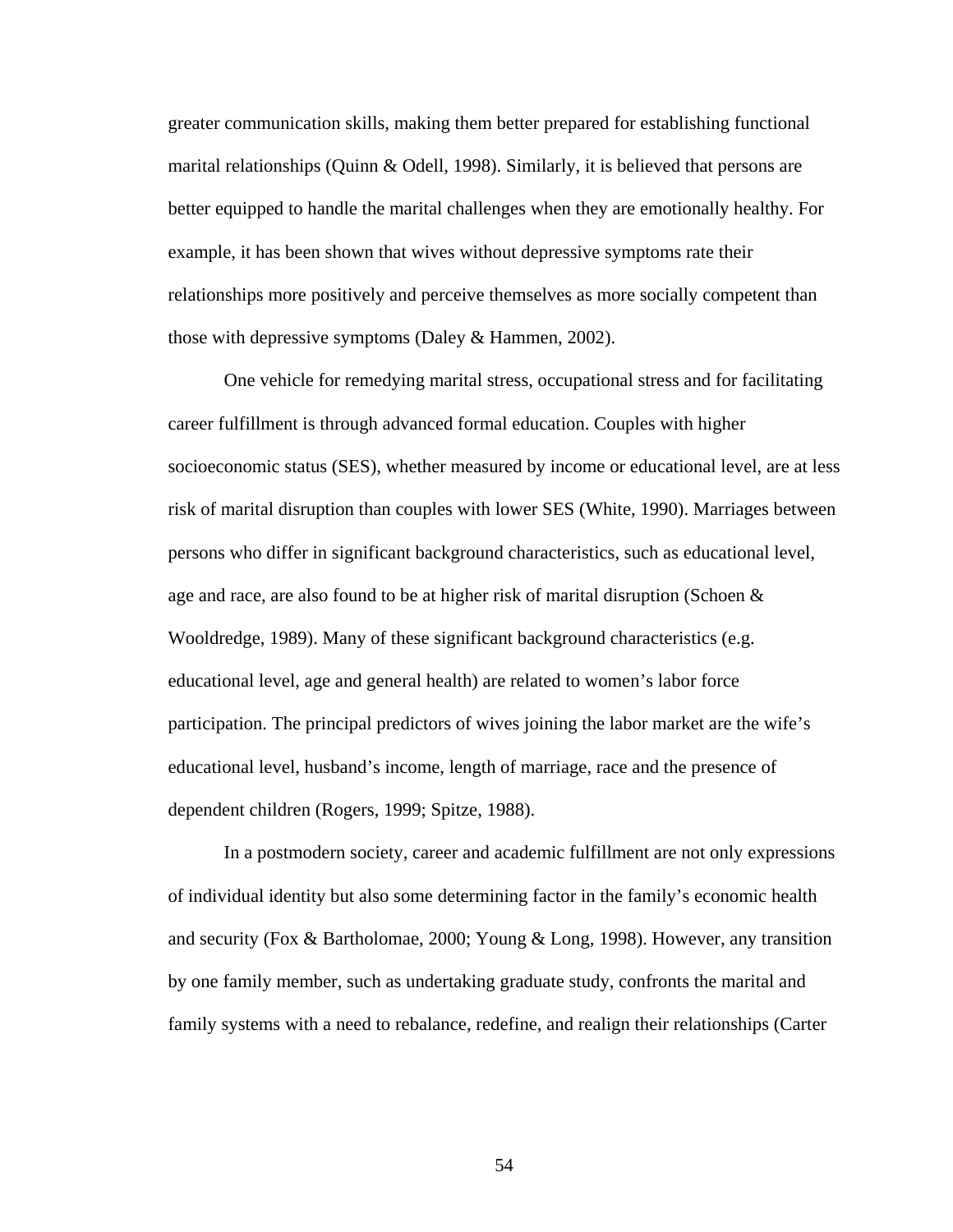& McGoldrick, 2005). From this perspective, continuing education becomes a family task rather than an individual endeavor (Brannock, Litten, & Smith, 2000).

 This transition of one member to pursue education entails a realignment of marital and family priorities such as time, energy, commitment, and financial resources (Gerstein & Russell, 1990; McLaughlin, 1985; Sori, Wetchler, Ray, & Niedner, 1996). At times, these processes may serve to strengthen the family unit, as all members are involved in the striving and success of the student. Conversely, this undertaking may threaten the stability and satisfaction of the marital and family unit as the student may be perceived as abandoning the marriage or family for the sake of his or her educational dreams (Norton, Thomas, Morgan, Tilley, & Dickens, 1998; Pearlin & Turner, 1987; Scheinkman, 1988).

Marriage and school, especially graduate study, seem not to work very well together; there is disruptive impact of graduate study on marital health and the reciprocal impact of marital dysfunction on graduate school hindering continuation and success. Hagedorn (1999) identified "family issues" as an impediment to graduate school success for aspiring women. Specifically, conflicts in the expectations between the roles of wife or mother and the role of student, plus an inability to resolve differences regarding family financial priorities, were seen to interfere with the women's abilities to succeed in their graduate studies.

 Moreover, MacLean and Peters's (1995) and Legako and Sorenson's (2000) samples reported that graduate studies placed heavy emotional and financial stresses on their marital relationships. Katz, Monnier, Libet, Shaw, and Beach (2000) found that their sample of married medical students were anxious about finances, time together with spouses, and lack of intimacy. These researchers established a significant relationship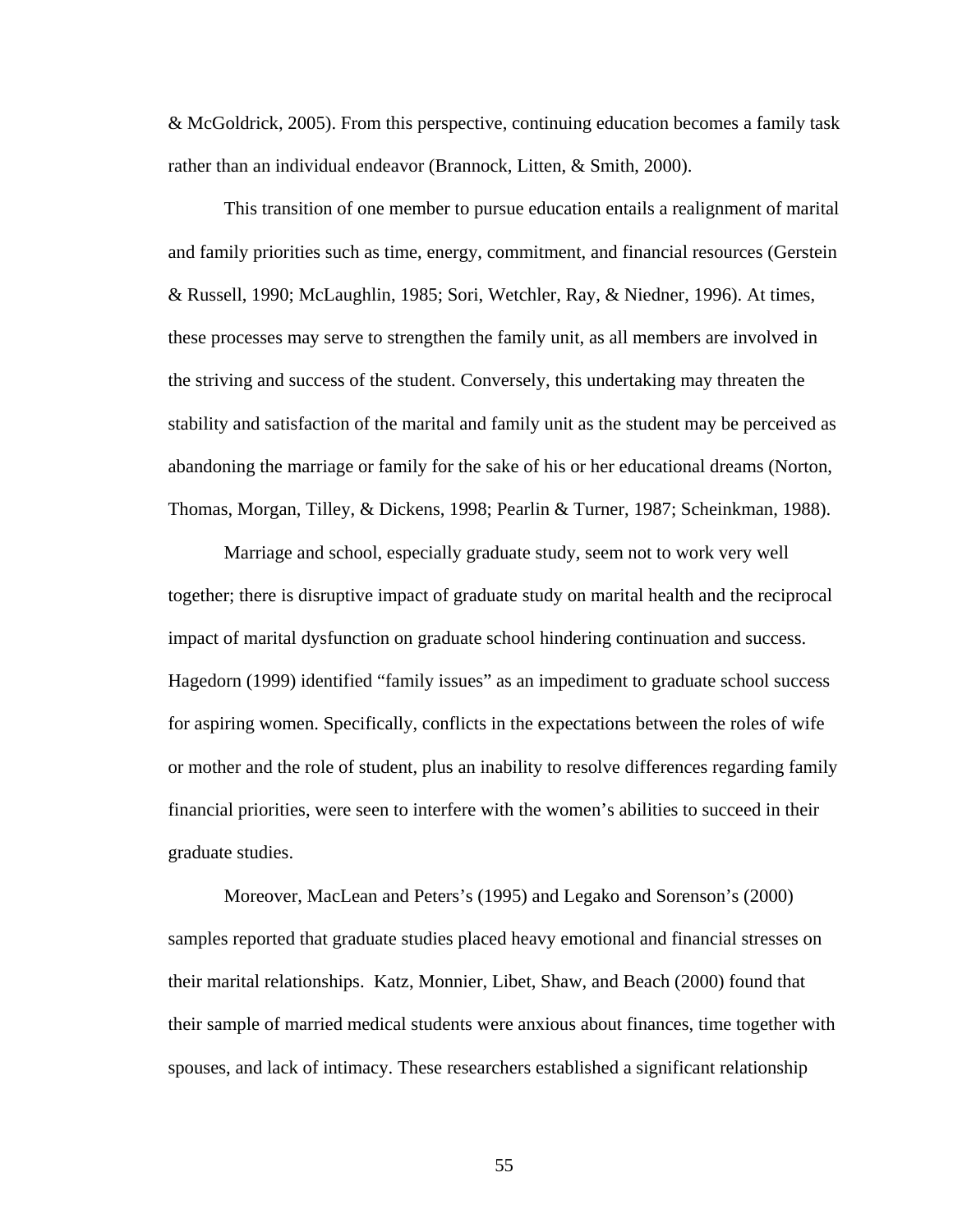between anxiety concerning those marital dynamics and students' reports of depression, with the levels of depression found to be negatively predictive of levels of academic functioning. Interestingly, Brannock and others (2000) found that spouses who were both graduate students reported significantly greater marital satisfaction than did spouses where only one spouse was in school.

 Some researchers (Cherlin, 1979; Janssen, Poortman, De Graaf, and Kalmijn, 1998; Kalmijn, 1999) consistently state that highly educated women have a higher rate of unstable marriages. Others have found out that the "care culture" dominates more among mothers with lower education levels, with the consequence that they work less than mothers with higher education. Therefore, women with lower education do more in the household because they undertake less paid work than their husbands (Van Wel & Knijin, 2006).

 The literature associates higher levels of marital satisfaction and intimacy to higher levels of education and lower levels of marital satisfaction and intimacy to the less educated and to those still in school. Therefore, in this study, the influence of gender role attitudes and spousal support, and the different levels of marital satisfaction and intimacy, by age and gender, on marital satisfaction and intimacy are observed while controlling for education.

### **Length of Marriage, Marital Satisfaction and Intimacy**

 There are some inconsistent findings by researchers on studies with regard to the number of years of marriage and marital satisfaction. As early as 1970, Rollins and Feldman reported that marital satisfaction follows a curvilinear path, declining from high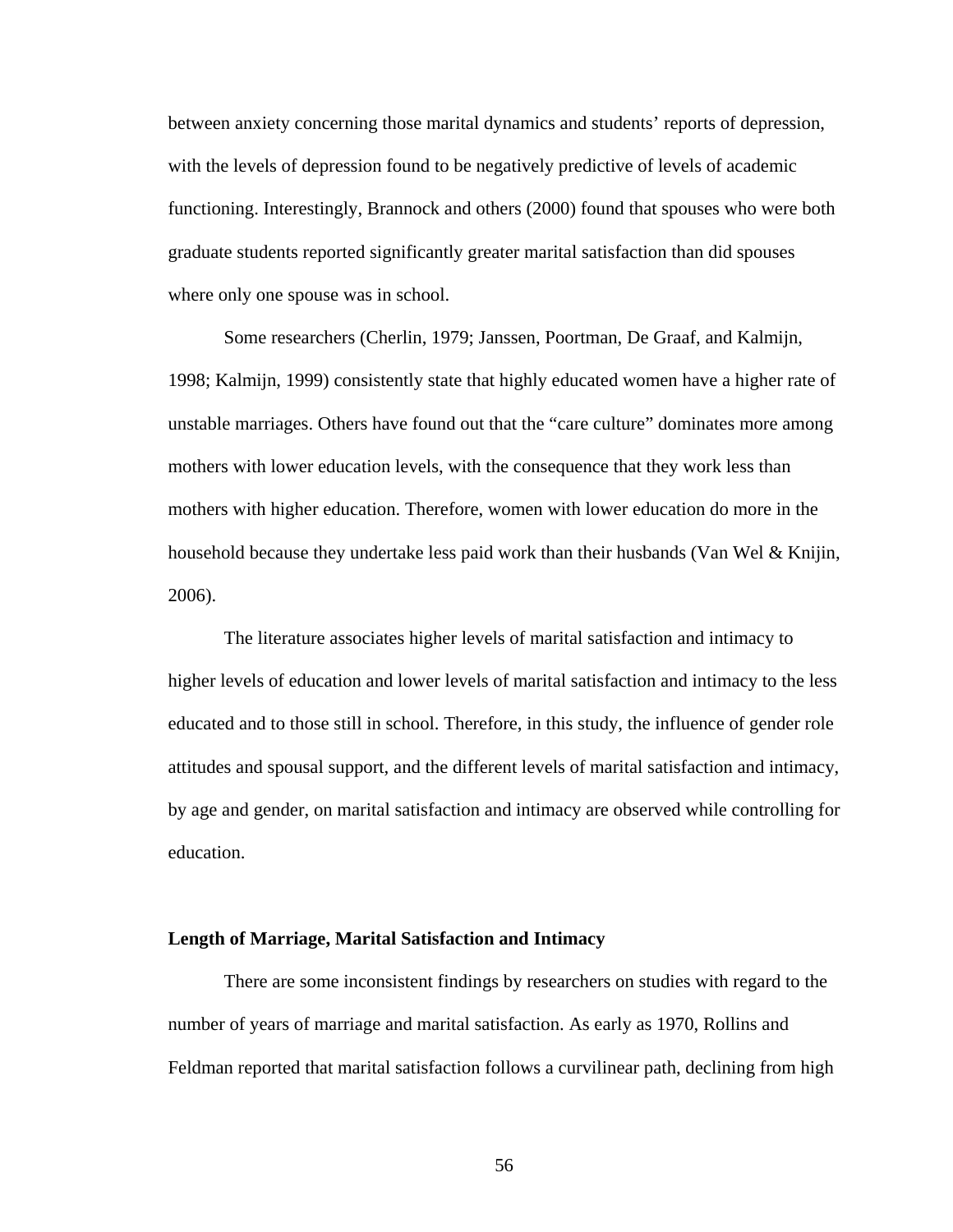levels of marital satisfaction in the early years of marriage and then returning to nearly newlywed levels in later years. The existence of lower levels of marital satisfaction in the middle early years of marriage was then later reported by scholars such as Gilford and Bengtson (1979), Hudson and Murphy (1980), Rhyne (1981), Anderson, Russell, and Schumm (1983) and Schumm and Bugaighis (1986). These studies have reported marital happiness and adjustment levels to be higher among couples in later stages of life than among those in the middles stages.

 In a study by Levenson, Carstensen, Laura and Gottman (1993), the findings supported a positive view of marriage in later stages of life. Compared with middle-aged marriages, older couples evidenced: (1) reduced potential for conflict and greater potential for pleasure in several areas such as children, (2) higher levels of overall mental and physical health, and (3) lesser gender differences in sources of pleasure. In this study, the relationship between marital satisfaction and health was stronger for women than for men. In satisfied marriages, wives' and husbands' health was similar; in dissatisfied marriages, wives reported more mental and physical health problems than did their husbands.

 Overall, when it comes to old age, married individuals have better health and well-being than their single counterparts (Goldman, Korenman, & Weinstein, 1995; Laumann, Paik, & Rosen, 1999). Long-term marriages have the advantage of building secure attachment figures, and as time passes, with repeated positive experiences, there would be a substantial difference in the quality of the couple's experience together (Crowell et al., 2002).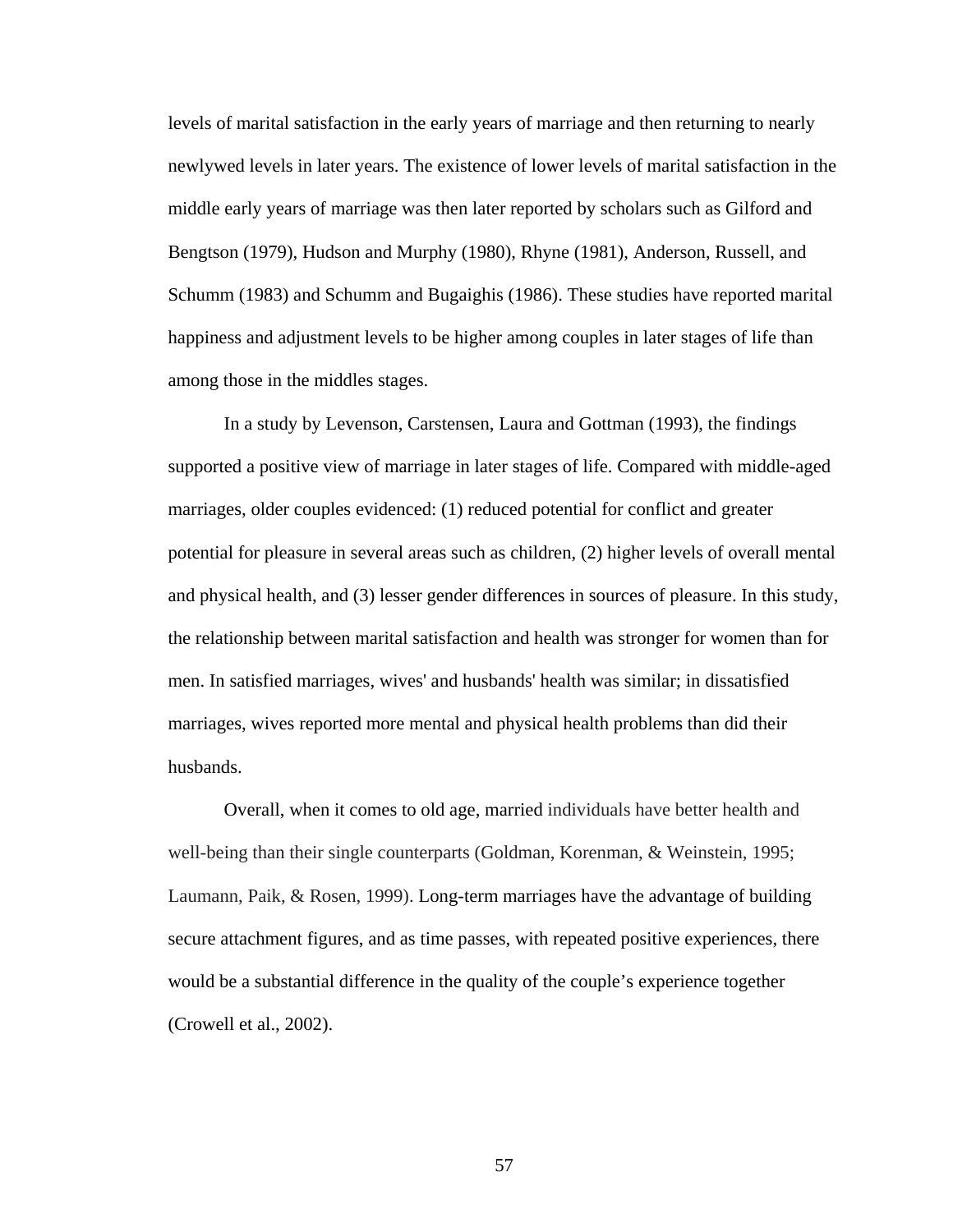On the other hand, a study by Vandervorst (2000), testifies to a gradual decline of marital satisfaction among married couples as the years pass. Interestingly, though Jose and Alfons (2007) agree with Vandervorst, that marital satisfaction declines as time passes, they state that there is high significant positive correlation between duration of marriage with sexual adjustment problems as time passes. Indeed, relationships of a longterm nature have been recognized as important sources of sexual fulfillment (Jerrome, 1993). There is a sense of comfort and ease that characterizes long-term marriages and this sense of ease and comfort extends to the sexual relationship (Huyck, 1977). Neugebauer-Visano (1995) found that the sexual experiences of long-term couples improved as time passes and that the love and affection that partners hold toward each other also become stronger.

Using cross-sectional and longitudinal data from the National Survey of Families and Households, Hatch and Bulcroft (2004) examined the frequency of marital disagreements concerning household tasks, money, sex, and time together reported by married women and men age 20 to 79. The results indicate that increased marital duration may bring increased marital disagreements, depending on family life course stage (particularly, the presence of children), and also depending on the spouses' ages and birth cohorts. The study suggests that couples who disagree more frequently are more likely to divorce or separate, particularly respondents of younger ages/birth cohorts, who have been married for relatively briefer periods of time. Marital happiness typically declines as the duration of marriage increases, whereas marital stability typically rises; couples may not necessarily be happy but well adjusted in their relationships (Glenn, 1990). Adding marital duration as a controlled variable in this study, therefore, helps to highlight the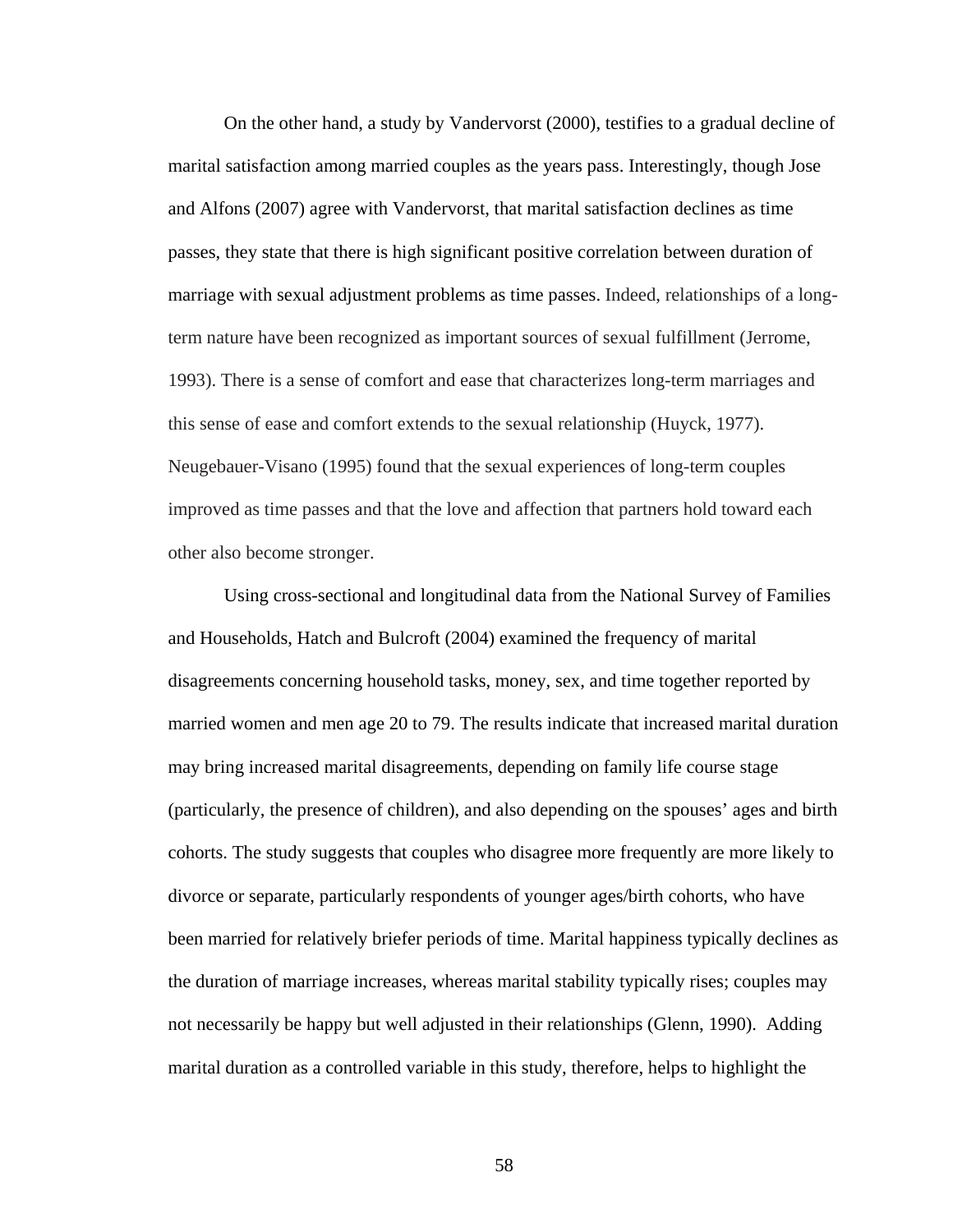influence of gender role attitudes and spousal support and the differences between men and women across age groups when it comes to levels of marital satisfaction and intimacy in Botswana.

### **Household Income, Marital Satisfaction and Intimacy**

 Storaasli and Markman (1990) contend that the highest ranked problems before marriage are money, friends, and in-laws, whereas money, communication, and sex become the highest ranked problems early into marriage and continue to be the top-rated problem areas for couples. Stanley, Markman and Whitton (2002), also believe that money is the number one most commonly reported argument starter for couples, followed closely by children.

 Money is a reality, a needed currency for couples to fulfill their life dreams, but it is also a metaphorical currency for power, control, acknowledgment, self-worth, competence, caring, security, commitment, and feeling loved and accepted (Shapiro, 2007). Family finances are an ever-present reality that no adult can ignore and are clearly an issue that can cause great distress for couples throughout their lifespan (Amato & Rogers, 1997; Barth, 2001). Money may cause anxiety because it is tied to feelings of marital and individual success, competence, safety, security, and acceptance in our society (Stanley & Einhorn, 2007).

 For example, from their study, Stanley and Einhorn (2007) discovered that older wives and husbands reported less frequent marital disagreements in the areas of money, sex, household tasks, and spending time together. The descriptive results from their cross-sectional data show that, regardless of the duration of their marriages, older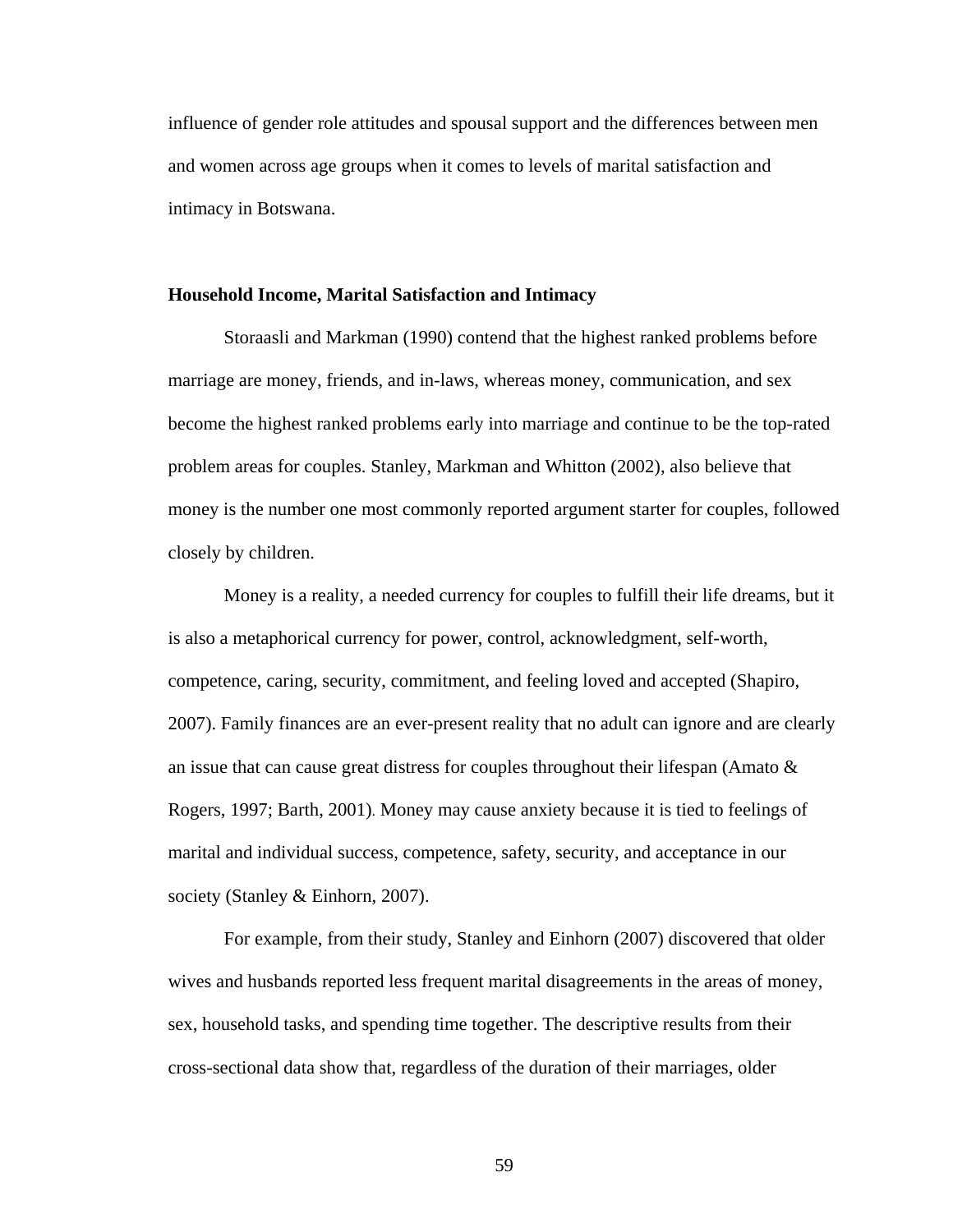respondents age 60 to 79 reported fewer disagreements with their spouses than did younger and midlife respondents. Their conclusions are: emotions and conflicts about money are filtered through the lens of social class, culture, race, and gender and that conflicts about money can be used as a therapeutic tool with couples to access their emotions and alter behavior.

 Further, studies show that during times of financial stress, financial hardship or conflicts, couples are more likely to face marital instability, distress, poor marital quality and connection through the mediating effects of the stress on how partners treat each other (Conger & Elder, 1994); couples become more negative to each other (Story & Bradbury, 2004). In the case of poverty, lower income couples, or couples who are not experiencing extreme hardship but who nevertheless perceive their income as insufficient to meet their obligations, the actual stressors are extreme and impact the marriage by making it harder to regulate emotions and to support each other emotionally (Stanley & Einhorn, 2007). Interestingly, while financial issues are a common problem for all couples, younger couples are more likely to have more disagreements over spending money (Amato & Rogers, 1997) while late-life couples are more likely to have limited income, with the expectation that they will continue to provide financial assistance to their adult children and grandchildren who might have financial needs (Stone, Rosenthal & Connidis, 1998).

 Lack of money or insufficient funds are found to be a potential source of disagreements among couples, both young and old, resulting in lower levels of marital satisfaction and intimacy. This study examines the influence of gender role attitudes and spousal support on marital satisfaction and intimacy while controlling for household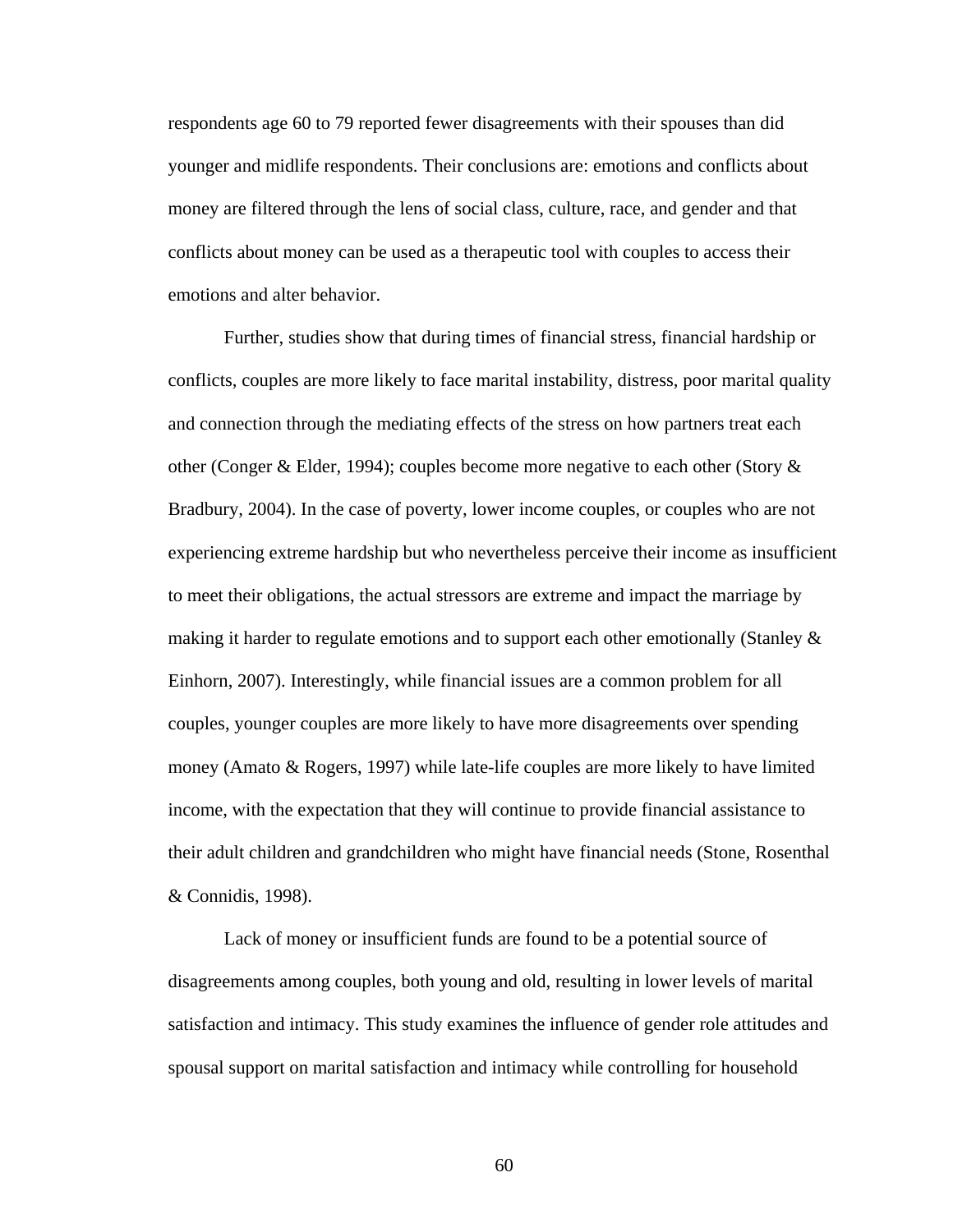income. Also, controlling for household income in this study helps to verify how significantly different are men and women, across the age groups of married individuals in Botswana, in terms of marital satisfaction and intimacy.

A through review of the behavioral science literature yielded few studies dealing with marital satisfaction and intimacy in Africa as a whole, and no studies in Botswana. The few studies that were done in Africa regarding marital satisfaction and intimacy are recent and were carried out primarily in Ghana (Miller & Kannae, 1999); South Africa (Greeff & DeBruyne, 2000; Greeff & Malherbe, 2001) and Mauritius (Bhowon, Ngtseung & Kaajal, 2008). The findings of the studies carried out in these African countries and in developed and developing countries around the world suggest that (1) there will be age and gender differences in levels marital satisfaction and intimacy in Botswana and (2) the same levels of marital satisfaction and intimacy according to age and gender that are reported for some of the countries in this literature review. Specifically, the review of the literature reveals that urbanization and industrialization (the current experience in Botswana) impact marital outcomes in more similar ways in developing countries as compared to highly developed countries. For example, studies on marital outcomes in Metropolitan Moscow (Cubbins & Vannoy, 2004); China (Pimentel, 2006; Lu, 2006); Taiwan (Xu & Lai, 2004) and in Netherlands (van Wel & Knijn, 2006) point out that wives experience poorer mental health and do more household labor than their husbands, just as in the Western countries.

 This study has the potential to make a unique contribution to the behavioral science literature by filling a very important gap. The study specifically examines the influence of gender role attitudes and spousal support and the different levels of marital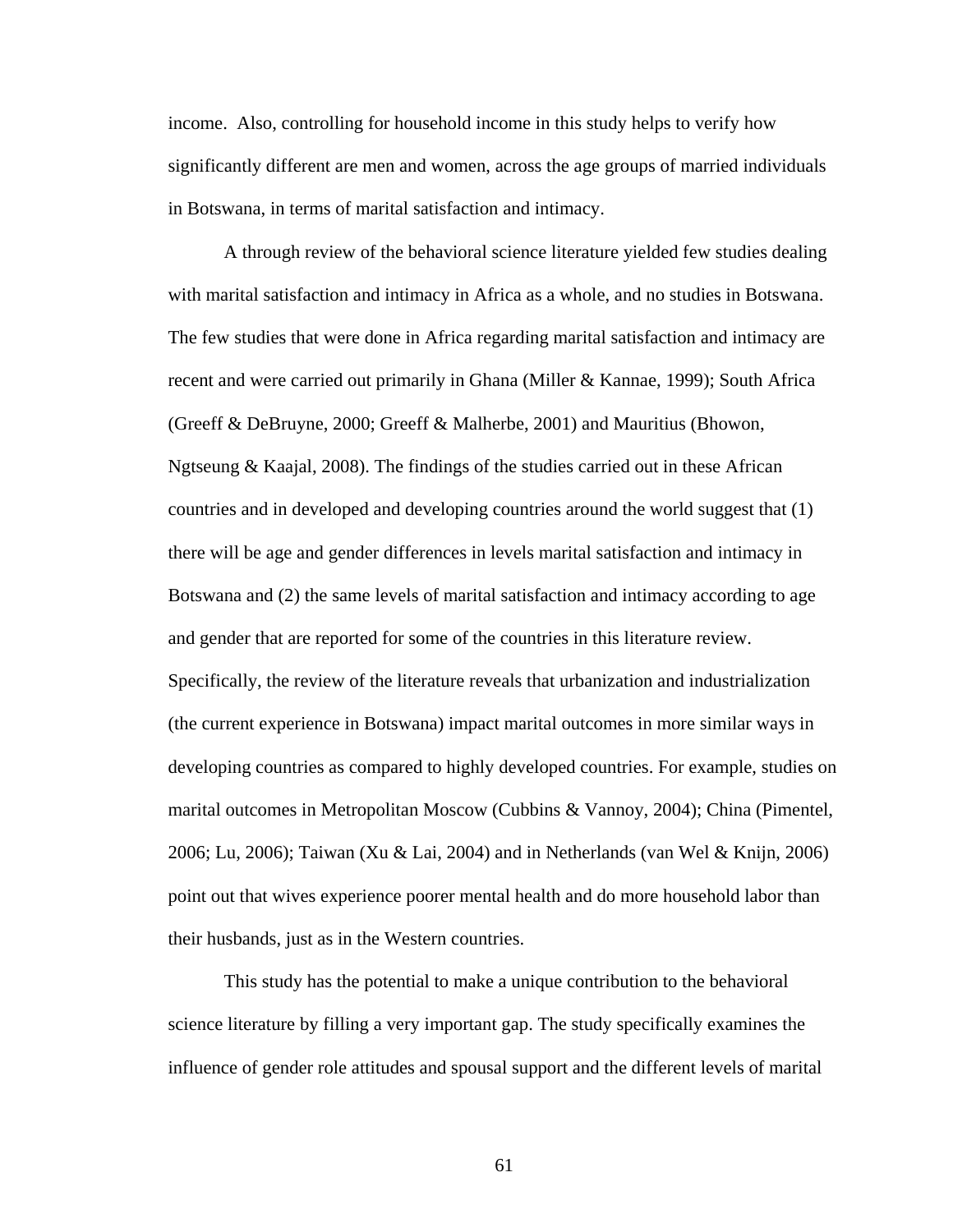satisfaction and intimacy by age and gender, in Botswana, after controlling for number of children living at home, religion, occupation, education, length of marriage and household income. This study not only highlights the influence of gender role attitudes and spousal support and the age and gender differences regarding marital satisfaction and intimacy in Botswana but also the need to further examine the influence of number of children, religion, occupation, education, length of marriage and household income in Botswana and other African countries too.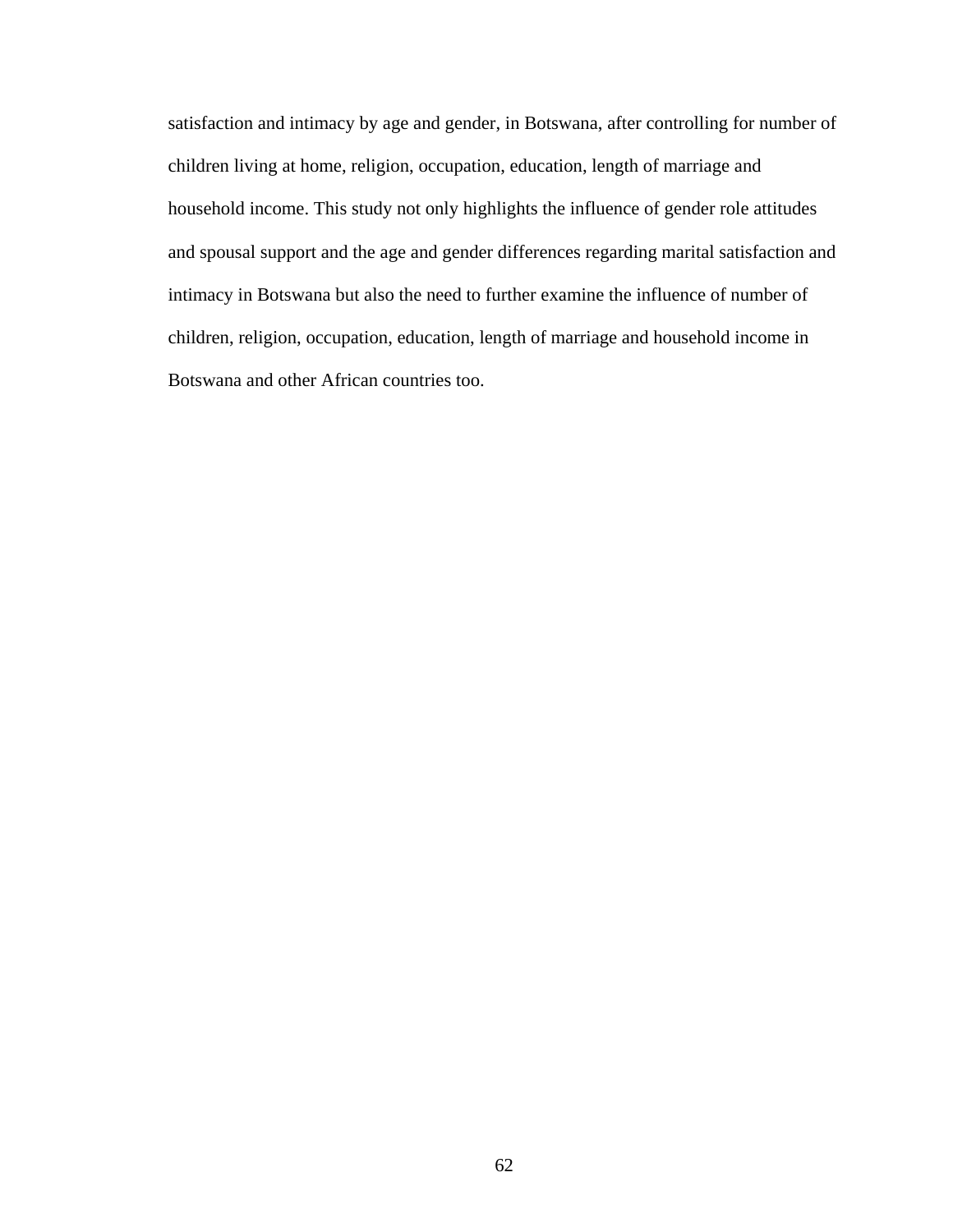### **Methods**

### **Participants**

 This quantitative, explorative and descriptive study was carried out in Gaborone, the capital city of the Republic of Botswana. This was a cross-sectional study, employing a self-administered survey and a paper-pencil survey methodology as the medium for data collection. Data were collected from March to September of 2009. The purpose of the study was to examine how marital satisfaction and intimacy in Botswana varied by gender and age and the influence of gender role attitudes and spousal support on marital satisfaction and intimacy after considering the contribution of important covariates such as number of children, religion, occupation, education, length of marriage and household income.

The respondents in this study are individuals who were currently married and residing in Gaborone at the time of the study. A convenient sample was recruited from households which had married individuals who were willing to participate in the study. In each household selected, both husband and wife were given the questionnaire if both were available and consented to participate in the study. This study excluded visiting friends and relatives and spouses of participants who were not around during the survey.

The total number of surveys collected was 345. Of the 345 who responded, 278 were individual who were married, without their spouse's participation, and 62 were couples. From the 31 couples, probability sampling resulted in 16 married women and 15 married men being added to the sample of 278 individuals. Thus, the final sample used in this study consists of married individuals without their spouses. Also, six of the 345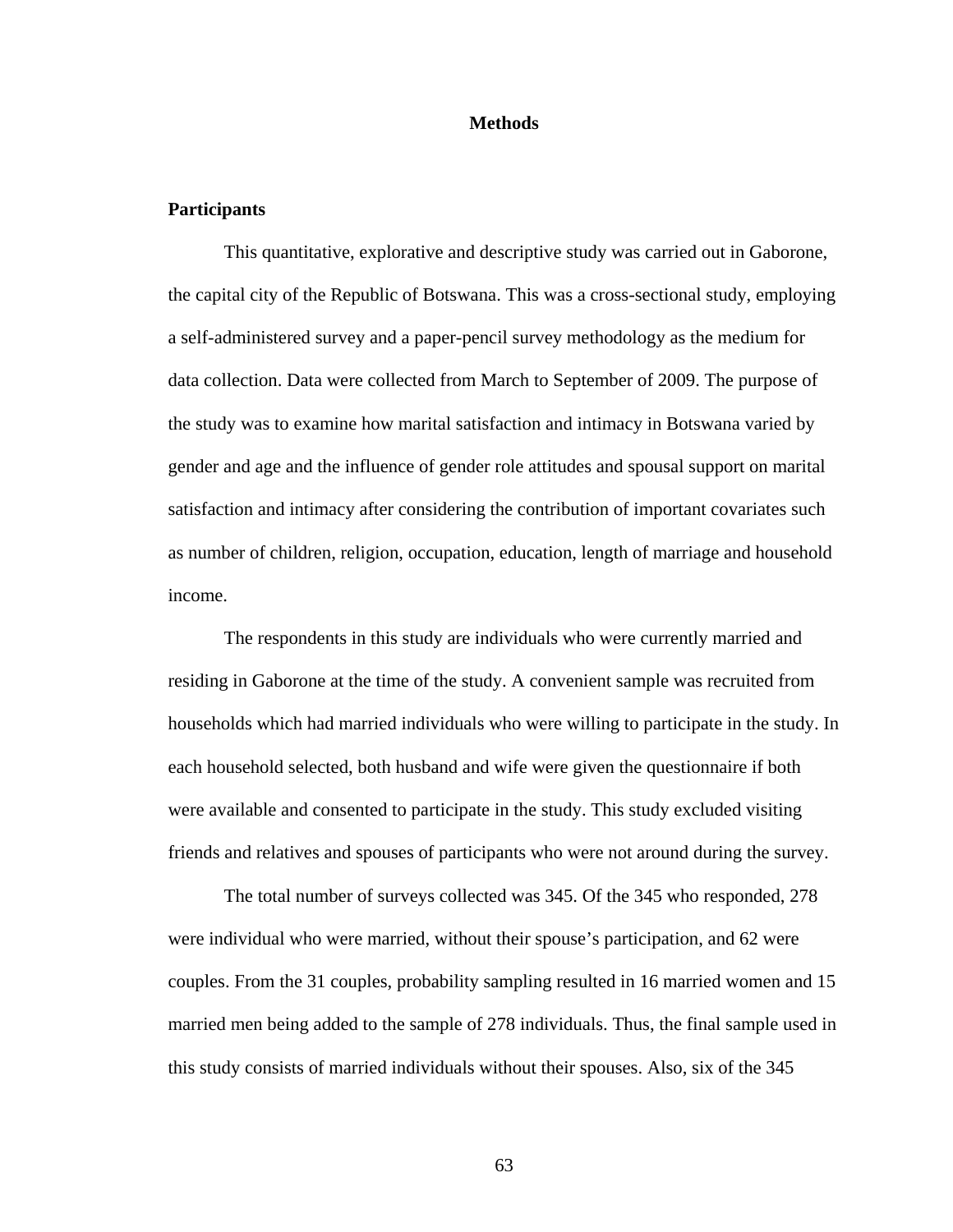respondents were dropped from the total number of the respondents because these filled in only the first pages of the questionnaires. The total number of respondents after dropping 31 spouses and six individuals who did not completely fill in the surveys was 309 married individuals. Of the 309 respondents, there are 56 percent women and 44 percent men. The age range of the sample is from 22 to 66 years old, mean being 39 and the length/duration of their marriages ranges from one year to 40 years, with a mean of 10.

### **Method of Data Collection**

The Republic of Botswana, Ministry of Labour and Home affairs, was contacted and the research team was granted permission to conduct the study in Gaborone. The department of government statistics of Botswana assisted in providing information about households in Gaborone. According to the 2001 government census, there are 478 EAs (clusters of households) in Gaborone, and about 60 000 households in Gaborone (Government, 2001).

Ten college students, with a team-leader, helped in the process of data collection. The eleven individuals were trained through telephone conference and were provided with transportation to visit with potential subjects. The team members were assigned different EAs (clusters of households) to visit. Efforts were made to include both spouses and to include respondents from different socio-economic backgrounds, from different EAs in Gaborone. The potential subjects were solicited by asking married individuals, or couples, if they were willing to participate in the study on married people's views on marital relationships. During the initial contact, the study was introduced; the potential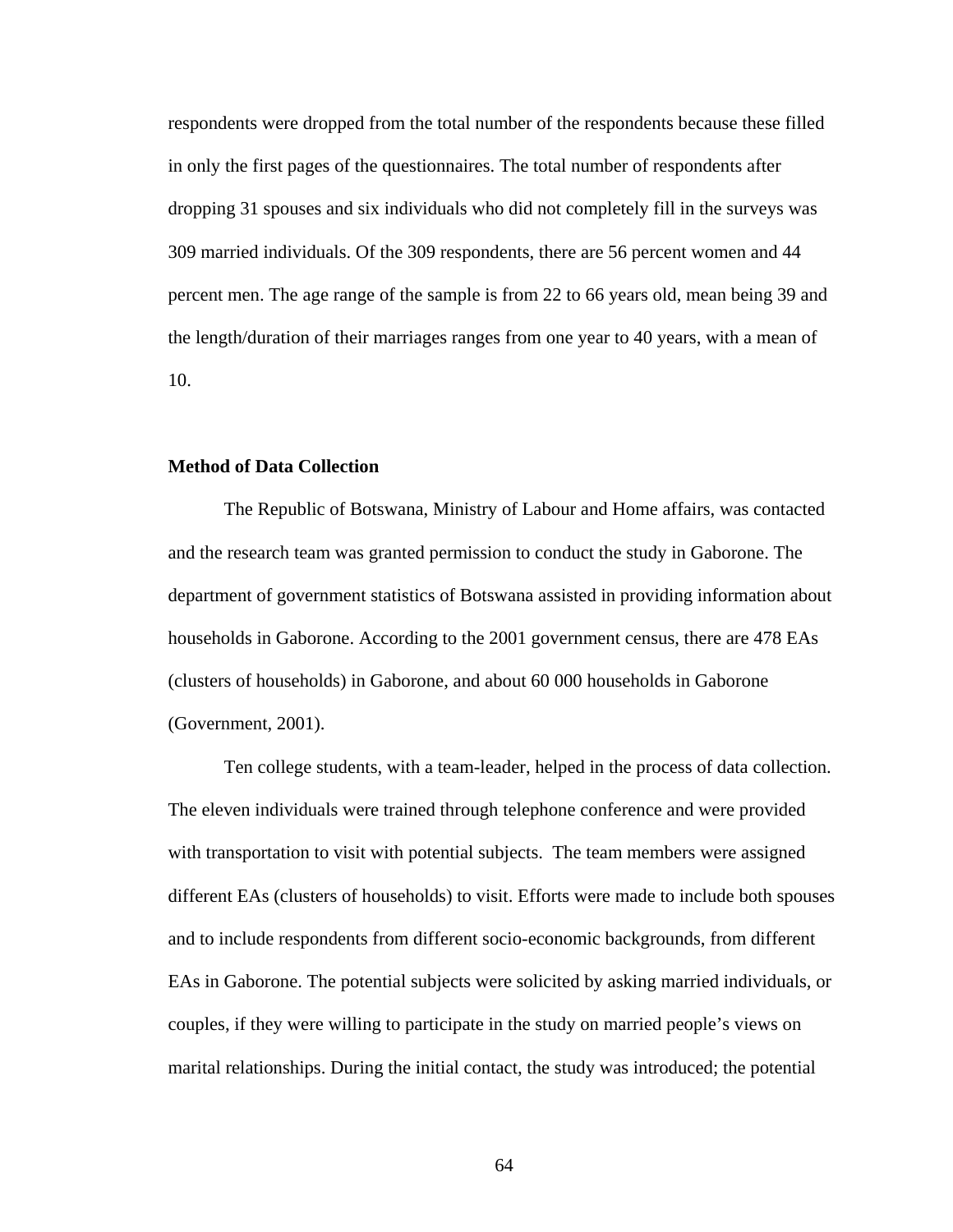subjects were presented with the cover letter of explanations of the study and the position of the subjects, the non-inclusion of identifying information, consent forms and choice to stop at any time. Subjects were assured that their responses would be kept confidential and would not be shared with their spouses and that their names and identifying information would not be attached to their responses. Wherever there were married people and they consented to participate in the study, team-members left questionnaires, to be collected the following week.

 The survey instrument was presented in English and Setswana, as appropriate for each respective subject. The instrument was translated using standard principles to ensure accuracy such as back-to-back translation of the questionnaire. That is, questions in English were translated into Setswana and back into English. Three individuals, independently, translated the English version of the questions into Setswana and then three other individuals translated the Setswana version back into English. After each translation, the translating team met to account for the differences in the wording and understating of the questions. The feedback from the translators helped in adjusting the wording of the questions to be understood by the people residing in Gaborone.

### **Variables and Measurements**

This study used well-known and well-established measurements to examine marital satisfaction and intimacy in Botswana. Specifically, the measurements of marital satisfaction and intimacy that were used in this study have not only been used in American and European studies but in other parts of the world, including the few studies in Africa.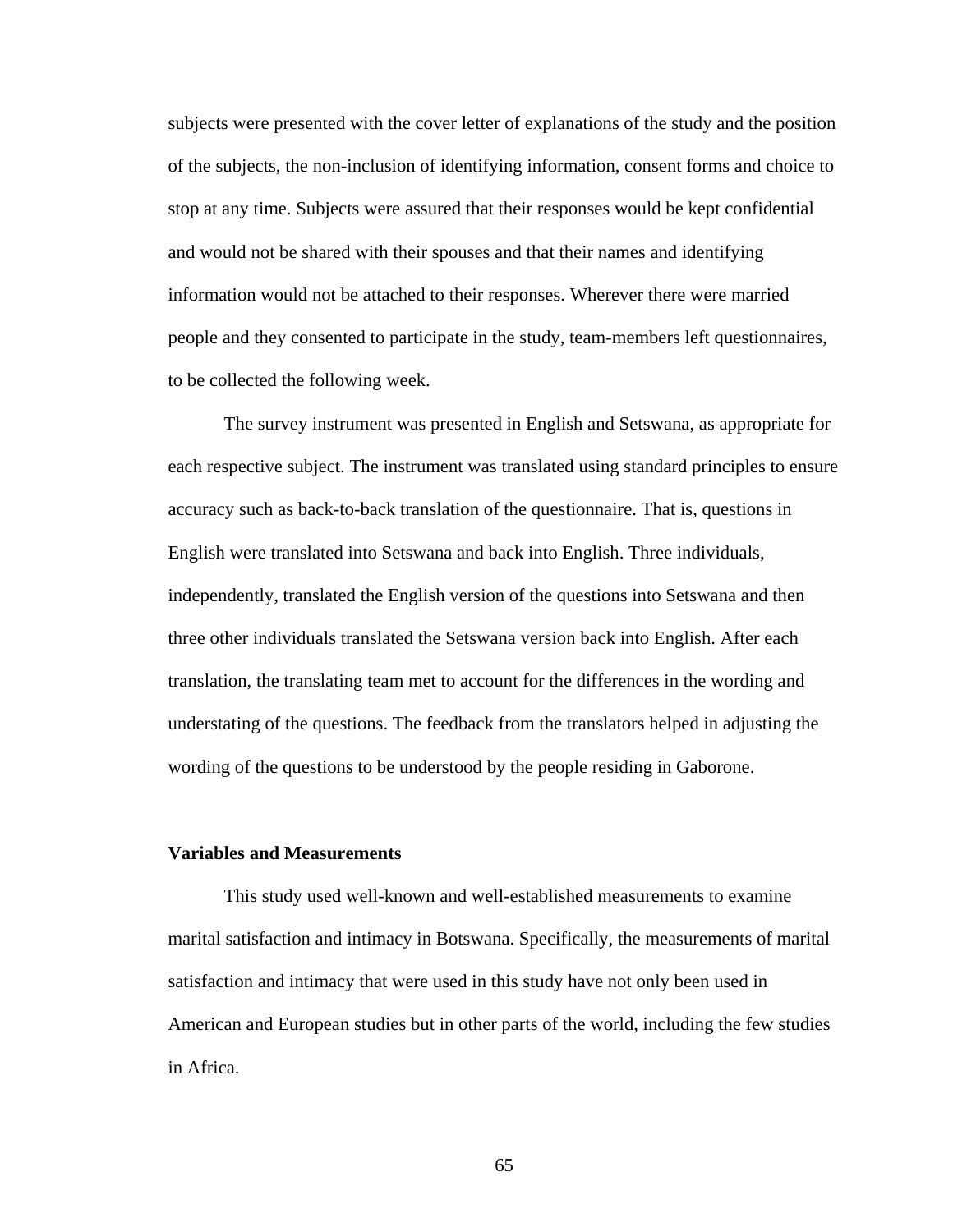**Dependent variables***.* There are two dependent variables in this study. The first dependent variable is marital satisfaction, which was measured by the Dyadic Adjustment Scale (DAS) (Spanier, 1976). The DAS has been widely used in the family sciences field and a number of studies have been conducted to empirically validate the scale and its effectiveness over the past 30 years. This is a 32-item scale that assesses for the quality of marriage (or cohabiting couples) according to the individual respondent's self-report. The DAS has four subscales, which are mostly used to determine a dyadic or couple adjustment either for research or clinical purposes. The four subscales are: Dyadic Satisfaction (10 items), Dyadic Cohesion (5 items), Dyadic Consensus (13 items), and Affectional Expression (4 items). In this scale, the participants were asked to rate how often they agreed or disagreed with their spouse with respect to specific items, the frequency of particular behaviors, the degree of happiness in their relationship and their feelings about the future of their relationship. Some of the items of the DAS, for instance, ask for: "Demonstration of affection. Household tasks. Sex relations. Do you ever regret that you married your spouse? Making major decisions," and others (see Appendix G).

The alpha coefficient for the total instrument (DAS) is reported as .96 (Spanier, 1976). Spanier (1976) reports evidence suggesting content, criterion-related and construct validity of the scale. The instrument yields an overall satisfaction/adjustment score as well as independent scores for each of the four subscales. In this study, the questions have five possible answers ranging from 1 (Always Agree) to 5 (Never Agree), or a frequency scale ranging from 1 (All the Time) to 5 (Never). The range of the overall marital satisfaction score is 32 to 154. A higher score indicates better reported marital quality. The ranges of the scores of the four subscales of marital satisfaction are: Dyadic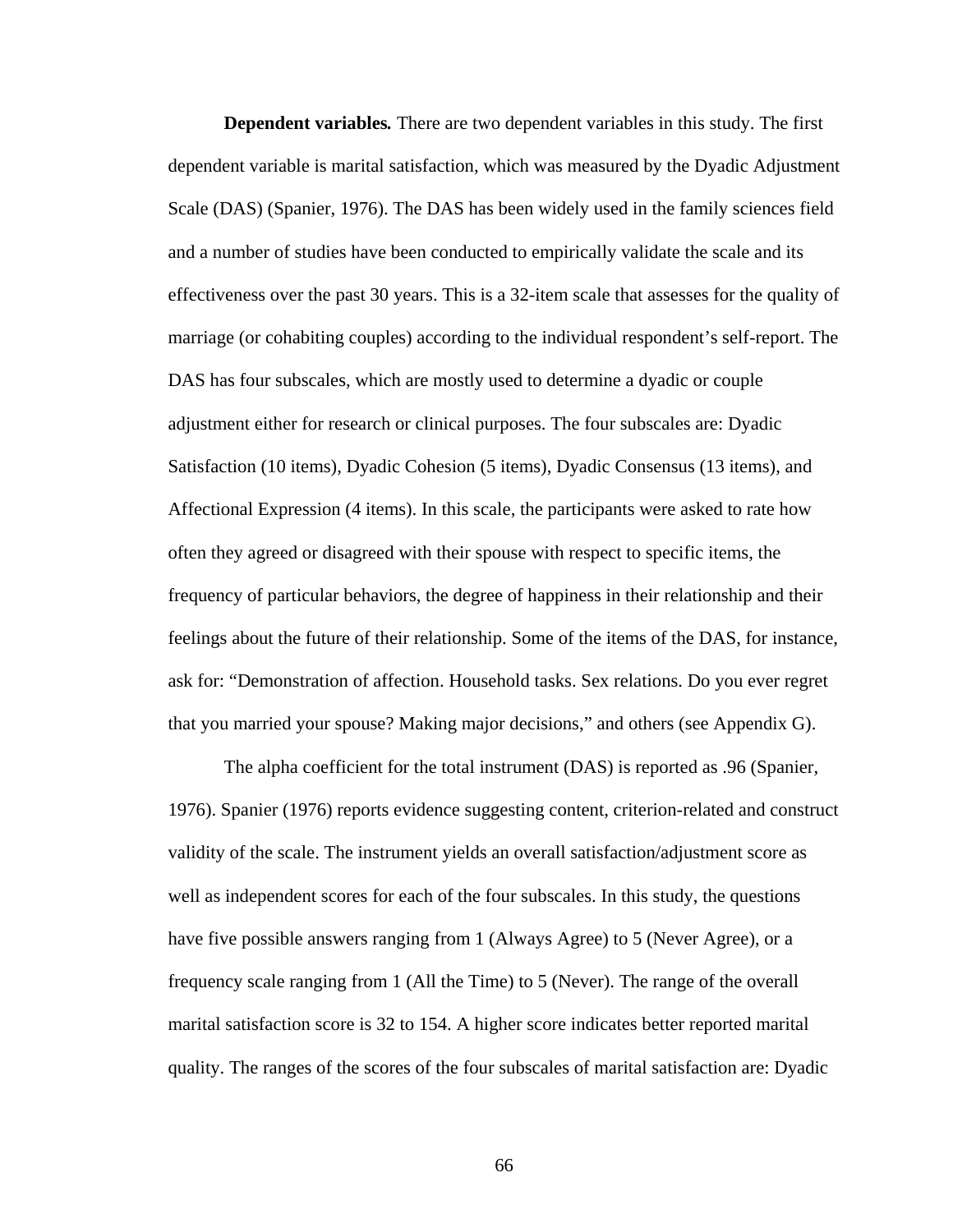Satisfaction (10 items), 10 to 50, Dyadic Cohesion (5 items), 5 to 25, Dyadic Consensus (13 items), 13 to 65, and Affectional Expression (4 items), 4 to 14, and a higher score indicates better reported marital quality.

The second dependent variable is intimacy and was measured with the Personal Assessment of Intimacy in Relationships inventory (PAIR) (Schaefer & Olson, 1981). The PAIR is a 36-item and self-report inventory that provides information on the levels of perceived marital intimacy on five major areas/types of intimacy: Emotional Intimacy (6 items), Social Intimacy (6 items), Sexual Intimacy (6 items), Intellectual Intimacy (6 items), and Recreational Intimacy (6 items) and 6 items of the Conventionality Scale. The PAIR can be used to assess closeness in all types of dyadic relationships including friendships, dating, premarital, cohabiting, and marriage relationships. In addition, it is sometimes used to assess couples either during premarital or marriage counseling, as well as a feedback instrument in couple enrichment programs. Its results can also be used to provide directions and goals for couples in either therapy or enrichment programs. Some of the questions, for example, are: "My partner listens to me when I need someone to talk to. I share in few of my partner's interests. We seldom find time to do fun things together." The rest of the questions are presented in Appendix H.

The PAIR is reported to have excellent reliability and validity. The Cronbach alpha values of all the scales are  $>0.70$  (Schaefer & Olson, 1981). Participants answered questions using a five-point Likert scale ranging from 1 (strongly agree) to 5 (strongly disagree). As in previous studies (Quittner et al., 1998; Trief, 2001), an overall measure of marital intimacy is created by summing scale scores, and a higher overall score reflects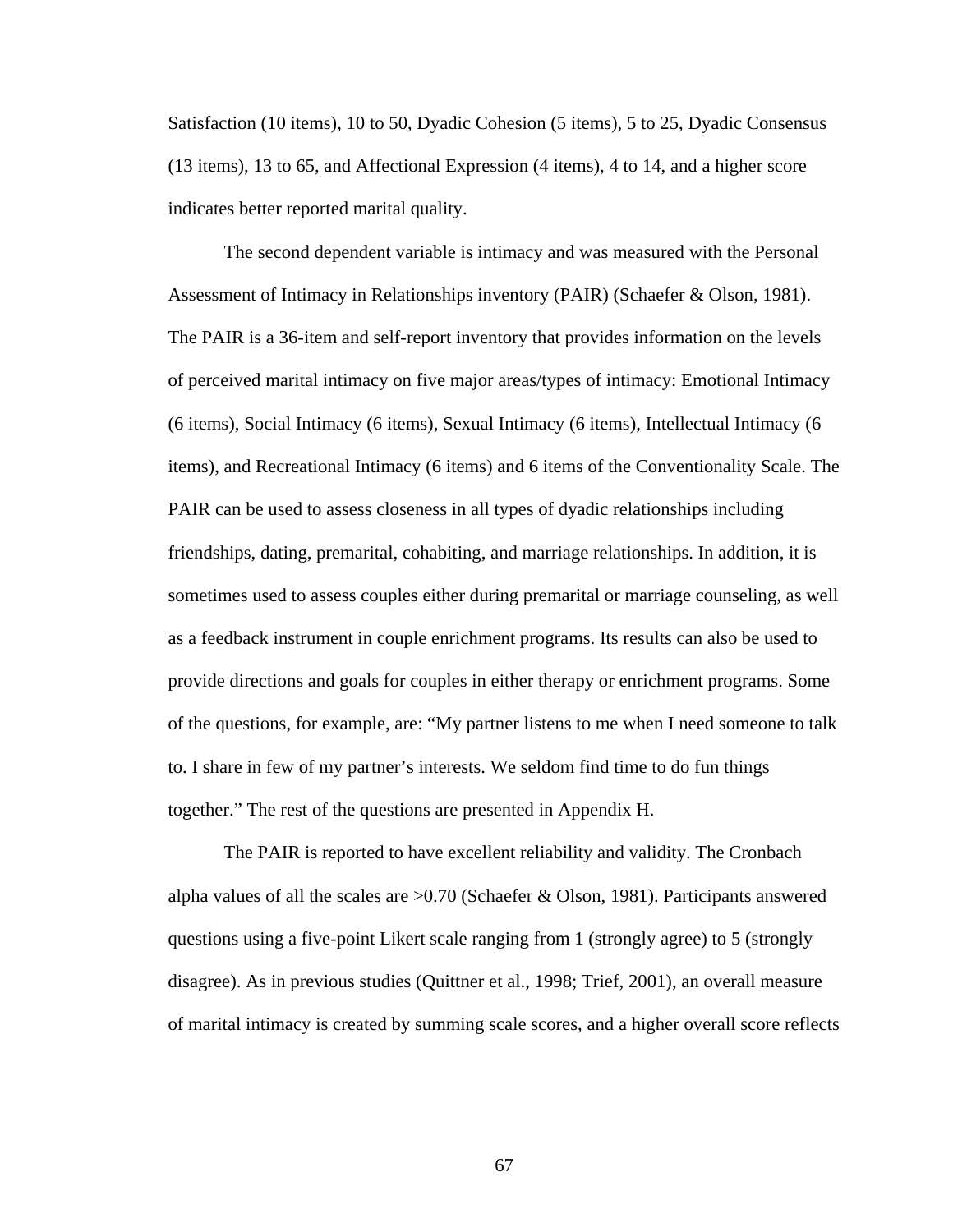higher levels of intimacy. The range of the overall intimacy score is 36 to 180 and the ranges of scores of the subscales of intimacy are six to 30 for each subscale.

**Main independent variables.** There are four independent variables: two relational variables, gender role attitudes and spousal support and two demographic variables, gender and age. The independent variables of gender role attitudes and spousal support were measured by scales.

Gender Roles Attitudes: a scale used by Spence and Helmreich (1978), Cunningham (2005) and Stevens, Minnotte, Mannon and Kiger (2006), with eight items, was used to assess gender ideologies. Respondents marked their responses to the statements (e.g. "Most of the important decisions for the family should be made by the man of the house" and "It is perfectly alright for women to be very active in clubs, politics, and other outside activities before the children are grown up"), to which they indicated the level of agreement from 1 (strongly agree) to 5 (strongly disagree). The statements are coded so that a high score represent support for an egalitarian attitude and a lower score will represent a traditional attitude. The range of scores is from 8 to 40.

Spousal Support: an eight-item scale was used to measure emotional and instrumental spousal support (Purdon et al., 2006; Mickelson et al., 2006). Six items of the scale measure the emotional spousal support and two items of the scale measure the instrumental spousal support. Respondents marked their responses to statements (e.g. "My partner cares about me," "My partner asks me regularly about my day," "when I am tired after a demanding day, my partner is willing to help at home"), to which they indicated the level of agreement from 1 (strongly agree) to 5 (strongly disagree). The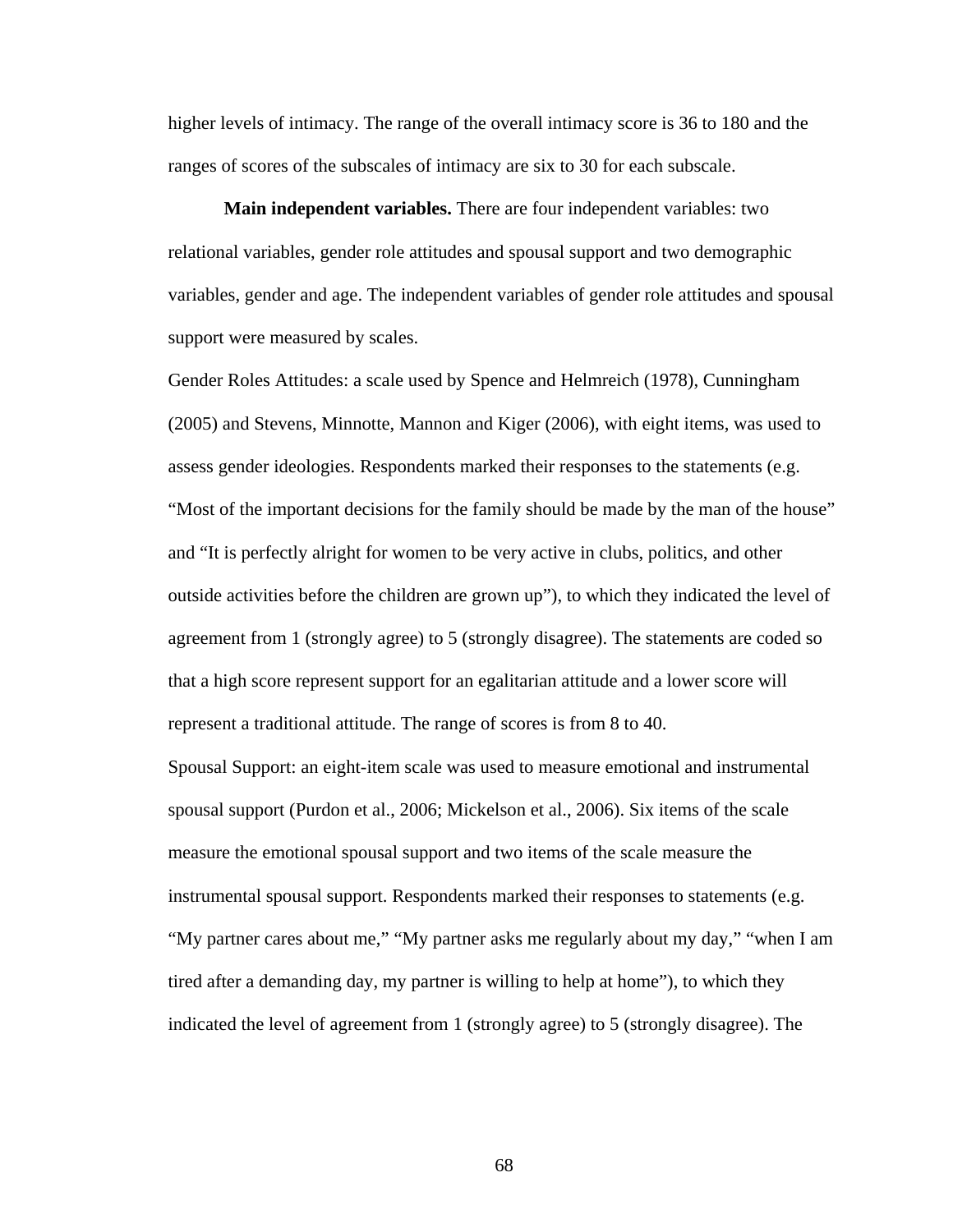statements are coded so that a higher score indicates better reported spousal support. The range of scores is from 8 to 40.

Gender: The participants were asked to mark either "Male" or "Female." The variable was recoded so that Male was equal to 1 and Female was equal to 2.

Age: The participants were asked "When were you born?" And they filled in the month and the year in the blank spaces. The date of birth was used to calculate each individual's age.

**Control Variables.** Number of children living at home: To get information about the presence and number of children, the respondents were asked "How many children do you have? Your children's gender? How old are your children? And, Are your children living in the home?" In this study only the question, "Are your children living in the home?" is used to measure the presence and number of children in a household. Religion: "How often does your family have family worship? ( $1 =$  twice daily;  $2 =$  once daily;  $3 =$  at least once a week;  $4 =$  less than weekly;  $5 =$  seldom).

Occupation: "What is your occupation/job?" (Clerical, Laborer, Homemaker,

Professional, and Self-employed, University/college student, Retired)? These were recoded to reflect the lowest paid status to the highest paid position:  $1 =$  Unemployed,  $2 =$ Homemaker,  $3 =$  Student,  $4 =$  Retired,  $5 =$  Laborer,  $6 =$  Clerical,  $7 =$  Police,  $8 =$  Selfemployed and  $9$  = Professional.

Education: "What is the highest level of formal education you have received thus far?" (Primary education, Junior Secondary, Form Five, Certificate, Diploma, College graduate, BA/BS/LLB, Graduate degree. In our analysis, this variable is recoded into four categories, from the lowest to the highest level of formal education: High school and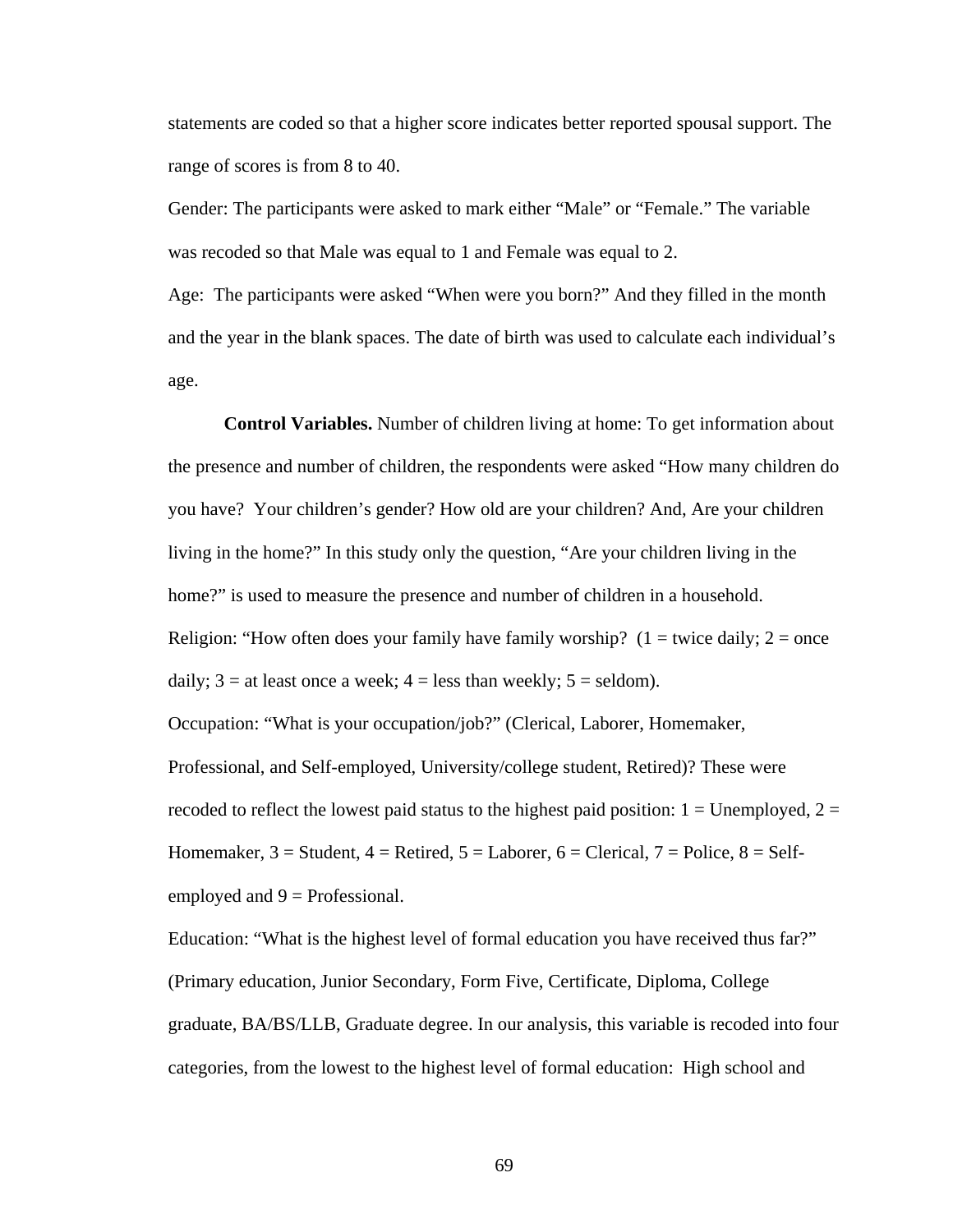below equals 1, Some College equals 2, University Graduate equals 3, and Graduate Degree equals 4.

Length of Marriage: "When did you get married to your spouse?" The respondents filled in the month and the year when they got married. The date was used to calculate the length/duration of marriage. Length of marriage was recoded into five categories: 1 to 5 years, 6 to 10, years, 11 to 15 years, 16 to 20 years and 21 to 40 years.

Household Income: this is the combined annual pay of both partners. The question is, "What is your annual household income, after taxes?" The respondents had a blank space to fill in their answers. This variable was recoded into the following five categories (Pula is the currency):  $0.00 - 100000.00$ ,  $100310.00 - 175000.00$ ,  $180000.00 - 250000.00$ , 253 600.00 – 325 000.00 and 333 000.00 and more.

### **Statistical Analyses**

 The main question in this study was "What are the predictors of marital satisfaction in Botswana?" This study examined two relational variables, gender role attitudes and spousal support, and two demographic variables, age and gender, on levels of marital satisfaction and intimacy. The study tested seven hypotheses: (1) Gender role attitudes will predict marital satisfaction and intimacy after controlling for number of children, religion, occupation, education, length of marriage and household income, (2) spousal support will predict marital satisfaction and intimacy after controlling for number of children, religion, occupation, education, length of marriage and household income, (3) marital satisfaction and intimacy will differ by age after controlling for number of children, religion, employment status, education, length of marriage and household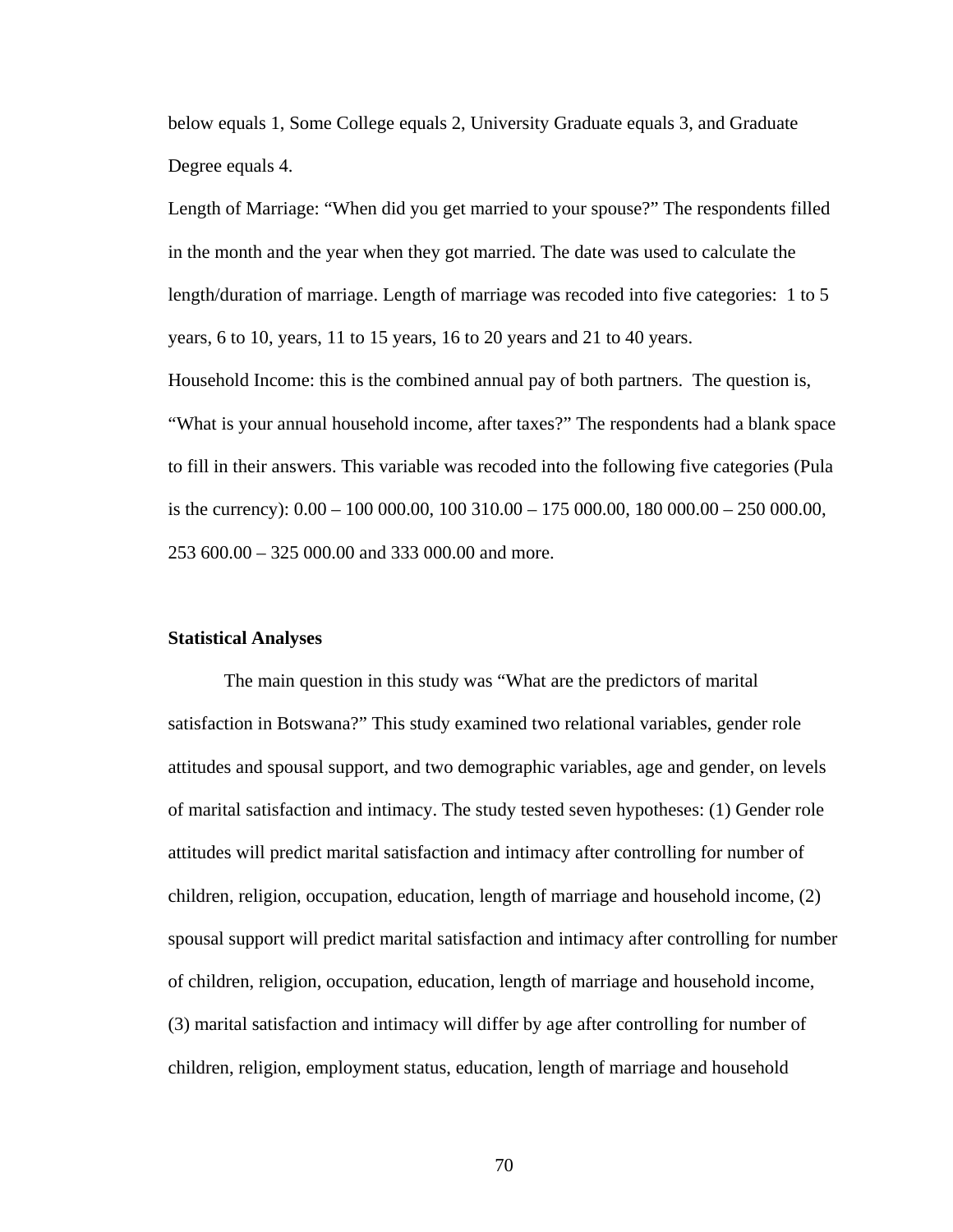income, (4) Marital satisfaction and intimacy will differ by gender after controlling for number of children, religion, occupation, education, length of marriage and household income, (5) Age and gender will have an interaction effect on marital satisfaction and intimacy after controlling for number of children, religion, occupation, education, length of marriage and household income, (6) gender role attitudes will be the most predictor variable of marital satisfaction than spousal support, age and gender, (7) spousal support will be the most predictor variable of intimacy than gender role attitudes, age and gender.

Statistical Package for the Social Sciences (SPSS) was used to analyze the data. Prior to analysis, time was taken for data cleaning and pre-analyses to identify and address outliers, missing values, and other screening procedures (i.e. normality, homogeneity of variance, and independent errors). Once data were entered and preanalyses were completed, composite and recoded variables were created from raw scores in preparation for further analyses. Specifically, data were examined for violation of assumptions of parametric tests before the decision was made about the use of the statistical tests described in this study. Given the fact that this was a convenient study design, non-parametric tests would have been appropriate if the parametric test assumptions were violated. In the end, these data did conform with the assumptions of the parametric tests used in this study. As such, a series of univariate, bi-variate and 'multivariate' analyses were used to test the aforementioned hypotheses.

In the first series of analyses descriptive statistics were used to examine data in its raw form. These analyses looked at frequency distributions, means, standard deviations and other descriptive methods in order to become familiar with the data. From here preliminary correlation analyses were used to test associations between various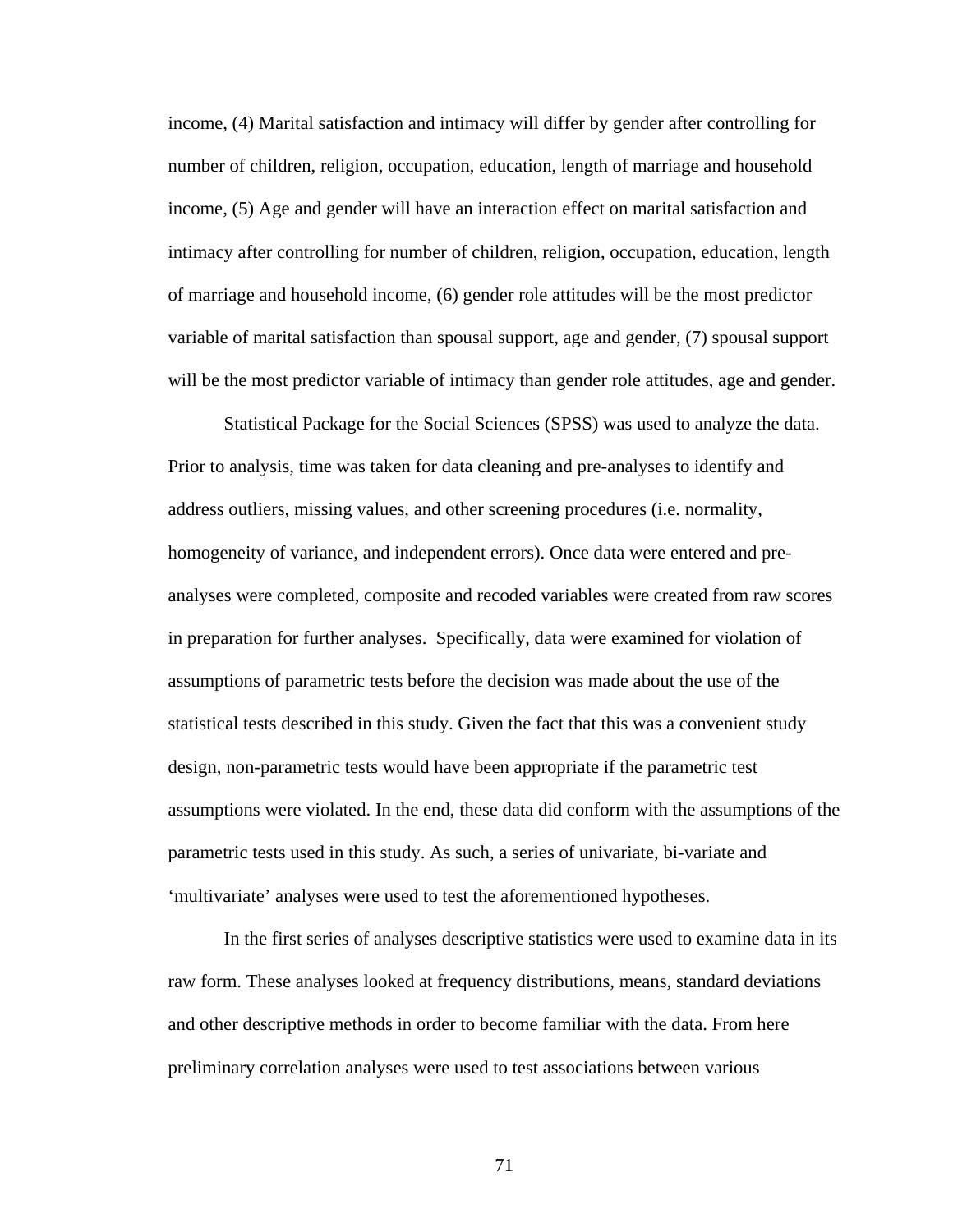independent variables with each other and outcome variables to determine the strength of these measures.

After the initial descriptive analyses, more inferential statistical methods were implemented. In this study, regression analysis was the primary 'multivariate' statistical strategy used. Statistical analysis determined whether the predictor variables remained statistically significant after controlling for number of children, religion, occupation, education, length of marriage and household income. In the initial analyses bi-variate models were used to test correlations between gender role attitudes, spousal support, age and gender and control variables as well as with the outcome variables of marital satisfaction and intimacy.

Following these correlational analyses a series of hierarchical regression models were used to test the seven hypotheses for this study. Marital satisfaction and intimacy were entered separately as dependent variables with the same controlled variables (number of children, religion, occupation, education, length of marriage and household income) and predictors (gender role attitudes, spousal support, age and gender) in the models. Each of these models used hierarchical regression to test these hypotheses. Below is an example of the analytical models of marital satisfaction. In these models, the dependent variable is marital satisfaction and the control variables are number of children, religion, occupation, education, length of marriage and household income. Model 1 consists of the control variables of number of children, religion, and occupation. Model 2 adds the education, length of marriage and household income variables. In the third model, spousal support is added to the previous model. Model 4 adds gender role attitudes while Model 5 adds age. In Model 6, gender and Model 7 adds both age and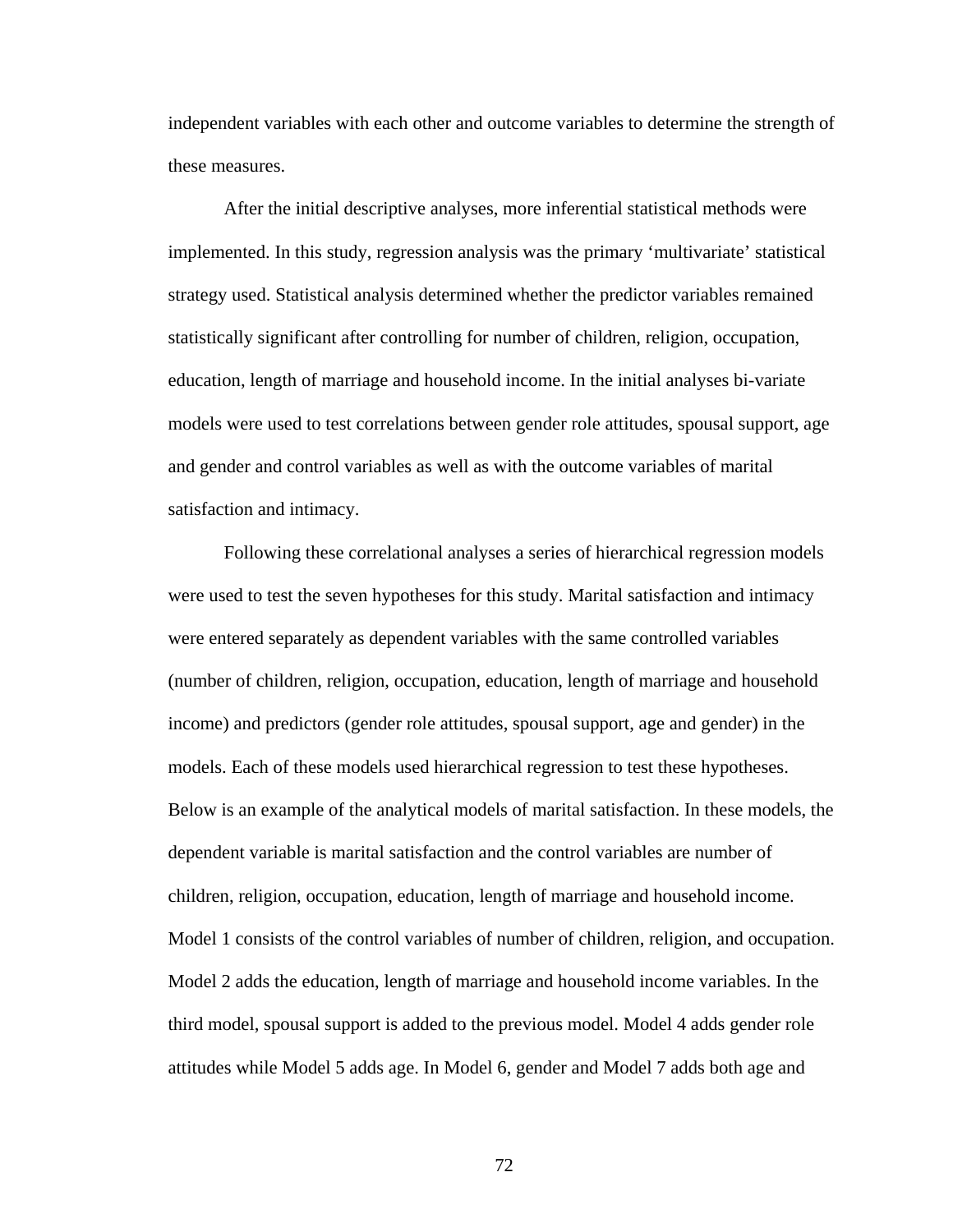gender. In the eighth Model, the interaction effect of age and gender is considered. In the last model, Model 9, all the four independent variables (gender role attitudes, spousal support, age and gender) are added. Similar analytical models were used with intimacy and with the subscales of both marital satisfaction and intimacy. See the following example of the overall analytical plan:

Hypothesis 1: Gender role attitudes will predict marital satisfaction and intimacy after controlling for number of children, religion, occupation, education, length of marriage and household income.

Model 1

 $M1: a + B1X1 + B2X2 + B3X3 + E$ 

Model 2

M2: a + B1X1 + B2X2 + B3X3 + B4X4 + B5X5 + B6X6 + E

Model 3

M3: a + B1X1 + B2X2 + B3X3 + B4X4 + B5X5 + B6X6 + B7X7 +E

Hypothesis 2: Spousal support will predict marital satisfaction and intimacy after controlling for number of children, religion, occupation, education, length of marriage and household income.

Model 4

M M4: a + B1X1 + B2X2 + B3X3 + B4X4 + B5X5 + B6X6 + B8X8 + E

Hypothesis 3: Marital satisfaction will differ by age after controlling for number of children, religion, occupation, education, length of marriage and household income. Model 5

M M4: a + B1X1 + B2X2 + B3X3 + B4X4 + B5X5 + B6X6 + B9X9 + E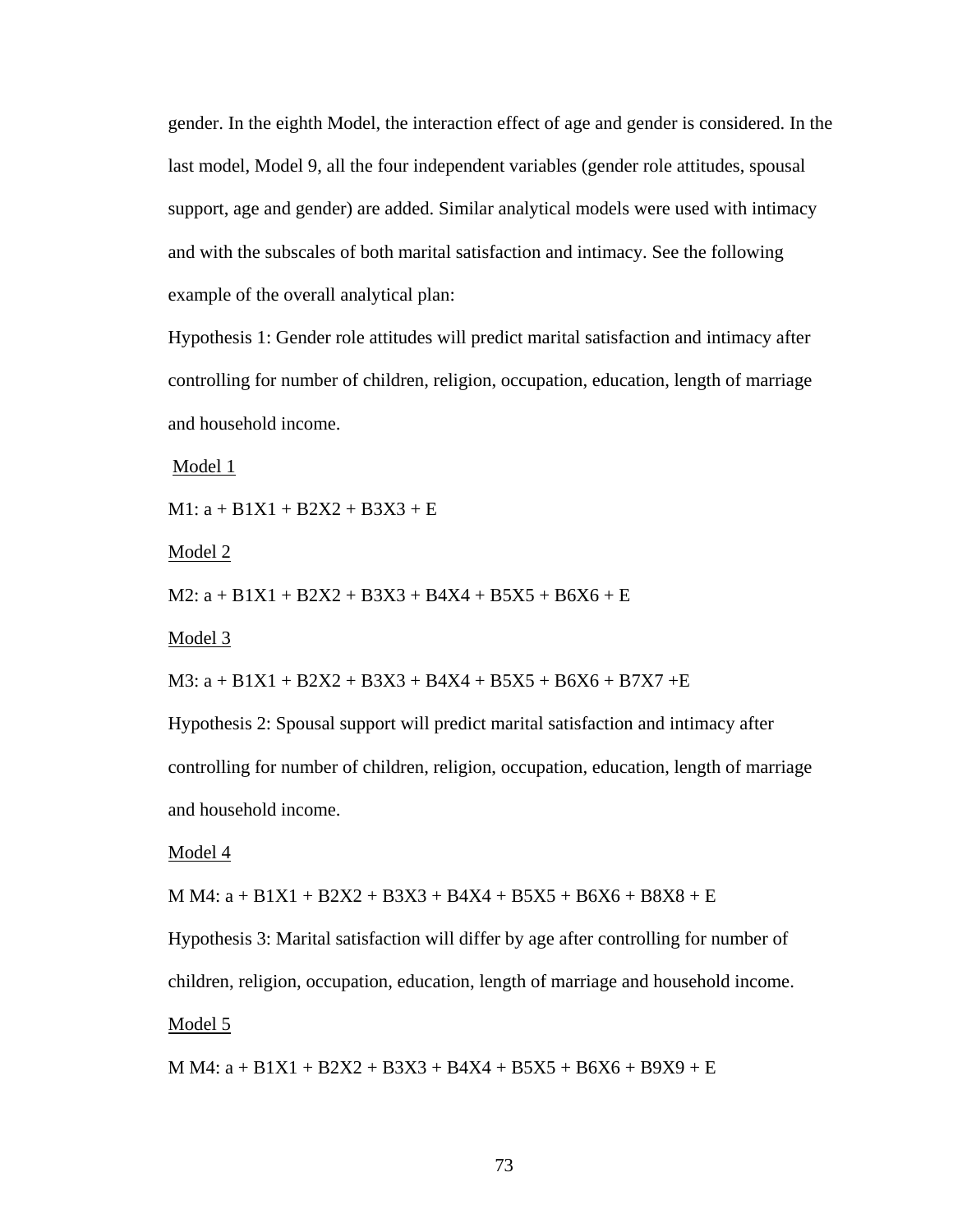Hypothesis 4: Marital satisfaction will differ by gender after controlling for number of children, religion, occupation, education, length of marriage and household income. Model 6

 $M4: a + B1X1 + B2X2 + B3X3 + B4X4 + B5X5 + B6X6 + B10X10 + E$ 

Hypothesis 5: Age and gender will have an interaction effect on marital satisfaction after controlling for number of children, religion, occupation, education, length of marriage and household income.

Model 7

 $M4: a + B1X1 + B2X2 + B3X3 + B4X4 + B5X5 + B6X6 + B9X9 + B10X10 + E$ 

Model 8

M4:  $a + B1X1 + B2X2 + B3X3 + B4X4 + B5X5 + B6X6 + B9X9 + B10X10 + (B9X9 x)$  $B10X10$  + E

Hypotheses 6 and 7: (6) gender role attitudes will be the most predictor variable of marital satisfaction than spousal support, age and gender, and (7) spousal support will be the most predictor variable of intimacy than gender role attitudes, age and gender.

Model 9

 $M4: a + B1X1 + B2X2 + B3X3 + B4X4 + B5X5 + B6X6 + B7X7 + B8X8 + B9X9 +$ 

 $10X10 + E$ 

Variables:

 $a = constant$ 

 $E = error term$ 

X1= Number of Children

 $X2=$  Religion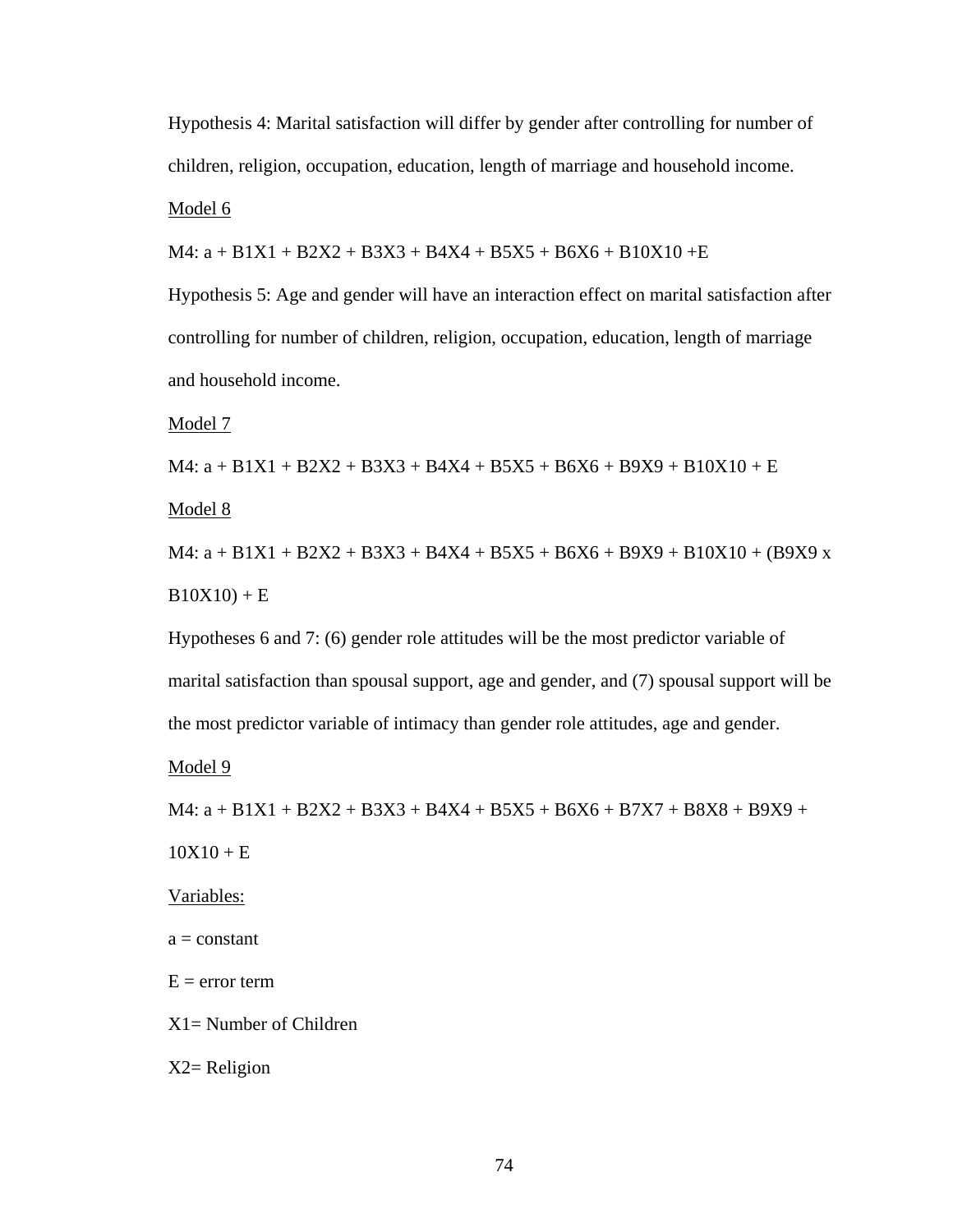- X3= Occupation
- X4= Education
- X5= Length of Marriage
- X6= Household Income
- X7= Gender Role Attitudes
- X8= Spousal Support
- X9= Age
- X10= Gender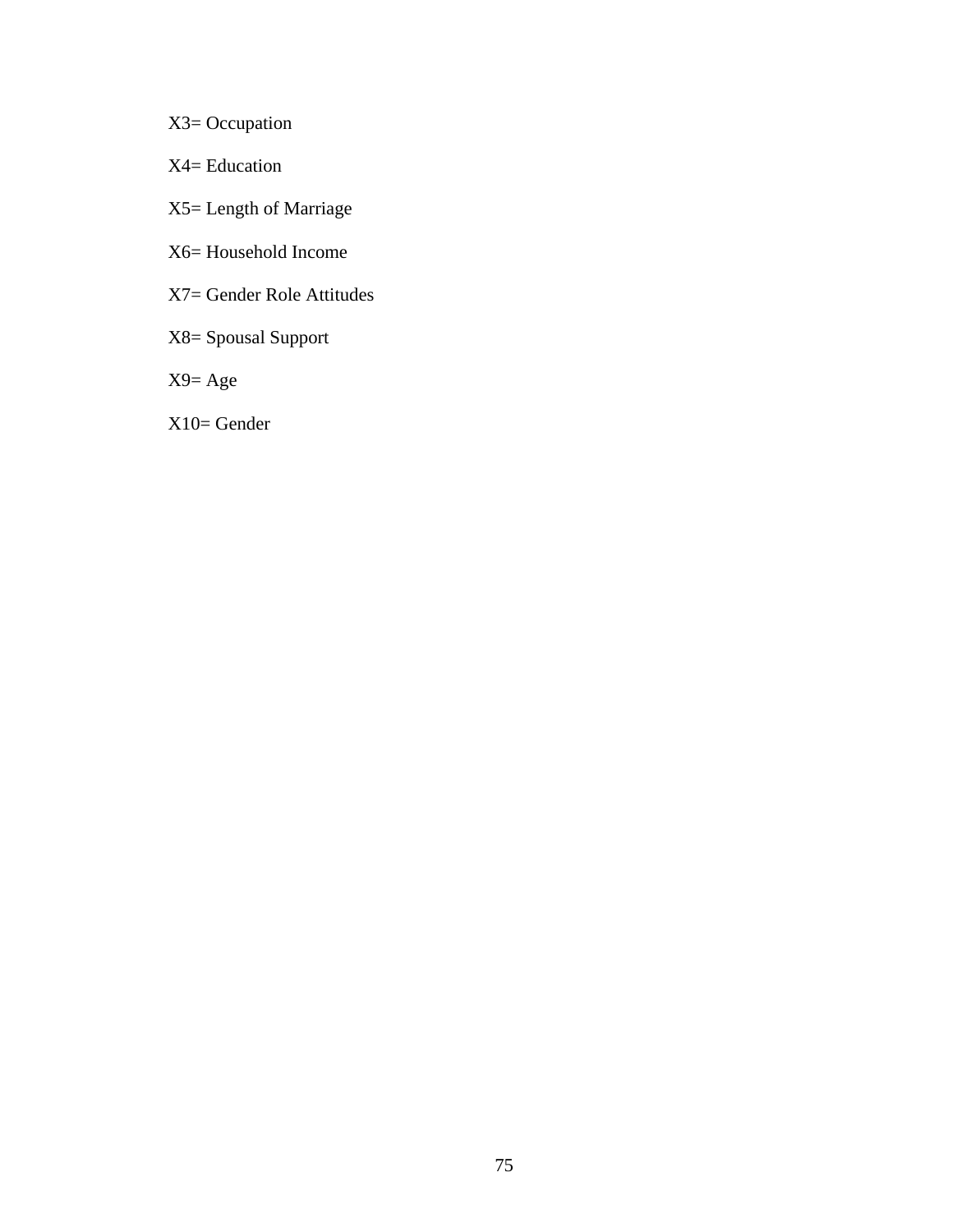### **Results**

This study sought to explore the factors that may increase our understanding of marital satisfaction and intimacy in Botswana. The following discussion represents the findings from the responses of 309 participants who were eligible and completed the study questionnaire. In the presentation and discussion of the results, statistically marginal significant results will be noted, and that is, results that are above  $p = .05$  and less than  $p = 1.0$ . However, little attention will be placed on the marginally significant results in the discussion of these findings.

Table 1 presents descriptive statistics about the key variables used in this study. There were more females than males (56% versus 44%), and the mean age of the respondents was 39. The largest group of participants was between the age of 41 and 50 years old and the oldest age group (51 to 66) represented only 11% of the patrticipants.

 Education, income, and occupation are often considered important markers of the quality of social relationships. In this study, those with some college level of education formed the largest group (34%), followed closely by respondents with graduate degrees (33%), high school graduates and less than high school with 20 percent and college graduate making up the remaining 13%. In terms of income, 45 percent of the respondents indicated that they earn 100,000.00 Pula or less and about 23 percent reported income between 253,600.00 and above. Most of the participants indicated that they are professionals (54%), 16 percent said that they are self-employed, 7 percent were clerical, 6 percent college students, 4 percent police and laborers respectively, 3 percent retired, and only 2 percent unemployed.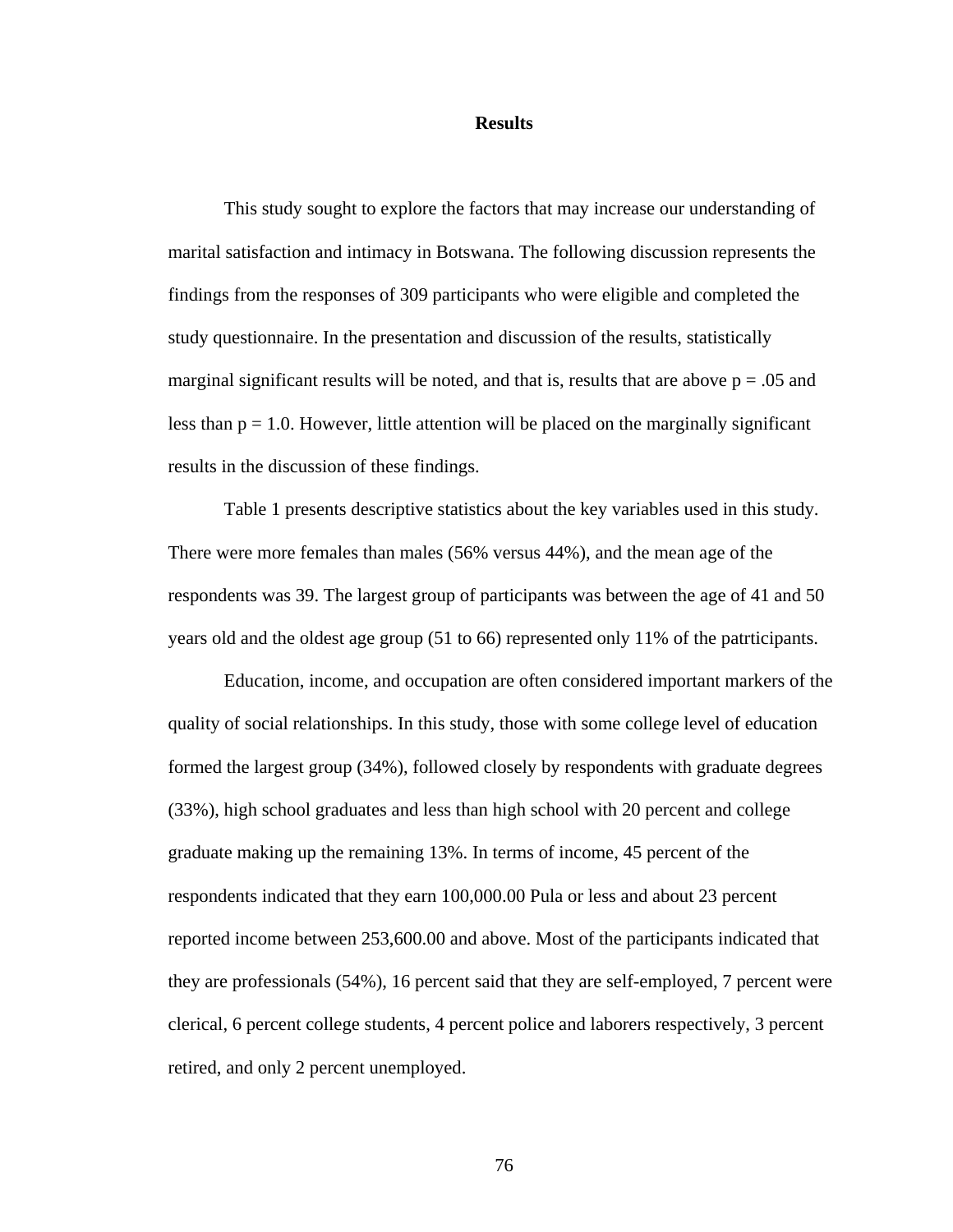The average number of children living at home was two, 24 percent reported that they had three children at home, 21 percent indicated that one child was living at home, 14 percent had four or more children and 7 percent did not have any children living at home. Length of marriage is known to be associated with marital quality and intimacy. About one third of the respondents have been married for up to five years, 29 percent had been married between 6 and 10 years, 2 in 10 reported being married between 11 and 15 years and 18 percent between 16 and 40 years. It is expected that religion will play a role in the nature of marital relationships. As such, family worship which is a marker of religious and family activities was assessed in this study. Forty-six percent of the respondends reported that they have family worship at least once a week, 28 percent held worship less than once a week, and the remaining 26 percent seldom engaged in family worship.

 The Cronbach's alphas were calculated, to examine the reliability of of the scales as used in this study. The Cronbach alpha values of the overall scales are: for DAS is .944, PAIR is .947, Gender Role Atitudes is .757 and Spousal Support is .917.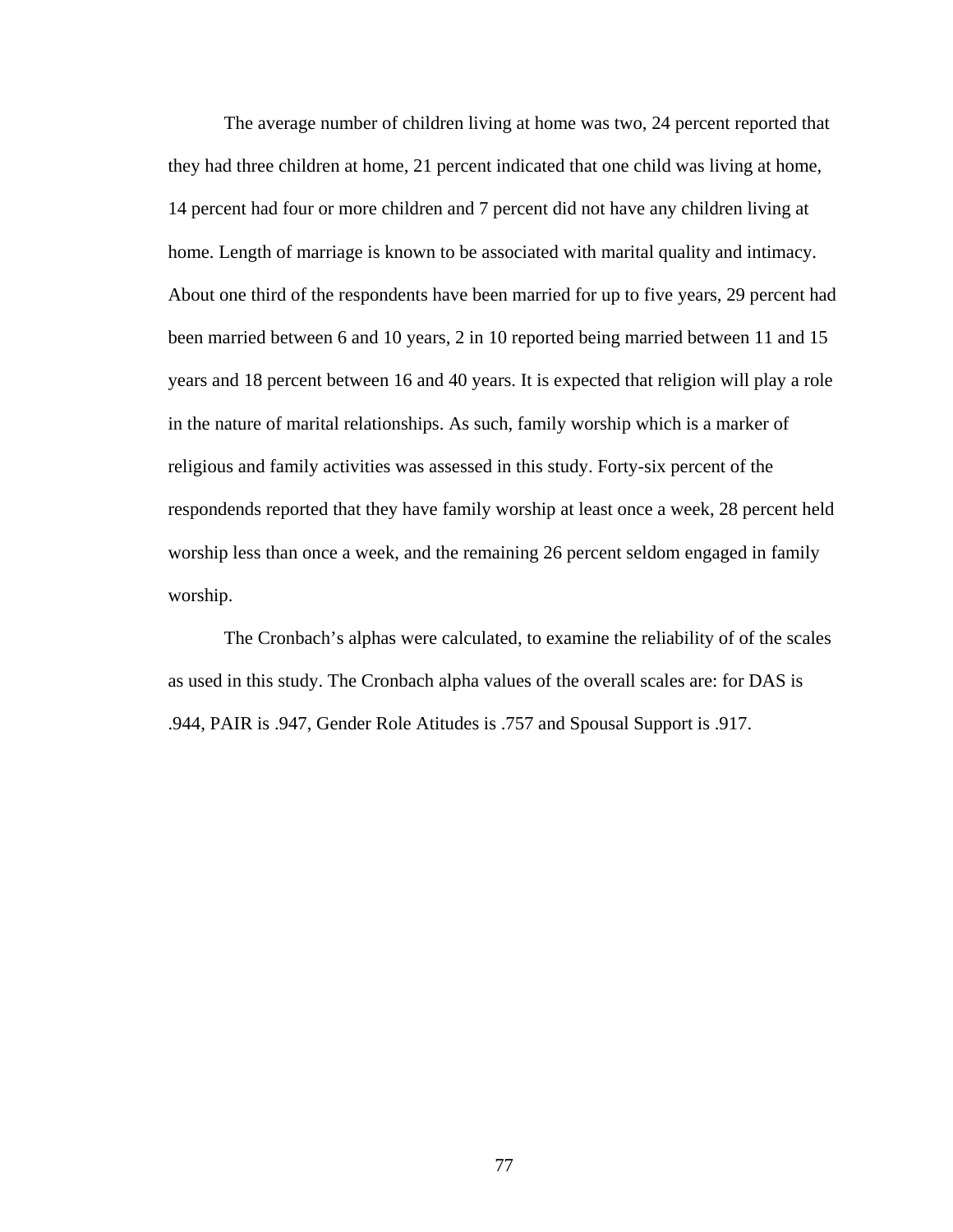| Descriptive Demographics of the Sample: Numbers,            |  |  |  |  |  |
|-------------------------------------------------------------|--|--|--|--|--|
| Percentages and Categories of Independent Variables used in |  |  |  |  |  |
| these analyses                                              |  |  |  |  |  |

|                                   | N   | Percent        |
|-----------------------------------|-----|----------------|
| <b>Gender</b>                     |     |                |
| Male                              | 136 | 44             |
| Female                            | 173 | 56             |
| Age                               |     |                |
| 22 to 30 years old                | 54  | 18             |
| 31 to 35 years old                | 68  | 22             |
| 36 to 40 years old                | 62  | 20             |
| 41 to 50 years old                | 91  | 29             |
| 51 to 66 years old                | 34  | 11             |
| <b>Education</b>                  |     |                |
| High School Grad or less          | 63  | 20             |
| Some College                      | 104 | 34             |
| <b>College Graduate</b>           | 41  | 13             |
| <b>Graduate Degree</b>            | 101 | 33             |
| <b>Number of Children at Home</b> |     |                |
| None                              | 23  | $\tau$         |
| One Child                         | 64  | 21             |
| Two Children                      | 105 | 34             |
| Three Children                    | 73  | 24             |
| Four or More Children             | 44  | 14             |
| Occupation                        |     |                |
| Unemployed                        | 5   | 2              |
| Homemaker                         | 15  | 5              |
| Student                           | 19  | 6              |
| Retired                           | 9   | 3              |
| Laborer                           | 12  | $\overline{4}$ |
| Clerical                          | 21  | 7              |
| Police                            | 12  | $\overline{4}$ |
| Self-employed                     | 49  | 16             |
| Professional                      | 167 | 54             |
|                                   |     |                |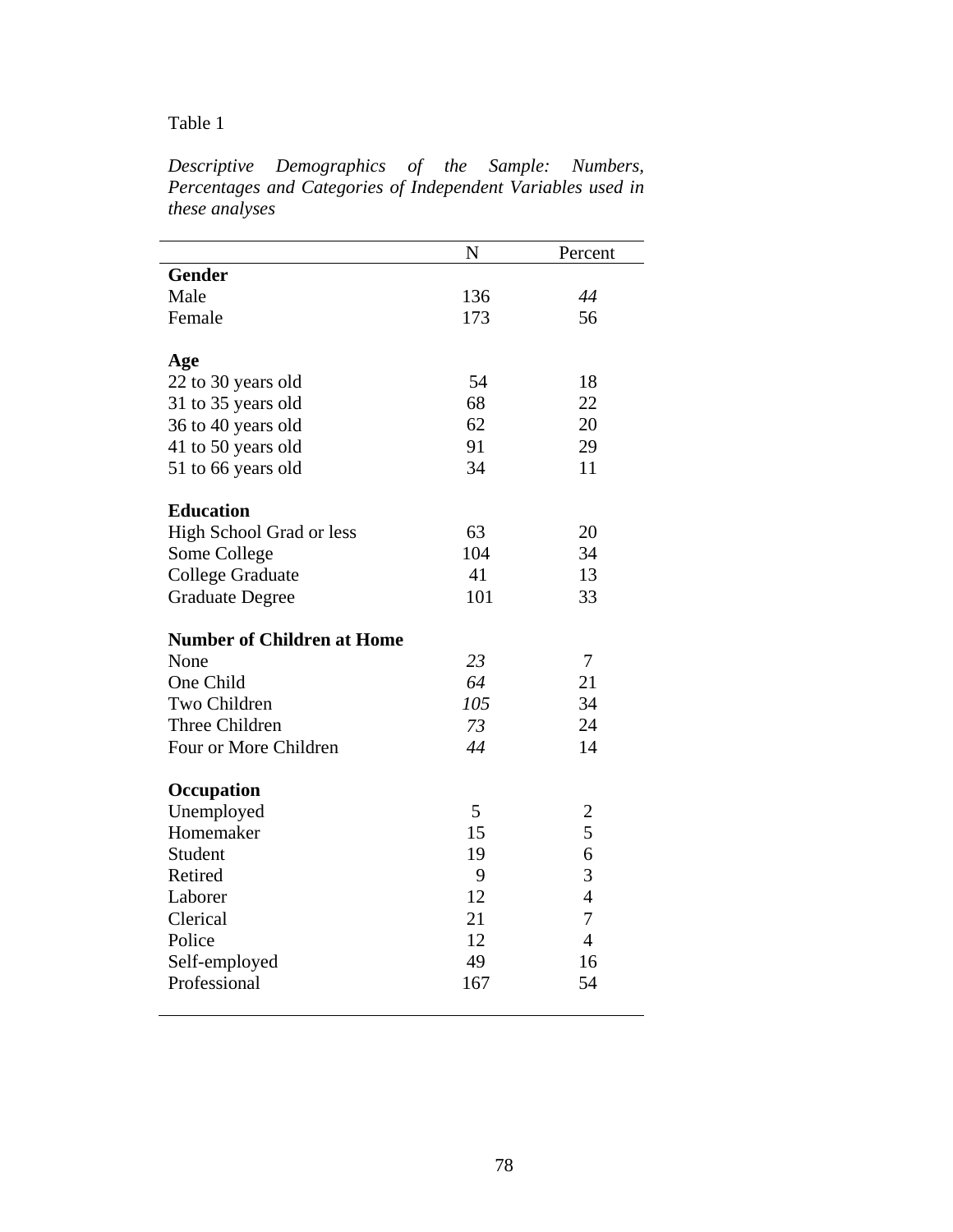Table 1 *(Continued)* 

| <b>Annual Income (in Pula)</b> |     |      |
|--------------------------------|-----|------|
| $0.00 - 100000.00$             | 139 | 45   |
| $100$ 310.00 $-$ 175 000.00    | 44  | 14.2 |
| $180000.00 - 250000.00$        | 55  | 17.8 |
| $253600.00 - 325000.00$        | 30  | 9.7  |
| 333 000.00 and more            | 41  | 13.3 |
|                                |     |      |
| <b>Length of Marriage</b>      |     |      |
| 1 to 5 years                   | 103 | 33   |
| 6 to 10 years                  | 88  | 29   |
| 11 to 15 years                 | 61  | 20   |
| 16 to 20 years                 | 26  | 8    |
| 21 to 40 years                 | 31  | 10   |
|                                |     |      |
| <b>Family Worship</b>          |     |      |
| At least once a week           | 141 | 46   |
| Less than once a week          | 88  | 28   |
| Seldom                         | 42  | 14   |
| None                           | 38  | 12   |

## Table 2

*Mean Scores of Marital Satisfaction, Intimacy and the Subscales* 

| <b>Dependent Variable</b>   | <b>Mean</b>        |
|-----------------------------|--------------------|
| <b>Marital Satisfaction</b> | $113.61 \pm 19.72$ |
| <b>Dyadic Satisfaction</b>  | $37.44 \pm 6.56$   |
| <b>Dyadic Cohesion</b>      | $18.69 \pm 4.03$   |
| Dyadic consensus            | $46.66 \pm 9.88$   |
| <b>Affection Expression</b> | $10.81 \pm 2.20$   |
| <b>Intimacy</b>             | $123.02 \pm 24.64$ |
| Emotional intimacy          | $21.45 \pm 5.08$   |
| Social Intimacy             | $18.76 \pm 3.73$   |
| Sexual Intimacy             | $21.85 \pm 4.99$   |
| Intellectual Intimacy       | $20.65 \pm 4.67$   |
| Recreational Intimacy       | $20.07 \pm 4.33$   |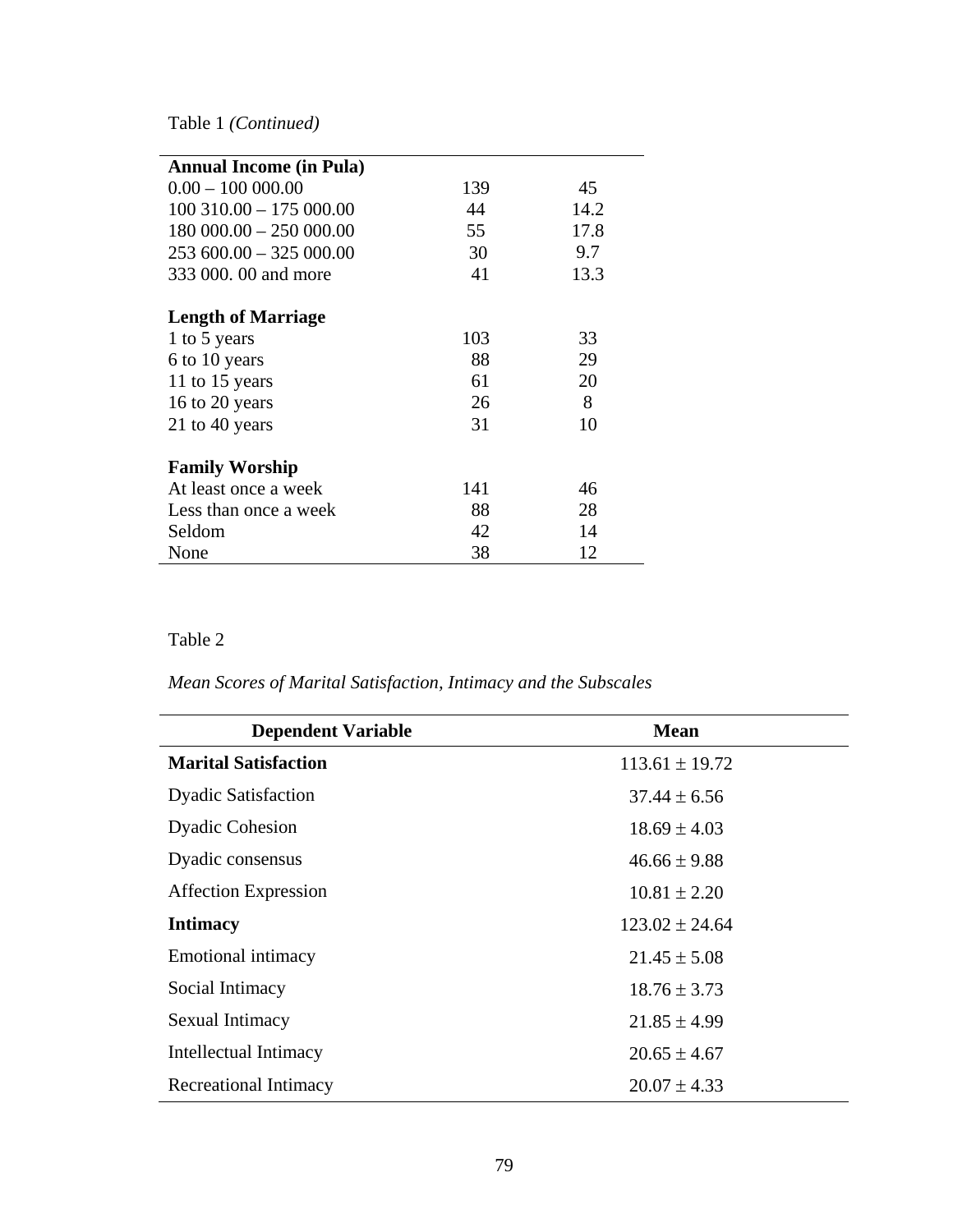*Mean Scores of Gender Role Attitudes and Spousal Support* 

| <b>Independent Variable</b> | <b>Mean</b>    |
|-----------------------------|----------------|
| General role attitude       | $28.86 + 5.76$ |
| Spousal support             | $27.38 + 7.04$ |

### Table 4

 *Mean Scores of Marital Satisfaction and the Subscales by Age and Gender* 

|           | Marital<br>Satisfaction | Dyadic<br>Satisfaction | Dyadic<br>Cohesion | Dyadic<br>Consensus | Affection<br>Expression |
|-----------|-------------------------|------------------------|--------------------|---------------------|-------------------------|
| Age       |                         |                        |                    |                     |                         |
| $22 - 30$ | 117.37                  | 38.04                  | 19.61              | 48.22               | 11.50                   |
| $31 - 35$ | 114.10                  | 38.15                  | 18.82              | 46.62               | 10.51                   |
| $36 - 40$ | 116.32                  | 38.27                  | 19.40              | 47.53               | 11.11                   |
| $41 - 50$ | 107.75                  | 35.91                  | 17.44              | 44.10               | 10.30                   |
| 51-66     | 117.47                  | 37.68                  | 19.03              | 49.56               | 11.21                   |
|           |                         |                        |                    |                     |                         |
| Gender    |                         |                        |                    |                     |                         |
| Males     | 115.53                  | 37.93                  | 18.93              | 47.71               | 10.96                   |
| Females   | 112.12                  | 37.06                  | 18.51              | 45.84               | 10.71                   |

 Note: The mean scores of Marital Satisfaction are higher for men as compared to women (115.53 versus 112.12) and this pattern, though not strikingly different, is observed for all of the subscales, except for Dyadic Consensus. No Consistent difference between the age groups.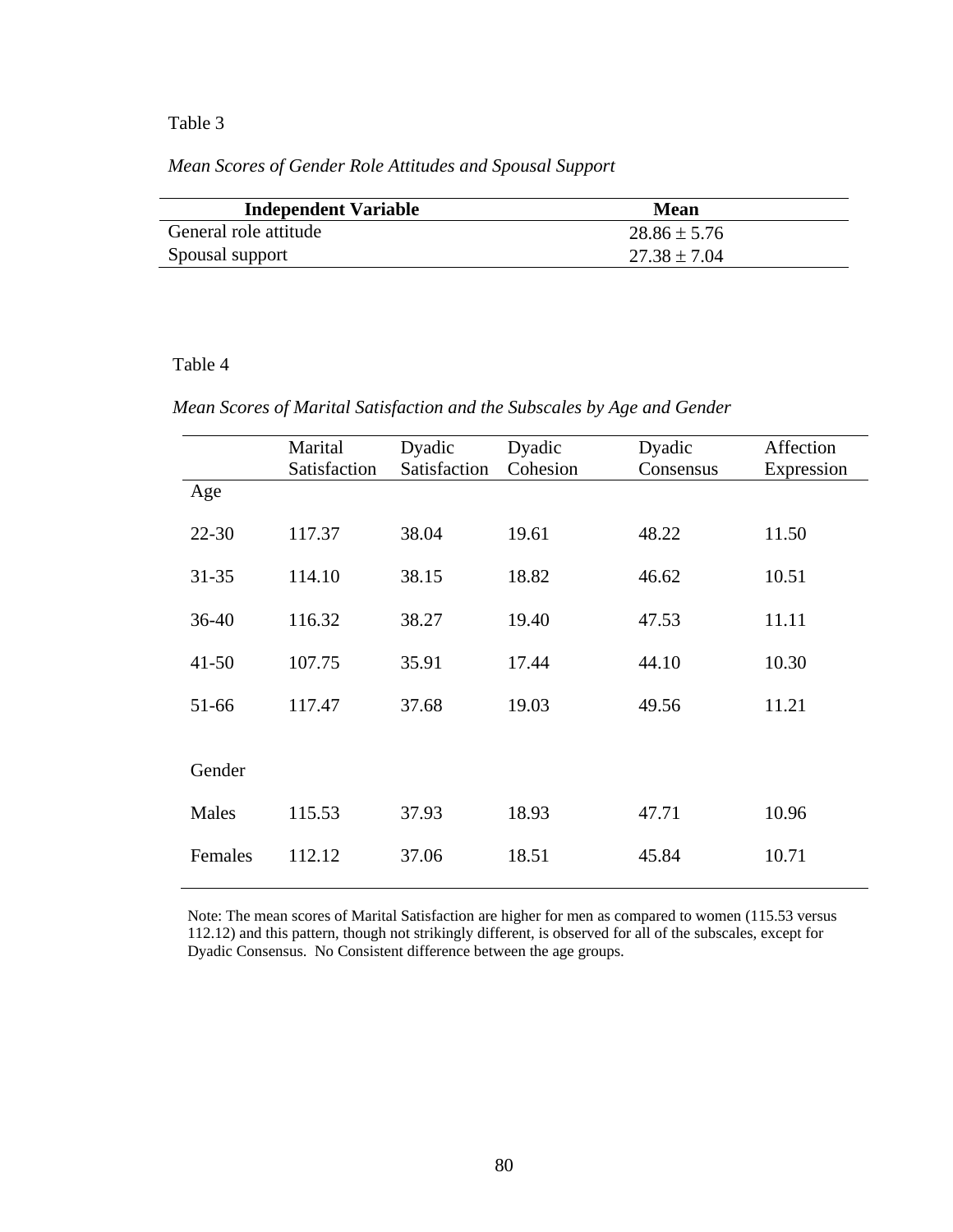|           | Intimacy | Emotional<br>Intimacy | Social<br>Intimacy | Sexual<br>Intimacy | Intellectual<br>Intimacy | Recreational<br>Intimacy |
|-----------|----------|-----------------------|--------------------|--------------------|--------------------------|--------------------------|
| Age       |          |                       |                    |                    |                          |                          |
| $22 - 30$ | 126.20   | 21.72                 | 18.78              | 23.22              | 20.89                    | 20.65                    |
| $31 - 35$ | 124.22   | 21.96                 | 18.87              | 22.01              | 20.50                    | 20.71                    |
| $36-40$   | 127.37   | 22.08                 | 19.65              | 22.71              | 21.63                    | 20.39                    |
| $41 - 50$ | 117.25   | 20.40                 | 18.07              | 20.76              | 19.84                    | 19.10                    |
| 51-66     | 123.06   | 21.68                 | 18.76              | 20.68              | 21.00                    | 19.94                    |
| Gender    |          |                       |                    |                    |                          |                          |
| Males     | 125.52   | 21.99                 | 18.96              | 22.07              | 21.11                    | 20.53                    |
| Females   | 121.05   | 21.02                 | 18.61              | 21.67              | 20.29                    | 19.72                    |

*Mean Scores of Intimacy and the Subscales by Age and Gender*

 Note: The mean scores of Intimacy are higher for men as compared to women (125.52 versus 121.05) and this pattern, though not strikingly different, is observed for all of the subscales. No Consistent difference between the age groups.

### **Hypothesis 1**

 In this study, hypothesis 1 proposed that gender role attitudes would be positively associated with marital satisfaction and intimacy after controlling for number of children, religion, occupation, education, length of marriage and household income. Table 5 below is a summary of the results of the analyses for this hypothesis focusing on marital satisfaction as the outcome. Model 1 considers the contribution of the number of children in the home, family worship and length of marriage. Number of children is unrelated to martial satisfication. Family worship is positively related to the outcome. That is, number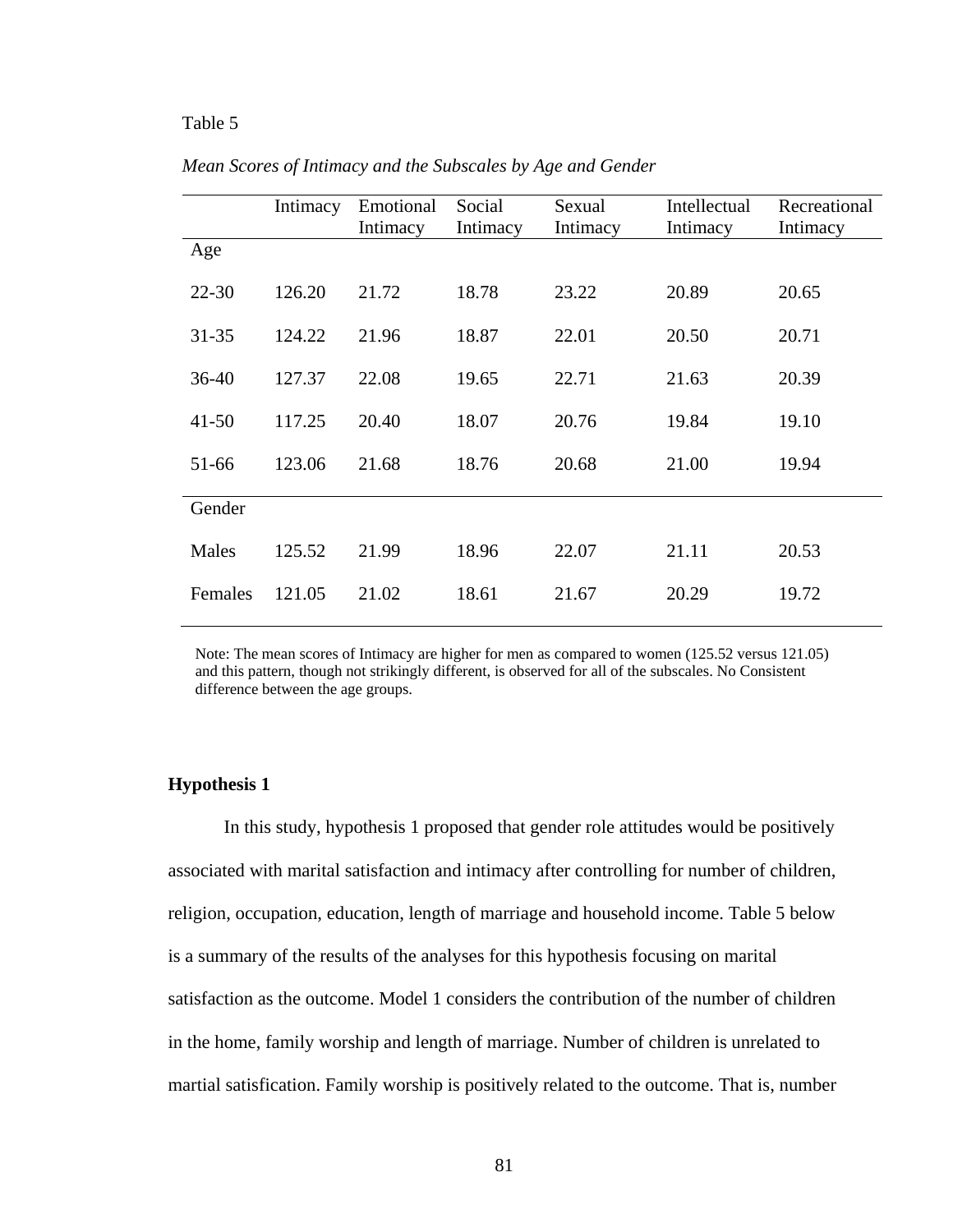of children does not provide statistically significant information about the variance explained in marital satisfaction whereas respondents who report high levels of family worship are more likely to have high levels of marital satisfaction. Length of marriage is composed of five categories: 5 to 10 yesars, 11 to 15 years, 16 to 20 years, 21 years and above, and 1 to 4 years is the reference group. While all of the categories have negative coefficients as compared to those who have been married between 1 and 4 years, only the 11 to 15 group was statistically significant. Hence, individuals who have been married between 11 and 15 years reported significantly lower levels of marital satisfaction when compared to the reference group.

 In Model 2, three variables were added: education, occupation and income. In this model, occupation and income are, overall, unrelated to marital satisfaction. However, there is a marginally significant negative relationship between those earning 100, 310 to 175,000 Pula as compared to those of the lowest level of income, the omitted category. That is, the individuals earning between100, 310 to 175,000 Pula tend to report lower levels of marital satisfaction. However, this marginally significant finding should be interpreted with caution. Further, Model 2 shows a significant positive relationship between education and marital satisfaction. These findings suggest that high levels of education are associated with increased levels of marital satisfaction.

 The final model, which is the main model of interest, assesses the independent contribution of gender role attitudes in predicting the variations in marital satisfaction. Gender role attitudes are marginally significantly related to marital satisfaction ( $p = .10$ ). That is, those who support an egalitarian attitude in their marital relationships (higher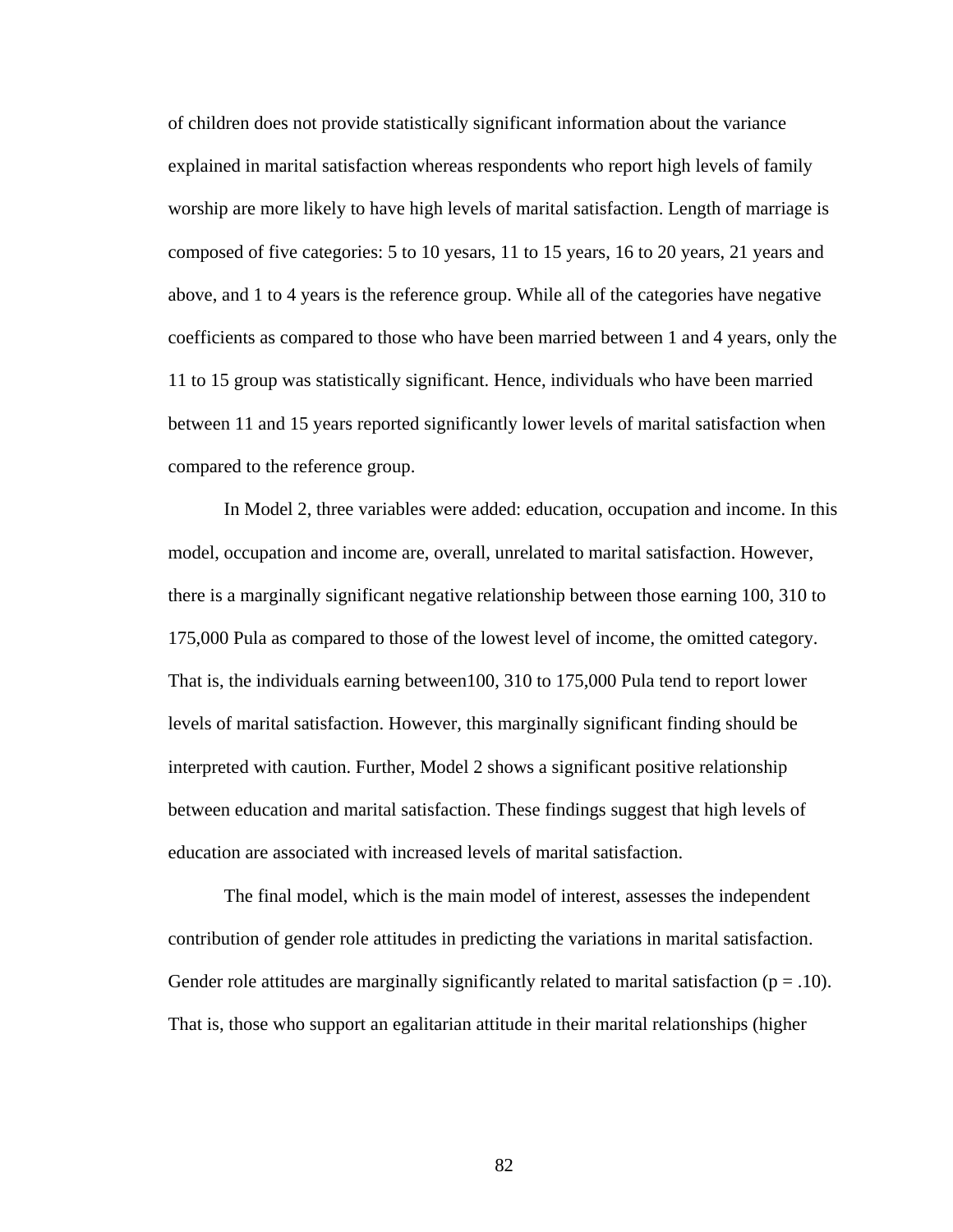scores on the scale of gender role attitudes) tend to report higher levels of marital satisfaction (presented in Table 6).

 The above described analytical models were used were used to assess how gender role attitudes significantly predict variations in the four subacales of marital satisfaction. Not surprisingly, gender role attitudes is only satistically significantly related to one of the four subscales, dyadic satisfaction. There is statistically positive relationship ( $p = .01$ ) between gender role attitudes and dyadic satisfaction (see Table 7).

 Table 8 presents the results for the analysis using the same variables across the three models described above but focusing on the outcome variable intimacy. In Model1, family worship, similar to the findings for marital satisfaction, is positively related to intimacy. In regards to number of children at home, there is no relationship between number of children at home and intimacy. As for length of marriage, those who reported to have 11 to 15 and 16 to 20 years in marriage have significantly lower levels of intimacy as compared to the omitted category, that is, those who have been married for 1 to 4 years.

In Model 2, the coeffiecient for family worship is reduced slightly to a level of marginal significance though the relationship remains positive while length of marriage stays the same as in Model 1. The added variables in Model 2 are education, occupation and income. Education is positively related to intimacy; high levels of education are associated with higher levels of intimacy. Overall, occupation and income are unrelated to closeness in the relationship as defined by intimacy. However, those who reported income that is between 100, 310 to 175,000 Pula have lower levels of intimacy as compared to those belonging to the lowest income category.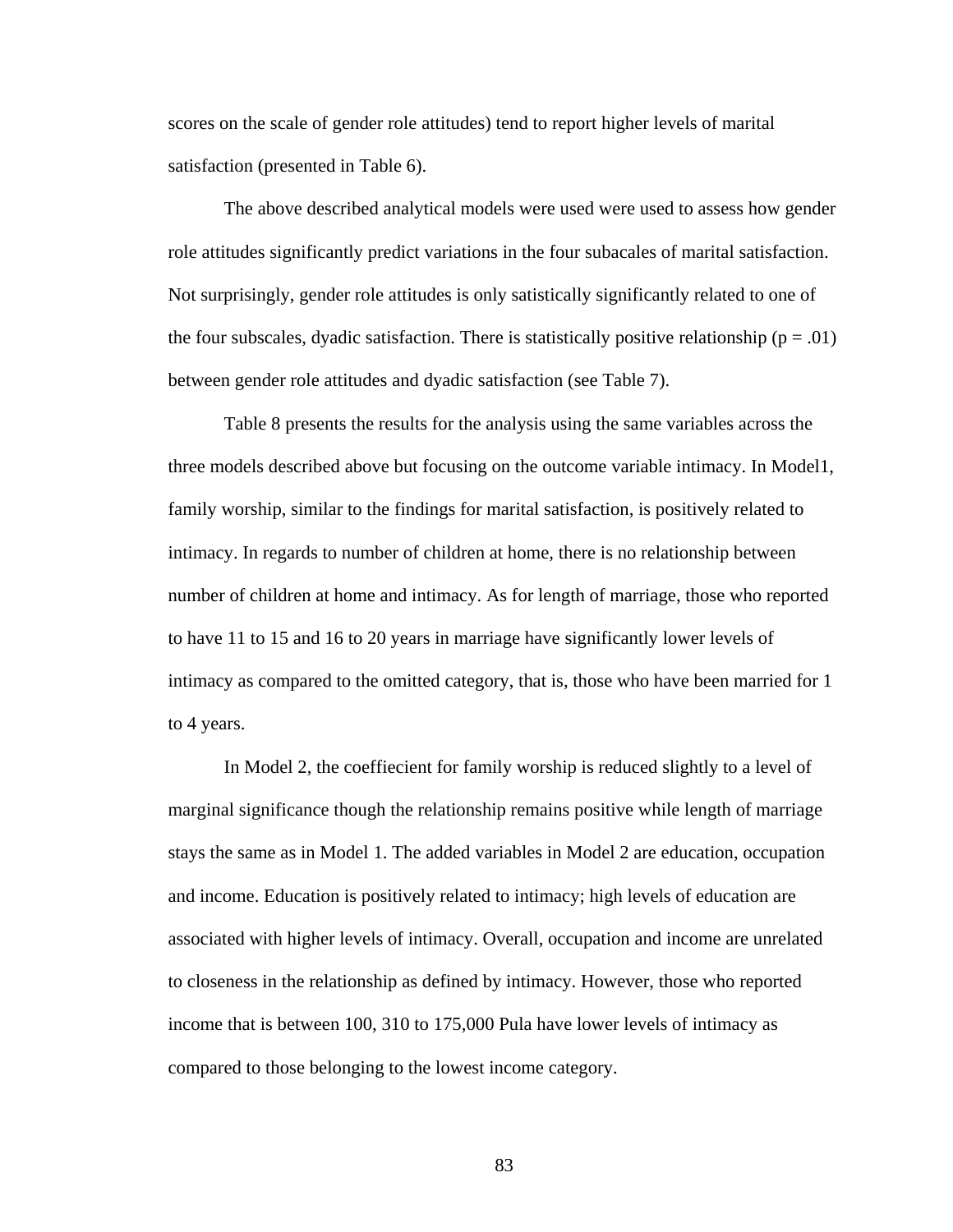Gender role attitudes is added in the final model. As was observed for the results when marital satisfaction was the dependent varible, the relationship between gender role attitudes and intimacy is positive. However, the effect size of gender role attitudes on intimacy is larger than on marital satisfaction; the standardized coefficient for intimacy is .740 while for marital satisfaction is .373. In addition, gender role attitudes is positively significant across all of the five subscales of intimacy (as presented in Table 9). However, for social intimacy the impact of gender role attitudes is only marginally significant.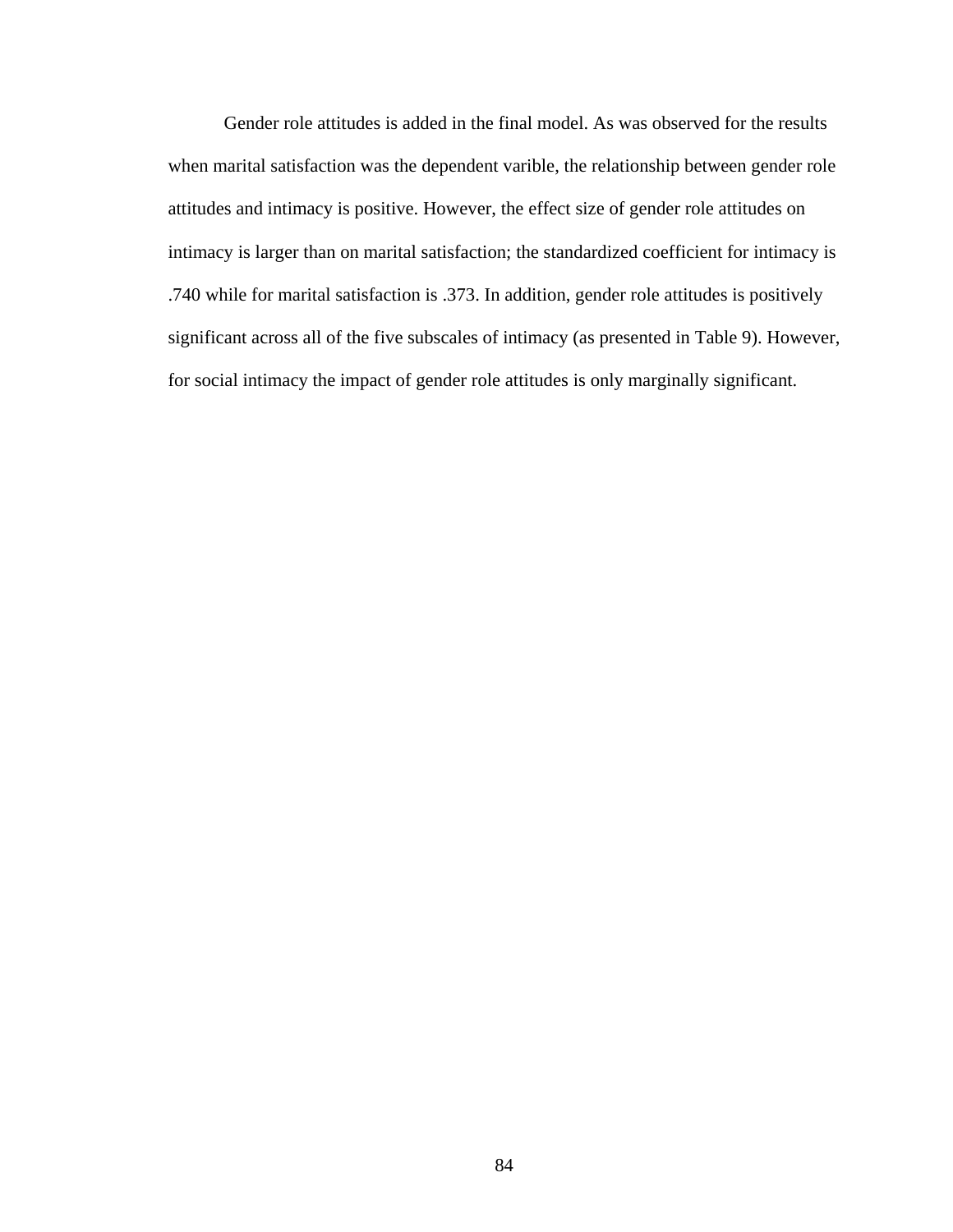## *Unstandardized and Standardized OLS regression coefficients for variables predicting marital satisfaction after adding gender role attitudes in model 3*

| Variables                     | Model I                  | Model II                  | Model III                |
|-------------------------------|--------------------------|---------------------------|--------------------------|
| Number of children at home    | $-1.341/-077(1.090)$     | $-1.059/-061(1.080)$      | $-.776/-045(1.086)$      |
| <b>Family worship</b>         | $4.637/0.194(1.346)$ *** | 4.109/.172 (1.339) **     | 4.361/.182 (1.340) ***   |
| <b>Length of Marriage</b>     |                          |                           |                          |
| 5-10 years                    | $-4.734/-108(2.930)$     | $-3.533/-081(2.901)$      | $-3.928/-0.90(2.895)$    |
| $11-15$ years                 | $-9.788/-198(3.338)$ **  | $-9.980/-0.202(3.330)$ ** | $-10.112/-204(3.316)$ ** |
| $16-20$ years                 | $-3.190/-045(4.371)$     | $-3.824/-054(4.362)$      | $-3.577/-050(4.345)$     |
| 21 years and above            | $-1.056/-016(4.304)$     | $-.478/-007(4.263)$       | $-.827/-.013(4.248)$     |
| 1-4 years (Omitted)           |                          |                           |                          |
| <b>Education</b>              |                          | $2.068/0.120(1.040)$ *    | $1.775/0.103(1.047) +$   |
| Occupation                    |                          | $-.334/-029(.625)$        | $-.150/-013(.630) +$     |
| <b>Income (in Pula)</b>       |                          |                           |                          |
| 100,310 to 175,000            |                          | $-5.693/0.101(3.281) +$   | $-6.234/-111(3.279) +$   |
| 180,000 to 250,000            |                          | $-.256/-.005(3.147)$      | $-.194/-004(.3.134)$     |
| 253,000 to 325,000            |                          | 4.987/.075 (4.025)        | 4.753/.071 (4.009)       |
| 333,000 and above             |                          | 4.755/.082 (3.522)        | 3.981/.069 (3.530)       |
| 0 to 100,000 (Omitted)        |                          |                           |                          |
| <b>Gender Role Attitudes</b>  |                          |                           | $.373/.109(.196) +$      |
| Constant                      | 113.160                  | 108.757                   | 96.940                   |
| R square<br>Adjusted R square | .073<br>.055             | .125<br>.089              | .135<br>.097             |
| R square change               | .073                     | .052                      | .011                     |

 $+$  p $\leq$ .10  $*$  p $\leq$ .05  $*$  $*$  p $\leq$ .01;  $*$  $*$  $*$  p $\leq$ .001; Standard errors in parenthesis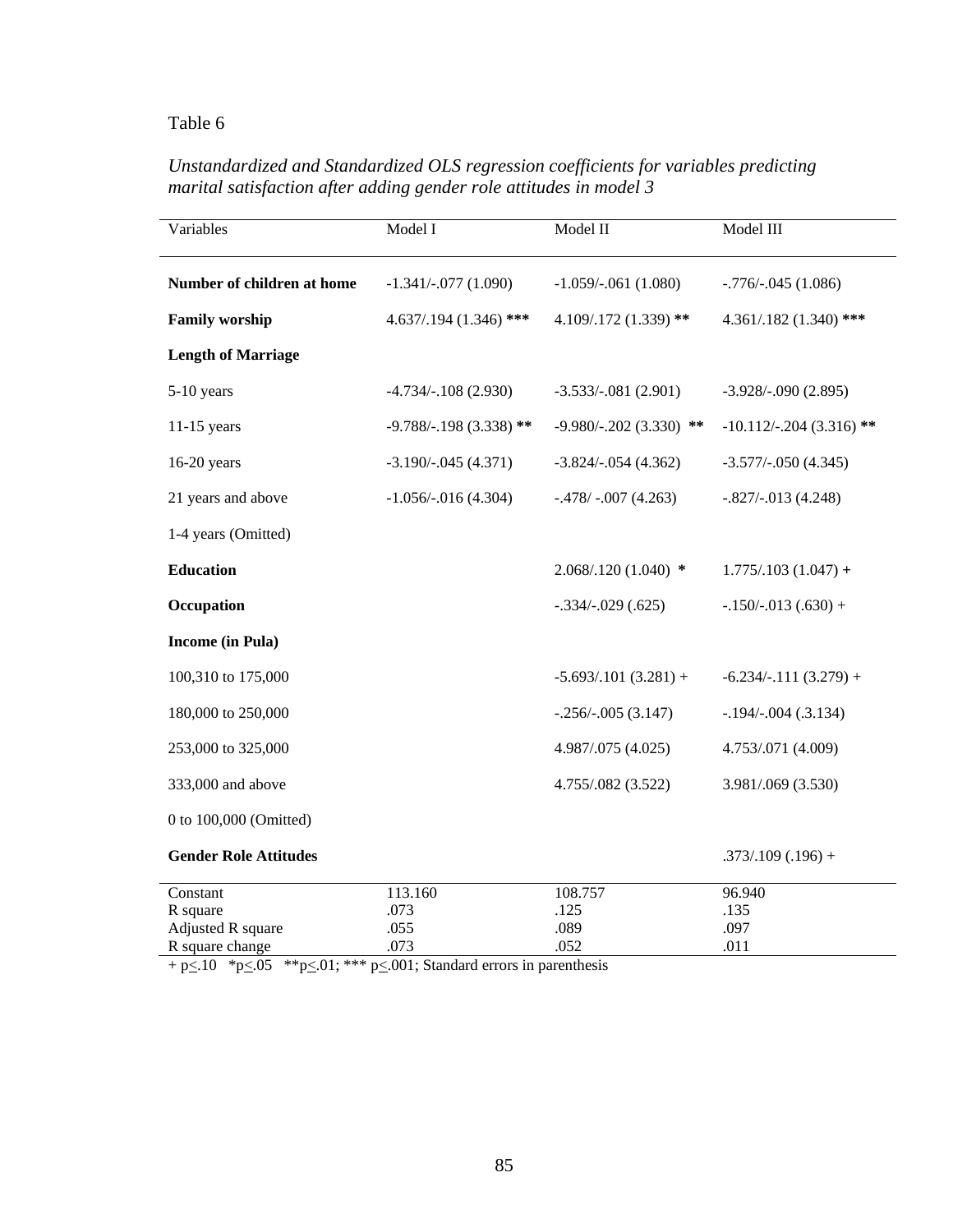*Unstandardized and Standardized OLS regression coefficients for variables predicting the four subscales of marital satisfaction after adding gender role attitudes in model 3* 

| Dyadic              | Dyadic    | Dyadic    | Affection  |
|---------------------|-----------|-----------|------------|
| <b>Satisfaction</b> | Cohesion  | Consensus | Expression |
| .173/.152           | .052/.074 | .126/.073 | .023/.059  |
| $0.066$ **          | .040)     | .100)     | .022       |
|                     |           |           |            |

+ p $\leq$ .10 \*p $\leq$ .05 \*\*p $\leq$ .01; \*\*\* p $\leq$ .001; Standard errors in parenthesis Controlling for number of children living at home, family worship, length of marriage,

education, occupation, and income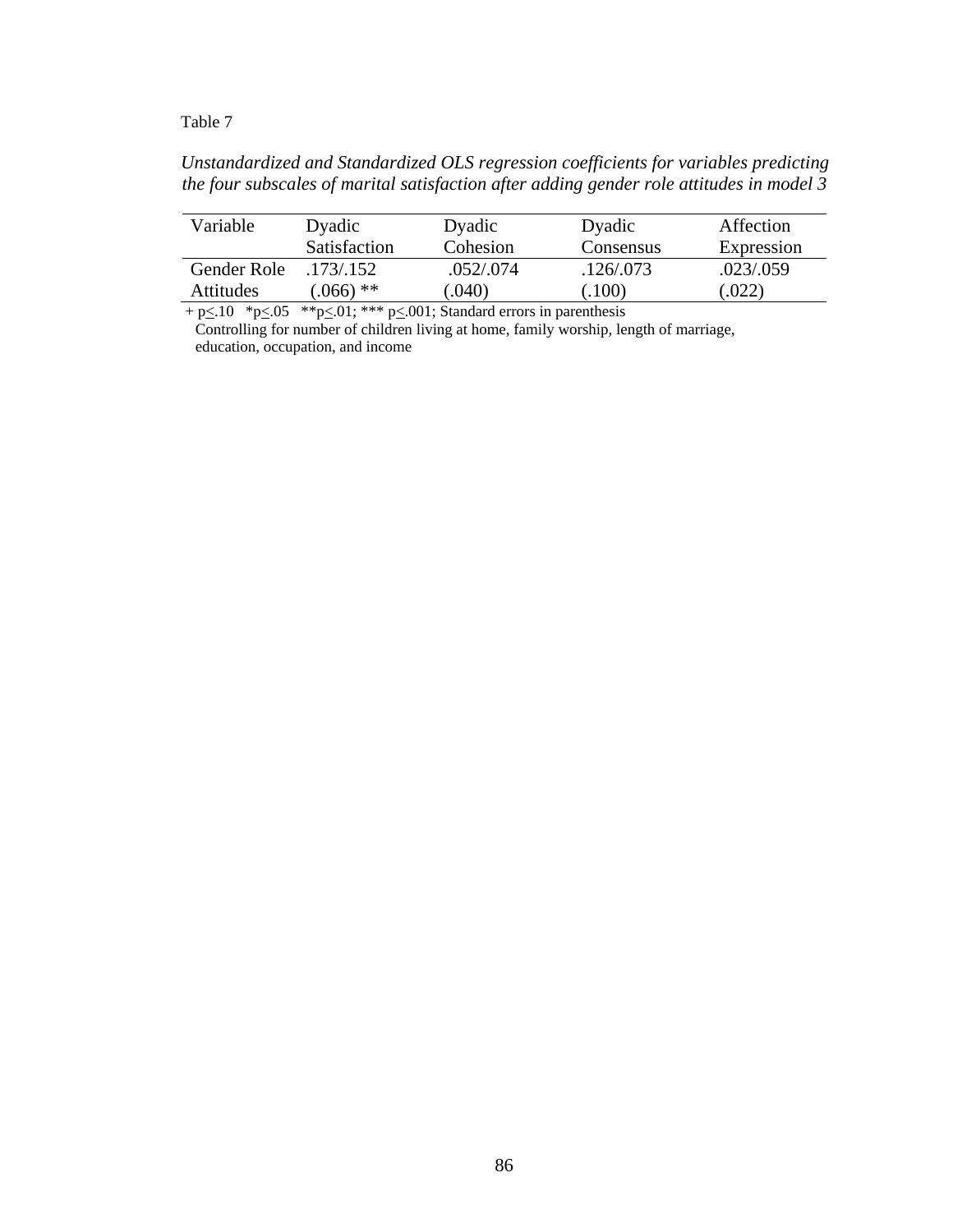## *Unstandardized and Standardized OLS regression coefficients for variables predicting intimacy after adding gender role attitudest in model 3*

| Variables                                 | Model I                  | Model II                 | Model III                |
|-------------------------------------------|--------------------------|--------------------------|--------------------------|
| Number of children at home                | $-.788/-036(1.380)$      | $-.438/-.020(1.369)$     | .123/.006(1.364)         |
| <b>Family worship</b>                     | $3.652/.122(1.703)*$     | $2.983/0.100(1.697) +$   | $3.482 / 116 (1.683)$ *  |
| <b>Length of Marriage</b>                 |                          |                          |                          |
| 5-10 years                                | $-5.551/-102(3.708)$     | $-4.064/-075(3.677)$     | $-4.849/-089(3.637)$     |
| $11-15$ years                             | $-12.046/-195(4.224)$ ** | $-12.010/-194$ (4.221)** | $-12.271/-199(4.166)$ ** |
| $16-20$ years                             | $-11.028/-124(5.531)$ *  | $-11.471/-129$ (5.528) * | $-10.981/-124(5.457)$ *  |
| 21 years and above                        | $-2.910/-036(5.447)$     | $-2.268/ -0.028(5.403)$  | $-2.959/-036(5.336)$     |
| 1-4 years (Omitted)                       |                          |                          |                          |
| <b>Education</b>                          |                          | $3.214/.149(1.318)$ *    | $2.634/0.122(1.315)$ *   |
| Occupation                                |                          | $-.488/-.034(.793)$      | $-.125/-009(.791) +$     |
| <b>Income</b> (in Pula)                   |                          |                          |                          |
| 100,310 to 175,000                        |                          | $-6.777/0.96(4.159) +$   | $-7.849/-111(4.119)$     |
| 180,000 to 250,000                        |                          | .123/.002 (3.989)        | .244/.004 (3.936)        |
| 253,000 to 325,000                        |                          | 4.928/.059 (5.102)       | 4.464/.054 (5.036)       |
| 333,000 and above                         |                          | 2.713/.037 (4.464)       | 1.178/.016 (4.434)       |
| 0 to 100,000 (Omitted)                    |                          |                          |                          |
| <b>Gender Role Attitudes</b>              |                          |                          | $.740/.173(.246)$ **     |
| Constant<br>R square<br>Adjusted R square | 124.109<br>.049<br>.030  | 117.669<br>.099<br>.063  | 94.248<br>.126<br>.087   |
| R square change                           | .049                     | .050                     | .027                     |

 $+$  p $\leq$ .10  $*$  p $\leq$ .05  $*$  $*$  p $\leq$ .01;  $*$  $*$  $*$  p $\leq$ .001; Standard errors in parenthesis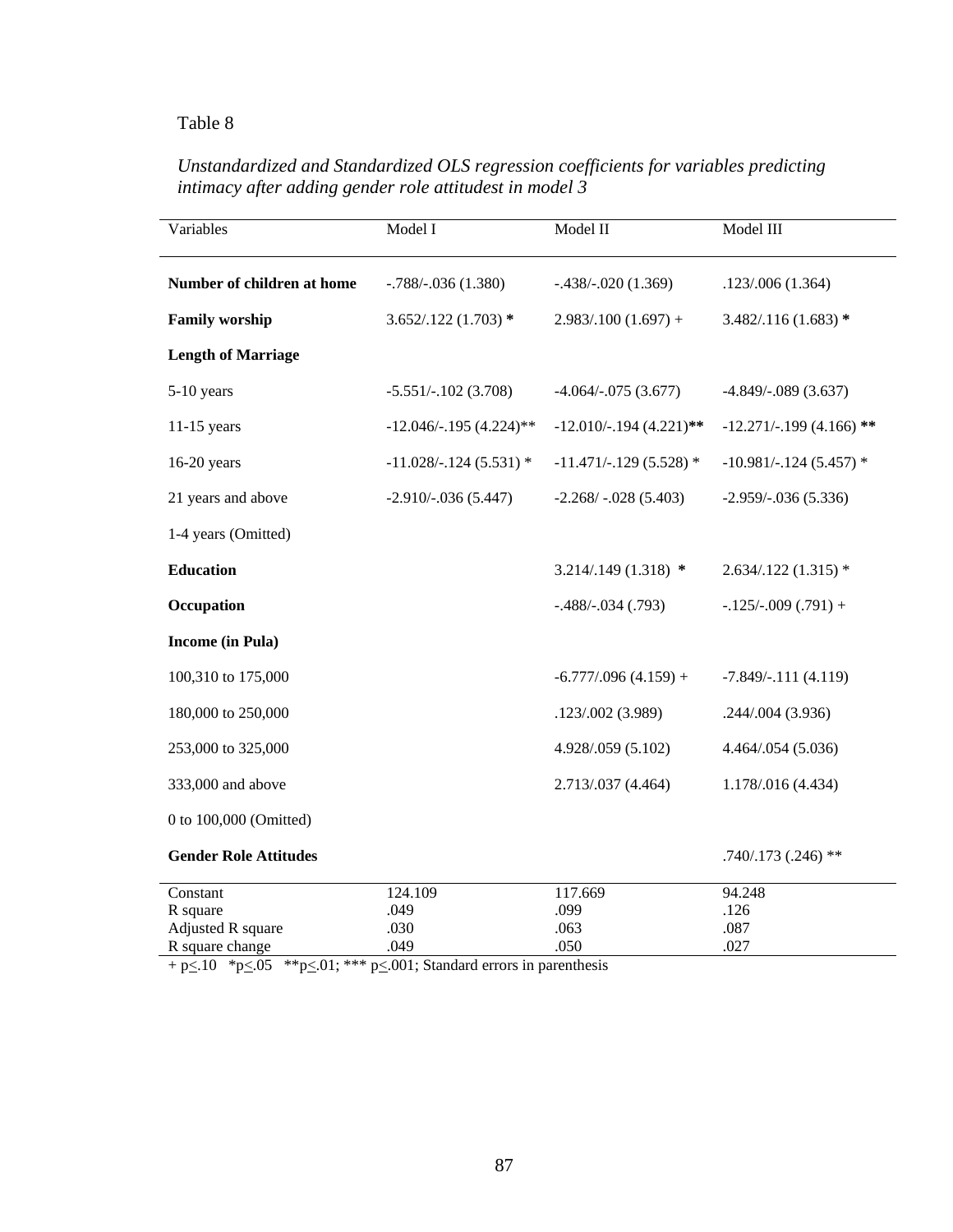*Unstandardized and Standardized OLS regression coefficients for variables predicting the five subscales of intimacy after adding gender role attitudest in model 3* 

| Variable  | Emotional   | Social     | Sexual       | Intellectual | Recreational |
|-----------|-------------|------------|--------------|--------------|--------------|
|           | Intimacy    | Intimacy   | Intimacy     | Intimacy     | intimacy     |
| Gender    | 144/.163    | .070/.108  | .188/.217    | .159/.196    | .117/.155    |
| Role      | $(.051)$ ** | $(.038) +$ | $(.049)$ *** | $(.047)$ *** | $(.043)$ **  |
| Attitudes |             |            |              |              |              |

 $+\, p \leq 10 \quad \text{*p} \leq 05 \quad \text{*p} \leq 001$ ; Standard errors in parenthesis

Controlling for number of children living at home, family worship, length of marriage, education, occupation, and income

### **Hypothesis 2**

Hypothesis 2, predicted that spousal support will predict marital satisfaction and intimacy after controlling for number of children, religion, occupation, education, length of marriage and household income. This hypothesis examines the extent to which there is an independent contribution of spousal support to marital satisfaction and intimacy after controlling for the aforementioned covariates.

 The results of Models 1 through 2 are are identical with the results of the analyses that were conducted and reported for hypothesis 1. However, in Model 3, for hypothesis 2, spousal support replaces gender role attitudes used in hypothesis 1. In these analyses, presented in Table 9, spousal support is positively related to marital satisfaction such that those who reported high levels of spousal support also reported high levels of marital satisfaction (statistically significant at .001 level). This pattern is consistent across all of the four subscales of marital satisfaction (Table 11).

Similar analyses were conducted with intimacy and the five subscales of intimacy by examining how spousal support accounted for different levels of intimacy while controlling for number of children, religion, occupation, education, length of marriage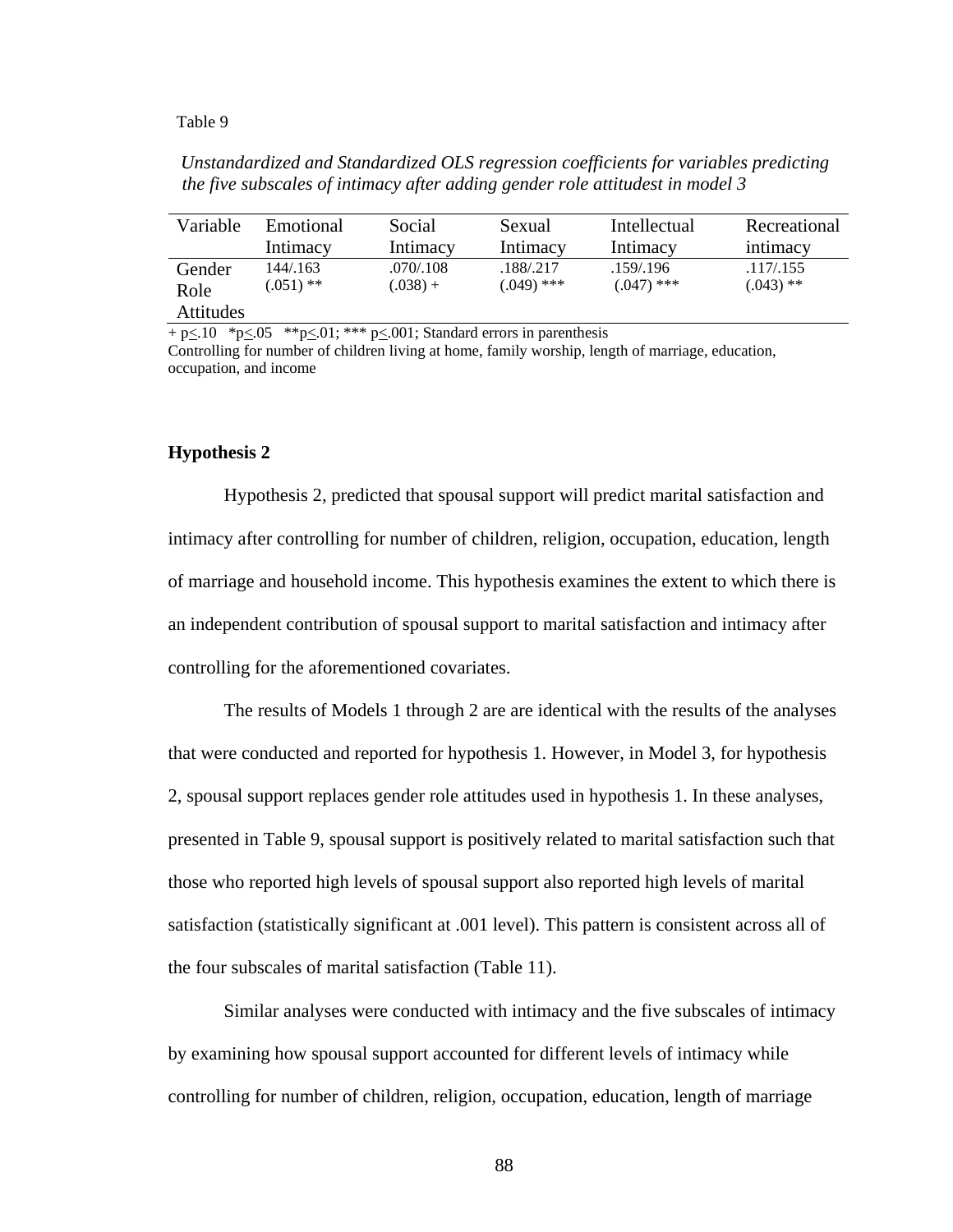and household income. As it is for marital satisfaction, spousal support is found to be positively related to intimacy and to all of the five subscales of intimacy (Tables 12 and 13). That is to say, those who reported high levels of support from their partners also reported high levels of closeness in their marital relationships.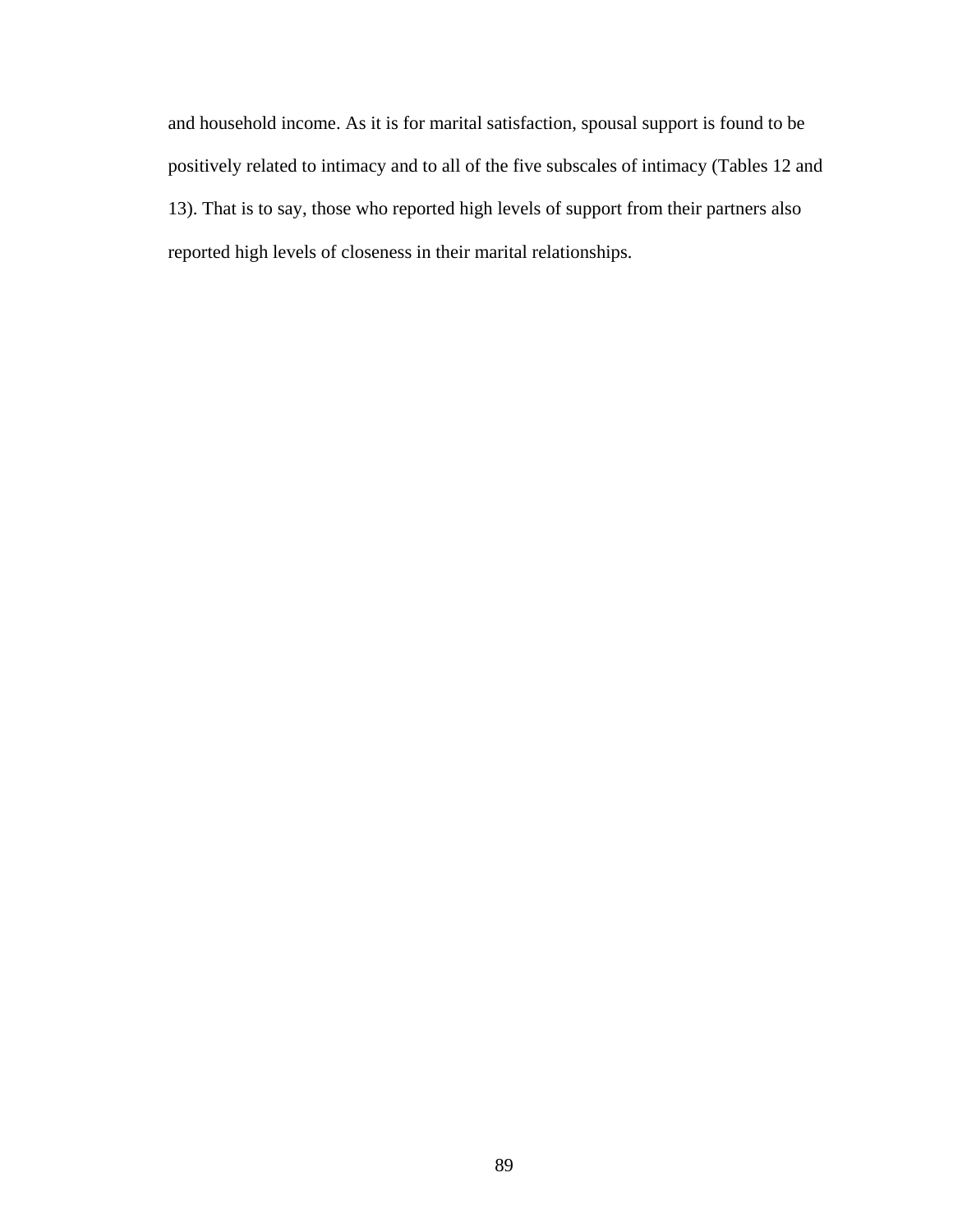## *Unstandardized and Standardized OLS regression coefficients for variables predicting marital satisfaction after adding spousal support in model 3*

| $3.445/067$ (.2.062) +   |
|--------------------------|
|                          |
| 4.880/.084 (2.298) *     |
|                          |
| $2.066/0.737(0.103)$ *** |
|                          |
|                          |
|                          |

 $+$  p $\leq$ .10  $*$  p $\leq$ .05  $*$  $*$  p $\leq$ .01;  $*$  $*$  $*$  p $\leq$ .001; Standard errors in parenthesis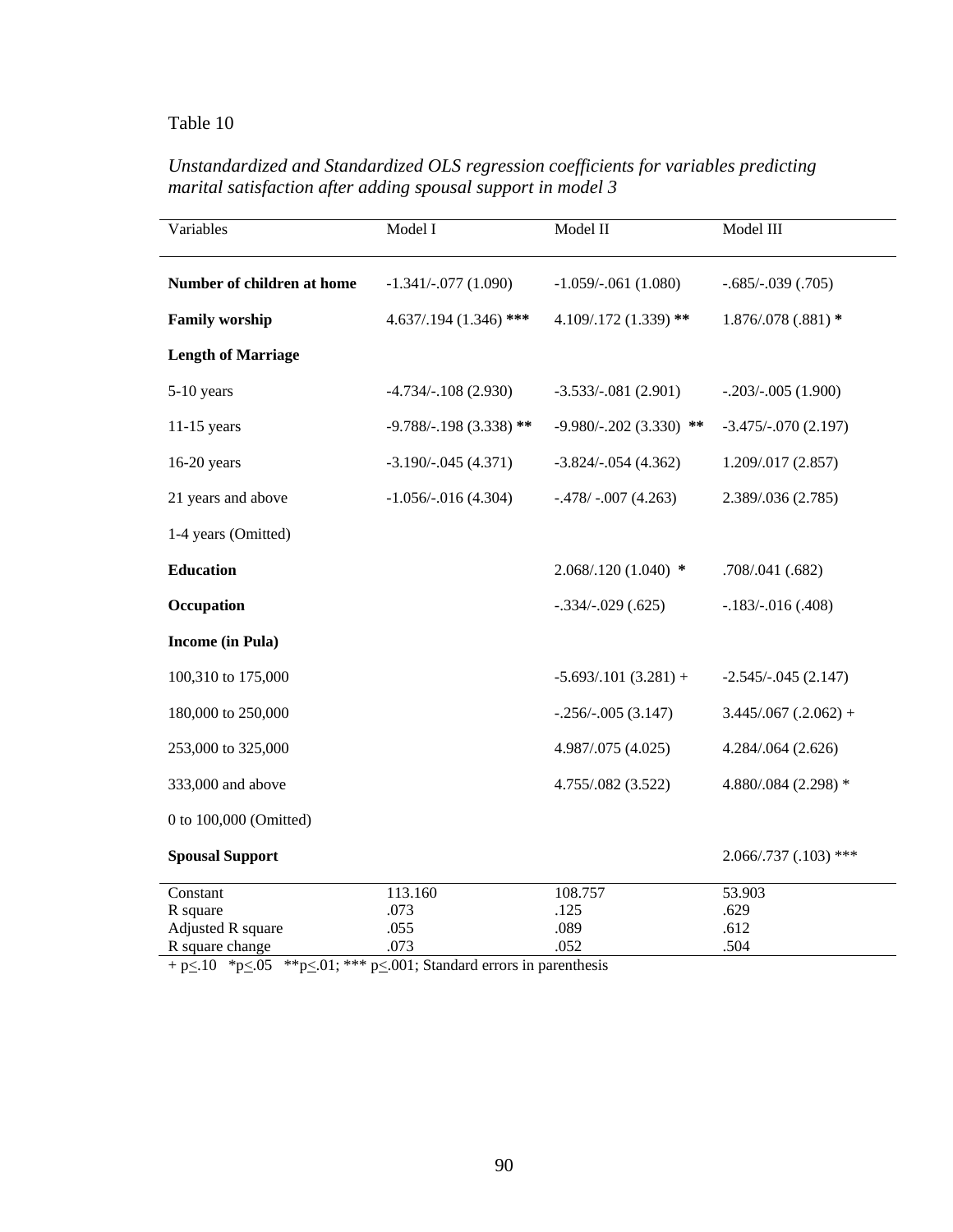## *Unstandardized and Standardized OLS regression coefficients for variables predicting the four subscales of marital satisfaction after adding spousal support in model 3*

| Variable       | Dyadic              | Dyadic       | Dyadic       | Affection    |
|----------------|---------------------|--------------|--------------|--------------|
|                | <b>Satisfaction</b> | Cohesion     | Consensus    | Expression   |
| <b>Spousal</b> | .625/.670           | .325/.568    | .924/.659    | .191/.610    |
| <b>Support</b> | $(.040)$ ***        | $(.026)$ *** | $(.060)$ *** | $(.014)$ *** |

 $+$  p $\leq$ .10  $*$  p $\leq$ .05  $*$  $*$  p $\leq$ .01;  $*$  $*$  $*$  p $\leq$ .001; Standard errors in parenthesis

Controlling for number of children living at home, family worship, length of marriage, education, occupation, and income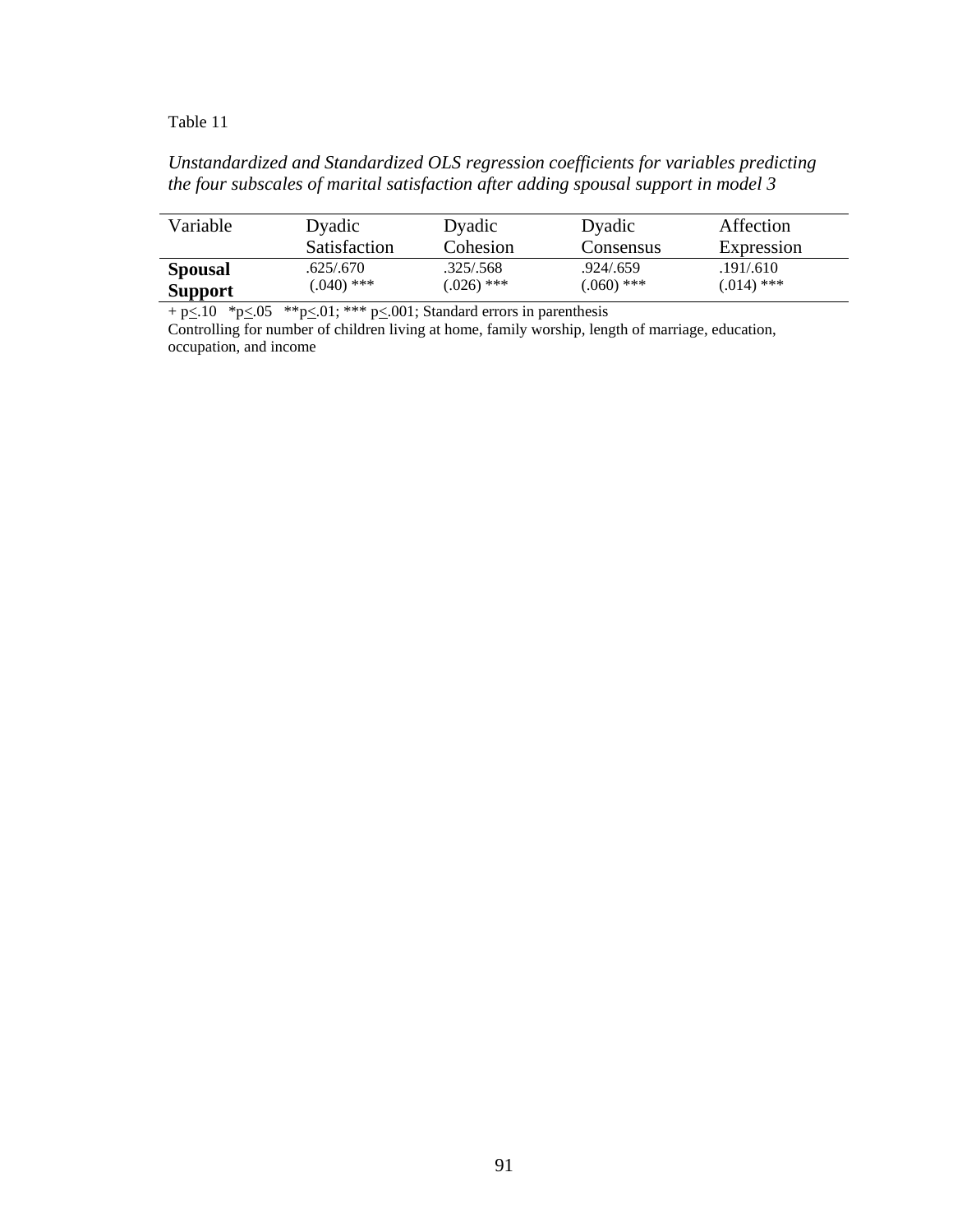## *Unstandardized and Standardized OLS regression coefficients for variables predicting intimacy after adding spousal support in model 3*

| Variables                                                    | Model I                         | Model II                        | Model III                      |
|--------------------------------------------------------------|---------------------------------|---------------------------------|--------------------------------|
| Number of children at home                                   | $-.788/-036(1.380)$             | $-.438/-.020(1.369)$            | .058/003(.833)                 |
| <b>Family worship</b>                                        | $3.652/.122(1.703)$ *           | $2.983/0.100(1.697) +$          | .020/.001(1.041)               |
| <b>Length of Marriage</b>                                    |                                 |                                 |                                |
| 5-10 years                                                   | $-5.551/-102$ (3.708)           | $-4.064/-075(3.677)$            | .355/.077(2.244)               |
| $11-15$ years                                                | $-12.046/-195(4.224)$ **        | $-12.010/-194(4.221)$ **        | $-3.377/-0.055(2.596)$         |
| $16-20$ years                                                | $-11.028/-124(5.531)$ *         | $-11.471/-129$ (5.528) *        | $-4.789/-054(3.375)$           |
| 21 years and above                                           | $-2.910/-036(5.447)$            | $-2.268/-028(5.403)$            | 1.538/.019 (3.290)             |
| 1-4 years (Omitted)                                          |                                 |                                 |                                |
| <b>Education</b>                                             |                                 | $3.214/0.149(1.318)$ *          | $1.410/065(.806) +$            |
| Occupation                                                   |                                 | $-.488/-.034(.793)$             | $-.288/-020(.482)$             |
| <b>Income</b> (in Pula)                                      |                                 |                                 |                                |
| 100,310 to 175,000                                           |                                 | $-6.777/0.96(4.159) +$          | $-2.599/-037(2.536)$           |
| 180,000 to 250,000                                           |                                 | .123/.002 (3.989)               | $5.035/078$ (2.436) *          |
| 253,000 to 325,000                                           |                                 | 4.928/.059 (5.102)              | 3.995/.048 (3.103)             |
| 333,000 and above                                            |                                 | 2.713/.037 (4.464)              | 2.878/.040 (2.715)             |
| 0 to 100,000 (Omitted)                                       |                                 |                                 |                                |
| <b>Spousal Support</b>                                       |                                 |                                 | 2.742/.783 (.122) ***          |
| Constant<br>R square<br>Adjusted R square<br>R square change | 124.109<br>.049<br>.030<br>.049 | 117.669<br>.099<br>.063<br>.050 | 44.861<br>.668<br>.653<br>.569 |

 $+$  p $\leq$ .10  $*$  p $\leq$ .05  $*$  $*$  p $\leq$ .01;  $*$  $*$  $*$  p $\leq$ .001; Standard errors in parenthesis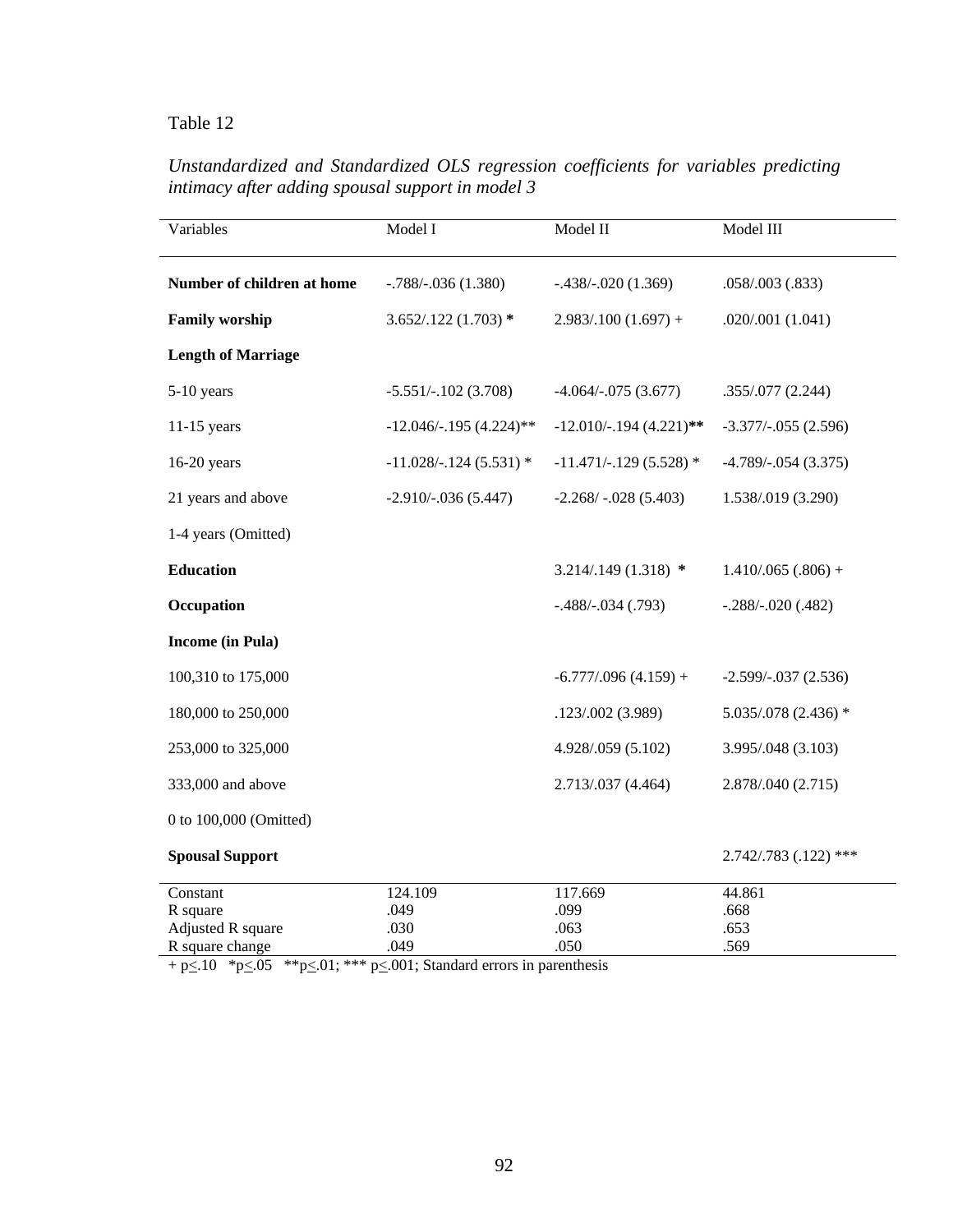*Unstandardized and Standardized OLS regression coefficients for variables predicting the five subscales of intimacy after adding spousal support in model 3* 

| Variable       | Emotional     | Social       | Sexual       | Intellectual | Recreational |
|----------------|---------------|--------------|--------------|--------------|--------------|
|                | Intimacy      | Intimacv     | Intimacy     | Intimacy     | intimacy     |
| <b>Spousal</b> | .539/.747     | .290/.547    | 512/721      | 429/647      | .432/.703    |
| <b>Support</b> | $(0.028)$ *** | $(.026)$ *** | $(.028)$ *** | $(.029)$ *** | $(.024)$ *** |

+ p $\leq$ .10 \*p $\leq$ .05 \*\*p $\leq$ .01; \*\*\* p $\leq$ .001; Standard errors in parenthesis

Controlling for number of children living at home, family worship, length of marriage, education, occupation, and income

### **Hypothesis 3**

Hypothesis 3 predicted that marital satisfaction and intimacy would differ by age after adjusting for the contribution of number of children, religion, occupation, education, length of marriage and household income. The focus for this hypothesis was to examine the contribution of age in the levels of marital satisfaction and intimacy while controlling for number of children, religion, occupation, education, length of marriage and household income. The analyses were the same as for the previous hypothesis except that in the third model age replaced spousal support.

 The results in these analyses (Tables 14 through 17) show non-significant relationships between age and marital satisfaction and intimacy. This suggests that age does not account for differences in the levels of marital satisfaction and intimacy, and not surprisingly, it is not a significant predictor of any of the subscales related to these two outcomes. Therefore, this hypothesis is not supported by the results of these analyses.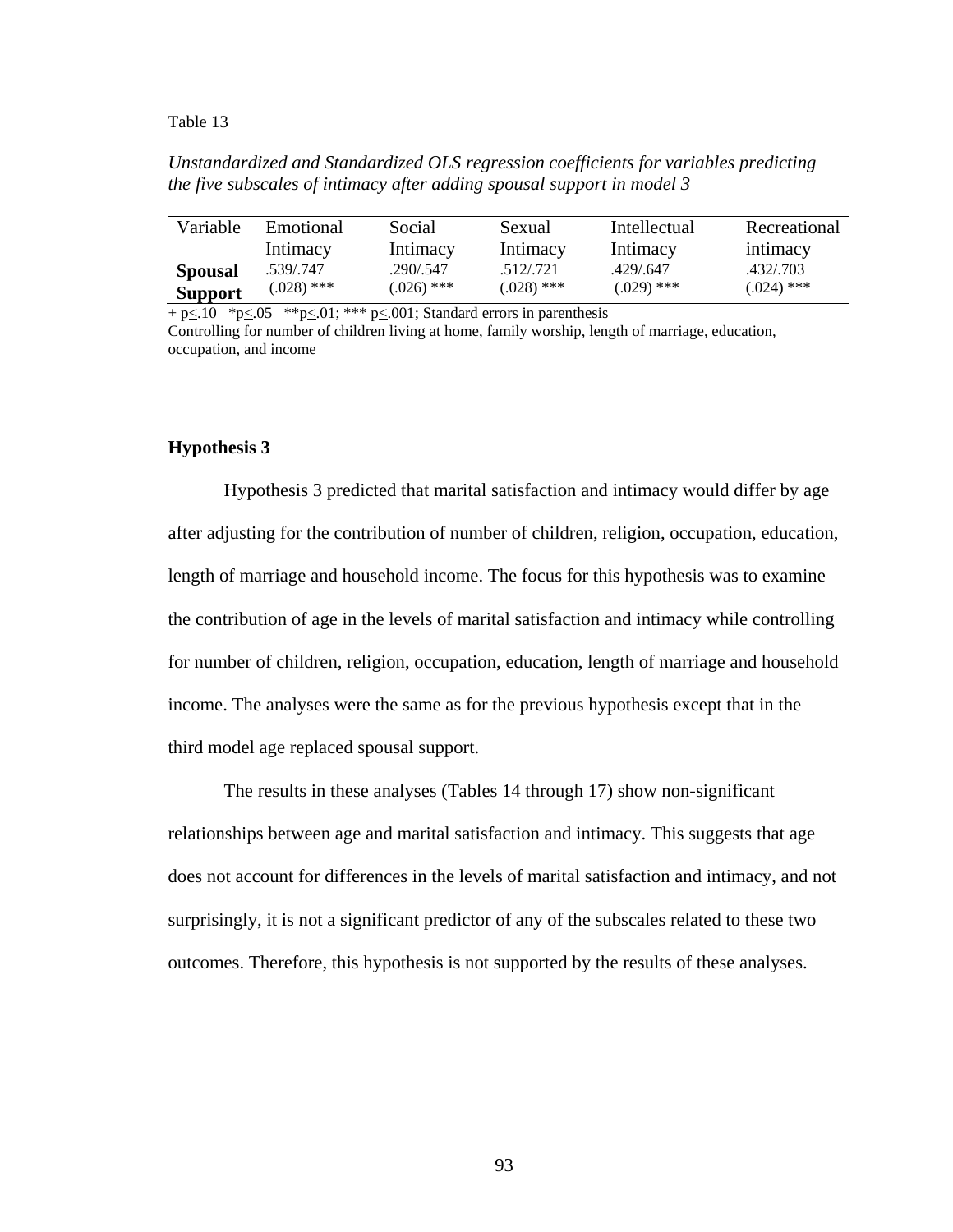## *Unstandardized and Standardized OLS regression coefficients for variables predicting marital satisfaction after adding age in model 3*

| Variables                     | Model I                  | Model II                  | Model III                 |
|-------------------------------|--------------------------|---------------------------|---------------------------|
| Number of children at home    | $-1.341/-077(1.090)$     | $-1.059/-061(1.080)$      | $-1.052/-061(1.146)$      |
| <b>Family worship</b>         | $4.637/0.194(1.346)$ *** | 4.109/.172 (1.339) **     | 4.107/.171 (1.347) **     |
| <b>Length of Marriage</b>     |                          |                           |                           |
| 5-10 years                    | $-4.734/-108$ (2.930)    | $-3.533/-081(2.901)$      | $-3.517/-081(3.030)$      |
| $11-15$ years                 | $-9.788/-198(3.338)$ **  | $-9.980/-0.202(3.330)$ ** | $-9.953/-0.201(3.673)$ ** |
| $16-20$ years                 | $-3.190/-045(4.371)$     | $-3.824/-054(4.362)$      | $-3.785/-0.053(4.914)$    |
| 21 years and above            | $-1.056/-016(4.304)$     | $-.478/-007(4.263)$       | $-.430/-.007(5.079)$      |
| 1-4 years (Omitted)           |                          |                           |                           |
| <b>Education</b>              |                          | $2.068/120(1.040)$ *      | $2.067/0.120(1.042)$ *    |
| Occupation                    |                          | $-.334/-029(.625)$        | $-.333/-.029(.628)$       |
| <b>Income</b> (in Pula)       |                          |                           |                           |
| 100,310 to 175,000            |                          | $-5.693/0.101(3.281) +$   | $-5.695/-101(3.288) +$    |
| 180,000 to 250,000            |                          | $-.256/-.005(3.147)$      | $-.257/-005(3.153)$       |
| 253,000 to 325,000            |                          | 4.987/.075 (4.025)        | 4.992/.075 (4.039)        |
| 333,000 and above             |                          | 4.755/.082 (3.522)        | 4.755/.082 (3.528)        |
| 0 to 100,000 (Omitted)        |                          |                           |                           |
| Age                           |                          |                           | $-.022/.001(1.233)$       |
| Constant                      | 113.160                  | 108.757                   | 108.783                   |
| R square<br>Adjusted R square | .073<br>.055             | .125<br>.089              | .125<br>.086              |
| R square change               | .073                     | .052                      | .000                      |

 $+$  p $\leq$ .10  $*$  p $\leq$ .05  $*$  $*$  p $\leq$ .01;  $*$  $*$  $*$  p $\leq$ .001; Standard errors in parenthesis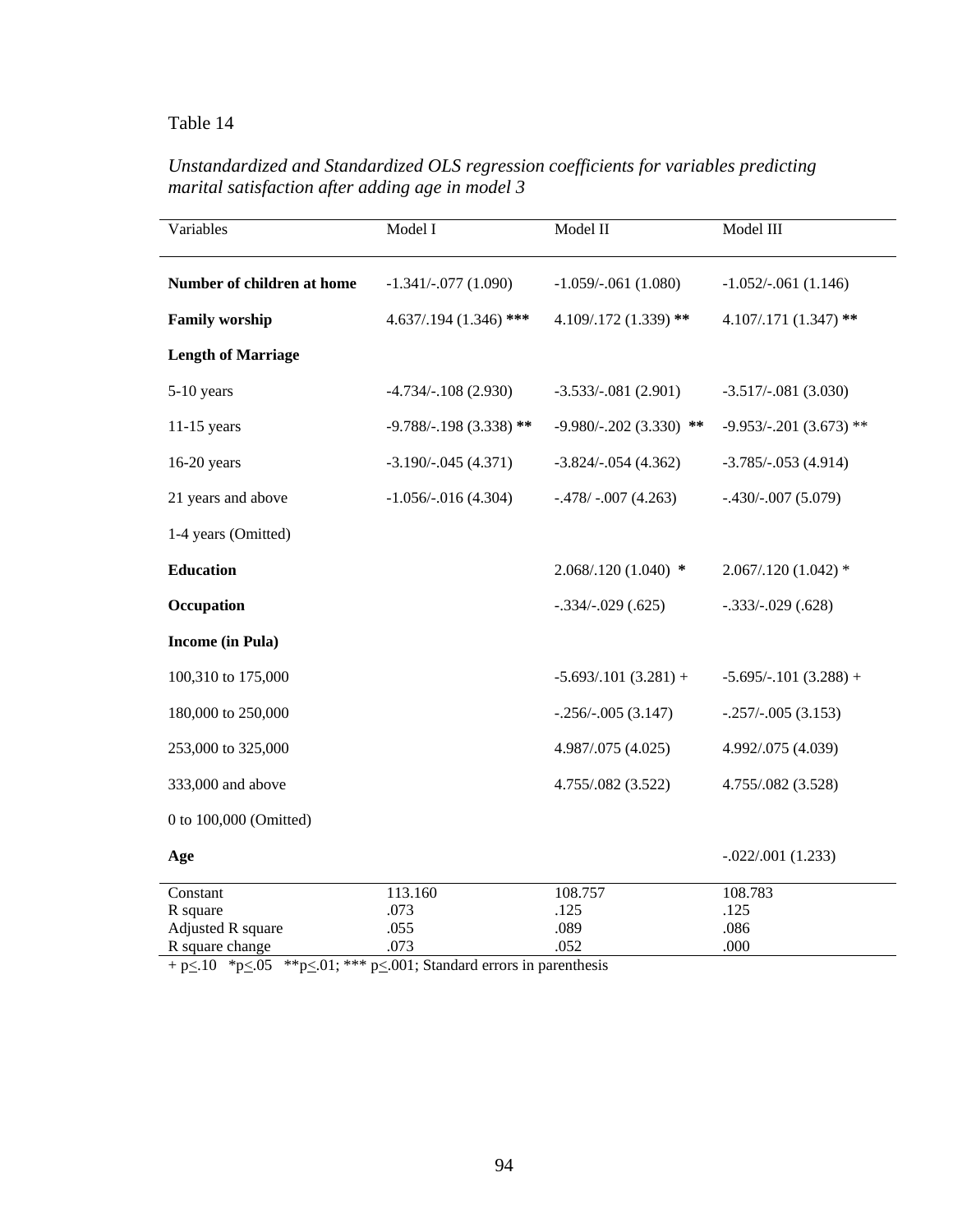## *Unstandardized and Standardized OLS regression coefficients for variables predicting the four subscales of marital satisfaction after adding age in model 3*

| Variable | Dyadic       | Dyadic      | Dyadic    | Affection  |
|----------|--------------|-------------|-----------|------------|
|          | Satisfaction | Cohesion    | Consensus | Expression |
| Age      | $-.210/-041$ | $-142/-045$ | .174/.023 | .156/.091  |
|          | .418)        | (.250)      | (628)     | .138)      |

 $+$  p $\leq$ .10  $*$  p $\leq$ .05  $*$  $*$  p $\leq$ .01;  $*$  $*$  $*$  p $\leq$ .001; Standard errors in parenthesis

Controlling for number of children living at home, family worship, length of marriage, education, occupation, and income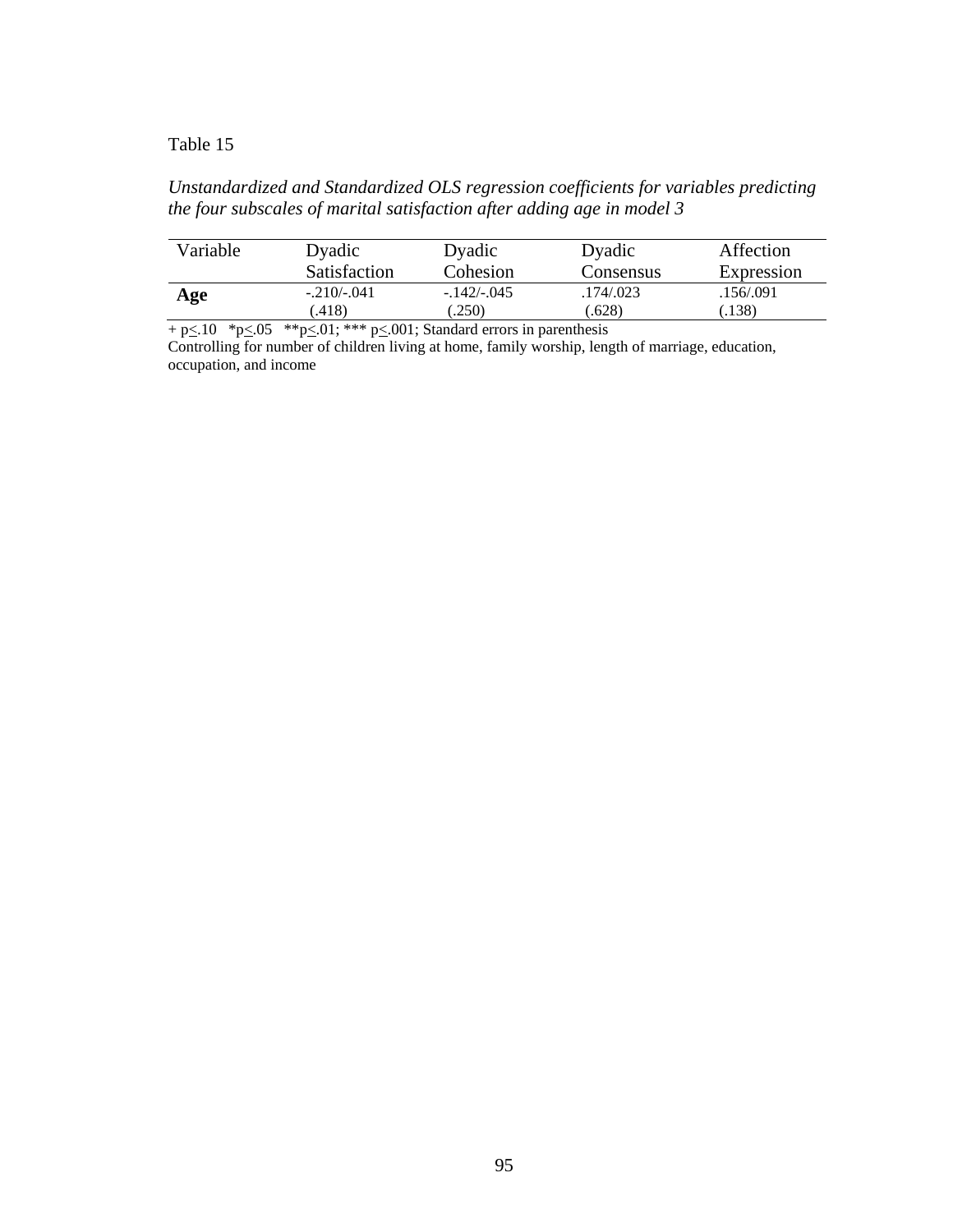## *Unstandardized and Standardized OLS regression coefficients for variables predicting intimacy after adding age in model 3*

| Model I                  | Model II                 | Model III                |
|--------------------------|--------------------------|--------------------------|
|                          |                          |                          |
| $-.788/-036(1.380)$      | $-.438/-020(1.369)$      | $-.447/-.021(1.452)$     |
| $3.652/.122(1.703)$ *    | $2.983/0.100(1.697) +$   | $2.986/.100(1.707) +$    |
|                          |                          |                          |
| $-5.551/-102(3.708)$     | $-4.064/-075(3.677)$     | $-4.084/-075(3.840)$     |
| $-12.046/-195(4.224)$ ** | $-12.010/-194$ (4.221)** | $-12.046/-195(4.655)$ ** |
| $-11.028/-124(5.531)$ *  | $-11.471/-129$ (5.528) * | $-11.523/-130(6.228) +$  |
| $-2.910/-036(5.447)$     | $-2.268/ -0.028(5.403)$  | $-2.333/-028(6.438)$     |
|                          |                          |                          |
|                          | $3.214/.149(1.318)$ *    | $3.215/.149(1.320)*$     |
|                          | $-.488/-.034(.793)$      | $-.489/-035(.796)$       |
|                          |                          |                          |
|                          | $-6.777/0.96(4.159) +$   | $-6.774/-0.96(4.168)$    |
|                          | .123/.002 (3.989)        | .124/.002(3.996)         |
|                          | 4.928/.059 (5.102)       | 4.922/.059 (5.119)       |
|                          | 2.713/.037 (4.464)       | 2.713/.037 (4.472)       |
|                          |                          |                          |
|                          |                          | .029/.002(1.562)         |
| 124.109                  | 117.669                  | 117.636                  |
| .049                     | .099                     | .099                     |
|                          |                          | .060<br>.000             |
|                          | .030<br>.049             | .063<br>.050             |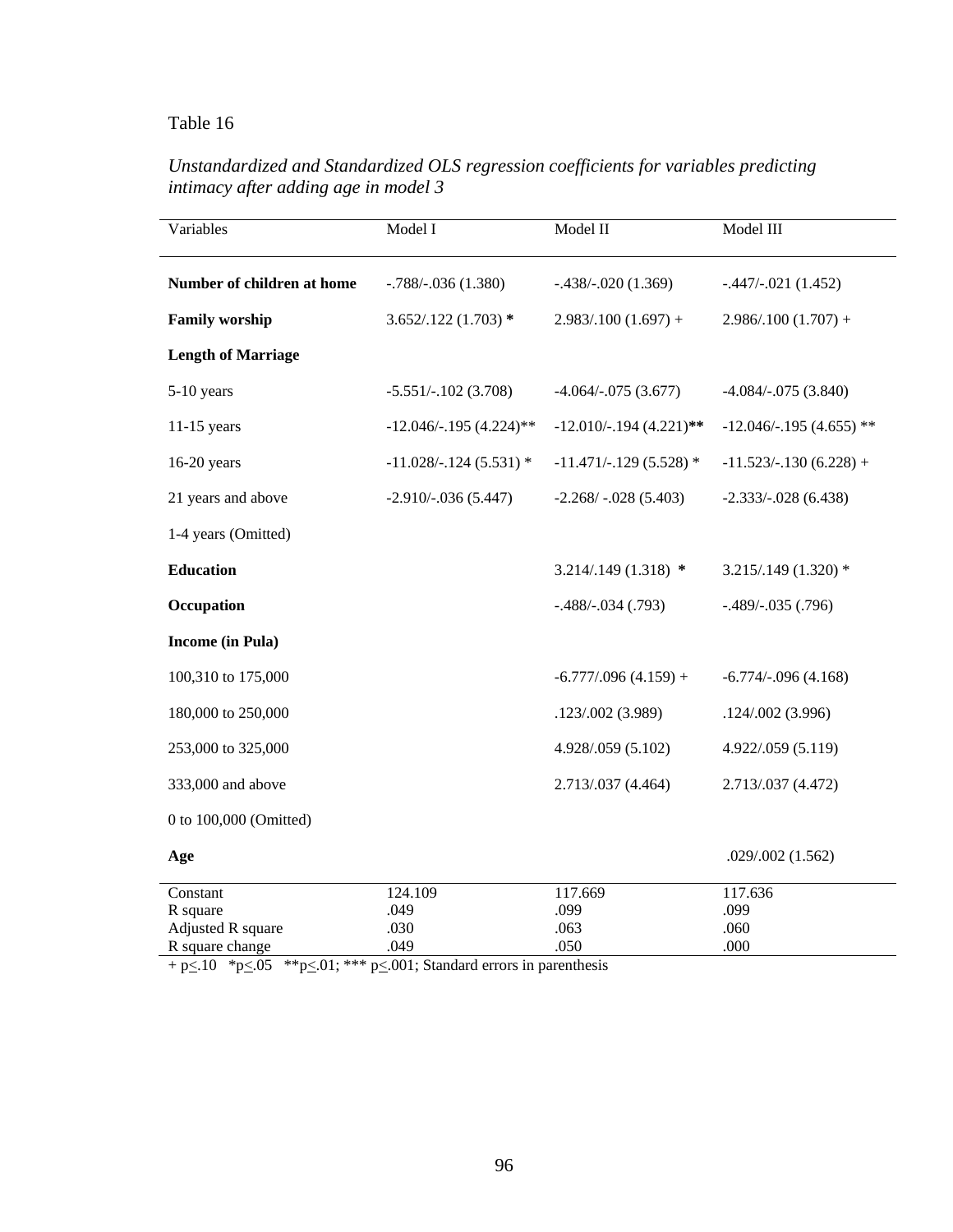*Unstandardized and Standardized OLS regression coefficients for variables predicting the five subscales of intimacy after adding age in model 3* 

| Variable | Emotional | Social    | Sexual      | Intellectual | Recreational |
|----------|-----------|-----------|-------------|--------------|--------------|
|          | Intimacy  | Intimacy  | Intimacy    | Intimacy     | Intimacy     |
| Age      | .038/.010 | .005/.002 | $-412/-106$ | .295/.081    | $-.168/-050$ |
|          | .326)     | .239)     | .316)       | .297)        | (270)        |

 $+$  p $\leq$ .10  $*$  p $\leq$ .05  $*$  $*$  p $\leq$ .01;  $*$  $*$  p $\leq$ .001; Standard errors in parenthesis Controlling for number of children living at home, family worship, length of marriage, education, occupation, and income

### **Hypothesis 4**

Hypothesis 4 predicted that marital satisfaction and intimacy would differ by gender after controlling for number of children, religion, occupation, education, length of marriage and household income. The focus for this hypothesis was to examine whether gender would make any difference in the levels of marital satisfaction and intimacy while controlling for number of children, religion, occupation, education, length of marriage and household income. The analyses were the same as for the previous hypothesis except that in the third model gender replaced age as the main variable of interest.

 The results in these analyses (Tables 18 through 21) show a non-significant relationship between gender and marital satisfaction and intimacy. Being male or female does not account for differences in the levels of marital satisfaction and intimacy. Consistent with expectation, gender is also a nonsignificant predictor for each of the subscales associated with boh of the dependent variables used in this study. However, it should be noted that gender is a marginally significant negative predictor of two subscales of intimacy (emotional intimacy and recreational intimacy). This suggests that males tend to report lower levels of emotional and recreational intimacy than women.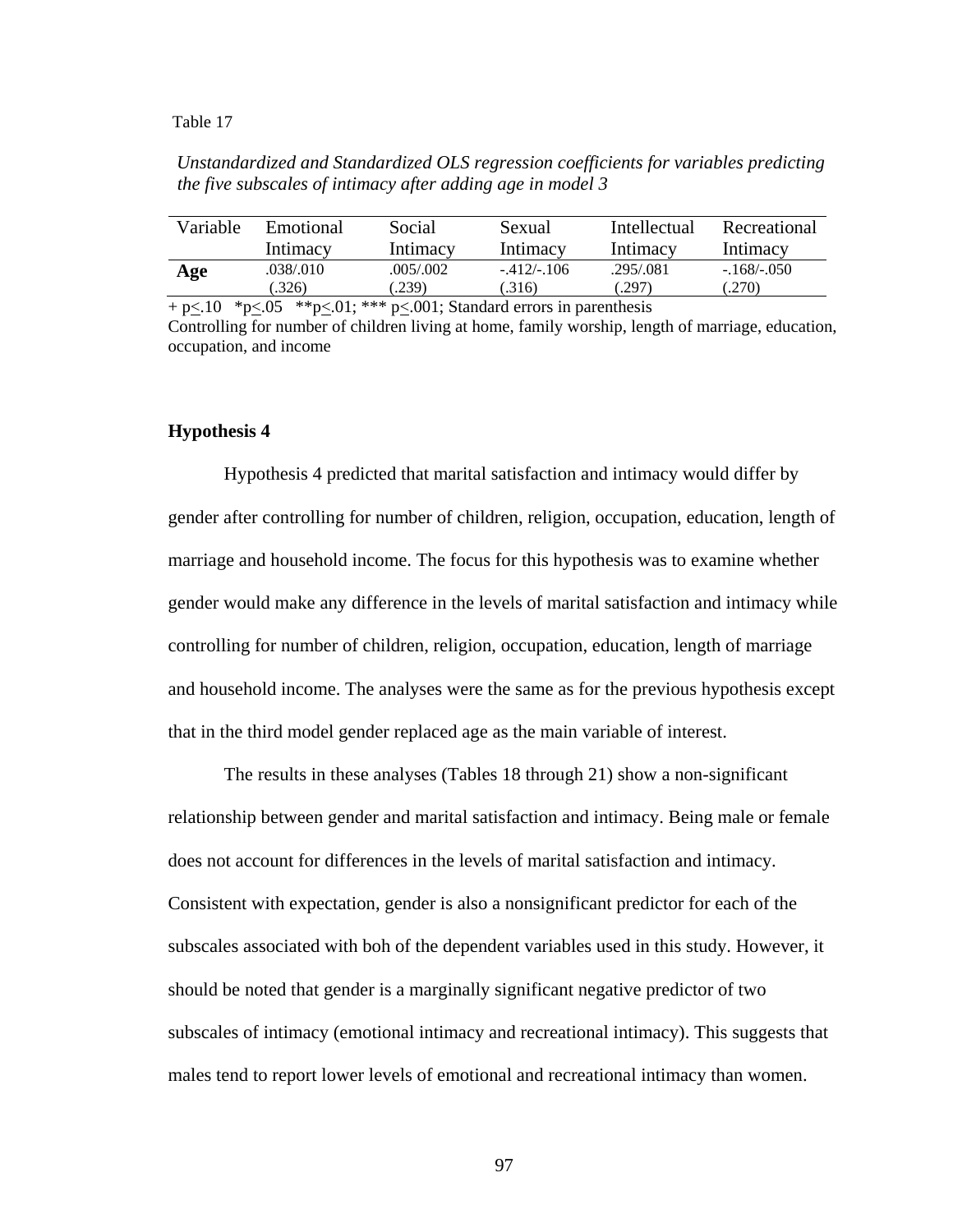Therefore, the overall hypothesis of gender difference in marital satisfaction and intimacy is not supported by these data. The marginal differences between men and women that were noted may be interpreted with some caution but point to some interesting possible patterns of gender differences.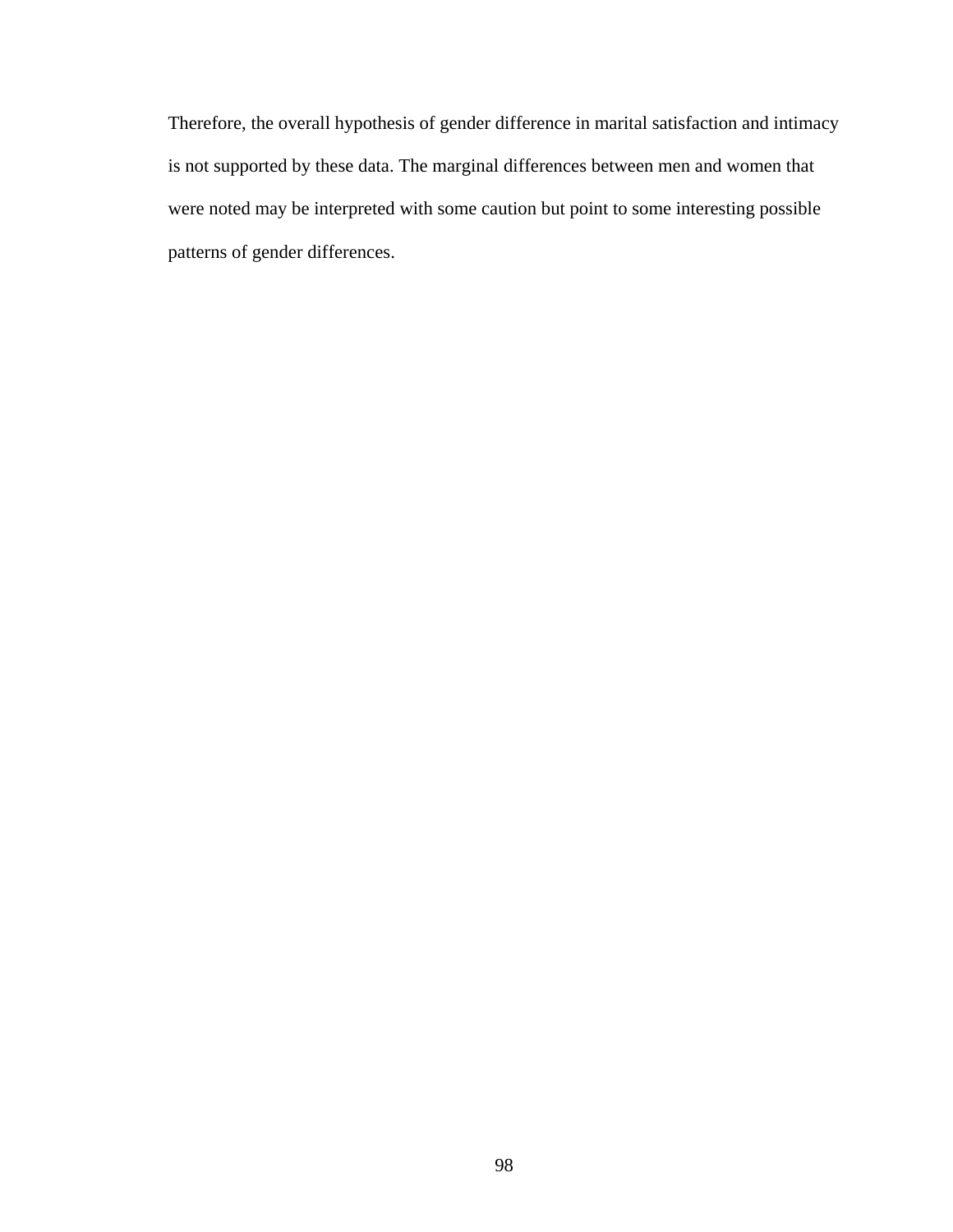# *Unstandardized and Standardized OLS regression coefficients for variables predicting marital satisfaction after adding gender in model 3*

| Variables                     | Model I                  | Model II                   | Model III                |
|-------------------------------|--------------------------|----------------------------|--------------------------|
| Number of children at home    | $-1.341/-077(1.090)$     | $-1.059/-061(1.080)$       | $-1.124/-065(1.079)$     |
| <b>Family worship</b>         | $4.637/0.194(1.346)$ *** | 4.109/.172 (1.339) **      | 4.257/.178 (1.340) **    |
| <b>Length of Marriage</b>     |                          |                            |                          |
| 5-10 years                    | $-4.734/-108(2.930)$     | $-3.533/-081(2.901)$       | $-3.625/-083(2.895)$     |
| $11-15$ years                 | $-9.788/-198(3.338)$ **  | $-9.980/- 0.202(3.330)$ ** | $-10.094/-204(3.324)$ ** |
| $16-20$ years                 | $-3.190/-045(4.371)$     | $-3.824/-054(4.362)$       | $-4.333/-061$ (4.366)    |
| 21 years and above            | $-1.056/-016(4.304)$     | $-.478/-007(4.263)$        | $-.683/-.010(4.256)$     |
| 1-4 years (Omitted)           |                          |                            |                          |
| <b>Education</b>              |                          | $2.068/120(1.040)$ *       | $2.009/.117(1.038) +$    |
| Occupation                    |                          | $-.334/-029(.625)$         | $-.566/-050(.643)$       |
| <b>Income</b> (in Pula)       |                          |                            |                          |
| 100,310 to 175,000            |                          | $-5.693/0.101(3.281) +$    | $-5.423/-096(3.279) +$   |
| 180,000 to 250,000            |                          | $-.256/-.005(3.147)$       | $-.438/-009(3.143)$      |
| 253,000 to 325,000            |                          | 4.987/.075 (4.025)         | 4.336/.065 (4.040)       |
| 333,000 and above             |                          | 4.755/.082 (3.522)         | 4.473/.077 (3.519)       |
| 0 to 100,000 (Omitted)        |                          |                            |                          |
| Gender                        |                          |                            | $-3.401/-086(2.254)$     |
| Constant                      | 113.160<br>.073          | 108.757<br>.125            | 115.364<br>.131          |
| R square<br>Adjusted R square | .055                     | .089                       | .093                     |
| R square change               | .073                     | .052                       | .007                     |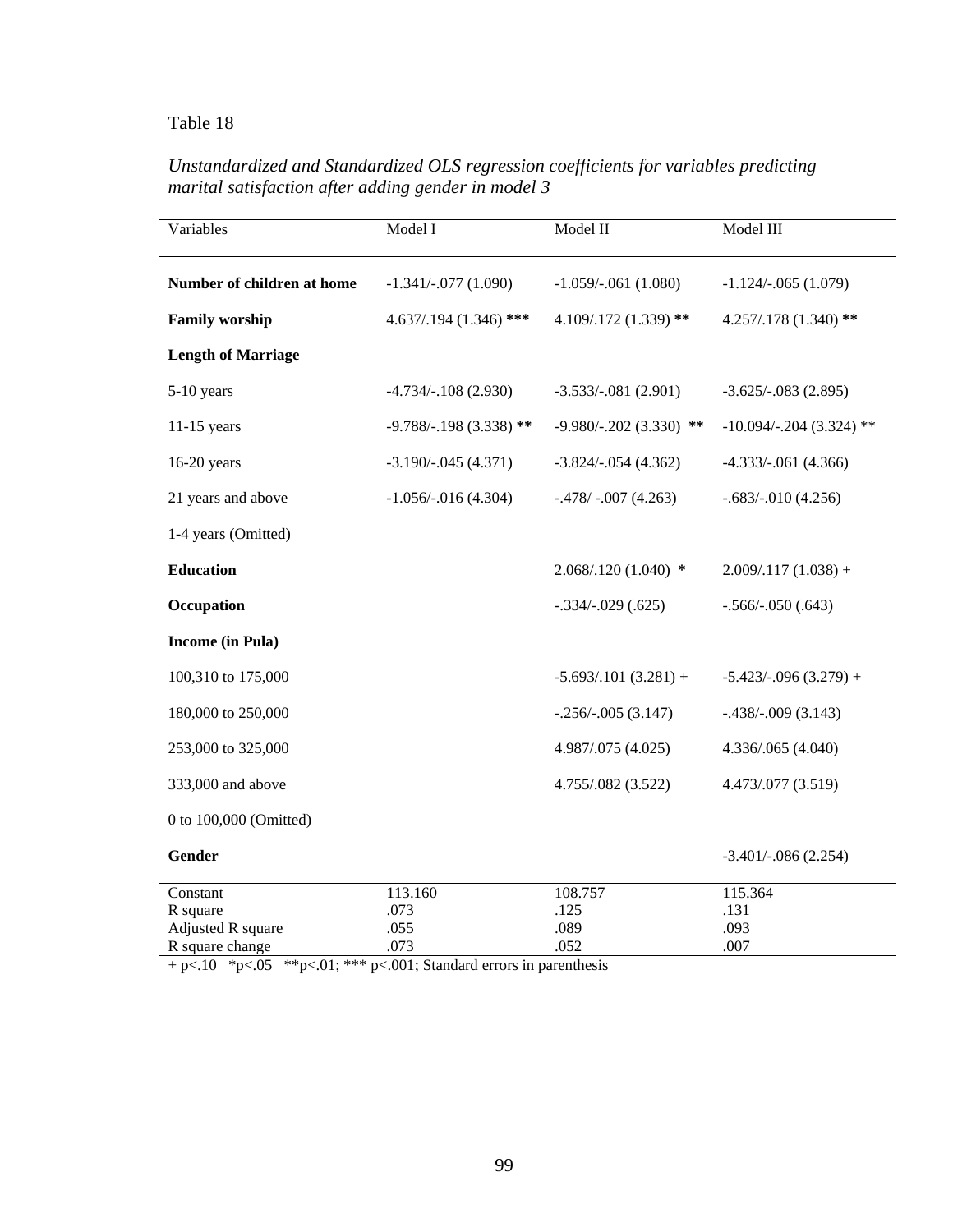### *Unstandardized and Standardized OLS regression coefficients for variables predicting the four subscales of marital satisfaction after adding gender in model 3*

| Variable | Dyadic<br><b>Satisfaction</b> | Dyadic<br>Cohesion     | Dyadic<br><b>Consensus</b> | Affection<br>Expression |  |
|----------|-------------------------------|------------------------|----------------------------|-------------------------|--|
| Gender   | -.705/-.053<br>.766)          | $-.462/-.057$<br>(458) | $-1.960/-099$<br>(1.147)   | $-.274/-062$<br>(.254)  |  |

 $+$  p $\leq$ .10  $*$  p $\leq$ .05  $*$  $*$  p $\leq$ .01;  $*$  $*$  $*$  p $\leq$ .001; Standard errors in parenthesis

Controlling for number of children living at home, family worship, length of marriage, education, occupation, and income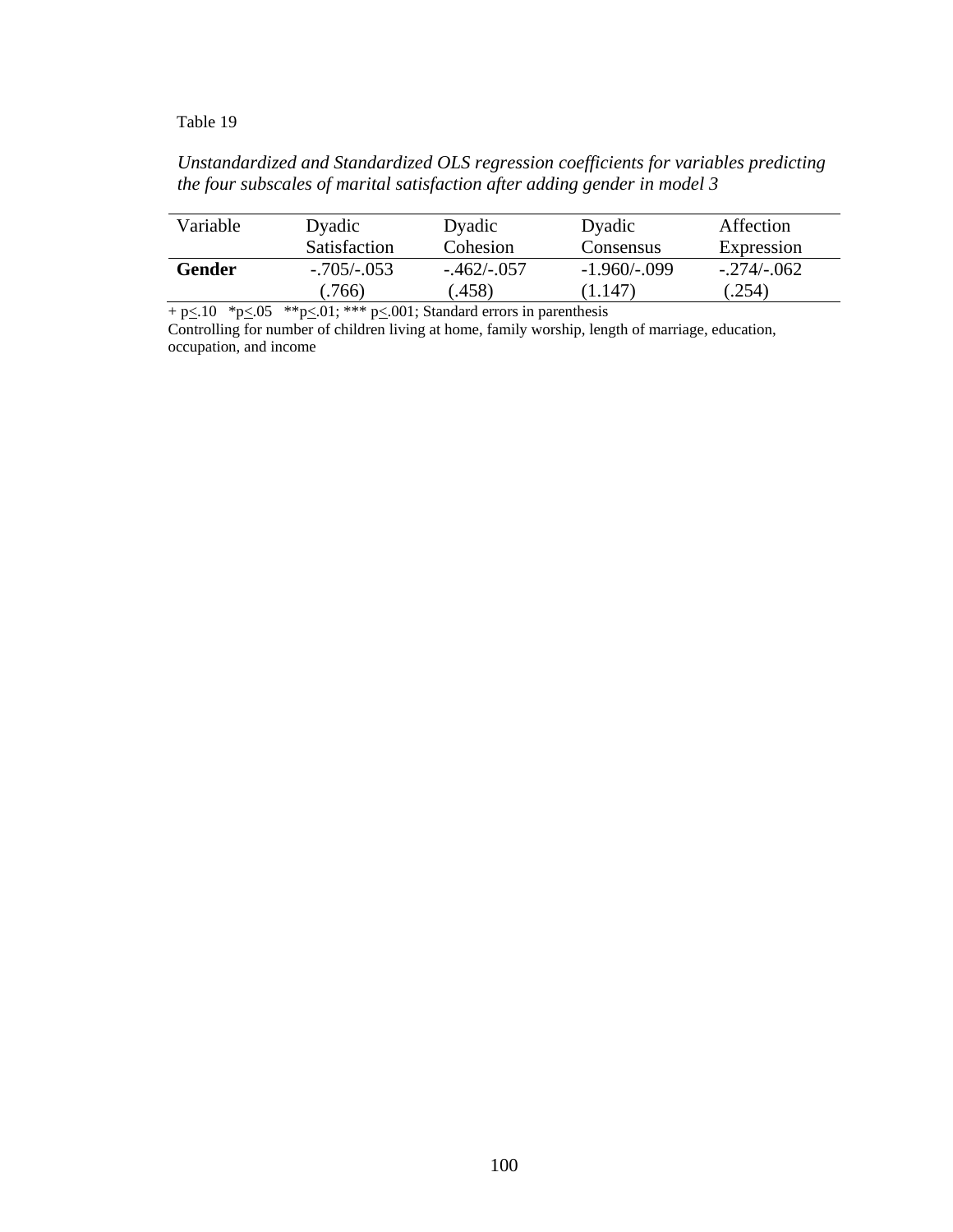## *Unstandardized and Standardized OLS regression coefficients for variables predicting intimacy after adding gender in model 3*

| Variables                  | Model I                  | Model II                 | Model III                |
|----------------------------|--------------------------|--------------------------|--------------------------|
| Number of children at home | $-.788/-036(1.380)$      | $-.438/-.020(1.369)$     | $-.528/-.024(1.366)$     |
| <b>Family worship</b>      | $3.652/.122(1.703)$ *    | $2.983/.100(1.697) +$    | $3.189/0.107(1.697) +$   |
| <b>Length of Marriage</b>  |                          |                          |                          |
| 5-10 years                 | $-5.551/-102(3.708)$     | $-4.064/-075(3.677)$     | $-4.192/-077(3.667)$     |
| $11-15$ years              | $-12.046/-195(4.224)$ ** | $-12.010/-194$ (4.221)** | $-12.168/-197(4.210)$ ** |
| $16-20$ years              | $-11.028/-124(5.531)$ *  | $-11.471/-129(5.528)$ *  | $-12.176/-137(5.529)$ *  |
| 21 years and above         | $-2.910/-036(5.447)$     | $-2.268/-028(5.403)$     | $-2.552/-031(5.390)$     |
| 1-4 years (Omitted)        |                          |                          |                          |
| <b>Education</b>           |                          | $3.214/0.149(1.318)$ *   | $3.134/0.145(1.315)$ *   |
| Occupation                 |                          | $-.488/-.034(.793)$      | $-.810/-057(.814)$       |
| <b>Income</b> (in Pula)    |                          |                          |                          |
| 100,310 to 175,000         |                          | $-6.777/0.96(4.159) +$   | $-6.402/-091(4.153)$     |
| 180,000 to 250,000         |                          | .123/.002(3.989)         | $-.131/-.002(3.980)$     |
| 253,000 to 325,000         |                          | 4.928/.059 (5.102)       | 4.025/0.048(5.116)       |
| 333,000 and above          |                          | 2.713/.037 (4.464)       | $-4.717/-0.95(2.855) +$  |
| 0 to 100,000 (Omitted)     |                          |                          |                          |
| Gender                     |                          |                          | .029/.002 (1.562)        |
| Constant                   | 124.109                  | 117.669                  | 126.833                  |
| R square                   | .049                     | .099                     | .107                     |
| Adjusted R square          | .030                     | .063                     | .068                     |
| R square change            | .049                     | .050                     | .008                     |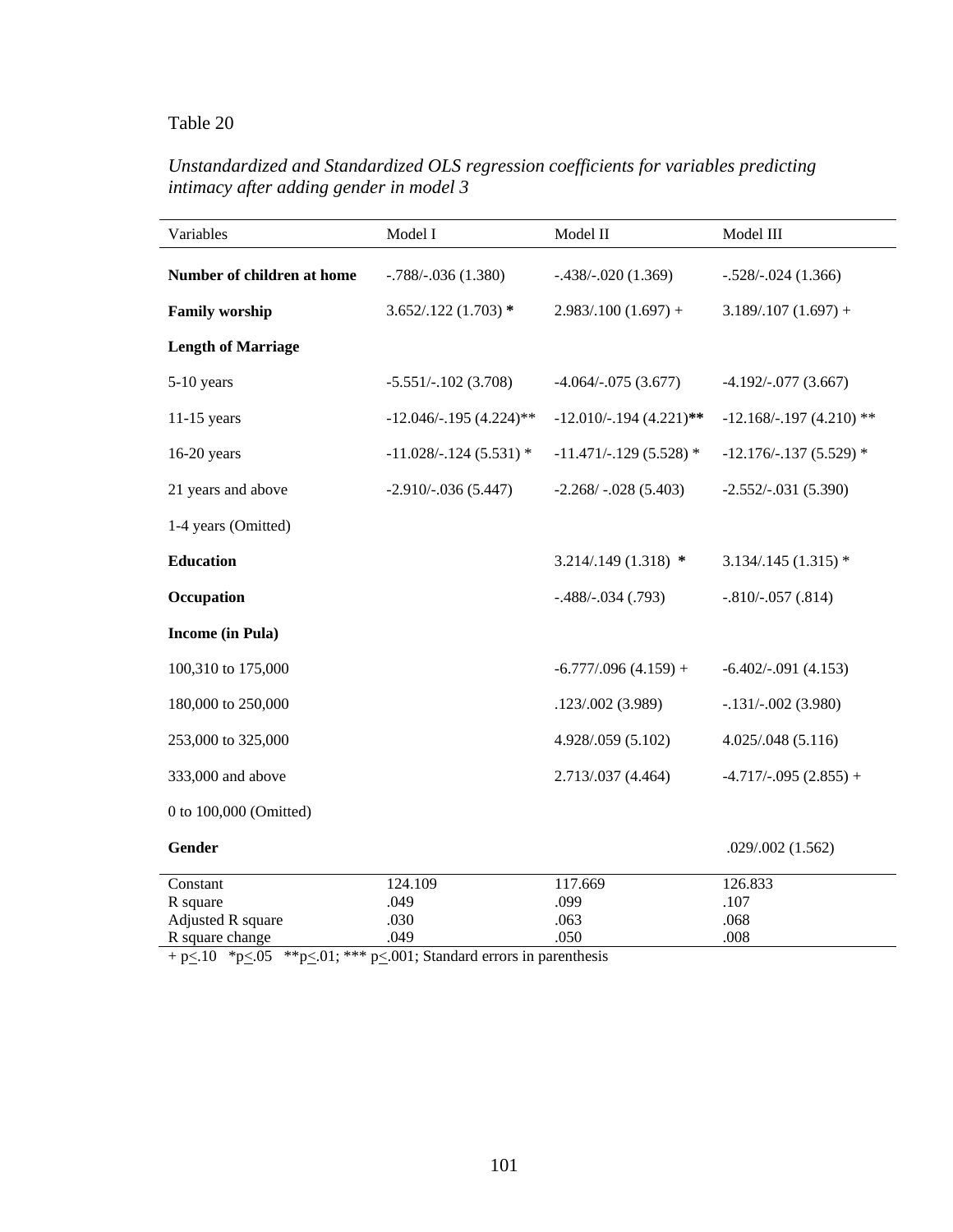*Unstandardized and Standardized OLS regression coefficients for variables predicting the five subscales of intimacy after adding gender in model 3* 

| Variable | Emotional     | Social      | Sexual          | Intellectual | Recreational |
|----------|---------------|-------------|-----------------|--------------|--------------|
|          | Intimacy      | Intimacy    | Intimacy        | Intimacy     | Intimacv     |
| Gender   | $-1.052/-103$ | $-326/-043$ | $-429$ / $-043$ | $-758/0.081$ | $-852/-098$  |
|          | $.595 +$      | .439)       | .581)           | .544         | $(.494) +$   |

 $+$  p $<$ .10  $*$  p $<$ .05  $*$  $*$  p $<$ .01;  $*$  $*$  $*$  p $<$ .001; Standard errors in parenthesis Controlling for number of children living at home, family worship, length of marriage, education, occupation, and income

#### **Hypothesis 5**

Hypothesis five predicted that age and gender would have an interaction effect on marital satisfaction and intimacy after controlling for number of children, religion, occupation, education, length of marriage and household income. The analyses were the same as for other hypotheses except that in these analyses attention was paid to the interaction of age and gender on marital satisfaction and initimacy.

 The Tables 22 through 25 show that the interation between age and gender is not significant in accounting for differences in levels of marital satisfaction and ntimacy. The interaction of age and gender is also not statistically significant across all the subscales of marital satisfaction and intimacy except for recreational intimacy where it is negatively significant (at .05 level). The results suggest that younger males are more likely to report lower levels of recreational intimacy than their female counterparts.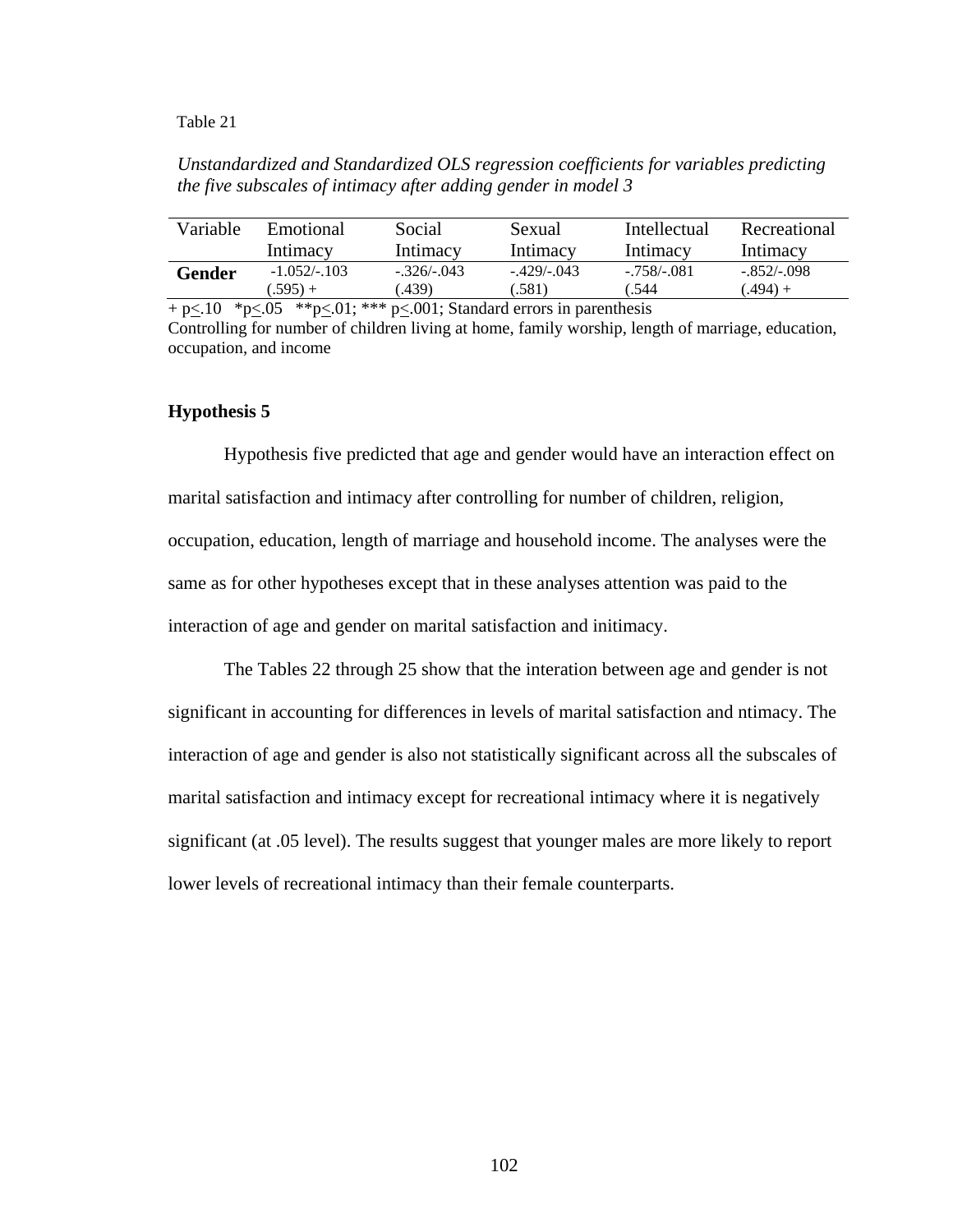# *Unstandardized and Standardized OLS regression coefficients for variables predicting marital satisfaction after adding the interaction of age and gender*

| Variables                                         | Model I                 | Model II                  | Model III               |
|---------------------------------------------------|-------------------------|---------------------------|-------------------------|
| Number of children at home                        | $-1.341/-077(1.090)$    | $-1.059/-061(1.080)$      | $-.638/-.037(1.108)$    |
| <b>Family worship</b><br>$4.637/0.194(1.346)$ *** |                         | 4.109/.172 (1.339) **     | $4.049/169(1.336)$ **   |
| <b>Length of Marriage</b>                         |                         |                           |                         |
| 5-10 years                                        | $-4.734/-108$ (2.930)   | $-3.533/-081(2.901)$      | $-2.458/-0.56(2.968)$   |
| $11-15$ years                                     | $-9.788/-198(3.338)$ ** | $-9.980/-0.202(3.330)$ ** | $-7.979/-161$ (3.544) * |
| $16-20$ years                                     | $-3.190/-045(4.371)$    | $-3.824/-054(4.362)$      | $-1.266/-018(4.628)$    |
| 21 years and above                                | $-1.056/-016(4.304)$    | $-.478/-007(4.263)$       | 2.999/.046 (4.762)      |
| 1-4 years (Omitted)                               |                         |                           |                         |
| <b>Education</b>                                  |                         | $2.068/120(1.040)$ *      | $2.042/118(1.037)$ *    |
| Occupation                                        |                         | $-.334/-029(.625)$        | $-.502/-.044(.632)$     |
| <b>Income</b> (in Pula)                           |                         |                           |                         |
| 100,310 to 175,000                                |                         | $-5.693/0.101(3.281) +$   | $-5.686/-101(3.272) +$  |
| 180,000 to 250,000                                |                         | $-.256/-.005(3.147)$      | $-.469/-009(3.142)$     |
| 253,000 to 325,000                                |                         | 4.987/.075 (4.025)        | 4.702/.071 (4.018)      |
| 333,000 and above                                 |                         | 4.755/.082 (3.522)        | 4.306/.074 (3.523)      |
| 0 to 100,000 (Omitted)                            |                         |                           |                         |
| Interaction of age and gender                     |                         |                           | $-1.005/-114(.620)$     |
| Constant                                          | 113.160                 | 108.757                   | 11.599                  |
| R square<br>Adjusted R square                     | .073<br>.055            | .125<br>.089              | .132<br>.094            |
| R square change                                   | .073                    | .052                      | .008                    |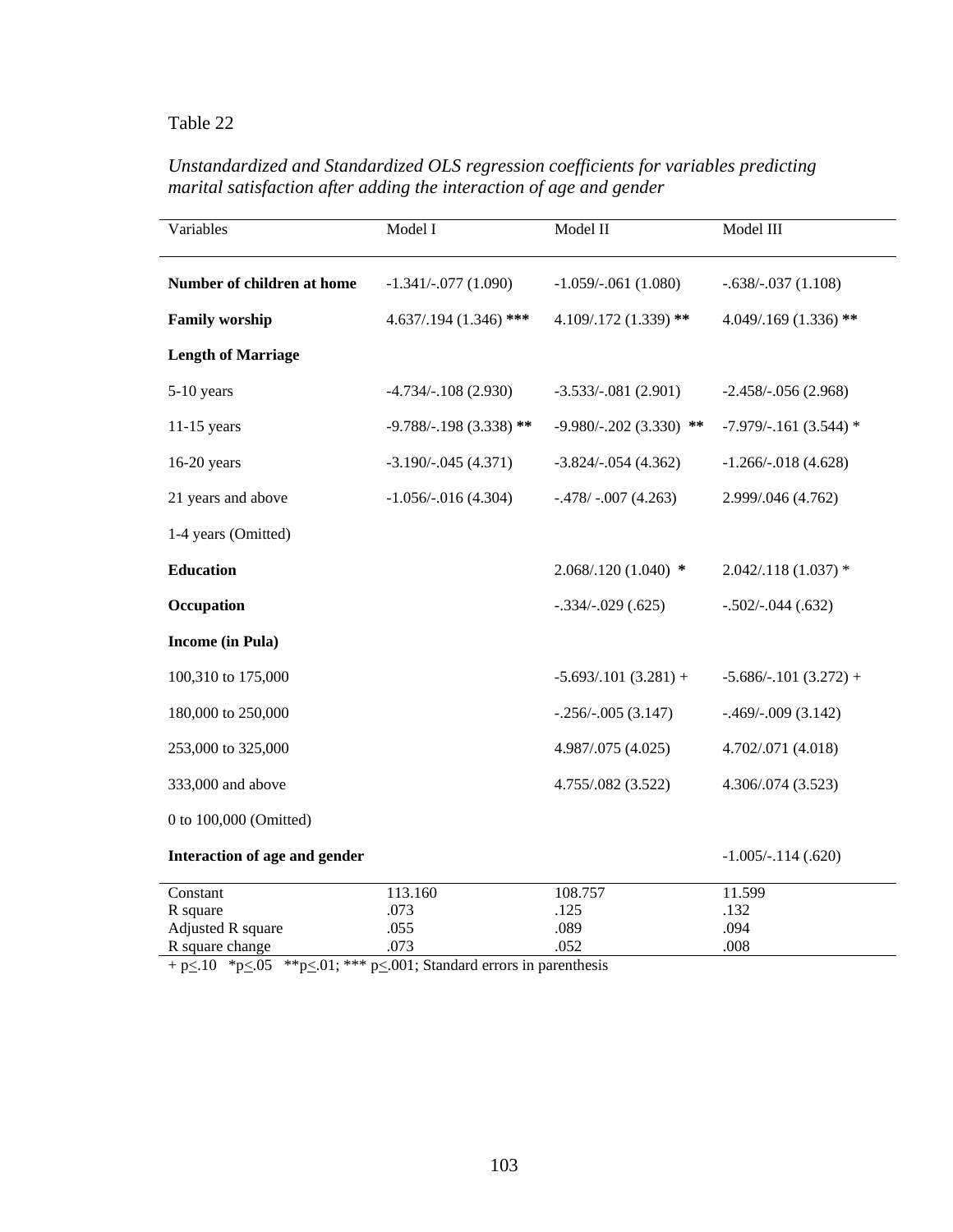### *Unstandardized and Standardized OLS regression coefficients for variables predicting the four subscales of marital satisfaction after adding the interaction of age and gender*

| Variable            | Dyadic              | Dyadic        | Dyadic        | Affection  |
|---------------------|---------------------|---------------|---------------|------------|
|                     | <b>Satisfaction</b> | Cohesion      | Consensus     | Expression |
| <b>Interaction-</b> | $-.328/-.112$       | $-.189/-.105$ | $-.491/-.111$ | .003/.003  |
| Age & Gender        | (.210)              | (126)         | (.316)        | (.070)     |

 $+$  p $\leq$ .10  $*$  p $\leq$ .05  $*$  $*$  p $\leq$ .01;  $*$  $*$  $*$  p $\leq$ .001; Standard errors in parenthesis

Controlling for number of children living at home, family worship, length of marriage, education, occupation, and income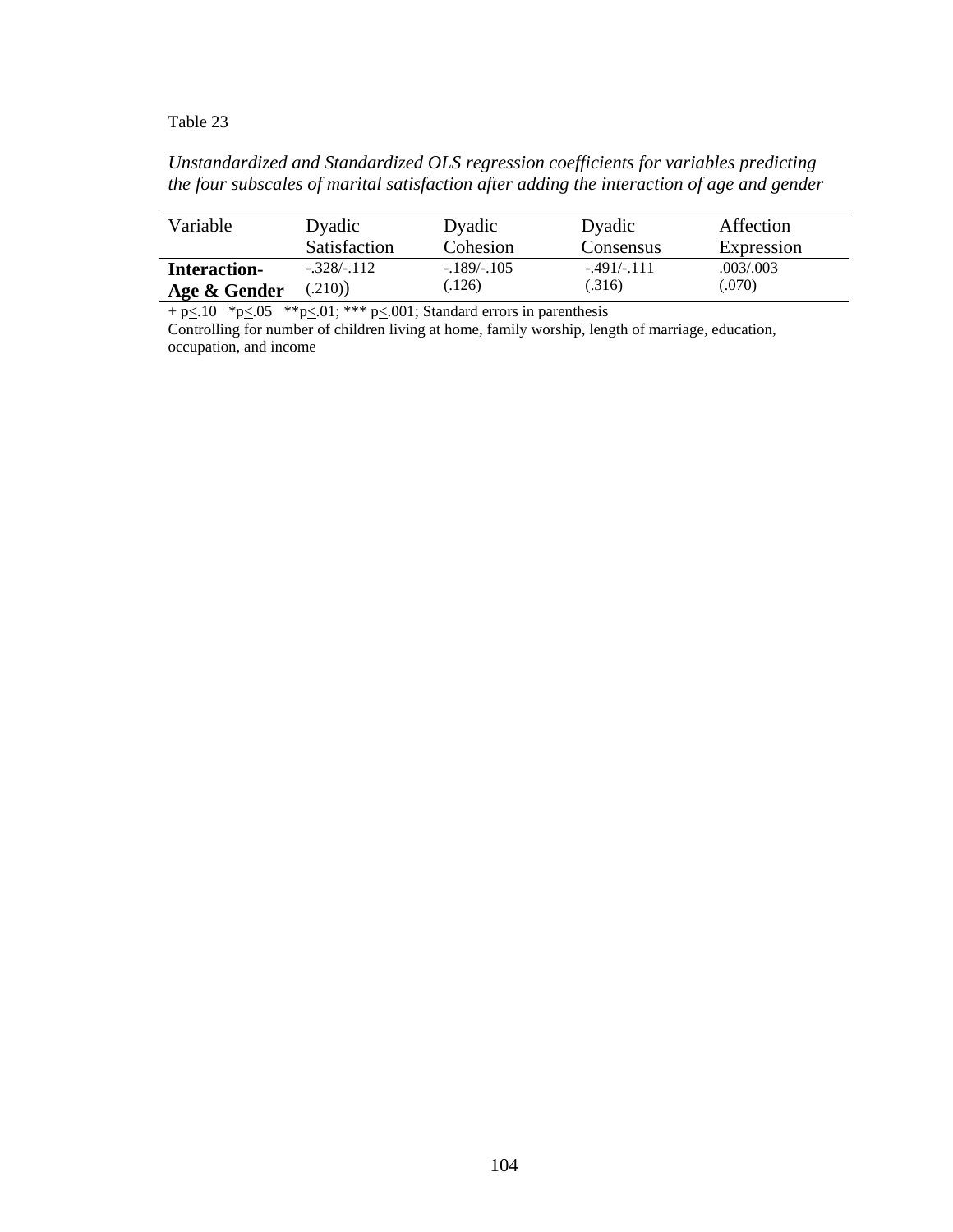# *Unstandardized and Standardized OLS regression coefficients for variables predicting intimacy after adding the interaction of age and gender*

| Variables                     | Model I                  | Model II                 | Model III              |
|-------------------------------|--------------------------|--------------------------|------------------------|
| Number of children at home    | $-.788/-036(1.380)$      | $-.438/-020(1.369)$      | .116/.005(1.404)       |
| <b>Family worship</b>         | $3.652/.122(1.703)*$     | $2.983/.100(1.697) +$    | $2.904/0.097(1.693) +$ |
| <b>Length of Marriage</b>     |                          |                          |                        |
| $5-10$ years                  | $-5.551/-102$ (3.708)    | $-4.064/-075(3.677)$     | $-2.650/-049(3.760)$   |
| $11-15$ years                 | $-12.046/-195(4.224)$ ** | $-12.010/-194$ (4.221)** | $-9.376/-152(4.490)$ * |
| 16-20 years                   | $-11.028/-124(5.531)$ *  | $-11.471/-129$ (5.528) * | $-8.102/-0.91(5.863)$  |
| 21 years and above            | $-2.910/-036(5.447)$     | $-2.268/-028(5.403)$     | 2.309/.028 (6.033)     |
| 1-4 years (Omitted)           |                          |                          |                        |
| <b>Education</b>              |                          | $3.214/.149(1.318)$ *    | $3.180/.148(1.314)*$   |
| Occupation                    |                          | $-.488/-.034(.793)$      | $-.709/-050(.801)$     |
| <b>Income</b> (in Pula)       |                          |                          |                        |
| 100,310 to 175,000            |                          | $-6.777/0.96(4.159) +$   | $-6.767/-0.96(4.146)$  |
| 180,000 to 250,000            |                          | .123/.002 (3.989)        | $-.158/-002(3.980)$    |
| 253,000 to 325,000            |                          | 4.928/.059 (5.102)       | 4.551/.055 (5.091)     |
| 333,000 and above             |                          | 2.713/.037 (4.464)       | 2.121/.029 (4.464)     |
| 0 to 100,000 (Omitted)        |                          |                          |                        |
| Interaction of age and gender |                          |                          | $-1.323/-120(.786)$    |
| Constant                      | 124.109                  | 117.669                  | 121.410                |
| R square<br>Adjusted R square | .049<br>.030             | .099<br>.063             | .108<br>.068           |
| R square change               | .049                     | .050                     | .009                   |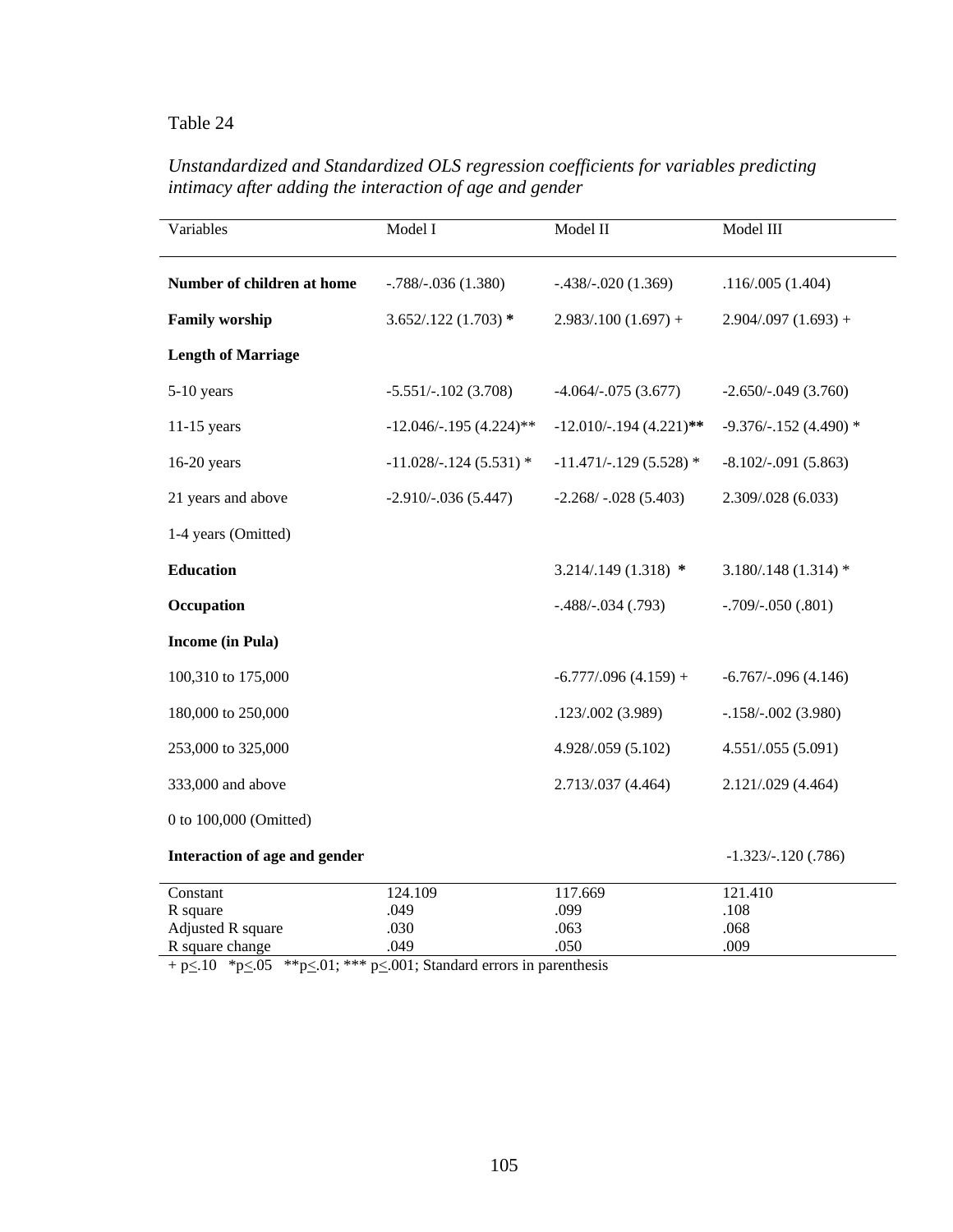### *Unstandardized and Standardized OLS regression coefficients for variables predicting the five subscales of intimacy after adding the interaction of age and gender*

| Variable                                         | Emotional              | Social                 | Sexual                  | Intellectual           | Recreational                |
|--------------------------------------------------|------------------------|------------------------|-------------------------|------------------------|-----------------------------|
|                                                  | Intimacy               | Intimacy               | Intimacy                | Intimacy               | Intimacy                    |
| <b>Interaction-</b><br>Age $\&$<br><b>Gender</b> | $-.243/-.107$<br>.164) | $-.069/-041$<br>(.121) | $-.317/-.142$<br>(.159) | $-.102/-049$<br>(.150) | $-.317/-.164$<br>$(.135)$ * |

 $+$  p $\leq$ .10  $*$  p $\leq$ .05  $*$  $*$  p $\leq$ .01;  $*$  $*$  p $\leq$ .001; Standard errors in parenthesis

Controlling for number of children living at home, family worship, length of marriage, education, occupation, and income

#### **Hypothesis 6**

Hypothesis six stated that gender role attitudes would be the most significant predictor of marital satisfaction as compared to other main independent variables such as spousal support, age and gender. In these analyses the four main independent variables, age, gender, spousal support and gender role attitudes are all entered at the same time in the third model to assess their impact on marital satisfaction while controlling for parenting, religion, employment status, education, length of marriage and household income as in the previous analyses.

Tables 26 and 27 present the results of how age, gender, spousal support and gender role attitudes contribute to the variance in the levels of marital satisfaction and its four subscales. As in the previous analyses, age, gender and gender role attitudes are not significant predictors of marital satisfaction. Only spousal support is positively significant in predicting marital satisfaction (at .001 level). That is, higher levels of spousal support are associated with increased levels of marital satisfaction. This suggests that spousal support is the most influencial predictor of marital satisfaction when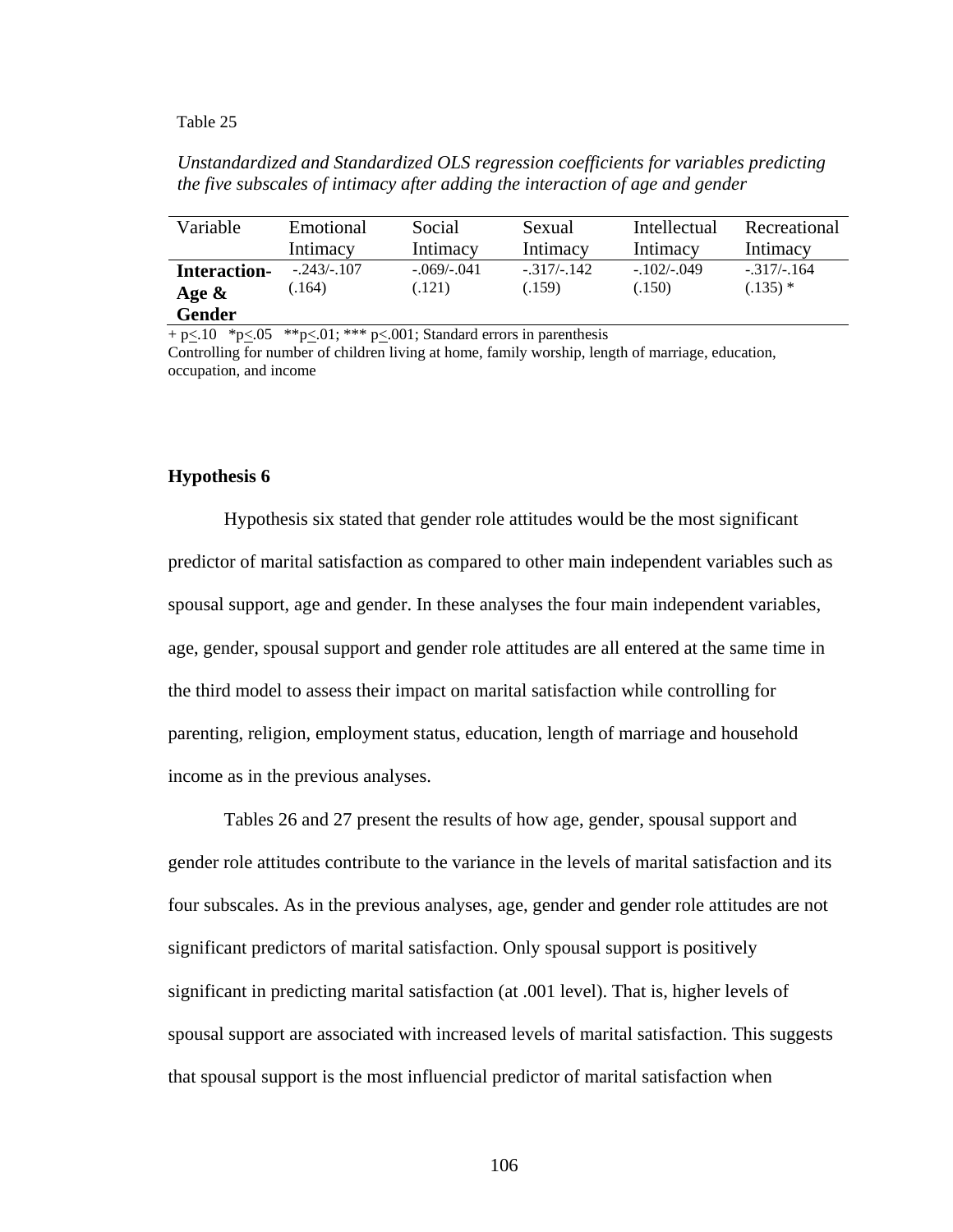compared to age, gender and gender role attitudes. As for the four subscales of marital satisfaction: gender is not significant in any of the four subscales; age is positively significant (at .05 level) in prediciting affection expression; spousal support is positively significant across all four subscales; and gender role attitudes is marginally positively significant for dyadic satisfaction.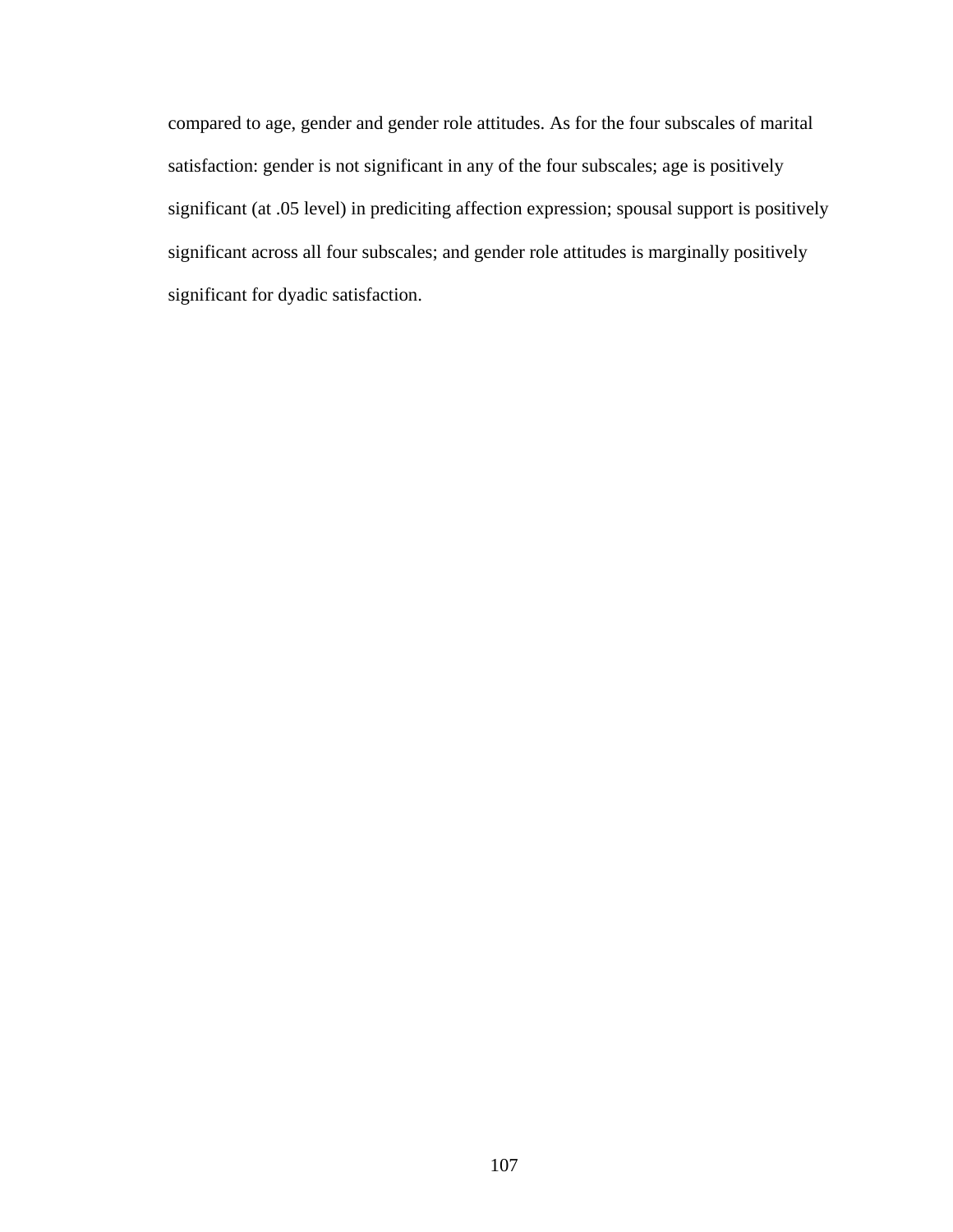# *Unstandardized and Standardized OLS regression coefficients for age, gender, spousal support and gender role attitudes in predicting marital satisfaction*

| Variables                     | Model I                  | Model II                  | Model III             |
|-------------------------------|--------------------------|---------------------------|-----------------------|
| Number of children at home    | $-1.341/-077(1.090)$     | $-1.059/-061(1.080)$      | $-.725/-.042(.760)$   |
| <b>Family worship</b>         | $4.637/0.194(1.346)$ *** | 4.109/.172 (1.339) **     | 1.978/.083 (.896) *   |
| <b>Length of Marriage</b>     |                          |                           |                       |
| $5-10$ years                  | $-4.734/-108$ (2.930)    | $-3.533/-081(2.901)$      | $-.526/-.012(1.999)$  |
| $11-15$ years                 | $-9.788/-198(3.338)$ **  | $-9.980/-0.202(3.330)$ ** | $-3.928/-079(2.442)$  |
| $16-20$ years                 | $-3.190/-045(4.371)$     | $-3.824/-054(4.362)$      | .644/.009(3.240)      |
| 21 years and above            | $-1.056/-016(4.304)$     | $-.478/-007(4.263)$       | 1.586/.024 (3.381)    |
| 1-4 years (Omitted)           |                          |                           |                       |
| <b>Education</b>              |                          | $2.068/0.120(1.040)$ *    | .648/.038(.692)       |
| Occupation                    |                          | $-.334/-029(.625)$        | $-.166/-.015(.425)$   |
| <b>Income</b> (in Pula)       |                          |                           |                       |
| 100,310 to 175,000            |                          | $-5.693/0.101(3.281) +$   | $-2.638/-047(2.167)$  |
| 180,000 to 250,000            |                          | $-.256/-.005(3.147)$      | $3.447/062(2.074) +$  |
| 253,000 to 325,000            |                          | 4.987/.075 (4.025)        | 4.146/.062 (2.656)    |
| 333,000 and above             |                          | 4.755/.082 (3.522)        | 4.702/.081 (2.331) *  |
| 0 to 100,000 (Omitted)        |                          |                           |                       |
| Age                           |                          |                           | .317/.021 (.872)      |
| Gender                        |                          |                           | $-.148/-004(1.632)$   |
| <b>Spousal Support</b>        |                          |                           | 2.058/.735 (.106) *** |
| <b>Gender Role Attitudes</b>  |                          |                           | .081/.024(.132)       |
| Constant                      | 113.160                  | 108.757                   | 51.450                |
| R square<br>Adjusted R square | .073<br>.055             | .125<br>.089              | .629<br>.609          |
| R square change               | .073                     | .052                      | .505                  |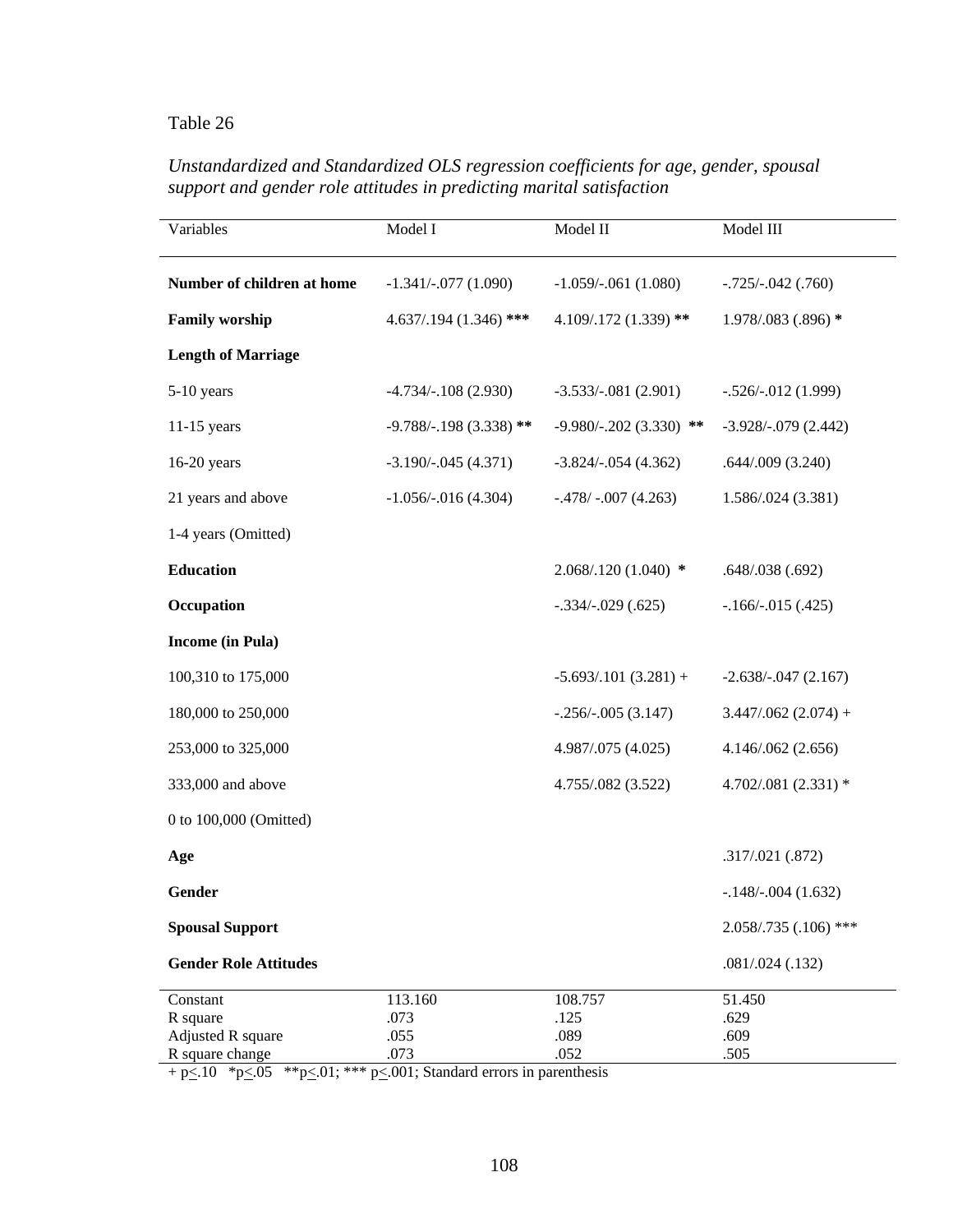*Unstandardized and Standardized OLS regression coefficients for age, gender, spousal support and gender role attitudes in predicting the four subscales of marital satisfaction* 

| Variable                               | Dyadic                     | Dyadic                    | Dyadic                    | Affection                 |
|----------------------------------------|----------------------------|---------------------------|---------------------------|---------------------------|
|                                        | Satisfaction               | Cohesion                  | Consensus                 | Expression                |
| Age                                    | $-.087/-017(.333)$         | $-.092/-029(.219)$        | .266/.035(.508)           | $.229/.134(.117)*$        |
| Gender                                 | .045/.003(.622)            | $-.034/-004(.410)$        | $-.353/-.018(.950)$       | .194/.044(.218)           |
| <b>Spousal Support</b>                 | .617/0.662<br>$(.040)$ *** | .324/.566<br>$(.027)$ *** | .923/.657<br>$(.061)$ *** | .194/.619<br>$(.014)$ *** |
| <b>Gender Role</b><br><b>Attitudes</b> | $.084/074(.050) +$         | .006/.008(.033)           | .000/000(.077)            | $-.007/-019(.018)$        |

 $+$  p $\leq$ .10  $*$  p $\leq$ .05  $*$  $*$  p $\leq$ .01;  $*$  $*$  $*$  p $\leq$ .001; Standard errors in parenthesis

Controlling for number of children living at home, family worship, length of marriage, education, occupation, and income

### **Hypothesis 7**

Hypothesis seven stated that spousal support would be the most significant predictor variable of intimacy as compared to gender role attitudes, age and gender. In these analyses, like in hypothesis 6, the four main independent variables, age, gender, role attitude and spousal support are all entered at the same time to examine their influence on intimacy after adjusting for the covariates identified in this study.

Table 28 presents the results of how age, gender, gender role spousal support attitudes contribute to the explained variance for intimacy. Like in the previous analyses, age and gender are not significant in predicting change in the levels of intimacy. Gender role attitudes are positively significant at .05 level. That is, the respondents with high scores on gender role attitudes also tend to report high levels of intimacy. Spousal support is positively significant at .001 level. This finding is consistent with the results reported above for the relationship between spousal support and marital satisfaction; high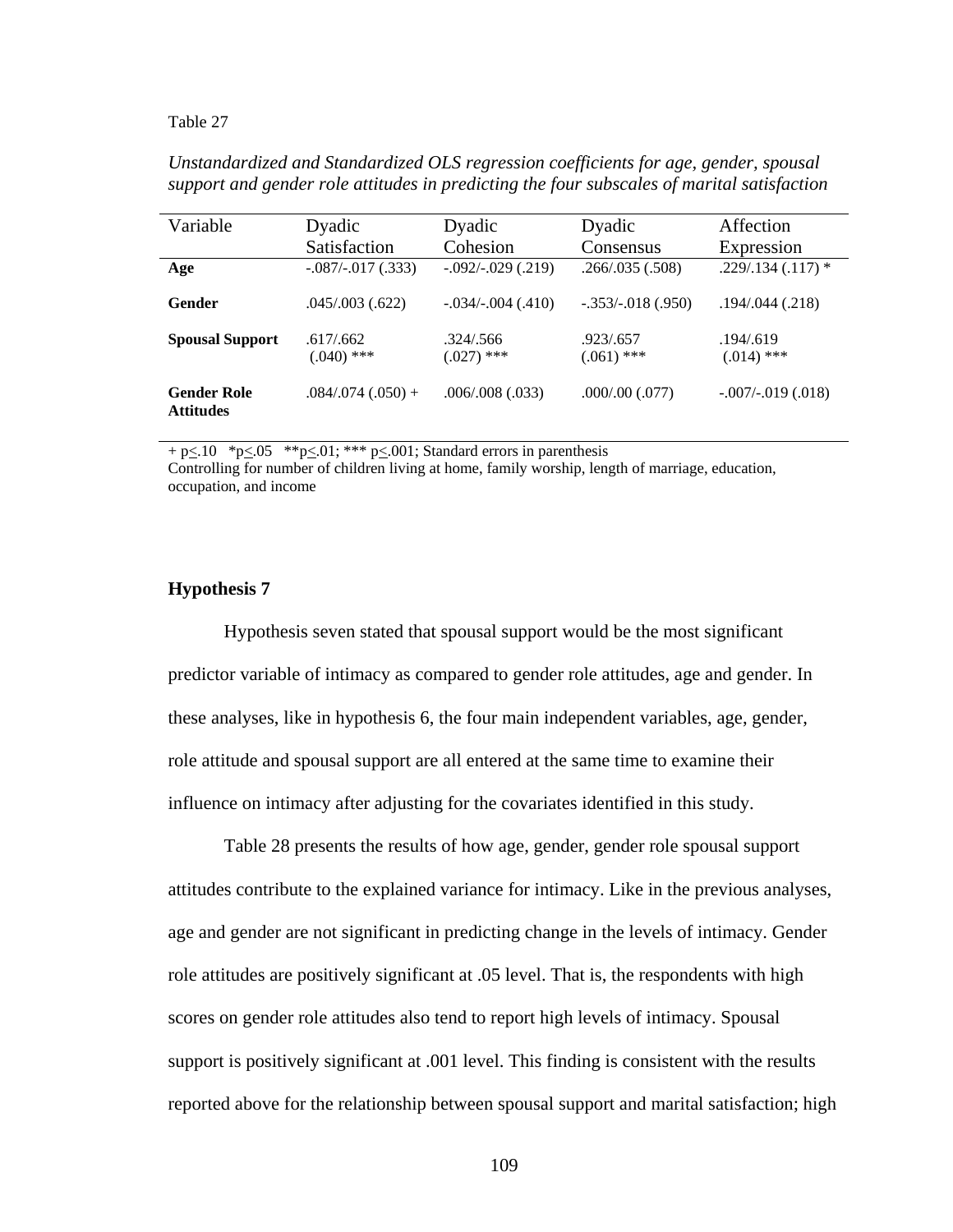levels of spousal support are associated with increase in intimacy. As for the five subscales of intimacy: age and gender are not significant; gender role attitudes is significant across five subscales except for social intimacy; spousal support is significant across all the five subscales of intimacy (at .001 level).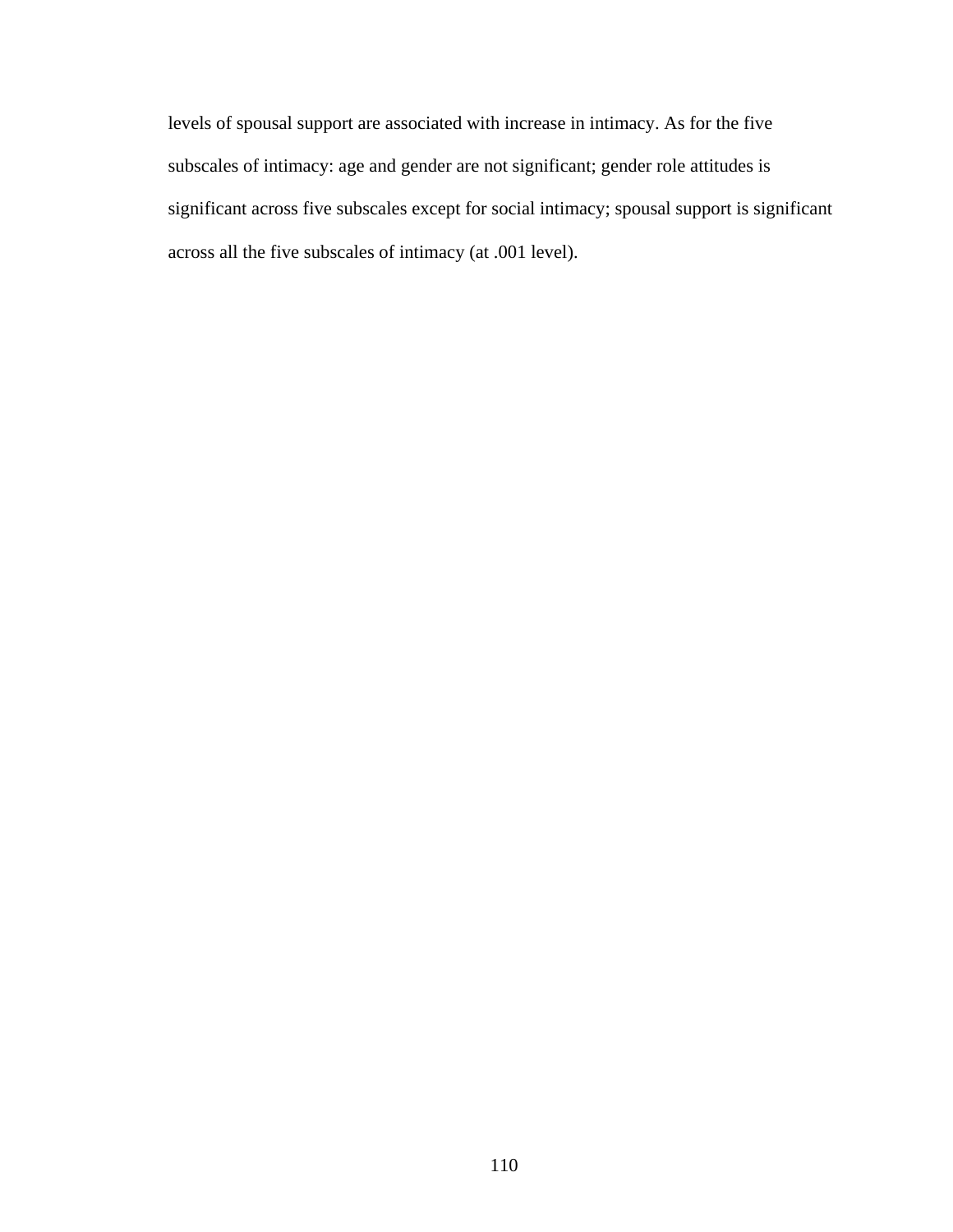# *Unstandardized and Standardized OLS regression coefficients for age, gender, gender role attitudes and spousal support in predicting intimacy*

| Variables                          | Model I                  | Model II                 | Model III             |
|------------------------------------|--------------------------|--------------------------|-----------------------|
| Number of children at home         | $-.788/-036(1.380)$      | $-.438/-.020(1.369)$     | .207/.010 (.890)      |
| <b>Frequency of family worship</b> | $3.652/.122(1.703)*$     | $2.983/.100(1.697) +$    | .384/.013 (1.049)     |
| <b>Length/duration of Marriage</b> |                          |                          |                       |
| 5-10 years                         | $-5.551/-102(3.708)$     | $-4.064/-075(3.677)$     | $-.358/-007(2.340)$   |
| $11-15$ years                      | $-12.046/-195(4.224)$ ** | $-12.010/-194$ (4.221)** | $-4.271/-084(2.858)$  |
| $16-20$ years                      | $-11.028/-124(5.531)$ *  | $-11.471/-129$ (5.528) * | $-5.402/-061(3.793)$  |
| 21 years and above                 | $-2.910/-036(5.447)$     | $-2.268/-028(5.403)$     | .330/.004 (3.958)     |
| 1-4 years (Omitted)                |                          |                          |                       |
| <b>Education</b>                   |                          | $3.214/.149(1.318)$ *    | 1.134/.053 (.810)     |
| Occupation                         |                          | $-.488/-.034(.793)$      | $-.189/-.013(.497)$   |
| <b>Income</b> (in Pula)            |                          |                          |                       |
| 100,310 to 175,000                 |                          | $-6.777/0.96(4.159) +$   | $-3.089/-044$ (2.537) |
| 180,000 to 250,000                 |                          | .123/.002(3.989)         | 4.984/.077 (2.428) *  |
| 253,000 to 325,000                 |                          | 4.928/.059 (5.102)       | 3.533/.043 (3.109)    |
| 333,000 and above                  |                          | 2.713/.037 (4.464)       | 2.042/.028 (2.729)    |
| 0 to 100,000 (Omitted)             |                          |                          |                       |
| Age                                |                          |                          | .338/.018 (1.021)     |
| Gender ( $M = 1$ , $F = 2$ )       |                          |                          | $-0.941/-019(1.910)$  |
| <b>Gender Role Attitudes</b>       |                          |                          | $.366/.086(.124)*$    |
| <b>Spousal Support</b>             |                          |                          | 2.702/.772 (.124) *** |

| Constant          | 124.109 | 117.669 | 35.767 |  |
|-------------------|---------|---------|--------|--|
| R square          | .049    | .099    | .675   |  |
| Adjusted R square | .030    | .063    | .657   |  |
| R square change   | 049     | .050    | .575   |  |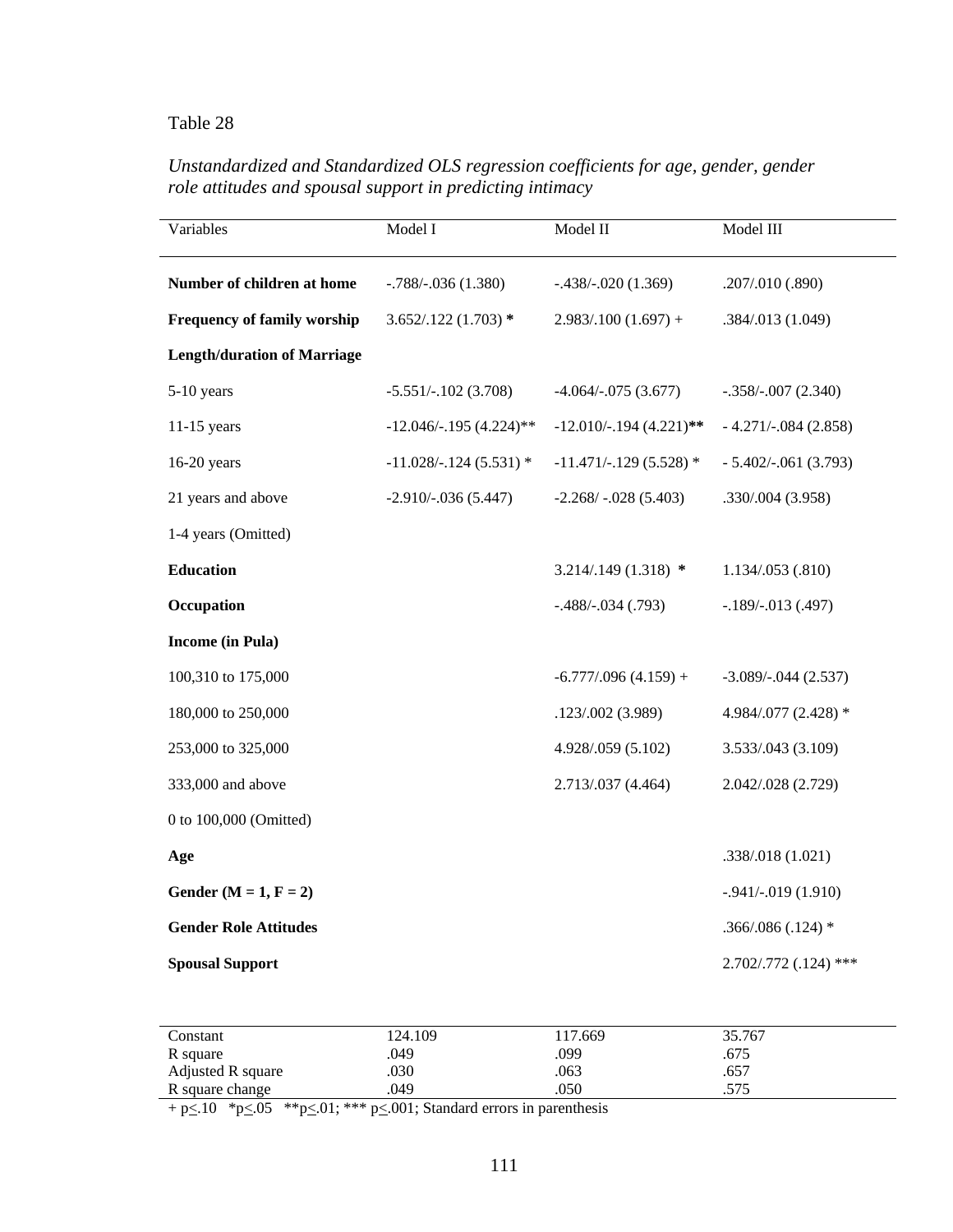| Variable         | Emotional<br>Intimacy    | Social<br>Intimacy   | Sexual<br>Intimacy      | Intellectual<br>Intimacy | Recreational<br>Intimacy |
|------------------|--------------------------|----------------------|-------------------------|--------------------------|--------------------------|
| Age              | $074/019$ (.233)         | .084/.029<br>(.217)  | $-.334/-.086$<br>(.230) | .370/.102<br>(.240)      | $-.175/-.052$<br>(.201)  |
| <b>Gender</b>    | $-.307$ . $-.030$ (.436) | .131/ .017<br>(.406) | $-.087/-009$<br>(.430)  | $-.027/-.003$<br>(.450)  | $-.424/-.049$<br>(.377)  |
| Gender           | .072/.082                |                      |                         |                          |                          |
| Role             | $(.035)$ *               | .027/0.042           | .117/.135               | .099/.123                | .061/082                 |
| <b>Attitudes</b> |                          | (.033)               | $(.035)$ ***            | $(.036)$ **              | $(.030)$ *               |
|                  | .530/.735                |                      |                         |                          |                          |
| <b>Spousal</b>   | $(.028)$ ***             | .289/.545            | .499/.704               | .420/0.634               | .423/.688                |
| <b>Support</b>   |                          | $(.026)$ ***         | $(.028)$ ***            | $(0.029)$ ***            | $(.024)$ ***             |

*Unstandardized and Standardized OLS regression coefficients for age, gender, gender role attitudes and spousal support in predicting the five subscales of intimacy* 

+  $p \leq 10$  \* $p \leq 05$  \*\* $p \leq 01$ ; \*\*\*  $p \leq 001$ ; Standard errors in parenthesis

Controlling for number of children living at home, family worship, length of marriage, education, occupation, and income

The results of this study reveal the importance of gender role attitudes and spousal support as key predictors of marital satisfaction and intimacy when compared to age and gander. That is, individuals who reported high scores in gender role attitudes and spousal support also reported high scores in marital satisfaction and intimacy and across age and gender. In addition, the results show a marginal effect of the interaction of age and gender on marital satisfaction and intimacy, with younger men reporting less emotional and recreational intimacy as compared to their counterparts.

Exploratory analyses were carried out with age recoded into two and three categories. For instance, age was first recoded into young couples (ages22 to 40), middle age couples (ages 41 to 59), and older couples (ages 41 to 66), and also recoded into older couples (ages 60 plus) and others (all those who were less than 60 years old), and still age was not found to be significant for both outcome variables and their subscales. Three more exploratory analyses were carried out and age was recoded into the following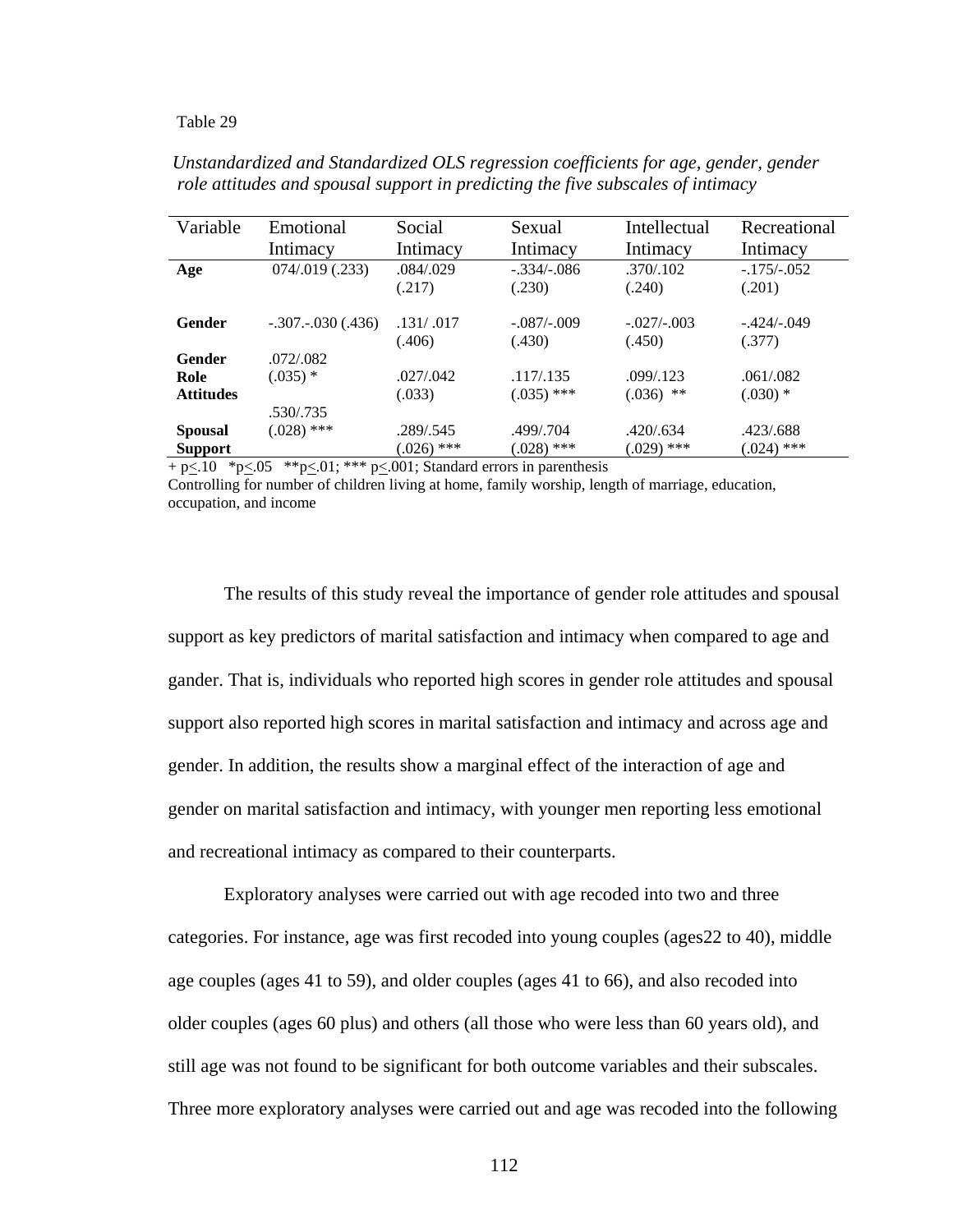categories: (i) Three categories (ages 22-30, 31-40 and 41-66), and the results were statistically significant for the overall scale of marital satisfaction and for dyadic consensus. (ii) Two categories, ages 22 to 40 (young couples) and older couples (41 to 66), and the results showed marginal significance for marital satisfaction and statistically significant for dyadic consensus. (iii) Additionally, two groups, middle age couples (ages 41 to 59) and others (ages 22 to 40 and 60 to 66), and the results indicated a negative and marginal significance for marital satisfaction and statistically significant for dyadic consensus.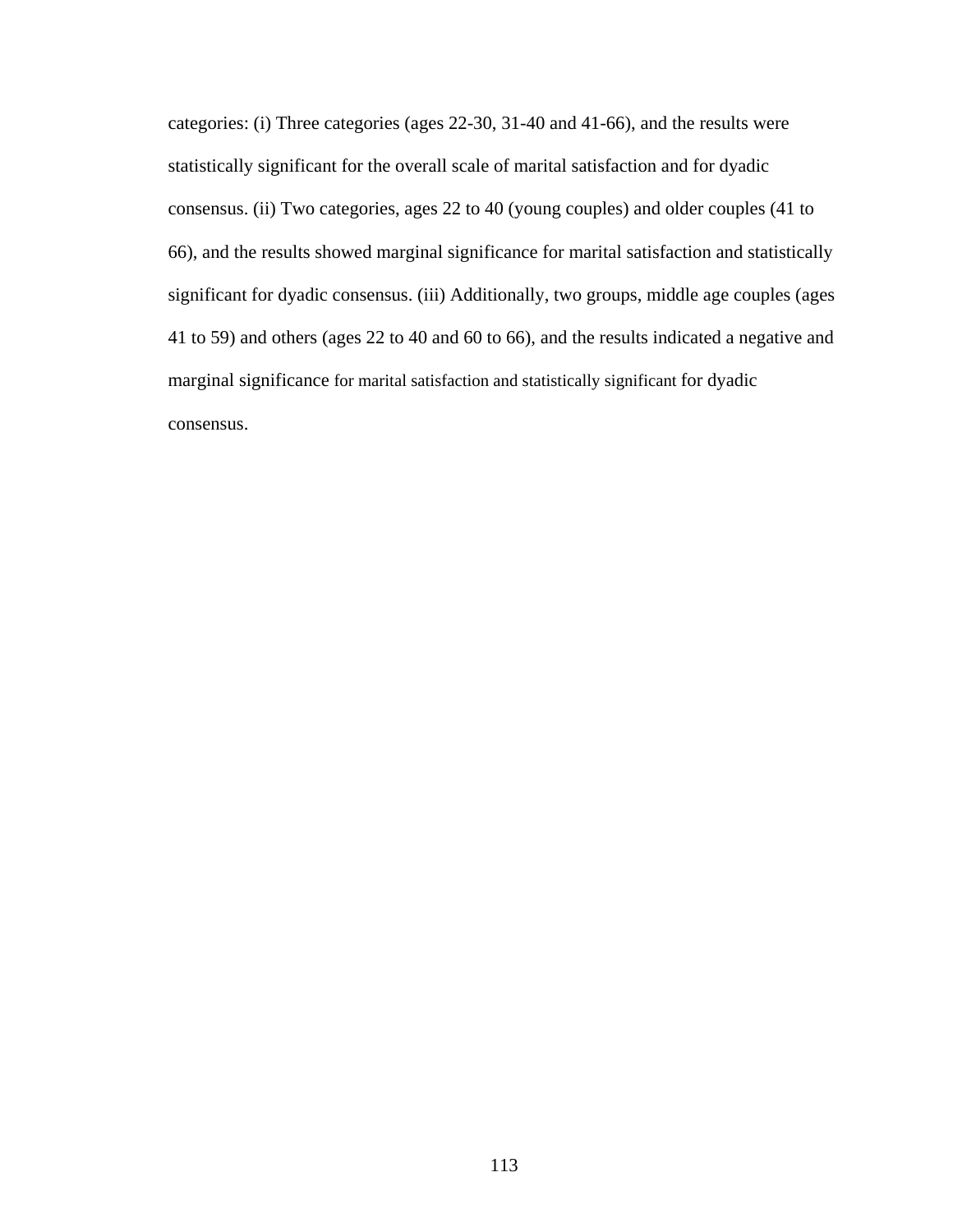#### **Discussion and Implications**

### **Discussion**

This study explored the factors that are important predictors of marital satisfaction and intimacy in Botswana, an African country that is confronted by the challenges of industrialization and urbanization which impact the African philosophy of life and relationships. The empirical literature suggests that marital relationship in developing countries, such as Botswana, seem to turn to be similar to those of developed countries. This study is important as it examined known predictors of marital satisfaction and intimacy in developed countries within contexts of urbanization, industrialization and African world view. There is an emphasis on embracing family and a valuing of societal support within the framework of living in community/kinship with one other. Specifically, this study examined how gender role attitudes, spousal support, age and gender predicted marital satisfaction and intimacy in Botswana after adjusting important confounding factors such as number of children, religion, occupation, education, length of marriage and household income.

The results of this study are quite interesting, with some surprises, as they support or not support the hypotheses. Thus, the findings highlight similarities and differences in terms of predictor variables of marital satisfaction and intimacy in Botswana as compared to what the literature from developed countries and elsewhere have identified as the key contributors to these relationship.

The first hypothesis predicted that gender role attitudes would be positively associated with marital satisfaction and intimacy after controlling for number of children,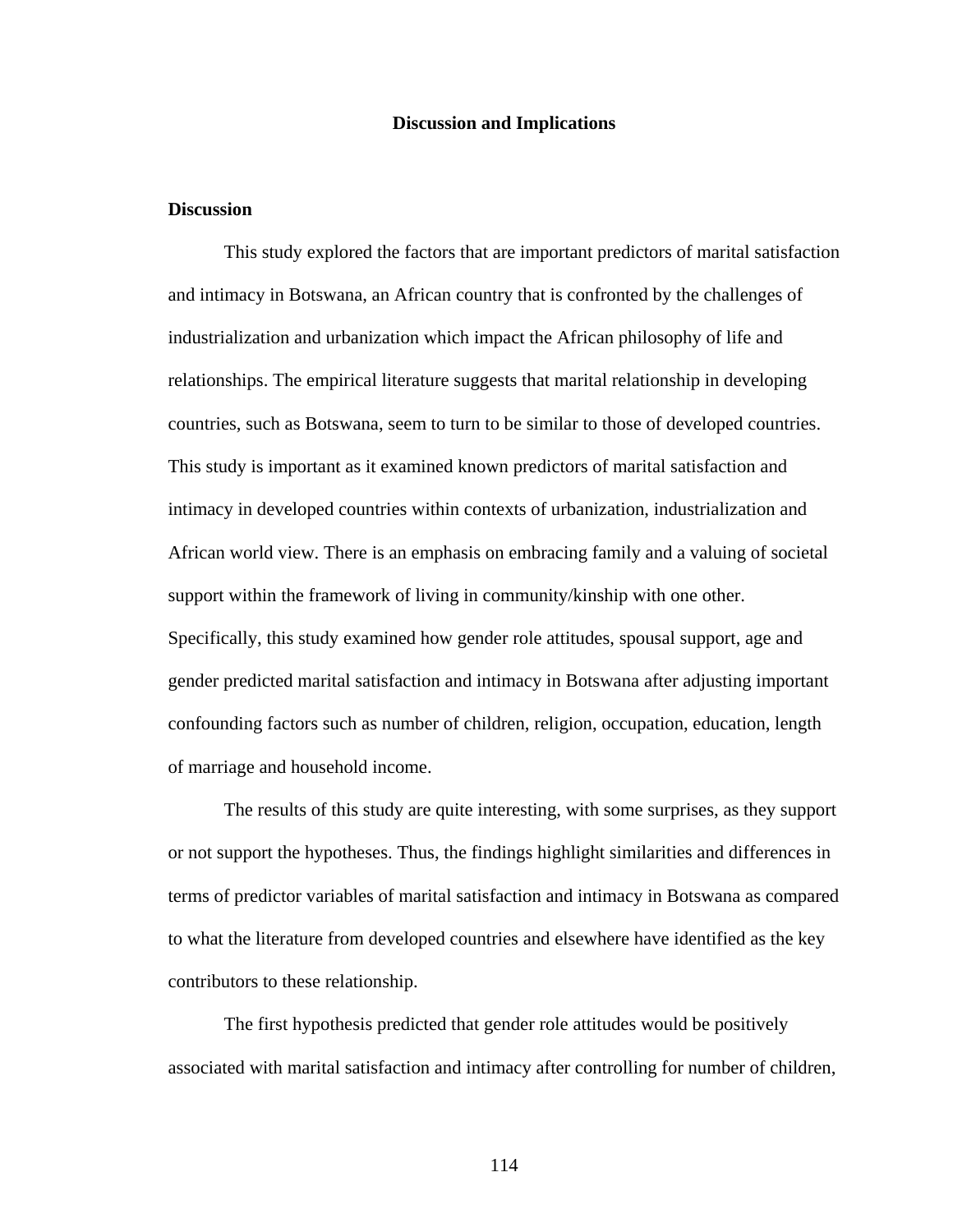religion, occupation, education, length of marriage and household income. This hypothesis was supported for both marital satisfaction and intimacy, though more so for intimacy than for marital satisfaction. Gender role attitudes is statistically significant in the overall scale of intimacy and in all the subscales of intimacy while for marital satisfaction is marginally significant for the overall scale and only statistically significant in one subscale, dyadic satisfaction.

These findings suggest that what makes gender role attitudes to be related to marital satisfaction is the presence of the dyadic satisfaction subscale in marital satisfaction. The dyadic satisfaction describes the marital relationship in terms of closeness, bonding, understanding each other while other subscales assess how couples experience consensus and express affection. Hence, in this sample, as far as gender role attitudes are concerned, those who feel equal in a relationship tend to experience emotional, social, sexual, intellectual and recreational closeness. Thus, feeling equal in a relationship seems to bring contentment in areas of intimacy but not necessarily in the areas of marital satisfaction that deal with how to express affection and making decisions together.

The literature suggests that the more couples support and practice egalitarian attitudes the higher levels of marital satisfaction and intimacy would be. This indicates that the higher the scores of gender role attitudes (supportive of egalitarian versus traditional gender roles) the higher the scores of marital satisfaction and intimacy. While some may argue that most Africans would support traditional gender role attitudes, which would more likely predict marital satisfaction and intimacy, the results show otherwise. This sample shows that this African sample is rather more egalitarian than it is traditional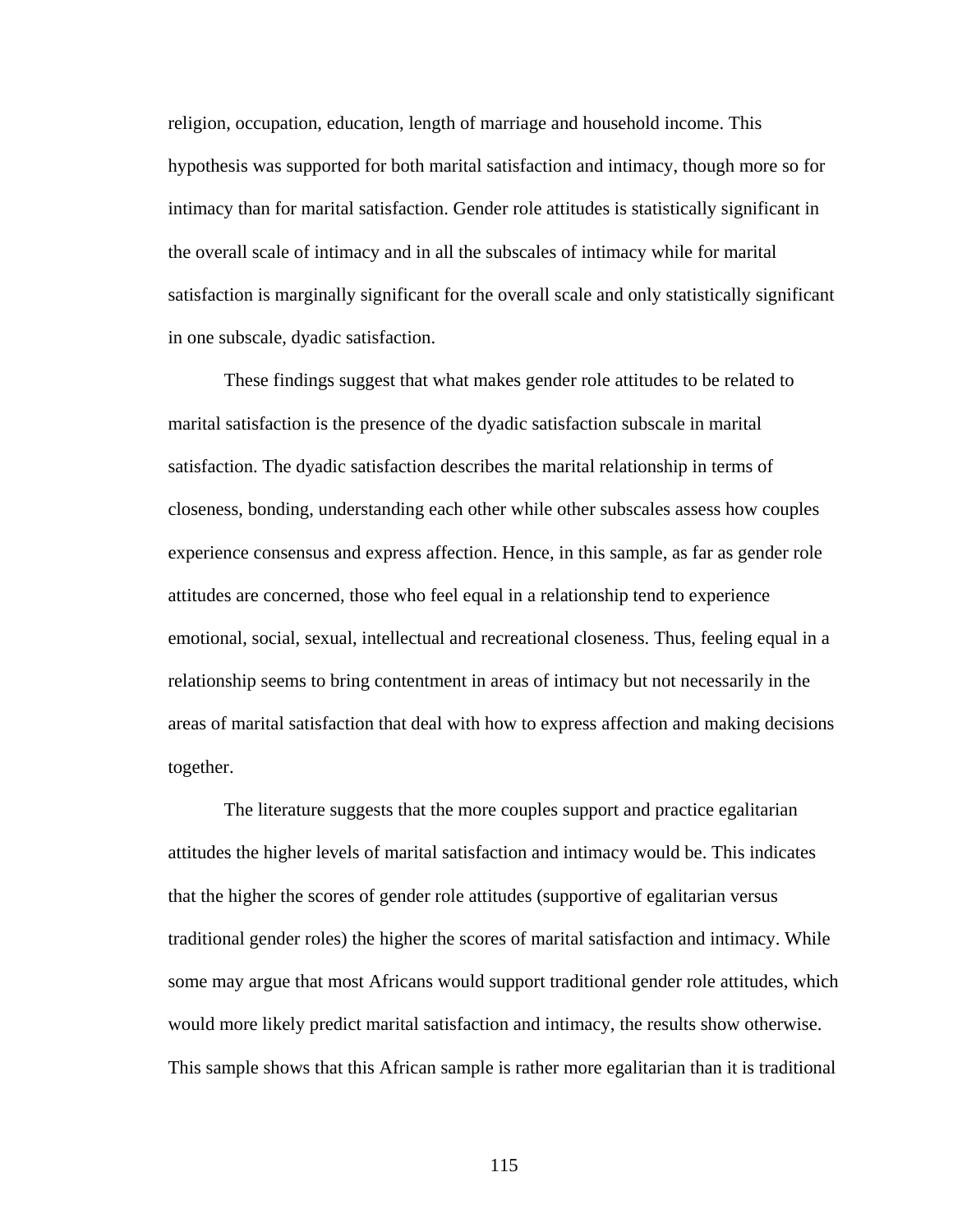and that egalitarian attitudes are more likely to determine couples' marital happiness and closeness. These findings appear to be a departure from the dominance of an expected traditional gender role attitudinal orientation and points to the need to further explore ways in which gender role attitudes maybe shifting, especially within the framework of marital relationships.

The second hypothesis predicted that spousal support would positively influence marital satisfaction and intimacy after controlling for number of children, religion, occupation, education, length of marriage and household income. This hypothesis was supported for both marital satisfaction and intimacy. Spousal support, in this study, was found to be statistically significant across marital satisfaction and intimacy and across all the subscales. This is consistent with the literature (Johnson, Hobfoll, Stevan & Zalcberg-Linetzy, 1993; Dehle et al., 2001), and that is, people who feel supported by their spouses tend to report higher levels of marital satisfaction and intimacy. It is also consistent with the African world view (Wiredu & Gyekye, 1992; Bell, 2002) of living in community, kinship and in support with each other, especially with family members.

It looks like, in addition to what other studies suggest about the importance of spousal support on marital satisfaction and intimacy, what individuals learned from their families and communities regarding supporting one another plays out in marital relationships. While spousal support is an important factor internationally, according to the literature, in this context it is even so as people tend to bring this along from their social and family backgrounds that promote social support and interdependent living for single and married individuals. Violating social support in this community, therefore, could be a big thing, for every one is expected to be supportive, more so to one's relatives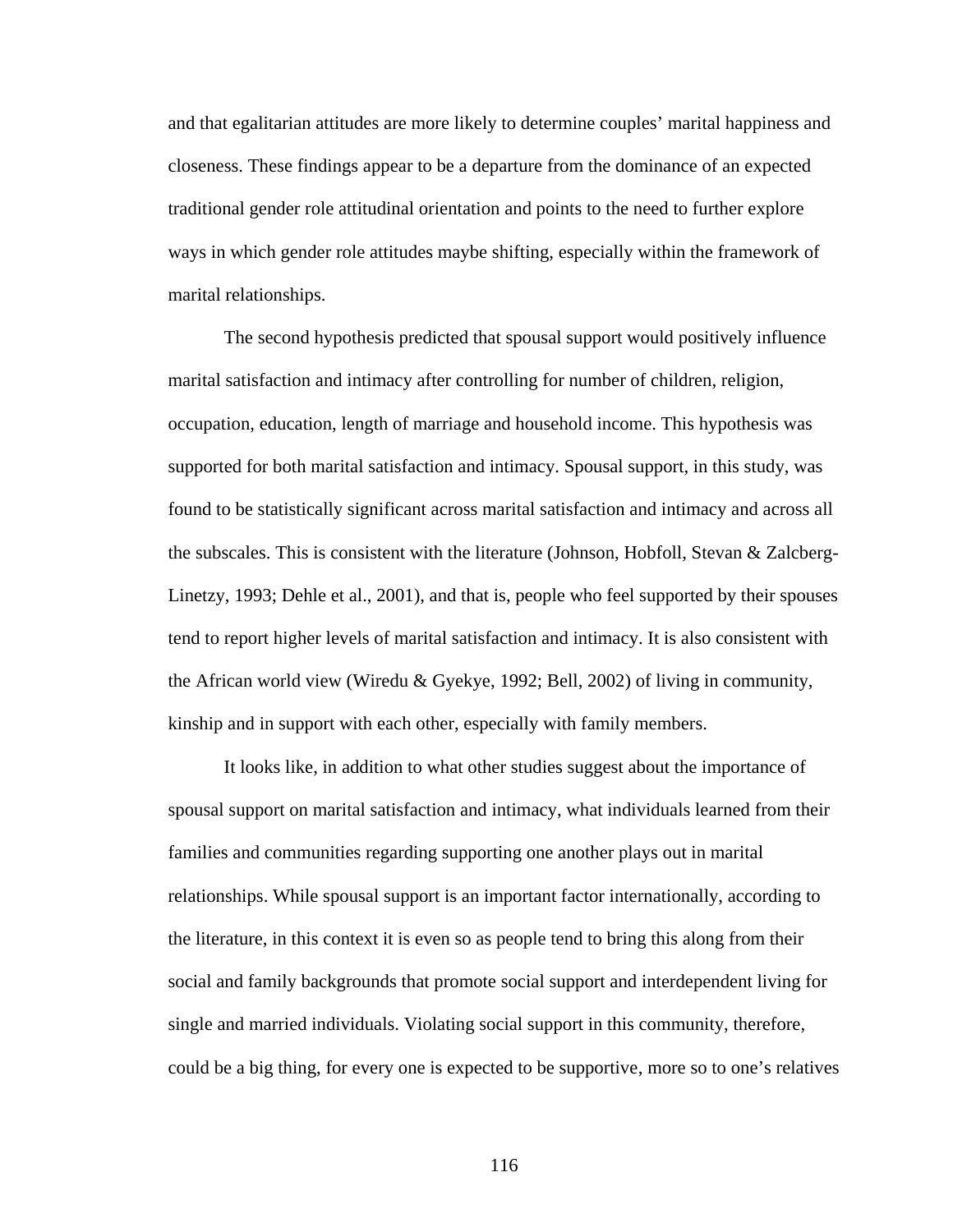(spouse). Lack of social support could be a violation of one's core values of African beliefs.

It is interesting to note that in this study, carried out in a city, where industrialization, urbanization and migration are at their peak, couples seem to be able to positively deal with gender roles and spousal support, factors faced by developed countries. Since other variables such as number of children, socioeconomic status and religion were controlled for in this study, the results suggest that there is something in this African sample, in Botswana, that encourages men and women to support each other in their marital relationships, careers and social lives and encourages both men and women to support egalitarian gender role attitudes. Thus communities, such as in Botswana, which still hold onto the world views that encourage kinship, living in community and family support and encourage husbands and wives to support each other in their marital relationships, careers, social life and families of origin are more likely to report high levels of marital satisfaction and intimacy. This kind of relating, in the community, among extended family members and in marriage, would be more likely carried out into the next generation.

 In this study, age, in the third hypothesis, does not tell us anything about marital satisfaction and intimacy. This is not what was expected as far as the literature is concerned. The curvilinear pattern that was expected due to age on marital satisfaction was not found in this study. That is, it was expected that many would report lower scores on marital satisfaction between the ages of 41 to 59 as compared to those younger or older; instead the opposite was found to be true for this sample. This finding suggests that the African view of life, regarding support in taking care of the children and helping in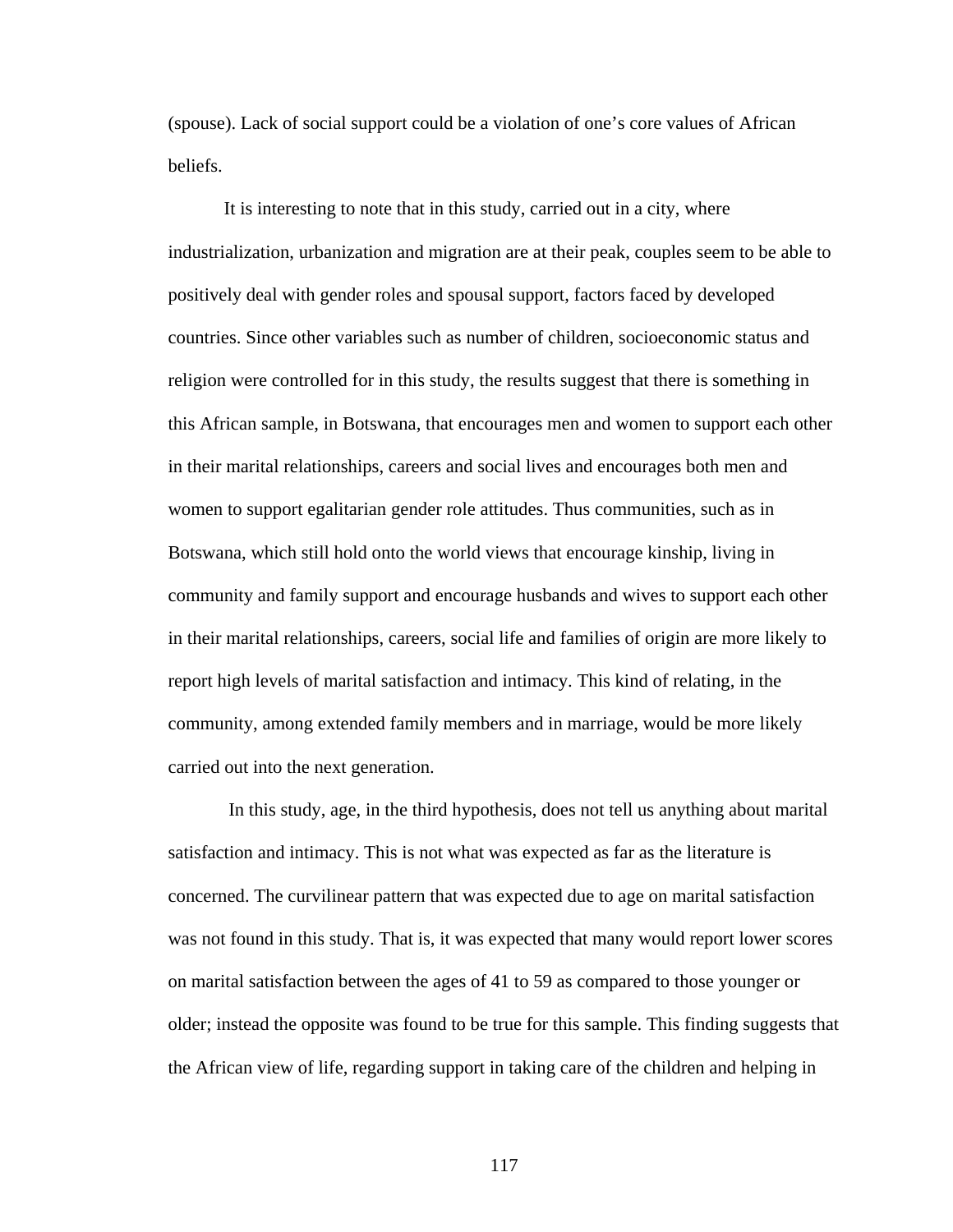household duties, could be benefiting this group. This is to say; married individuals get help from extended family members, or hired help, to support the working fathers and mothers with parenting and caring out household duties.

Age, in the last three exploratory analyses, was found to be significant only to marital satisfaction but not intimacy, and to the subscale dyadic consensus of marital satisfaction. The results suggest that while age, in this sample, generally does not explain one's levels of marital satisfaction and closeness, those within the ages of 41 to 59 turn to report higher levels of marital satisfaction in terms of dyadic consensus. This would mean that when couples get to the ages 41 to 59, they are more likely to agree in areas such as handling family finances, recreation, religion, friends, philosophy of life, time together household tasks, in-laws and time together, issues that characterize the dyadic consensus subscale. At this age, 41 to 59, married individuals turn to do better in their marital relationships than those younger or older.

In this study, those who are more than 59 years old make up a total of less than 2 percent of the sample while the majority are those who are 22 to 40 years old (59.5 %) and followed by those who are 41 to 59 years old (38.5 %). Hence, in this study, we are missing the older married people to show any difference among the age groups, in comparison to the young and middle-aged married people. It was expected that the younger and old groups would at least report higher levels of marital satisfaction than the middle-aged group. The absence of the older group is due to the fact that many go to their respective villages upon retirement and that Botswana, as a young country, has fairly young professionals.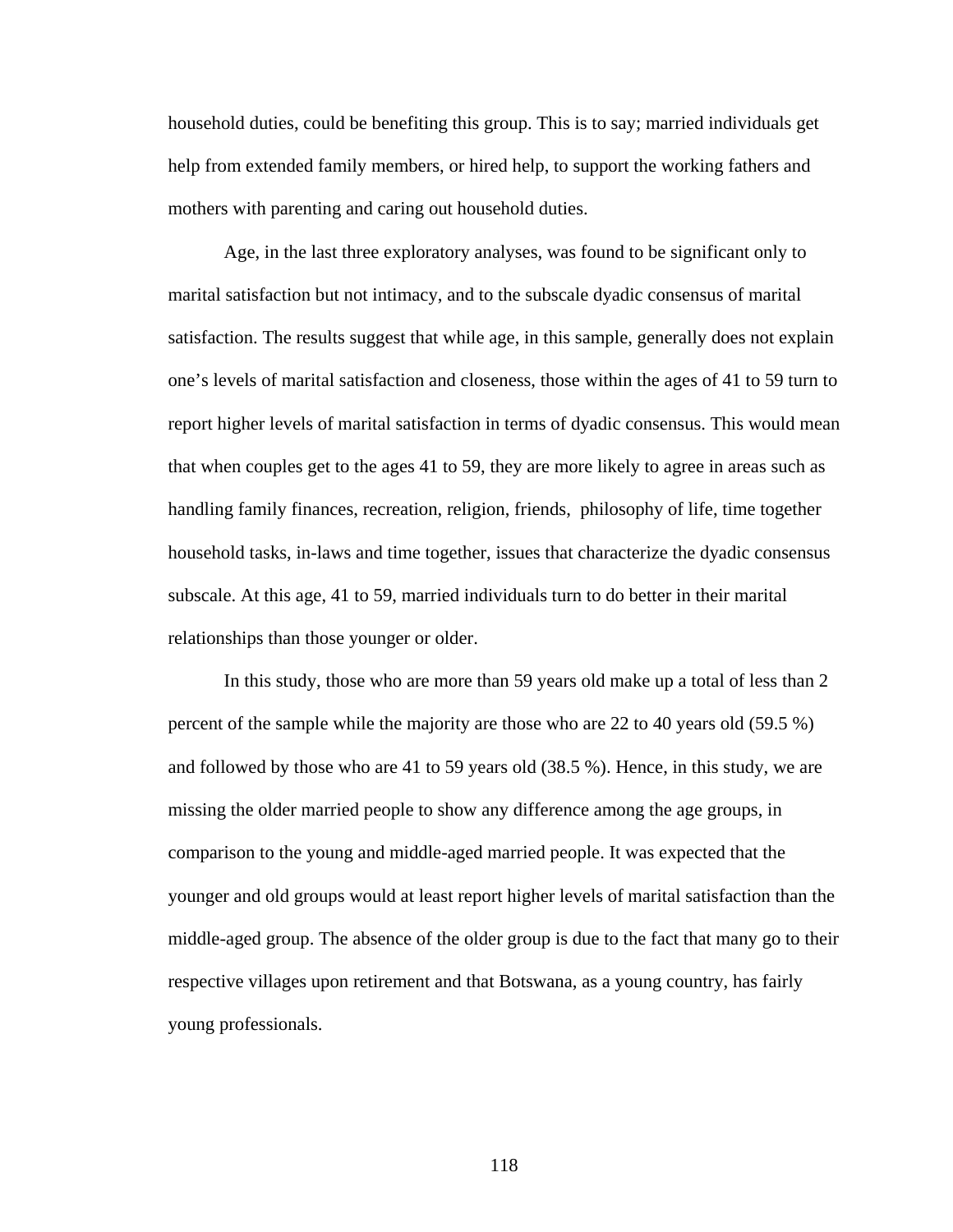Gender, like age, for the most part, did not show any level of significant differences of marital happiness and closeness. Men and women, in this study, are generally not different in terms of levels of marital happiness and closeness when looking at the overall scales and subscales. However, in the emotional and recreational intimacy subscales, there is marginal significance, suggesting that men tend to report lower levels of emotional and recreational intimacy. In this sample, men as compared to women report feelings of less close to their wives when it comes to emotional and recreation activities.

Interestingly, there is no significant interaction effect between age and gender in the overall scales and most of the subscales of marital satisfaction and intimacy except for recreational intimacy subscale. Recreational intimacy is statistically significant, suggesting that the younger husbands tend to report lower levels of recreational intimacy. This may mean that after marriage, recreation takes another form of transition as these men assume marital responsibilities. If you are young and male, you are more likely to have a lower level of recreational intimacy; it takes a while before you can balance your recreational life with the new role of being a husband. The results of this hypothesis, the interaction of age and gender, help explain in part why men, in the previous hypothesis, that men tend to report feeling less close to their wives when it comes to emotional and recreational intimacy.

Looking at the fact that age, gender and the interaction of age and gender are in the most part not significant in determining the levels of marital satisfaction and intimacy, one would make the following conclusions. First, it appears that in this developing country, men and women, and across the ages, are confronted, almost at the same levels, by challenges and blessings of industrialization and urbanization. While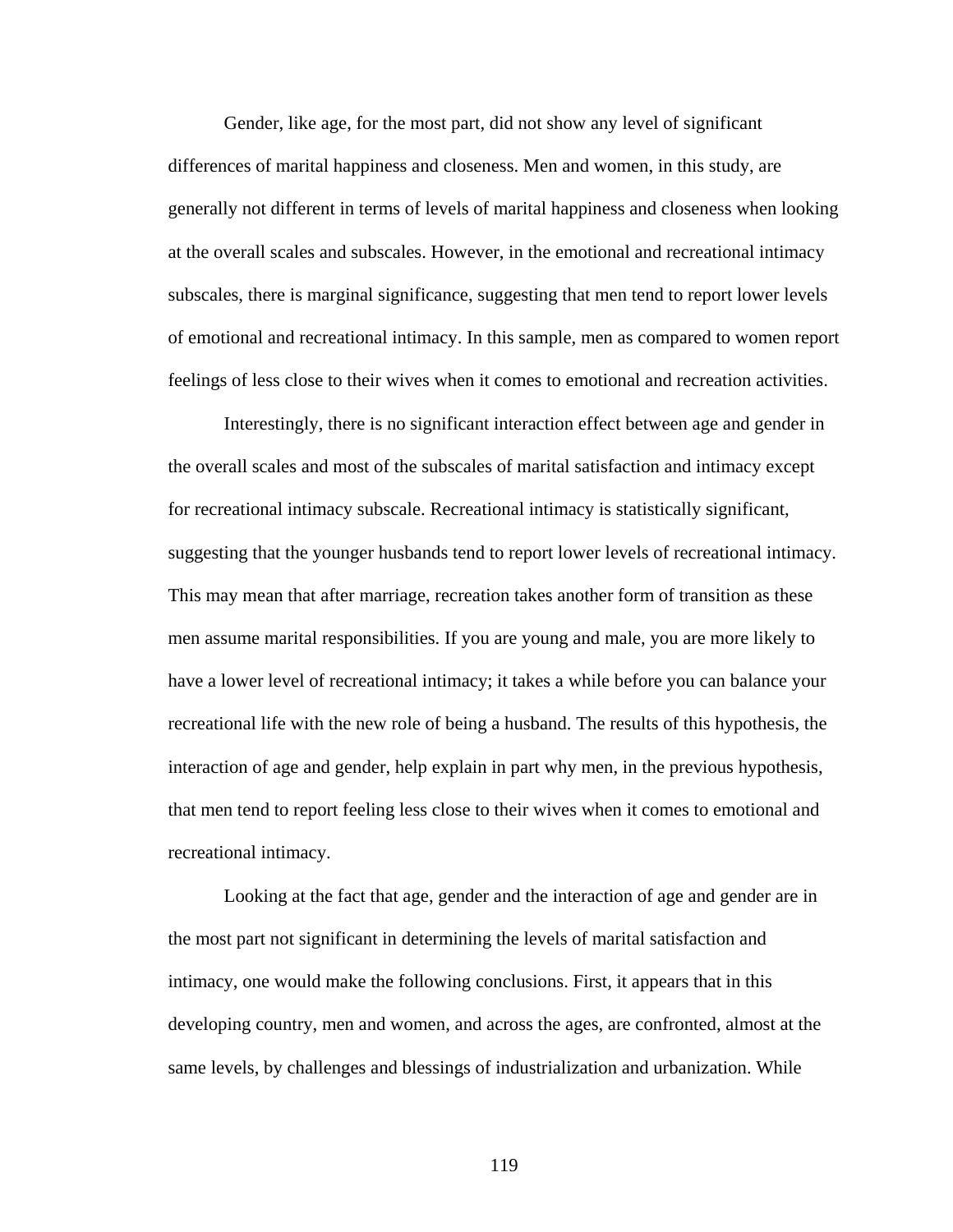industrialization and urbanization bring along individualism, loneliness, second shift for the working wives and broken family ties with one's extended family, it looks like this population still upholds African values, such as help from extended family members to take care of children, that help individuals and families cope with the demands of city living. As the literature (Berk, 2006) points out, such as among African-Americans, ethnic groups that continue with their world view of living (in contact with extended families, living in community and social support with family and neighbors) generally do well in terms of family life satisfaction, raising children, adapting to city life and in dealing with stressful situations in life. Hence, in Botswana, the African view of living, for the most part, is not eroded by the presence of industrialization and urbanization. This suggests that the social and family support systems, for the most part, are still intact, and that help for household duties and caring for the children is available either from hired help or from relatives and this helps cushion the negative impact of industrialization and urbanization.

 Second, considering that the country, the Republic of Botswana, is young (43 years since independence), with the country's stable politics and rich economy, free/low cost of education and health care, there are many opportunities for families, for both men and women and across age, which make it possible for couples and families navigate life in the midst of industrialization and urbanization. Basically, it takes time and the passing of generations to see the negative influences of industrialization and urbanization on marriage and families.

The last two hypotheses in this study compared the effects of the four main predictor variables (age, gender, spousal support and gender role attitudes) on the two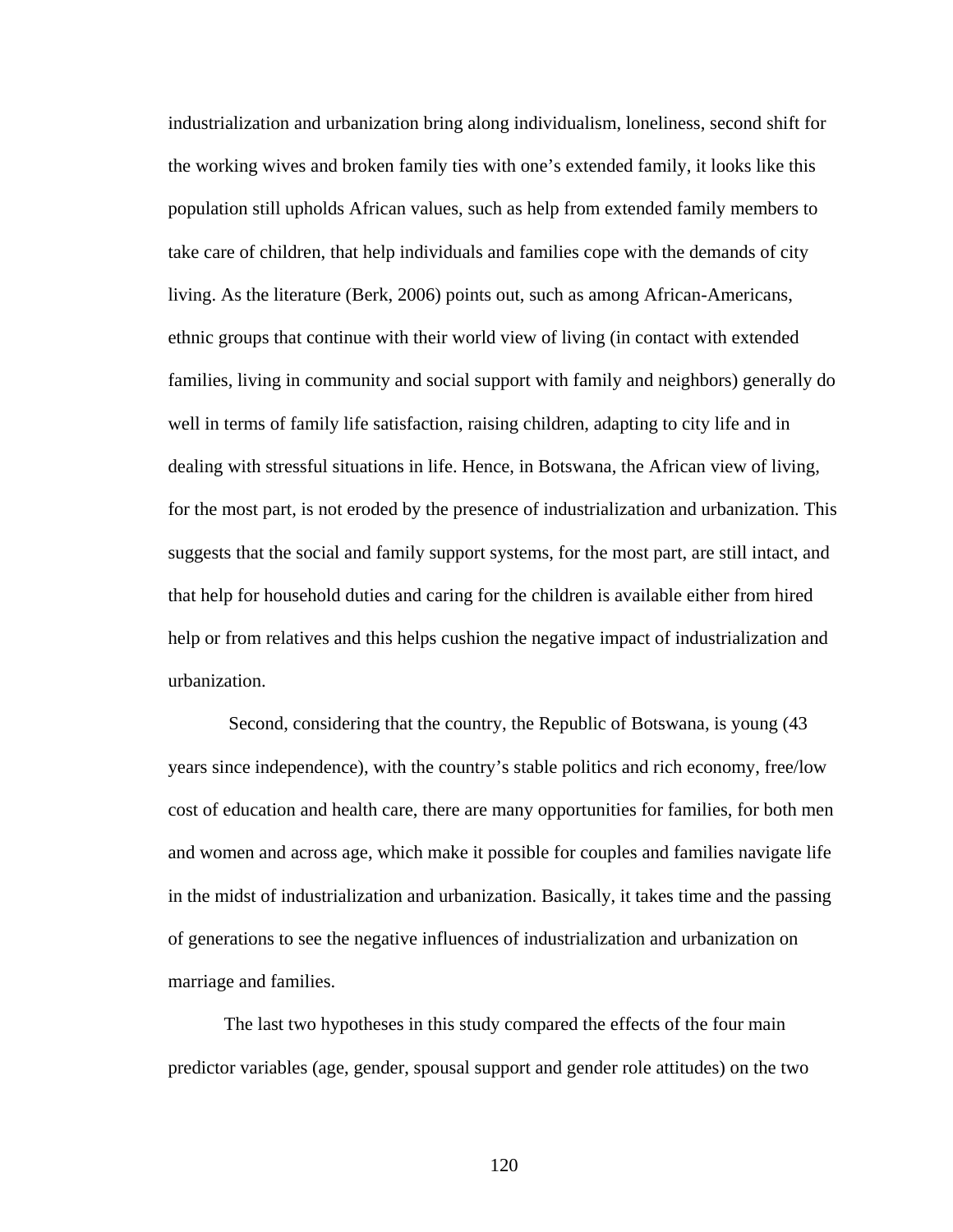outcome variables (marital satisfaction and intimacy). The results of these analyses further highlight gender role attitudes and spousal support as the most predictor variables of marital satisfaction and intimacy, above and beyond age and gender, in this study. Specifically, spousal support is the most predictor of marital satisfaction, followed by gender role attitudes and gender role attitudes is the most predictor of intimacy, followed by spousal support while age and gender remained either none or marginally significant.

In this sample, therefore, is not necessarily about gender (being either male or female) but an individual's gender role attitudes that influence one's level of intimacy and marital satisfaction. What matters in this sample is how married people act and respond to each other on the basis of the meanings that they have placed on each other's actions, unspoken rules that govern the relationship and on the basis of learned societal values and beliefs as husbands and wives. Specifically, it is not about hierarchy in a relationship but viewing each other as equal partners and acting out this belief in their daily interactions that determines the individuals' levels of marital satisfaction and closeness. In addition, it is the sense of feeling supported by one's spouse that influences one's marital satisfaction and intimacy among this sample. Support (societal, family and spousal), is a relational value that helps bring couples and families into close relationships and better personal interactions. Gender role attitudes and spousal support seem to influence marital satisfaction and intimacy across age and gender.

One observation is that family worship is a very significant factor in the context of relational quality. In the preliminary analysis that were conducted, before the formulation of the final models which were tested, other variables such as religious attendance did not pass the ten percent rule as significant variables. Only the variables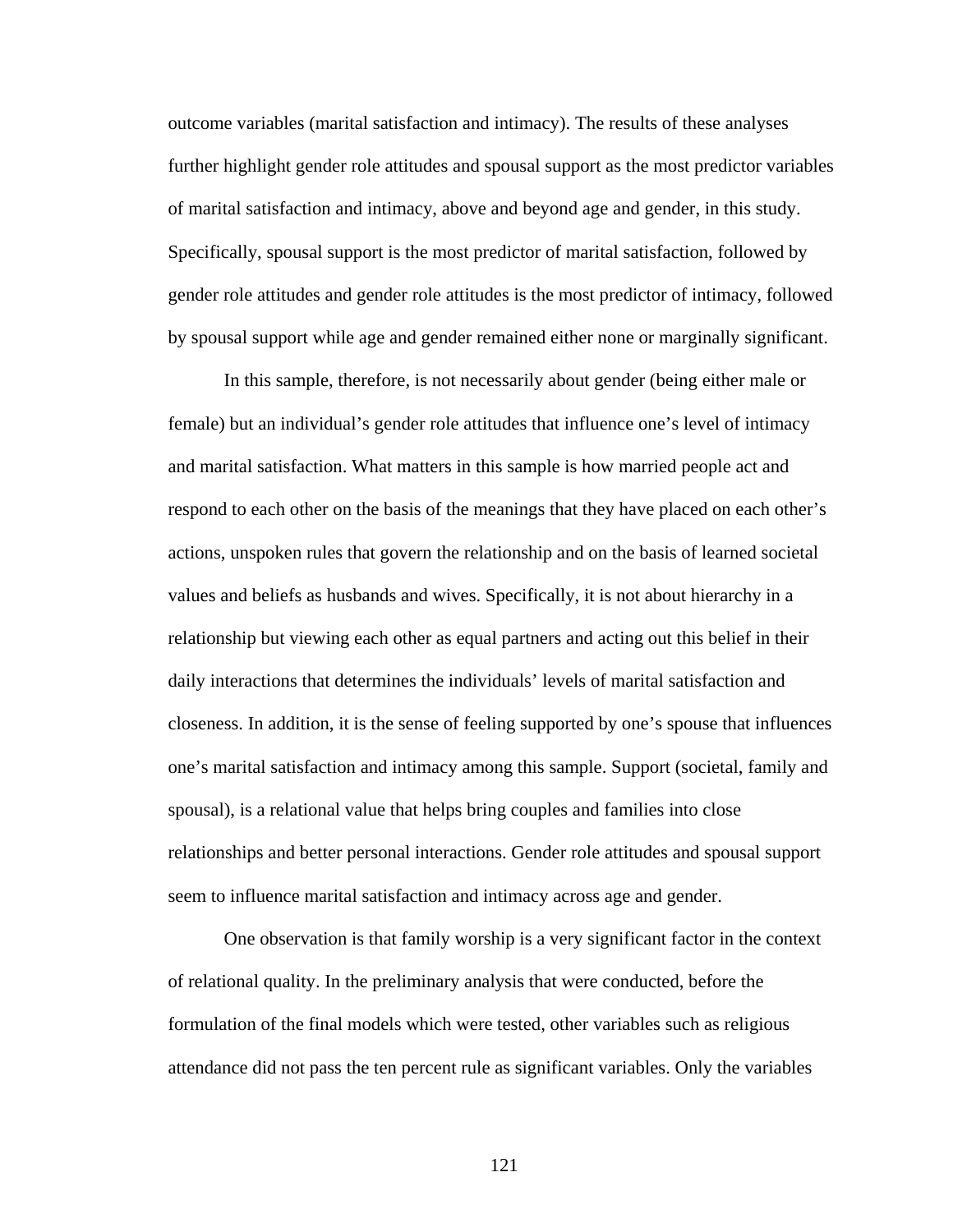that were at ten percent significant were then empirically tested in the final models. Therefore, among other religious factors, family worship was included into the final models and it continued to be significant for both marital satisfaction and intimacy. This finding suggests that it is the closeness that happens when people have family worship, the benefit of sharing similar religious values and rituals, time together during family worship, which contributes to relational closeness and happiness. That is, the act of doing something together, activity plus time, brings spouses close to each other.

### **Limitations of the Research**

 There are some limitations in this study that need to be mentioned. First, as data collected were non-random sampling, the interpretation of the results should be done with caution. Second, since data collected were about married individuals, rather than about couples, the applications of the study will be limited to married men and women but not couples in Gaborone. Specifically, in this study we were not be able to compare husbands with their wives but only what married men and women said about their marriages. Third, there are other variables, such as ethnicity, household labor, relationship with in-laws, husbands and wives living at different geographic locations for extended period of time, communication skills and problem solving skills, which were not accounted for in this study, leaving room for these as possible causes for various levels of marital satisfaction and intimacy.

Fourth, since the sample was from the city of Gaborone, the applications of this study will not be generalizable to all married people who reside in other parts of the Republic of Botswana. Fifth, this study did not control for assets, such as having cattle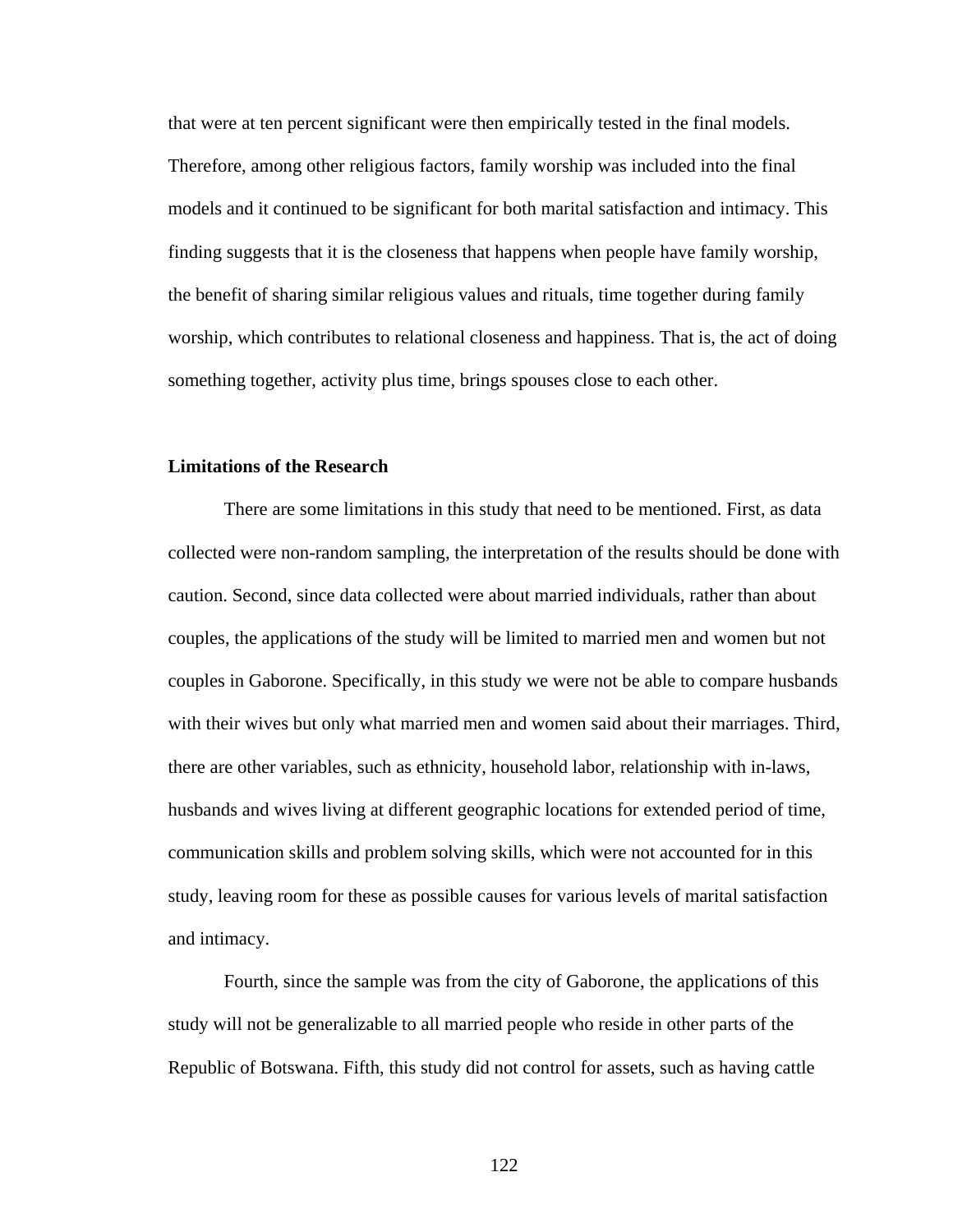and farms, which could contribute to a family's annual income and social status. Lastly, this study was a cross sectional and self report study. As such, the study did not account for transitions such as parenthood or retirement of spouses, or participants' feelings over time, and some participants could have embellished their answers to present themselves in a better light as they answered the questions.

### **Implications for Future Research**

 Although this study has looked at some differences among individuals who are married, in terms of their different levels of marital satisfaction and intimacy, spousal support, gender role attitudes, age and gender, findings may be expanded by a longitudinal study that would examine the same people for several years. A longitudinal study, carried out to examine the same couples across time, and across different lifecycles, may prove beneficial. For example, a study looking at the same married individuals as they transition from having no children to having children, or from being active in the labor force to retirement, could reveal changes in marital satisfaction and intimacy. In addition, it could be beneficial to use qualitative or mixed methods approaches as these would enrich the understanding of Batswana and their family functioning. For instance, using a mixed method approach (combining quantitative and qualitative methods in one study), one would carry out some group studies, or interviews, among young couple, middle age couples and later life couples, and thereby rise questions that would be carried on in a quantitative survey, with the input from the three groups.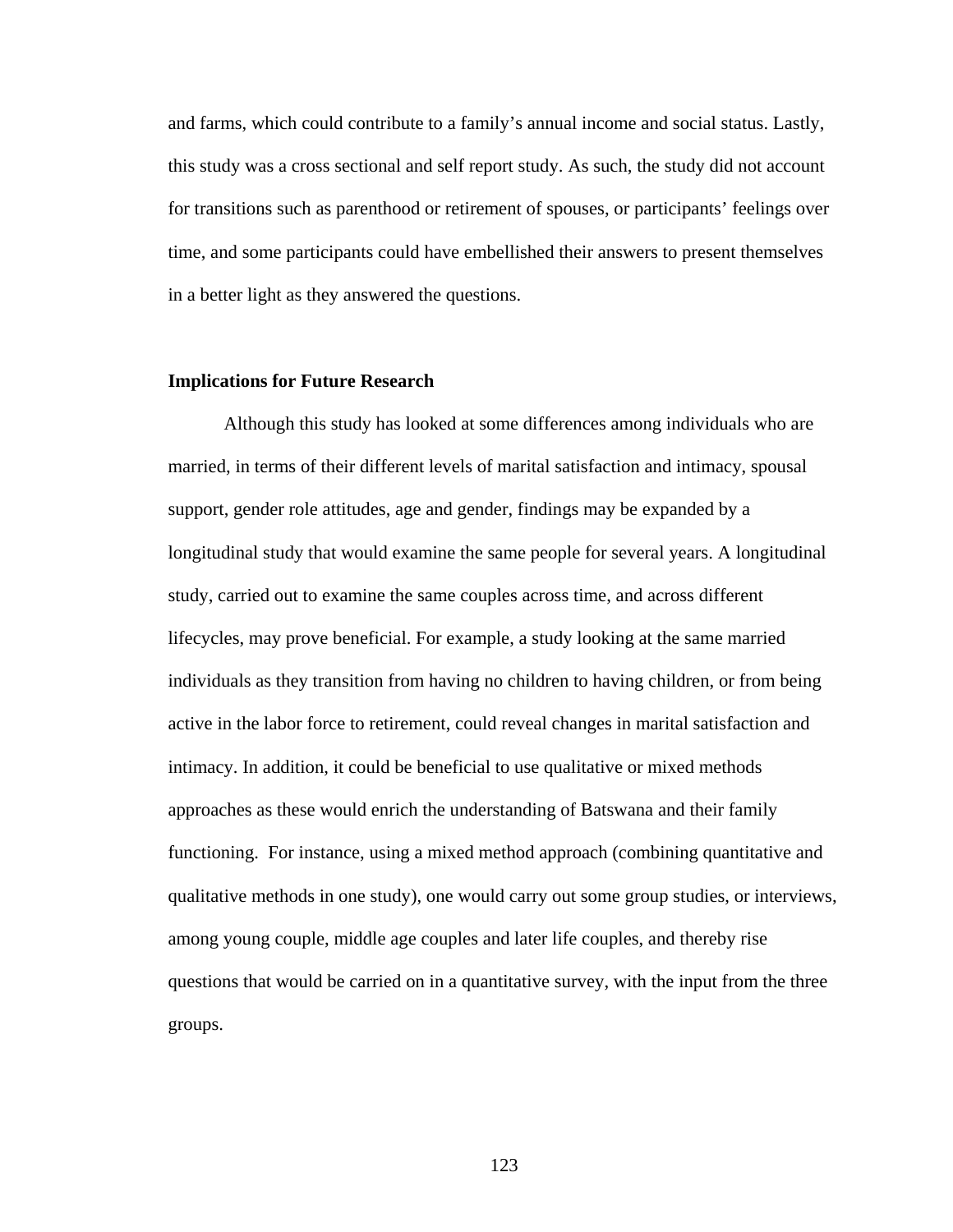Further, a qualitative study could be carried out, for instance, to explore why gender role attitudes was not significant on some of the subscales of marital satisfaction and intimacy. Also, a confirmatory factor analysis, in a study, would be expedient to confirm whether these subscales operate in the same way in Botswana as they do in other parts of the world. The results also indicate that when married people get to 11 to 15 years in marriage, there is increased level of discontentment. A future study could explore this phenomenon, to understand the marital expectations, presence of children in marriage and any other relevant variables.

The results of this study should initiate further examination and discussion of variables that could influence the constructs of marital satisfaction and intimacy in Botswana, and how measurements that are used in the West could be translated and used in this context and at the same time looking at the African context in terms of the African world view, its dynamics, changes and challenges.

### **Theoretical Implications**

 The symbolic interaction theory provided an appropriate framework for this study. Based on this framework, it was anticipated that the symbols used in couples' interactions would be a basis for the participants in this study to point out what marital satisfaction and intimacy entail in their relationships. The findings of this study reveal how the interactions (symbols) shared between husbands and wives play a statistically significant role in determining meaning to self as measured by marital satisfaction and intimacy. The results of this study also highlight the influence of the African world view on the symbolic interaction theory, and that is, symbols and influences from the society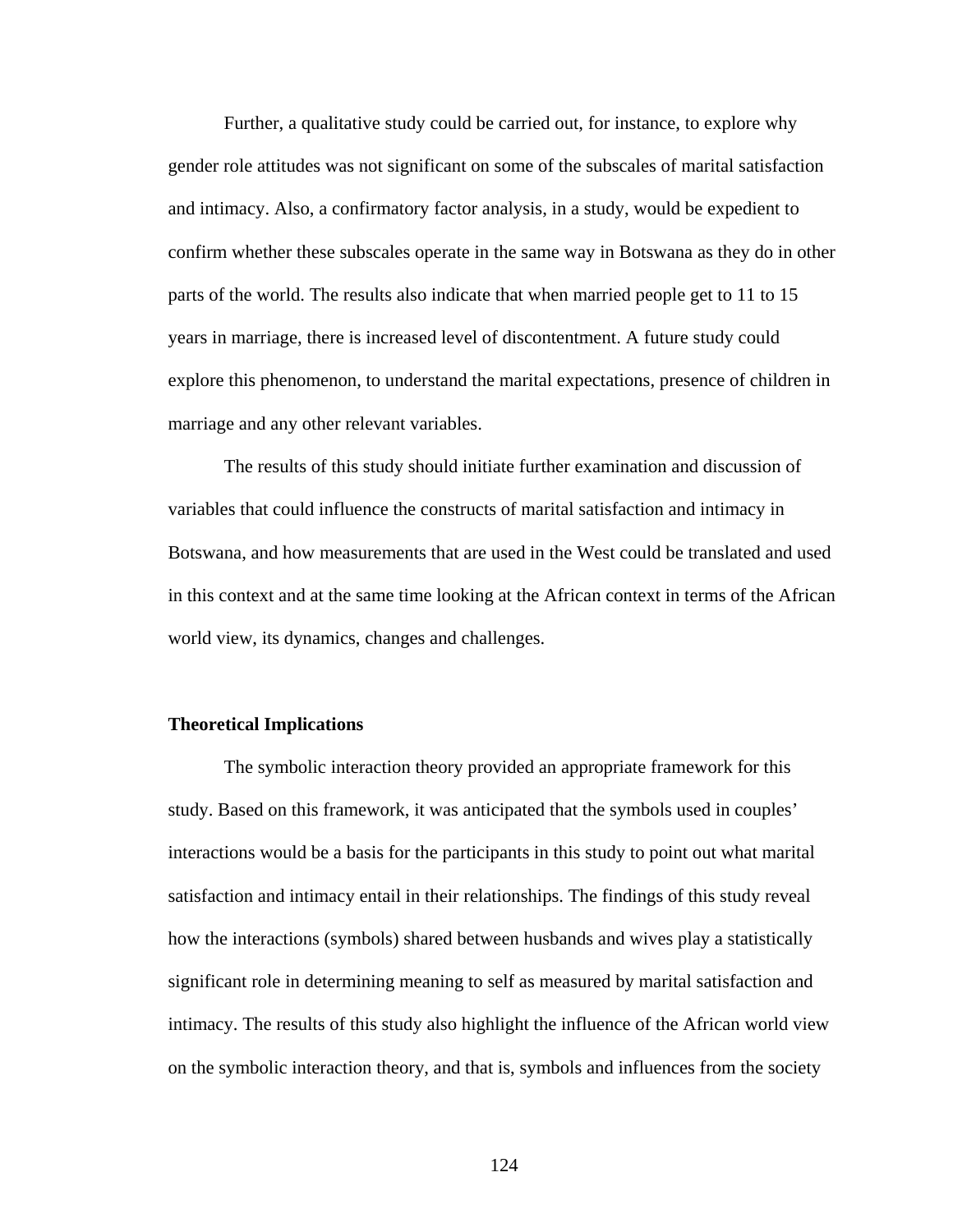that are carried out by married individuals. For instance, family and social support are concepts that play out as spousal support among married individuals, the importance of religion among Africans becomes an important variable in terms of rituals such as family worship and church attendance which enhance closeness and social network among married people.

 Further, the results of the study also suggest a need to further explore the suitability of the symbolic interaction theory as a framework for studying Batswana in their social context. There could be symbols and meanings from the larger societal level of interaction among Batswana that could play a role in the findings of this study, such as expression of affection, problem solving skills, social support from family of origin and friends and communication skills. Future studies that would examine this possibility would bring further understanding of this study's findings as well as the symbolic interaction framework and challenge exciting theories about couple relationships in Botswana.

### **Clinical Practice**

 The results of this study will be of benefit to mental health professionals (a fairly new profession in Botswana), marriage officers, pastors and family life educators, as they deal with married and prospective couples in Botswana. Mental health professionals in Botswana will be able to explore couples' perspectives on gender role attitudes and how they play out in their marital relationships. This means looking at how couples carry out and share responsibilities at home in terms of doing chores and how this enhance/impact their marital satisfaction and intimacy; how couples deal with gender role stereotypes in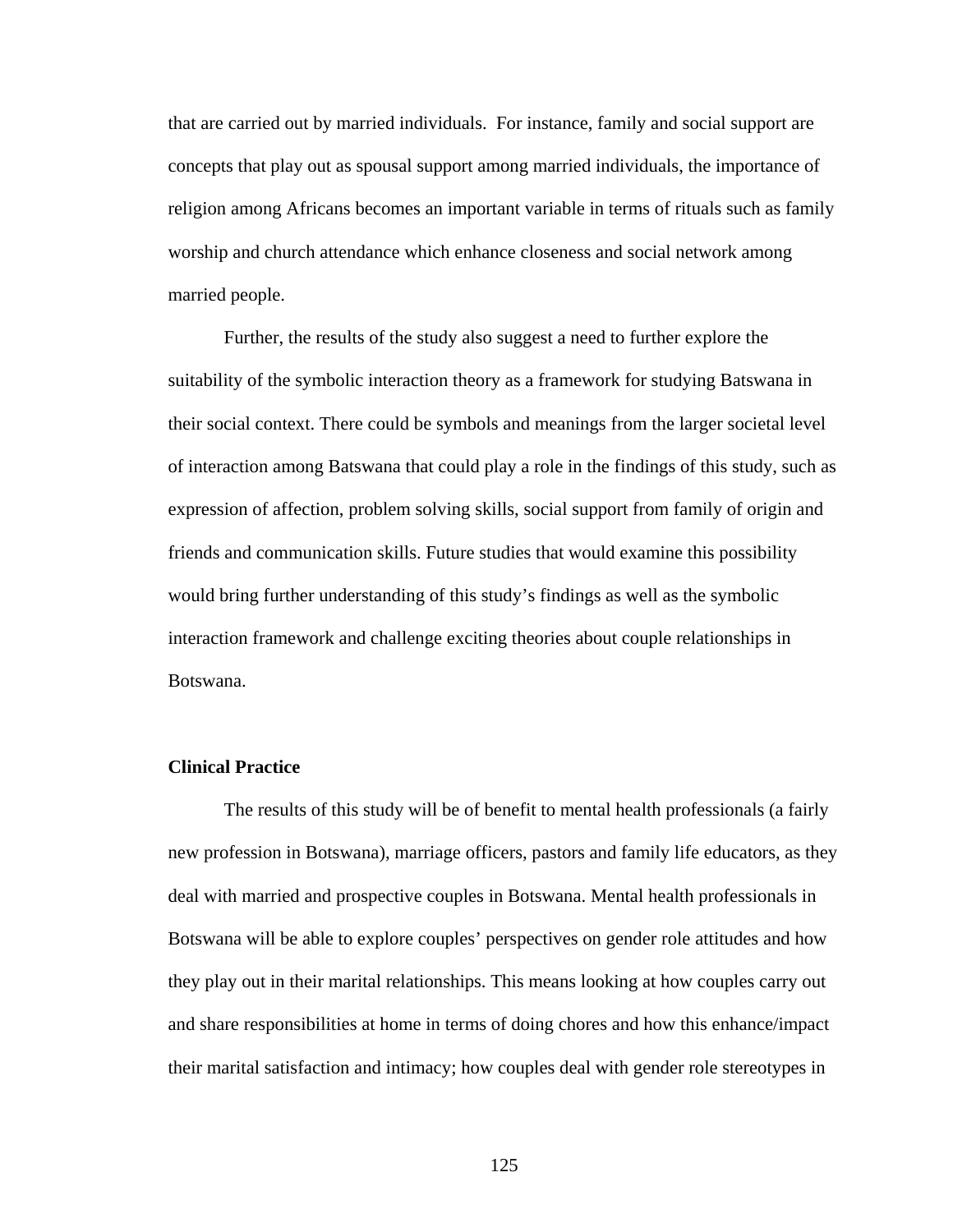their relationships. This also involves addressing issues of meaning and expectations among couples, either in therapy or through relational enhancement programs. The results of this study provide some support for the use of family therapy interventions in Botswana and neighboring countries, open a dialogue among couples regarding marital expectations and what they bring in from families of origin and provoke some thoughts among family educators in creating interventions relevant to the African context.

 Further, when dealing with this population, therapists and counselors should observe common activities such as worship, which couples are doing, or could do, to bring together spouses or enhance marital satisfaction and intimacy. This means counselors could observe and highlight common activities such as sports, attending wedding and graduation ceremonies and visiting the cattle post and friends together, which are common denominators of many couples/families, as exercises for couples/families in terms of enhancing relational closeness. Doing something together seems to promote closeness; activity plus time together equals closeness.

 On the other hand, the results of this study highlight the importance of dealing with one's own biases. Specifically, therapists and counselors, when dealing with this population, should be aware of their own gender role biases, or suspend their biases, in light to these findings, for the findings challenge the stereotypical view of African culture in terms of gender roles.

 This study provides a unique contribution to the field of marital and family therapy. The study increases the knowledge base as it examined marital satisfaction and intimacy in Botswana, an area where such studies have never been carried out. The results of this study highlight and add cultural dimensions, from an African perspective,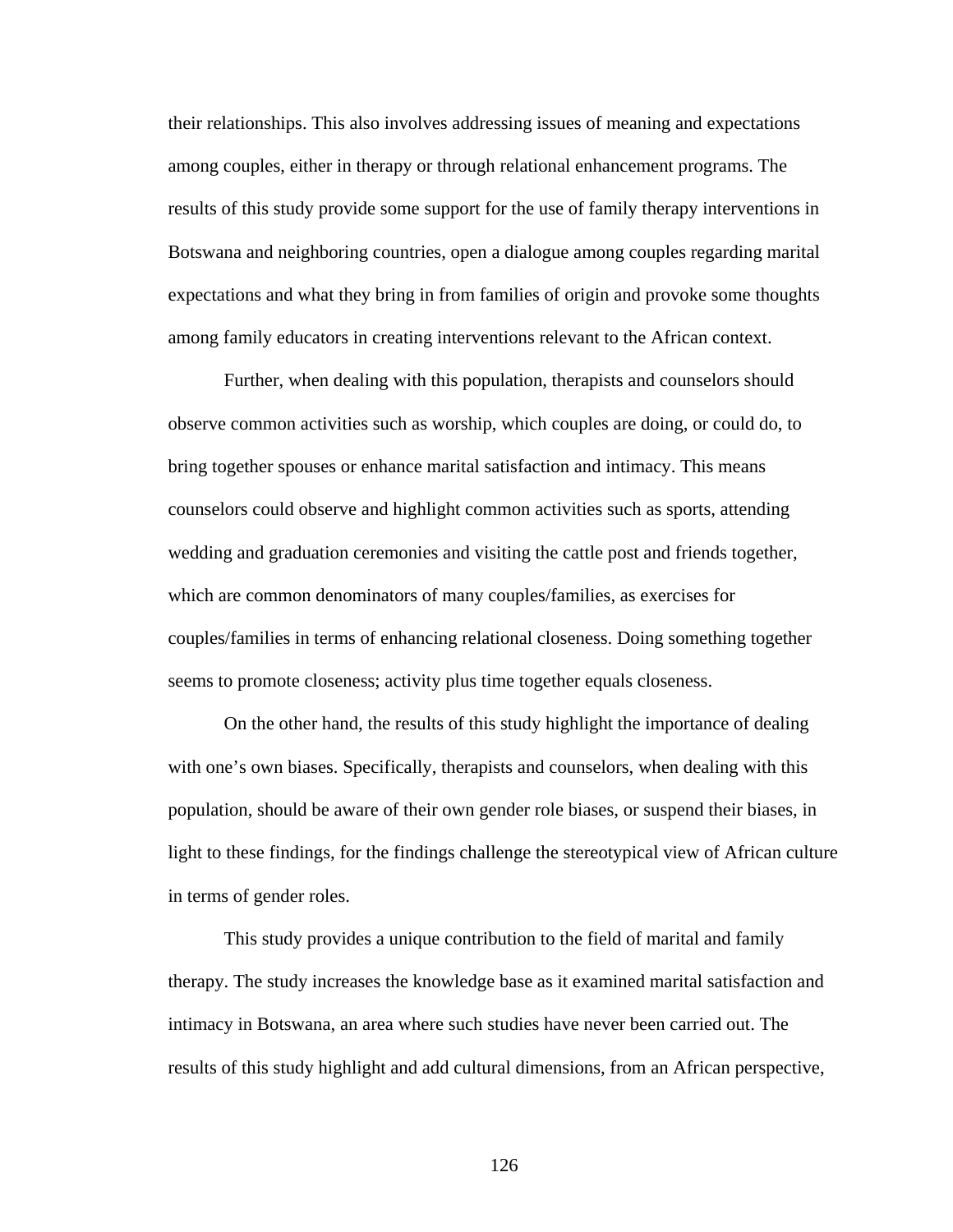to the rest of the world of mental health professionals, regarding differences and similarities in mean making, marital satisfaction and intimacy among couples. As such, this study is very important as it fills an important gap in the imperical literature by examining the influence of gender role attitudes and spousal support on marital satisfaction and intimacy an African context.

Lastly, this study highlights the resilency of spouses as they manage to maintain high levels of marital satisfaction, intimacy, egalitarian gender roles and spousal support in an erra of industrialization, labor migration and urbization. In addition, some couples get to be separated due to the government Civil Service sector requirement for workers who are willing and able to relocate to new jobs and reassignments. This study may be of benefit to the government of Botswana, especially the government Civil Sector, to look into how the separation of husbands and wives impact the marital satisfaction, stability and intimacy and parenting roles among couples. Hence this study would help in the government discussions, interventions and policies in dealing with jobs and reassignments for married inividuals, for better marital and job satisfaction.

The results of this study point to the importance of exploring the salience of the quality of marital relationships within the African context identified in this dissertation. Marital satisfaction and intimacy are impacted by the levels of spousal support and to a lesser extent by gender role attitudes. The findings of this study highlight the need to continue to explore marital quality within this geographical environment.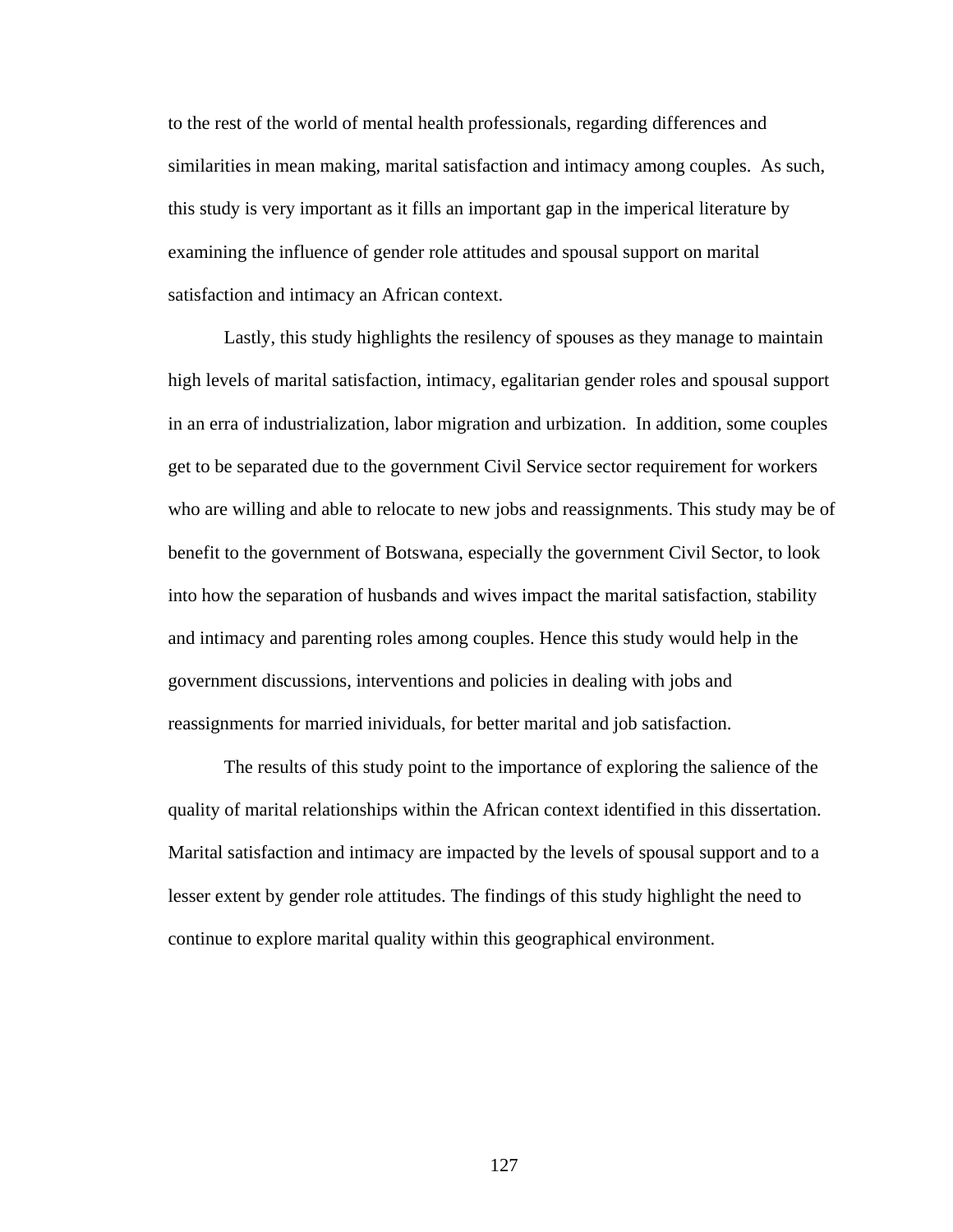#### **References**

- Acitelli, L. K. (1996). *The neglected links between marital support and marital satisfaction*. In G. R. Pierce, B. R. Sarason, & I. G. Sarason (Eds.), Handbook of social support and the family (pp. 83-103). New York: Plenum.
- Acitelli, L. K., & Antonucci, T. C. (1994). Gender differences in the link between marital support and satisfaction in older couples. *Journal of Personality and Social Psychology*, 67, 688-698
- Adams, G.A., King, L.A. & King, D.W. (1996). Relationships of job and family involvement, family social support, and work-family conflict with job and life satisfaction. *Journal of Applied Psychology*, 81, 411-420.
- Aida, Y. & Falbo, T. (1991). Relationship between marital satisfaction, resources, and power strategies. *Sex Roles*, Vol. 24, No. 1-2, 43-56.
- Allen, S.M. & Webster, P.S. (2001). When wives get sick: Gender roles attitudes, marital happiness, and husbands' contribution to household labor. *Gender and Society*, Vol.15, No.6, 898-916.
- Allport, G.W. (1966). The religious context of prejudice. *Journal for the Scientific Study of Religion*, 5, 447–457.
- Allport, G.W., & Ross, J. M. (1967). Personal religious orientation and prejudice. *Journal of Personality and Social Psychology*, 5, 432–443.
- Almeida, D.M. & Kessler, R.C. (1998). Everyday stressors and gender differences in daily distress. *Journal of Personality and Social Psychology*, 75, 670-680.
- Amato, P.R., & Booth, A. (1995). Changes in gender role attitudes and percieived marital quality. *American Socilogical Review*, 60, 58-66.
- Amato, P.R., & Booth, A. (2001). The legacy of parents' marital discord: Consequences for children's marital quality. *Journal of Personality and Social Psychology*. 81(4), 627-638.
- Amato, P.R., & Keith, B. (1991). Parental divorce and the well-being of children: A meta-analysis. *Psychological Bulletin*, 110 (1), 26-46.
- Amato, P.R. (2001). Children of divorce in the 1990s: An update of the meta-analysis. *Journal of Family Psychology*, 15(3), 355-370.
- Amato, P. & Rogers, S. (1997). A longitudinal study of marital problems and subsequent divorce. *Journal of Marriage and the Family*, 59, 612–624.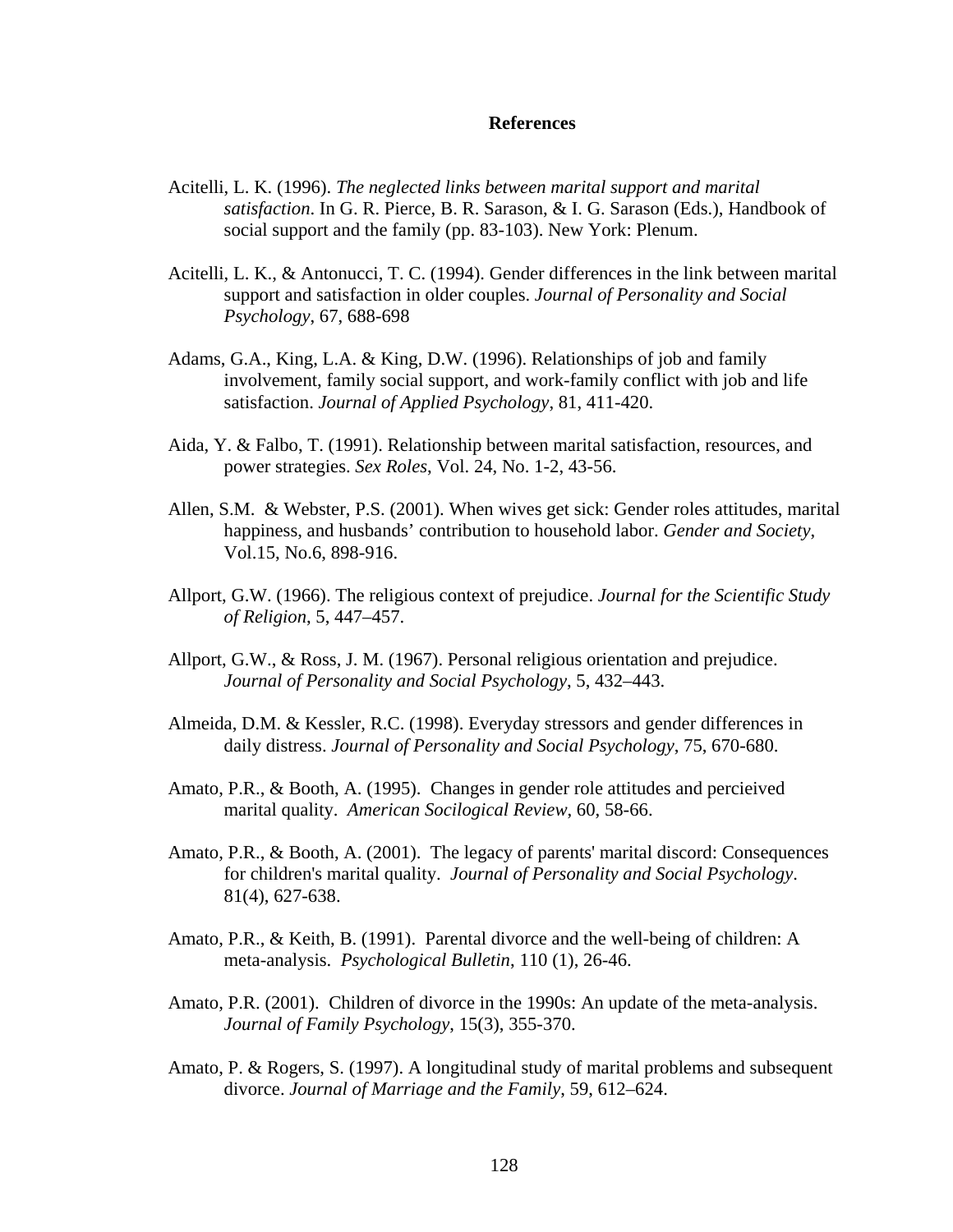- Anderson, S.A., Russell, C.S. & Schumm, W.R. (1983). "Perceived marital quality and family life-cycle categories: A further analysis. *Journal of Marriage and the Family*, Vol. 45, 127-139.
- Anthony, M.J. (1993). The relationship between marital satisfaction and religious maturity. *Religious Education*, Vol. 88, No. 1.
- Apostel, L. (1981). African Philosophy: Myth or Reality. Belgium: E. Stary-Scientia.
- Aycan, Z. & Eskin, M. (2005). Relative contributions of childcare, spousal support, and organizational support in reducing work-family conflict for men and women: The case of Turkey. *Sex Roles*, Vol. 53, Nos. 7/8.
- Bahr, H.M. (1981). Toward a conceptualization and treatment of interfaith marriage. *Family Therapy Cllections*, 25, 71-88.
- Barnett, R.C., Marshall, N.L., Raudenbush, S.W. & Brennan, R.T. (2006). Gender and the relationship between job experiences and psychological distress: A study of dual-earner couples. *National Library of Medicine*.
- Barth, F.D. (2001). Money as a tool for negotiating separateness and connectedness in the therapeutic relationship. *Clinical Social Work Journal*, 29, 79–93.
- Barkley, M.L. (1993). Balancing work and family: The experience of new parents. *Australian Journal of Marriage and Family*, 14, 143-150.
- Bartley, S. J., Blanton, P.W. & Gilliard, J.L. (2005). Huabands and wives in dual-earner marriages: Decision-making, gender role attitudes, division of household labor, and equity. *Marriage and Family Review*, 37, 69-94.
- Baucom, D.H., Sayers, S.L., & Duhe, A. (1989). Attributional Style and Attributional Patterns Among Married Couples. *Journal of Personality and Social Psychology*, 56(4), 596-607.
- Beets, G., Liefbroer, A. C., & De Jong Gierveld, J. (1999). *Changes in fertility values And behaviour: A life course perspective*. In R. Leete (Ed.), Dynamics of values In fertility change (pp. 100-120). New York: Oxford University Press.
- Bell, R.H. (2002). *Understanding African Philosophy: A Cross-Cultural Approach to Classical and Contemporary Issues*. New York: Routledge.
- Belle, D. (1987). Gender differences in the social moderators of stress. In R.C. Barnett, L. Biener, & G.K. Baruch (Eds.), *Gender and stress* (pp. 257-277). New York: Free.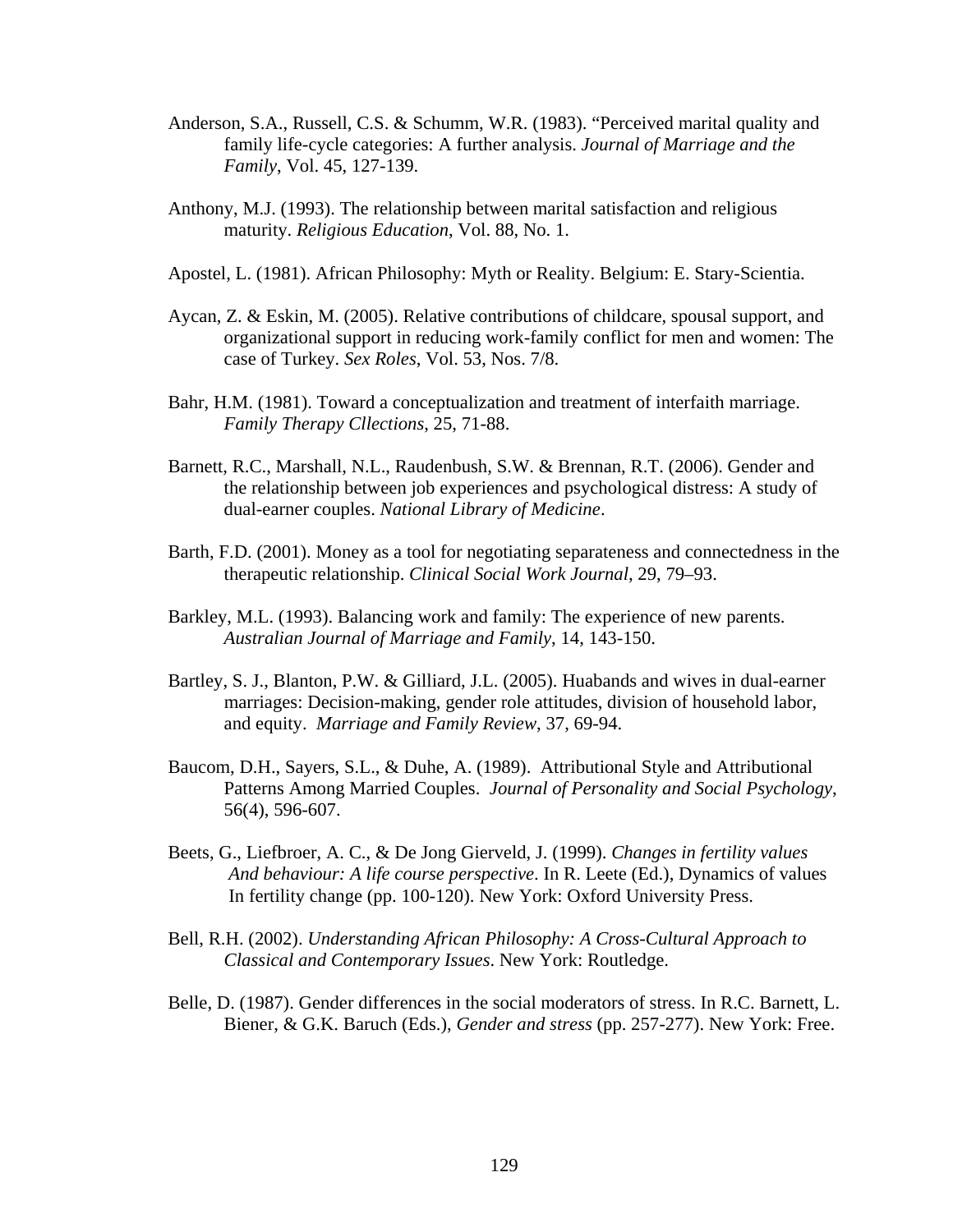- Belsky, J. (1990). Children and marriage. In F.D. Fincham & T.N. Bradbury (Eds.), *The psychology of marriage: Basic issues and applications* (pp. 119-134). New York: Press.
- Belsky, J. Lang, M. & Rovine, M. (1985). Stability and change in marriage across the transition to parenthood: A second study. *Journal of Marriage and the Family*, 47, 855-866.
- Belsky, J. & Rovine, M. R. (1990). Patterns of marital change across the transition to parenthood: Pregnancy to three years postpartum. *Journal of Marriage and the Family*, 52, 5-19.
- Belsky, J., Spanier, G.B. & Rovine, M. R. (1983). Stability and change in marriage across the transition to parenthood. *Journal of Marriage and the Family*, 45, 567-577.
- Berger, P. & Kellner, H. (1964). Marriage and the construction of reality. *Diogenes*, 46, 1-24.
- Berger, P.L. & Luckma, T. (1966). *The social construction of reality: A treatise it's the sociology of knowledge*. Garden City, New York: Anchor Books.
- Berk, Laura E. (2006). *Development through the lifespan*. U.S.A.: Allyn and Bacon.
- Berman, E.M. & Lief, H.I. (1975). Marital therapy from a psychiatric perspective: An overview. *American Journa of Psychiatry*, 132, 583-592.
- Bhowon, U., Ngtseung, C. & Kaajal, B. (2008). Work-family conflict and satisfaction of married working women in Mauritius. *Journal of Social Development in Africa*, Vol. 23, No. 1.
- Bianchi, S.M., Milkie, M.A., Sayer, L.C. & Robinson, J.P. (2000). Is anyone doing the housework? Trends in the gender division of household labor. *Social Forces*, 79, 91-228.
- Blair-Loy, M. & DeHart, G. (2003). Family and career trajectories among African- American female attorneys. *Journal of Family Issues*, Vol. 24, No. 7, 908-933.
- Blaisure, K., & Allen, K. (1995). Feminism and ideology and the practice of marital equality. *Journal of Marriage and Family*, 57, 5-19.
- Botkin, D. R., Weeks, M. O., & Morris, J. E. (2000). Changing marriage role expectations: 1961-1996. *Sex Roles*, 42, 933-942.
- Bradbury, T. N. (1994). Unintended effects of marital research on marital relationships. *Journal of Family Psychology*, 8(2), 187-201.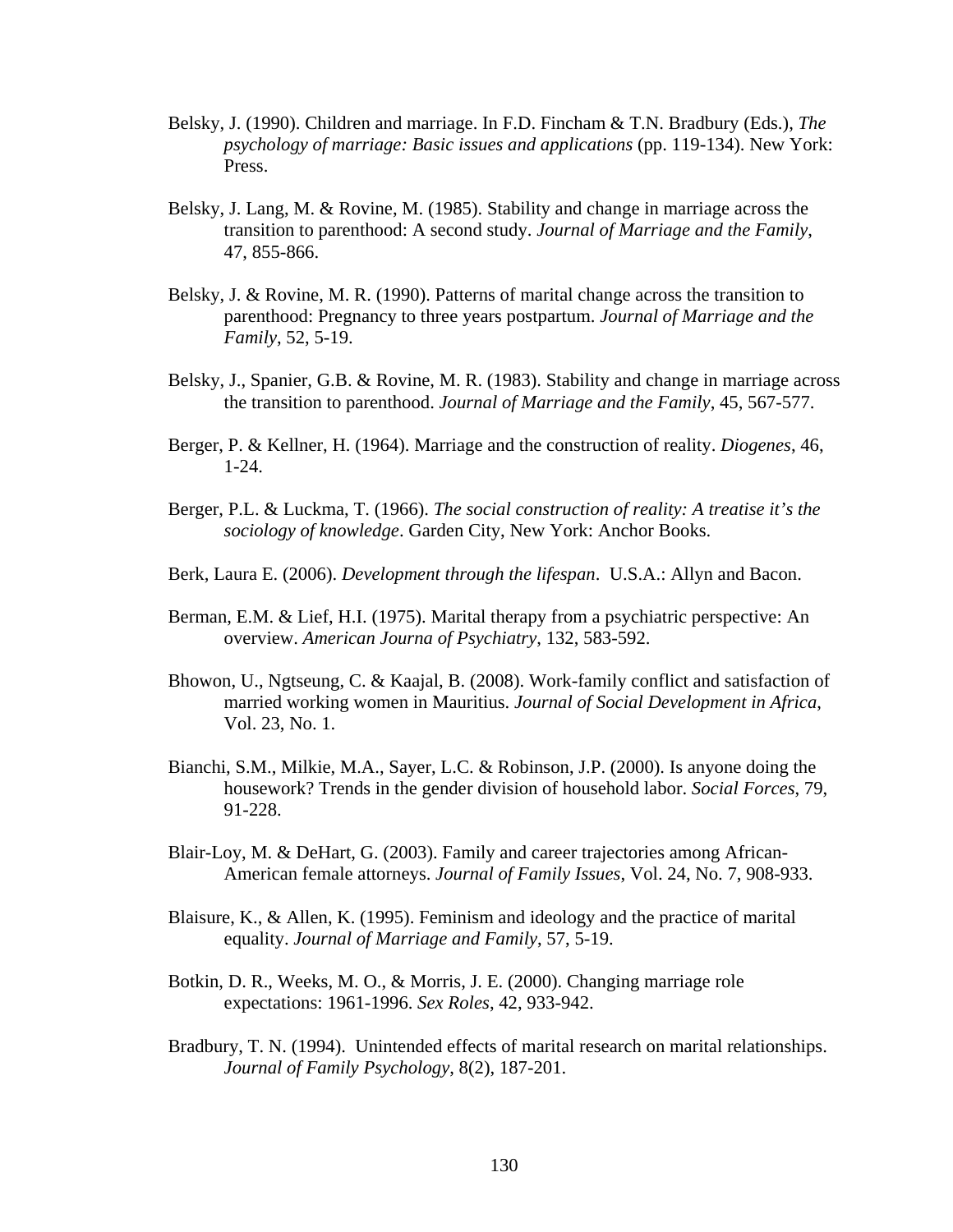- Bradbury, T.N., Beach, S.R.H., Fincham, F.D., & Nelson, G.M. (1996). Attributions and Behavior in Functional and Dysfunctional Marriages. *Journal of Consulting and Clinical Psychology*, 64(3), 569-576.
- Bradbury, T. N., Fincham F. D., & Beach, S. R.H. (2000). Research on the nature and determinants of marital satisfaction: A decade in review. *Journal of Marriage and the Family*, 62, 964-980.
- Brannock, R.G., Litten, M.J. & Smith, J. (2000). The impact of doctoral study on marital satisfaction. *Journal of College Counseling*, 3, 123-130.
- Buehlman, K.T., Gottman, J.M., & Katz, L.F. (1992). How a Couple Views Their Past Predicts Their Future: Predicting Divorce from an Oral History Interview. *Journal of Family Psychology*, 5(3/4), 295-318.
- Burchinal, E.W. & Lee, R.N. (1957). Marital satisfaction and religious behavior. *Sociologist Review*, 22, 306-310.
- Burr, W.R. (1970). Satisfaction with various aspects of marriage over the life cycle: A random middle-class sample. *Journal of Marriage and the Family*, Vol. 32, 29- 37.
- Buunk, B. P., Kluwer, E. S., Schuurman, M. K., & Siero, F. W. (2000). The division of labor among egalitarian and traditional women: Differences in discontent, social comparison, and false consensus. *Journal of Applied Social Psychology*, 30, 759- 779.
- Call, V.R.A. & Heaton, T.B. (1997). Religious influence on marital stability. *Journal of Scientific Study of Religion*, 36, 382-392.
- Carter, B. & McGoldrick, M. (Eds.) (2005). *The expanded family life cycle: Individual, family and social perspectives* (3rd ed.). Boston: Allyn & Bacon.
- Cherlin, A (1979). Work life and marital dissolution. In G. Levinger  $&O, C.$  Moles (Eds.), *Divorce and separation: Context, causes, and consequences*. New York: Basic Books.
- Christense, H.T. & Barber, K.E. (1967). Interfaith versus intrafaith marriage in Indiana. *of Marriage and the Family*, 29, 461-469.
- Clamar, A. (1991). Interfaith marriage: Defining the issues, treating the problems. *Psychotherapy in Private Practice*, 9, 79-83.
- Coltrane, S. (2000). Research on household labor: Modeling and measuring the social embeddedness of routine family work. *Journal of Marriage and the Family*, 62, 1208-1233.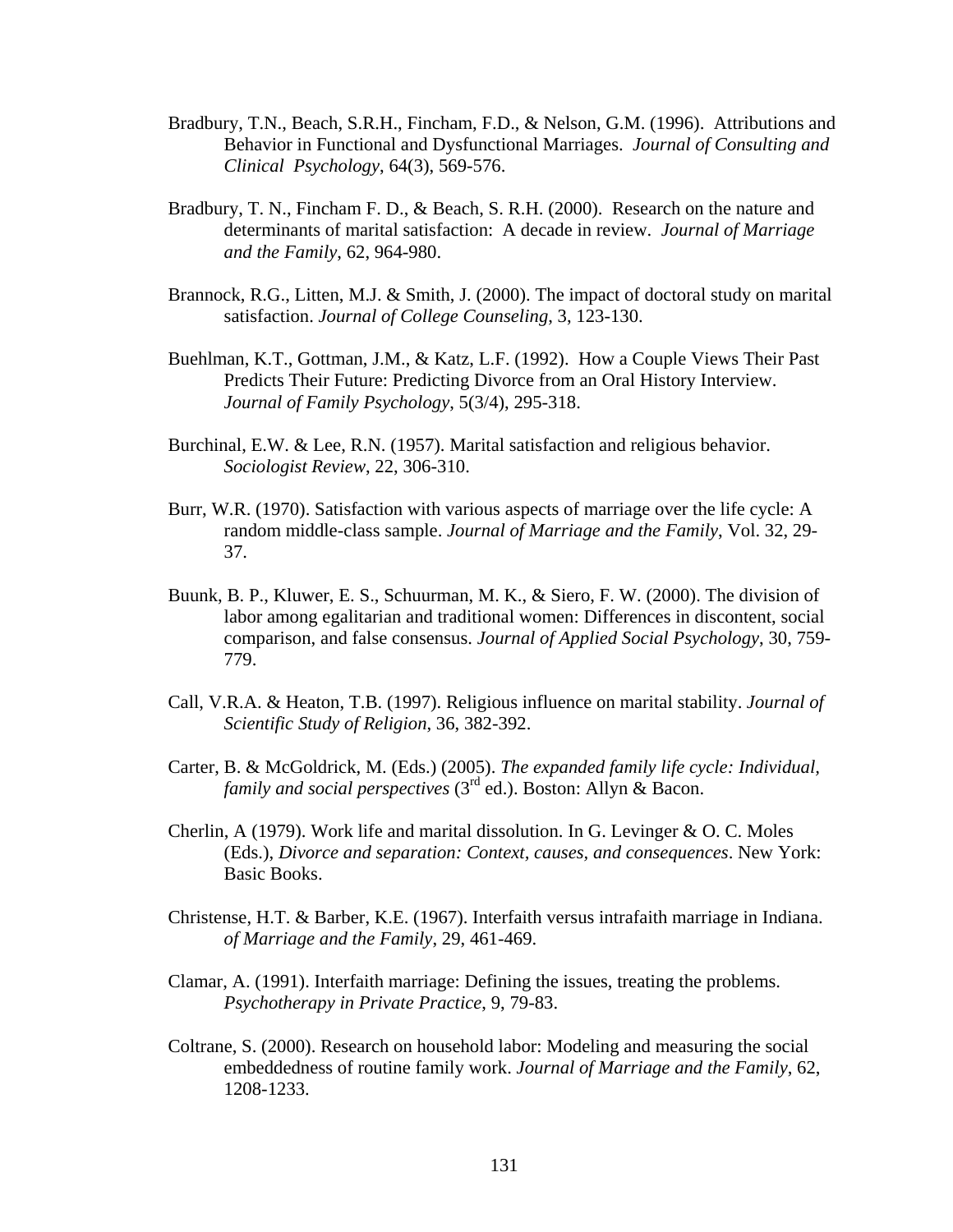- Cowan, C.P. & Cowan, P.A. (1992). *When patners become parents: The big life change for couples.* New York: Basic Books.
- Cowan, C.P. & Cowan, P.A. (2000). *When patners become parents: The big life change for couples.* Mahwah, NJ: Erlbaum.
- Crohn, J. (1995). Mixed matches: *How to create successful interaracial, interethnic, and interfaith relationships*. New York: Ballantine.
- Cubbins, L. A. & Vannoy, D. (2004). Division of household labor as a source of contention for married and cohabiting couples in metropolitan Moscow. *Journal of Family Issues*, Vol. 25, No. 2, 182-215.
- Cummings, E.M., Goeke-Morey, M.C., Papp, L.M. & Dukewich. (2002). Children's response to mothers' and fathers' emotionality and tactics in marital conflict in the home. *Journal of Family Psychology*. Vol.16, No.4, 478-492.
- Cunningham, M. (2007). Influence of women's employment on the gendered division of household labor over the life course: Evidence from a 31-year panel study. *Journal of Family Issues*, Vol. 28, No. 3, 422-444.
- Cunningham, M. (2005). Gender in cohabitation and marriage: The influence of gender Ideology on housework allocation over the life course. *Journal of Family Issues*, 26, 1037-1061.
- Curtis, K.T. & Elliso, C. (2002). Religious heterogamy and marital conflict. *Journal of Family Issues*, 23, 551-576.
- Davila, J., Karney, B.R. & Bradbury, T.N (1999). Attachment change processes in the early years of marriage. *Journal of Personality and Social Psychology*, 76, 783- 802.
- Dehle, C., Larsen, D. & Landers, J.E. (2001). Social support in marriage. *The American Journal of Family Therapy*, 29, 307-324.
- Demo, D.H. & Cox, M.J. Families with young children: A review of research in the 1990s. *Journal of Marriage and the Family*, 62, 876-895.
- Dudley, M. G. & Kosinski, Jr., F.A. (1990). Religiosity and marital satisfaction: A research note. *Review of Religious Research*, Vol. 32, No. 1.
- Eagly, A. H. (1987). *Sex differencs in social behavior: A social-role interpretation*. Hillsdale, NJ: Erlbaum.
- English, P. & Kalumba, K. M. (1996). *African Philosophy: A Classical Approach*. New Jersey: Prentice-Hall, Inc.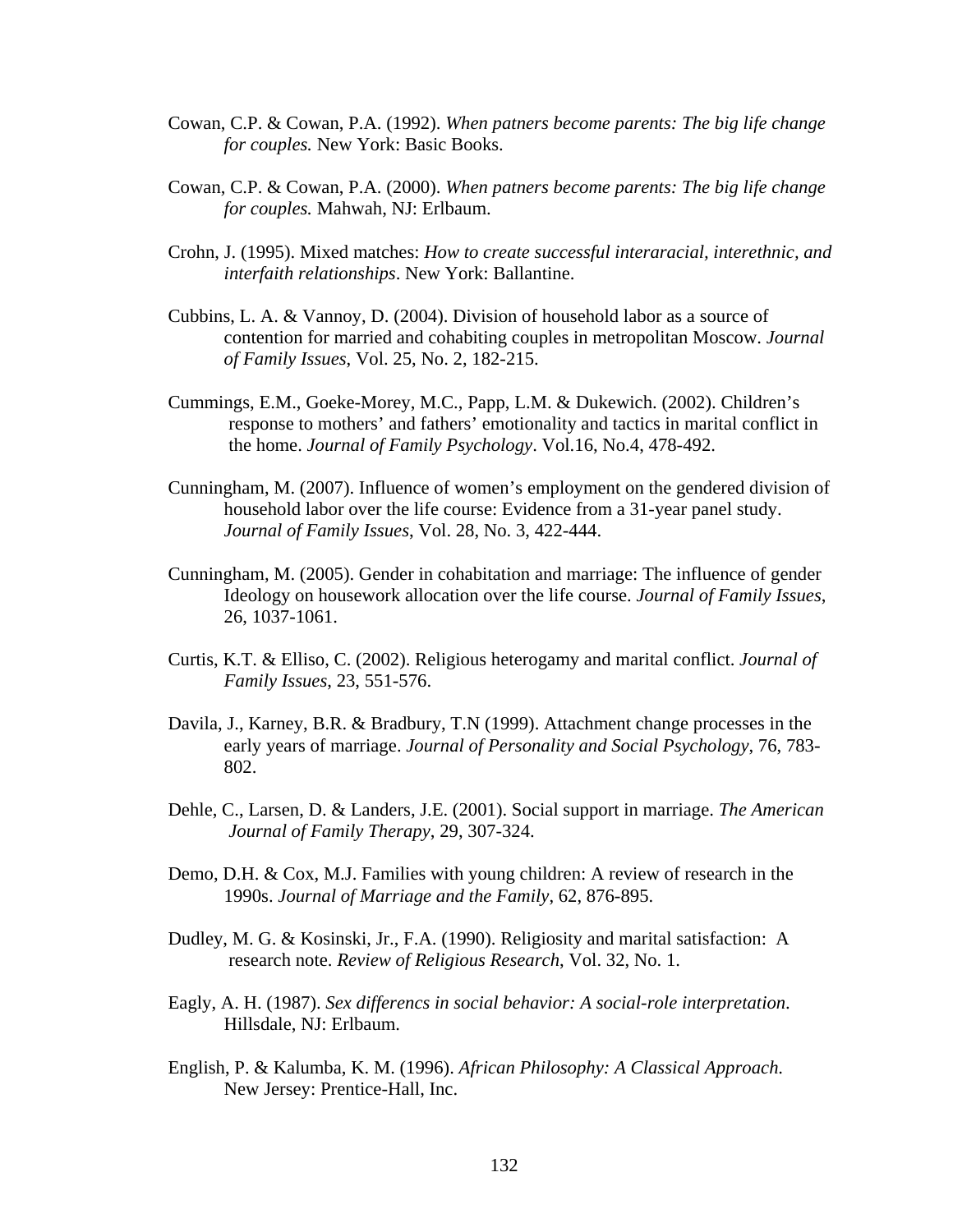- Ferre, M.M. (1990). Beyond separate spheres: Feminism and family research. *Journal of Marriage and the Family*, 52, 866-884.
- Ferre, M.M. (1991). The gender division of labor in two-earner marriages: Dimensions of variability and change. *Journal of Family Issues*, 12, 158-180.
- Fiese, B.H. & Tomcho, T.J. (2001). Finding meaning in religious practices: The relation between religious holiday rituals and marital satisfaction. *Journal of Family Psychology*, Vol. 15, No. 4, 597-609.
- Fincham, F.D. & Beach, S.R. (1999). Conflict in marriage: Implications for working with couples. *Annual Review of Psychology*, 50, 47-77.
- Fowers, B.J. (2000*). Beyond the myth of marital happiness.* San Franscisco: Jossey-Bass.
- Fox, J.J. & Bartholomane, S. (2000). Economic stress and families. In P.C. Mckenry & S.J. Price (Eds.), *Families and change: Coping with stressful events and transitions*  $(2<sup>nd</sup>$  ed., pp. 250-278).
- Frone, M. R., Russell, M., & Cooper, M. L. (1992). Antecedents and outcomes of workfamily conflict: Testing a model of the work-family interface. *Journal of Applied Psychology*, 77, 65-78.
- Frone, M. R., Russell, M., & Cooper, M. L. (1997). Relation of work-family conflict to health outcomes: A four-year longitudinal study of employed parents. J*ournal of Occupational Psychology,* 70, 325-335.
- Ganster, D. C., Fusilier, M. R., & Mayes, B. T. (1986). Role of social support in the experience of stress at work. *Journal of Applied Psychology*, 71, 102-110.
- Gerstein, L.H. & Russell, N. (1990). The experience of medical school: A major life crisis. *College Student Journal*, 24, 128-135.
- Giblin, P.R. (1997). Marital spirituality: A quantitative study. *Journal of Religion and Health,* Vol. 36, No. 4.
- Gilligan, C. (1982). *In a different voice: Psychological theory and women's development*. Cambridge, MA: Harvard University Press.
- Gottman, J. M., & Krokoff, L.J. (1989). Marital interaction and satisfaction: A longitudinal view. *Journal of Consulting and Clinical Psychology*, 57, 47-52.
- Gottman, J. M., & Silver, N. (1999). *The seven principles for making marriage work*. New York: Crown Publishers.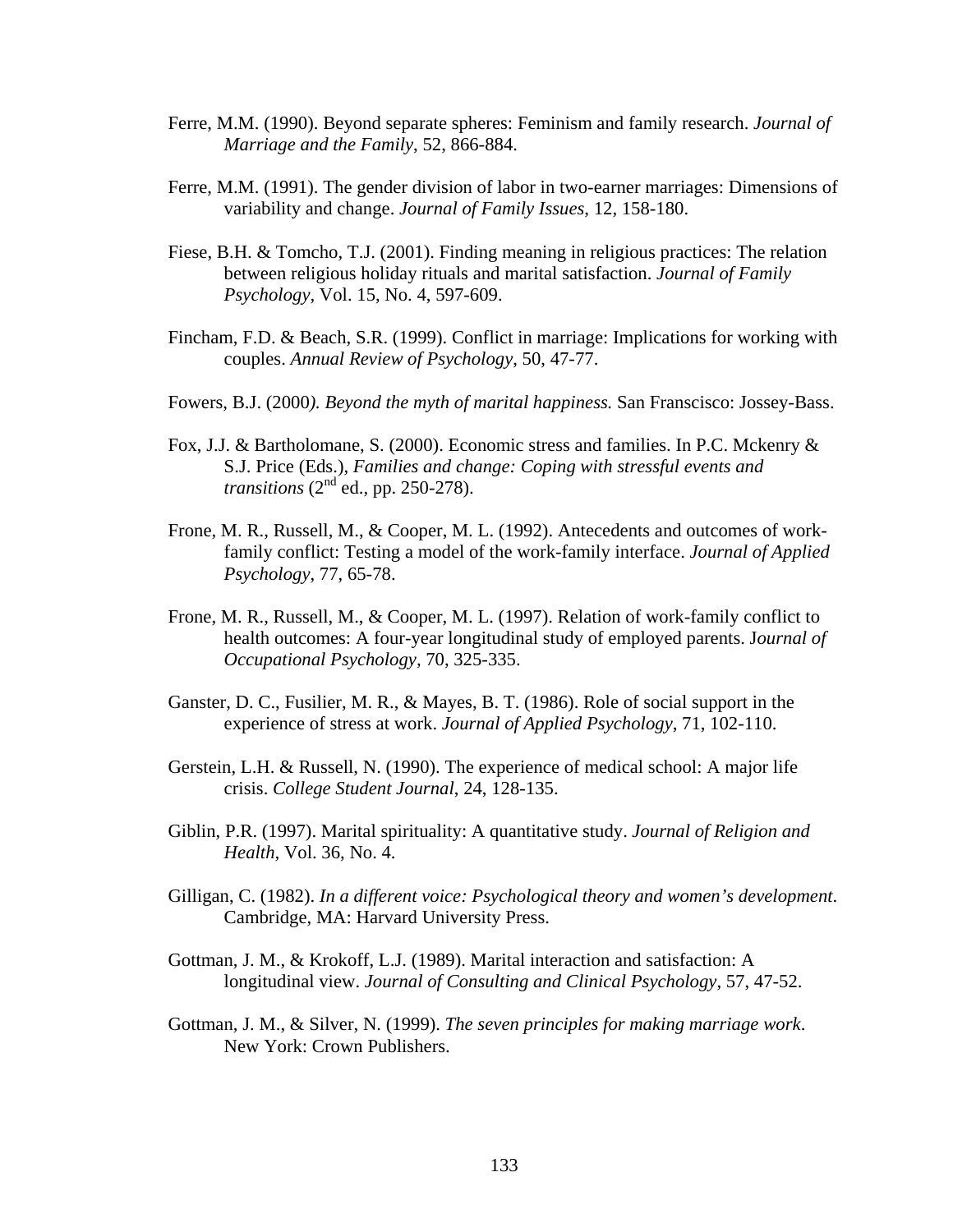- Greeff, A.P. & DeBruyne, T. (2000). Conflict mamagement style and marital satisfaction. *Journal of Sex & Marital Therapy*, 26:321-334.
- Greeff, A.P. & Malherbe, H.L. (2001). Intimacy and marital satisfaction in spouses. *Journal of Sex & Marital Therapy*, 27:247-257.
- Greenstein, T.N. (1996). Gender ideplogy and perceptions of the fairness of the division of household labor: Effects on marital quality. *Social Forces*, 74, 1029-1042.
- Greenstein, T.N. (1996). Husbands' participation in domestic labor: Interactive effects of wives' and husbands' gender ideologies. *Journal of Marriage and the Family*, Vol. 58, 585-595.
- Grossman, C.L. (2002). "Study finds divorce more prevalent in interfaith homes." Retieved July 18, 2007. (http://the.onoluluadvertiser.com/article/2002/Dec/07/il/il 14afaith.html).
- Guttman, J. & Lazar, A. (2004). Criteria for marital satisfaction: Does having a child make a difference? *Journal of Reproductive and Infant Psychology*, Vol. 22, No. 3, 147-155.
- Hackel, L. S., & Ruble, D. N. (1992). Changes in the marital relationship after the first baby is born: Predicting the impact of expectancy disconfirmation. *Journal of Personality and Social Psychology*, 62, 944-957.
- Haddock, S. A., Zimmerman, T. Z., Ziemba, S. J., & Current, L. R. (2001). Ten adaptive strategies for work and family balance: Advice from successful families. *Journal of Marital and Family Therapy*, 27, 445-458.
- Hagedorn, L.S. (1999). Faxctor related to the retention of female graduate students over 30. *Journal of College Retention*, 1, 99-114.
- Hank, K. & Jurges, H. (2007). Gender and the division of household labor in older couples: A European perspective. *Journal of Family Issues*, Vol. 28, No. 3, 399-421.
- Hatfield, E. (1988). Passionate and compassionate love. In R. Sternberg & M. Barnes (Eds.), *Tlu psychology of love* (pp. 191-217). New Haven, CT: Yale University Press.
- Heaton, T.B. & Pratt, E.L. (1990). The effects of religious homogamy on marital satisfaction and stability. *Journal of Family Issues*, 11, 191-207.
- Heller, P.E. (1998). The process of intimacy: Similarity, understanding and gender. *Journal of Marriage and Family*, 67, 68-84.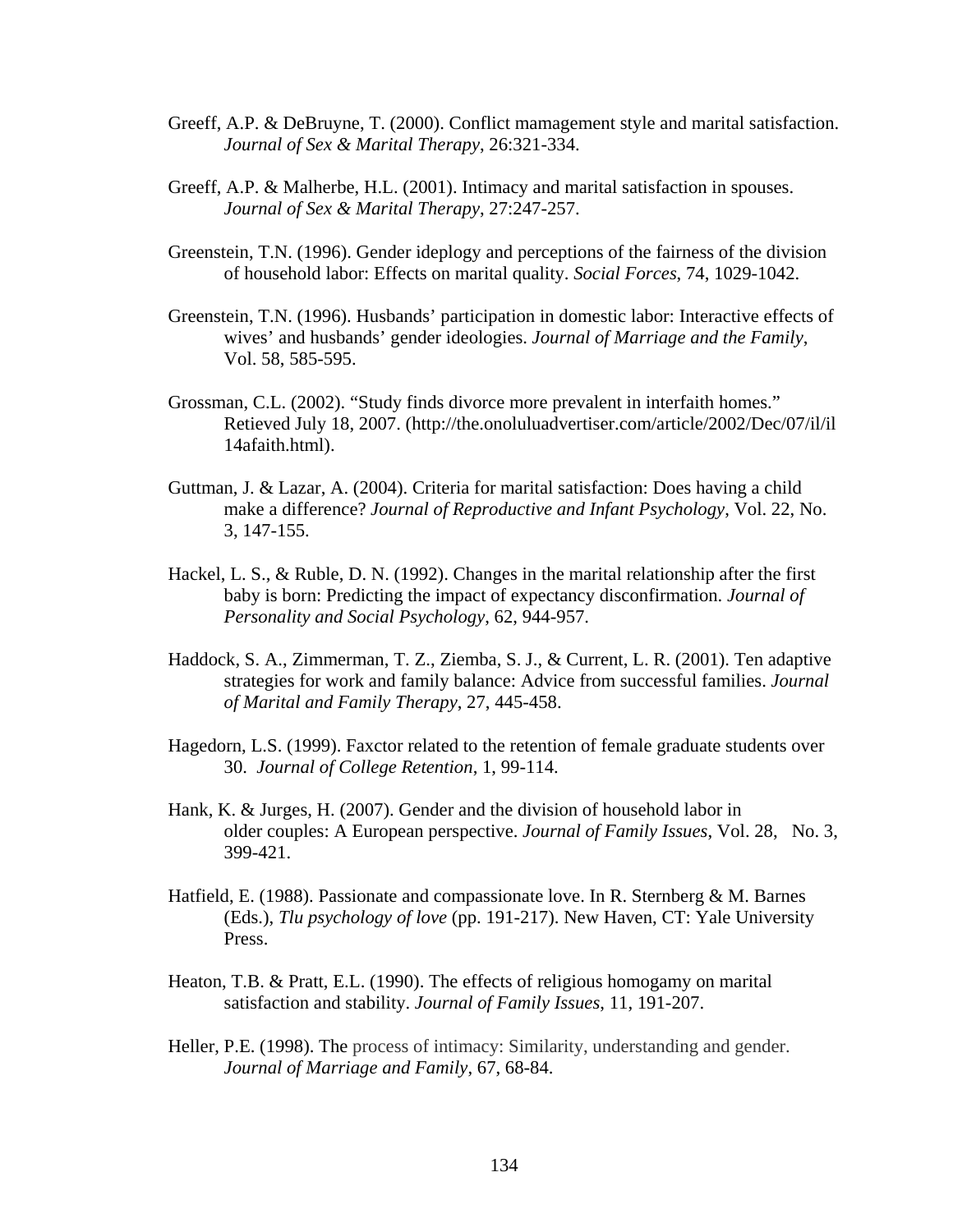- Henry, R.G., Miller, R.B. & Giarrusso, R. (2005). Difficulties, disagreements, and disappointments in late-life marriages. *The International Journal of Aging and Human Development*, Vol. 61, No. 3, 243 – 264.
- Higgs, P. (2003). African philosophy and the transformation of educational discourse in South Africa. *Journal of Education*, No. 30.
- Hinkley, K.R. (1986). *An interdisciplinary approach to the transition to parenthood.* Ann Arbor, MI: University Microfilms International Dissertation Services.
- Horowitz, J.A. (1999). Negotiating couplehood: The process of resolving December dilemma among interfaith couples. *Family Process*, 38, 303-323.
- Huston, T. & Holmes, E.K. (2004). Becoming parents. In A. Vangelisti (Ed.), *Handbook of family communication* (pp. 105-133). Hillsdale, NJ: Erlbaum.
- Jansen, M., & Kalmijn, M. (2002). *Investments in family life: The impact of value Orientations on patterns of consumption, production and reproduction in married and cohabiting couples*. In R. Lesthaeghe (Ed.), Meaning and choice: Value orientations and life course decisions (pp. 129-159). The Hague/ Brussels: Nidi/CBGS.
- Jansen, M. & Liefbroer, A.C. (2006). Couples' attitudes, childbirth, and the division of labor. *Journal of Family Issues,* Vo. 27, No. 11, 1487-1511.
- Johnson, S. M. (2003). The revolution in couple therapy: A practitioner-scientist perspective. *Journal of Marital and Family Therapy*, 29, 365-384.
- Jonson, B.L., Duke, J.T., Eberley, S. & Sartain, D.H. (1988). Wives' employment status and marital happiness of religious couples. *Review of Religious Research*, 29 (3).
- Johnson, R., Hobfoll, S.E. & Zalcberg-Linetzy, A. (1993). Social support knowledge and behavior and relational intimacy: A dyadic study. *Journal of family Psychology*, 6266-277.
- Jose, O. & Alfons, V. (2007). Marital satisfaction, age, and gender. *Journal of Marriage and the Family*, 55, 68-87.
- Kalmin, M. (1999). Father involvement in childrearing and the perceived stability of marriage. *Journal of Marriage and the Family*, 61, 409-421.
- Kalmin, M. & Bernasco, W. (2001). Joint separate lifestyles in couple relationships. *Journal of Marriage and the Family*, 63, 639-654.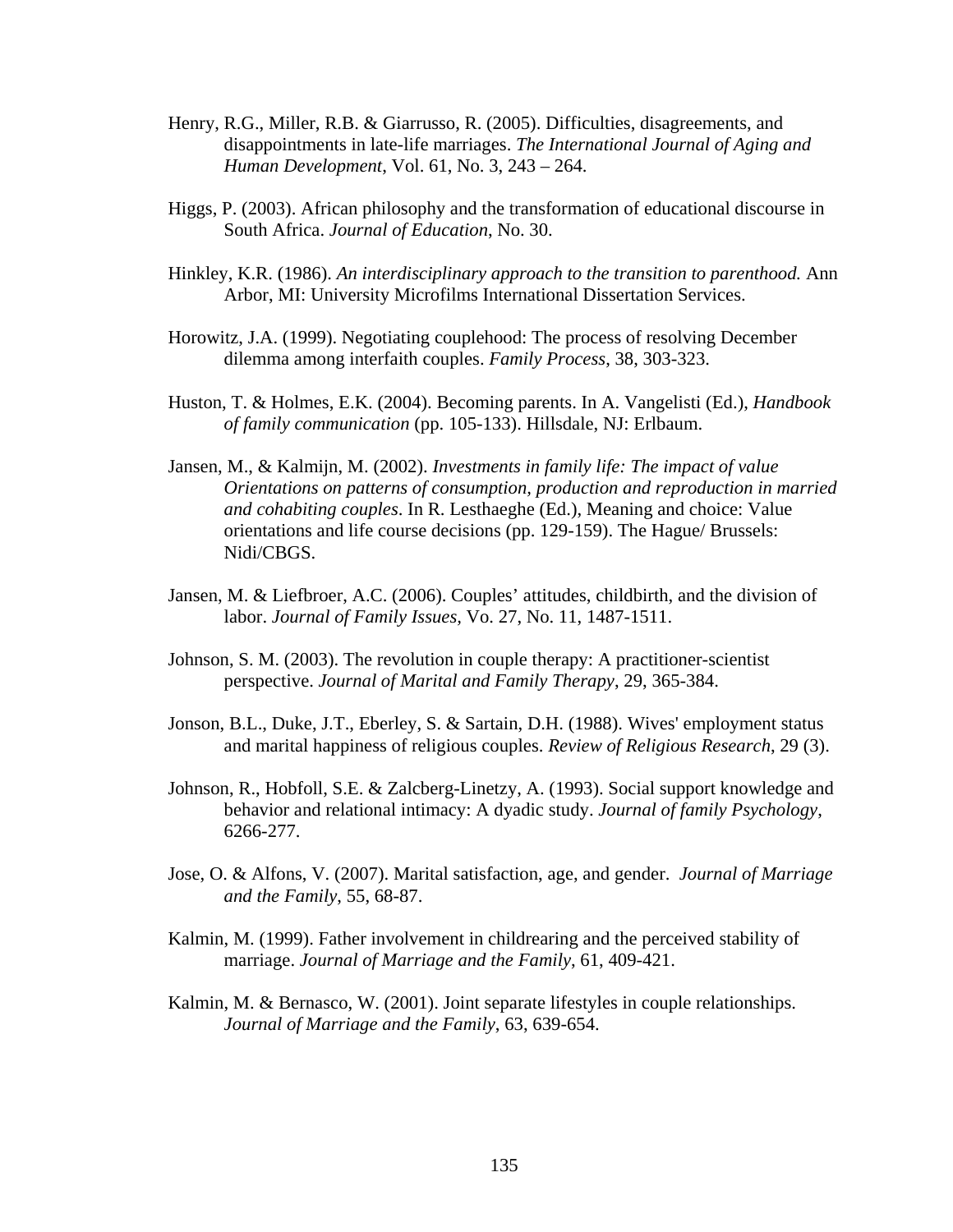- Katz, J., Monnier, J., Libet, J., Shaw, D. & Beach, S.R. (2000). Individual and crossover effects of stress on adjustment in medical student marriages. *Journal of Marital and Family Therapy*, 26, 341-351.
- Katz, L.F. & Woodin, E.M. (2002). Hostility, hostile, detachment, and conflict engagement in marriages: Effects on child and family functioning. *The Society for Research in Child Development, Inc.*
- Kaufman, G. & Taniguchi, H. (2006). Gender and marital happiness in later life. *Journal of Family Issue*s, Vol. 27, 6, 735-757.
- Kenny, D.A. & Acitelli, L.K. (1994). Similarity in couples. *Journal of Family Psychology*, 8(4), 417-431.
- Kiecolt-Glaser, J. K., & Newton, T. L. (2001). Marriage and health: His and hers. *Psychological Bulletin*, 127, 472–503.
- Knoester, C. & Eggebeen, D.J. (2006). The effects of the transition to parenthood and subsequent children on men's well-being and social participation. *Journal of Family Issues,* Vol. 27 No. 11, 1532-1560.
- Knudson-Martin, C., & Mahoney, A. R. (1998). Language and processes in the construction of equality in new marriages. *Family Relations*, 47, 81-91.
- Kramer, B.J. & Kipnis, S. (1995). Eldercare and work-role conflict: Toward an understanding of gender differences in caregiver burden. *The Gerontologist*, 35, 340-348.
- Kulik, L. (1995). The impact of ethnic origin and gender on perceptions of gender roles: The Israeli experience. *Journal of Social Behavior and Personality*, 19(6), 199- 214.
- Kurdek, L.A. (1999). The nature and predictors of trajectory of change in marital quality or husbands and wives over the the first 10 years of marriage. *Developmental Psychology,* 35, 1283-1296.
- Kurdek, L.A. (2005). Gender and marital satisfaction early in marriage: A growth curve approach. *Journal of Marriage and Family*, 67, 68-84.
- Larsen, K.S. & Long, E. (1988). Attitudes toward sex roles : Traditional or egalitarian? *Sex Roles*, 19, 1-12.
- Legako, M.A. & Sorenson, R.L. (2000). Christian psychology graduate school's impact on marriage : Nonstudent spouses speak. *Journal of Psychology and Theology*, 28, 212-220.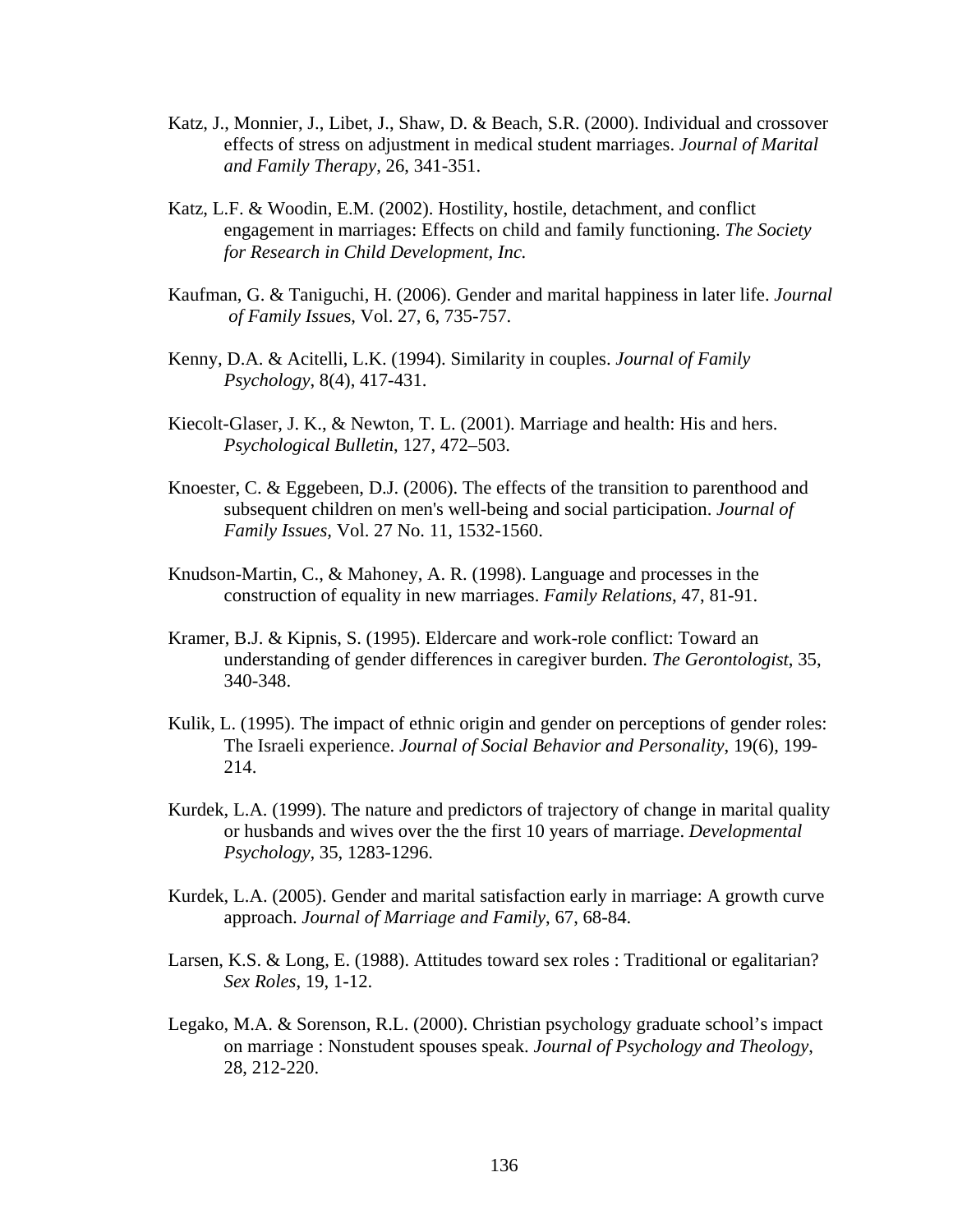- LaRossa, R. & Reitzes, D. (1993). Symbolic interactionism and family studies. In P.G. Boss, W.J. Doherty, R. LaRossa, W.R. Schumm & S.K. Steinmetz (Eds.), *Sourcebook of family theories and methods : A contextual approach* (pp. 135-). New York : Plenum.
- Levenson, R.W., Carstensen, L.L. & Gottman, J.M. (1993). Long-term marriages : Age, gender, and satisfaction. *Psychology and Aging*, 8, 301-313.
- Levenson, R.W., & Gottman, J.M. (1985). Physiological and affective predictors of change in relationship satisfaction. *Journal of Personality and Social Psychology*, 49(1), 85-94.
- Lin, Ying-Ching & Raghubir, P. (2005). Gender differences in unrealistic optimism about marriage and divorce: Are men more optimistic and women more realistic? *Society for Personality and Social Psychology*, Vol. 31, No. 2, 198-207.
- Lu, L. (2006). Postnatal adjustment of Chinese parents: A two-wave panel study in Taiwan. *International Journal of Psychology*, Vol. 41 (5), 371-384.
- Macdoland, D.S. (1996). Notes on the socioeconomic and cultural factors influencing the of HIV in Botswana. *Social Science and Medicine,* 42, 1325-1333.
- MacLean, A.P. & Peters, R.D. (1995). Graduate student couples: Dyadic satisfaction in relation to type of partnership and demographic characteristics*. Canadian Journal of Behavioral Science*, 27, 120-124.
- McLaughlin, M.C. (1985). Graduate school and families: Issues for academic departments and university mental health professionals. *Journal of College Student Personnel,* 26, 488-491.
- Masolo, D.A. (1994). *African philosophy in search of identity*. Bloomington: Indiana University Press.
- Maundeni, T. (2002). Wife abuse among a sample of divorced women in Botswana: A research note . *Violence against Women*, Vol. 8 No.2, 257-274.
- Mbiti, J.S. (1990). *African religions and philosophy* (2<sup>nd</sup> ed.). Great Britain: Richard Clay Ltd.
- McGoldrick, M. (1988). The joining of families through marriage: The new couple. In B. Carter & M. McGoldrick, (Eds.), *The changing family life cycle: A framework for therapy* (pp. 209-233). New York: Gardner.
- McGonagle, K.A. Kessler, R.C. & Schilling, E.A. (1992). The frequency and determinants of marital disagreements in a community sample. *Journal of Social Personal Relationships*, 9 507-524.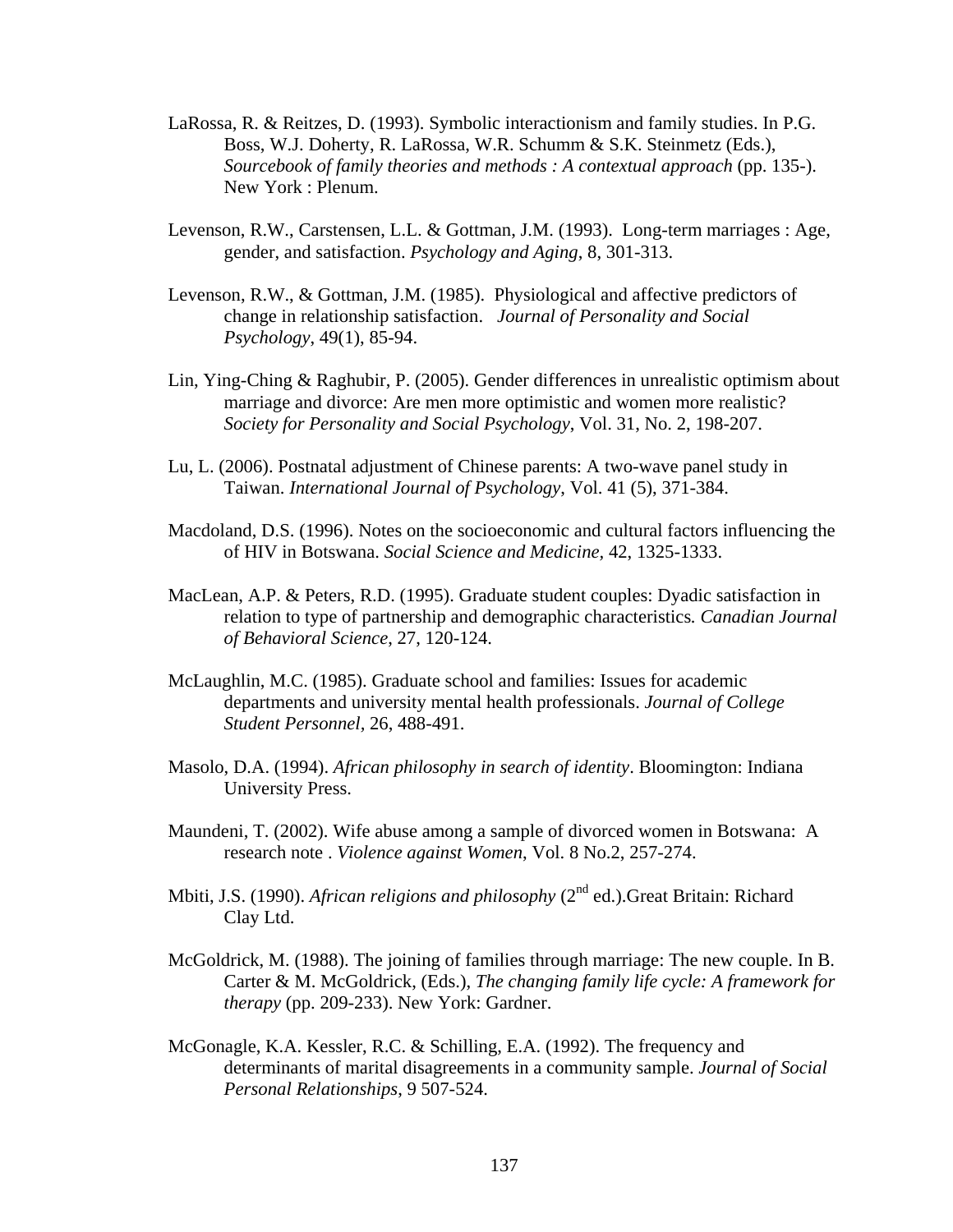- Mead, G. H. (1922). A behavioristic account of the significant symbol. *Journal of Philosophy*, 19, 157-163.
- Mead, G. H. (1934). *Mind, self and society: From the standpoint of a social behaviorist*. Chicago: University of Chicago Press.
- Meeks, S., Murrell, S.A. & Mehl, R.C. (2000). Longitudinal relationships between depressive symptoms and health in normal older and middle-aged adults. *Psychology and Aging*, 15(1), 100-109.
- Menagham, E. (1983) "Marital stress and family transitions: A panel analysis." *Journal of Marriage and the Family*, Vol. 45, 371-386.
- Mennino, S.F. & Brayfield, A. (2002). Job-family trade-offs. *Work and Occupation*, Vol. 29 No. 2, 226-256.
- Michaels, G.Y. & Goldberg, W.A. (1988). *The transition to parenthood: Current theory and research.* Cambridge, England: Cambridge University Press.
- Mickelson, K.D., Claffey, T.C. & Williams, K.D. (2006). The moderating role of gender and gender role attitudes on the link between spousal support and marital quality. *Sex Roles*, 55:73-82.
- Miller, R.B., Hemaseth, K.K. & Nelson, B.K. (1997). Marriage in middle and later life. In R.D. Hargrave & S.M. Hanna (Eds.), *The aging family: New vision in theory, practice, and reality* (pp. 178-198). New York: Brunner/Mazel.
- Miller, N.B. & Kannae, L.A. (1999). Predicting marital quality in Ghana. *Journal of Comparative Family Studies*, Vol. 30.
- Mookodi, G., Ntshebe, O. & Taylor, I. (2004). The Continuum Complete International Encyclopedia of Sexuality: Botswana.
- Murray, S.L., Bellavia, G.M., Rose, P., & Griffin, D.W. (2003). Once hurt, twice hurtful: How perceived regard regulates daily marital interactions. *Journal of Personality and Social Psychology*, 84 (1), 126-147
- Norton, L.S., Thomas, S., Morgan, K., Tilley, A. & Dickens, T.E. (1998). Full-time studying and long-term relationships: Make or break for mature students? *British Journal of Guidance & Counselling*, 26, 75-88.
- Orbuch, T.L., House, J.S., Mero, R.P. & Webster, P.S. (1996). Marital quality over life course. *Social Psychology Quarterly*, Vol. 59, No. 2, 162-171.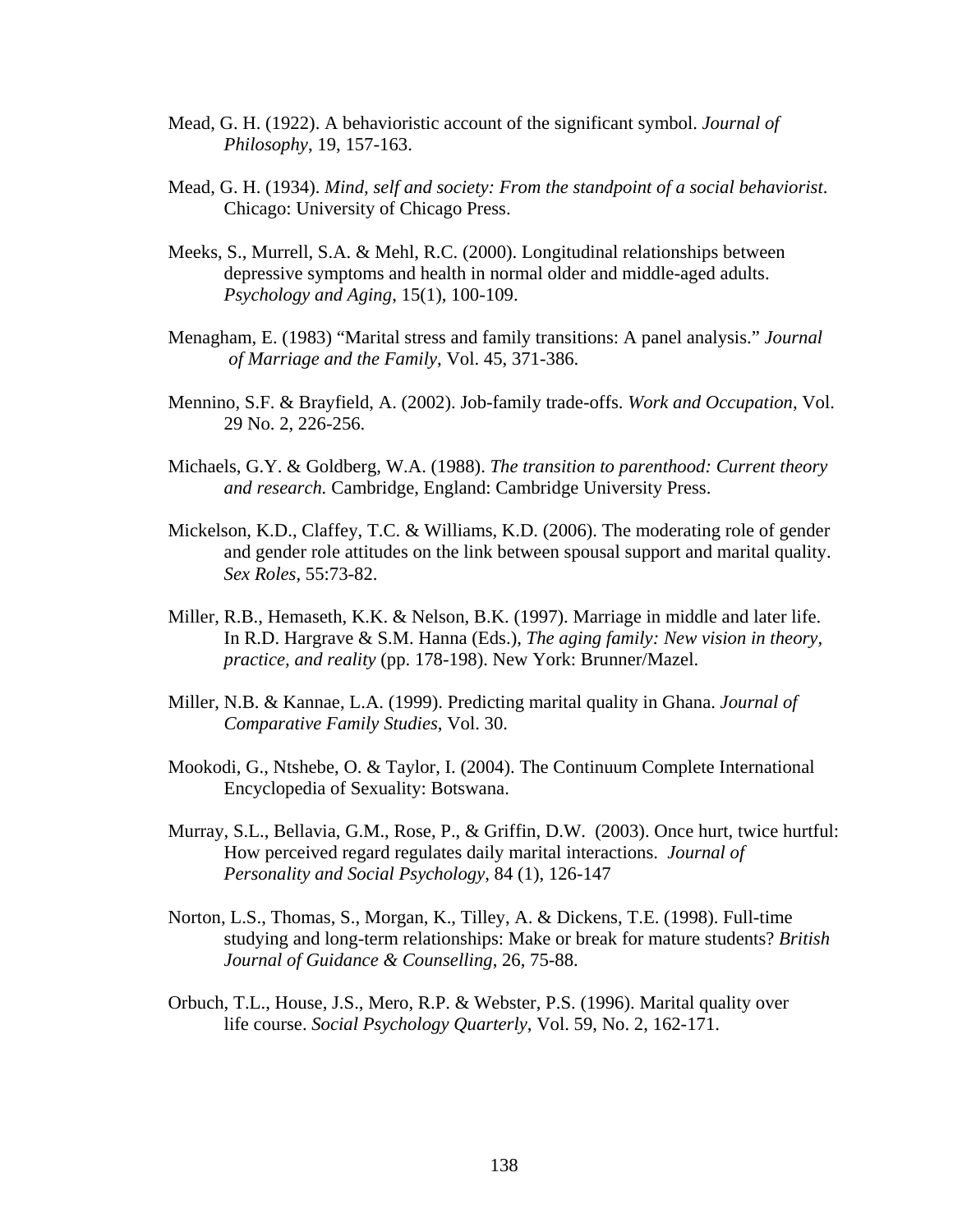- O'Rourke, N. (2005). Personality, cognitive adaptation, and marital satisfaction as predictors of well-being among older married adults. *Canadian Journal on Aging*, 24(3), 211-224.
- Osei, G.K. (1971). *The African philosophy of life*. London: The African Publication Society.
- Osler, M. (1998). The food intake of smokers and nonsmokers: The role of partner's smoking behavior. *Preventitive Medicine: An International Journal Devoted to Practice and Theory*, 27, 438-443.
- Parasuraman, S., Purohit, Y. S., & Godshalk, V. M. (1996). Work and family variables, entrepreneurial career success, and psychological well-being. *Journal of Vocational Behavior*, 48, 275-300.
- Pimentel, E.E. (2006). Gender ideology, household behavior, and backlash in urban China. *Journal of Family Issues*, Vol. 27, No. 3, 341-365.
- Pleck, J.H. (1985). *Working wives/working husbands*. Beverly Hills, California: Sage.
- Prager, K.J. (1995). *The psychology of intimacy*. New York: The Guilford Press.
- Press, J., Fagan, J. & Bernd, E. (2006). Child care, work, and depressive symptoms among low-income mothers. *Journal of Family Issues*, Vol. 27, No. 5, 609-632.
- Purdom, C.L., Lucas, J.L. & Miller, K. (2006). *North American Journal of Psychology*, Vol.8, No. 1, 1-12.
- Qadir, F., De Silva, P., Prince, M. & Khan, M. (2005). Marital satisfaction in Pakistan: A pilot investigation. *Sexual and Relationship Therapy*, Vol. 20, No. 2, 195-207.
- Rabin, C. & Rahav, G. (1995). Differences and similarities between younger and older marriages across cultures: A comparison of American and Israeli retired nonmarriages. *The American Journal of Family Therapy*, 23, 237-249.
- Rexroat, C. (1985). Women's work expectations and labor-market experience in early and middle family life-cycle. *Journal of Marriage and Family*, 131-142.
- Rogers, S. J. & Amato, P.R. (1997). Is marital quality declining? The evidence from two generations. *Social Forces,* 75, 1089-1100.
- Rogers, S. J. & Amato, P.R. (2000). Have changes in gender relations affected marital quality? *Social Forces,* 79, 731-753.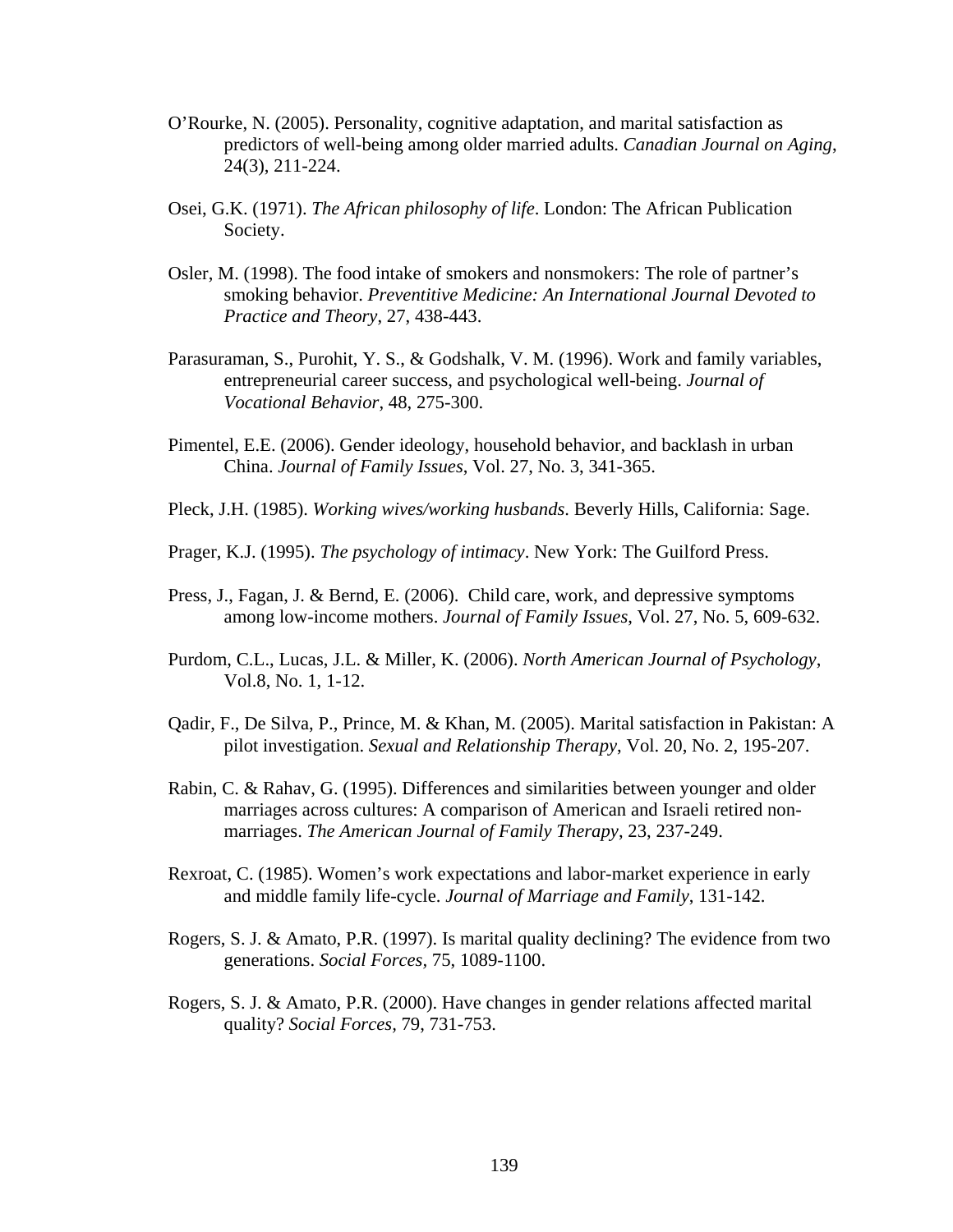- Roxburgh, S. (2006). "I wish we had more time to spend together…" The distribution and predictors of perceived family time pressures among married men and women in paid labor force. *Journal of Family Issues*, Vol. 27, No. 4, 529-553.
- Sager, C. & Hunt, B. (1979). *Intimate partners: Hidden patterns in love relationships*. New York: McGraw-Hill.
- Schaefer, M.T. & Olson, D.H. (1981). Assessing intimacy: The PAIR inventory. *Journal of Marital and Family Therapy*, 7, 47-60.
- Scheinkman, M. (1988). Graduate student marriages: An organizational/interactional view. *Family Process*, 27, 351-368.
- Schmitt, D. P. (2002). A meta-analysis of sex differences in romantic attraction: Do rating contexts moderate tactic effectiveness judgments? *British Journal of Social Psychology*, 41, 387–402.
- Schneider, S.W. (1989). *Intermarriage: The challenge of living with with differences between Chriatians and Jews*. New York: Free Press.
- Schoen, R., Rogers, S.J. & Amato, P.R. (2006). Wives'employment and spouses'marital happiness: assessing the direction of influence using longitudinal couple data. *Journal of Family Issues*, Vol. 27, No. 4, 506-528.
- Schulz, M.S., Cowan, P.A., Pape, C.C. & Brennan, R.T. (2004). Coming home upset: Gender, marital satisfaction, and the daily spillover of workday experience into couple interactions. *Journal of Family Psychology*, 18(1), 250-263.
- Schuster, T., Kessler, R.C. & Aseltine, R.H., Jr. (1990). Supportive interactions, negative interactions, and depressed mood. *American Journal of Community Psychology*, 18, 423-437.
- Shapiro, M. (2007). Money: A therapeutic tool for couples' therapy. *Family Process*, Vol.46, Issue 3, 279-291.
- Shapiro, A.F., Gottman, J.M. & Carrere, S. (2000). The baby and the marriage: Identifying factors that buffer against decline in marital satisfaction after the first baby arrives. *Journal of Family Psychology*, 14 59-70.
- Shelton, B.A. & John, D. (1996). The division of household labor. *Anuual Review of Sociology*, 22, 299-322.
- Simpson, J. A., & Gangestad, S. W. (2001). Evolution and relationships: A call for integration. *Personal Relationships*, 8, 341–355.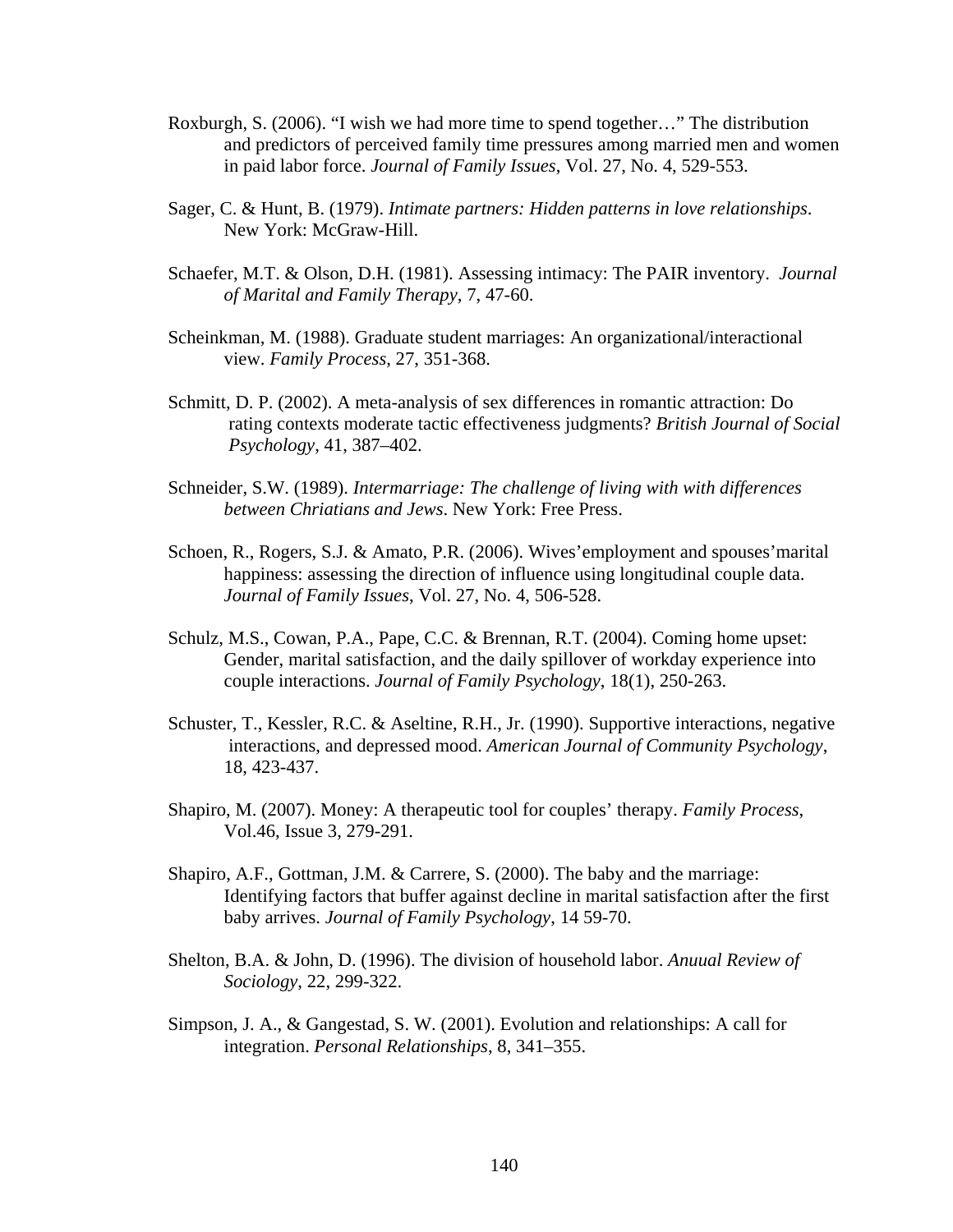- Singley, S.G. & Hynes, K. (2005). Transition to parenthood: Work-family policies, gender, and the couple context. *Gender & Society*, Vol. 19 No. 3, 376-397.
- Sori, C.F., Wetchler, J.L. Ray, R. E. & Niedner, D.M. (1996). The impact of marriage and family therapy graduate training program on married students and their families. *American Journal of Family Therapy*, 24, 259-268.
- Sousa, L.A. (1995). Interfaith and the individual and family life cycle. *Family Therapy*, 22, 97-104.
- Spanier, G. B. (1976). Measuring dyadic adjustment: New scales for assessing the quality of marriage and similar dyads. *Journal of Marriage and Family* 38:15–28.
- Pence, J.T. & Helmreich, R.L. (1978). *Masculinity and femininity*. Austin, TX: University of Texas Press.
- Spitz, G. & Loscocco, K.A. (2000). The labor of Sisyphus? Women's and men's reactionsto housework. *Social Science Quarterly*, Vo.81, No.
- Spitze, G.D. (1981). "Wives' employment: The role of husbands' perceived attitudes." *Journal of Marriage and the Family*, 43, 117-124.
- Stanley, S. M. & Einhorn, L.A. (2007). Hitting pay dirt: Comment on "Money: A therapeutic tool for couples therapy". *Family Process*, Vol. 46, Issue 3, 293-299.
- Stanley, S.M.,Markman, H.J., & Whitton, S. (2002). Communication, conflict, and commitment: Insights on the foundations of relationship success from a national survey. *Family Process*, 41, 659–675.
- Steil, J. (1997). Marital equality: *Its relationship to the well-being of husbands and wives*. Newbury Park, CA: Sage Publications.
- Steinberg, R. (1987). The triangle of love: *Intimacy, passion, commitment*. New York: Basic.
- Steinberg, L. & Silverberg, S.B. (1987). Influences on marital satisfaction during the middle stages of the family life cycle. *Journal of Marriage and the Family*, Vol. 49, 751-760.
- Stevens, D.P., Minnotte, K.L., Mannon, S.E. & Kiger, G. (2006). Family work performance and satisfaction: Gender ideology, relative resources, and emotional work. *Marriage & Family Review*, Vol. 40(4).
- Storaasli, R.D., & Markman, H.J. (1990). Relationship problems in the early stages of marriage: A longitudinal investigation. *Journal of Family Psychology*, 4, 80–98.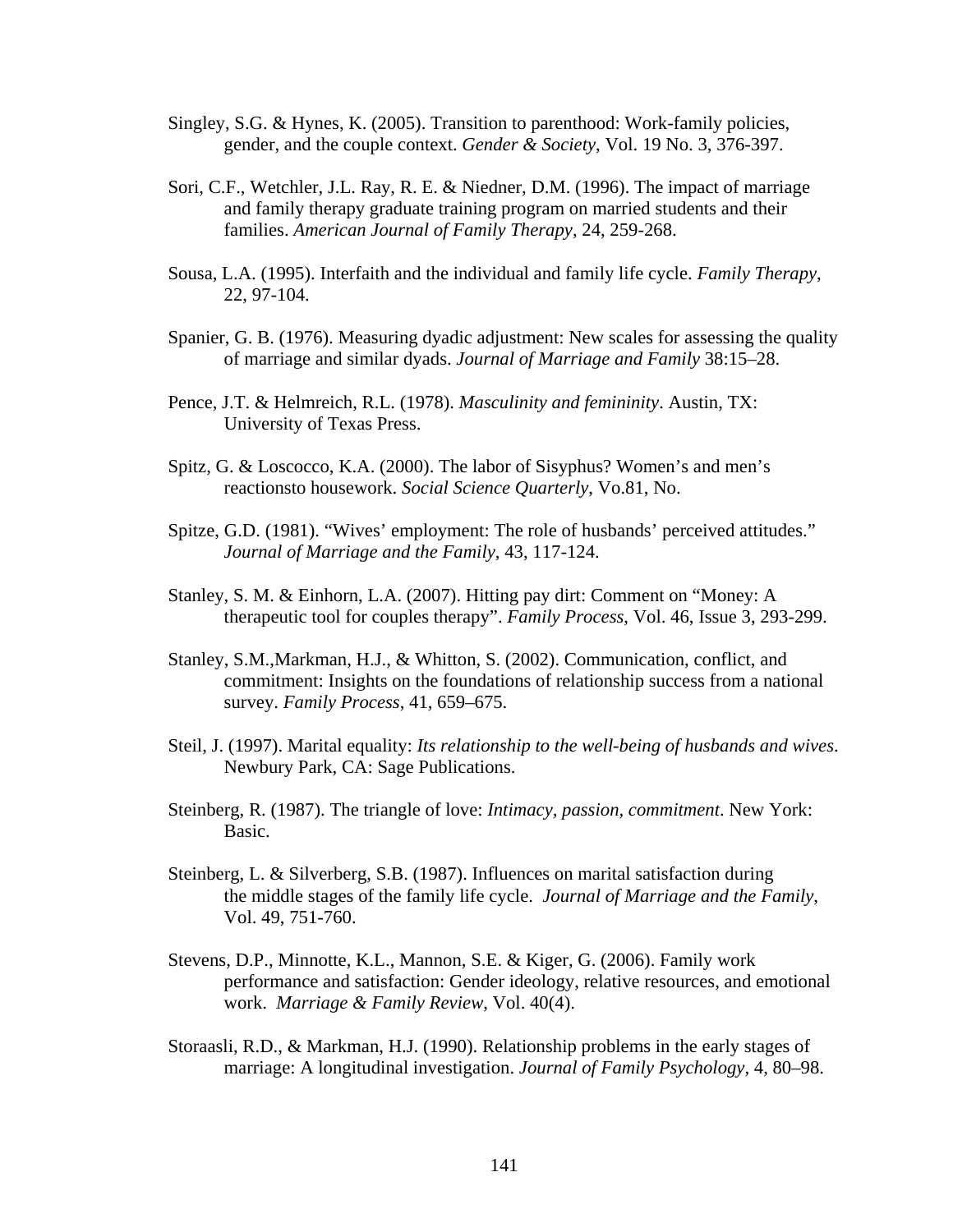- Story, L.B., & Bradbury, T.N. (2004). Understanding marriage and stress: Essential questions and challenges. *Clinical Psychology Review*, 23, 1139–1162.
- Strong, B., DeVault, C. & Sayad, B. (1998). *The marriage and family experience: Intimate relationships in a changing society*. U.S.A.: Wadsworth Publishing Company.
- Suitor, J.J. (1991). Marital quality and satisfaction with the division of household labor across the family life cycle. *Journal of Marriage and the Family*, Vol. 53, No.1, 221-230.
- Thompson, L. (1993). Conceptualizing gender in marriage: The case of marital care. *Journal of Marriage and the Family*, 55, 557-569.
- Thorstad, R.R., Anderson, T.L., Hall, M. E.L., Willingham, M. & Carruthers, L. (2006). Breaking the mold: A qualitative exploration of mothers in Christian academia and their experience of spousal support. *Journal of Family Issues*, Vol. 27, No. 2, 229-251.
- Val Wel, F. & Knijn, T. (2006). Transitional phase or a new balance? Working and caring by mothers with young children in the Netherlands. *Journal of Family Issue*, Vol. 27, No.5, 633-651.
- Van Hook, M.P. (1994). The Impact of Economic and Social Changes on the Roles of Women in Botswana and Zimbabwe.
- Vandervorst, J. (2000). Het Verband tussen de huwelijkssatisactie en de huweliksduur: een Literatuuroverzicht (The association between marital satisfaction and length of marriage: A literature overview). Unpublished licentiate thesis, Katholieke University Leuven, Leuven, Belgium.
- Vannoy, D. & Philliber, W.W. (1992). Wife's employment and quality of marriage. of Marriage and the Family, 54, 387-398.
- Vernon, G.M. (1960). Interfaith marriages. *Religious Education*, 55, 261-264.
- Waring, E.M. (1988). *Enhancing marital intimacy through cognitive self-disclosure*. New York: Brunner/Mazel.
- Waring, E.M., Carver, C.M., Stalker, C.A. & Gitta, M.Z. (1981). Waiting-list controlled trial of cognitive marital therapy in severe marital discord. *Journal of Marital Therapy*, 17, 243-256.
- Whiffen, V.E., Kerr, M.A. & Kallos-Lilly, V. (2005). Maternal depression, adult attachment, and children's emotional distress. *Family Process*, Vol. 44, No. 1, 93- 103.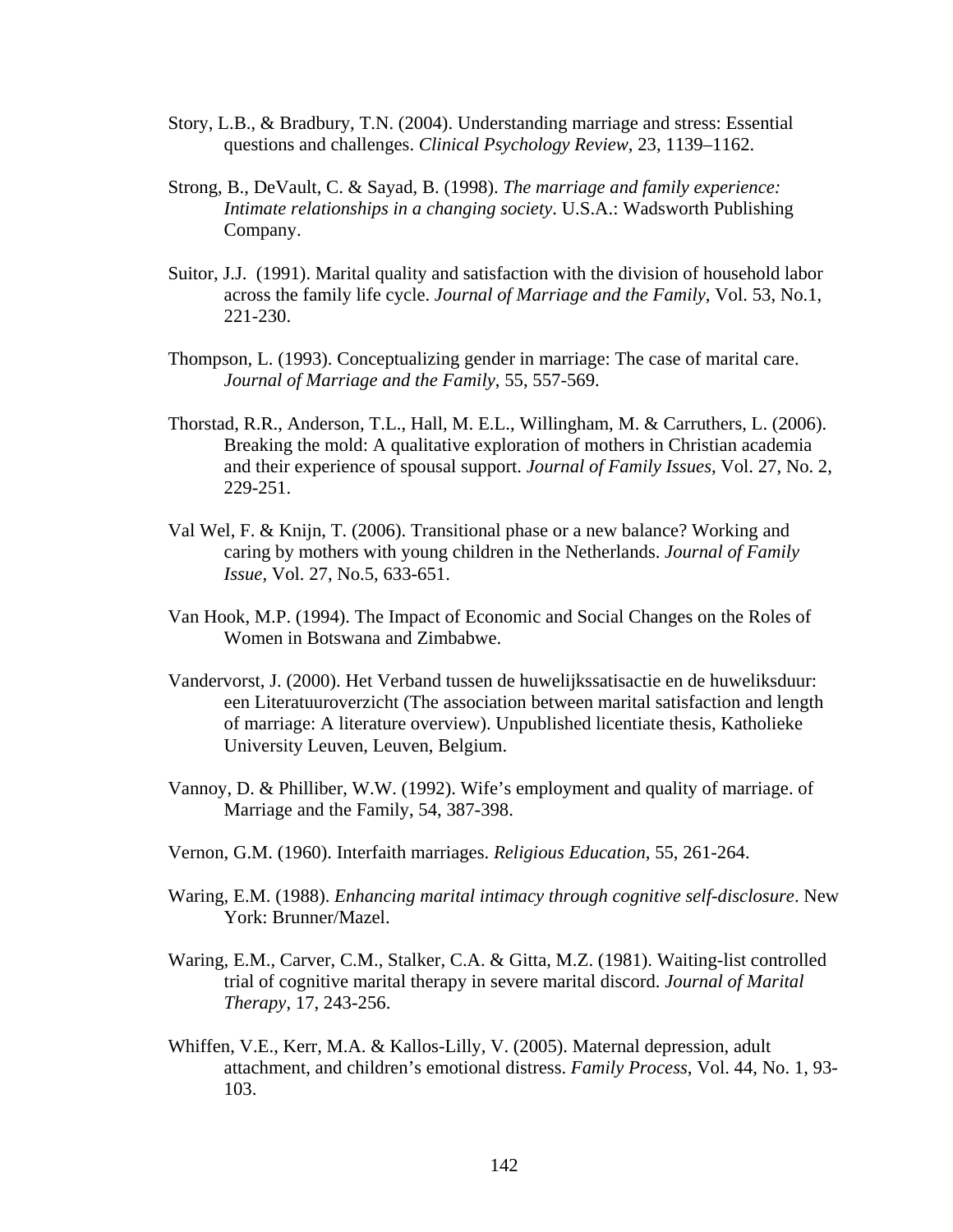- Williams, L.M. & Lawler, M.G. (2000). The challenges and rewards of interchurch marriages. *Journal of Psychology and Christianity*, 19, 205-218.
- Wiredu, K. (1980). *Philosophy and an African culture*. Cambridge : Cambridge University Press.
- Wiredu, K. & Gyekye, K. (1992). *Person and community: Ghanaian philosophical studies I*. Washington, D.C. 20064 : The Council of Research in Values and Philosophy.
- Wynne, L.C. & Wynne, A.R. (1986). The quest for intimacy. *Journal of Marital and Family Therapy*, 12, 383-394.
- Xu, X. & Lai, S. (2004). Gender ideologies, marital roles, and marital quality in Taiwan. *Journal of Family Issues*, Vol. 25, No. 3, 318-355.
- Yeh, H., Lorenz, F. O., Wickrama, K.A.S., Conger, R.D. & Elder, G.H. (2006). among sexual satisfaction, marital quality, and marital instability at midlife. *Journal of Family Psychology*, Vol. 20, No. 2, 339-343.
- Yodanis, C. (2005). Divorce Culture and Marital Gender Equality: A Cross- National Study. *Gender Society*, 19(5): 644 - 659.
- Yorgason, J. B., Almeida, D, A., Neupert, S.D., Shevaun, D. N., Avron Spiro III, A & Hoffman, L. (2006). A Dyadic Examination of Daily Health Symptoms and Emotional Well-Beingin Late-Life Couples. *Family Relations*, 55, 613-624.
- Young, M.E. & Long, L.L. (1998). *Counseling and therapy for couples*. Pacific Grove, CA: Brooks/Cole.
- Zimmerman, T. S., Haddock, S. A., Ziemba, S., & Rust, A. (2001). *Family Organizational labor: Who is calling the plays*. In T. S. Zimmerman (Ed.), Balancing family and work: Special considerations in feminist therapy? (pp. 65- 90). New York: Haworth Press.
- Zipp, J. F., Prohaska, A. & Bemiller, M. (2004). Wives, Husbands, and Hidden Power in Marriage. *Journal of Family Issues*, 25(7): 933 - 958.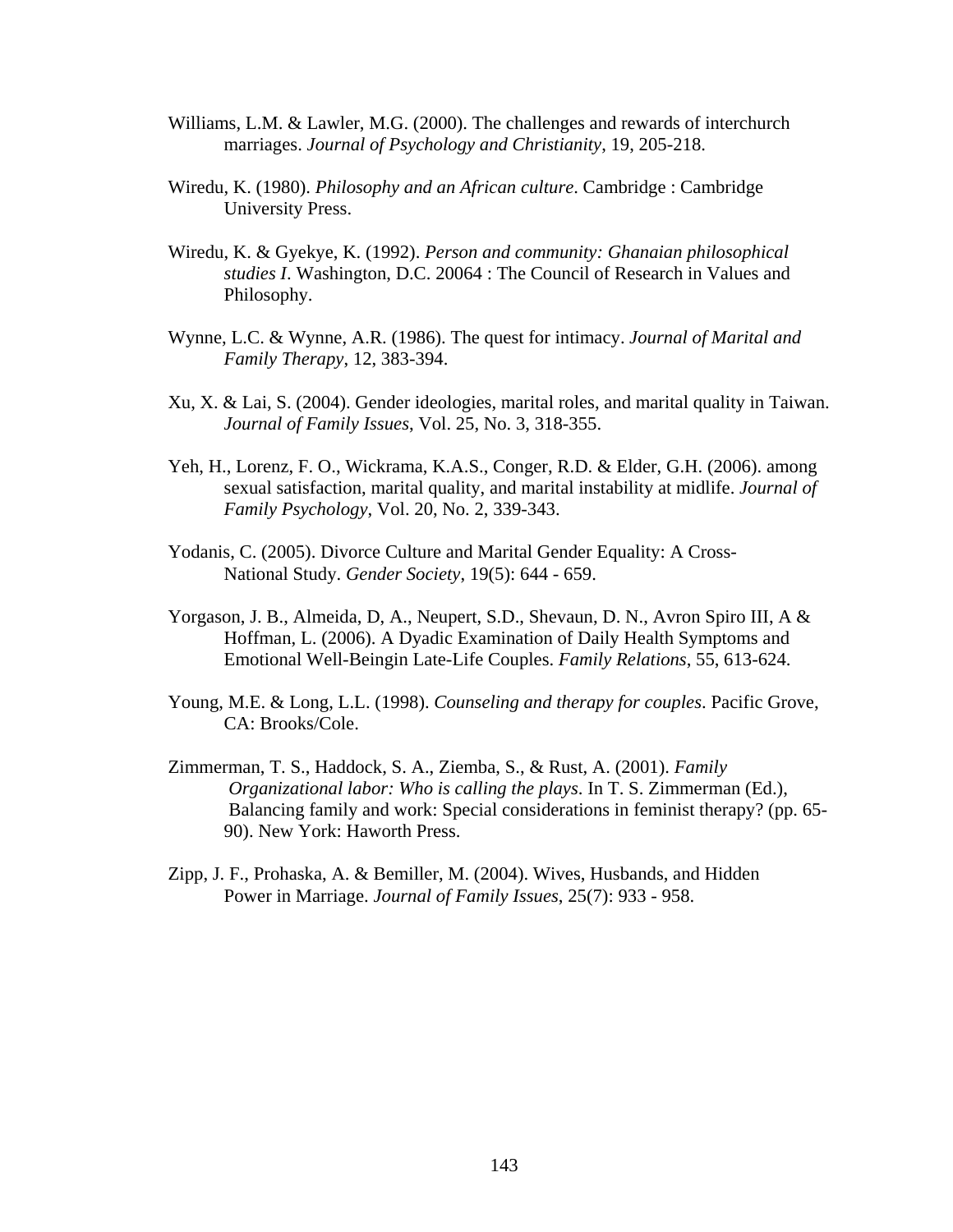#### **Appendix A**

### **Introduction**

 Good morning/afternoon/evening. My name is ………………… (name of a team member). I am part of a team that is carrying out a study about marital satisfaction and closeness in Botswana. The purpose of this study is to ask married people about their life experiences in regards to marital life in areas such as education, friends, finances, religion, presence of children and employment status. It is hoped that the findings of this study will help to develop effective programs to improve marital quality of married individuals and also to help prepare those who would be thinking about getting married.

This study is being carried out by a student from Loma Linda University, California, at the United States of America, to fulfill one of his requirements for Ph.D. in Marital and Family Therapy. Your participation will involve reading the consent form and completing the survey questions which I will give to you. It is estimated that it will take you approximately 30 to 35 minutes to complete the attached questionnaire. With your consent, I will leave the questions and come back in a week's time to collect the answers.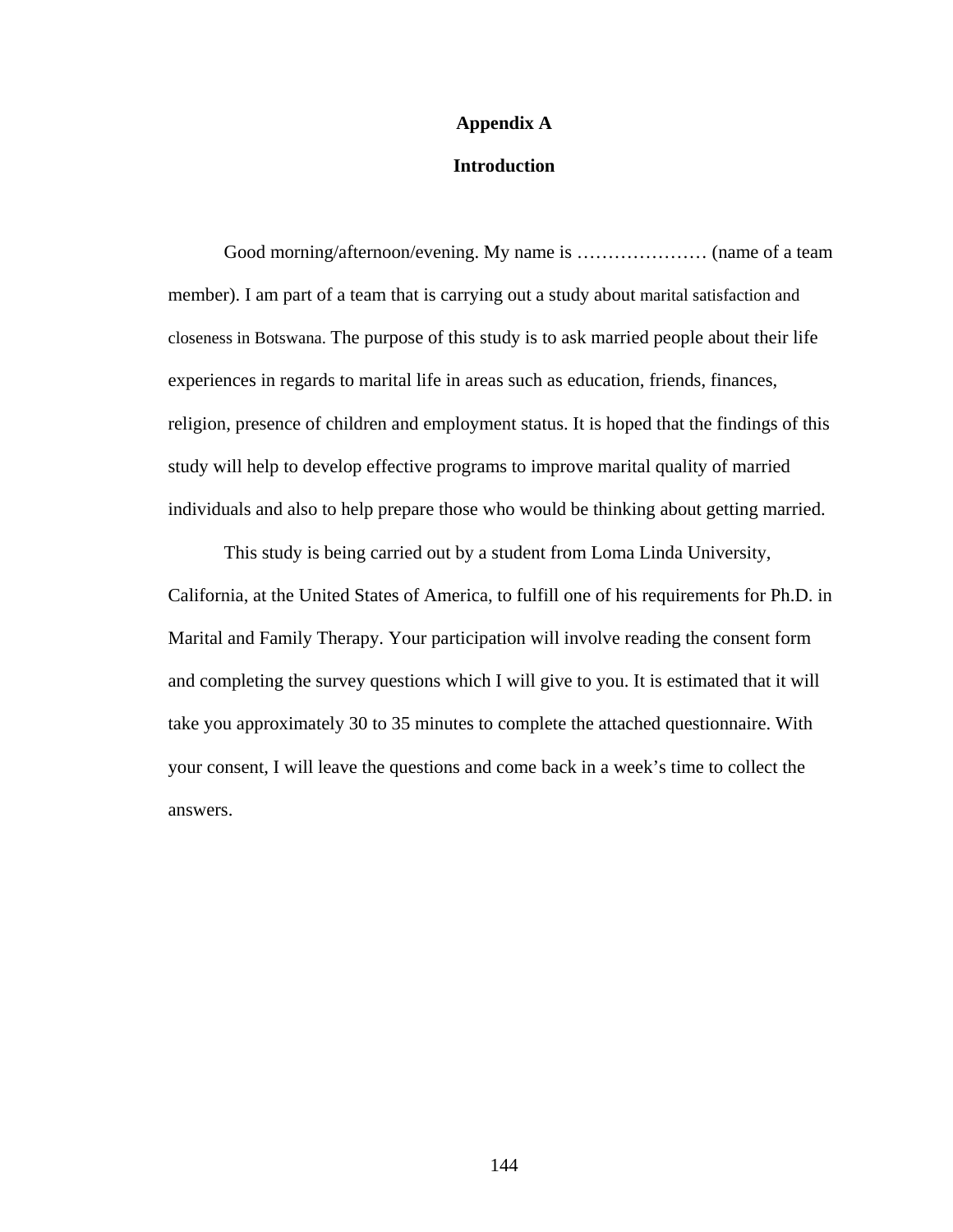### **Appendix B**

#### **Informed Consent**

## Marital Satisfaction and Intimacy in Botswana: A Quantitative Study Loma Linda University Department of Counseling and Family Sciences

#### Consent Form

You are invited to participate in a research study to examine marital satisfaction and closeness among married people in Botswana. This study is being carried out by a student from Loma Linda University, California, at the United States of America, to fulfill one of his requirements for a doctoral degree in Marital and Family Therapy. The project is overseen by Doctoral level Faculty at Loma Linda University within the Department of Counseling and Family Sciences. Your participation will involve reading and signing the consent form and completing the attached survey questions.

#### Purpose

The purpose of this study is to gain insight and knowledge into how married individuals look at marital satisfaction and closeness. As a married person, your responses to the questions, together with those of others, will help to develop effective programs to improve marital quality of married individuals and to help prepare those planning to get married.

#### Procedures

With your consent, you will fill out the questionnaires either at home or at any other convenient place. The questionnaires ask your marital experience in areas of marital satisfaction and intimacy. It is estimated that it will take you approximately 30 to 35 minutes to complete the attached questionnaire. With your consent, I will leave the questions and come back in a week's time to collect the answers. This is what you will be asked to do if you participate:

- 1) Reading and signing this consent form
- 2) Filling out the questionnaires
- 3) Returning the questionnaires to the investigator

#### Risks

Some of the questions asked may be personal and may cause some minimal discomfort. However, you may quit at any time if you feel very uncomfortable with the questions. Below is the name of a counseling clinic should you need any one to talk to regarding the discomfort from answering the questions in this study.

#### Benefits

There are no benefits to you in regards to money or rewards. However, you may become aware of things that are important for you to do, or address, to feel better about your marriage life by having answered the questions. Furthermore, the data gathered in this study will be used to understand the needs of married people in future pre-marital and marriage counseling.

#### Voluntary

Your participation in this study is completely voluntary. You have the right to not participate in the study and to withdraw from filling in the survey at any time.

#### Confidentiality

All information you share is confidential, which means the signed consent form will be separated from the filled in survey questions. No names or identifying information will be recorded on the survey sheets; the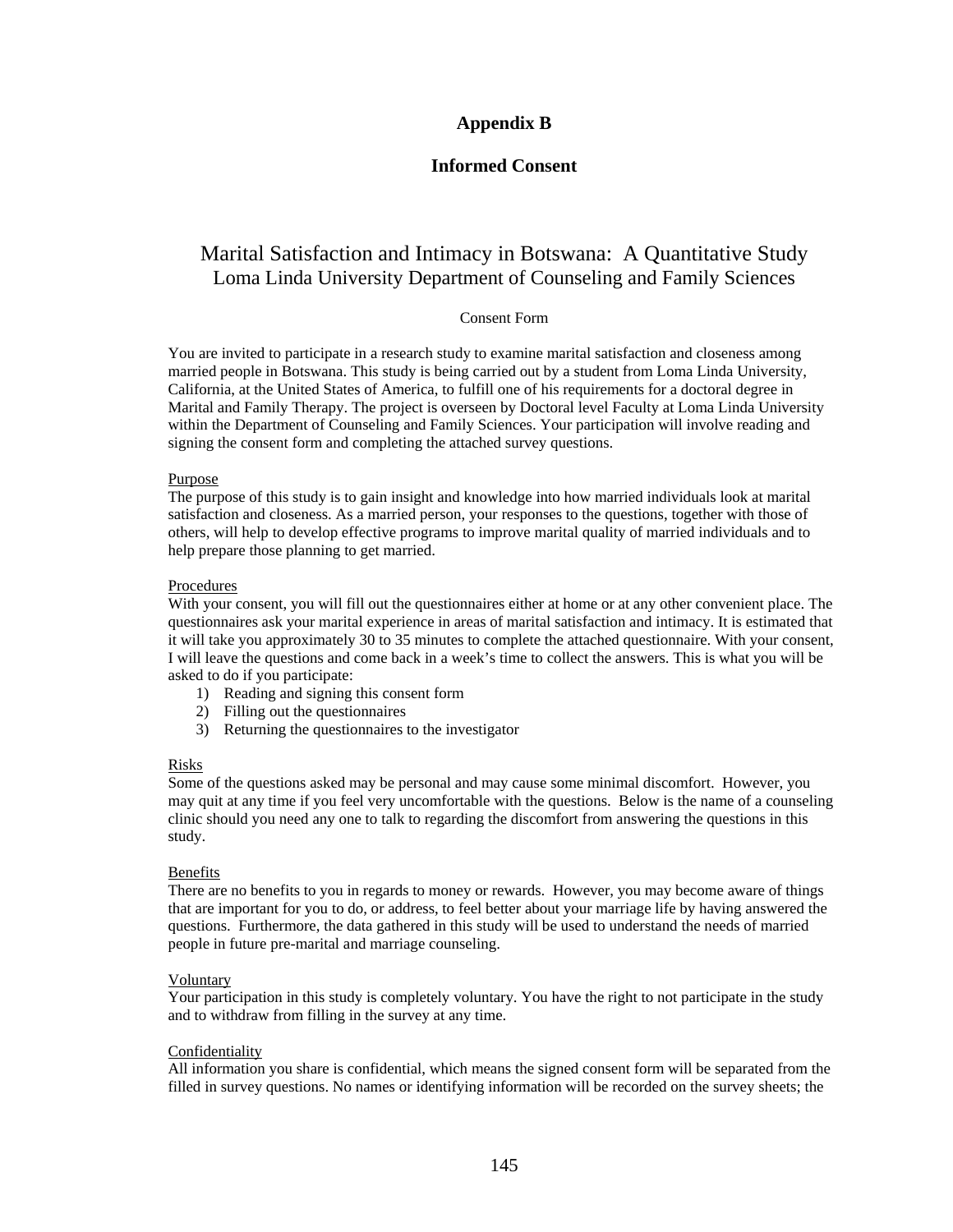information collected will be anonymous. Upon completion, your answers to the survey will be placed in a locked cabinet to be accessed by the investigator.

#### Additional Costs

There is no cost to you for participating in this study. However, will you need counseling due to getting discomfort from answering the questions; you will be responsible for seeing a counselor.

#### Reimbursement

There is no reimbursement or inducements for participating in this study.

#### To Contact the Investigators

If you have questions or concerns and you need to get hold of the investigators, you can call the local research team leader, Lame Mokotedi at 72666648, for assistance.

#### Impartial Third Party Contact

If you wish to contact an impartial third party not associated with this study regarding any question or complaint you may have about the study, you may contact the Botswana Ministry of Labour and Home Affairs at telephone number 3914697 for information and assistance.

#### Referral

Due to the nature of survey questions, you may experience emotional discomfort or new awareness of interpersonal issues. If you should chose, you may pursue counseling services at:

South Botswana Conference Counseling Centre Mogoditshane 3973639

By signing below, I give my informed consent to participate in this research project.

\_\_\_\_\_\_\_\_\_\_\_\_\_\_\_\_\_\_\_\_\_\_\_\_\_\_\_\_\_\_\_\_\_\_\_\_\_\_\_\_\_\_\_ \_\_\_\_\_\_\_\_\_\_\_\_\_\_\_\_\_\_

Signature of Participant Date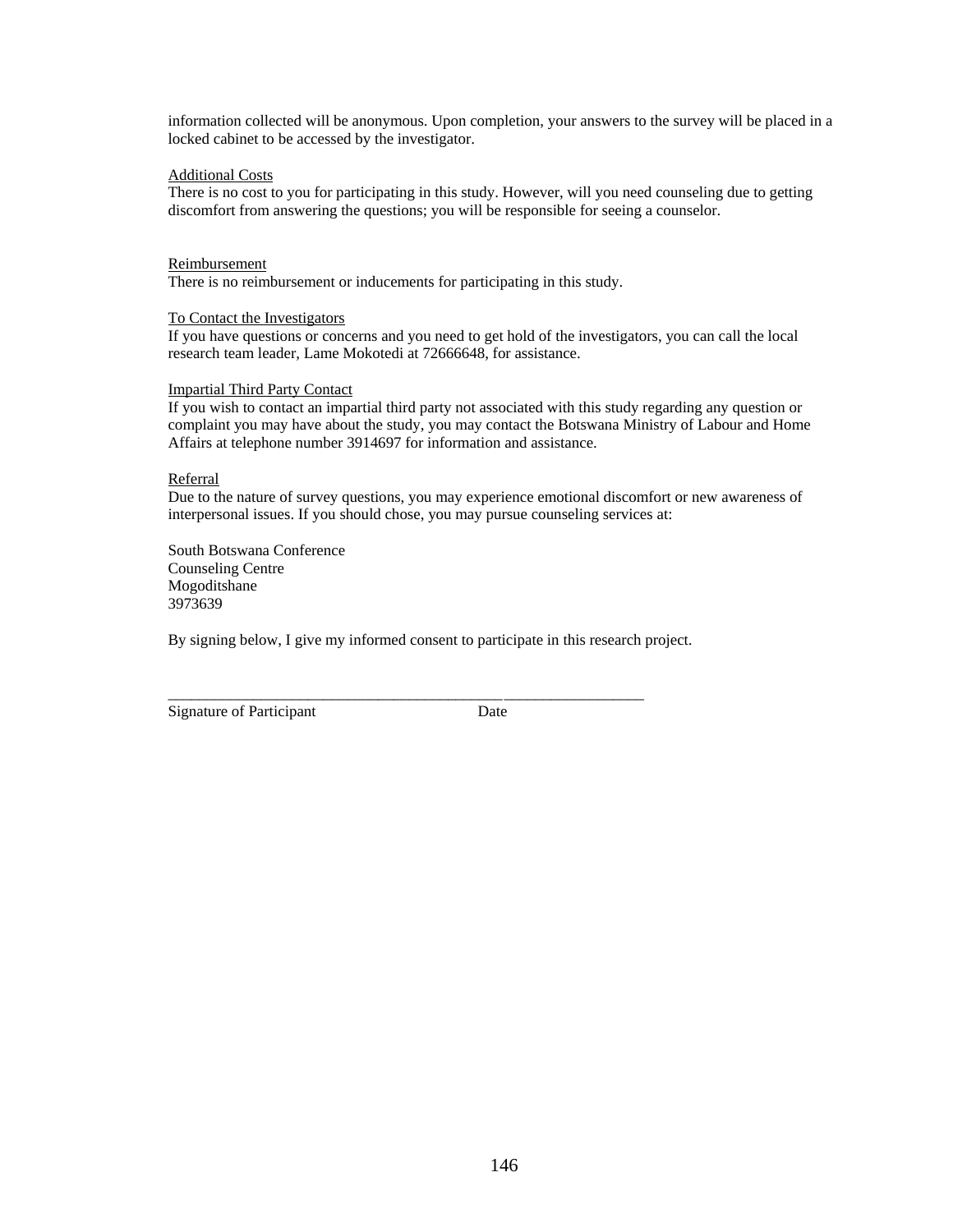#### **Appendix C**

### **Instructions**

 You will be answering five sets of questions: (a) the Demographic Sheet, (b) Dyadic Adjustment Scale and from, (c) the Personal Assessment of Intimacy in Relationships Inventory, (d). The Demographic Sheet has 19 items, the Dyadic Adjustment Scale has 32 items and the Personal Assessment of Intimacy in Relationships Inventory has 36 items. As you will see, most items have 5 possible responses ranging from "Always agree to Never agree," "All the time to never," "Strongly agree to Strongly disagree" and son on. You are to fill in the cycle (0) which best describes the way that you feel about your marital experience at this time.

 Please, answer all of the questions on the three questioners. Do not make any other marks on the sheet or write your name anywhere on the survey so that your identity is not known. Take as much time as you need. I will collect the answer sheets after you are done.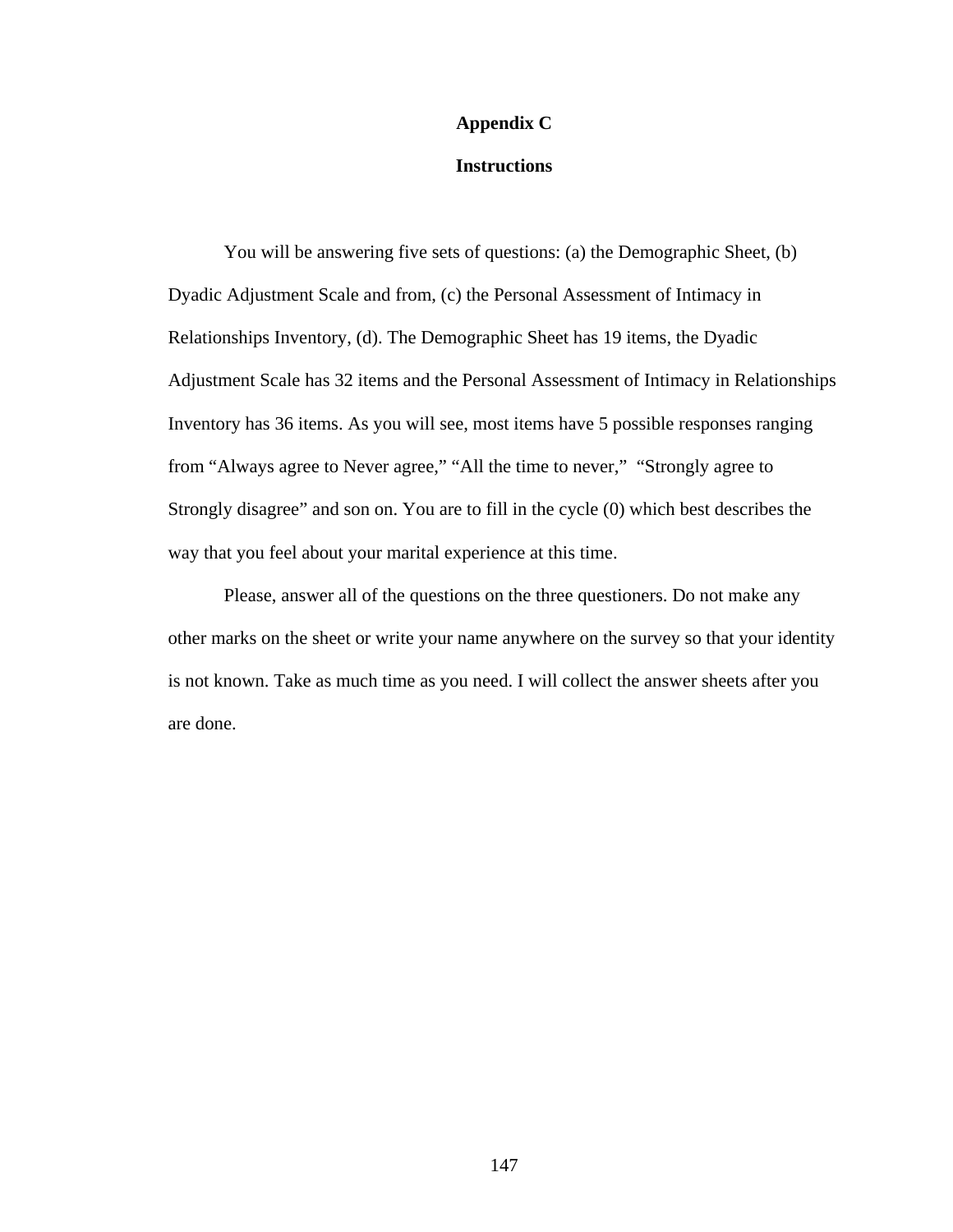# **Appendix D**

# **Demographic Questionnaire**

Instructions: Please circle/fill in your responses. For the results to be used, you must answer all questions.

| 1. Gender: | male | female                                              |                                                                                          |  |
|------------|------|-----------------------------------------------------|------------------------------------------------------------------------------------------|--|
|            |      |                                                     |                                                                                          |  |
|            |      |                                                     |                                                                                          |  |
|            |      |                                                     |                                                                                          |  |
|            |      |                                                     | 5. What is your religious affiliation (such as Catholic, Baptist, SDA, Lutheran, etc, or |  |
|            |      |                                                     |                                                                                          |  |
|            |      |                                                     | 6. What is your spouse's religious affiliation? ________________________________         |  |
|            |      | 7. How often do you attend services at your church? |                                                                                          |  |
|            |      | 0 More than once a week 0 At least once a week      | 0 Two or three times a month                                                             |  |
|            |      | 0 Once every month 0 Less than once a month         |                                                                                          |  |
|            |      | 8. How often does you family have family worship?   |                                                                                          |  |
|            |      |                                                     | 0 Twice daily 0 Once daily 0 At least once a week 0 Less than weekly 0 Seldom            |  |
|            |      |                                                     | 9. What is your occupation? (Such as Clerical, Laborer, Homemaker, Professional, and     |  |
|            |      |                                                     | Self-employed, University/college student, Retired) ____________________________         |  |
|            |      |                                                     |                                                                                          |  |
|            |      |                                                     | 11. What is the highest level of formal education you have received thus far?"           |  |
|            |      |                                                     | 0 Primary education 0 Junior Secondary 0 Form Five 0 Certificate                         |  |
| 0 Diploma  |      | 0 College graduate 0 BA/BS/LLB                      | 0 Graduate degree.                                                                       |  |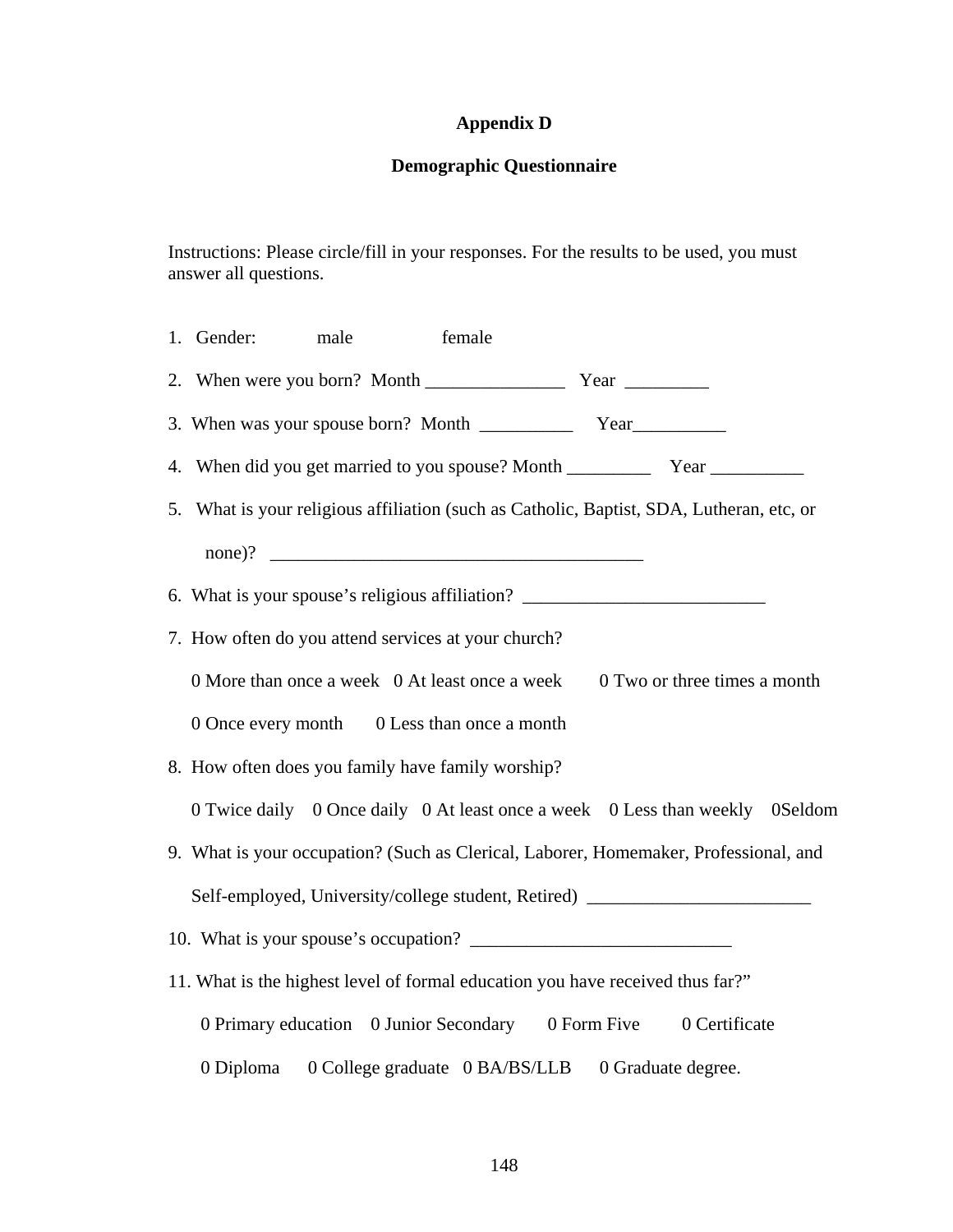| 12. What is your spouse's highest level of education?                              |     |     |     |     |     |            |  |  |  |  |
|------------------------------------------------------------------------------------|-----|-----|-----|-----|-----|------------|--|--|--|--|
| 13. What is your annual household income (for both Husband and wife, after taxes)? |     |     |     |     |     |            |  |  |  |  |
|                                                                                    |     |     |     |     |     |            |  |  |  |  |
| 14. For how long have you lived in Gaborone?                                       |     |     |     |     |     |            |  |  |  |  |
|                                                                                    |     |     |     |     |     |            |  |  |  |  |
|                                                                                    | 1st | 2nd | 3rd | 4th | 5th | 7th<br>6th |  |  |  |  |
| 16. Your children's gender:                                                        |     |     |     |     |     |            |  |  |  |  |
| Male or Female (M or F)                                                            |     |     |     |     |     |            |  |  |  |  |
| 17. How old are your                                                               |     |     |     |     |     |            |  |  |  |  |
| children?                                                                          |     |     |     |     |     |            |  |  |  |  |
| 18. Are your children                                                              |     |     |     |     |     |            |  |  |  |  |
| living in the home (Yes or No)                                                     |     |     |     |     |     |            |  |  |  |  |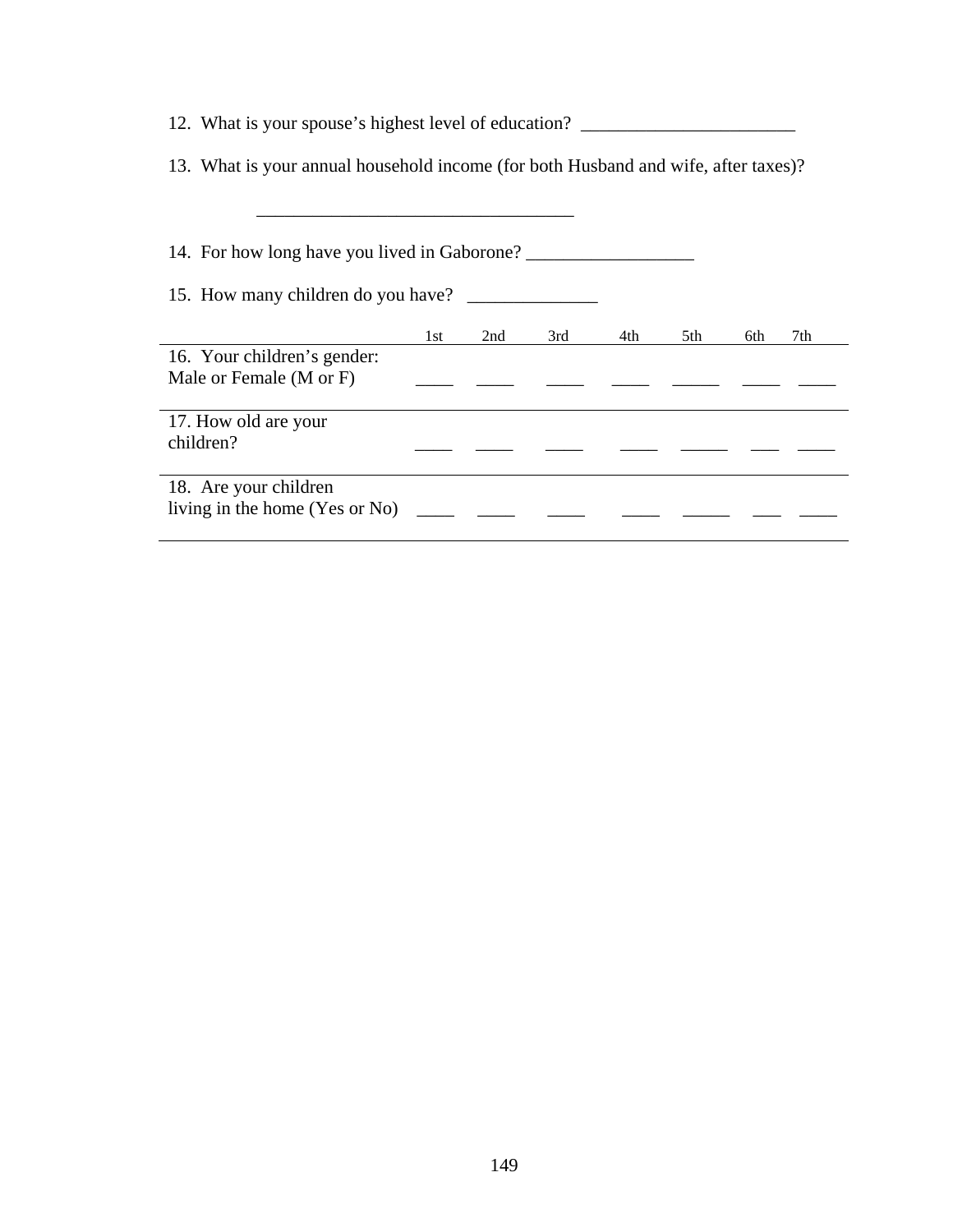# **Appendix E**

## **Gender Role Attitudes**

|                                                                        | Strongly<br>Agree | Somewhat<br>Agree | Neutral          | Somewhat<br>Disagree | Strongly<br>Disagree |
|------------------------------------------------------------------------|-------------------|-------------------|------------------|----------------------|----------------------|
|                                                                        |                   |                   |                  |                      |                      |
| 1. Most of the important decisions<br>for the family should be made by |                   |                   |                  |                      |                      |
| the man of the house.                                                  | $\overline{0}$    | $\overline{0}$    | $\theta$         | $\theta$             | $\boldsymbol{0}$     |
|                                                                        |                   |                   |                  |                      |                      |
| 2. It is perfectly alright for women                                   |                   |                   |                  |                      |                      |
| to be very active in clubs, politics,                                  |                   |                   |                  |                      |                      |
| and other outside activities before                                    |                   |                   |                  |                      |                      |
| the children are grown up.                                             | $\theta$          | $\overline{0}$    | $\overline{0}$   | $\theta$             | $\theta$             |
| 3. There is some work that is men's and                                |                   |                   |                  |                      |                      |
| some that is women's, and they should                                  |                   |                   |                  |                      |                      |
| not be doing each other's work.                                        | $\theta$          | $\theta$          | $\overline{0}$   | $\theta$             | $\Omega$             |
| 4. A wife should not expect her husband                                |                   |                   |                  |                      |                      |
| to help around the house after he comes                                |                   |                   |                  |                      |                      |
| home from a hard day's work.                                           | $\theta$          | $\overline{0}$    | $\overline{0}$   | $\overline{0}$       | $\theta$             |
| 5. A working mother can have just as                                   |                   |                   |                  |                      |                      |
| good a relationship with her children                                  |                   |                   |                  |                      |                      |
| as a mother who does not work.                                         | $\boldsymbol{0}$  | $\Omega$          | $\overline{0}$   | $\boldsymbol{0}$     | $\theta$             |
| 6. It is much better for everyone if the man                           |                   |                   |                  |                      |                      |
| earns the main living and the woman takes                              |                   |                   |                  |                      |                      |
| care of the home and family.                                           | 0                 | $\overline{0}$    | $\overline{0}$   | $\overline{0}$       | $\Omega$             |
| 7. Women are much happier if they                                      |                   |                   |                  |                      |                      |
| Stay at home and take care of their                                    |                   |                   |                  |                      |                      |
| children.                                                              | $\theta$          | $\theta$          | $\boldsymbol{0}$ | $\overline{0}$       | 0                    |
| 8. It is more important for a wife                                     |                   |                   |                  |                      |                      |
| to help her husband's career than                                      |                   |                   |                  |                      |                      |
| to have one herself.                                                   | $\overline{0}$    | $\theta$          | $\overline{0}$   | $\overline{0}$       | $\Omega$             |
|                                                                        |                   |                   |                  |                      |                      |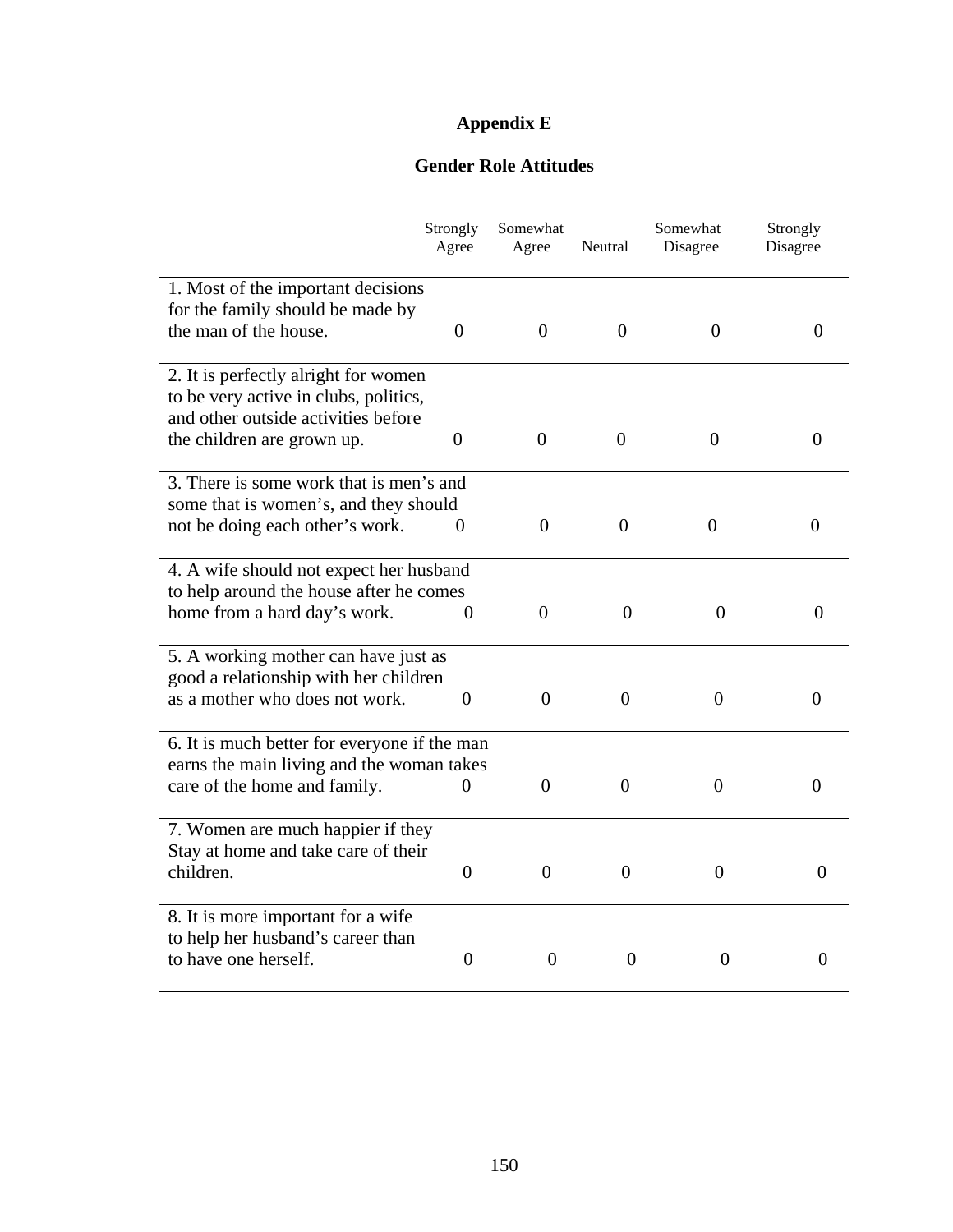# **Appendix F**

# **Spousal Support**

|                                   | Strongly<br>Agree | Somewhat<br>Agree | Neutral        | Somewhat<br>Disagree | Strongly<br>Disagree |
|-----------------------------------|-------------------|-------------------|----------------|----------------------|----------------------|
| 1. My partner cares about me.     | $\theta$          | $\overline{0}$    | $\overline{0}$ | $\overline{0}$       | $\overline{0}$       |
| 2. My partner asks me regularly   |                   |                   |                |                      |                      |
| about my day.                     | $\theta$          | $\theta$          | $\overline{0}$ | $\overline{0}$       | 0                    |
| 3. My partner accepts me          |                   |                   |                |                      |                      |
| completely.                       | $\theta$          | $\theta$          | $\overline{0}$ | $\overline{0}$       | 0                    |
| 4. When I have a tough day, my    |                   |                   |                |                      |                      |
| partner tries to cheer me up.     | $\theta$          | $\theta$          | $\overline{0}$ | $\overline{0}$       | $\overline{0}$       |
| 5. When I am frustrated, my       |                   |                   |                |                      |                      |
| partner listens to me.            | $\theta$          | $\Omega$          | $\theta$       | $\theta$             | $\theta$             |
| 6. My partner is sympathetic      |                   |                   |                |                      |                      |
| when I am upset.                  | $\Omega$          | $\Omega$          | $\theta$       | $\theta$             | $\Omega$             |
| 7. when I am tired after a        |                   |                   |                |                      |                      |
| demanding day, my partner         |                   |                   |                |                      |                      |
| is willing to help at home.       | $\Omega$          | $\Omega$          | $\overline{0}$ | $\Omega$             | 0                    |
| 8. Who spends more time taking    |                   |                   |                |                      |                      |
| care of responsibilities at home? | I do              | My partner        |                | Both equal           |                      |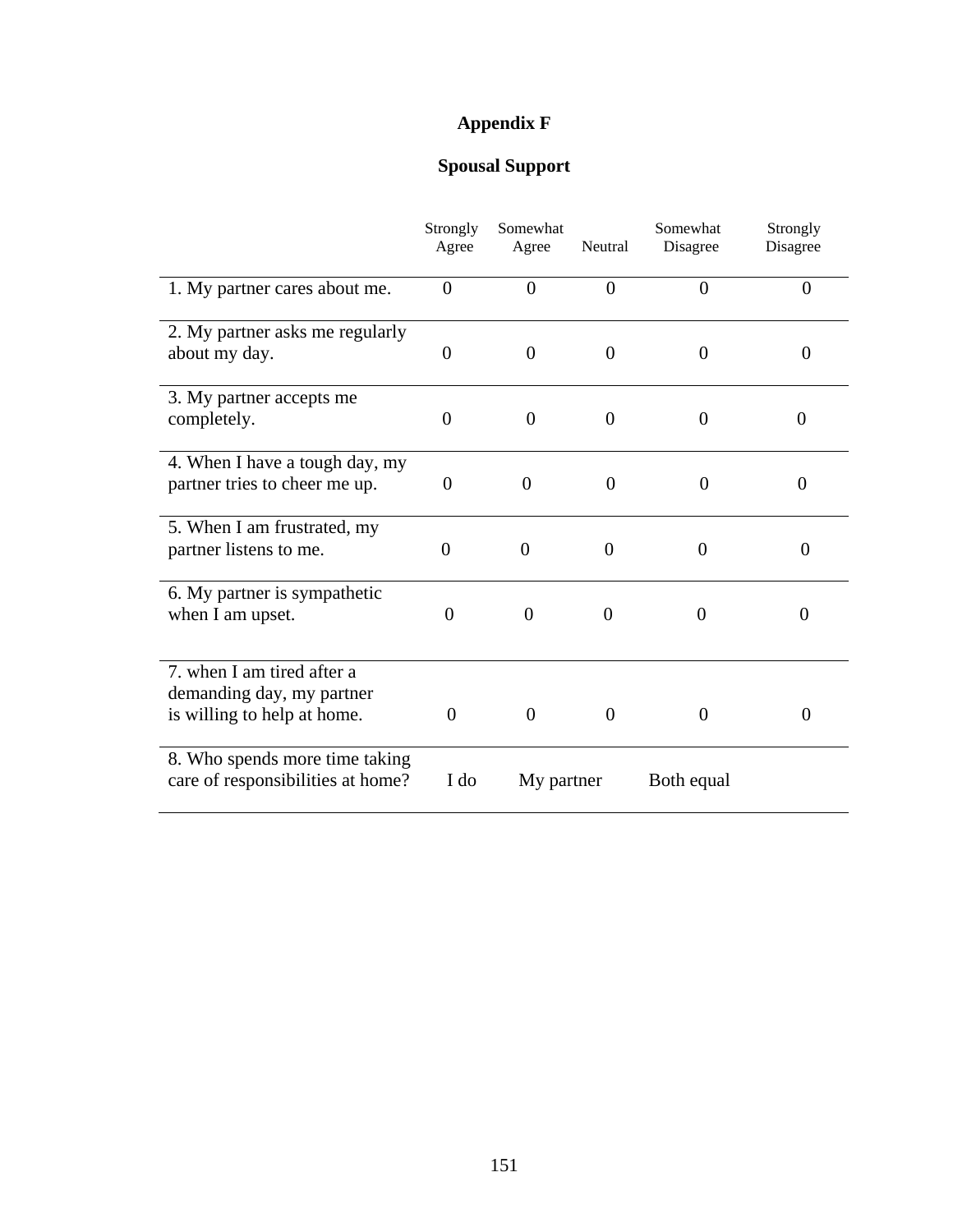## **Appendix G**

## **Dyadic Adjustment Scale**

Instructions: Most people have disagreements in their marriages. Please indicate below the approximate extent of agreement or disagreement between you and your partner for each item on the following list. Mark choices by filling in the circles, 0.

|                                   |                | Almost         |                  |                  |                  |
|-----------------------------------|----------------|----------------|------------------|------------------|------------------|
|                                   | Always         | always         | Sometimes        | Hardly ever      | Never            |
|                                   | Agree          | agree          | agree            | agree            | agree            |
| 1. Handling family matters        | $\theta$       | $\Omega$       | $\theta$         | $\theta$         | 0                |
| 2. Matters of recreation          | $\overline{0}$ | $\overline{0}$ | $\overline{0}$   | $\overline{0}$   | $\overline{0}$   |
| 3. Religious matters              | $\overline{0}$ | $\overline{0}$ | $\overline{0}$   | $\boldsymbol{0}$ | $\boldsymbol{0}$ |
| 4. Demonstration of affection     | $\overline{0}$ | $\overline{0}$ | $\overline{0}$   | $\overline{0}$   | $\overline{0}$   |
| 5. Friends                        | $\overline{0}$ | $\overline{0}$ | $\overline{0}$   | $\overline{0}$   | $\overline{0}$   |
| 6. Sex relations                  | $\overline{0}$ | $\overline{0}$ | $\overline{0}$   | $\overline{0}$   | $\overline{0}$   |
| 7. Conventionality                |                |                |                  |                  |                  |
| (correct or proper behavior)      | $\overline{0}$ | $\overline{0}$ | $\overline{0}$   | $\overline{0}$   | $\overline{0}$   |
| 8. Philosophy of life             | $\overline{0}$ | $\overline{0}$ | $\overline{0}$   | $\overline{0}$   | $\overline{0}$   |
| 9. Ways of dealing with parents   |                |                |                  |                  |                  |
| or in-laws                        | $\overline{0}$ | $\overline{0}$ | $\overline{0}$   | $\overline{0}$   | 0                |
| 10. Aims, goals, and things       |                |                |                  |                  |                  |
| believed important                | $\theta$       | $\theta$       | $\theta$         | $\Omega$         | $\Omega$         |
| 11. Amount of time spent together | $\overline{0}$ | $\overline{0}$ | $\overline{0}$   | $\overline{0}$   | $\overline{0}$   |
| 12. Making major decisions        | $\overline{0}$ | $\overline{0}$ | $\overline{0}$   | $\overline{0}$   | $\overline{0}$   |
| 13. Household tasks               | $\overline{0}$ | $\overline{0}$ | $\boldsymbol{0}$ | $\overline{0}$   | $\overline{0}$   |
| 14. Leisure time, interests and   |                |                |                  |                  |                  |
| activities                        | $\overline{0}$ | $\overline{0}$ | $\theta$         | $\overline{0}$   | $\overline{0}$   |
| 15. Career decisions              | $\overline{0}$ | $\overline{0}$ | $\overline{0}$   | $\overline{0}$   | $\overline{0}$   |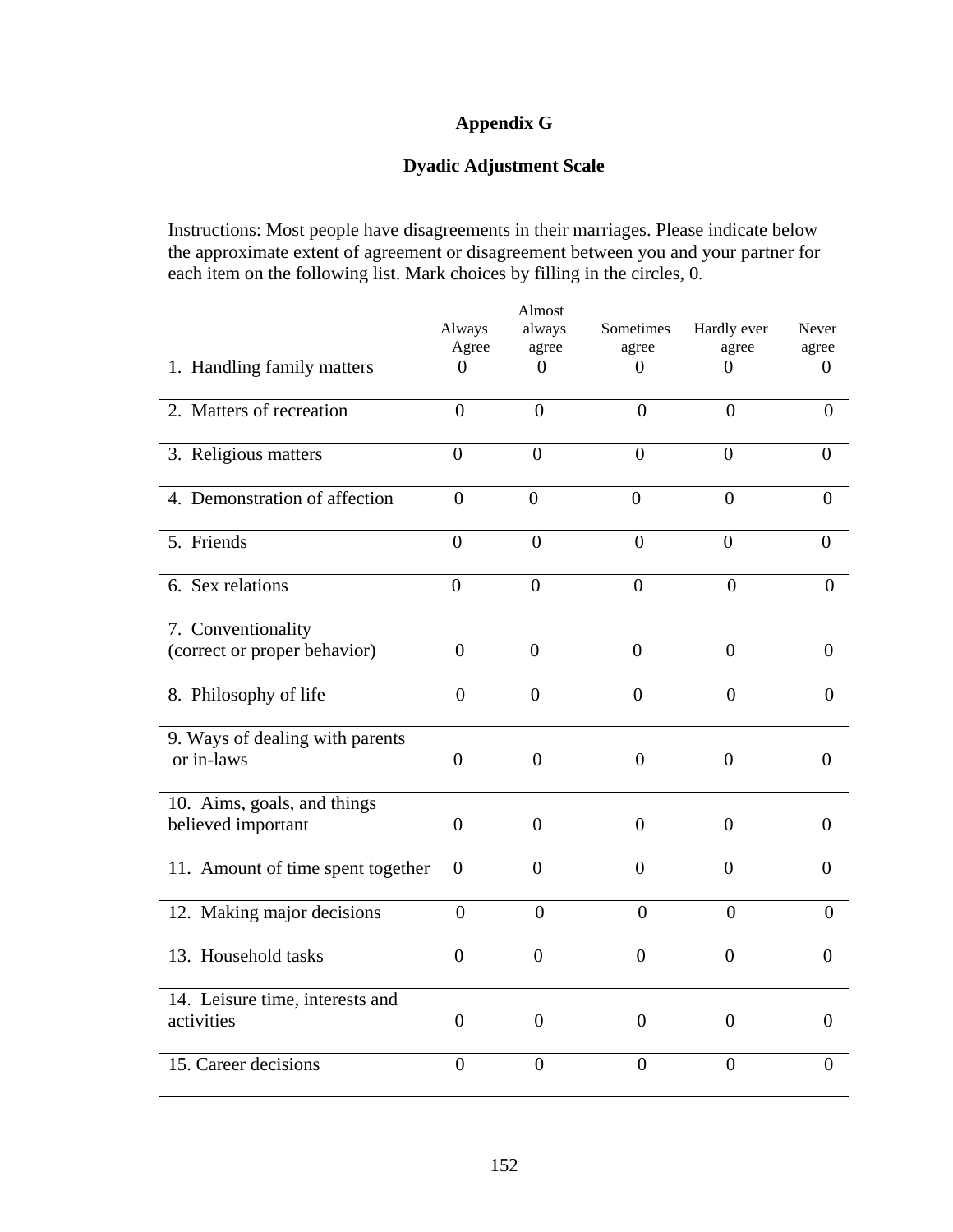|                                                                            | All the<br>time         | Most of<br>the time        | Sometimes                   | Hardly<br>ever               | Never            |
|----------------------------------------------------------------------------|-------------------------|----------------------------|-----------------------------|------------------------------|------------------|
| 16. How often do you discuss or have                                       |                         |                            |                             |                              |                  |
| you considered divorce or separation?                                      | $\boldsymbol{0}$        | $\boldsymbol{0}$           | $\overline{0}$              | $\boldsymbol{0}$             | 0                |
| 17. How often do you or your spouse<br>leave the house after an argument?  | $\boldsymbol{0}$        | $\overline{0}$             | $\boldsymbol{0}$            | $\theta$                     | 0                |
| 18. In general, how often do you think<br>that things between you and your |                         |                            |                             |                              |                  |
| spouse are going well?                                                     | $\boldsymbol{0}$        | $\boldsymbol{0}$           | $\overline{0}$              | $\theta$                     | 0                |
| 19. Do you confide in your spouse?                                         | $\theta$                | $\theta$                   | $\theta$                    | $\theta$                     | $\theta$         |
| 20. Do you ever regret that you<br>married your spouse?                    | $\overline{0}$          | $\boldsymbol{0}$           | $\overline{0}$              | $\theta$                     | $\overline{0}$   |
| 21. How often do you and your<br>spouse quarrel?                           | $\overline{0}$          | $\boldsymbol{0}$           | $\boldsymbol{0}$            | $\theta$                     | $\overline{0}$   |
| 22. How often do you and your<br>spouse really annoy each other?           | 0                       | $\overline{0}$             | 0                           | 0                            | $\boldsymbol{0}$ |
| How often:                                                                 | Every<br>day            | Almost<br>every day        | Sometimes                   | Hardly<br>ever               | Never            |
| 23. Do you kiss your spouse?                                               | $\boldsymbol{0}$        | $\boldsymbol{0}$           | $\boldsymbol{0}$            | $\boldsymbol{0}$             | $\boldsymbol{0}$ |
| 24. Do you and your spouse engage<br>in outside interests together?        | 0                       | $\theta$                   | $\overline{0}$              | $\theta$                     | $\Omega$         |
|                                                                            |                         |                            |                             |                              |                  |
| How often do you:                                                          | At least<br>once<br>day | Once or<br>twice<br>a week | Once or<br>twice a<br>month | Less than<br>once a<br>month | Never            |
| 25. Have an interesting conversation? 0                                    |                         | 0                          | $\overline{0}$              | 0                            | 0                |
|                                                                            |                         |                            |                             |                              |                  |
| 26. Laugh together?                                                        | $\boldsymbol{0}$        | $\overline{0}$             | $\boldsymbol{0}$            | $\overline{0}$               | $\overline{0}$   |
| 27. Calmly discuss something?                                              | $\boldsymbol{0}$        | $\Omega$                   | $\theta$                    | $\Omega$                     | 0                |
| 28. Work together on a project?                                            | $\boldsymbol{0}$        | $\boldsymbol{0}$           | $\boldsymbol{0}$            | $\boldsymbol{0}$             | $\boldsymbol{0}$ |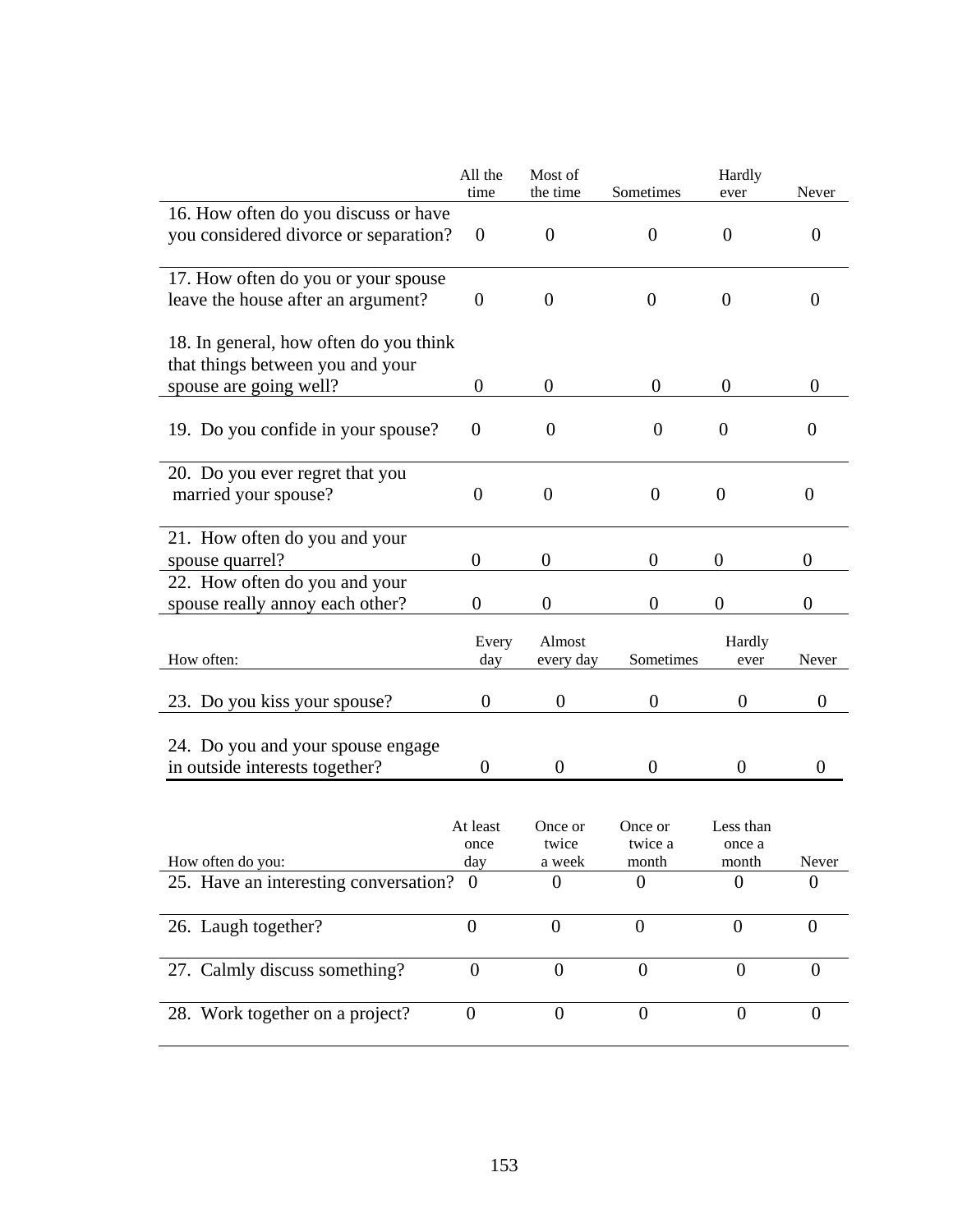Indicate if the items below were problems in your marriage during the past FEW WEEKS by filling in a circle for YES or NO.

|  | 29. Being too tired for sex | $0$ No | 0 Yes |
|--|-----------------------------|--------|-------|
|  |                             |        |       |

30. Not showing love 0 No 0 Yes

31. Please fill in one circle that best describes the degree of happiness in your marriage.

0Very unhappy 0Somewhat unhappy 0Fairly happy 0Mostly happy 0Very happy

32. Which one of the following statements best describes how you feel about the future of your marriage (Please fill in the circle for the most appropriate statement)?

- 0 I want desperately for my marriage to succeed, and would go to almost any length to see that it does.
- 0 I want very much for my marriage to succeed, and will do all I can to see that it does.
- 0 I want very much for my marriage to succeed, and will do my fair share to see that it does.
- 0 It would be nice if my marriage succeeded, but I can't do much more than I'm doing now to help it succeed.
- 0 My marriage can never succeed, and there is no more that I can do to keep the marriage going.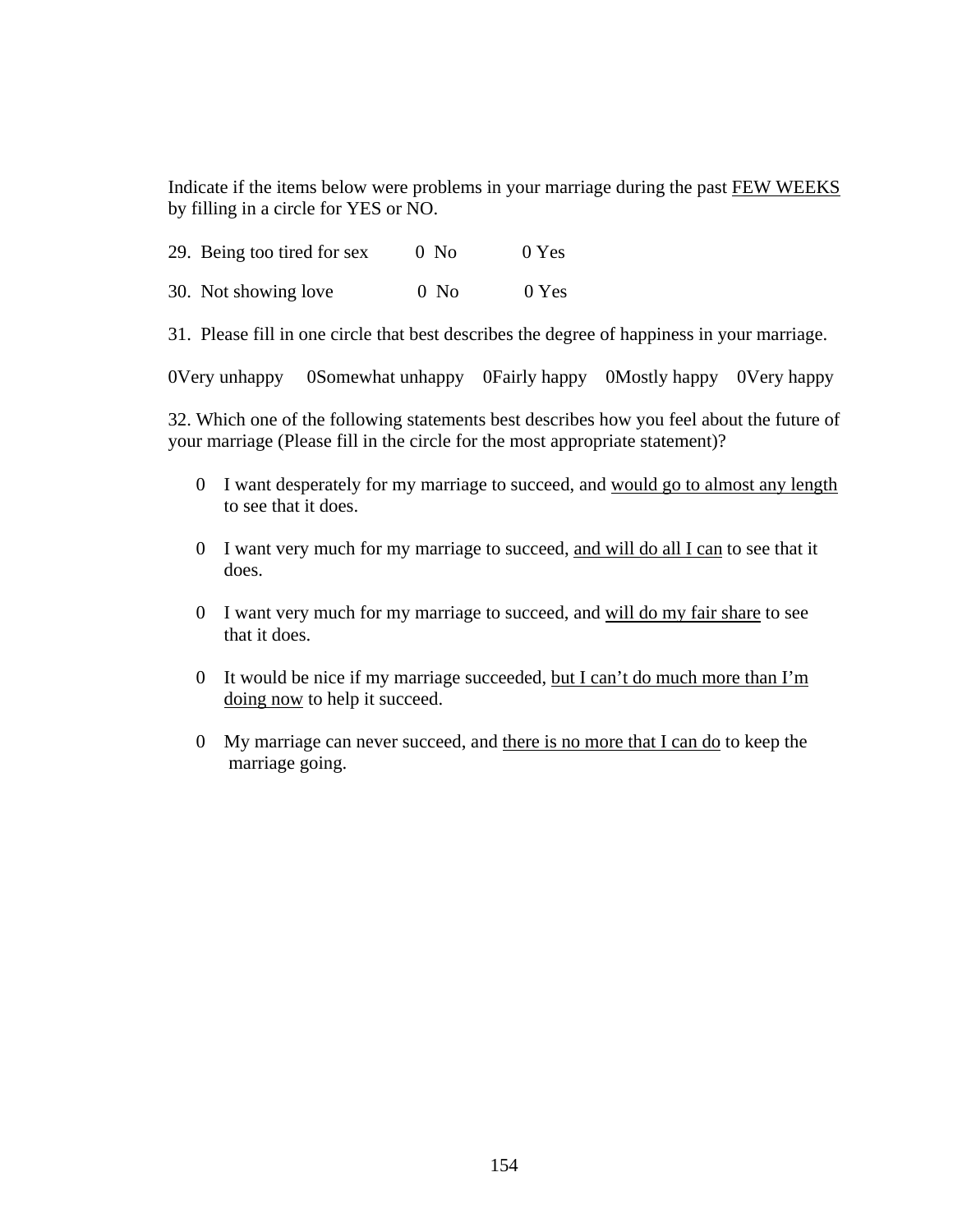## **Appendix H**

## **Personal Assessment of Intimacy in Relationships Inventory**

Instructions: Please mark response by filling in the circles (0) according to how you fell about your marriage at present. For the results to be used, you must answer all the questions.

| Agree<br>Agree<br>1. My partner listens to me when<br>I need someone to talk to.<br>$\overline{0}$<br>$\overline{0}$<br>$\overline{0}$<br>2. We enjoy spending time with | Disagree<br>$\overline{0}$<br>$\overline{0}$ | Disagree<br>$\overline{0}$<br>$\overline{0}$ |
|--------------------------------------------------------------------------------------------------------------------------------------------------------------------------|----------------------------------------------|----------------------------------------------|
|                                                                                                                                                                          |                                              |                                              |
|                                                                                                                                                                          |                                              |                                              |
|                                                                                                                                                                          |                                              |                                              |
| $\overline{0}$<br>$\overline{0}$<br>$\overline{0}$<br>other couples.                                                                                                     |                                              |                                              |
| 3. I am satisfied with our sex life.<br>$\overline{0}$<br>$\overline{0}$<br>$\overline{0}$                                                                               | $\boldsymbol{0}$                             | $\theta$                                     |
| 4. My partner helps me clarify my                                                                                                                                        |                                              |                                              |
| Thoughts.<br>$\overline{0}$<br>$\overline{0}$<br>$\overline{0}$                                                                                                          | $\overline{0}$                               | $\overline{0}$                               |
| 5. We enjoy the same recreational                                                                                                                                        |                                              |                                              |
| $\overline{0}$<br>$\boldsymbol{0}$<br>Activities.<br>$\boldsymbol{0}$                                                                                                    | $\overline{0}$                               | $\boldsymbol{0}$                             |
| 6. My partner has all of the qualities                                                                                                                                   |                                              |                                              |
| $\overline{0}$<br>$\overline{0}$<br>I've always wanted in a mate.<br>$\theta$                                                                                            | $\overline{0}$                               | $\overline{0}$                               |
| 7. I can state my feelings without                                                                                                                                       |                                              |                                              |
| Him/her getting defensive.<br>$\overline{0}$<br>$\boldsymbol{0}$<br>$\Omega$                                                                                             | $\boldsymbol{0}$                             | $\Omega$                                     |
| 8. We usually "keep to ourselves."<br>$\overline{0}$<br>$\overline{0}$<br>$\overline{0}$                                                                                 | $\theta$                                     | $\Omega$                                     |
| 9. I feel our sexual activity is just                                                                                                                                    |                                              |                                              |
| routine.<br>$\boldsymbol{0}$<br>$\overline{0}$<br>$\overline{0}$                                                                                                         | $\overline{0}$                               | $\overline{0}$                               |
| 10. When it comes to having a                                                                                                                                            |                                              |                                              |
| Serious discussion, it seems we                                                                                                                                          |                                              |                                              |
| Have little in common.<br>$\overline{0}$<br>$\overline{0}$<br>$\overline{0}$                                                                                             | $\overline{0}$                               | $\overline{0}$                               |
| 11. I share in few of my partner's                                                                                                                                       |                                              |                                              |
| $\boldsymbol{0}$<br>$\boldsymbol{0}$<br>$\boldsymbol{0}$<br>Interests.                                                                                                   | $\boldsymbol{0}$                             | $\boldsymbol{0}$                             |
| 12. There are times when I do not                                                                                                                                        |                                              |                                              |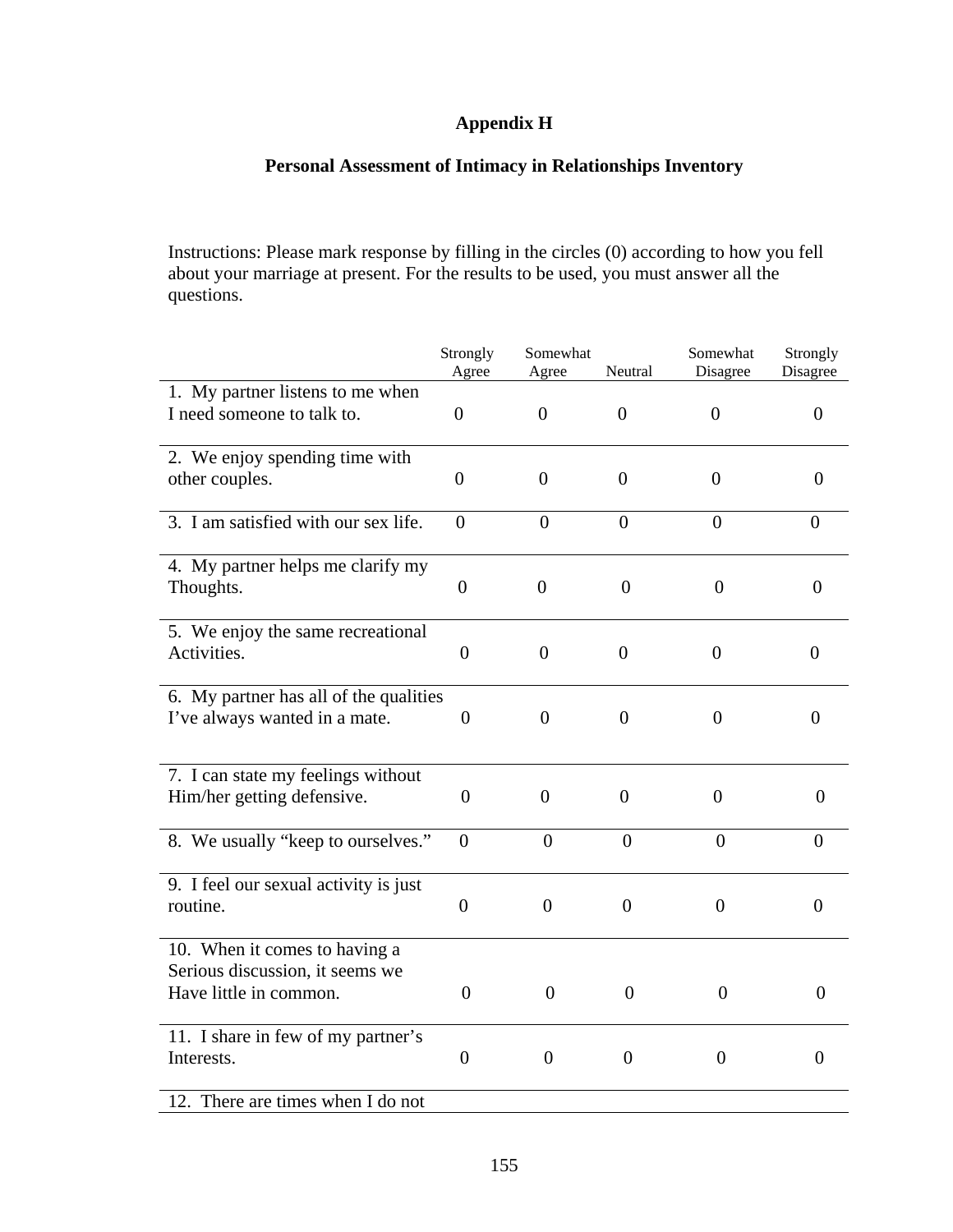| Feel a great deal of love and                                            |                  |                  |                  |                  |                  |
|--------------------------------------------------------------------------|------------------|------------------|------------------|------------------|------------------|
| Affection for my partner.                                                | $\boldsymbol{0}$ | $\theta$         | $\theta$         | $\overline{0}$   | $\overline{0}$   |
| 13. I often feel distant from my                                         |                  |                  |                  |                  |                  |
| partner.                                                                 | $\boldsymbol{0}$ | $\theta$         | $\theta$         | $\theta$         | $\overline{0}$   |
| 14. We have few friends in                                               |                  |                  |                  |                  |                  |
| common.                                                                  | $\theta$         | $\overline{0}$   | $\theta$         | 0                | 0                |
| 15. I am able to tell my partner                                         |                  |                  |                  |                  |                  |
| when I want sexual intercourse.                                          | $\overline{0}$   | $\theta$         | $\overline{0}$   | $\overline{0}$   | $\theta$         |
| 16. I feel "put-down" in a serious                                       |                  |                  |                  |                  |                  |
| conversation with my partner.                                            | $\overline{0}$   | $\theta$         | $\theta$         | $\boldsymbol{0}$ | $\theta$         |
| 17. We like playing together.                                            | $\boldsymbol{0}$ | $\overline{0}$   | $\theta$         | $\theta$         | $\overline{0}$   |
| 18. Every new thing I have learned                                       |                  |                  |                  |                  |                  |
| about my partner has pleased me.                                         | $\overline{0}$   | $\overline{0}$   | $\theta$         | $\boldsymbol{0}$ | $\theta$         |
| 19. My partner can really                                                |                  |                  |                  |                  |                  |
| understand my hurts and joys.                                            | $\overline{0}$   | $\theta$         | $\overline{0}$   | $\overline{0}$   | $\theta$         |
| 20. Having time together with                                            |                  |                  |                  |                  |                  |
| friends is an important part of our<br>shared activities.                | $\Omega$         | $\theta$         | $\theta$         | $\theta$         | $\Omega$         |
|                                                                          |                  |                  |                  |                  |                  |
| 21. I "hold back" my sexual interest<br>Because my partner makes me feel |                  |                  |                  |                  |                  |
| Uncomfortable.                                                           | $\boldsymbol{0}$ | $\theta$         | $\theta$         | $\theta$         | 0                |
| 22. I feel it is useless to discuss                                      |                  |                  |                  |                  |                  |
| some things with my partner.                                             | $\boldsymbol{0}$ | $\overline{0}$   | $\overline{0}$   | $\boldsymbol{0}$ | $\boldsymbol{0}$ |
| 23. We enjoy the out-of-doors                                            |                  |                  |                  |                  |                  |
| together.                                                                | $\boldsymbol{0}$ | $\overline{0}$   | $\theta$         | $\boldsymbol{0}$ | $\boldsymbol{0}$ |
| 24. My partner and I understand                                          |                  |                  |                  |                  |                  |
| each other completely.                                                   | $\boldsymbol{0}$ | $\boldsymbol{0}$ | $\boldsymbol{0}$ | $\theta$         | $\boldsymbol{0}$ |
| 25. I feel neglected at times by                                         |                  |                  |                  |                  |                  |
| Partner.                                                                 | $\boldsymbol{0}$ | $\boldsymbol{0}$ | $\boldsymbol{0}$ | $\boldsymbol{0}$ | $\theta$         |
| 26. Many of partner's closest                                            | $\boldsymbol{0}$ |                  |                  |                  | $\boldsymbol{0}$ |
| friends are also my closest friends.                                     |                  | $\boldsymbol{0}$ | $\boldsymbol{0}$ | $\overline{0}$   |                  |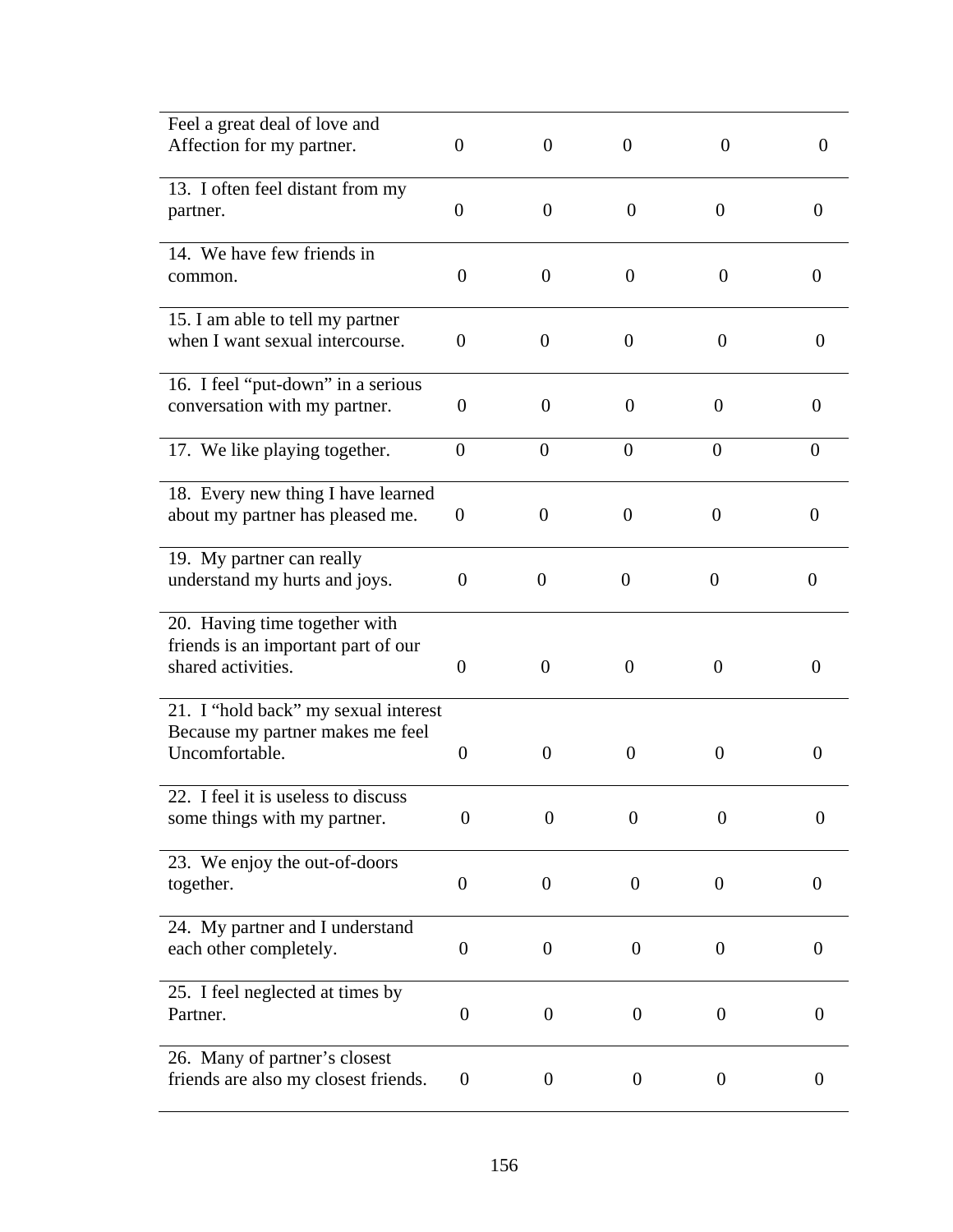| 27. Sexual expression is an essential<br>part of our relationship.                                                 | $\theta$       | $\overline{0}$ | $\overline{0}$ | $\overline{0}$ | $\Omega$       |
|--------------------------------------------------------------------------------------------------------------------|----------------|----------------|----------------|----------------|----------------|
| 28. My partner frequently tries to<br>change my ideas.                                                             | $\overline{0}$ | $\theta$       | $\theta$       | $\overline{0}$ | $\Omega$       |
| 29. We seldom find time to do<br>fun things together.                                                              | $\overline{0}$ | $\overline{0}$ | $\overline{0}$ | $\overline{0}$ | $\theta$       |
| 30. I don't think anyone could<br>be possibly be happier than my<br>partner and I when we are with<br>one another. | $\Omega$       | $\Omega$       | $\Omega$       | $\overline{0}$ | $\Omega$       |
| 31. I sometimes feel lonely when<br>we're together.                                                                | $\overline{0}$ | $\overline{0}$ | $\overline{0}$ | $\theta$       | $\theta$       |
| 32. My partner disapproves of<br>some of my friends.                                                               | $\overline{0}$ | $\theta$       | $\overline{0}$ | $\overline{0}$ | $\Omega$       |
| 33. My partner seems disinterested<br>in sex. Religious matters                                                    | $\theta$       | $\overline{0}$ | $\overline{0}$ | $\overline{0}$ | $\overline{0}$ |
| 34. We have an endless number of<br>things to talk about.                                                          | $\overline{0}$ | $\theta$       | $\theta$       | $\overline{0}$ | $\Omega$       |
| 35. I feel we share some of the<br>same interests.                                                                 | $\overline{0}$ | $\theta$       | $\overline{0}$ | $\overline{0}$ | $\theta$       |
| 36. I have some needs that are<br>not being met by my marriage.                                                    | $\theta$       | $\overline{0}$ | $\theta$       | $\overline{0}$ | $\overline{0}$ |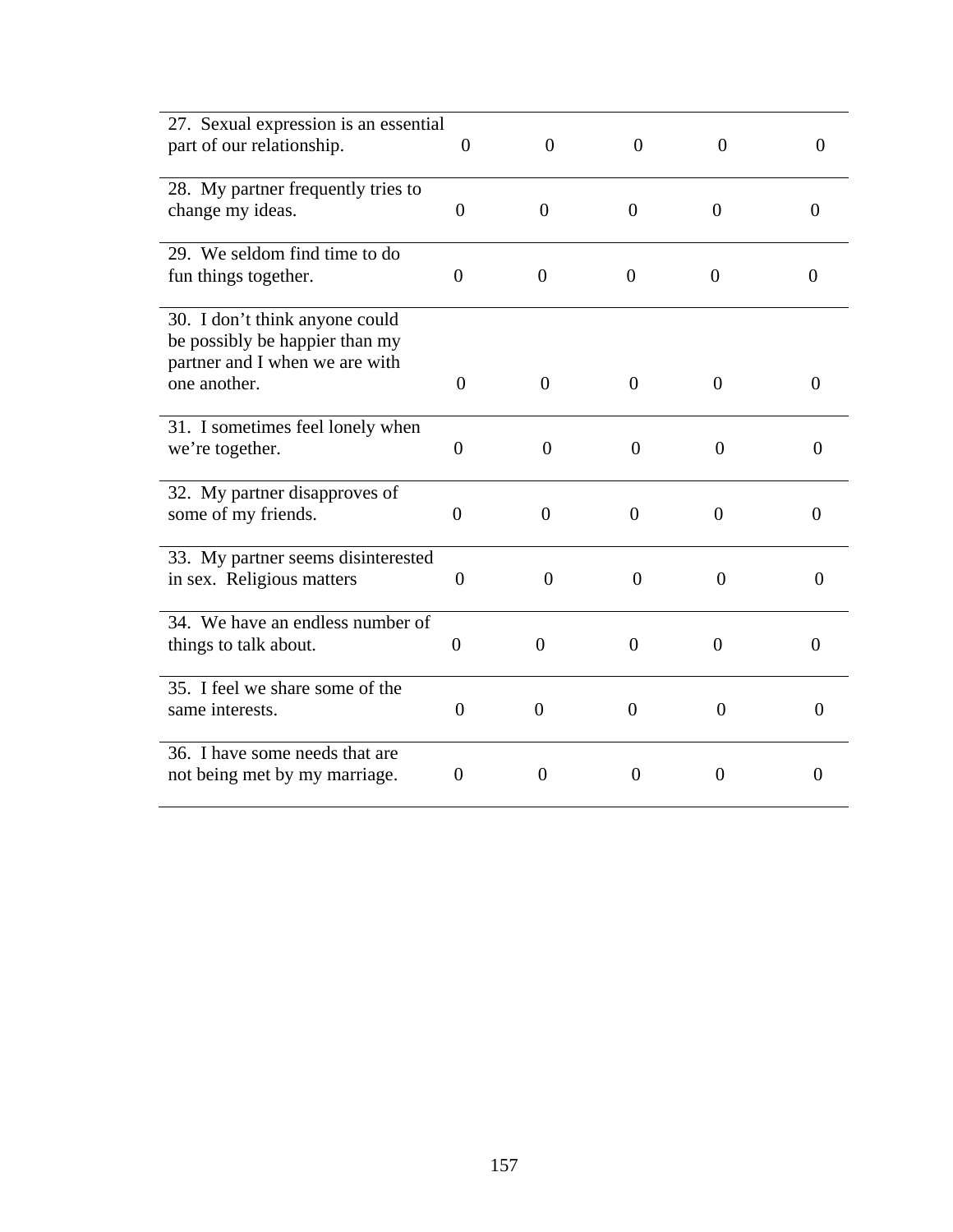### **Appendix I**

### **Setswana Version of the Questionnaire**

## Tsekatsheko: Go Itumela le go Itsanye mo go tseneletseng gareng ga Banyalani mo Botswana

## Loma Linda University Department of Counseling and Family Sciences

### Fomo ya go dumela go araba dipotso

Re go lebogela boithaopo jwa gago go tsenelela dipatlisiso tse tsa goitumela mo lenyalong le go itsanye mo go tseneletseng mo banyalaning mo Botswana. Go tsaya karolo ga gago go tla akaretsa go araba dipotso tsotlhe gore re tlhaloganye botoka ditshetlha tse di tsisang boitumelo mo lenyalong le kitsano e e tseneletseng mo banyalaning. Dipatlisiso tse, di okametswe ke ba lephata la baithuti ba manyalo le malwapa ko sekolong sa Loma Linda University.

### Maikaelelo

Maikaelelo a dipatlisiso tse ke go phuta dikitso ka tsela e banyalani ba ikutlwang ka teng ka boitumelo mo lenyalong le go itsanye mo go tseneletseng mo banyalaning.

#### Boithaopo

Go nna le seabe mo dipatlisitsong tse, ke boithaopo fela. O na le tshwanelo ya go tlhoka go araba dipotso le go emisa boithaopo jwa gago nako ngwe le nngwe.

### **Sephiri**

Dikgang tsotlhe tse o di abalanang le rona di tlaa nna sephiri. Se se raya gore fa o ikwala mo fomong e ya tumalano, leina la gago ga le kitla le tlhakangwa le fomo ya dikarabo tsa tshekatsheko. Kitso yotlhe e re tla e bonang mo dikarabong tsa gago ke sephiri ebile ga e kitla e dirisiwa gope gape. Maloko a setlhopha sa tshekatsheko e, ke bone fela ba tlaa bonang dikarabo tsa gago.

#### Tlhagiso le kgakololo

Ka ntlha ya seemo sa dipotso tsa tshekatsheko e, o kanna wa amega maikutlo kgotsa wa lemoga sesha dikgang tse di amanang le lenyalo la gago. O ka itlhophela gore o bone thuso kgotsa kgakololo kwa;

South Botswana Conference Counseling Center Mogoditshane 3973639

Ke tlhaloganya go tsaya karolo ga me mo patlisisong e, ebile ke letlelela gore dikarabo tsame di dirisiwe mo patlisisong e.

\_\_\_\_\_\_\_\_\_\_\_\_\_\_\_\_\_\_\_\_\_\_\_\_\_\_\_\_\_\_\_\_\_\_\_\_\_\_\_\_\_\_\_ \_\_\_\_\_\_\_\_\_\_\_\_\_\_\_\_\_\_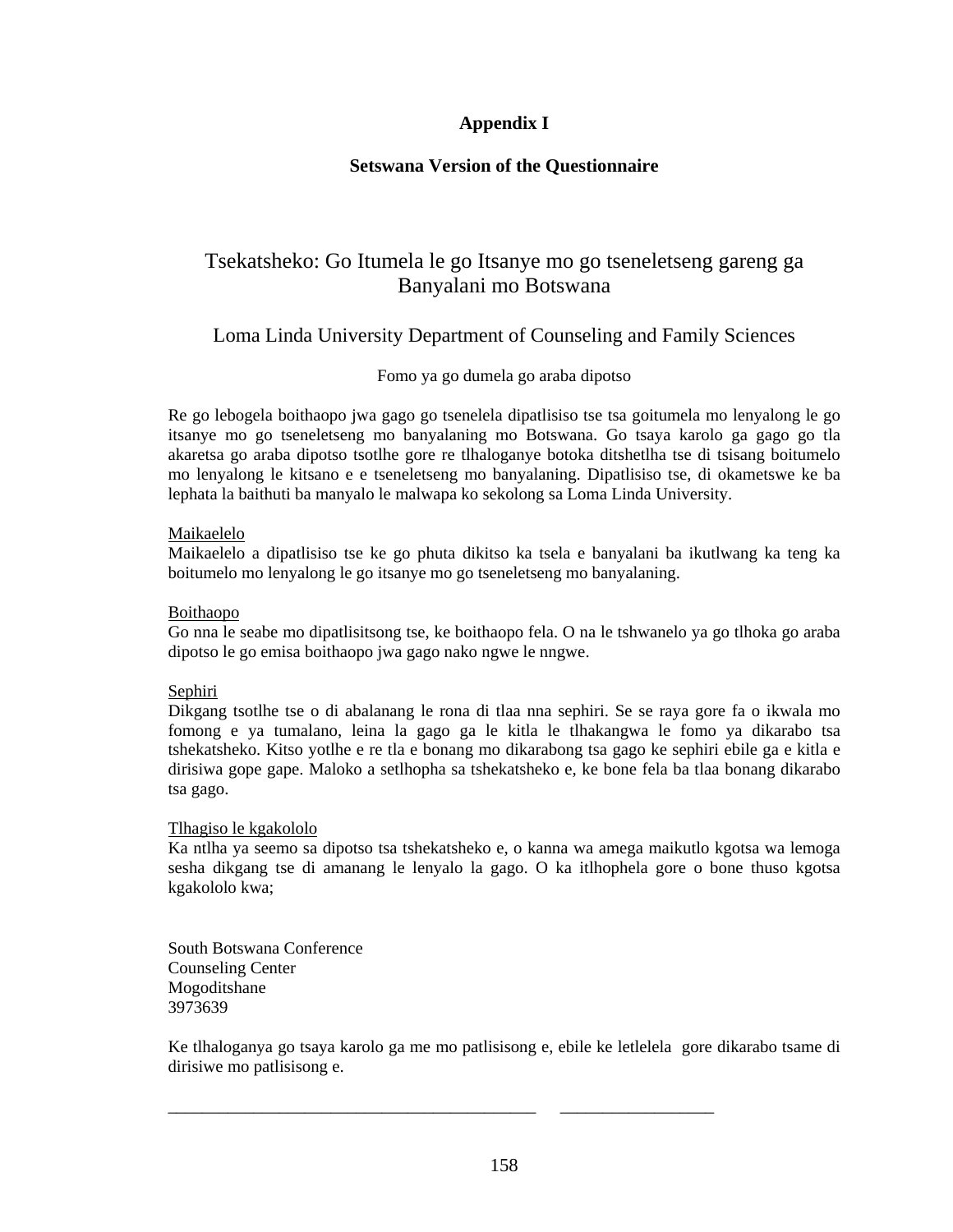Leina (motsaya karolo) Letsatsi

Monwana wa motsaya karolo (signature) Letsatsi

## DEMOGRAPHIC QUESTIONNAIRE

**Ditaelo**: Tshwaa dikarabo tsa gago ka botlalo. Gore maduo a kgone go dirisiwa, o tshwanetse go araba dipotso tsotlhe.

\_\_\_\_\_\_\_\_\_\_\_\_\_\_\_\_\_\_\_\_\_\_\_\_\_\_\_\_\_\_\_\_\_ \_\_\_\_\_\_\_\_\_\_\_\_\_\_\_\_\_\_

| 1. Bong:                                                                                                                                                                                                                                                                                                        | <b>Rre</b> | Mme |                                                                                                                      |                                                                                          |  |  |  |  |  |
|-----------------------------------------------------------------------------------------------------------------------------------------------------------------------------------------------------------------------------------------------------------------------------------------------------------------|------------|-----|----------------------------------------------------------------------------------------------------------------------|------------------------------------------------------------------------------------------|--|--|--|--|--|
| 2. O tshotswe leng?                                                                                                                                                                                                                                                                                             |            |     |                                                                                                                      |                                                                                          |  |  |  |  |  |
|                                                                                                                                                                                                                                                                                                                 |            |     |                                                                                                                      |                                                                                          |  |  |  |  |  |
| 4. O nyetse/nyetswe leng?                                                                                                                                                                                                                                                                                       |            |     |                                                                                                                      | Kgwedi Ngwanga                                                                           |  |  |  |  |  |
|                                                                                                                                                                                                                                                                                                                 |            |     | 5. O tsena kereke/phuthego efe? (Sekai; Lutere, Roma jalo jalo, kgotsa ga o tsene                                    |                                                                                          |  |  |  |  |  |
| kereke)?                                                                                                                                                                                                                                                                                                        |            |     | <u> 1989 - Jan James James Barnett, martin de la propincia de la propincia de la propincia de la propincia de la</u> |                                                                                          |  |  |  |  |  |
|                                                                                                                                                                                                                                                                                                                 |            |     |                                                                                                                      |                                                                                          |  |  |  |  |  |
| 7. O tsena kereke ga kae?                                                                                                                                                                                                                                                                                       |            |     |                                                                                                                      |                                                                                          |  |  |  |  |  |
| Gangwe ka beke 0 Go feta gangwe ka beke 0 Gangwe kgotsa ga<br>bedi ka kgwedi (Gangwe ka kgwedi bedi ka kgwedi bedi ka kgwedi bedi ka kgwedi bedi ka kgwedi bedi ka kgwedi be<br>8. Ba lelwapa la gago ba obama ga kae mo lwapeng?<br>0 Gangwe ka letsatsi 0 Gabedi ka letsatsi 0 Gangwe ka beke 0 Eseng go feta |            |     |                                                                                                                      |                                                                                          |  |  |  |  |  |
| bongwe ka beke 0 Eseng gantsi                                                                                                                                                                                                                                                                                   |            |     |                                                                                                                      |                                                                                          |  |  |  |  |  |
|                                                                                                                                                                                                                                                                                                                 |            |     |                                                                                                                      | 9. O bereka o le eng? (sekai; mokwaledi, o a ipereka, o tsena sekolo, o tlogetse tiro ka |  |  |  |  |  |
|                                                                                                                                                                                                                                                                                                                 |            |     |                                                                                                                      |                                                                                          |  |  |  |  |  |
|                                                                                                                                                                                                                                                                                                                 |            |     |                                                                                                                      |                                                                                          |  |  |  |  |  |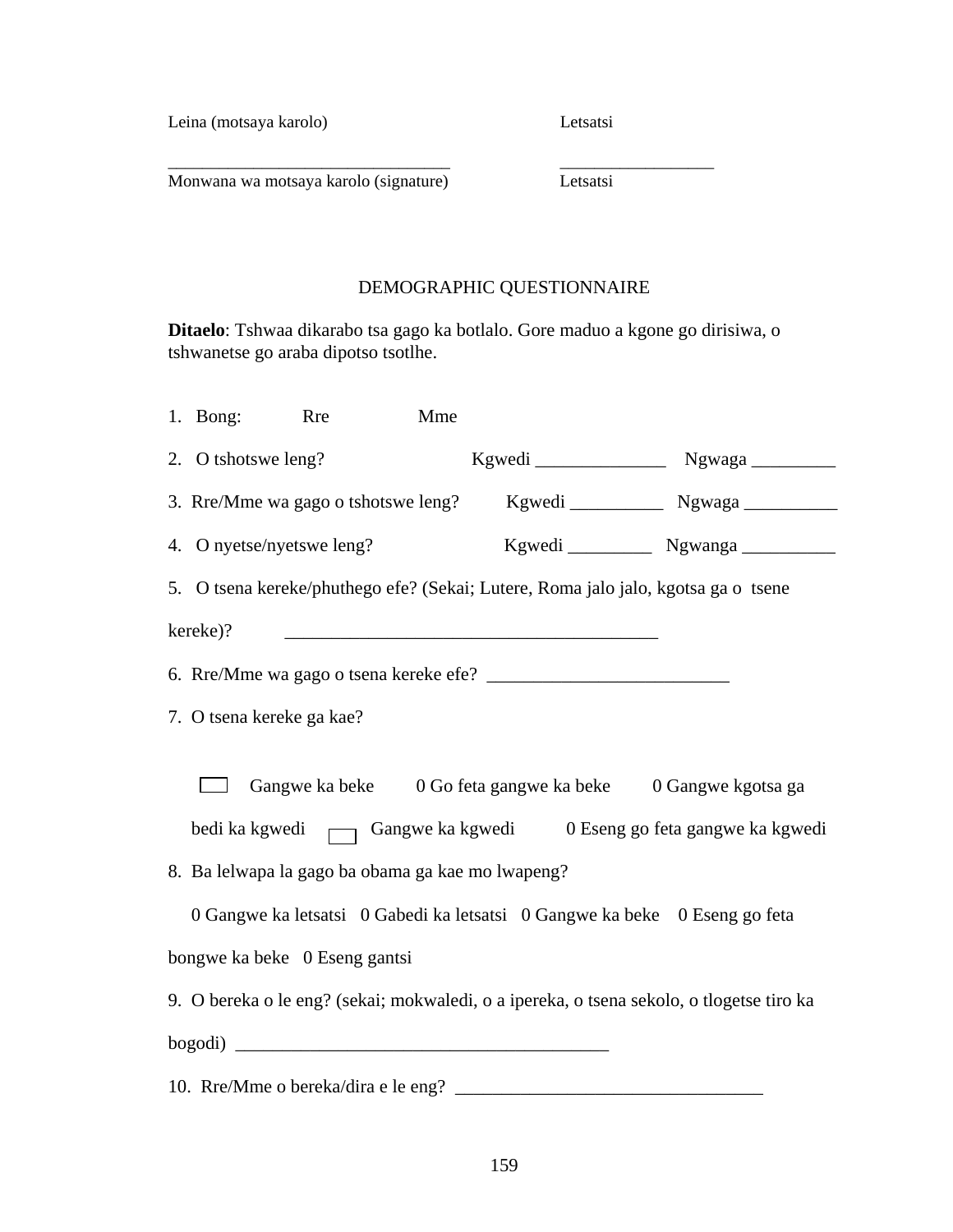|  |  |  | 11. O tsenye sekolo go ema fa kae? |  |  |  |  |
|--|--|--|------------------------------------|--|--|--|--|
|--|--|--|------------------------------------|--|--|--|--|

| 0 Sekolo se se botlana 0 Sekolo se segolwane 0 Maemo a botlhano mo                                                                                          |  |                                                       |  |                 |
|-------------------------------------------------------------------------------------------------------------------------------------------------------------|--|-------------------------------------------------------|--|-----------------|
| sekolong se segolwane (Form Five) 0 Certificate 0 Diploma 0 College                                                                                         |  |                                                       |  |                 |
| graduate 0 BA/BS/LLB 0 Graduate degree.                                                                                                                     |  |                                                       |  |                 |
| 12. Rre/Mme wa gago o tsene sekolo go ema fa kae? ______________________________                                                                            |  |                                                       |  |                 |
| 13. Tuelo/kamogelo ya madi a lapa la gago ke bokae ka ngwaga, morago ga lekgetho?                                                                           |  |                                                       |  |                 |
|                                                                                                                                                             |  |                                                       |  |                 |
| 14. O na le sebaka se se kae o nna mo Gaborone?                                                                                                             |  |                                                       |  |                 |
|                                                                                                                                                             |  |                                                       |  |                 |
|                                                                                                                                                             |  | $1^{st}$ $2^{nd}$ $3^{rd}$ $4^{th}$ $5^{th}$ $6^{th}$ |  | 7 <sup>th</sup> |
| 16. Bong jwa bana:<br>Monna kgotsa Mosadi (M or F) $\frac{1}{\sqrt{2}}$ $\frac{1}{\sqrt{2}}$ $\frac{1}{\sqrt{2}}$ $\frac{1}{\sqrt{2}}$ $\frac{1}{\sqrt{2}}$ |  |                                                       |  |                 |
| 17. Bana ba dingwaga di kae?                                                                                                                                |  |                                                       |  |                 |
|                                                                                                                                                             |  |                                                       |  |                 |
| 18. A bana ba nna mo lapeng?<br>(Ee kgotsa nyaa)                                                                                                            |  |                                                       |  |                 |

## DYADIC ADJUSTMENT SCALE

**Ditaelo**: Batho ba le bantsi bana le go tlhoka kutlwisisanyo mo nyalong. Tswee tswee araba ka botlalo dintlha tse di supang kutlwisisanyo kgotsa go tlhoka kutlwisisanyo ya gago le rre/mme wag ago. Supa ka lotshwao (×) kakanyetso tsa gago.

|                              | Re dumalana Eseng nako nakon ngwe<br>Nako yotlhe | votlhe | ga se gantsi<br>re dumalana | ga reke<br>re dumalana |
|------------------------------|--------------------------------------------------|--------|-----------------------------|------------------------|
| 1. Dikgang tsa mo lwapeng    |                                                  |        |                             |                        |
| 2. Dikgang tsa boitapoloso   |                                                  |        |                             |                        |
| 3. Dikgang tsa tumelo        |                                                  |        |                             |                        |
| 4. Go supa maikutlo a lorato |                                                  |        |                             |                        |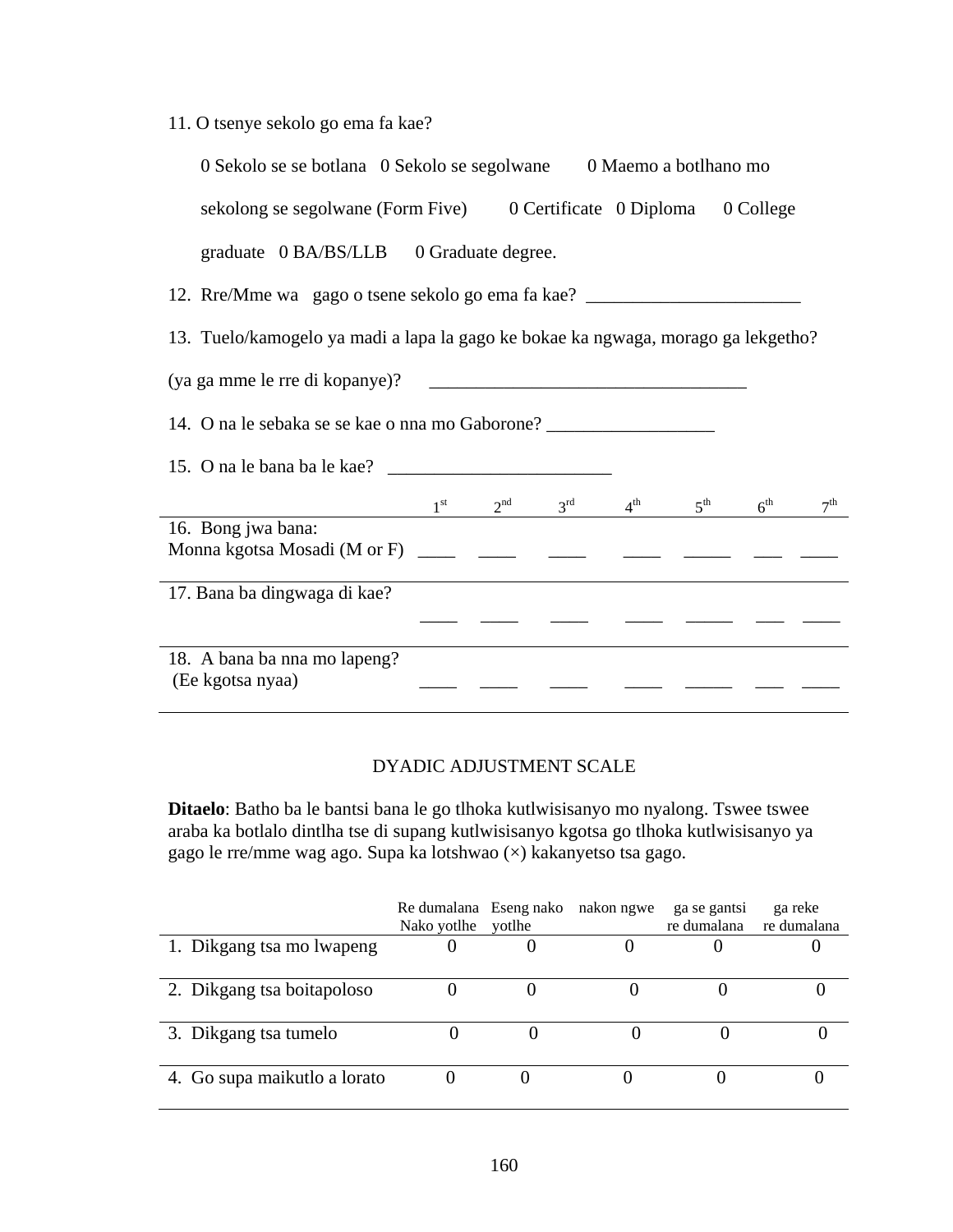| 5. Ditsala                                  | 0        | $\Omega$ | 0              |          |          |
|---------------------------------------------|----------|----------|----------------|----------|----------|
| 6. Tsa tlhakanelo dikobo                    | $\theta$ | $\Omega$ | 0              | $\Omega$ |          |
| 7. Tsa boitshwaro jo bo letlelesegang 0     |          | 0        | $\theta$       | $\Omega$ |          |
| 8. Dikakanyetso tsa botshelo<br>ka bophara  | $\Omega$ | $\Omega$ | $\theta$       | $\Omega$ |          |
| 9. Tirisanyo le batsadi                     | $\Omega$ | $\Omega$ | $\theta$       | $\theta$ |          |
| 10. Maikemisetso a botshelo                 |          |          |                |          |          |
| (dilo tse di botlhokwa)                     | 0        | $\Omega$ | 0              | $\theta$ |          |
| 11. Nako e lo e nnang mmogo<br>(mme le rre) | $\Omega$ | $\Omega$ | $\Omega$       | $\Omega$ |          |
| 12. Go dira ditshwetso tse dikgolo          | $\theta$ | 0        | $\theta$       | 0        |          |
| 13. Ditiro tsa molwapeng                    | $\Omega$ | $\theta$ | $\overline{0}$ | $\Omega$ | $\Omega$ |
| 14. Nako tsa go i itumedisa                 | $\theta$ | $\Omega$ | $\theta$       | $\Omega$ | $\Omega$ |
| 15. Tsa thuto le tiro                       | $\Omega$ | 0        | 0              | ∩        | 0        |

|                                                                   | Nako<br>yotlhe | Gantsi            | Nako<br>ngwe         | le faele | Ga go<br>ise go<br>diragale |
|-------------------------------------------------------------------|----------------|-------------------|----------------------|----------|-----------------------------|
| 16. Ke ga kae o akanya ka go                                      |                |                   |                      |          |                             |
| kgaogana/tlhalo?                                                  | $\theta$       | $\Omega$          | 0                    |          |                             |
| 17. Ke ga kae rre/mme a tswa mo lwapeng                           |                |                   |                      |          |                             |
| morago ga go tlhoka kwutlisisanyo?                                | $\theta$       | $\mathbf{\Omega}$ |                      |          |                             |
| 18. Ka kakaretso, ke ga kae dilo di                               |                |                   |                      |          |                             |
| siame fa gare ga gago le rre/mme?                                 | $\mathbf{0}$   | $\theta$          | $\theta$             | $\Omega$ | 0                           |
| 19. A o bolelela rre/mme diphiri/<br>matswenyego a gago?          | 0              | 0                 |                      | 0<br>0   |                             |
| 20. A o tle o ikwatlhaele go nyala/<br>nyalwa ke rre/mme wag ago? | $\mathbf{0}$   | $\Omega$          | $\Omega$             | $\Omega$ |                             |
| 21. Ke ga kae o omana le rre/mme                                  |                |                   |                      |          |                             |
| Wa gago?                                                          | 0              |                   | $\theta$<br>$\theta$ | $\theta$ |                             |
| 22. Ke ga kae lo tenyana thata?                                   |                |                   |                      |          |                             |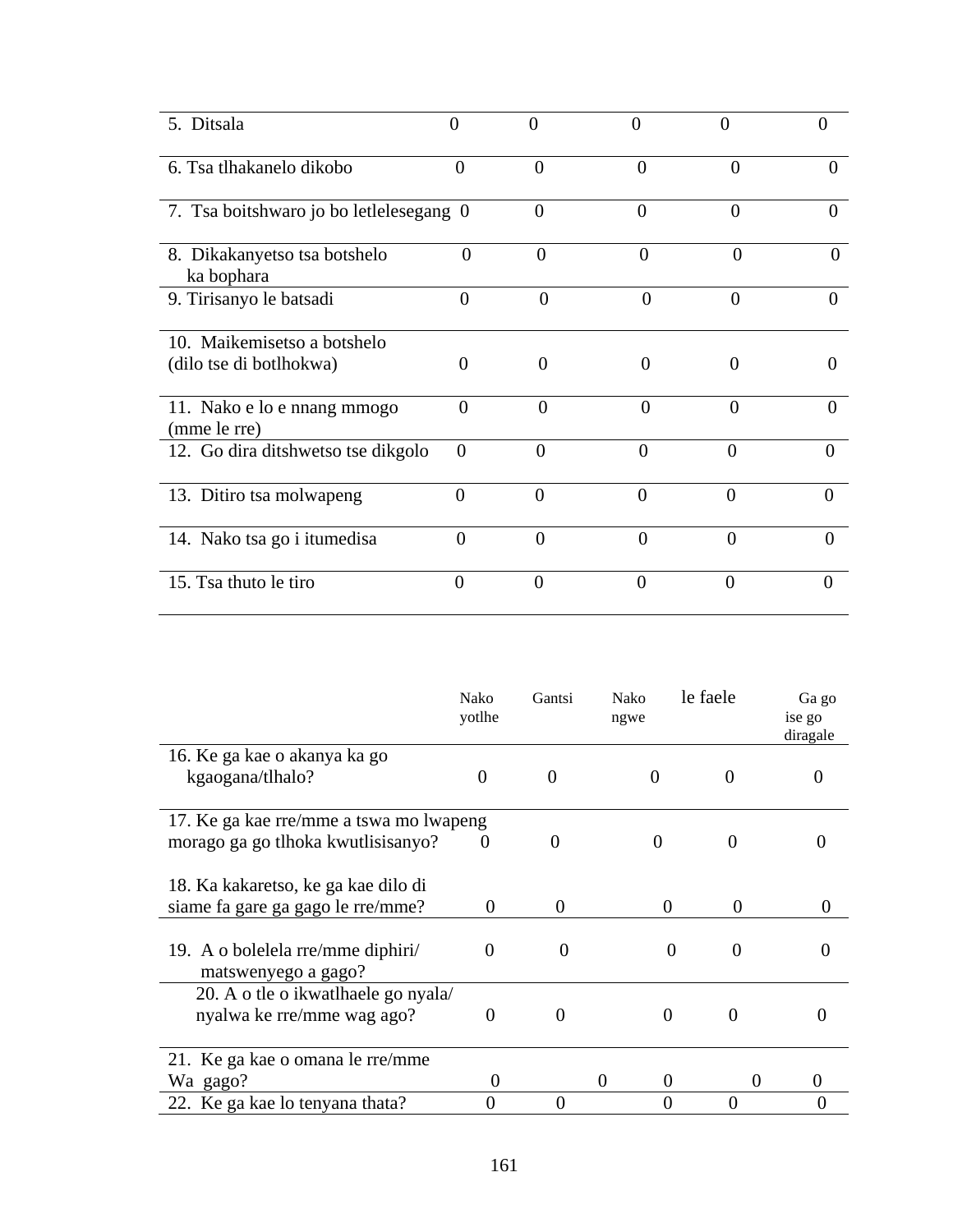| Ke ga kae o?                     | Tsatsi le<br>letsatsi | go tsamaela<br>letsatsi le<br>letsatsi | Nako ngwe | ga se<br>gantsi | ga<br>go<br>diragale |
|----------------------------------|-----------------------|----------------------------------------|-----------|-----------------|----------------------|
| 23. A o suna rre/mme wa gago?    |                       |                                        |           |                 |                      |
| 24. A lo a the lo tswele ntle le |                       |                                        |           |                 |                      |
| rre/mme wa gago mmogo?           |                       |                                        |           |                 |                      |
|                                  |                       |                                        |           |                 |                      |

|                                         | Gangwe   | Gangwe/   | Gangwe/   | ko tlase ga | Ganke |
|-----------------------------------------|----------|-----------|-----------|-------------|-------|
|                                         | ka       | gabedi ka | gabedi ka | bongwe ka   |       |
| Ke ga kae lo:                           | letsatsi | beke      | kgwedi    | kgwedi      |       |
| 25. Lo nna le kgang e e kgatlhisang ? 0 |          |           | U         |             |       |
|                                         |          |           |           |             |       |
| 26. Tshega mmogo?                       |          |           |           |             |       |
|                                         |          |           |           |             |       |
| 27. Buisanya sengwe mmogo?              |          |           |           |             |       |
|                                         |          |           |           |             |       |
| 28. Dira sengwe mmogo?                  |          |           |           |             |       |
|                                         |          |           |           |             |       |

Supa fa tse di latelang e kile ya nna mathata mo lenyalong la lona mo dibekeng tse di sa tswang go feta ka goupa ka EE kgotsa NNYAA.

30. O sa supe lorato 0 Nyaa 0 Ee

31. Tlatsa kgolokwe e e tlhalosang selekanyetso sa boitumelo mo lenyalong la lona.

0 Ga ke itumele gotlhelele 0 Ga ke itumele thata 0 Ke itumele sentle 0 Ke itumela thata 0 Ke itumela thata thata

32. Ke sefe seele sa tse dilatelang se se tlhalosang maikutlo a gago ka bokamoso jwa lenyalo la gago (Goloka karabo)

- 1 Ke eletsa thata gore lenyalo lame le atlege, ebile ke ka dira sengwe le sengwe go bona gore le atlega.
- 2 Ke eletsa thata gore lenyalo lame le atlege , ebile ke tlaa dira gotlhe mo ke ka go kgonang go bona le atlega.
- 3 Ke eletsa thata gore lenyalo lame le atlege, ebile ke tlaa dira seabe sa me go dira gore le atlege.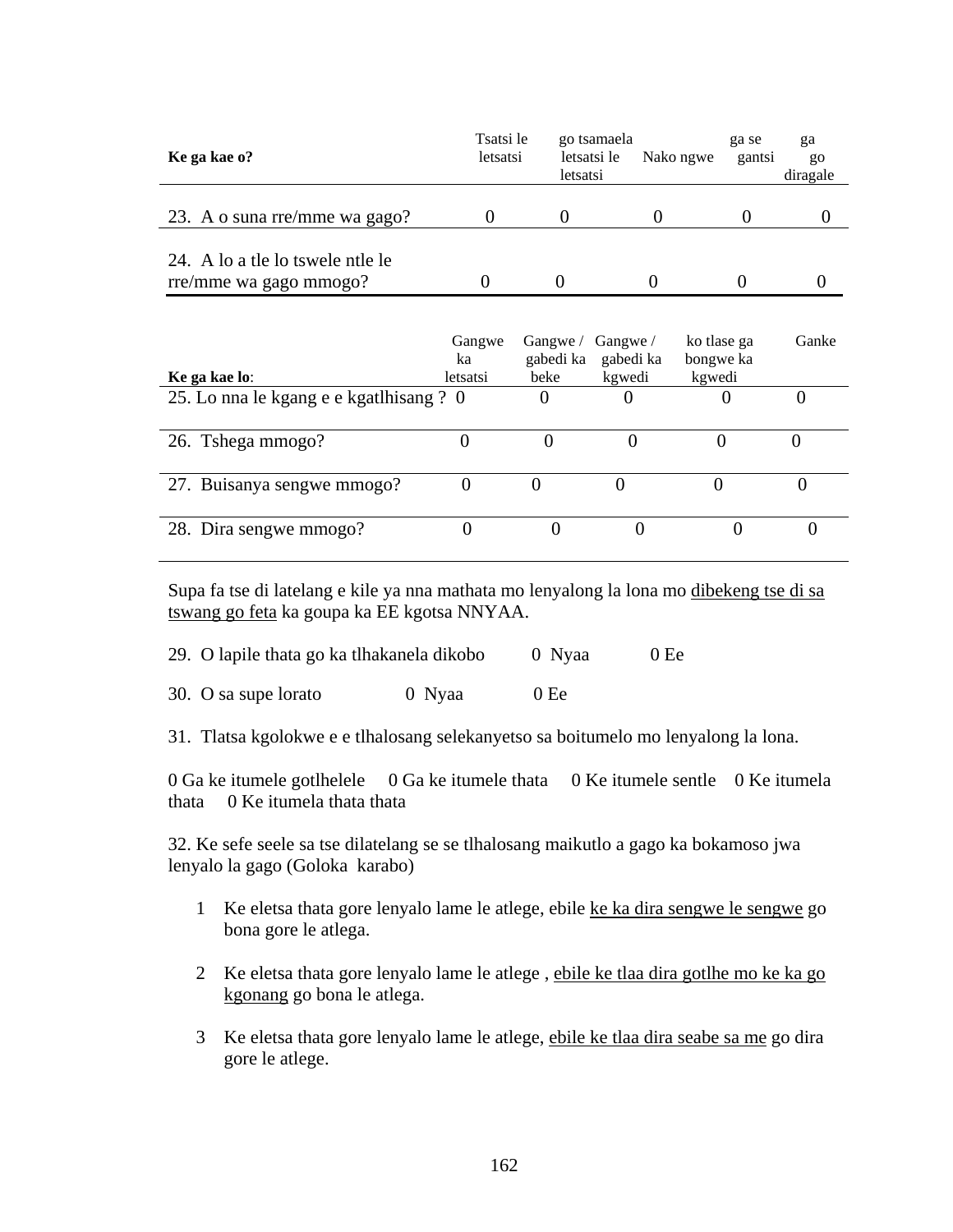- 4 Go ka itumedisa thata fa lenyalo lwama lo ka atlega, mme ga ke kake ka dira go feta mo ke go dirang jaanong go le thusa go atlega.
- 5 Lenyalo lame ga le kake la atlega ebile ga ke kake ka kgona go dira sepe go le tsweledisa.

### PERSONAL ASSESSMENT OF INTIMACY IN RELATIONSHIPS INVENTORY

Ditaelo: Tswee tswee supa ka lotswao (×) go supa maikutlo a gago ka lenyalo la gago mo nakong ya gompieno. Gore maduo a kgone go dirisiwa o tshwanetse go araba dipotso tsotlhe.

|                                                                                             | Ke dumalana    | ke a              | ke fa          | Ga ke dumele Ga ke |                |
|---------------------------------------------------------------------------------------------|----------------|-------------------|----------------|--------------------|----------------|
|                                                                                             | thata          | dumalana          | gare           | thata              | dumele         |
| 1. Mokapelo wame o a ntheetsa fa                                                            | 0              | $\mathbf{\Omega}$ | $\theta$       | 0                  |                |
| ke tlhoka yo ke ka buang le ene                                                             |                |                   |                |                    |                |
| 2. Re rata go itisa le banyalani ba<br>Bangwe                                               | $\overline{0}$ | $\overline{0}$    | $\overline{0}$ | $\overline{0}$     | $\Omega$       |
| 3. Ke itumelela tlhakanelo dikobo ga 0<br>Rona                                              |                | $\overline{0}$    | $\overline{0}$ | $\Omega$           | $\Omega$       |
| 4. Mokapelo wame o nthusa go<br>tlhalosa dikakanyo tsame                                    | $\overline{0}$ | $\overline{0}$    | $\overline{0}$ | $\theta$           | $\theta$       |
| 5. Re rata dilo tsa itloso budutu tse<br>di tshwanang                                       | $\Omega$       | $\theta$          | $\theta$       | $\theta$           | $\mathbf{0}$   |
| 6. Mokapelo wame o na le ditshetla<br>tshotlhe tse ke saleng ke di batlang mo<br>Mokapelong | $\theta$       | $\theta$          | $\overline{0}$ | $\overline{0}$     | $\Omega$       |
| 7. Ke ka bua maikutlo a me a sa<br>Galefe                                                   | $\theta$       | $\theta$          | $\theta$       | $\theta$           | $\theta$       |
| 8. Gantsi re a itidimalela                                                                  | $\theta$       | $\theta$          | $\theta$       | $\theta$           | $\theta$       |
| 9. Ke ikutlwa e kare tlhakanelo dikobo 0<br>ya rona ke tiro fela                            |                | $\theta$          | $\theta$       | $\theta$           | $\Omega$       |
| 10. Fa re bua ka kgang e e tlhoafetseng<br>go bonala re sa dumalane ka sepe                 | $\overline{0}$ | $\overline{0}$    | $\overline{0}$ | $\overline{0}$     | $\overline{0}$ |
| 11. Ke rata dikgatlhego dingwe tsa<br>mokapelo                                              | $\overline{0}$ | $\theta$          | $\theta$       | $\theta$           | $\Omega$       |
| 12. Ka dinako dingwe ga ke rate<br>mokapelo wa me thata                                     | $\overline{0}$ | $\overline{0}$    | $\overline{0}$ | $\overline{0}$     | $\Omega$       |
| 13. Gantsi ke ikutlwa ke le kgakala<br>le mokapelo wame                                     | $\theta$       | $\theta$          | $\Omega$       | $\theta$           | $\Omega$       |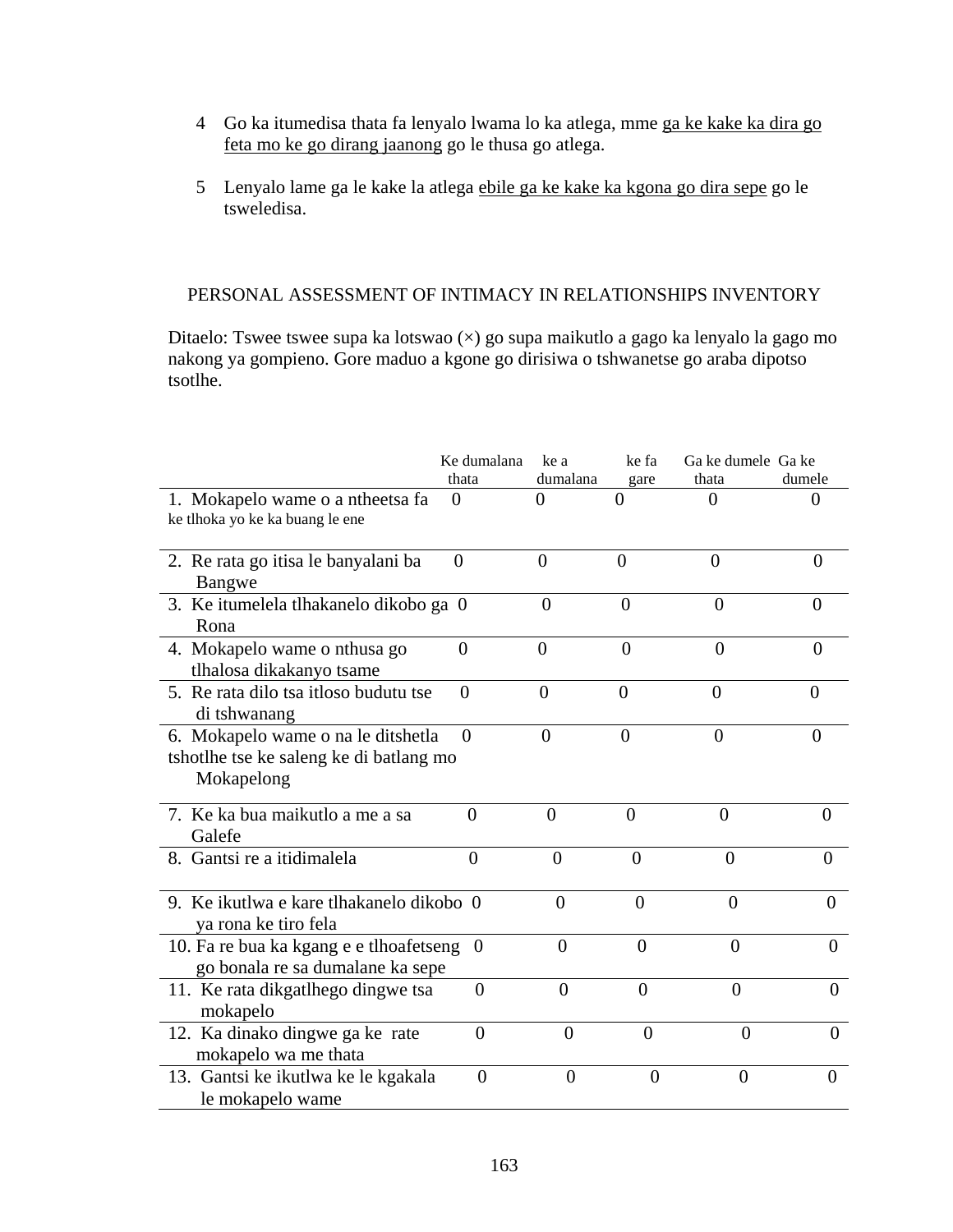| 14. Re na le ditsala tse re di                        |                  |                  |                  |                  |                  |
|-------------------------------------------------------|------------------|------------------|------------------|------------------|------------------|
| tlhanetseng di se dintsi                              | $\theta$         | 0                | $\theta$         | $\theta$         | U                |
| 15. Ke kgona go bolelela mokapelo                     | $\overline{0}$   | $\theta$         | $\overline{0}$   | $\overline{0}$   | 0                |
| fa ke batla re tlhakanela dikobo                      |                  |                  |                  |                  |                  |
| 16. Ke ikutlwa ke nyadiwa fa re                       | $\theta$         | $\overline{0}$   | $\overline{0}$   | $\overline{0}$   | 0                |
| buisana ka kgang e e tlhoafetseng                     |                  |                  |                  |                  |                  |
| 17. Re rata go tshameka rotlhe                        | $\overline{0}$   | $\overline{0}$   | $\boldsymbol{0}$ | $\theta$         | $\boldsymbol{0}$ |
| 18. Sengwe le sengwe se sencha se ke se 0             |                  | $\overline{0}$   | $\overline{0}$   | $\overline{0}$   | $\overline{0}$   |
| ithutileng ka mokapelo wame se                        |                  |                  |                  |                  |                  |
| intumedisitse                                         |                  |                  |                  |                  |                  |
| 19. Mokapelo wame o tlhaloganya                       | $\overline{0}$   | $\overline{0}$   | $\overline{0}$   | $\theta$         | $\theta$         |
| dikutlobotlhoko le boitumelo jwa me                   |                  |                  |                  |                  |                  |
| 20. Go nna le nako le ditsala tsa rona                | $\overline{0}$   | $\overline{0}$   | $\overline{0}$   | $\overline{0}$   | 0                |
| ke tshetla e e botlhokwa ya go<br>itlosa bodutu mmogo |                  |                  |                  |                  |                  |
| 23. Re rata go iphokisa phefo rotlhe                  | $\overline{0}$   | $\overline{0}$   | $\overline{0}$   | $\overline{0}$   | $\theta$         |
|                                                       |                  |                  |                  |                  |                  |
| 24. Nna le mokapelo wame re                           | $\overline{0}$   | $\boldsymbol{0}$ | $\boldsymbol{0}$ | $\overline{0}$   | 0                |
| a tlhaloganyana                                       |                  |                  |                  |                  |                  |
| 25. Ka dinako tse dingwe ke ikutlwa                   | $\overline{0}$   | $\theta$         | $\boldsymbol{0}$ | $\overline{0}$   | $\Omega$         |
| ke kgaphwetswe ko thoko ke                            |                  |                  |                  |                  |                  |
| mokapelo wame                                         |                  |                  |                  |                  |                  |
| 26. Bontsi jwa ditsala tse ditona tsa                 | $\overline{0}$   | $\overline{0}$   | $\theta$         | $\theta$         | $\theta$         |
| mokapelo wame ke ditsala tsa me                       |                  |                  |                  |                  |                  |
| 27. Go supa maikutlo a thobalano ke                   | $\overline{0}$   | $\overline{0}$   | $\overline{0}$   | $\overline{0}$   | 0                |
| tshetla e tona ya botsalano jwa                       |                  |                  |                  |                  |                  |
| rona                                                  |                  |                  |                  |                  |                  |
| 28. Mokapelo wame gantsi                              |                  |                  |                  |                  |                  |
| o leka go fetola maikutlo                             | $\Omega$         | $\overline{0}$   | $\theta$         | $\theta$         | 0                |
| kgotsa maano ame                                      |                  |                  |                  |                  |                  |
| 29. Ga se gantsi re bona nako ya go                   | $\boldsymbol{0}$ | 0                | $\boldsymbol{0}$ | $\boldsymbol{0}$ | 0                |
| tshameka rotlhe                                       |                  |                  |                  |                  |                  |
| 30. Ga ke bone fa go na le bobedi                     | $\theta$         | 0                | $\theta$         | $\Omega$         | 0                |
| bope jo bo itumelang go re gaisa fa                   |                  |                  |                  |                  |                  |
| kena le mokapelo wame                                 |                  |                  |                  |                  |                  |
| 31. Nako tse dingwe ke jewa ke bodutu 0               |                  | $\overline{0}$   | $\overline{0}$   | $\overline{0}$   | $\overline{0}$   |
| le fa kena le mokapelo wa me                          |                  |                  |                  |                  |                  |
| 32. Mokapelo wa me ga a rate dingwe                   | $\theta$         | $\overline{0}$   | $\theta$         | $\theta$         | $\theta$         |
| tsa ditsala tsa me                                    |                  |                  |                  |                  |                  |
| 33. Mokapelo wa me o lebega a sena                    | $\boldsymbol{0}$ | $\theta$         | $\overline{0}$   | $\boldsymbol{0}$ | $\overline{0}$   |
| kgatlhego mo go tsa tlhakanelo                        |                  |                  |                  |                  |                  |
| dikobo                                                |                  |                  |                  |                  |                  |
| 34. Re na le dilo tse dintsi thata tse re             |                  |                  |                  |                  |                  |
| ka buang ka tsone                                     | $\boldsymbol{0}$ | 0                | 0                | $\theta$         | $\theta$         |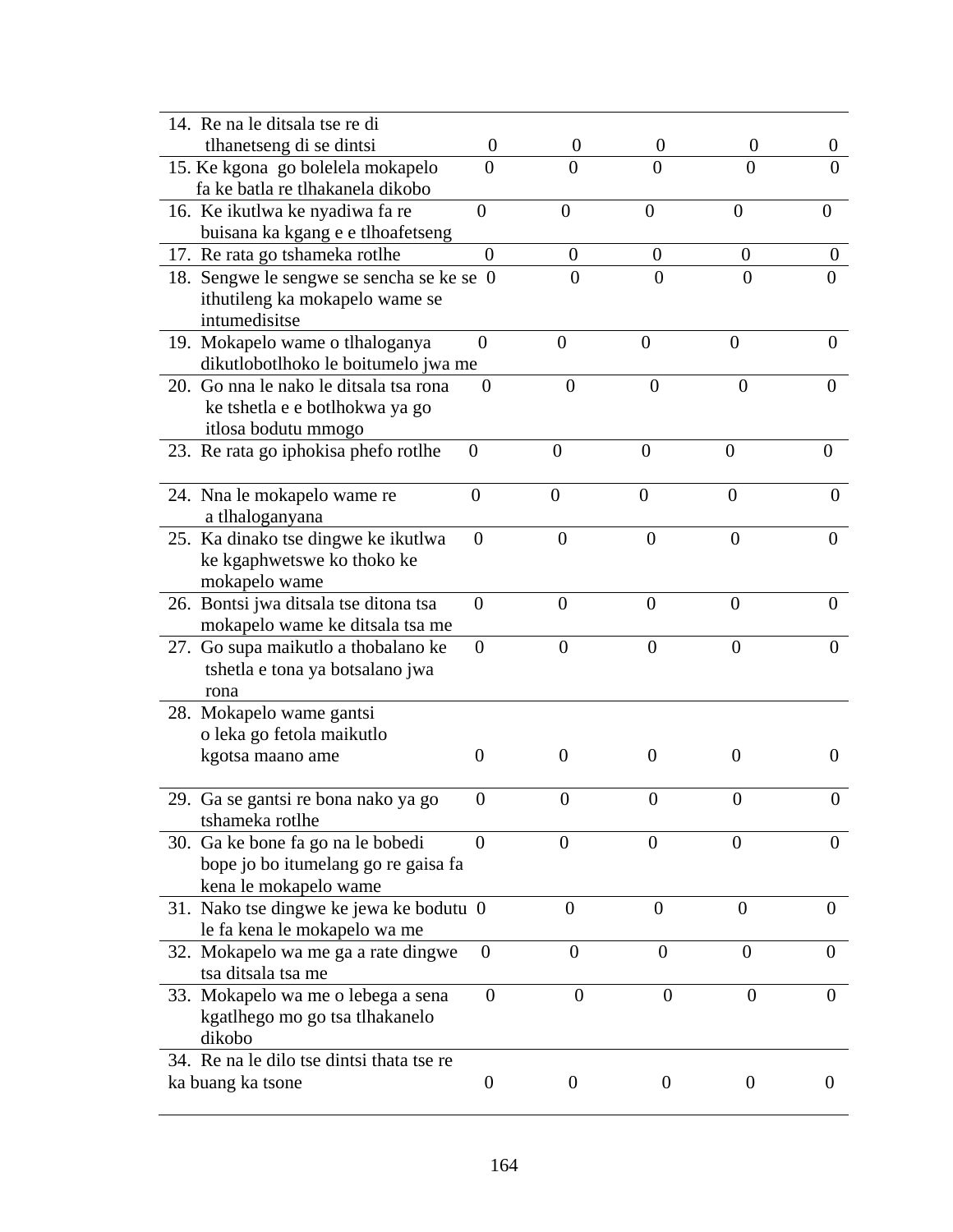| 35. Ke dumela fa re rata dilo tse di   |  |  |  |
|----------------------------------------|--|--|--|
| tshwanang ka bontsi                    |  |  |  |
| 36. Ke na le ditlhoko dingwe tse di sa |  |  |  |
| kgotsofatsegeng mo lenyalong           |  |  |  |

## Gender Role Attitudes

|                                                                                                                                                         | Ke<br>dumalana<br>thata | Ke a<br>dumalana | Ke fa<br>gare | Ga ke<br>dumele<br>thata | Ga ke<br>dumele<br>golthelele |
|---------------------------------------------------------------------------------------------------------------------------------------------------------|-------------------------|------------------|---------------|--------------------------|-------------------------------|
| 1. Ditshwetso tse dintsi tse di botlhokwa tsa<br>lelawapa go molemo di dirwa ke rre wa<br>lelwapa.                                                      | 1                       | $\mathfrak{D}$   | 3             | $\overline{4}$           | 5                             |
| 2. Go siame fela gore bomme ba nne le seabe<br>mo mekgatlong, polotiking, jalo jalo, pele ga<br>bana ba gola.                                           | 1                       | $\overline{2}$   | 3             | $\overline{4}$           | 5                             |
| 3. Go na le ditiro tsa borre le tsa bomme. Borre<br>ga baa tshwanela go dira ditiro tsa bomme le<br>bomme ga baa tshwanela go dira ditiro tsa<br>borre. | 1                       | $\overline{2}$   | 3             | $\overline{4}$           | 5                             |
| 4. Mme gaa tshwanela go solofela gore rre a<br>mo thuse ditiro tsa mo lwapeng far rre a tswa<br>tirong e tona ya letsatsi.                              | 1                       | $\overline{2}$   | 3             | 4                        | 5                             |
| 5. Mme yo o berekang/theogelang o ka nna le<br>botsalano jo bo molemo le bana ba gagwe fela<br>jaaka mme yo o sa berekeng.                              | 1                       | $\overline{2}$   | 3             | $\overline{4}$           | 5                             |
| 6. Go siametse mongwe le mongwe fa rre a ka<br>nna ene fela yo o berekang/theogelang fa mme<br>a tlhokomela bana le lelwapa.                            | 1                       | $\overline{2}$   | 3             | $\overline{4}$           | 5                             |
| 7. Bomme ba itumela segolo thata fa ba tlhola<br>mo gae go tlhokomela bana le lelwapa.                                                                  | 1                       | $\overline{2}$   | 3             | $\overline{4}$           | 5                             |
| 8. Go botlhokwa thata fa mme a thusa/rotloetsa<br>rre mo tirong ya gagwe go na le gore mme a<br>nne le tiro ya gagwe ka sebele.                         | 1                       | 2                | 3             | 4                        | 5                             |

# Spousal Support

|                                                                        | Ke<br>dumalana<br>thata | Ke a<br>dumalana | Ke fa gare | Ga ke<br>dumele<br>thata | Ga ke<br>dumele<br>golthelele |
|------------------------------------------------------------------------|-------------------------|------------------|------------|--------------------------|-------------------------------|
| 1. Rre/mme wa me waa are sengwe ka nna,<br>wa ntlhokomela.             |                         |                  | 3          | 4                        |                               |
| 2. Rec/mme wa me o mpotsa gore ke thotse<br>jang.                      |                         | 2                | 3          | 4                        |                               |
| 3. Rre/mme wa me o nkamogela ka botlalo<br>tota.                       |                         |                  | 3          | 4                        |                               |
| 4. Fa ke na le letsatsi le le thata, rre/mme<br>wa me o a nthotoletsa. |                         |                  | 3          | 4                        |                               |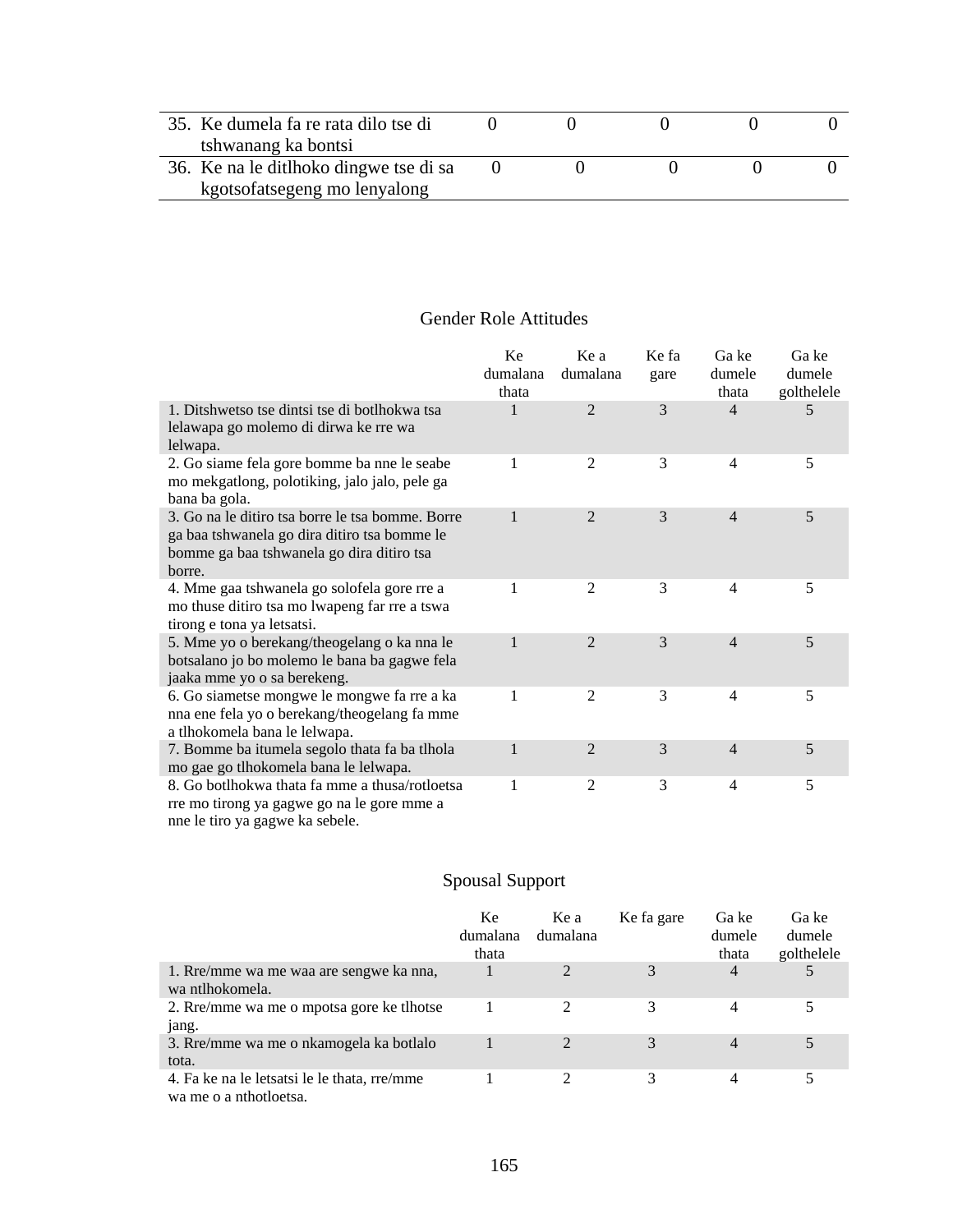| 5. Fa ke tshewenyegile maikutlo, rre/mme<br>wa me o a ntheetsa.               |        |                  |                                 |   |  |
|-------------------------------------------------------------------------------|--------|------------------|---------------------------------|---|--|
| 6. Rre/mme wa me o boutlwelobotlhoko fa<br>ke tenegile/ngadile.               |        |                  |                                 | 4 |  |
| 7. Fa ke tswa tirong ke lapile, rre/mme wa<br>me o rata go thusa kwa lwapeng. |        |                  |                                 | 4 |  |
| 8. Ke mang yo o tsayang nako e ntsi a dira<br>ditiro tsa mo lwapeng?          | Ke nna | Rre/mme<br>wa me | Nna le ene<br>ka<br>tekatekanyo |   |  |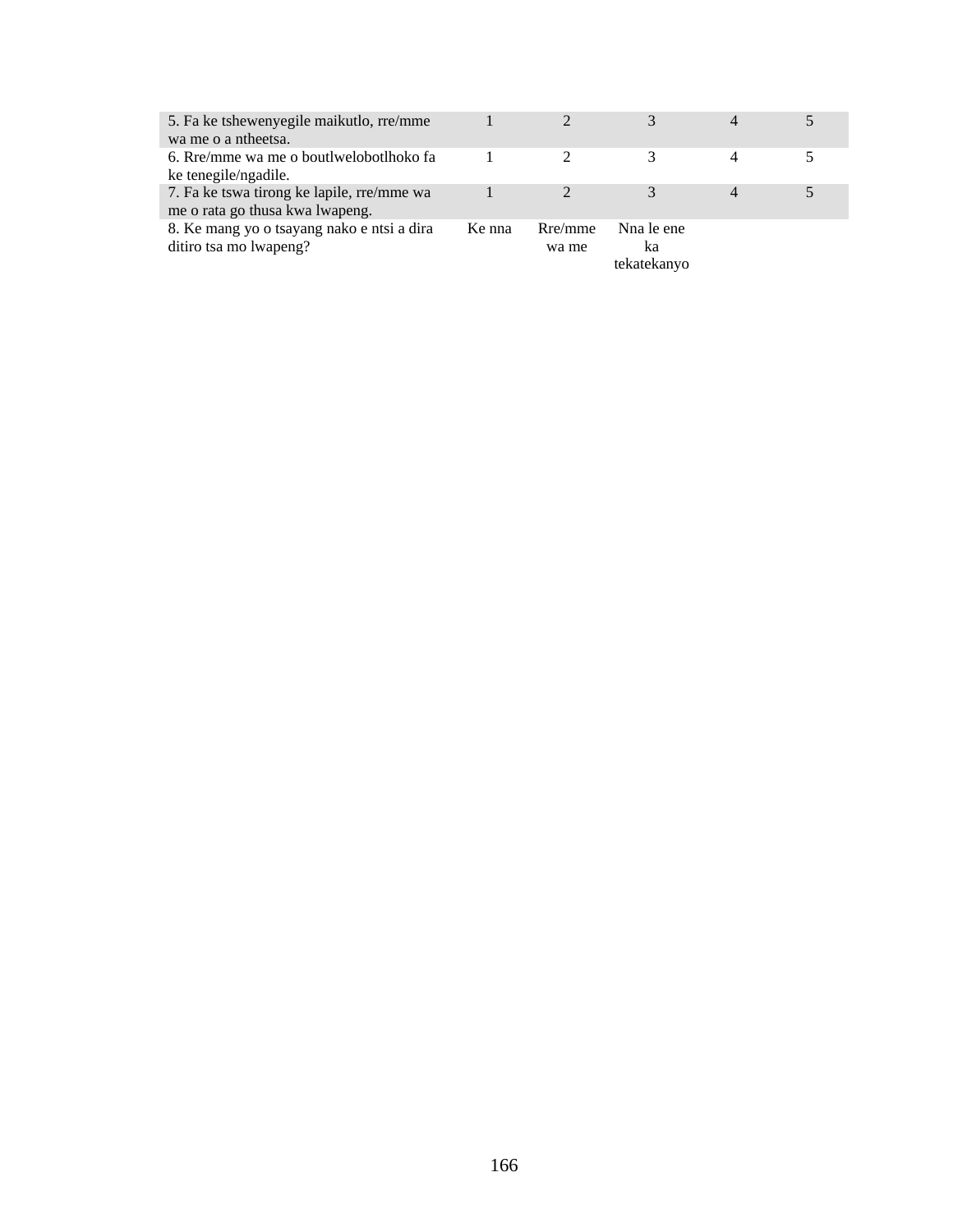## **Appendix J**

### **Hypotheses 1 to 7 Subscales Tables**

## Hypothesis 1

### *Unstandardized and Standardized OLS regression coefficients for variables predicting the four subscales of marital satisfaction by Gender Role Attitudes*

| Variable                               | <b>Dyadic Satisfaction</b> | <b>Dyadic Cohesion</b> | <b>Dyadic Consensus</b> | Affection<br>Expression   |
|----------------------------------------|----------------------------|------------------------|-------------------------|---------------------------|
| Number of children<br>at home          | .146/.025(.366)            | $-.169/-048(.221)$     | $-.596/-068(.555)$      | $-.156/-080(.122)$        |
| <b>Family worship</b>                  | $1.307/0.164$ $(.452)$ **  | $.733/.150(.272)$ **   | $1.974/0.165(0.685)$ ** | $.347/.130(.151)*$        |
| <b>Length of Marriage</b>              |                            |                        |                         |                           |
| 5-10 years                             | $-0.913/-063$ (.976)       | $-.557/-062(.589)$     | $-2.032/-093(1.479)$    | $-0.426/-0.87$ $(0.327)$  |
| $11-15$ years                          | $-2.984/-181(1.118)$ **    | $-1.937/-191(.674)$ ** | $-3.863/-156(1.694)$ *  | $-1.327/-0.240$ (.374 *** |
| $16-20$ years                          | $-2.216/-094(1.465)$       | $-.807/-056(.883)$     | $-0.094/-0.003(2.220)$  | $-460/-058(.490)$         |
| 21 years and above                     | $-0.845/-039(1.432)$       | $-.331/-025(.863)$     | .621/.019(2.170)        | $-.272/-.037(.479)$       |
| 1-4 years (Omitted)                    |                            |                        |                         |                           |
| <b>Education</b>                       | .438/.076 (.353)           | $.711/.201(.213)$ ***  | .411/.048(.535)         | $.214/.111(.118) +$       |
| Occupation                             | .135/.036(.212)            | $-.147/-.063(.128)$    | $-.114/-020(.322)$      | $-.025/-020(.071)$        |
| <b>Income</b> (in Pula)                |                            |                        |                         |                           |
| 100,310 to 175,000                     | $-1.993/-106(1.105)$       | $-.806/-070(.667)$     | $-3.037/-108$ (1.675) + | $-.398/-063(.370)$        |
| 180,000 to 250,000                     | .942/.055 (1.056)          | .237/.023(.637)        | $-1.269/-049(1.601)$    | $-.104/-.018(.353)$       |
| 253,000 to 325,000                     | 1.480/.067 (3.352)         | .980/.0721 (.815009)   | 1.792/.054 (2.048)      | .502/.068(.452)           |
| 333,000 and above                      | 1.309/.068 (1.190)         | 3.981/.069 (3.530)     | 2.053/.071 (1.803)      | .322/.050(.398)           |
| 0 to 100,000 (Omitted)                 |                            |                        |                         |                           |
|                                        |                            |                        |                         |                           |
| <b>Gender Role</b><br><b>Attitudes</b> | $.173/.152(.066)$ **       | .052/.074(.040)        | .126/.073(.100)         | .023/.059(.022)           |
| Constant                               | 28.840                     | 15.794                 | 42.284                  | 10.023                    |
| R square                               | .113                       | .147                   | .101                    | .119                      |
| Adjusted R square                      | .074                       | .109                   | .061                    | .080                      |
| R square change                        | .021                       | .005                   | .005                    | .003                      |

 $+$  p $\leq$ .10  $*$  p $\leq$ .05  $*$  $*$  p $\leq$ .01;  $*$  $*$  $*$  p $\leq$ .001. Standard errors in parenthesis Controlling for number of children living at home, family worship, length of marriage, education, occupation, and income.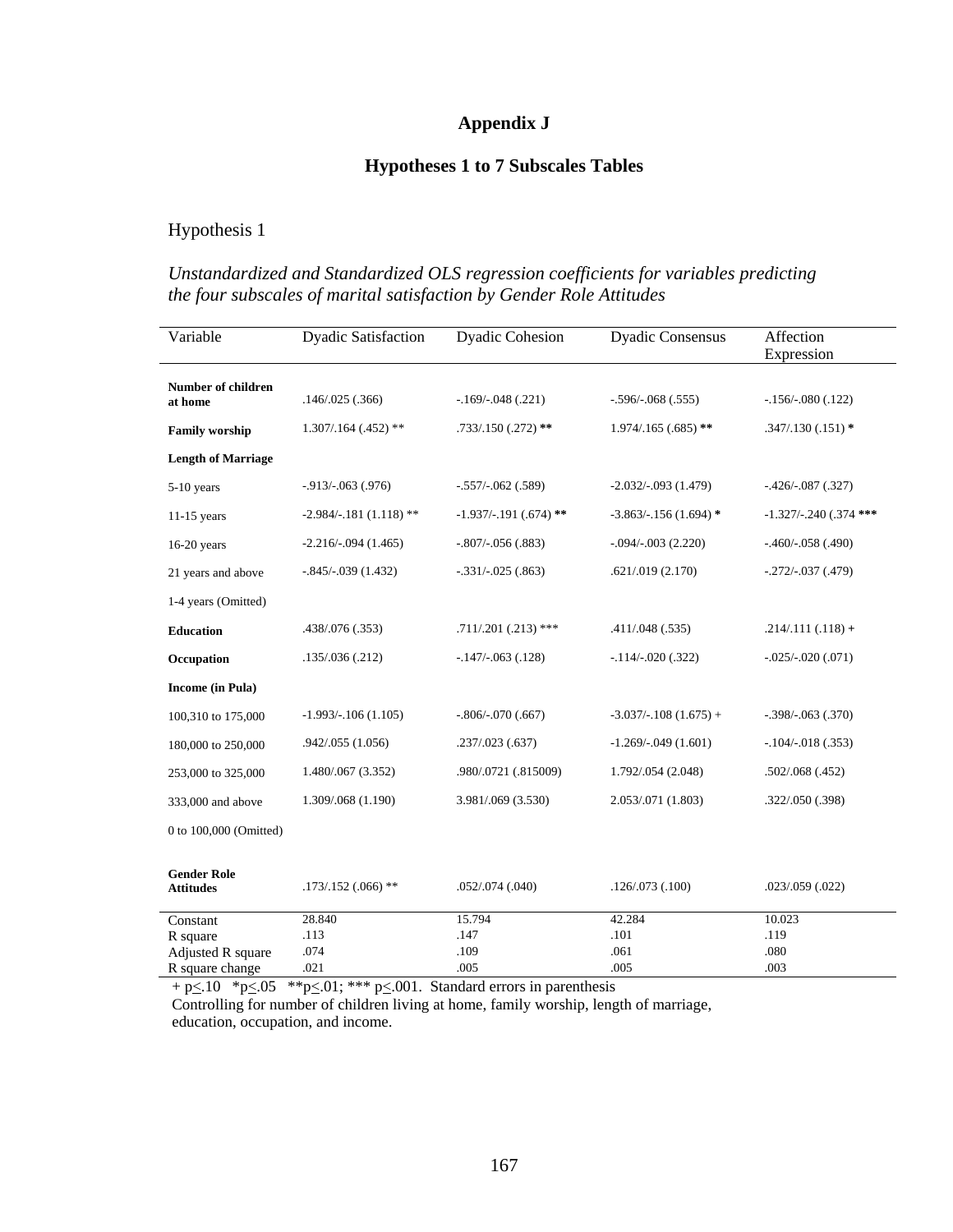#### Hypothesis 1 (cont.) *Unstandardized and Standardized OLS regression coefficients for variables predicting the five subscales of intimacy by Gender Role Attitudes*

| Variable                      | Emotional<br>Intimacy  | Social Intimacy       | Sexual Intimacy         | Intellectual<br>Intimacy | Recreational<br>intimacy |
|-------------------------------|------------------------|-----------------------|-------------------------|--------------------------|--------------------------|
|                               |                        |                       | .137/.031(.274)         | .207/.050(.258)          | $-0.045/-012$ (.237)     |
| Number of children at home    | $-.059/-013(.285)$     | .030/.009(.211)       |                         |                          |                          |
| <b>Family worship</b>         | $.794/.129(.352)*$     | .093/.020(.260)       | $.918/.151(.338)$ **    | .410/.072(.319)          | .419/.080 (.292)         |
| <b>Length of Marriage</b>     |                        |                       |                         |                          |                          |
| $5-10$ years                  | $-0.840/-0.075$ (.760) | .012/.002(.562)       | $-1.533/-139(.731)$ *   | $-0.990/-0.096$ (.689)   | $-457/-048(.631)$        |
| $11-15$ years                 | $-2.108/-165(.871)$ *  | $-1.231/-132(.644) +$ | $-2.524/- 202(.837)$ ** | $-2.012/-172(.789)$ *    | $-1.921/-177$ (.723) **  |
| $16-20$ years                 | $-1.596/-087(1.141)$   | $-.140/-.010(.843)$   | $-2.287/-127(1.097)$ *  | $-2.071/-123(1.034)$ *   | $-2.464/-158(.947)$ **   |
| 21 years and above            | .085/.005(1.115)       | $-.259/-021(.824)$    | $-2.020/-122(1.073) +$  | $-.745/-048(1.011)$      | $.034/002$ $(.926)$      |
| 1-4 years (Omitted)           |                        |                       |                         |                          |                          |
| <b>Education</b>              | .160/.036(.275)        | $.450/.138(.203)*$    | $.597/.137(.264)*$      | $.567/.139(.249) +$      | $.673/.178(.228)$ **     |
| Occupation                    | $-0.025/-0.009$ (.165) | $-143/-067(.122)$     | .076/.026(.159)         | .025/.009(.150)          | $-0.047/-019(0.137)$     |
| <b>Income</b> (in Pula)       |                        |                       |                         |                          |                          |
| 100,310 to 175,000            | $-1.162/-080(.861)$    | $-1.328/-125(.636)$ * | $-1.209/-085(.828) +$   | $-1.298/-097(.780) +$    | $-1.699/- 137(.715)$ *   |
| 180,000 to 250,000            | .484/.037 (.823)       | $-0.765/-0.79$ (.608) | .435/.033 (.791)        | .503/.041(.746)          | $-.387/-.034(.683)$      |
| 253,000 to 325,000            | $1.894/.111(1.053) +$  | .761/.060 (.778)      | .113/.007(1.012)        | .720/.046 (.954)         | .556/.038(.874)          |
| 333,000 and above             | $-0.044/-0.003$ (.927) | .116/.011(.685)       | $-.181/-.012(.891)$     | .795/.058 (.840)         | .133/.010(.770)          |
| 0 to 100,000 (Omitted)        |                        |                       |                         |                          |                          |
| <b>Gender Role Attitudes</b>  | $.144/.163(.051)$ **   | $.070/.108(.038) +$   | .188/.217 (.049) ***    | $.159/.196(.047)$ ***    | $.117/.155(.043)$ **     |
| Constant                      | 16.431                 | 16.443                | 13.898                  | 13.959                   | 15.506                   |
| R square<br>Adjusted R square | .101<br>.061           | .091<br>.050          | .140<br>.102            | .125<br>.086             | .146<br>.109             |
| R square change               | .024                   | .010                  | .042                    | .034                     | .022                     |

 $+$  p $\leq$ .10  $*$  p $\leq$ .05  $*$  $*$  p $\leq$ .01;  $*$  $*$  p $\leq$ .001. Standard errors in parenthesis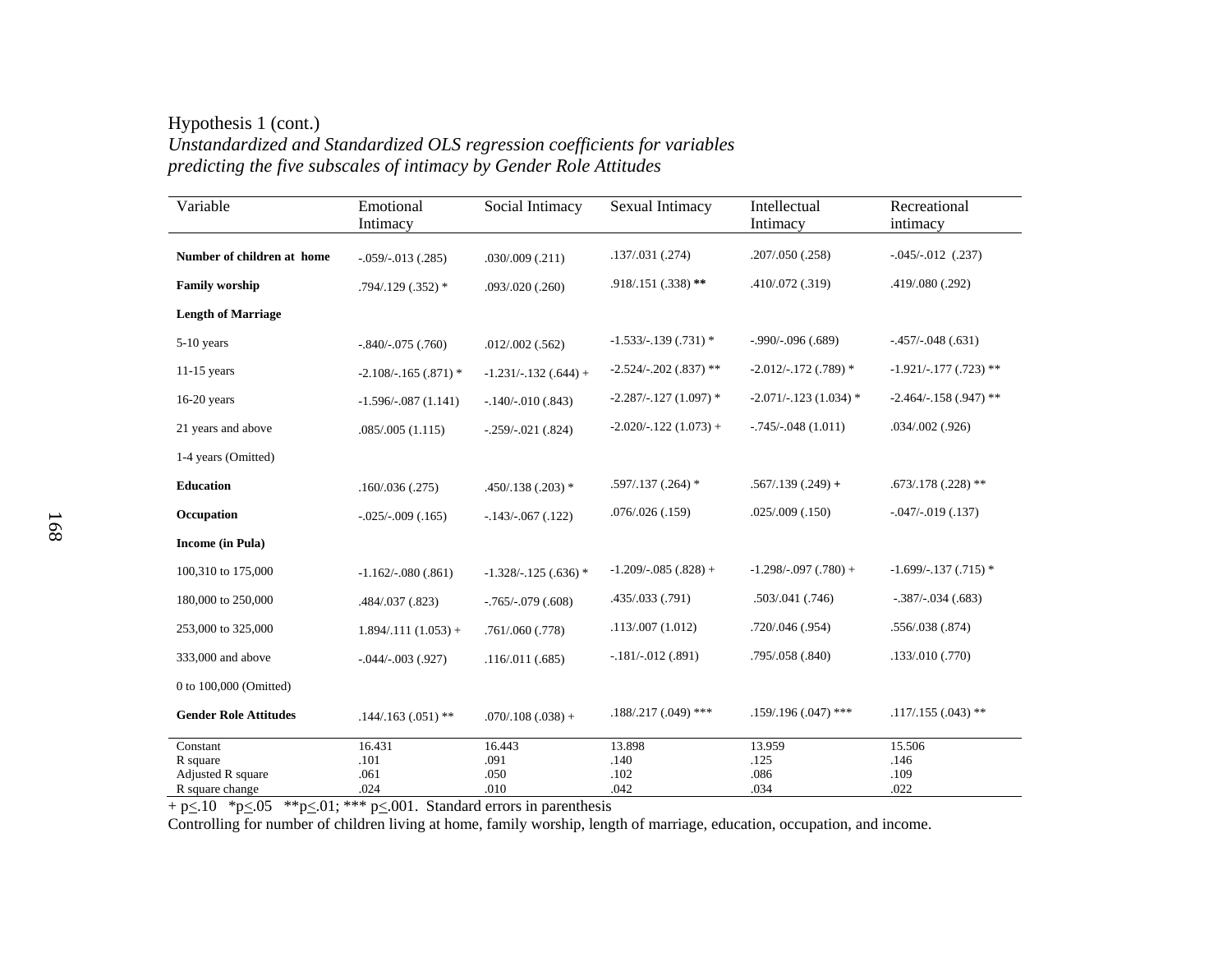| Variable                             | <b>Dyadic Satisfaction</b>                              | <b>Dyadic Cohesion</b> | <b>Dyadic Consensus</b> | Affection<br>Expression  |
|--------------------------------------|---------------------------------------------------------|------------------------|-------------------------|--------------------------|
| <b>Number of children</b><br>at home | .128/.022(.270)                                         | $-150/-042$ (.177)     | $-.525/-060(.411)$      | $-.139/-.071(.095)$      |
| <b>Family worship</b>                | .515/.065(.337)                                         | .347/.071(.221)        | $.890/.074(.513) +$     | .125/.047(.119)          |
| <b>Length of Marriage</b>            |                                                         |                        |                         |                          |
| $5-10$ years                         | .277/.019 (.727)                                        | .023/.003(.477)        | $-408/-019(1.107)$      | $-.094/-019(.256)$       |
| $11-15$ years                        | $-0.956/-058(.841)$                                     | $-.894/-.088(.552)$    | $-0.908/-037(1.280)$    | $-0.718/-0.130(0.296)$ * |
| $16-20$ years                        | $-.808/-034(1.094)$                                     | $-0.048/-0.003$ (.717) | 2.075/.058 (1.664)      | $-.010/-001(.385)$       |
| 21 years and above                   | .183/.008(1.066)                                        | .169/.013(.699)        | 2.022/.062 (1.622)      | .014/.002(.375)          |
| 1-4 years (Omitted)                  |                                                         |                        |                         |                          |
| <b>Education</b>                     | .163/.028(.261)                                         | $.537/.152(.171)$ **   | $-.098/-011(.397)$      | .107/.055(.092)          |
| Occupation                           | .096/.025(.156)                                         | $-148/-064(.102)$      | $-.108/-019(.238)$      | $-.023/-.018(.055)$      |
| Income (in Pula)                     |                                                         |                        |                         |                          |
| 100,310 to 175,000                   | $-0.790/-0.042$ (.822)                                  | $-.235/-.020(.539)$    | $-1.446/-051(1.250)$    | $-.074/-.012(.289)$      |
| 180,000 to 250,000                   |                                                         |                        |                         |                          |
| 253,000 to 325,000                   | 2.033/.119 (.789) *                                     | .812/.077(.518)        | .366/.014(1.201)        | .234/.041 (.278)         |
| 333,000 and above                    | 1.375/.062 (1.006)                                      | .901/.066(.660)        | 1.557/.047 (1.530)      | .451/.061(.354)          |
| 0 to 100,000 (Omitted)               | $1.705/.088(.880) +$                                    | .424/.036 (.577)       | $2.370/081(1.338) +$    | .381/.059 (.309)         |
| <b>Spousal Support</b>               | $.625/.670(.040)$ ***                                   | $.325/.568(.026)$ ***  | $.924/.659(.060)$ ***   | $.191/.610(.014)$ ***    |
| Constant                             | 17.719                                                  | 8.790                  | 21.726                  | 5.667                    |
| R square                             | .509                                                    | .441                   | .498                    | .461                     |
| Adjusted R square                    | .487                                                    | .416                   | .476                    | .437                     |
| R square change<br>$-10 - 4 - 07$    | .416<br>ا ماله ماله<br>$^{\circ}$<br>مله مله مله<br>001 | .299                   | .402                    | .345                     |

# *Unstandardized and Standardized OLS regression coefficients for variables predicting the four subscales of marital satisfaction by Spousal Support*

 $+$  p $\leq$ .10  $*$  p $\leq$ .05  $*$  $*$  p $\leq$ .01;  $*$  $*$  $*$  p $\leq$ .001. Standard errors in parenthesis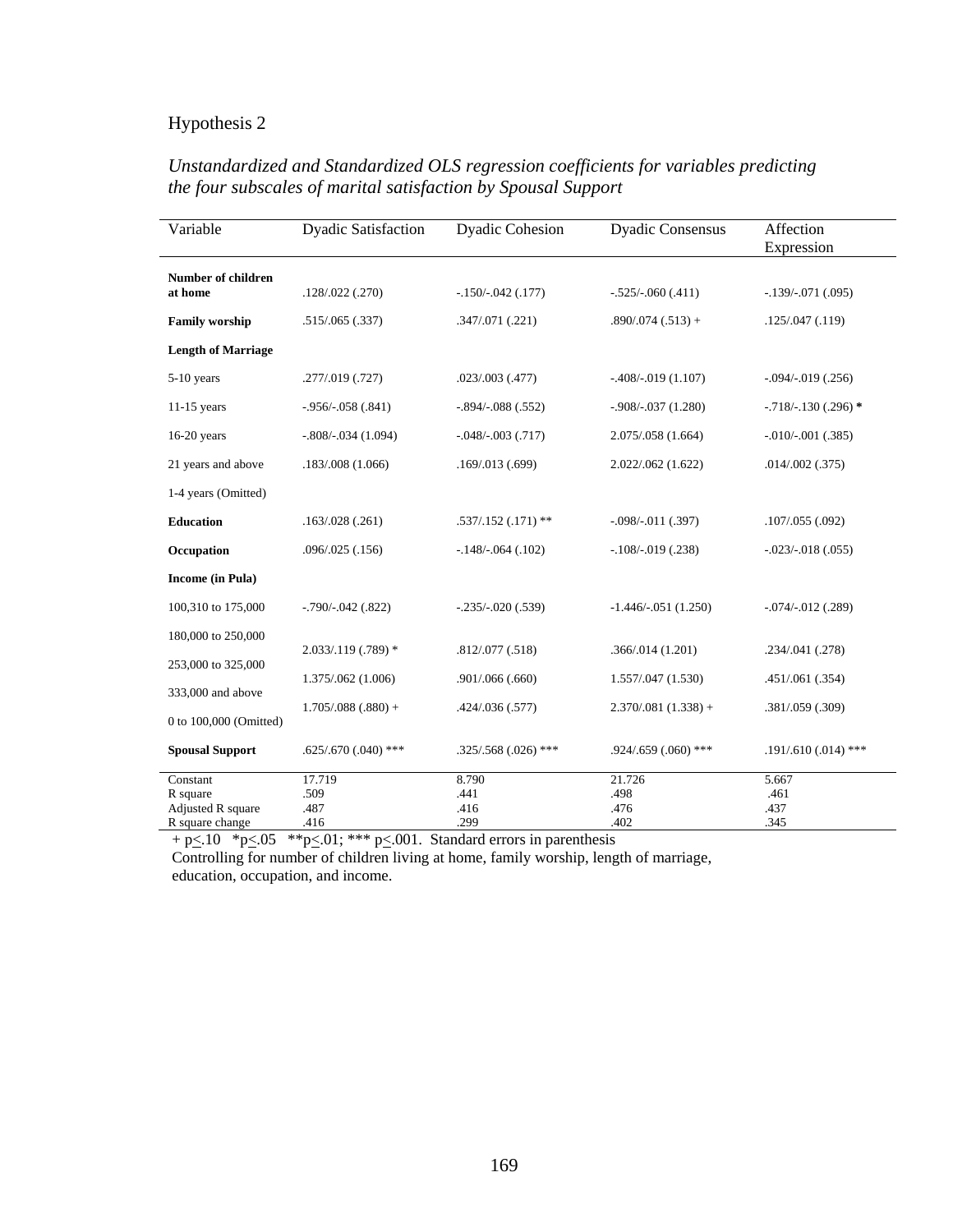Hypothesis 2 (cont.) *Unstandardized and Standardized OLS regression coefficients for variables predicting the five subscales of intimacy by Spousal Support* 

| Variable                                                     | Emotional<br>Intimacy         | Social Intimacy                | Sexual Intimacy               | Intellectual<br>Intimacy      | Recreational<br>intimacy      |
|--------------------------------------------------------------|-------------------------------|--------------------------------|-------------------------------|-------------------------------|-------------------------------|
| Number of children at home                                   | $-.071/-.016(.190)$           | .029/.009 (.175                | .087/.020(.190)               | .164/.040(.198)               | $-.056/-015$ (.164)           |
| <b>Family worship</b>                                        | .115/.019(.237)               | $-.268/-059(.219)$             | .238/.039 (.237)              | $-160/-028(.247)$             | $-.127/-.024(.205)$           |
| <b>Length of Marriage</b>                                    |                               |                                |                               |                               |                               |
| $5-10$ years                                                 | .181/.016(.512)               | $.554/067$ $(.473)$            | $-509/-046(.512)$             | $-.131/-.013(.533)$           | .364/.038(.442)               |
| $11-15$ years                                                | $-.361/-028(.592)$            | $-.293/-.031(.547)$            | $-.847/-.068(.592)$           | $-.607/-052(.616)$            | $-.519/-048(.511)$            |
| $16-20$ years                                                | $-.379/-.021(.769)$           | .520/.039(.711)                | $-1.165/-065(.769)$           | $-1.131/-067(.801)$           | $-1.488/-0.96(.664)$ *        |
| 21 years and above                                           | .967/.057 (.750)              | .209/.017(.693)                | $-1.135/-068(.750)$           | $-.002/.000(.781)$            | .743/.052(.647)               |
| 1-4 years (Omitted)                                          |                               |                                |                               |                               |                               |
| <b>Education</b>                                             | $-.082/-.018(.184)$           | $.314/.096(.170) +$            | $.408/.094(.184)$ *           | $.409/.100(.191)$ *           | $.481/.127(.159)$ **          |
| Occupation                                                   | $-.057/-020(.110)$            | $-.156/-073(.102)$             | .021/.007(.110)               | $-.022/-.008(.114)$           | $-.072/-.029(.095)$           |
| <b>Income</b> (in Pula)                                      |                               |                                |                               |                               |                               |
| 100,310 to 175,000                                           | $-133/-009(.578)$             | $-0.784/-0.74$ (.534)          | $-156/-011(.578)$             | $-415/-031(.602)$             | $-.871/-070(.499) +$          |
| 180,000 to 250,000                                           | $1.425/0.108(.555)$ *         | $-.257/-026(.513)$             | $1.320/101$ $(.555)$ *        | $1.245/0.102(0.578)*$         | .369/.033(.479)               |
| 253,000 to 325,000                                           | $1.801/.105(.707)$ *          | .706/.056(.654)                | $.057/003$ $(.707)$           | .673/0.043(.736)              | .482/.033(.611)               |
| 333,000 and above                                            | .287/.019 (.619)              | .279/.025(.572)                | .240/.016(.619)               | $1.150/0.084(.644) +$         | .401/.032(.534)               |
| 0 to 100,000 (Omitted)                                       |                               |                                |                               |                               |                               |
| <b>Spousal Support</b>                                       | $.539/.747(.028)$ ***         | $.290/.547(.026)$ ***          | $.512/.721(.028)$ ***         | $.429/.647(.029)$ ***         | .432/.703 (.024) ***          |
| Constant<br>R square<br>Adjusted R square<br>R square change | 6.687<br>.594<br>.576<br>.517 | 10.962<br>.357<br>.329<br>.277 | 6.268<br>.580<br>.561<br>.482 | 7.596<br>.479<br>.456<br>.388 | 7.722<br>.583<br>.565<br>.459 |

 $+$  p $\leq$ .10  $*$  p $\leq$ .05  $*$  $*$  p $\leq$ .01;  $*$  $*$  p $\leq$ .001. Standard errors in parenthesis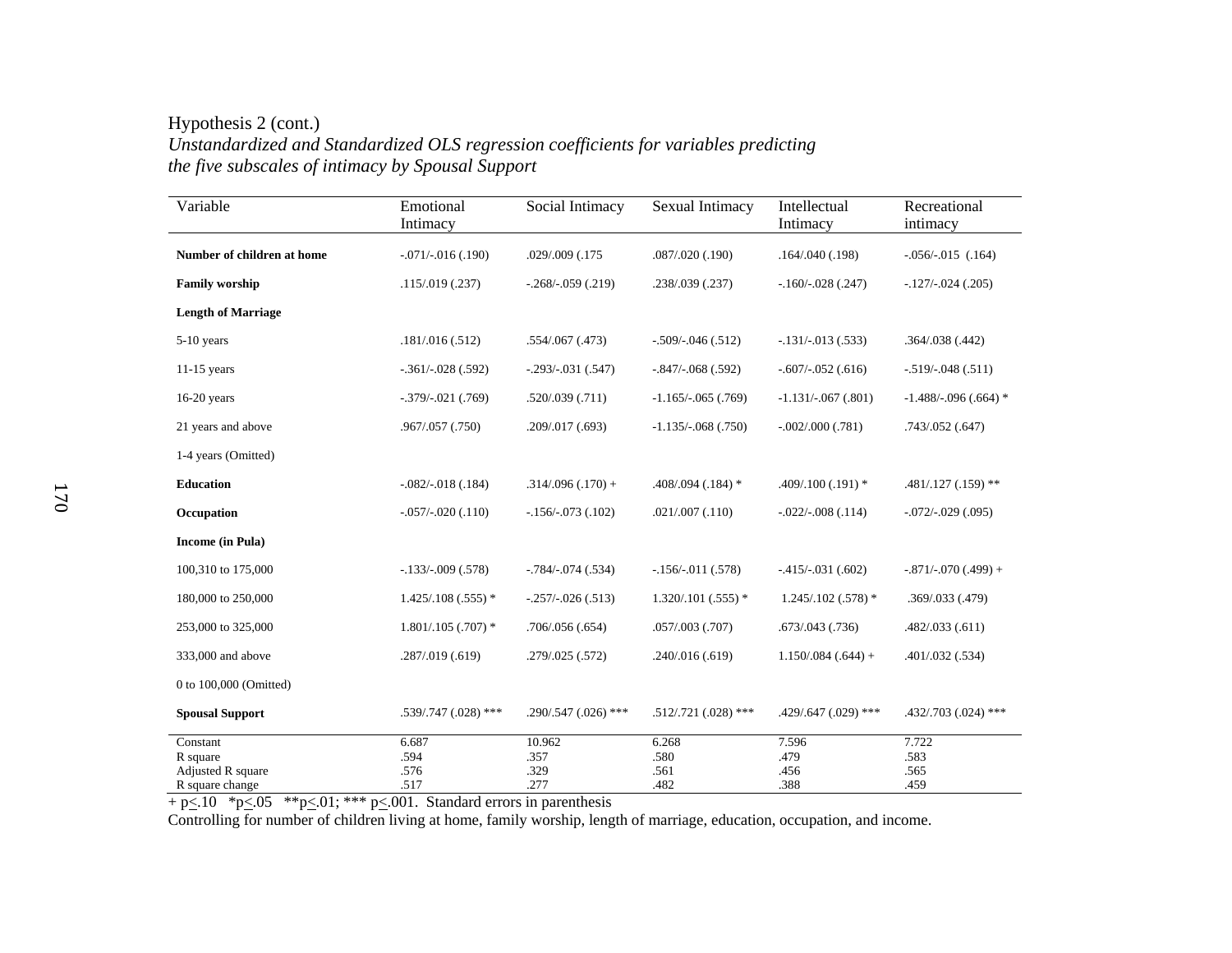| Variable                      | <b>Dyadic Satisfaction</b> | <b>Dyadic Cohesion</b>   | <b>Dyadic Consensus</b> | Affection<br>Expression |
|-------------------------------|----------------------------|--------------------------|-------------------------|-------------------------|
| Number of<br>children at home |                            |                          |                         |                         |
|                               | .079/.014 (.388)           | $-0.165/-0.046$ $(.232)$ | $-.745/-086(.583)$      | $-.221/-.114(.128) +$   |
| <b>Family worship</b>         | $1.169/0.147(0.456)$ *     | $.684/.140(.273)*$       | $1.906/0.159(0.686)$ ** | $.347/.130(.151)*$      |
| Length of<br>Marriage         |                            |                          |                         |                         |
| 5-10 years                    | $-.584/-040(1.026)$        | $-403/-045(.613)$        | $-2.020/-092(1.542)$    | $-.511/-.105(.340)$     |
| $11-15$ years                 | $-2.662/-162(1.244)$ *     | $-1.741/-172(.744)*$     | $-4.036/-163(1.870)$ *  | $-1.514/-274(.412)$ *** |
| $16-20$ years                 | $-1.947/-082$ (1.665)      | $-.581/-040(.995)$       | $-496/014(2.502)$       | $-.760/-096(.551)$      |
| 21 years and above            | $-.216/-.010(1.721)$       | .036/.003 (1.028)        | .350/.011 (2.586)       | $-.600/-082(.569)$      |
| 1-4 years (Omitted)           |                            |                          |                         |                         |
| <b>Education</b>              | .573/.100(.353)            | $.751/.213(.211)$ ***    | .511/.059(.530)         | $.233/.121(.117)*$      |
| Occupation                    | .059/.016(.213)            | $-166/-072(.127)$        | $-.182/-.032(.320)$     | $-.043/-.034(.070)$     |
| <b>Income</b> (in Pula)       |                            |                          |                         |                         |
| 100,310 to 175,000            | $-1.759/-094(1.114)$       | $-.743/-064(.666)$       | $-2.841/-101(1.674) +$  | $-.353/-056(.369)$      |
| 180,000 to 250,000            | .907/.053 (1.068)          | .224/.021(.638)          | $-1.284/-050(1.605)$    | $-.103/-018(.353)$      |
| 253,000 to 325,000            | 1.629/.074 (1.368)         | 1.040/.076 (.818)        | 1.837/.055 (2.056)      | .486/.065 (.453)        |
| 333,000 and above             | 1.665/0.086(1.195)         | .402/.034(.714)          | 2.316/.080 (1.796)      | .371/.057 (.395)        |
| 0 to 100,000<br>(Omitted)     |                            |                          |                         |                         |
| Age                           | $-.210/-041(.418)$         | $-.142/-.045(.250)$      | .174/.023(.628)         | .156/.091(.138)         |
| Constant                      | 34.557                     | 17.599                   | 46.070                  | 10.556                  |
| R square                      | .093                       | .143                     | .096                    | .119                    |
| Adjusted R square             | .053                       | .105                     | .056                    | .081                    |
| R square change               | .001                       | .001                     | .000                    | .004                    |

### *Unstandardized and Standardized OLS regression coefficients for variables predicting the four subscales of marital satisfaction by Age*

 $+$  p $\leq$ .10  $*$  p $\leq$ .05  $*$  $*$  p $\leq$ .01;  $*$  $*$  $*$  p $\leq$ .001. Standard errors in parenthesis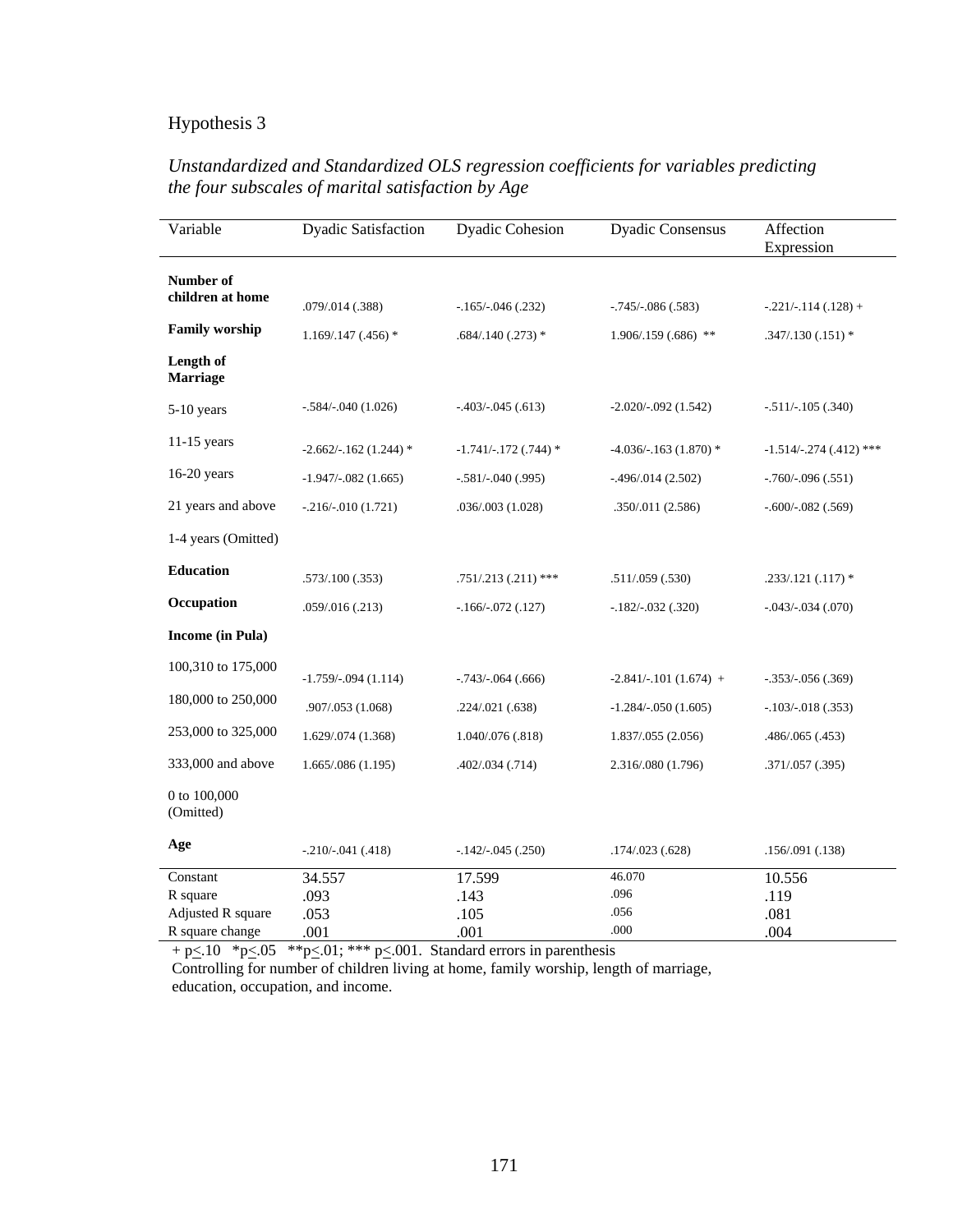Hypothesis 3 (cont.) *Unstandardized and Standardized OLS regression coefficients for variables predicting the five subscales of intimacy by Age* 

| Variable                                                     | Emotional<br>Intimacy          | Social Intimacy                | Sexual Intimacy                | Intellectual<br>Intimacy       | Recreational<br>intimacy       |
|--------------------------------------------------------------|--------------------------------|--------------------------------|--------------------------------|--------------------------------|--------------------------------|
| Number of children at home                                   | $-.180/-040(.303)$             | $-.024/-.007(.222)$            | .121/.027(.294)                | $-.004/.000(.276)$             | $-.083/-022$ $(.251)$          |
| <b>Family worship</b>                                        | $.701/.114(.356)*$             | .046/.010(.261)                | $.750/.124(.345)*$             | .332/.059(.324)                | .324/.062(.295)                |
| <b>Length of Marriage</b>                                    |                                |                                |                                |                                |                                |
| $5-10$ years                                                 | $-714/-064(.801)$              | .083/.010(.588)                | $-1.046509/-095(.777)$         | $-1.027/-099$ (.729)           | $-217/-023(.664)$              |
| $11-15$ years                                                | $-2.104/-165(.971)$ *          | $-1.213/-130(.712) +$          | $-1.944/-155(.941)$ *          | $-2.324/- 199(.884)$ **        | $-1.672/-154(.805)$ *          |
| $16-20$ years                                                | $-1.761/-096(1.299)$           | $-.196/-015(.953)$             | $-1.659/-092(1.260)$           | $-2.714/-162(1.183)$ *         | $-2.236/-144(1.078)$ *         |
| 21 years and above                                           | .134/.008(1.343)               | $-0.205/-016$ (.985)           | $-0.925/-0.056(1.302)$         | $-1.255/081(1.223)$            | .517/.036(1.114)               |
| 1-4 years (Omitted)                                          |                                |                                |                                |                                |                                |
| <b>Education</b>                                             | .273/.061(.275)                | $.505/.155(.202)*$             | $.743/.170(.267)$ **           | $.692/.170(.251)$ **           | $.765/.202(.228)$ ***          |
| Occupation                                                   | $-.098/-033(.166)$             | $-177/-083(.122)$              | .000/.000(.161)                | $-0.065/-0.24$ (.151)          | $-0.097/-039$ (.138)           |
| <b>Income</b> (in Pula)                                      |                                |                                |                                |                                |                                |
| 100,310 to 175,000                                           | $-950/-066(.869)$              | $-1.226/-115(.638) +$          | $-969/-068(.843)$              | $-1.045/-078$ (.792)           | $-1.543/-125(.721)$ *          |
| 180,000 to 250,000                                           | .462/.035(.834)                | $-.776/-080(.612)$             | .390/.030(.808)                | .487/.040 (.759)               | $-412/-036(.691)$              |
| 253,000 to 325,000                                           | $1.977/0.115(1.068) +$         | $.804/064$ $(.784)$            | .312/.019(1.035)               | .762/.048(.972)                | .662/.045(.886)                |
| 333,000 and above                                            | .255/.017(.933)                | .261/.024(.684)                | .204/.014 (.904)               | 1.127/.082 (.849)              | .374/.029(.774)                |
| 0 to 100,000 (Omitted)                                       |                                |                                |                                |                                |                                |
| Age                                                          | .038/.010 (.326)               | .005/.002 (.239)               | $-412/-106(.316)$              | .295/.081 (.297)               | $-168/-050(.270)$              |
| Constant<br>R square<br>Adjusted R square<br>R square change | 20.945<br>.077<br>.036<br>.000 | 18.658<br>.080<br>.040<br>.000 | 20.334<br>.103<br>.063<br>.005 | 18.634<br>.094<br>.054<br>.003 | 19.400<br>.126<br>.087<br>.001 |

 $+$  p $\leq$ .10  $*$  p $\leq$ .05  $*$  $*$  p $\leq$ .01;  $*$  $*$  p $\leq$ .001. Standard errors in parenthesis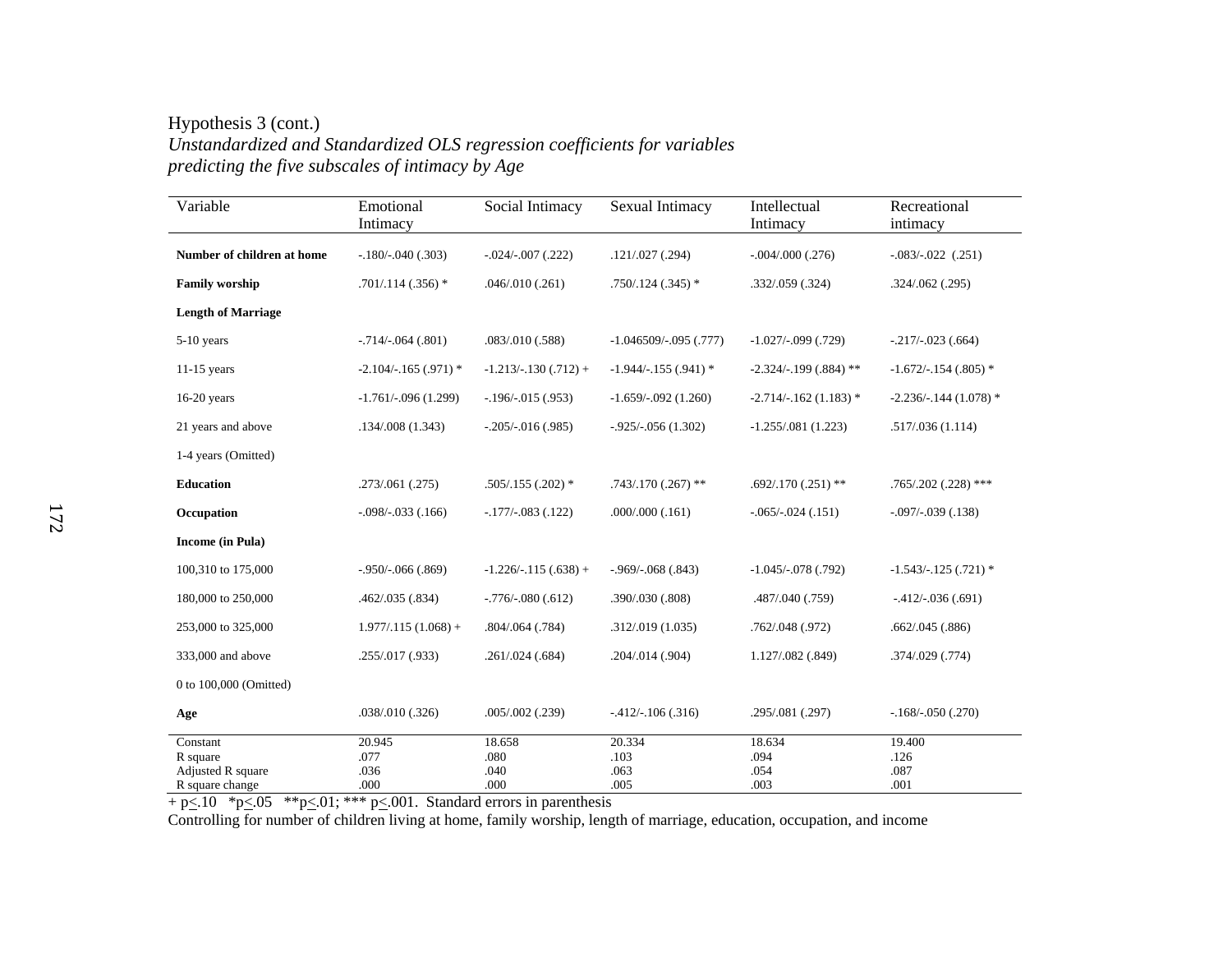| Variable                             | <b>Dyadic Satisfaction</b> | <b>Dyadic Cohesion</b> | <b>Dyadic Consensus</b>    | Affection<br>Expression  |
|--------------------------------------|----------------------------|------------------------|----------------------------|--------------------------|
| <b>Number of children</b><br>at home | .001/.000(.388)            | $-.217/-.061(.219)$    | $-0.730$ / $-0.084$ (.5549 | $-.178/-092(.121)$       |
| <b>Family worship</b>                | $1.221/.153(.455)$ **      | $.719/.147(.272)$ **   | $1.974/0.165(0.681)$ **    | $.344/.128(.151)$ *      |
| <b>Length of Marriage</b>            |                            |                        |                            |                          |
| $5-10$ years                         | $-0.749$ , $-0.052$ (.984) | $-.515/-058(.588)$     | $-1.951/-089(1.472)$       | $-.410/-084(.326)$       |
| $11-15$ years                        | $-2.947/-179(1.129)$ **    | $-1.934/-191(.675)$ ** | $-3.884/-157(1.691)$ *     | $-1.328/- 240(.374)$ *** |
| $16-20$ years                        | $-1.436/-103(1.483)$       | $-0.910/-063$ (.886)   | $-471/013(2.220)$          | $-.516/-065(.491)$       |
| 21 years and above                   | $-.727/-.033(1.446)$       | $-.310/-023(.864)$     | .621/.019(2.164)           | $-.268/-.037(.479)$      |
| 1-4 years (Omitted)                  |                            |                        |                            |                          |
| <b>Education</b>                     | .562/.098(.353)            | $.743/.211(.211)$ ***  | .477/.055 (.528)           | $.228/.118(.117) +$      |
| Occupation                           | .002/.001(.218)            | $-.204/-088(.130)$     | $-.309/-054(.327)$         | $-0.055/-0.044$ (.072)   |
| <b>Income</b> (in Pula)              |                            |                        |                            |                          |
| 100,310 to 175,000                   | $-1.686/-090(1.114)$       | $-.695/-060(.666)$     | $-2.699/-096(1.668)$       | $-.343/-.055(.369)$      |
| 180,000 to 250,000                   | .876/.051 (1.068)          | .204/.019(.638)        | $-1.395/-054(1.598)$       | $-.123/-.021(.354)$      |
| 253,000 to 325,000                   | 1.453/.066 (1.372)         | .924/.068 (.820)       | 1.496/.045 (2.054)         | .464/.062 (.455)         |
| 333,000 and above                    | 1.609/.083 (1.196)         | .366/.031(.715)        | 2.152/.074 (1.790)         | .347/.053(.396)          |
| 0 to 100,000 (Omitted)               |                            |                        |                            |                          |
| Gender                               | $-0.705/-053$ (.766)       | $-.462/-.057(.458)$    | $-1.960/-099(1.147)$       | $-.274/-.062(.254)$      |
| Constant                             | 35.681                     | 18.329                 | 50.082                     | 11.272                   |
| R square                             | .095                       | .145                   | .105                       | .119                     |
| Adjusted R square                    | .055                       | .107                   | .065                       | .080                     |
| R square change                      | .003                       | .003                   | .009                       | .003                     |

# *Unstandardized and Standardized OLS regression coefficients for variables predicting the four subscales of marital satisfaction by Gender*

 $+$  p $\leq$ .10  $*$  p $\leq$ .05  $*$  $*$  p $\leq$ .01;  $*$  $*$  $*$  p $\leq$ .001. Standard errors in parenthesis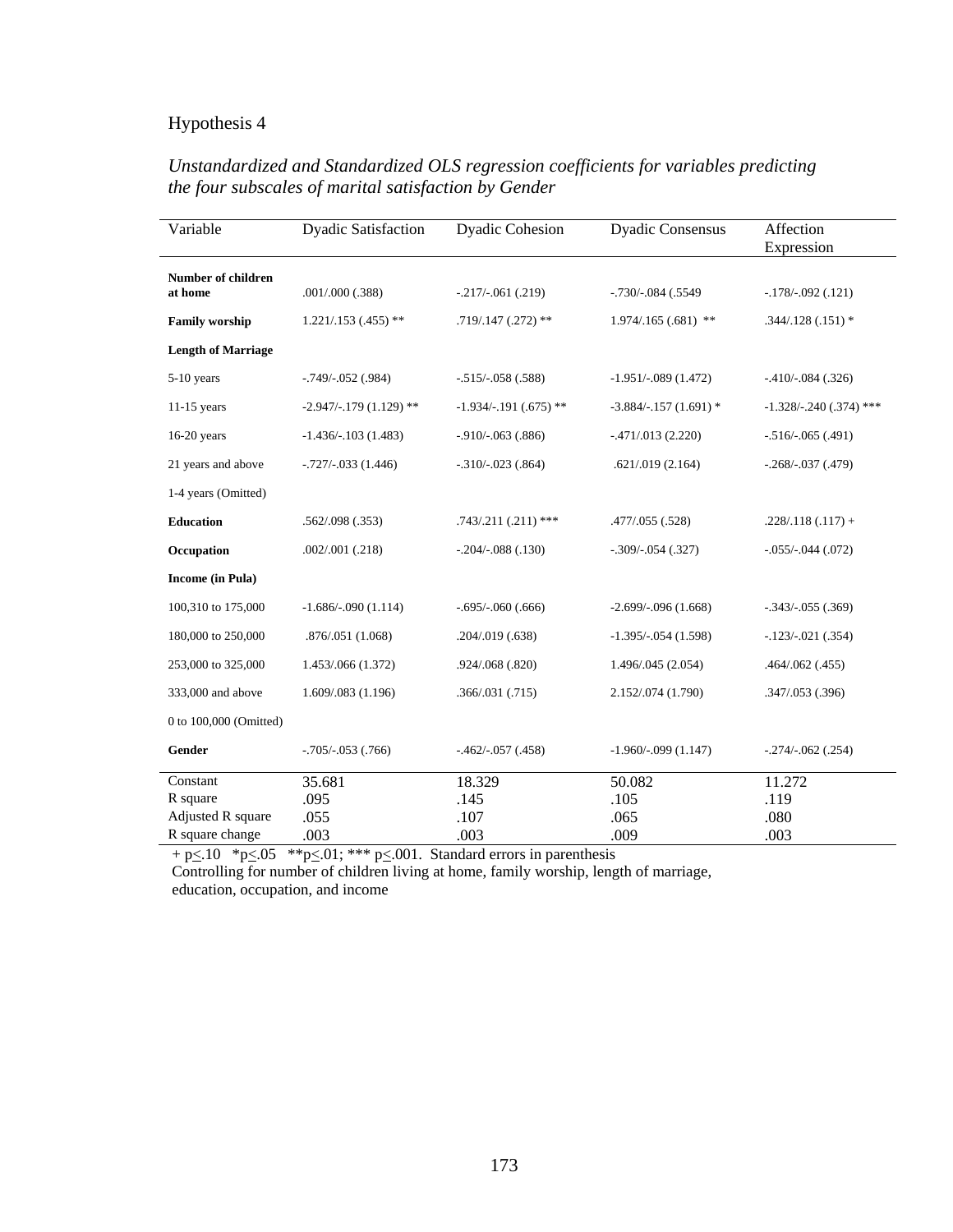#### Hypothesis 4 (cont.)

*Unstandardized and Standardized OLS regression coefficients for variables predicting the five subscales of intimacy by Gender* 

| Variable                         | Emotional<br>Intimacy | Social Intimacy       | Sexual Intimacy         | Intellectual<br>Intimacy | Recreational<br>intimacy |
|----------------------------------|-----------------------|-----------------------|-------------------------|--------------------------|--------------------------|
| Number of children at home       | $-189/-042$ (.285)    | $-.029/-009(.210)$    | $-.014/-.003(.278)$     | .072/.017(.260)          | $-150/-039(.236)$        |
| <b>Family worship</b>            | $.743/.120(.354)*$    | .060/.013(.260)       | $.810/.134(.345)*$      | .336/.059(.323)          | .378/.072 (.294)         |
| <b>Length of Marriage</b>        |                       |                       |                         |                          |                          |
| 5-10 years                       | $-716/-064(.764)$     | .078/009(.563)        | $-1.345/-122(.746) +$   | $.842/-.082(.698)$       | $-356/-037(.635)$        |
| $11-15$ years                    | $-2.092/-164(.878)$ * | $-1.217/-130(.647) +$ | $-2.472/-197(.857)$ **  | $-1.982/-169(.802)$ *    | $-1.909/-176$ (.729) **  |
| $16-20$ years                    | $-1.849/-101(1.153)$  | $-.235/-.018(.849)$   | $-2.475/-138(1.125)$ *  | $-2.289/-136(1.053)$ *   | $-2.669/-171(.957)$ **   |
| 21 years and above               | .156/.009(1.124)      | $-.213/-.017(.828)$   | $-1.871/-.113(1.097) +$ | $-.643/-041(1.027)$      | .092/.006(.933)          |
| 1-4 years (Omitted)              |                       |                       |                         |                          |                          |
| <b>Education</b>                 | .255/.057(.274)       | $.500/.153(.202)*$    | $.737/.169(.268)$ **    | $.678/.166(.251)$ **     | $.750/.198(.228)$ ***    |
| Occupation                       | $-168/-058(.170)$     | $-199/-093(.125)$     | $-0.046/-0.16(0.166)$   | $-105/-039(.155)$        | $-162/-065(.141)$        |
| Income (in Pula)                 |                       |                       |                         |                          |                          |
| 100,310 to 175,000               | $-.870/-060(.866)$    | $-1.201/-113(.638) +$ | $-.902/-063(.845)$      | $-1.008/-076(.791)$      | $-1.462/-118(.719)$ *    |
| 180,000 to 250,000               | .404/.030 (.830)      | $-0.794/-081$ (.611)  | .381/.029(.810)         | .436/.036 (.758)         | $-452/-040(.689)$        |
| 253,000 to 325,000               | $1.783/104(1.067) +$  | .743/.059 (.786)      | .149/.009(1.041)        | .674/0.043(.975)         | .466/.032(.885)          |
| 333,000 and above                | .167/.011(.929)       | .234/.021(.685)       | .173/.012 (.907)        | 1.061/.077 (.849)        | .305/.024(.771)          |
| 0 to 100,000 (Omitted)<br>Gender | $-1.052/-103(.595) +$ | $-.326/-043(.439)$    | $-.429/-043(.581)$      | $-758/-081(.544)$        | $-.852/-098(.494) +$     |
| Constant                         | 23.032                | 19.296                | 20.684                  | 20.453                   | 20.859                   |
| R square                         | .086                  | .082                  | .099                    | .097                     | .133                     |
| <b>Adjusted R square</b>         | .046                  | .041                  | .059                    | .057                     | .095                     |
| R square change                  | .010                  | .002                  | .002                    | .006                     | .009                     |

 $+$  p $\leq$ .10  $*$  p $\leq$ .05  $*$  $*$  p $\leq$ .01;  $*$  $*$  p $\leq$ .001. Standard errors in parenthesis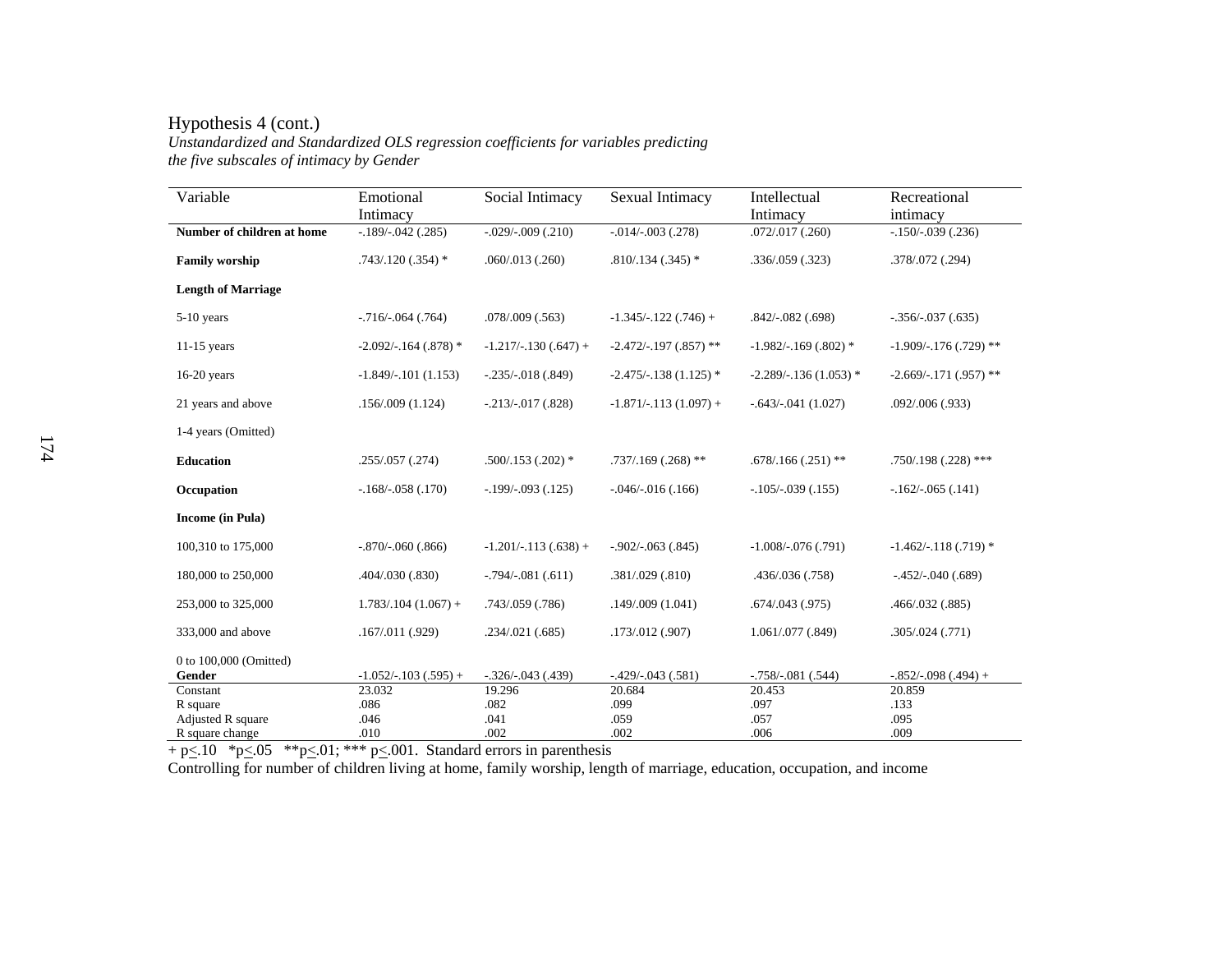| Variable                             | <b>Dyadic Satisfaction</b> | <b>Dyadic Cohesion</b> | <b>Dyadic Consensus</b> | Affection<br>Expression  |
|--------------------------------------|----------------------------|------------------------|-------------------------|--------------------------|
| <b>Number of children</b><br>at home | .152/.026(.376)            | $-.130/-036(.225)$     | $-486/-056(.564)$       | $-.174/-.090(.125)$      |
| <b>Family worship</b>                | $1.170/0.147$ (.453) **    | $.687/.140(.271)*$     | $1.860/.155(.680)$ **   | $.332/.124(.151)$ *      |
| <b>Length of Marriage</b>            |                            |                        |                         |                          |
| $5-10$ years                         | $-.379/-026(1.006)$        | $-.300/-034(.602)$     | $-1.373/-063(1.512)$    | $-405/-083(.335)$        |
| $11-15$ years                        | $-2.271/-138(1.201) +$     | $-1.543/-152(.718)$ *  | $-2.841/-115(1.805)$    | $-1.324/- 240(.400)$ *** |
| 16-20 years                          | $-1.495/-063(1.569)$       | $-.361/-025(.938)$     | 1.073/.030 (2.357)      | $-.482/-.061(.522)$      |
| 21 years and above                   | .450/.021(1.615)           | .370/.028(.965)        | 2.438/.074 (2.425)      | $-.260/-036(.537)$       |
|                                      |                            |                        |                         |                          |
| 1-4 years (Omitted)                  |                            |                        |                         |                          |
| <b>Education</b>                     | .565/.099 (.352)           | $.746/.212(.210)$ ***  | .498/.058 (.528)        | $.232/.121(.117)*$       |
| Occupation                           | $-.004/-001(.214)$         | $-.204/-088(.128)$     | $-.257/-.045(.322)$     | $-.036/-028(.071)$       |
| <b>Income</b> (in Pula)              |                            |                        |                         |                          |
| 100,310 to 175,000                   | $-1.740/-093(1.109)$       | $-.730/-063(.663)$     | $-2.851/-101(1.667) +$  | $-.365/-.058(.369)$      |
| 180,000 to 250,000                   | .844/.049(1.065)           | .189/.018(.637)        | $-1.394/-054(1.600)$    | $-.107/-019(.354)$       |
| 253,000 to 325,000                   | 1.495/.068 (1.362)         | .958/.070 (.815)       | 1.731/.052 (2.046)      | .517/.070(.453)          |
| 333,000 and above                    | 1.521/.079 (1.195)         | .320/.027(.714)        | 2.095/.072 (1.795)      | .371/.057(.397)          |
| 0 to 100,000 (Omitted)               |                            |                        |                         |                          |
| Interaction of age and<br>gender     | $-.328/-.112(.210)$        | $-189/-105(.126)$      | $-.491/-.111(.316)$     | .003/.003(.070)          |
| Constant                             | 35.238                     | 17.965                 | 47.663                  | 10.732                   |
| R square                             | .100                       | .148                   | .103                    | .116                     |
| Adjusted R square                    | .060                       | .111                   | .064                    | .077                     |
| R square change                      | .007                       | .006                   | .007                    | .000                     |

### *Unstandardized and Standardized OLS regression coefficients for variables predicting the four subscales of marital satisfaction by Interaction of Age and gender*

 $+$  p $\leq$ .10  $*$  p $\leq$ .05  $*$  $*$  p $\leq$ .01;  $*$  $*$  $*$  p $\leq$ .001. Standard errors in parenthesis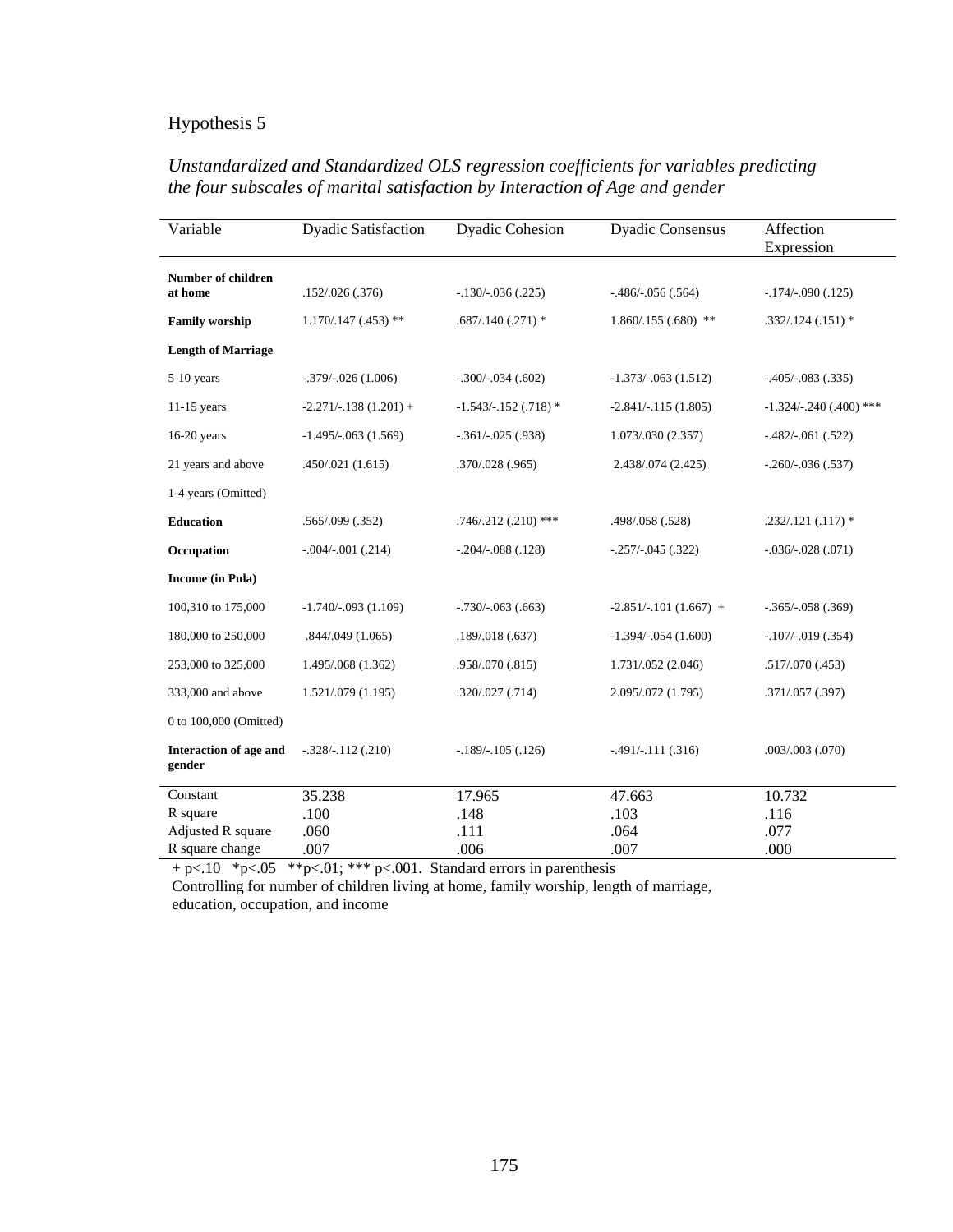Hypothesis 5 (cont.) *Unstandardized and Standardized OLS regression coefficients for variables predicting the five subscales of intimacy by Interaction of Age and Gender* 

| Variable                                                     | Emotional<br>Intimacy          | Social Intimacy                | Sexual Intimacy                | Intellectual<br>Intimacy       | Recreational<br>intimacy       |
|--------------------------------------------------------------|--------------------------------|--------------------------------|--------------------------------|--------------------------------|--------------------------------|
| Number of children at home                                   | $-.067/-015(.293)$             | .006/.002(.216)                | .127/.029(.284)                | .129/.031(.268)                | $-.001/.000$ $(.242)$          |
| <b>Family worship</b>                                        | $.682/.111(.354) +$            | $.041/009$ $(.260)$            | $.772/.127(.343)*$             | .297/.052 (.323)               | .322/.061(.292)                |
| <b>Length of Marriage</b>                                    |                                |                                |                                |                                |                                |
| $5-10$ years                                                 | $-.427/-.038(.785)$            | .161/.019(.578)                | $-0.995/-090(.761)$            | $-.712/-.069(.718)$            | .006/.001(.648)                |
| $11-15$ years                                                | $-1.573/-123(.938) +$          | $-1.069/-114(.690)$            | $-1.828/- 146(.909)$ *         | $-1.753/-150(.858)$ *          | $-1.248/-115(.774)$            |
| $16-20$ years                                                | $-1.072/-059(1.224)$           | $-.011/.000(.901)$             | $-1.606/-089(1.187)$           | $-1.915/-114(1.120) +$         | $-1.734/-111(1.011) +$         |
| 21 years and above                                           | 1.061/.063(1.260)              | .046/.004(.927)                | $-.750/-045(1.221)$            | $-.243/-.016(1.152)$           | 1.241/.086 (1.040)             |
| 1-4 years (Omitted)                                          |                                |                                |                                |                                |                                |
| <b>Education</b>                                             | .266/.060(.274)                | $.503/.154(.202)*$             | $.737/.169(.266)$ **           | $.689/.169(.251)$ **           | $.757/.200(.227)$ ***          |
| Occupation                                                   | $-.137/-.047(.167)$            | $-.189/-088(.123)$             | $-.069/-024(.162)$             | $-.070/-026(.153)$             | $-157/-063(.138)$              |
| <b>Income</b> (in Pula)                                      |                                |                                |                                |                                |                                |
| 100,310 to 175,000                                           | $-0.952/-066(.866)$            | $-1.226/-115(.637) +$          | $-0.934/-0.65$ (.839)          | $-1.068/-080(.792)$            | $-1.527/-123(.715)$ *          |
| 180,000 to 250,000                                           | .409/.031 (.831)               | $-.791/-081(.612)$             | .337/.026(.806)                | .455/.037 (.790)               | $-473/-042$ (.686)             |
| 253,000 to 325,000                                           | $1.915/112(1.063) +$           | .785/.062(.782)                | .141/.008(1.030)               | .790/.050 (.972)               | .539/.037 (.877)               |
| 333,000 and above                                            | .146/.010(.932)                | .230/.021(.686)                | $.067/005$ (.904)              | 1.078/.079 (.853)              | .233/.018(.769)                |
| 0 to 100,000 (Omitted)                                       |                                |                                |                                |                                |                                |
| Interaction of age and gender                                | $-0.243/-0.107$ $(0.164)$      | $-.069/-041(.121)$             | $-.317/-.142(.159)$            | $-102/-049(.150)$              | $-0.317/-0.164$ (.135) *       |
| Constant<br>R square<br>Adjusted R square<br>R square change | 21.677<br>.083<br>.043<br>.007 | 18.859<br>.081<br>.041<br>.001 | 20.746<br>.109<br>.070<br>.012 | 19.269<br>.092<br>.052<br>.001 | 20.101<br>.141<br>.103<br>.016 |

 $+$  p $\leq$ .10  $*$  p $\leq$ .05  $*$  $*$  p $\leq$ .01;  $*$  $*$  p $\leq$ .001. Standard errors in parenthesis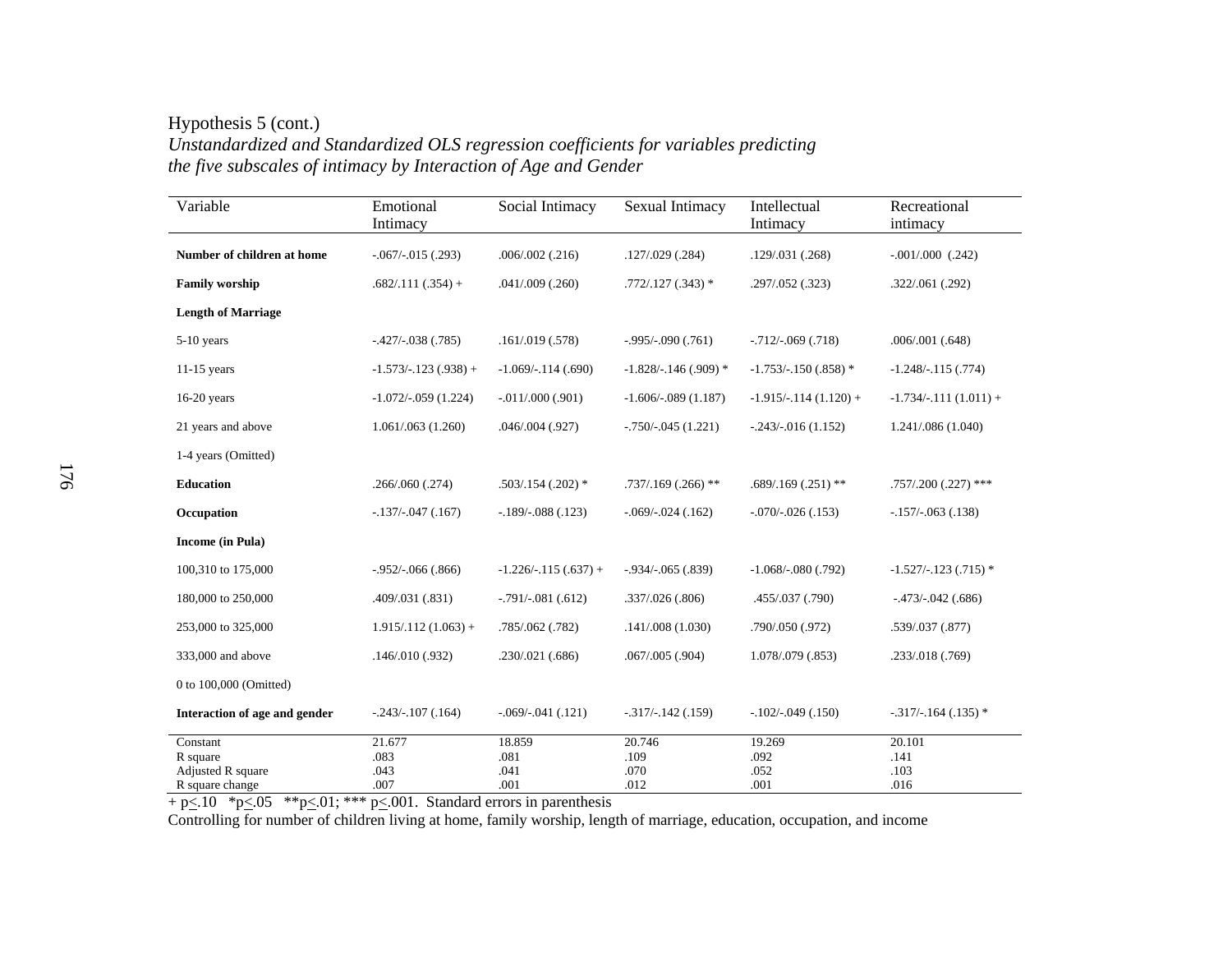#### *Unstandardized and Standardized OLS regression coefficients for variables predicting the four subscales of marital satisfaction by Age, Gender, Spousal Support and Gender Role Attitudes*

| Variable                               | <b>Dyadic Satisfaction</b> | <b>Dyadic Cohesion</b>  | <b>Dyadic Consensus</b> | Affection<br>Expression |
|----------------------------------------|----------------------------|-------------------------|-------------------------|-------------------------|
| Number of children<br>at home          | .217/.038 (.290)           | $-118/-033(.191)$       | $-.614/-.071(.443)$     | $-.210/-.108(.102)$ *   |
| <b>Family worship</b>                  | $.569/.071(.342) +$        | .344/.070 (.225)        | $.933/.078(.522) +$     | .132/.049 (.120)        |
| <b>Length of Marriage</b>              |                            |                         |                         |                         |
| $5-10$ years                           | .237/.016 (.762)           | .078/.009 (.502)        | $-.605/-028(1.164)$     | $-.237/-049(.268)$      |
| $11-15$ years                          | $-0.900$ / $-0.055$ (.931) | $-.786/-078(.614)$      | $-1.256/-051(1.422)$    | $-986/-178(.327)$ **    |
| $16-20$ years                          | $-.606/-026(1.235)$        | .115/.008(.814)         | 1.532/.043 (1.887)      | $-.397/-050(.434)$      |
| 21 years and above                     | .290/.013 (1.287)          | .365/.027 (.849)        | 1.406/.043 (1.969)      | $-476/-065(.453)$       |
| 1-4 years (Omitted)                    |                            |                         |                         |                         |
| <b>Education</b>                       | .102/.018(.264)            | $.532/.151(.174)$ **    | $-.101/-.012(.403)$     | .114/.059(.093)         |
| Occupation                             | .143/.038(.162)            | $-.144/-.062(.107)$     | $-.143/-.025(.247)$     | $-.022/-.017(.057)$     |
| <b>Income</b> (in Pula)                |                            |                         |                         |                         |
| 100,310 to 175,000                     | $-.934/-050(.826)$         | $-.250/-022(.545)$      | $-1.398/-050(1.262)$    | $-0.056/-0.009$ (.290)  |
| 180,000 to 250,000                     | 2.033/.119 (.791) *        | .806/.077 (.521)        | .353/.014 (1.208)       | .256/.045 (.278)        |
| 253,000 to 325,000                     | 1.351/.061(1.013)          | .910/.067 (.667)        | 1.438/.043 (1.546)      | .447/.060 (.355)        |
| 333,000 and above                      | $1.534/079(.889) +$        | .408/.034 (.586)        | $2.346/081(1.357) +$    | .415/.064 (.312)        |
| 0 to 100,000 (Omitted)                 |                            |                         |                         |                         |
| Age                                    | $-.087/-017(.333)$         | $-0.092/-029$ $(0.219)$ | .266/.035 (.508)        | $.229/.134(.117)*$      |
| Gender                                 | .045/.003(.622)            | $-.034/-004(.410)$      | $-.353/-.018(.950)$     | .194/.044 (.218)        |
| <b>Spousal Support</b>                 | $.617/.662(.040)$ ***      | $.324/.566(.027)$ ***   | $.923/.657(.061)$ ***   | $.194/.619(.014)$ ***   |
| <b>Gender Role</b><br><b>Attitudes</b> | $.084/.074(.050) +$        | .006/.008(.033)         | .000/.00(.077)          | $-.007/-019(.018)$      |
| Constant                               | 15.282                     | 8.812                   | 22.179                  | 5.176                   |
| R square                               | .514                       | .441                    | .499                    | .468                    |
| Adjusted R square                      | .487                       | .410                    | .472                    | .439                    |
| R square change                        | .421                       | .299                    | .403                    | .352                    |

 $+$  p $\leq$ .10  $*$  p $\leq$ .05  $*$  $*$  p $\leq$ .01;  $*$  $*$  $*$  p $\leq$ .001. Standard errors in parenthesis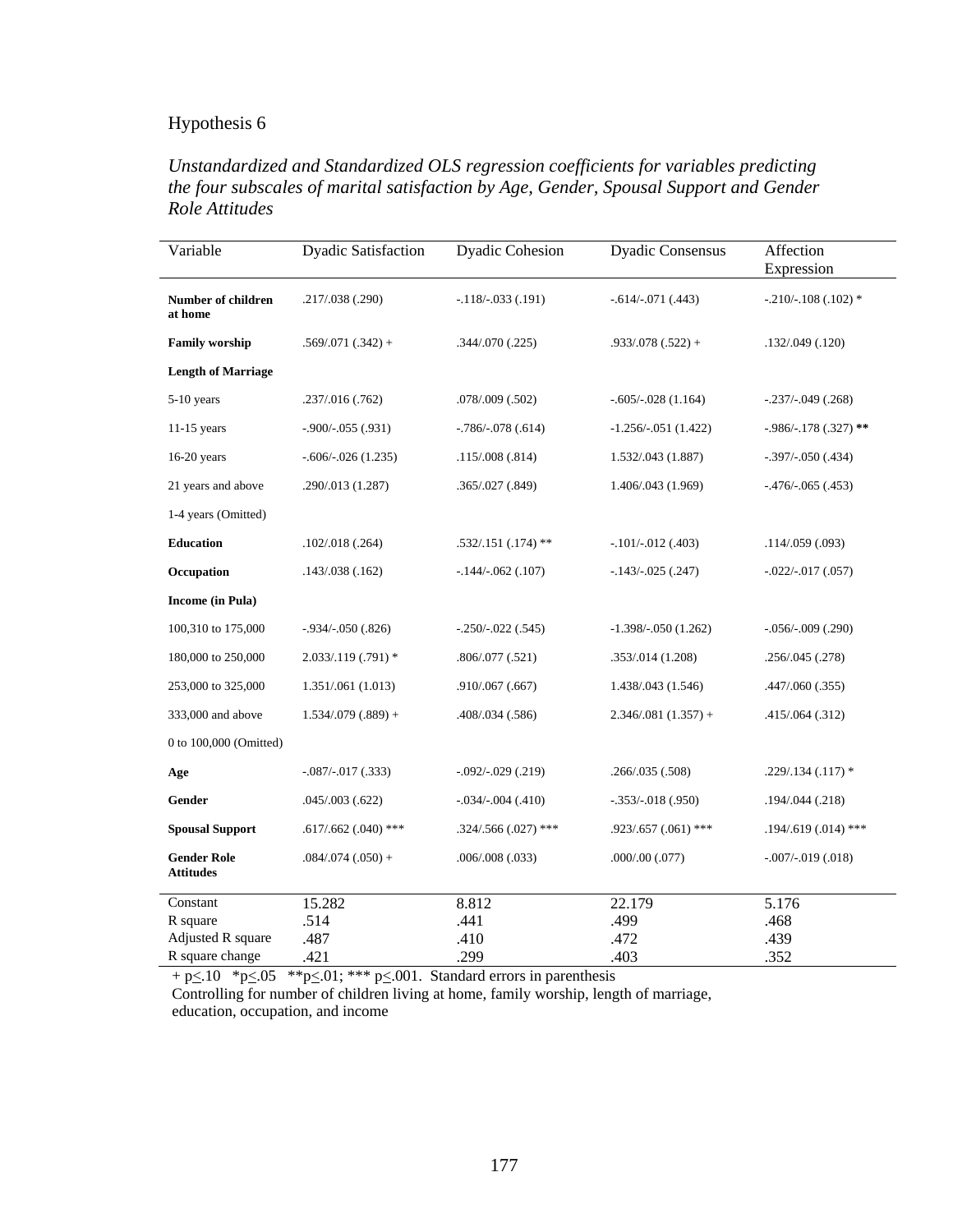*Unstandardized and Standardized OLS regression coefficients for variables predicting the five subscales of intimacy by Age, Gender, Gender Role Attitudes and Spousal support* 

| Variable                                      | <b>Emotional Intimacy</b> | Social Intimacy       | Sexual Intimacy        | Intellectual Intimacy | Recreational<br>intimacy |
|-----------------------------------------------|---------------------------|-----------------------|------------------------|-----------------------|--------------------------|
| Number of children at home                    | $-.046/-010(.203)$        | $.027/008$ $(.189)$   | .274/.062(.200)        | .124/.030(.210)       | $.035/.009$ $(.175)$     |
| <b>Family worship</b>                         | .194/.031 (.240)          | $-.246/-.054(.223)$   | .301/.050(.236)        | $-0.046/-008$ (.247)  | $-.074/-.014(.201)$      |
| <b>Length of Marriage</b>                     |                           |                       |                        |                       |                          |
| 5-10 years                                    | $.030/003$ $(.535)$       | .468/.057 (.497)      | $-.423/-.038(.526)$    | $-.508/-049(.551)$    | .394/.041(.461)          |
| $11-15$ years                                 | $-.516/-041(.653)$        | $-.407/-.044(.607)$   | $-.514/-041(.643)$     | $-1.129/-096(.673) +$ | $-.366/-034(.563)$       |
| $16-20$ years                                 | $-.534/-.29(.866)$        | .401/.030(.806)       | $-.521/-029(.853)*$    | $-1.764/-105(.893)$ * | $-1.214/-078(.748)$      |
| 21 years and above                            | .704/.042 (.904)          | .002/.000(.841)       | $-.521/-.031(.890)$    | $-.933/-060(.932)$    | 1.038/.072 (.780)        |
| 1-4 years (Omitted)                           |                           |                       |                        |                       |                          |
| <b>Education</b>                              | $-.138/-.031(.185)$       | $.296/.091(.172) +$   | $.322/.074(.182) +$    | $.338/.083(.191) +$   | $.431/.114(.160)$ **     |
| Occupation                                    | $-0.046(-0.016)(0.114)$   | $-137/-064(.106)$     | .085/.030(.112)        | .010/.004(.117)       | $-.065/-026(.098)$       |
| <b>Income</b> (in Pula)<br>100,310 to 175,000 | $-.221/-.015(.578)$       | $-.830/-.078(.539)$   | $-.365/-026(.571)$     | $-.540/-041(.597)$    | $-954/-077(.500) +$      |
| 180,000 to 250,000                            | $1.407/-106(.555)$ *      | $-.245/-025(.516)$    | $1.301/100$ $(.546)$ * | $1.258/0.103(0.572)*$ | $.333/-.030(.479)$       |
| 253,000 to 325,000                            | $1.686/0.98$ (.710) *     | .698/.055(.660)       | $.037/002$ (.699)      | .537/.034 (.732)      | .399/.027(.613)          |
| 333,000 and above                             | .112/.007(.623)           | .234/.021 (.580)      | $-.015/-001(.614)$     | .945/069(.643)        | .236/.019 (.538)         |
| 0 to 100,000 (Omitted)                        |                           |                       |                        |                       |                          |
| Age                                           | $.074/0.019$ $(.233)$     | .084/.029(.217)       | $-.334/-086(.230)$     | .370/.102(.240)       | $-.175/-.052(.201)$      |
| Gender                                        | $-.307-.030(.436)$        | .131/ .017(.406)      | $-087/-009$ (.430)     | $-027/-003(.450)$     | $-424/-049(.377)$        |
| <b>Gender Role Attitudes</b>                  | $.072/.082(.035)*$        | .027/.042(.033)       | $.117/.135(.035)$ ***  | $.099/.123(.036)$ **  | $.061/.082(.030)*$       |
| <b>Spousal Support</b>                        | .530/.735 (.028) ***      | $.289/.545(.026)$ *** | .499/.704 (.028) ***   | .420/.634 (.029) ***  | .423/.688 (.024) ***     |
| Constant                                      | 5.142                     | 9.779                 | 3.447                  | 4.289                 | 7.053                    |
| R square                                      | .600                      | .360                  | .599                   | .497                  | .590                     |
| Adjusted R square                             | .578                      | .325                  | .577                   | .469                  | .568                     |
| R square change                               | .523                      | .280                  | .501                   | .406                  | .466                     |

 $+ p \leq 10$  \*p $\leq 05$  \*\*p $\leq 01$ ; \*\*\* p $\leq 001$ . Standard errors in parenthesis